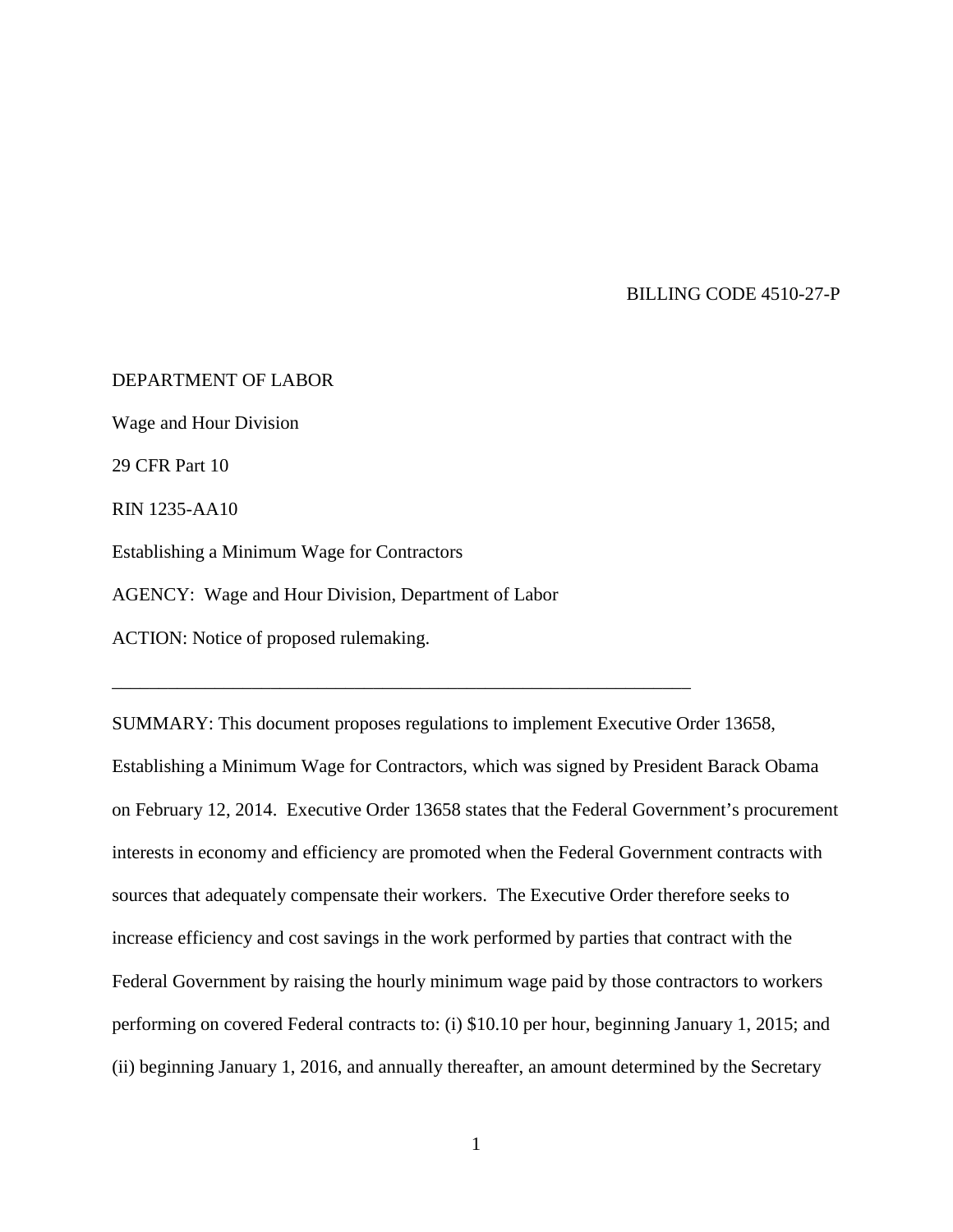of Labor. The Executive Order directs the Secretary to issue regulations by October 1, 2014, to the extent permitted by law and consistent with the requirements of the Federal Property and Administrative Services Act to implement the Order's requirements. This proposed rule therefore establishes standards and procedures for implementing and enforcing the minimum wage protections of Executive Order 13658. As required by the Order and to the extent practicable, the proposed rule incorporates "existing definitions, procedures, remedies, and enforcement processes" under the Fair Labor Standards Act, the Service Contract Act, and the Davis-Bacon Act.

DATES: Comments must be received on or before [insert date 30 days after date of publication in the FEDERAL REGISTER].

ADDRESSES: You may submit comments, identified by Regulatory Information Number (RIN) 1235-AA10, by either of the following methods:

Electronic comments: Submit comments through the Federal eRulemaking Portal [http://www.regulations.gov.](http://www.regulations.gov/) Follow the instructions for submitting comments.

Mail: Address written submissions to Mary Ziegler, Director of the Division of Regulations, Legislation, and Interpretation, Wage and Hour Division, U.S. Department of Labor, Room S-3510, 200 Constitution Avenue, N.W., Washington, D.C. 20210.

Instructions: Please submit only one copy of your comments by only one method. All submissions must include the agency name and RIN, identified above, for this rulemaking. Please be advised that comments received will become a matter of public record and will be posted without change to http://www.regulations.gov, including any personal information provided. Comments that are mailed must be received by the date indicated for consideration in this rulemaking. For additional information on submitting comments and the rulemaking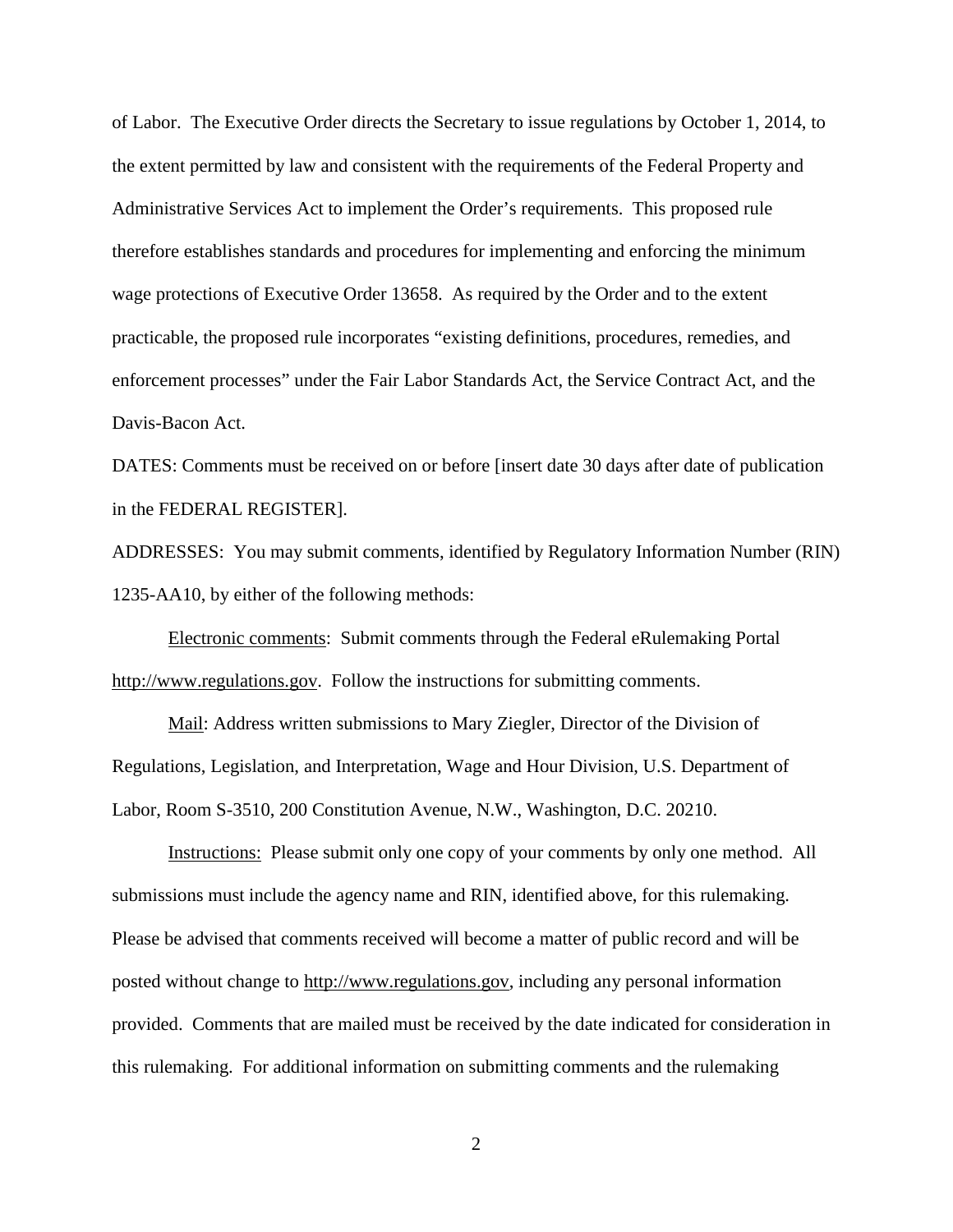process, see the "Public Participation" heading of the SUPPLEMENTARY INFORMATION section of this document. For questions concerning the interpretation and enforcement of labor standards related to government contracts, individuals may contact the Wage and Hour Division (WHD) local district offices (see contact information below).

Docket: For access to the docket to read background documents or comments, go to the Federal eRulemaking Portal at http://www.regulations.gov.

FOR FURTHER INFORMATION: Contact Mary Ziegler, Director of the Division of Regulations, Legislation, and Interpretation, Wage and Hour Division, U.S. Department of Labor, Room S-3510, 200 Constitution Avenue, N.W., Washington, D.C. 20210; telephone: (202) 693-0406 (this is not a toll-free number). Copies of this proposed rule may be obtained in alternative formats (large print, Braille, audio tape or disc), upon request, by calling (202) 693- 0675 (this is not a toll-free number). TTY/TDD callers may dial toll-free 1-877-889-5627 to obtain information or request materials in alternative formats.

Questions of interpretation and/or enforcement of the agency's regulations may be directed to the nearest WHD district office. Locate the nearest office by calling the WHD's tollfree help line at (866) 4US–WAGE ((866) 487-9243) between 8 a.m. and 5 p.m. in your local time zone, or log onto the WHD's website for a nationwide listing of WHD district and area offices at http://www.dol.gov/whd/america2.htm.

#### SUPPLEMENTARY INFORMATION:

#### **I. Electronic Access and Filing Comments**

Public Participation: This proposed rule is available through the Federal Register and the http://www.regulations.gov website. You may also access this document via the WHD's website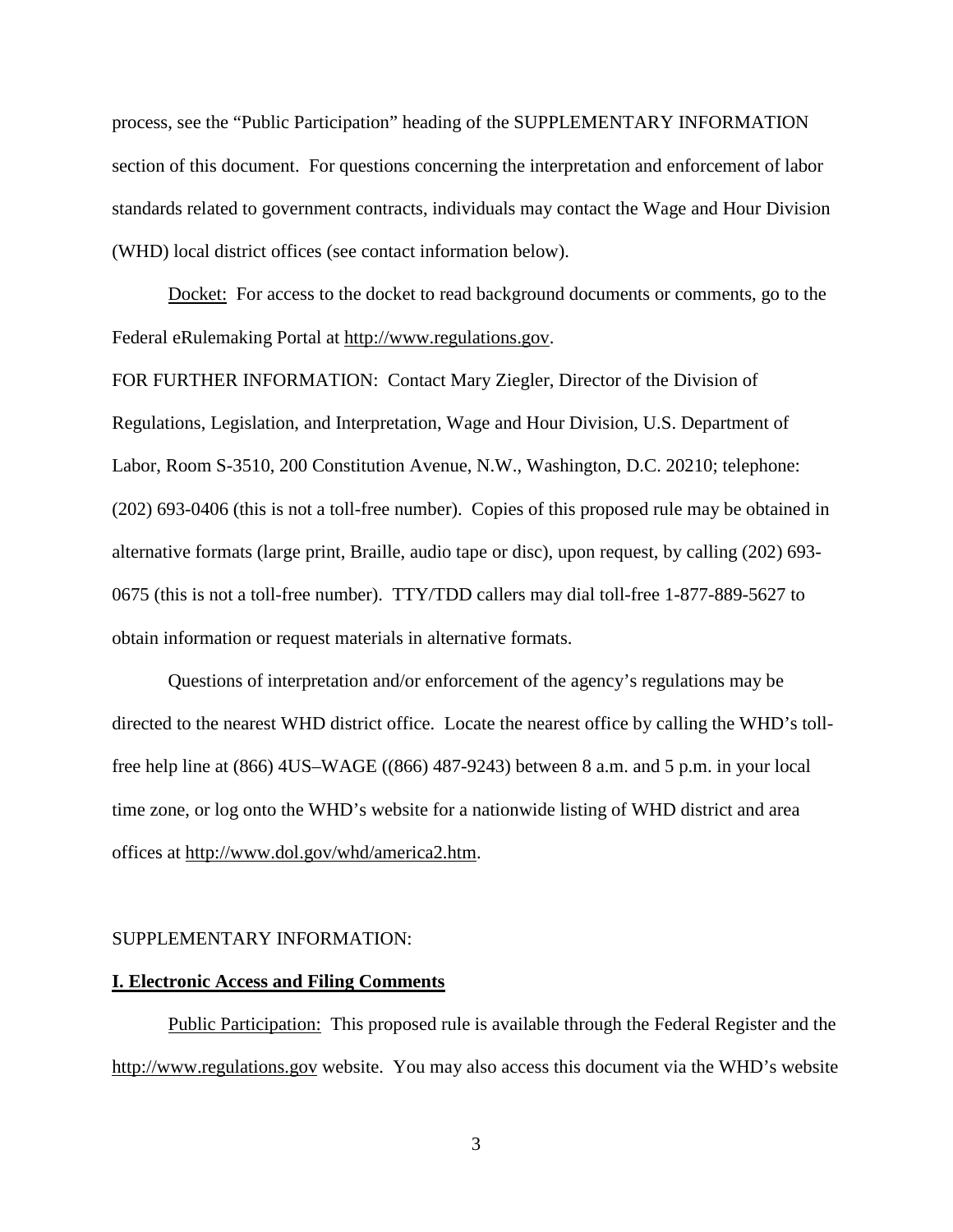at http://www.dol.gov/whd/. To comment electronically on Federal rulemakings, go to the Federal e-Rulemaking Portal at http://www.regulations.gov, which will allow you to find, review, and submit comments on Federal documents that are open for comment and published in the Federal Register. You must identify all comments submitted by including "RIN 1235- AA10" in your submission. Commenters should transmit comments early to ensure timely receipt prior to the close of the comment period (date identified above); comments received after the comment period closes will not be considered. Submit only one copy of your comments by only one method. Please be advised that all comments received will be posted without change to http://www.regulations.gov, including any personal information provided.

# **II. Executive Order 13658 Requirements and Background**

On February 12, 2014, President Barack Obama signed Executive Order 13658, Establishing a Minimum Wage for Contractors (the Executive Order or the Order). 79 FR 9851. The Executive Order states that the Federal Government's procurement interests in economy and efficiency are promoted when the Federal Government contracts with sources that adequately compensate their workers. Id. The Order therefore seeks to increase efficiency and cost savings in the work performed by parties that contract with the Federal Government by raising the hourly minimum wage paid by those contractors to workers performing on covered Federal contracts to (i) \$10.10 per hour, beginning January 1, 2015; and (ii) beginning January 1, 2016, and annually thereafter, an amount determined by the Secretary of Labor (Secretary) in accordance with the Executive Order. Id.

Section 1 of Executive Order 13658 sets forth a general position of the Federal Government that increasing the hourly minimum wage paid by Federal contractors to \$10.10 will increase efficiency and cost savings for the Federal Government. 79 FR 9851. The Order states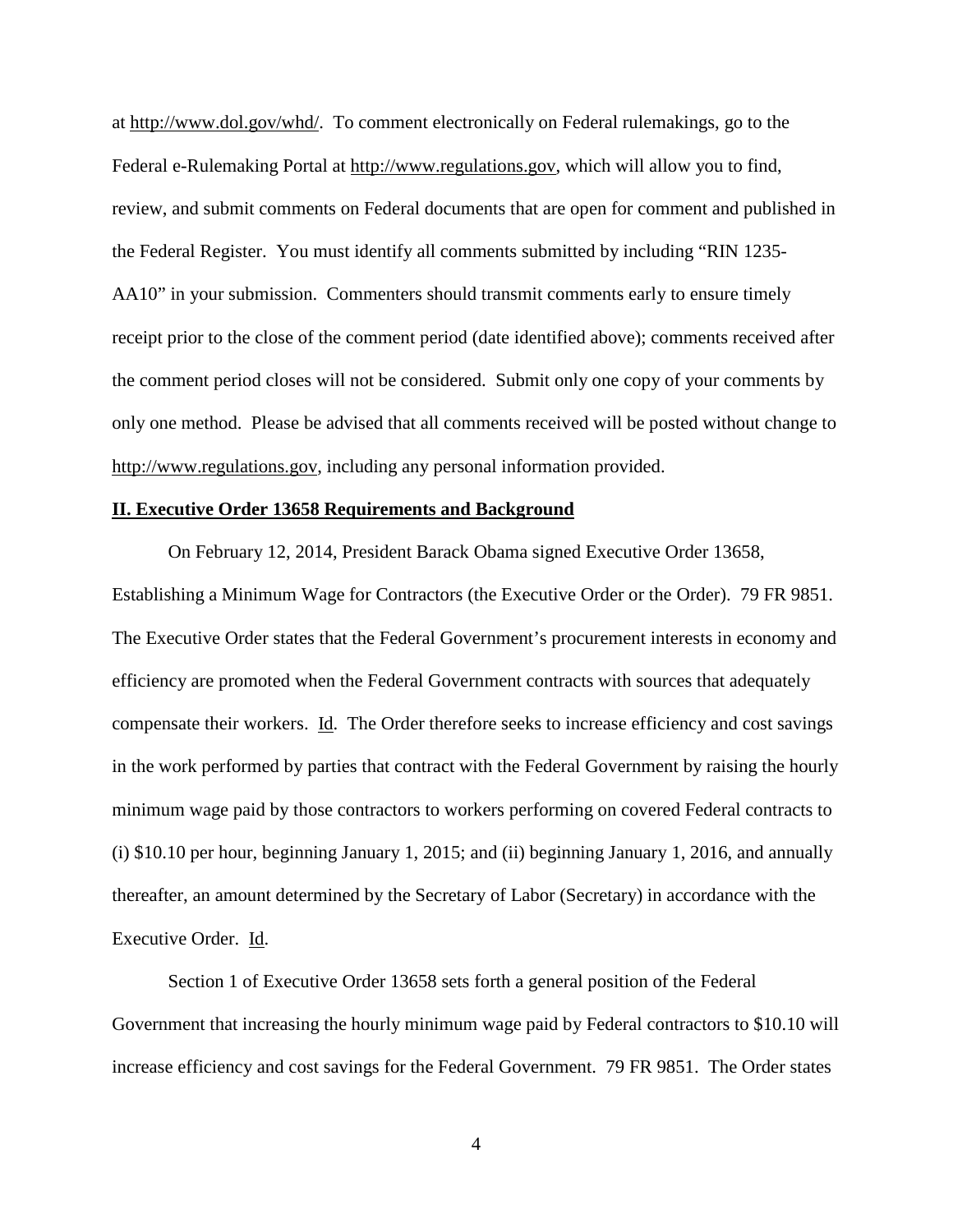that raising the pay of low-wage workers increases their morale and productivity and the quality of their work, lowers turnover and its accompanying costs, and reduces supervisory costs. Id. The Order further states that these savings and quality improvements will lead to improved economy and efficiency in Government procurement. Id.

Section 2 of Executive Order 13658 therefore establishes a minimum wage for Federal contractors and subcontractors. 79 FR 9851. The Order provides that executive departments and agencies (agencies) shall, to the extent permitted by law, ensure that new contracts, contract-like instruments, and solicitations (collectively referred to as "contracts"), as described in section 7 of the Order, include a clause, which the contractor and any subcontractors shall incorporate into lower-tier subcontracts, specifying, as a condition of payment, that the minimum wage to be paid to workers, including workers whose wages are calculated pursuant to special certificates issued under 29 U.S.C. 2[1](#page-4-0)4 $(c)$ , in the performance of the contract or any subcontract thereunder, shall be at least: (i) \$10.10 per hour beginning January 1, 2015; and (ii) beginning January 1, 2016, and annually thereafter, an amount determined by the Secretary in accordance with the Executive Order. 79 FR 9851. As required by the Order, the minimum wage amount determined by the Secretary pursuant to this section shall be published by the Secretary at least 90 days before such new minimum wage is to take effect and shall be: (A) not less than the amount in effect on the date of such determination; (B) increased from such amount by the annual percentage increase, if any, in the Consumer Price Index (CPI) for Urban Wage Earners and Clerical Workers (United States city average, all items, not seasonally adjusted), or its successor publication, as determined by the Bureau of Labor Statistics; and (C) rounded to the nearest multiple of \$0.05. Id.

<span id="page-4-0"></span> $1$  29 U.S.C. 214(c) authorizes employers, after receiving a certificate from the WHD, to pay subminimum wages to workers whose earning or productive capacity is impaired by a physical or mental disability for the work to be performed.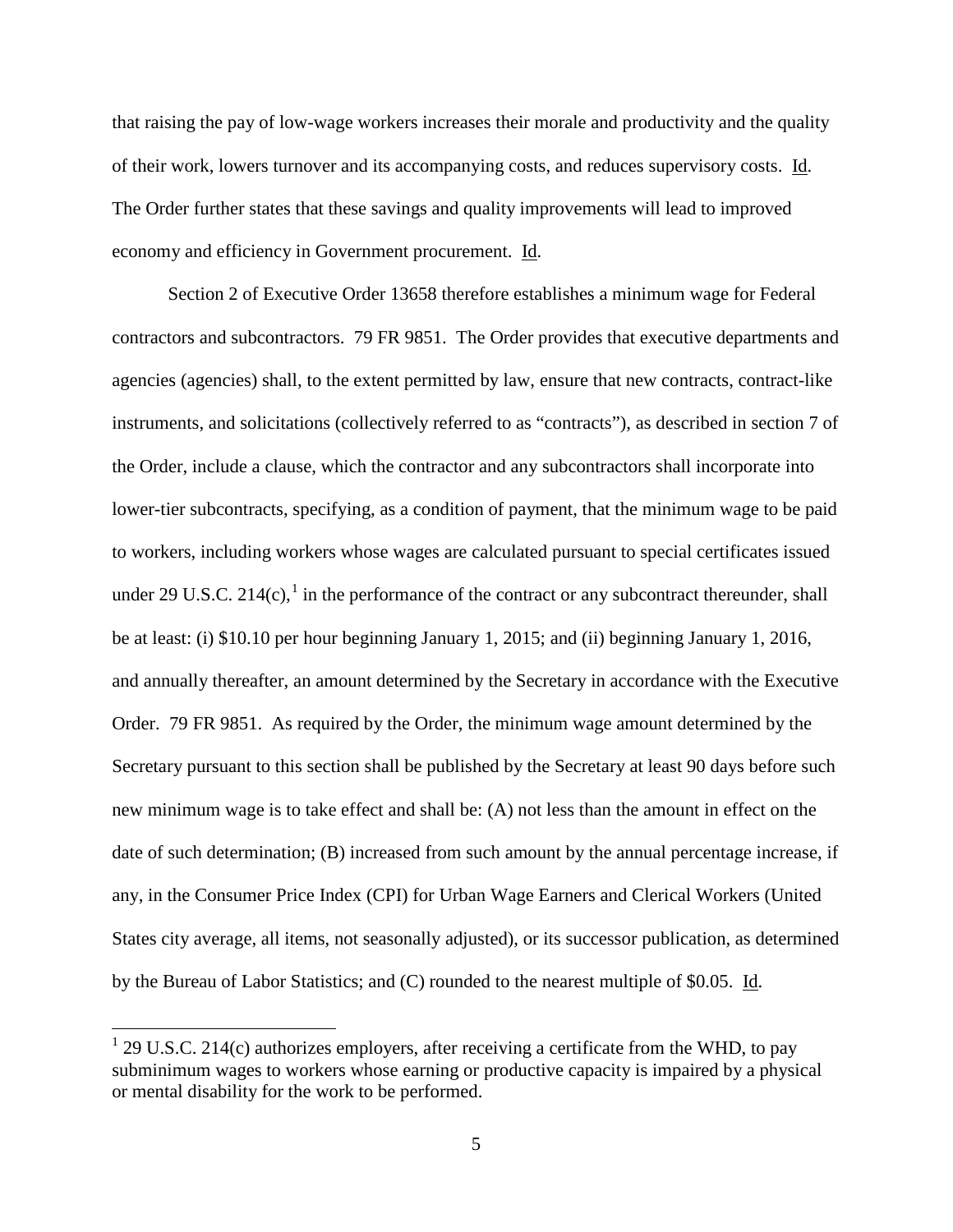Section 2 of the Executive Order further explains that, in calculating the annual percentage increase in the CPI for purposes of this section, the Secretary shall compare such CPI for the most recent month, quarter, or year available (as selected by the Secretary prior to the first year for which a minimum wage determined by the Secretary is in effect pursuant to this section) with the CPI for the same month in the preceding year, the same quarter in the preceding year, or the preceding year, respectively. 79 FR 9851. Pursuant to this section, nothing in the Order excuses noncompliance with any applicable Federal or State prevailing wage law, or any applicable law or municipal ordinance establishing a minimum wage higher than the minimum wage established under the Order. Id.

Section 3 of Executive Order 13658 explains the application of the Order to tipped workers. 79 FR 9851-52. It provides that for workers covered by section 2 of the Order who are tipped employees pursuant to 29 U.S.C. 203(t), the hourly cash wage that must be paid by an employer to such employees shall be at least: (i) \$4.90 an hour, beginning on January 1, 2015; (ii) for each succeeding 1-year period until the hourly cash wage under this section equals 70 percent of the wage in effect under section 2 of the Order for such period, an hourly cash wage equal to the amount determined under section 3 of the Order for the preceding year, increased by the lesser of: (A) \$0.95; or (B) the amount necessary for the hourly cash wage under section 3 to equal 70 percent of the wage under section 2 of the Order; and (iii) for each subsequent year, 70 percent of the wage in effect under section 2 for such year rounded to the nearest multiple of \$0.05. 79 FR 9851-52. Where workers do not receive a sufficient additional amount on account of tips, when combined with the hourly cash wage paid by the employer, such that their wages are equal to the minimum wage under section 2 of the Order, section 3 requires that the cash wage paid by the employer be increased such that their wages equal the minimum wage under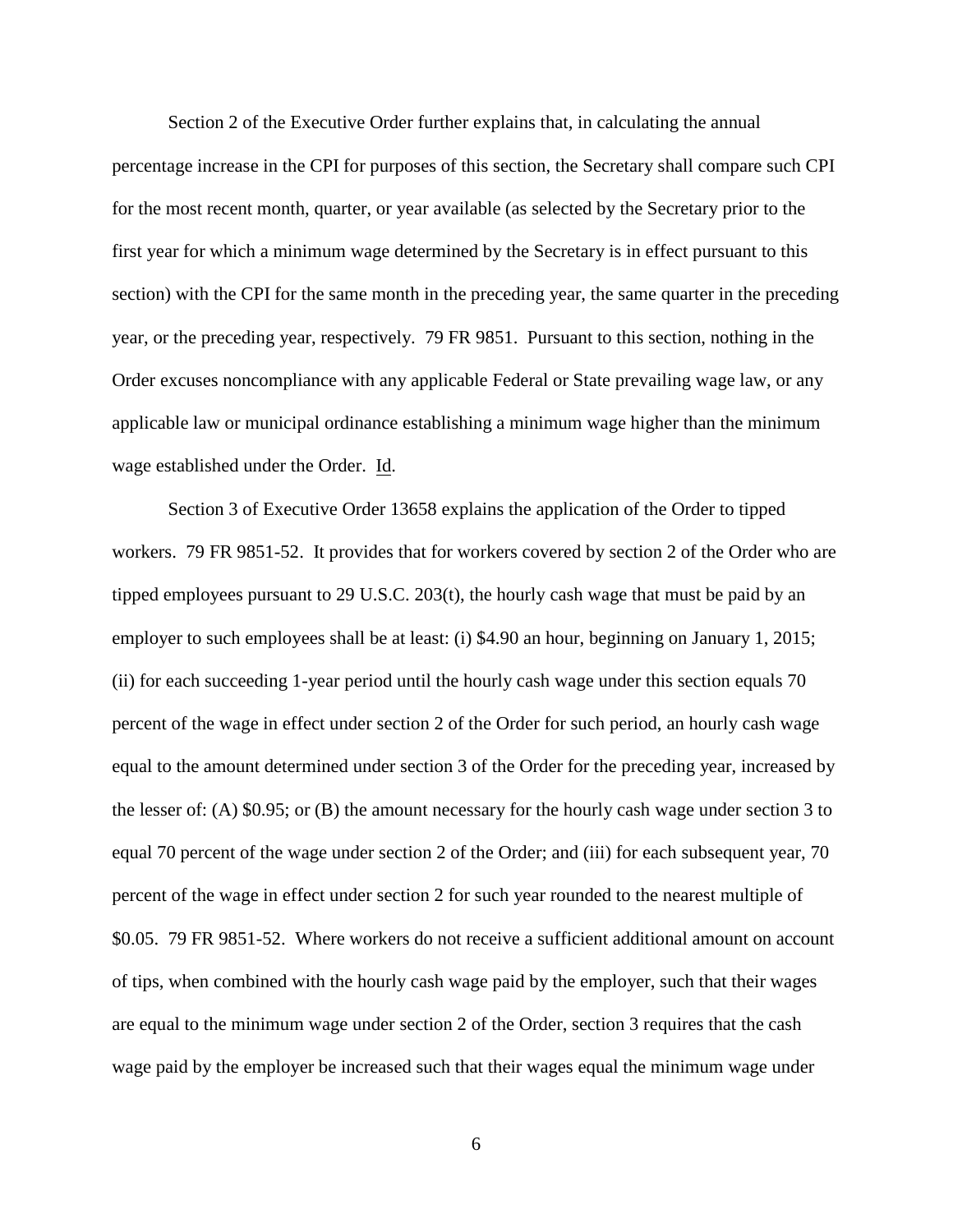section 2 of the Order. 79 FR 9852. Consistent with applicable law, if the wage required to be paid under the Service Contract Act (SCA), 41 U.S.C. 6701 et seq., or any other applicable law or regulation is higher than the wage required by section 2 of the Order, the employer must pay additional cash wages sufficient to meet the highest wage required to be paid. Id.

Section 4 of Executive Order 13658 provides that the Secretary shall issue regulations by October 1, 2014, to the extent permitted by law and consistent with the requirements of the Federal Property and Administrative Services Act, to implement the requirements of the Order, including providing exclusions from the requirements set forth in the Order where appropriate. 79 FR 9852. It also requires that, to the extent permitted by law, within 60 days of the Secretary issuing such regulations, the Federal Acquisition Regulatory Council (FARC) shall issue regulations in the Federal Acquisition Regulation (FAR) to provide for inclusion of the contract clause in Federal procurement solicitations and contracts subject to the Executive Order. Id. Additionally, this section states that within 60 days of the Secretary issuing regulations pursuant to the Order, agencies must take steps, to the extent permitted by law, to exercise any applicable authority to ensure that contracts for concessions and contracts entered into with the Federal Government in connection with Federal property or lands and related to offering services for Federal employees, their dependents, or the general public, entered into after January 1, 2015, consistent with the effective date of such agency action, comply with the requirements set forth in sections 2 and 3 of the Order. Id. The Order further specifies that any regulations issued pursuant to this section should, to the extent practicable and consistent with section 8 of the Order, incorporate existing definitions, procedures, remedies, and enforcement processes under the Fair Labor Standards Act (FLSA), 29 U.S.C. 201 et seq.; the SCA; and the Davis-Bacon Act (DBA), 40 U.S.C. 3141 et seq. 79 FR 9852.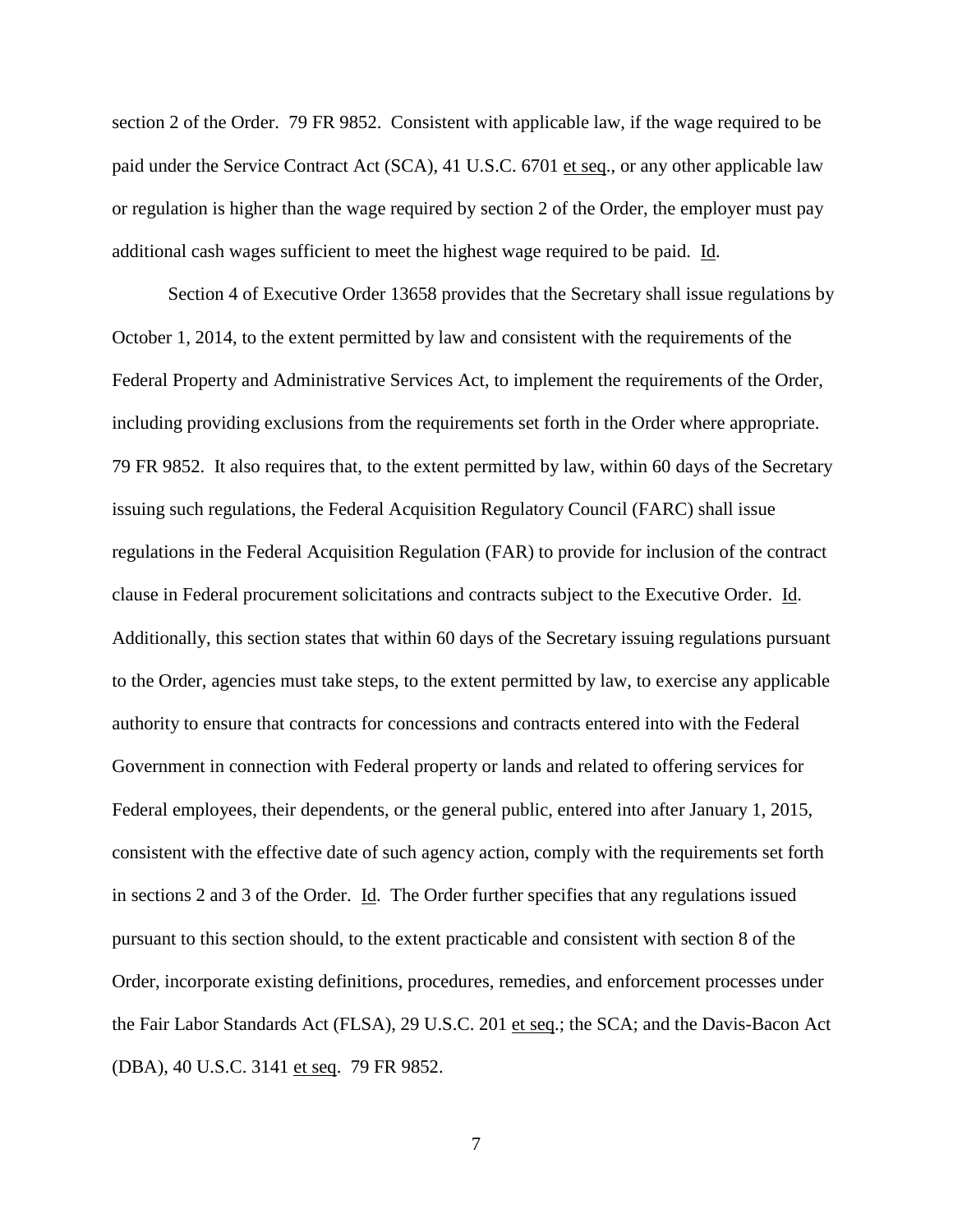Section 5 of Executive Order 13658 grants authority to the Secretary to investigate potential violations of and obtain compliance with the Order. 79 FR 9852. It also explains that Executive Order 13658 does not create any rights under the Contract Disputes Act and that disputes regarding whether a contractor has paid the wages prescribed by the Order, to the extent permitted by law, shall be disposed of only as provided by the Secretary in regulations issued pursuant to the Order. Id.

Section 6 of Executive Order 13658 establishes that if any provision of the Order or the application of such provision to any person or circumstance is held to be invalid, the remainder of the Order and the application shall not be affected. 79 FR 9852.

Section 7 of the Executive Order provides that nothing in the Order shall be construed to impair or otherwise affect the authority granted by law to an agency or the head thereof; or the functions of the Director of the Office of Management and Budget relating to budgetary, administrative, or legislative proposals. 79 FR 9852-53. It also states that the Order is to be implemented consistent with applicable law and subject to the availability of appropriations. 79 FR 9853. The Order explains that it is not intended to, and does not, create any right or benefit, substantive or procedural, enforceable at law or in equity by any party against the United States, its departments, agencies, or entities, its officers, employees, or agents, or any other person. Id.

Section 7 of Executive Order 13658 further establishes that the Order shall apply only to a new contract, as defined by the Secretary in the regulations issued pursuant to section 4 of the Order, if: (i) (A) it is a procurement contract for services or construction; (B) it is a contract for services covered by the SCA; (C) it is a contract for concessions, including any concessions contract excluded by Department of Labor (the Department) regulations at 29 CFR 4.133(b); or (D) it is a contract entered into with the Federal Government in connection with Federal property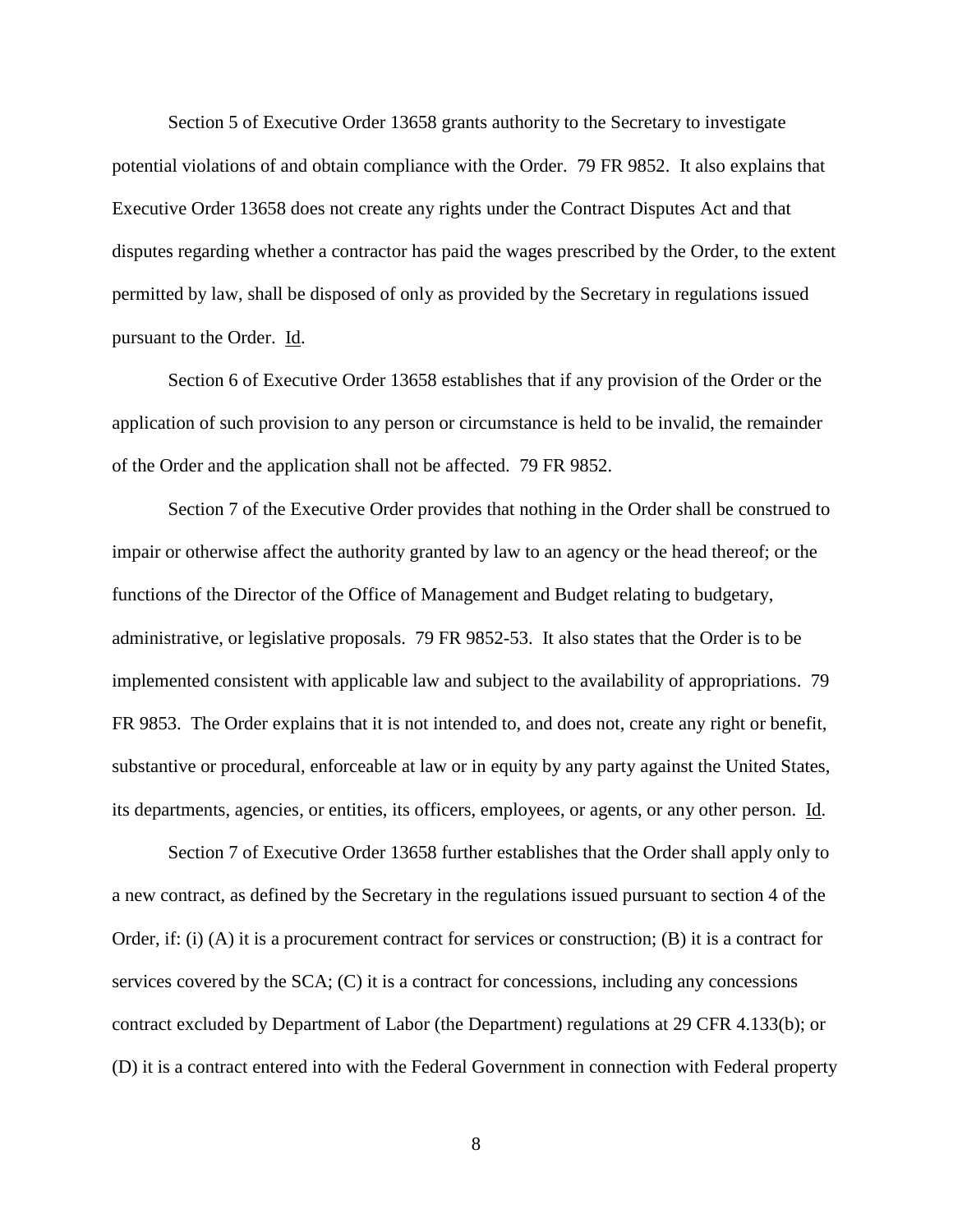or lands and related to offering services for Federal employees, their dependents, or the general public; and (ii) the wages of workers under such contract are governed by the FLSA, the SCA, or the DBA. 79 FR 9853. Section 7 of the Order also states that, for contracts covered by the SCA or the DBA, the Order shall apply only to contracts at the thresholds specified in those statutes. $2^2$  $2^2$ Id. Additionally, for procurement contracts where workers' wages are governed by the FLSA, the Order specifies that it shall apply only to contracts that exceed the micro-purchase threshold, as defined in 41 U.S.C.  $1902(a)^3$  $1902(a)^3$ , unless expressly made subject to the Order pursuant to regulations or actions taken under section 4 of the Order. 79 FR 9853. The Executive Order specifies that it shall not apply to grants; contracts and agreements with and grants to Indian Tribes under the Indian Self-Determination and Education Assistance Act (Public Law 93–638), as amended; or any contracts expressly excluded by the regulations issued pursuant to section 4(a) of the Order. 79 FR 9853. The Order also strongly encourages independent agencies to comply with its requirements. Id.

Section 8 of Executive Order 13658 provides that the Order is effective immediately and shall apply to covered contracts where the solicitation for such contract has been issued on or after: (i) January 1, 2015, consistent with the effective date for the action taken by the FARC pursuant to section 4(a) of the Order; or (ii) for contracts where an agency action is taken pursuant to section 4(b) of the Order, January 1, 2015, consistent with the effective date for such action. 79 FR 9853-54. It also specifies that the Order shall not apply to contracts entered into pursuant to solicitations issued on or before the effective date for the relevant action taken

<span id="page-8-0"></span> $2$  The prevailing wage requirements of the SCA apply to covered prime contracts in excess of \$2,500. See 41 U.S.C.  $6702(a)(2)$  (recodifying 41 U.S.C.  $351(a)$ ). The DBA applies to covered prime contracts that exceed \$2,000. <u>See</u> 40 U.S.C. 3142(a). There is no value threshold requirement for subcontracts awarded under such prime contracts.

<span id="page-8-1"></span> $3\overline{41}$  U.S.C. 1902(a) defines the micro-purchase threshold as \$3,000.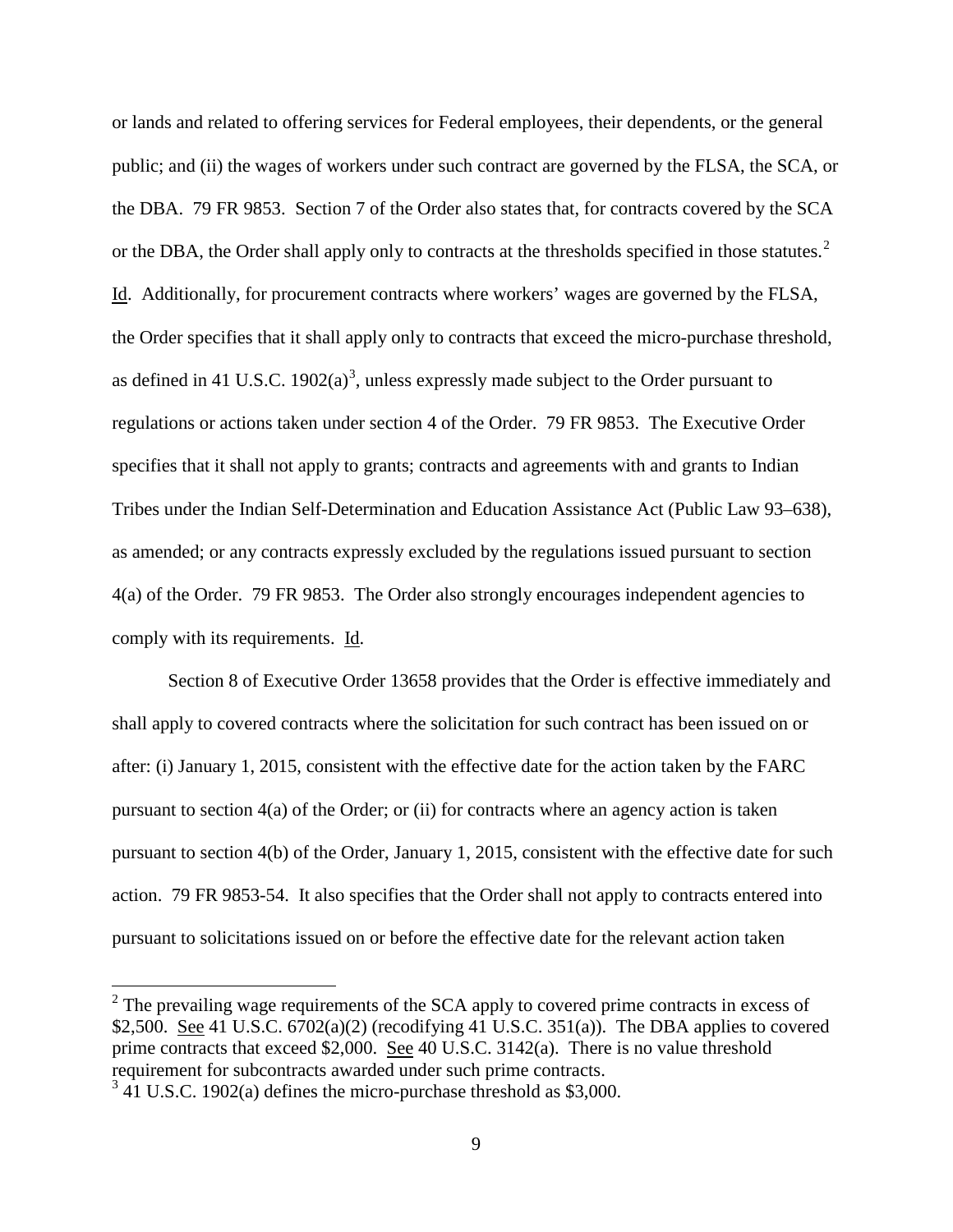pursuant to section 4 of the Order. Id. Finally, Section 8 states that, for all new contracts negotiated between the date of the Order and the effective dates set forth in this section, agencies are strongly encouraged to take all steps that are reasonable and legally permissible to ensure that individuals working pursuant to those contracts are paid an hourly wage of at least \$10.10 (as set forth under sections 2 and 3 of the Order) as of the effective dates set forth in this section. 79 FR 9854.

# **III. Discussion of Proposed Rule**

# A. Legal Authority

The President issued Executive Order 13658 pursuant to his authority under "the Constitution and the laws of the United States," expressly including the Federal Property and Administrative Services Act (Procurement Act), 40 U.S.C. 101 et seq. 79 FR 9851. The Procurement Act authorizes the President to "prescribe policies and directives that [the President] considers necessary to carry out" the statutory purposes of ensuring "economical and efficient" government procurement and administration of government property. 40 U.S.C. 101, 121(a). Executive Order 13658 delegates to the Secretary the authority to issue regulations to "implement the requirements of this order." 79 FR 9852. The Secretary has delegated his authority to promulgate these regulations to the Administrator of the WHD. Secretary's Order 05-2010 (Sept. 2, 2010), 75 FR 55352 (published Sept. 10, 2010).

# B. Stakeholder Engagement

As part of the development of this proposed rule, the Department has engaged stakeholders likely subject to the Executive Order to solicit their views on what the Executive Order will mean for their operations and workers. During four of the Department's Government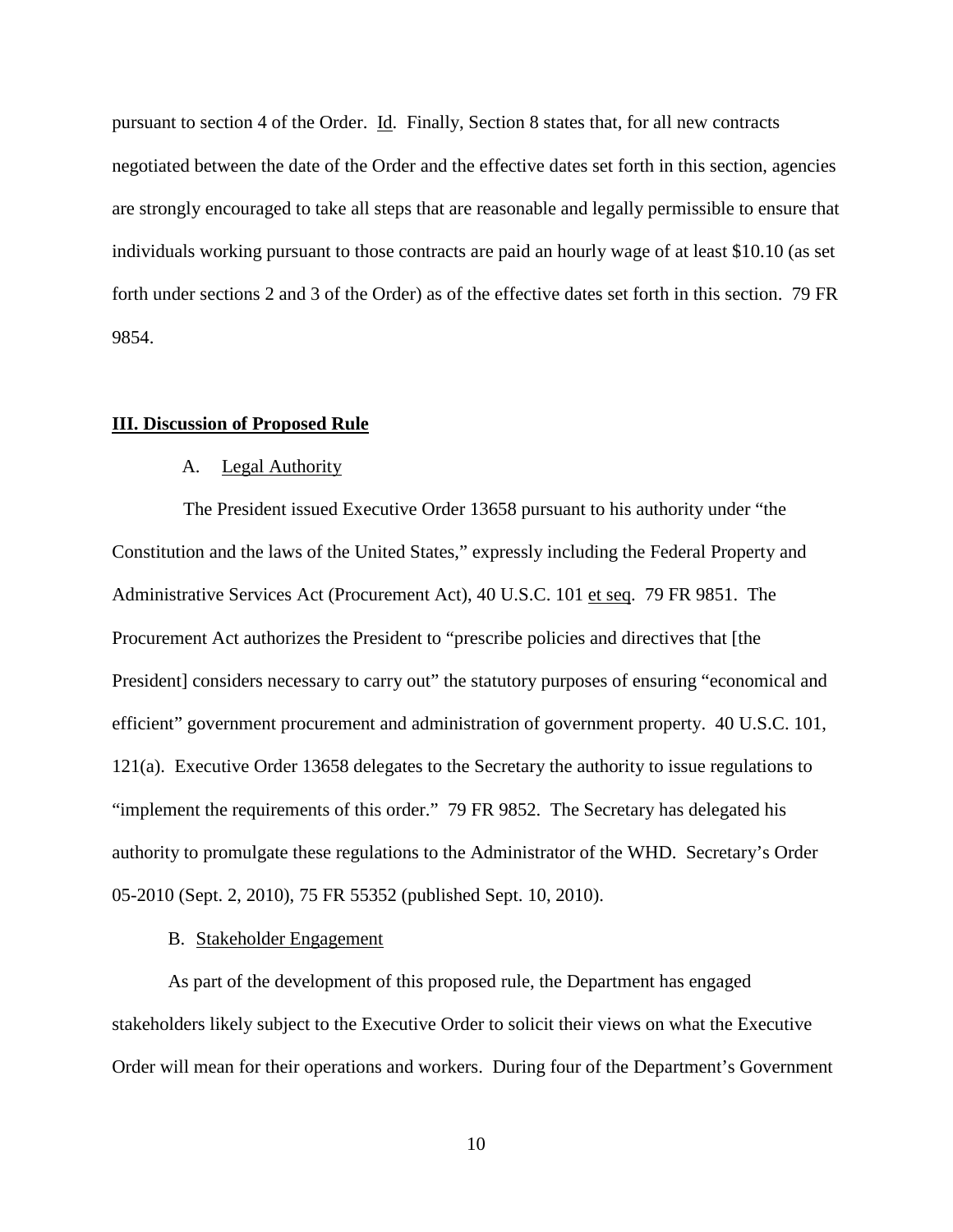Contract Prevailing Wage Seminars held by the WHD in Manchester, NH; Phoenix, AZ; Chicago, IL; and San Diego, CA; this year, the WHD conducted listening sessions in each location to hear the views, ideas, and concerns of interested parties (including contractors, contracting agencies, and unions) regarding the provisions of the Executive Order. The Department also hosted listening sessions in Washington, D.C. during which interested stakeholders, such as contractor associations; worker advocates, including advocates for people with disabilities; contracting agencies; and small businesses provided their views to Departmental leadership. One such listening session was co-hosted by the Small Business Administration's Office of Advocacy. The Department found these listening sessions helpful and considered relevant information raised during those sessions in developing the proposed regulations set forth herein.

## C. Overview of the Proposed Rule

The Department's notice of proposed rulemaking (NPRM), which would amend Title 29 of the Code of Federal Regulations (CFR) by adding part 10, establishes standards and procedures for implementing and enforcing Executive Order 13658. Proposed subpart A of part 10 relates to general matters, including the purpose and scope of the rule, as well as the definitions, coverage, and exclusions that the rule provides pursuant to the Order. It also sets forth the general minimum wage requirement for contractors established by the Executive Order, an antiretaliation provision, and a prohibition against waiver of rights. Proposed subpart B establishes the requirements that contracting agencies and the Department must follow to comply with the minimum wage provisions of the Executive Order. Proposed subpart C establishes the requirements that contractors must follow to comply with the minimum wage provisions of the Executive Order. Proposed subparts D and E specify standards and procedures related to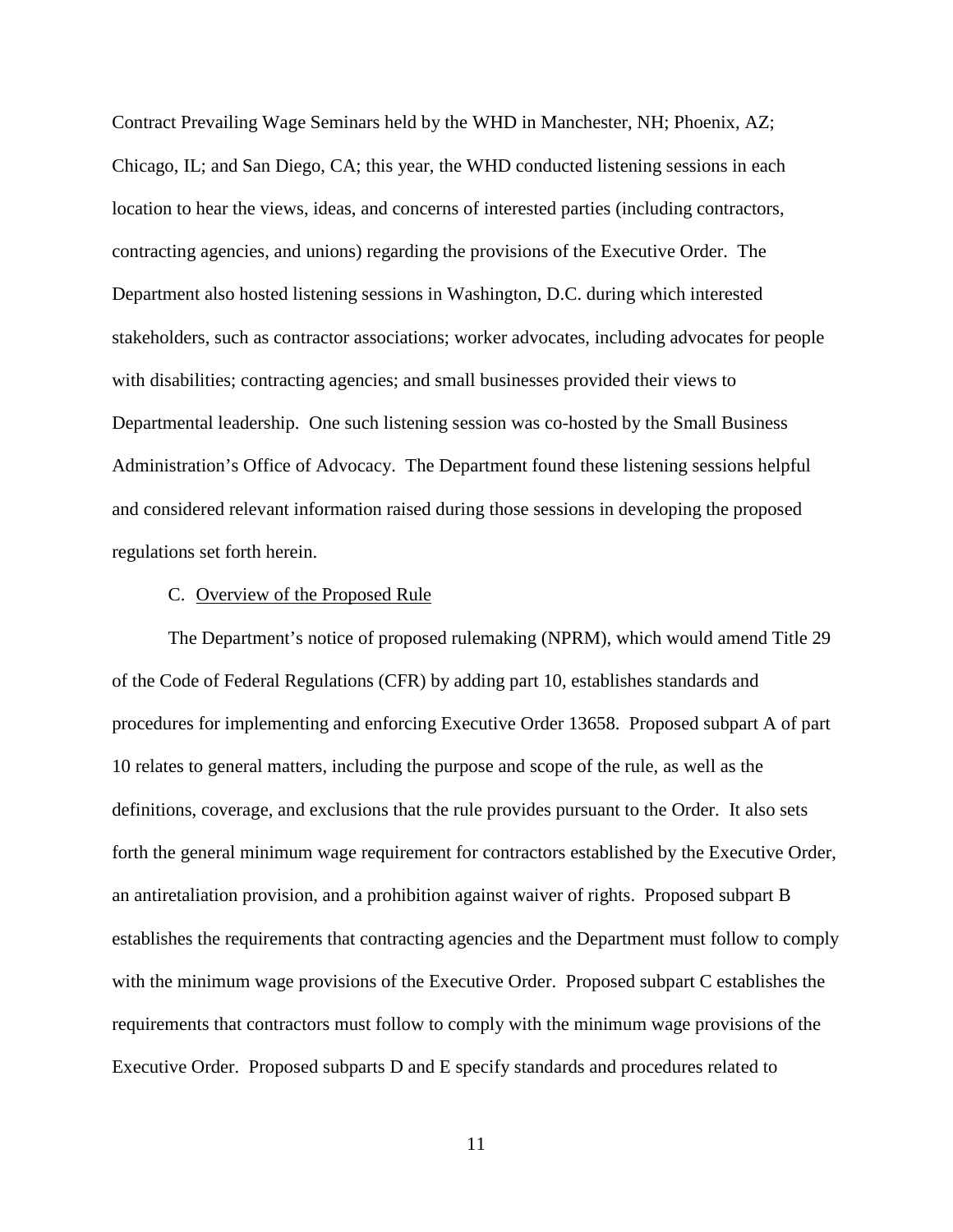complaint intake, investigations, remedies, and administrative enforcement proceedings. Proposed appendix A contains a contract clause to implement Executive Order 13658. 79 FR 9851.

The following section-by-section discussion of this proposed rule presents the contents of each section. The Department invites comments on any issues addressed by the proposals in this rulemaking.

# Subpart A – General

Proposed subpart A of part 10 pertains to general matters, including the purpose and scope of the rule, as well as the definitions, coverage, and exclusions that the rule provides pursuant to the Order. Proposed § 10.1(a) explains that the purpose of the proposed rule is to implement Executive Order 13658 and reiterates statements from the Order that the Federal Government's procurement interests in economy and efficiency are promoted when the Federal Government contracts with sources that adequately compensate their workers. There is evidence that boosting low wages can reduce turnover and absenteeism in the workplace, while also improving morale and incentives for workers, thereby leading to higher productivity overall. As stated in proposed § 10.1(a), it is for these reasons that the Executive Order concludes that cost savings and quality improvements in the work performed by parties who contract with the Federal Government will lead to improved economy and efficiency in Government procurement. The Department believes that, by increasing the quality and efficiency of services provided to the Federal Government, the Executive Order will improve the value that taxpayers receive from the Federal Government's investment.

Proposed § 10.1(b) explains the general Federal Government requirement established in Executive Order 13658 that new contracts with the Federal Government include a clause, which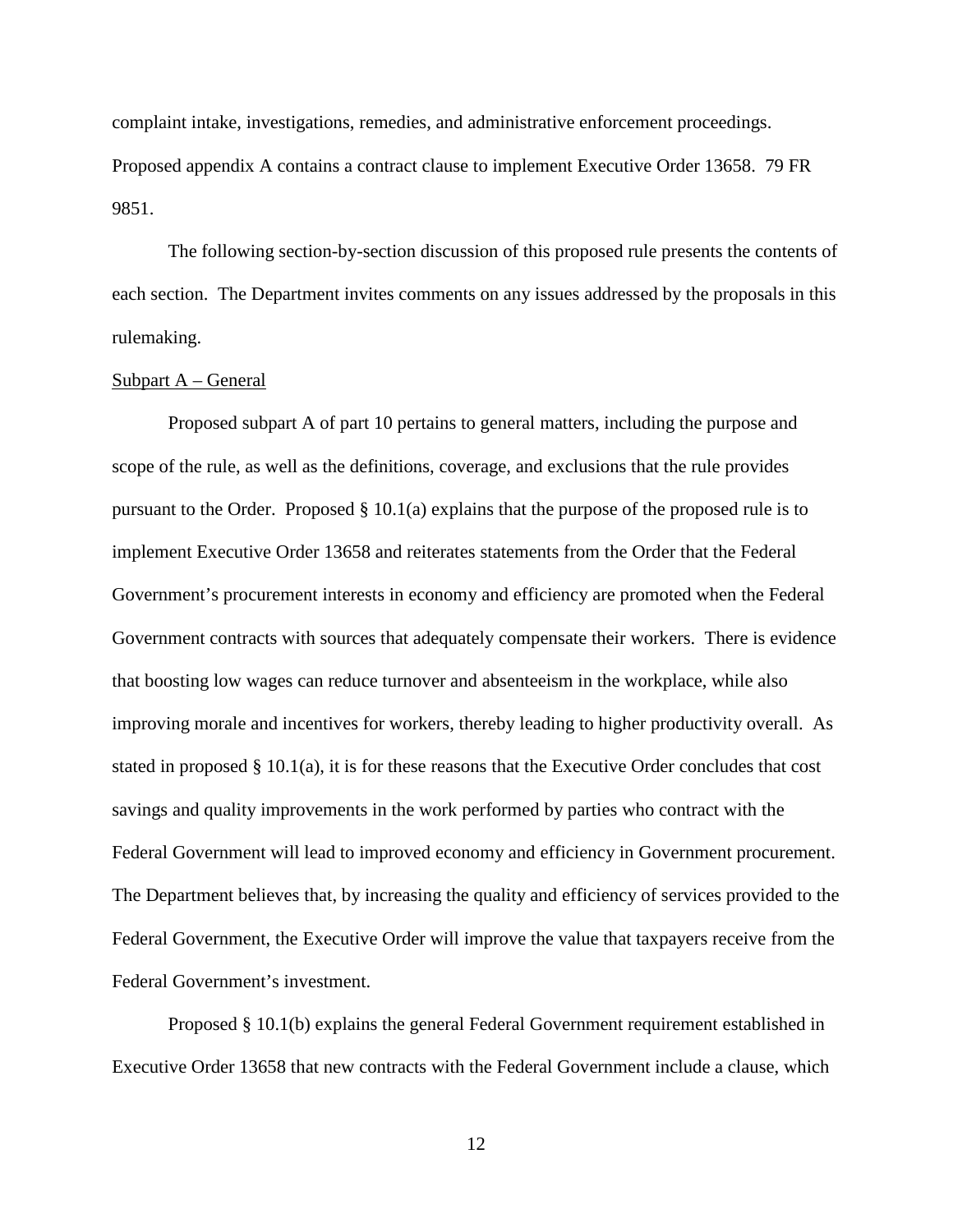the contractor and any subcontractors shall incorporate into lower-tier subcontracts, requiring, as a condition of payment, that the contractor and any subcontractors pay workers performing on the contract or any subcontract thereunder at least: (i) \$10.10 per hour beginning January 1, 2015; and (ii) an amount determined by the Secretary pursuant to the Order, beginning January 1, 2016, and annually thereafter. Proposed § 10.1(b) also clarifies that nothing in Executive Order 13658 or part 10 is to be construed to excuse noncompliance with any applicable Federal or State prevailing wage law, or any applicable law or municipal ordinance establishing a minimum wage higher than the minimum wage established under the Order.

Proposed § 10.1(c) outlines the scope of this proposed rule and provides that neither Executive Order 13658 nor this part creates any rights under the Contract Disputes Act or any private right of action. The Department does not interpret the Executive Order as limiting existing rights under the Contract Disputes Act. This provision also restates the Executive Order's directive that disputes regarding whether a contractor has paid the minimum wages prescribed by the Order, to the extent permitted by law, shall be disposed of only as provided by the Secretary in regulations issued under the Order. The provision clarifies, however, that nothing in the Order is intended to limit or preclude a civil action under the False Claims Act, 31 U.S.C. 3730, or criminal prosecution under 18 U.S.C. 1001. Finally, this paragraph clarifies that neither the Order nor this proposed rule would preclude judicial review of final decisions by the Secretary in accordance with the Administrative Procedure Act, 5 U.S.C. 701 et seq.

Proposed § 10.2 defines terms for purposes of this rule implementing Executive Order 13658. Section 4(c) of the Executive Order instructs that any regulations issued pursuant to the Order should "incorporate existing definitions" under the FLSA, the SCA, and the DBA "to the extent practicable and consistent with section 8 of this order." 79 FR 9852. Most of the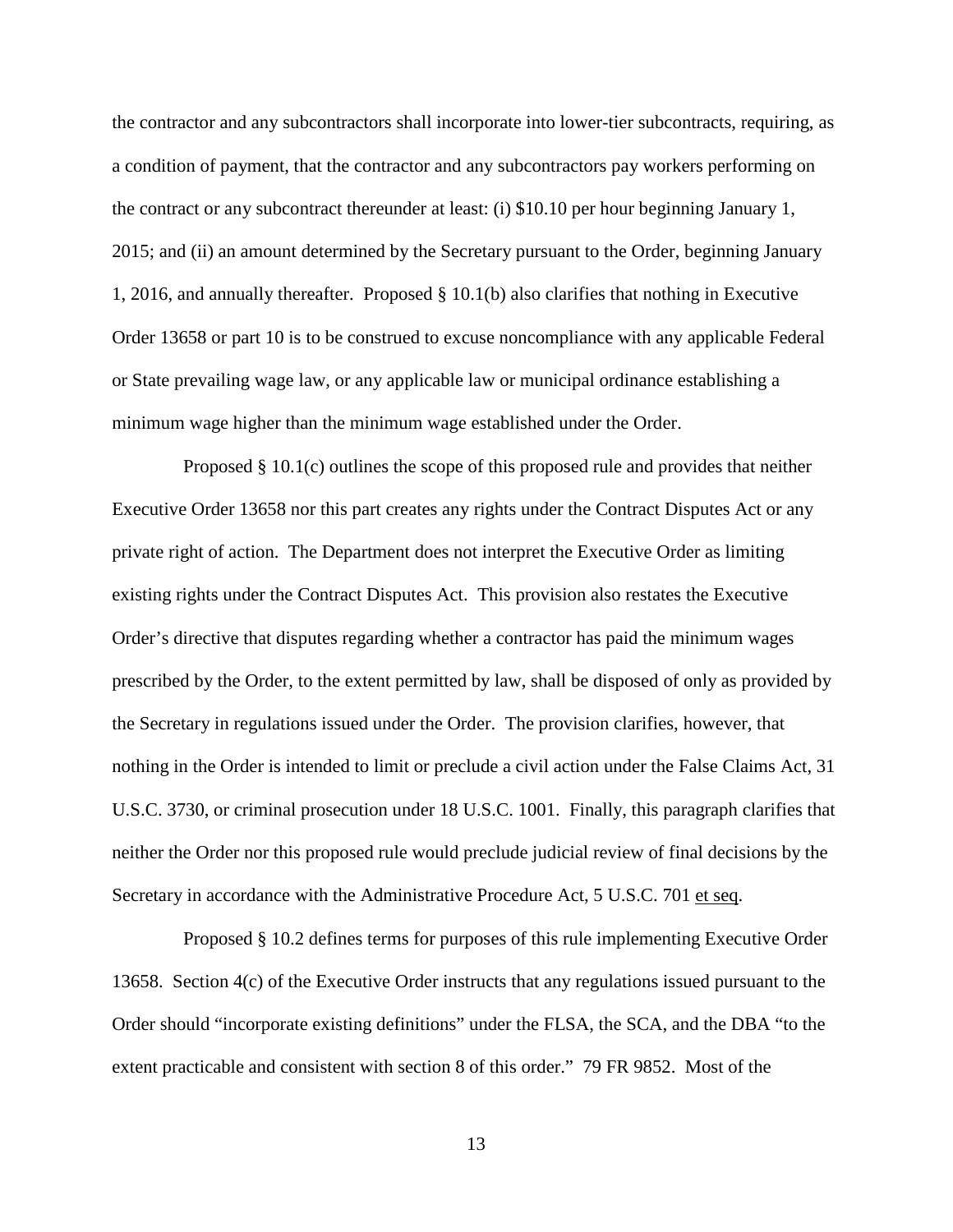definitions provided in this proposed rule are therefore based on either the Executive Order itself or the definitions of relevant terms set forth in the statutory text or implementing regulations of the FLSA, SCA, or DBA. Several proposed definitions adopt or rely upon definitions published by the FARC in section 2.101 of the FAR. 48 CFR 2.101. The Department also proposes to adopt, where applicable, definitions set forth in the Department's regulations implementing Executive Order 13495, Nondisplacement of Qualified Workers Under Service Contracts. 29 CFR 9.2. The Department notes that, while the proposed definitions discussed herein govern the implementation and enforcement of Executive Order 13658, nothing in the proposed rule is intended to alter the meaning of or to be interpreted inconsistently with the definitions set forth in the FAR for purposes of that regulation.

The Department proposes to define the term agency head to mean the Secretary, Attorney General, Administrator, Governor, Chairperson, or other chief official of an executive agency, unless otherwise indicated, including any deputy or assistant chief official of an executive agency or any persons authorized to act on behalf of the agency head. This proposed definition is based on the definition of the term set forth in section 2.101 of the FAR. See 48 CFR 2.101.

The Department proposes to define concessions contract (or contract for concessions) to mean a contract under which the Federal Government grants a right to use Federal property, including land or facilities, for furnishing services. This proposed definition does not contain a limitation regarding the beneficiary of the services, and such contracts may be of direct or indirect benefit to the Federal Government, its property, its civilian or military personnel, or the general public. See 29 CFR 4.133. The proposed definition includes but is not limited to all concession contracts excluded by Departmental regulations under the SCA at 29 CFR 4.133(b).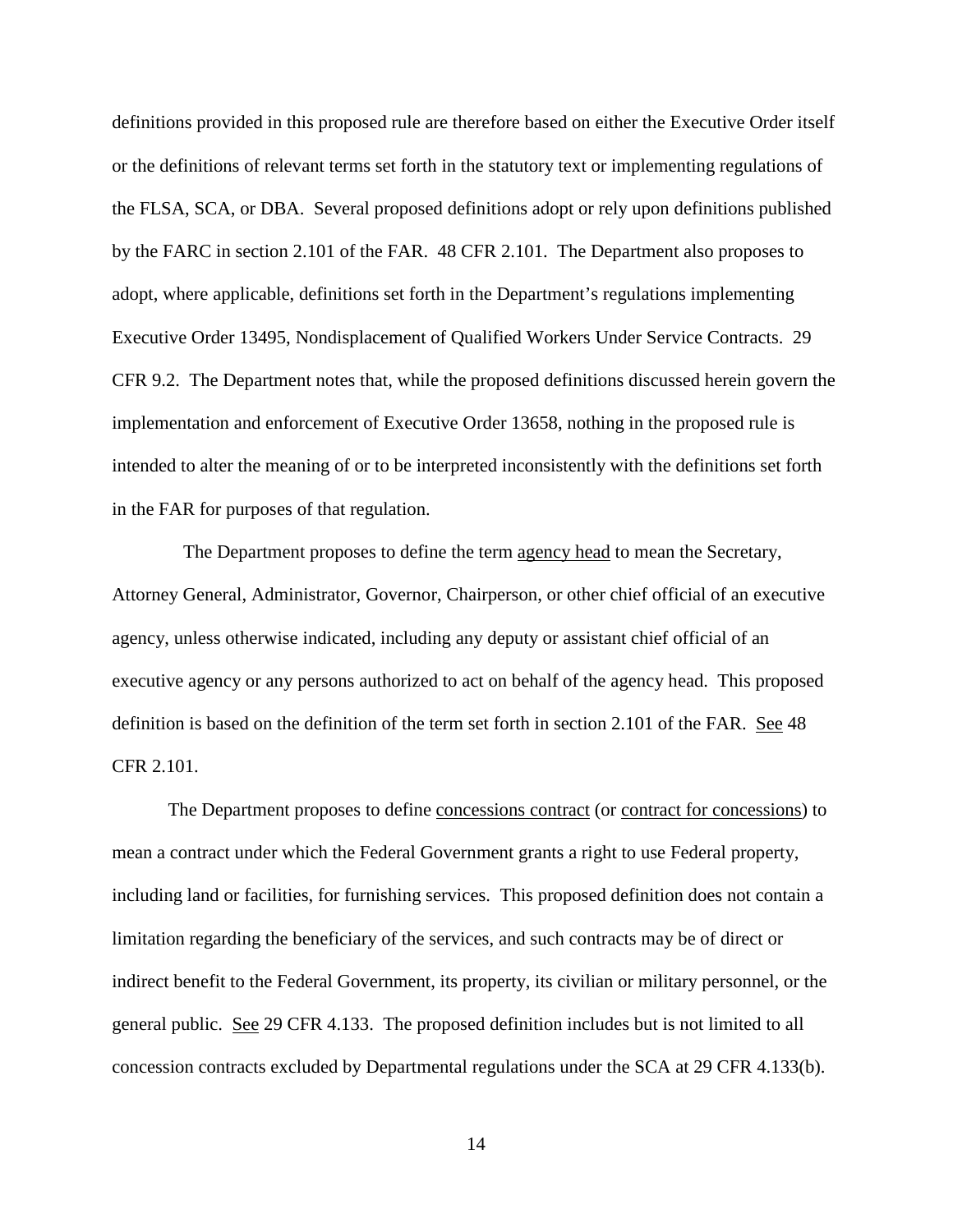The Department proposes to define contract and contract-like instrument collectively for purposes of the Executive Order as an agreement between two or more parties creating obligations that are enforceable or otherwise recognizable at law. This definition includes, but is not limited to, a mutually binding legal relationship obligating one party to furnish services (including construction) and another party to pay for them. The proposed definition of the term contract broadly includes all contracts and any subcontracts of any tier thereunder, whether negotiated or advertised, including any procurement actions, lease agreements, cooperative agreements, provider agreements, intergovernmental service agreements, service agreements, licenses, permits, or any other type of agreement, regardless of nomenclature, type, or particular form, and whether entered into verbally or in writing. The proposed definition of the term contract shall be interpreted broadly to include, but not be limited to, any contract that may be consistent with the definition provided in the FAR or applicable Federal statutes. This definition shall include, but shall not be limited to, any contract that may be covered under any Federal procurement statute. The Department specifically proposes to note in this definition that contracts may be the result of competitive bidding or awarded to a single source under applicable authority to do so. The proposed definition also explains that, in addition to bilateral instruments, contracts include, but are not limited to, awards and notices of awards; job orders or task letters issued under basic ordering agreements; letter contracts; orders, such as purchase orders, under which the contract becomes effective by written acceptance or performance; and bilateral contract modifications. The proposed definition also specifies that, for purposes of the minimum wage requirements of the Executive Order, the term contract includes contracts covered by the SCA, contracts covered by the DBA, and concessions contracts not otherwise subject to the SCA, as provided in section 7(d) of the Executive Order. See 79 FR 9853. The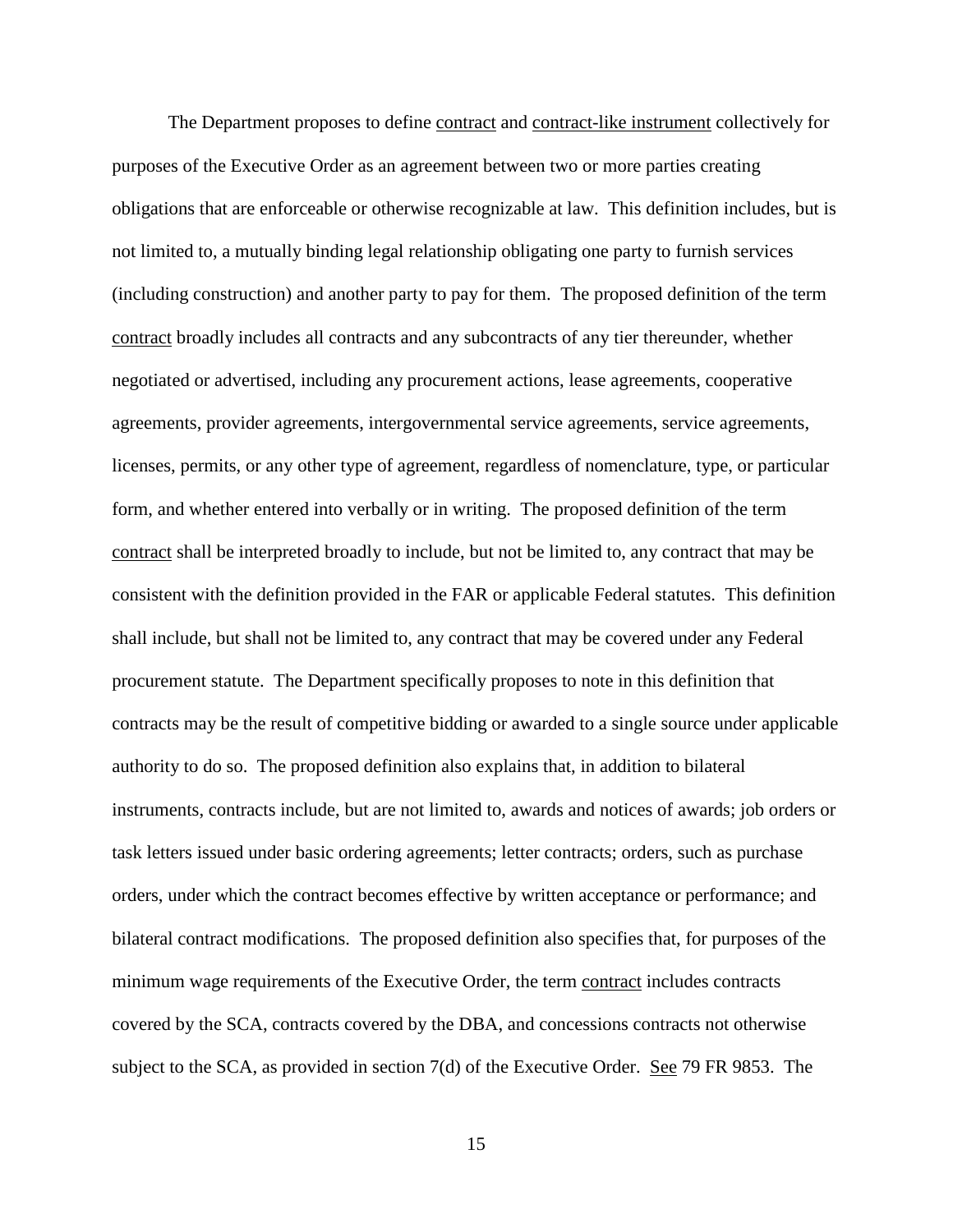proposed definition of contract discussed herein is derived from the definition of the term contract set forth in Black's Law Dictionary (9th ed. 2009) and § 2.101 of the FAR (48 CFR 2.101), as well as the descriptions of the term contract that appear in the SCA's regulations at 29 CFR 4.110-.111, 4.130. The Department also incorporates the exclusions from coverage specified in section 7(f) of the Executive Order and provides that the term contract does not include grants; contracts and agreements with and grants to Indian Tribes under the Indian Self-Determination and Education Assistance Act (Public Law 93-638), as amended; or any contracts or contract-like instruments expressly excluded by § 10.4 of this part.

The Department notes that the mere fact that a legal instrument constitutes a contract under this definition does not mean that such contract is subject to the Executive Order. In order for a contract to be covered by the Executive Order and this proposed rule, the contract must qualify as one of the specifically enumerated types of contracts set forth in section 7(d) of the Order and proposed § 10.3 of this part. For example, although a cooperative agreement is considered a contract pursuant to the Department's proposed definition, a cooperative agreement will not be covered by the Executive Order and this part unless it is subject to the DBA or SCA, is a concessions contract, or is entered into "in connection with Federal property or lands and related to offering services for Federal employees, their dependents, or the general public." 79 FR 9853. In other words, this part does not apply to cooperative agreements that do not involve providing services for Federal employees, their dependents, or the general public.

The Department proposes to substantially adopt the definition for contracting officer in section 2.101 of the FAR, which means a person with the authority to enter into, administer, and/or terminate contracts and make related determinations and findings. The term includes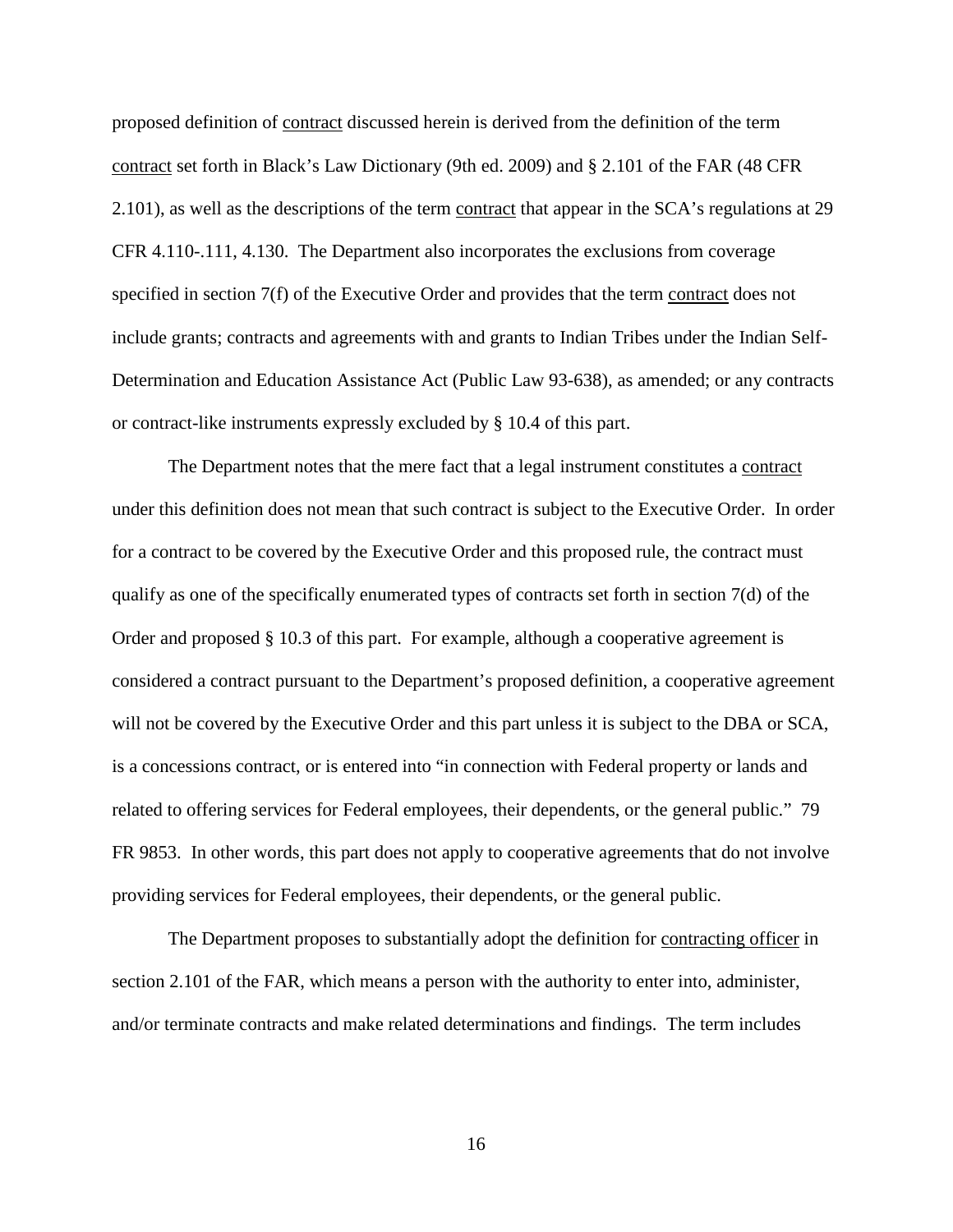certain authorized representatives of the contracting officer acting within the limits of their authority as delegated by the contracting officer. See 48 CFR 2.101.

The Department defines contractor to mean any individual or other legal entity that (1) directly or indirectly (e.g., through an affiliate), submits offers for or is awarded, or reasonably may be expected to submit offers for or be awarded, a Government contract or a subcontract under a Government contract; or (2) conducts business, or reasonably may be expected to conduct business, with the Government as an agent or representative of another contractor. The term contractor refers to both a prime contractor and all of its first or lower-tier subcontractors on a contract with the Federal Government. This proposed definition incorporates relevant aspects of the definitions of the term contractor in section 9.403 of the FAR, see 48 CFR 9.403; the SCA's regulations at 29 CFR 4.1a(f); and the Department's regulations implementing Executive Order 13495, Nondisplacement of Qualified Workers Under Service Contracts at 29 CFR 9.2. This definition includes lessors and lessees, as well as employers of workers performing on covered Federal contracts whose wages are computed pursuant to special certificates issued under 29 U.S.C. 214(c). The Department notes that the term employer is used interchangeably with the terms contractor and subcontractor in this part. The proposed rule also explains that the U.S. Government, its agencies, and its instrumentalities are not considered contractors, subcontractors, employers, or joint employers for purposes of compliance with the provisions of Executive Order 13658.

The Department proposes to define the term **Davis-Bacon Act** to mean the Davis-Bacon Act of 1931, as amended, 40 U.S.C. 3141 et seq., and its implementing regulations.

In the NPRM, the Department defines executive departments and agencies that are subject to Executive Order 13658 by adopting the definition of executive agency provided in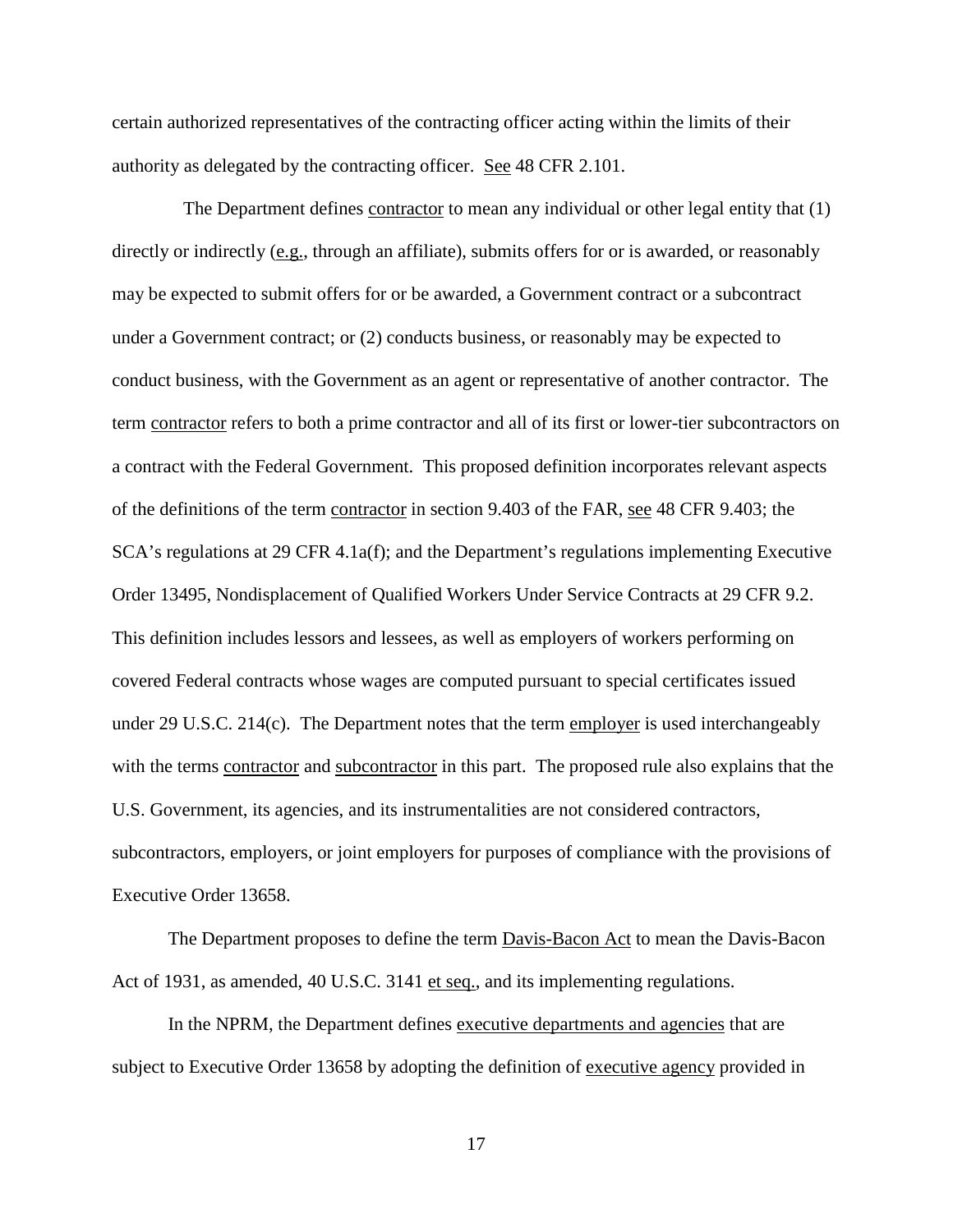section 2.101 of the FAR. 48 CFR 2.101. The Department therefore interprets the Executive Order to apply to executive departments within the meaning of 5 U.S.C. 101, military departments within the meaning of 5 U.S.C. 102, independent establishments within the meaning of 5 U.S.C. 104(1), and wholly owned Government corporations within the meaning of 31 U.S.C. 9101. The Department does not interpret this definition as including the District of Columbia or any Territory or possession of the United States.

The Department defines the term Executive Order minimum wage as a wage that is at least: (i) \$10.10 per hour beginning January 1, 2015; and (ii) beginning January 1, 2016, and annually thereafter, an amount determined by the Secretary pursuant to section 2 of Executive Order 13658. This definition is based on the language set forth in section 2 of the Executive Order. 79 FR 9851-52.

The Department proposes to define Fair Labor Standards Act as the Fair Labor Standards Act of 1938, as amended, 29 U.S.C. 201 et seq., and its implementing regulations.

The term Federal Government is defined in the NPRM as an agency or instrumentality of the United States that enters into a contract pursuant to authority derived from the Constitution or the laws of the United States. This proposed definition is based on the definition of Federal Government set forth in 29 CFR 9.2, but eliminates the term "procurement" from that definition because Executive Order 13658 applies to both procurement and non-procurement contracts covered by section 7(d) of the Order. Consistent with the SCA, the term Federal Government includes nonappropriated fund instrumentalities under the jurisdiction of the Armed Forces or of other Federal agencies. See 29 CFR 4.107(a). For purposes of the Executive Order and this part, the Department's proposed definition does not include the District of Columbia or any Territory or possession of the United States.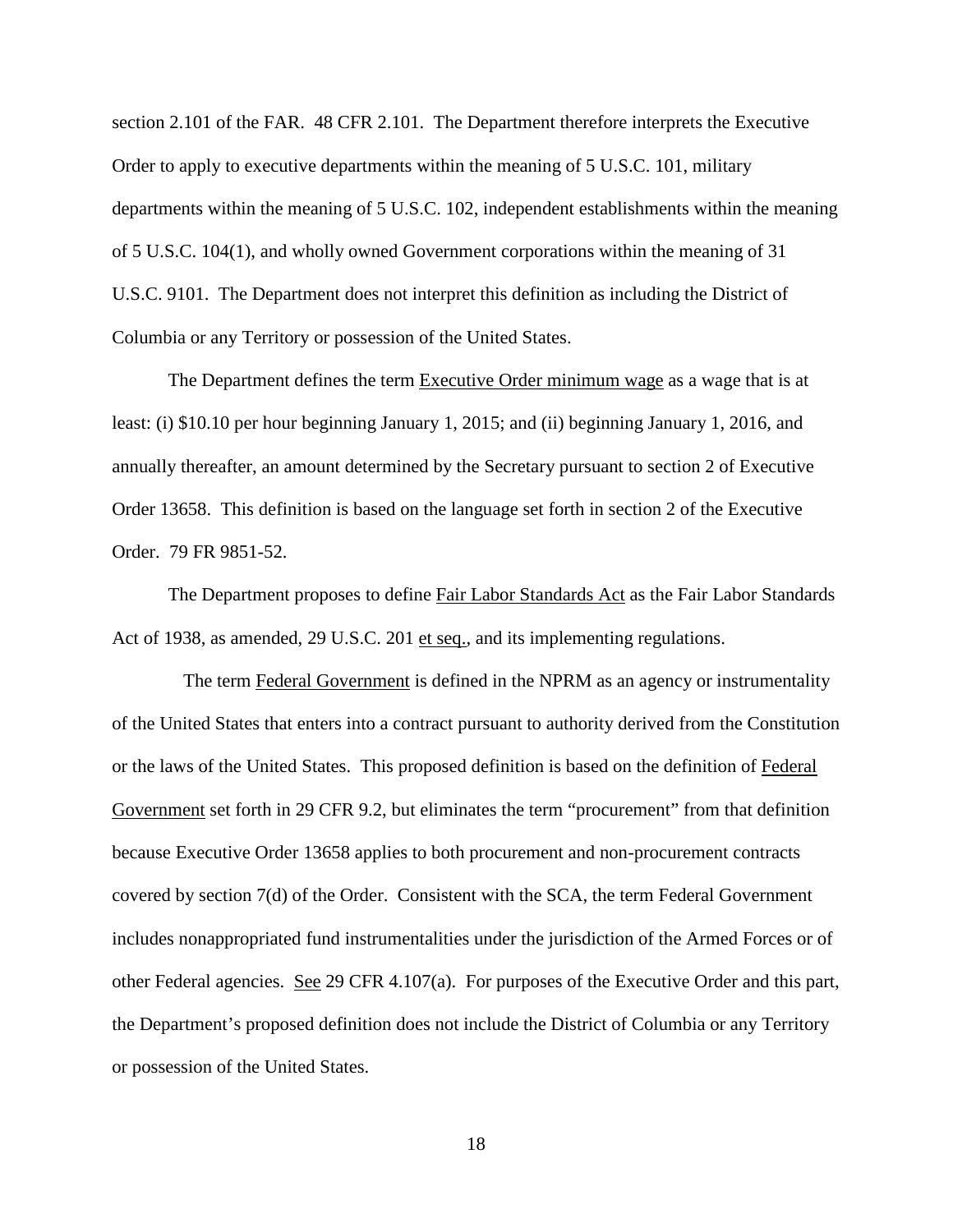The Department proposes to define the term independent agencies, for the purposes of Executive Order 13658, as any independent regulatory agency within the meaning of 44 U.S.C. 3502(5). Section  $7(g)$  of the Executive Order states that "[i]ndependent agencies are strongly encouraged to comply with the requirements of this order." The Department interprets this provision to mean that independent agencies are not required to comply with this Executive Order. This proposed definition is therefore based on other Executive Orders that similarly exempt independent regulatory agencies within the meaning of 44 U.S.C. 3502(5) from the definition of <u>agency</u> or include language requesting that they comply. See, e.g., Executive Order 13636, 78 FR 11739 (Feb. 12, 2013) (defining agency as any executive department, military department, Government corporation, Government-controlled operation, or other establishment in the executive branch of the Government but excluding independent regulatory agencies as defined in 44 U.S.C. 3502(5)); Executive Order 13610, 77 FR 28469 (May 10, 2012) (same); Executive Order 12861, 58 FR 48255 (September 11, 1993) ("Sec. 4 Independent Agencies. All independent regulatory commissions and agencies are requested to comply with the provisions of this order."); Executive Order 12837, 58 FR 8205 (Feb. 10, 1993) ("Sec. 4. All independent regulatory commissions and agencies are requested to comply with the provisions of this order.").

The Department proposes to define the term new contract as a contract that results from a solicitation issued on or after January 1, 2015 or a contract that is awarded outside the solicitation process on or after January 1, 2015. The proposed definition would note that this term includes both new contracts and replacements for expiring contracts provided that the contract results from a solicitation issued on or after January 1, 2015 or is awarded outside the solicitation process on or after January 1, 2015. This language is based on section 8 of the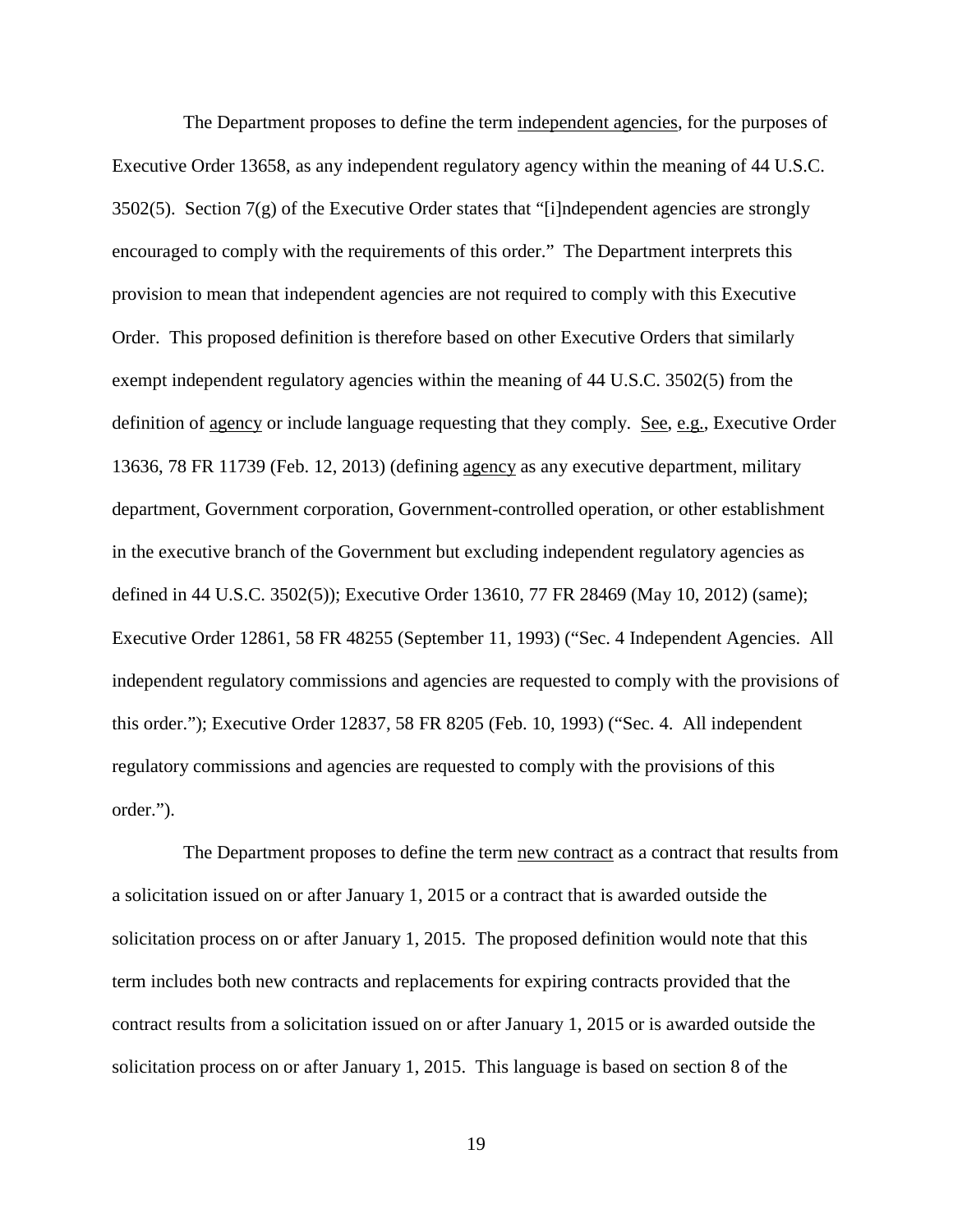Executive Order, 79 FR 9853, and is consistent with the convention set forth in section 1.108(d) of the FAR, 48 CFR 1.108(d).

Proposed § 10.2 defines the term option by adopting the definition set forth in section 2.101 of the FAR, which provides that the term option means a unilateral right in a contract by which, for a specified time, the Federal Government may elect to purchase additional supplies or services called for by the contract, or may elect to extend the term of the contract. See 48 CFR 2.101.

The Department proposes to define the term procurement contract for construction to mean a contract for the construction, alteration, or repair (including painting and decorating) of public buildings or public works and which requires or involves the employment of mechanics or laborers, and any subcontract of any tier thereunder. The proposed definition includes any contract subject to the provisions of the DBA, as amended, and its implementing regulations. This proposed definition is derived from language found at 40 U.S.C. 3142(a) and 29 CFR 5.2(h).

The Department proposes to define the term procurement contract for services to mean a contract the principal purpose of which is to furnish services in the United States through the use of service employees, and any subcontract of any tier thereunder. This proposed definition includes any contract subject to the provisions of the SCA, as amended, and its implementing regulations. This proposed definition is derived from language set forth in 41 U.S.C. 6702(a), 29 CFR 4.1a(e), and 29 CFR 9.2.

The Department proposes to define the term Service Contract Act to mean the McNamara-O'Hara Service Contract Act of 1965, as amended, 41 U.S.C. 6701 et seq., and its implementing regulations. See 29 CFR 4.1a(a).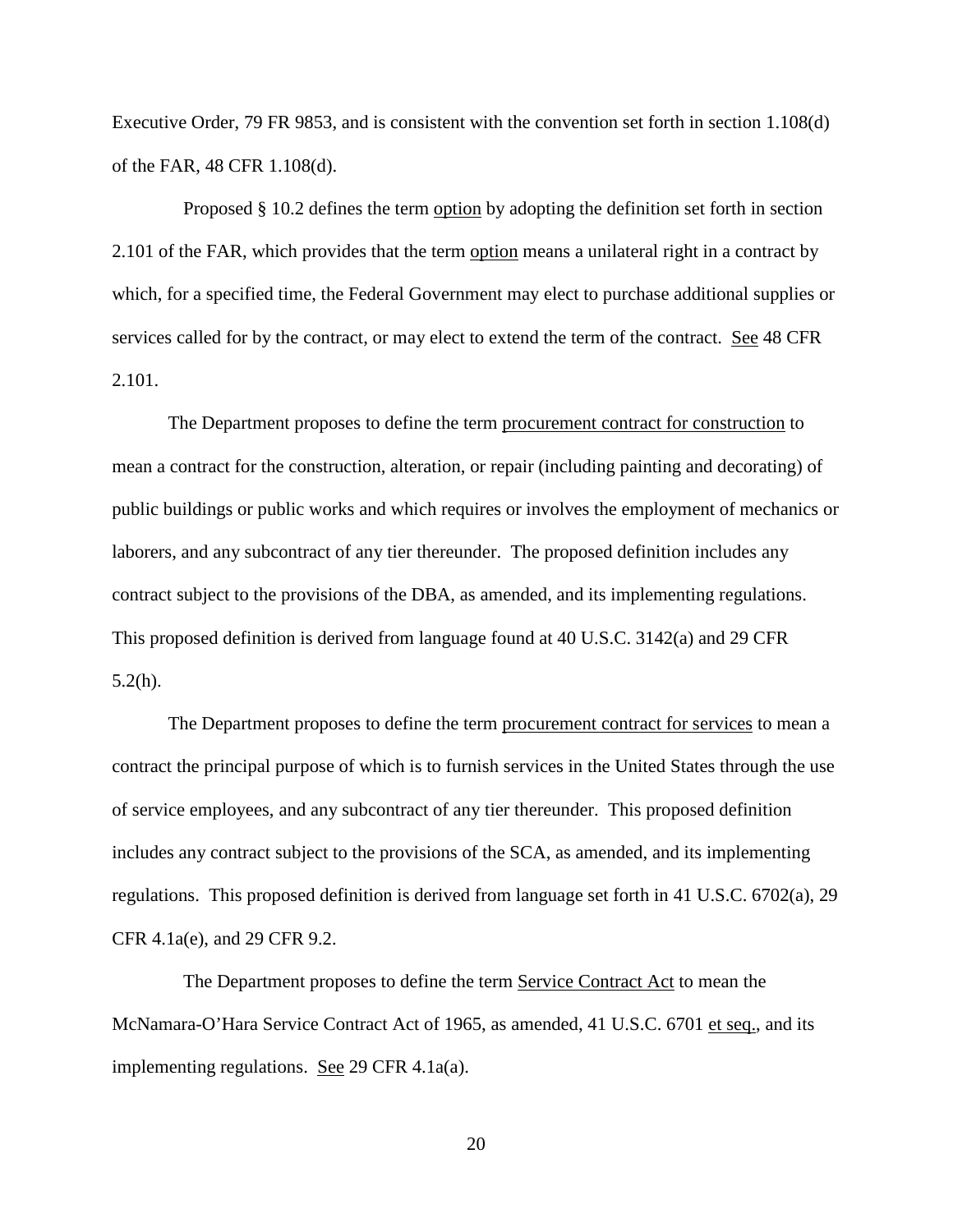In this NPRM, the term solicitation is defined to mean any request to submit offers or quotations to the Federal Government. This definition is based on the language found at 29 CFR 9.2. The Department broadly interprets the term solicitation to apply to both traditional and nontraditional methods of solicitation, including informal requests by the Federal Government to submit offers or quotations.

The Department adopts in this proposed rule the definition of tipped employee in section 3(t) of the FLSA, that is, any employee engaged in an occupation in which he or she customarily and regularly receives more than \$30 a month in tips. See 29 U.S.C. 203(t). For purposes of the Executive Order, a worker performing on a contract covered by the Executive Order who meets this definition is a tipped employee.

In proposed § 10.2, the Department defines the term United States by adopting the definition set forth in 29 CFR 9.2, which provides that the term means the United States and all executive departments, independent establishments, administrative agencies, and instrumentalities of the United States, including corporations of which all or substantially all of the stock is owned by the United States, by the foregoing departments, establishments, agencies, instrumentalities, and including nonappropriated fund instrumentalities. The proposed definition also incorporates the definition of the term that appears in the FAR at 48 CFR 2.101, which explains that when the term is used in a geographic sense, the United States means the 50 States and the District of Columbia. The Department's proposed rule does not adopt any of the exceptions to the definition of this term that are set forth in the FAR.

The Department proposes to define wage determination as including any determination of minimum hourly wage rates or fringe benefits made by the Secretary pursuant to the provisions of the SCA or the DBA. This term includes the original determination and any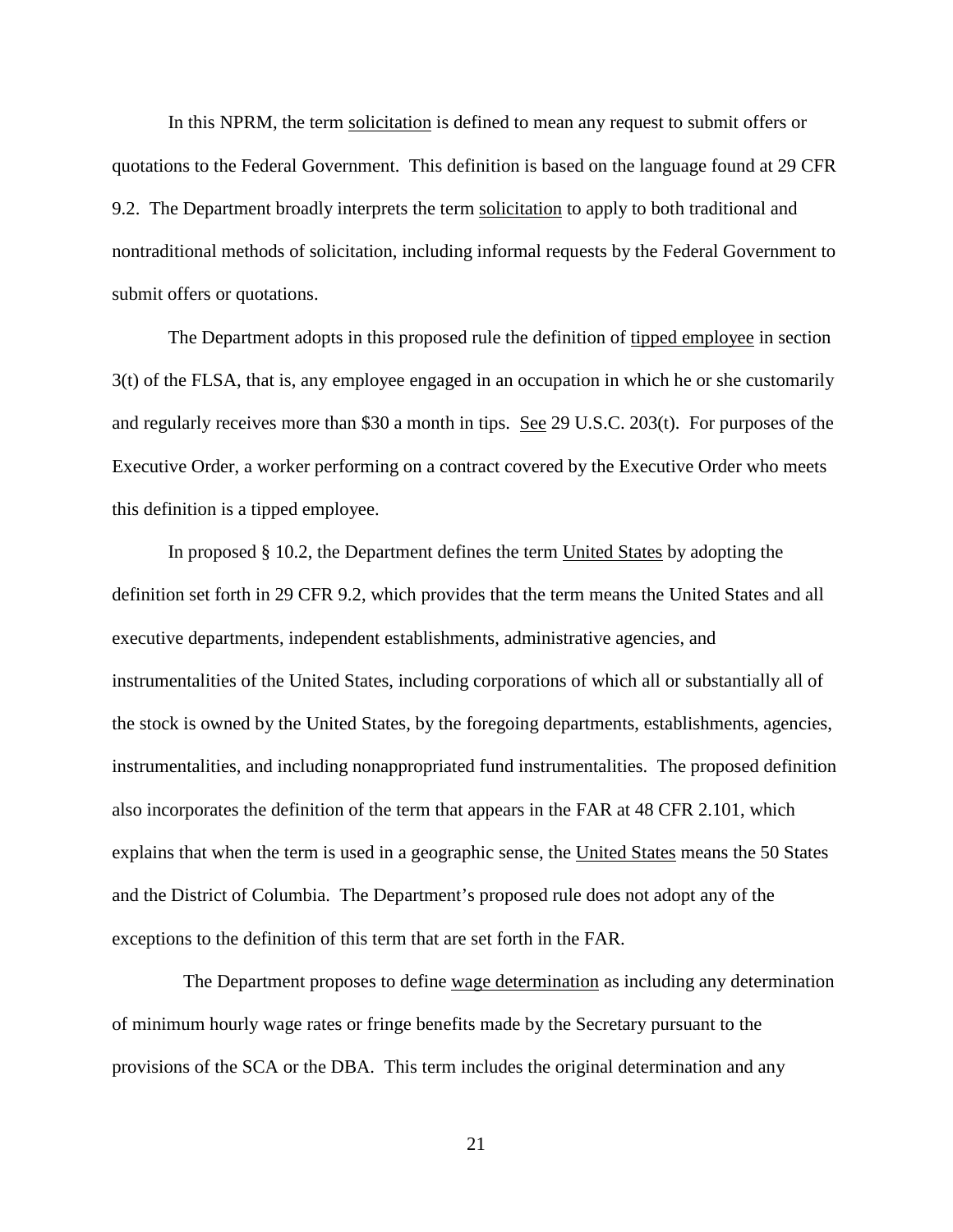subsequent determinations modifying, superseding, correcting, or otherwise changing the provisions of the original determination. The proposed definition is derived from 29 CFR 4.1a(h) and 29 CFR 5.2(q).

The Department proposes to define worker as any person engaged in the performance of a contract covered by the Executive Order, and whose wages under such contract are governed by the FLSA, the SCA, or the DBA, regardless of the contractual relationship alleged to exist between the individual and the employer. The proposed definition also incorporates the Executive Order's provision that the term worker includes any individual performing on or in connection with a covered contract whose wages are calculated pursuant to special certificates issued under 29 U.S.C. 214(c). 79 FR 9851, 9853. The definition of worker includes any person working on or in connection with a covered contract and individually registered in a bona fide apprenticeship or training program registered with the Department's Employment and Training Administration, Office of Apprenticeship, or with a State Apprenticeship Agency recognized by the Office of Apprenticeship. See 29 CFR 4.6(p) (SCA); 29 CFR 5.2(n) (DBA). Consistent with the FLSA, SCA, and DBA and their implementing regulations, this proposed definition of worker excludes from coverage any person employed in a bona fide executive, administrative, or professional capacity, as those terms are defined in 29 CFR part 541. See 29 U.S.C. 213(a)(1) (FLSA); 41 U.S.C. 6701(3)(C) (SCA); 29 CFR 5.2(m) (DBA). The Department also emphasizes the well-established principle under those statutes that worker coverage does not depend upon the existence or form of any contractual relationship that may be alleged to exist between the contractor or subcontractor and such persons. See, e.g., 29 U.S.C. 203(d), (e)(1), (g) (FLSA); 41 U.S.C.  $6701(3)(B)$ , 29 CFR 4.155 (SCA); 29 CFR 5.5(a)(1)(i) (DBA). As reflected in the proposed definition, the Executive Order is intended to apply to a wide range of employment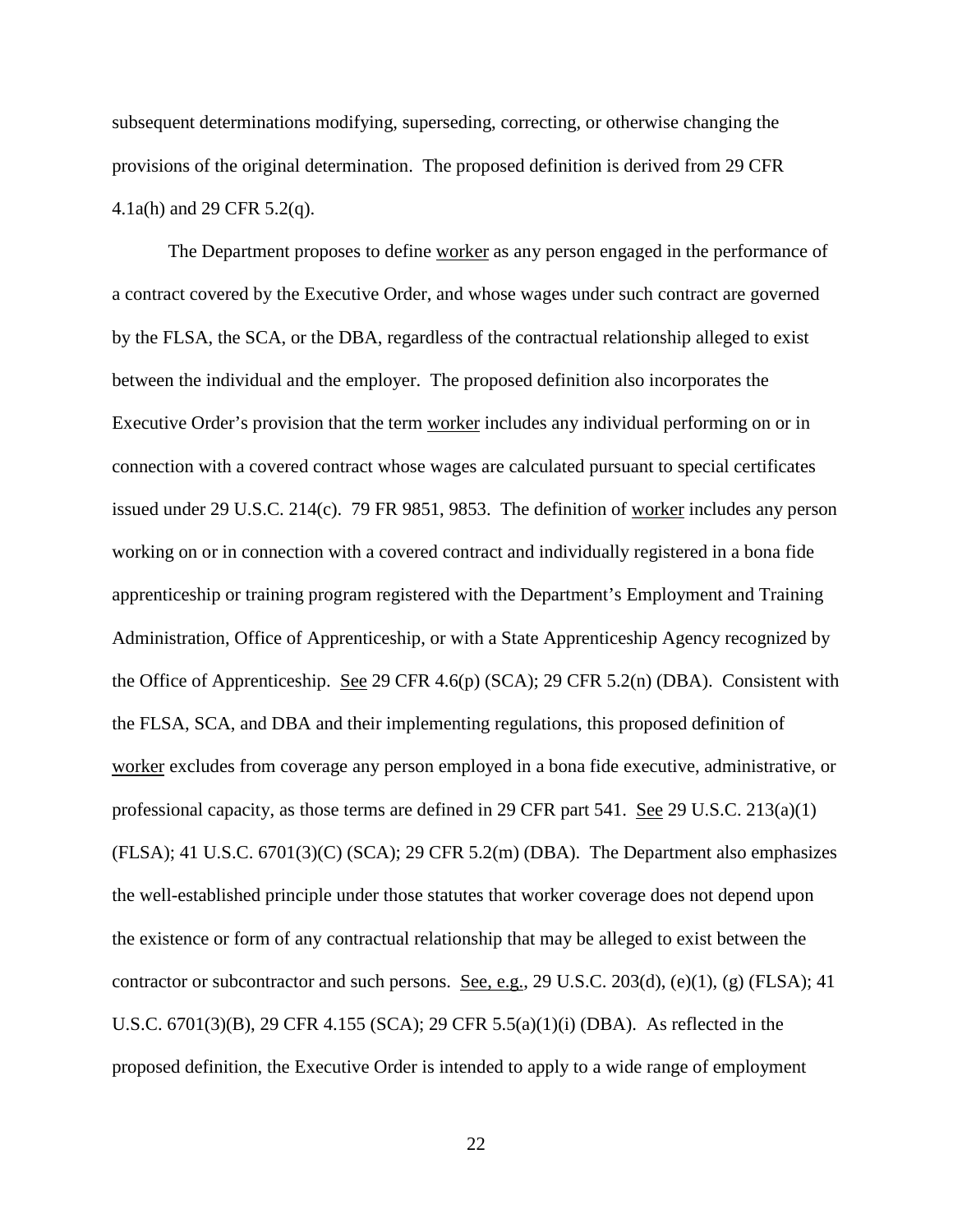relationships. Neither an individual's subjective belief about his or her employment status nor the existence of a contractual relationship is determinative of whether a worker is covered by the Executive Order.

Finally, the Department proposes to adopt the definitions for the terms Administrator, Administrative Review Board, Office of Administrative Law Judges, and Wage and Hour Division set forth in 29 CFR 9.2.

Proposed §§ 10.3 and 10.4 address and implement the coverage and exclusionary provisions of Executive Order 13658. Proposed § 10.3 explains the scope of the Executive Order and its coverage of executive agencies, new contracts, types of contractual arrangements and workers. Proposed § 10.4 implements the exclusions expressly set forth in section 7(f) of the Executive Order and would provide other limited exclusions to coverage as authorized by section 4(a) of the Order. 79 FR 9852-53.

Executive Order 13658 provides that agencies must, to the extent permitted by law, ensure that new contracts, as described in section 7 of the Order, include a clause specifying, as a condition of payment, that the minimum wage to be paid to workers in the performance of the contract shall be at least: (i) \$10.10 per hour beginning January 1, 2015; and (ii) an amount determined by the Secretary, beginning January 1, 2016, and annually thereafter. 79 FR 9851. Section 7(d) of the Executive Order establishes that this minimum wage requirement only applies to a new contract if: (i) (A) it is a procurement contract for services or construction; (B) it is a contract for services covered by the SCA; (C) it is a contract for concessions, including any concessions contract excluded by the Department's regulations at 29 CFR 4.133(b); or (D) it is a contract entered into with the Federal Government in connection with Federal property or lands and related to offering services for Federal employees, their dependents, or the general public;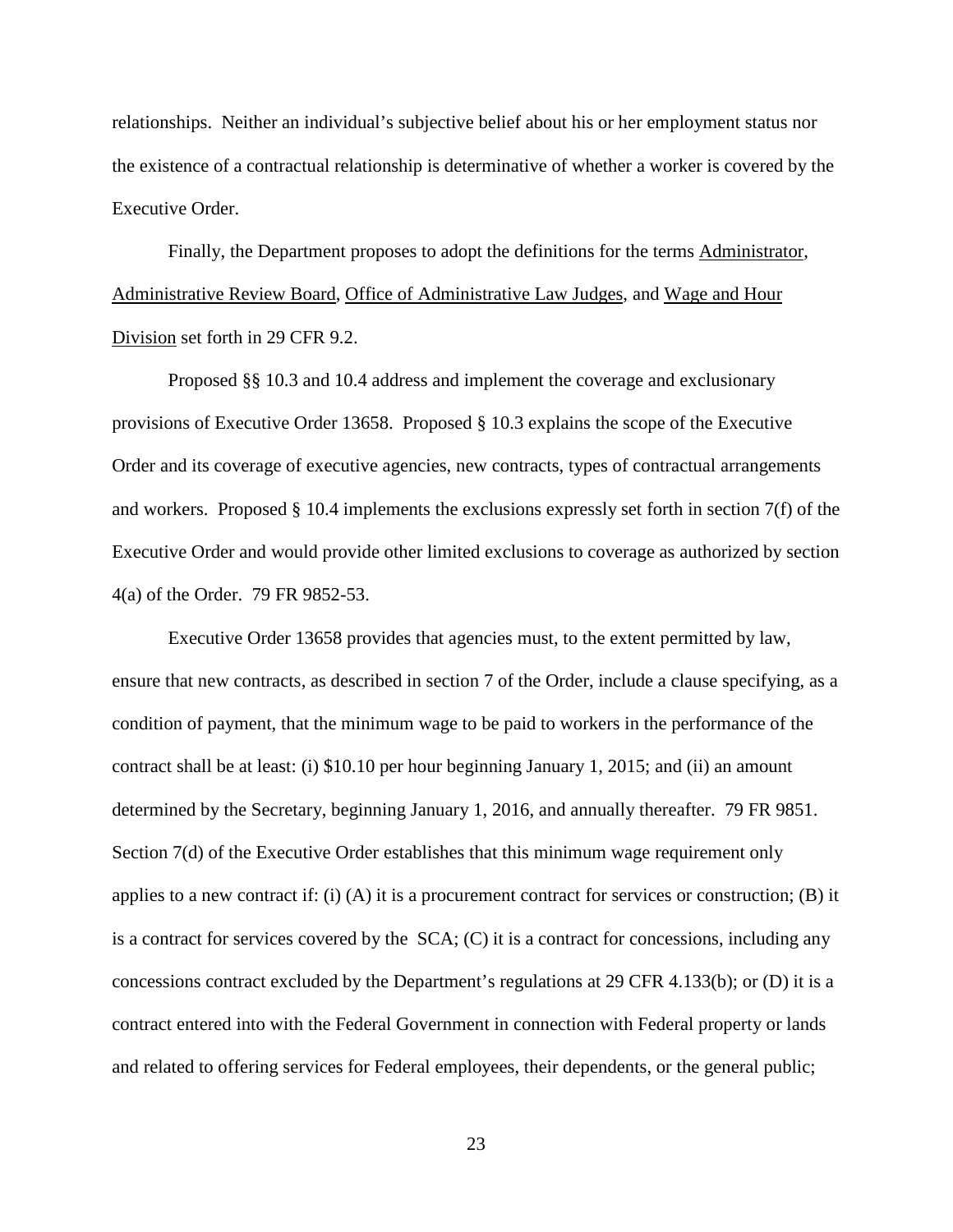and (ii) the wages of workers under such contract are governed by the FLSA, the SCA, or the DBA. 79 FR 9853. Section 7(e) of the Order states that, for contracts covered by the SCA or the DBA, the Order applies only to contracts at the thresholds specified in those statutes. Id. It also specifies that, for procurement contracts where workers' wages are governed by the FLSA, the Order applies only to contracts that exceed the micro-purchase threshold, as defined in 41 U.S.C. 1902(a), unless expressly made subject to the Order pursuant to regulations or actions taken under section 4 of the Order. 79 FR 9853. The Executive Order states that it does not apply to grants; contracts and agreements with and grants to Indian Tribes under the Indian Self-Determination and Education Assistance Act (Public Law 93–638), as amended; or any contracts expressly excluded by the regulations issued pursuant to section 4(a) of the Order. 79 FR 9853.

Proposed § 10.3(a) would implement these coverage provisions by stating that Executive Order 13658 and this part apply to any contract with the Federal Government, unless excluded by § 10.4 of this part, that results from a solicitation issued on or after January 1, 2015 or that is awarded outside the solicitation process on or after January 1, 2015, provided that: (1) (i) it is a procurement contract for construction covered by the DBA; (ii) it is a contract for services covered by the SCA; (iii) it is a contract for concessions, including any concessions contract excluded by Departmental regulations at 29 CFR 4.133(b); or (iv) it is a contract in connection with Federal property or lands and related to offering services for Federal employees, their dependents, or the general public; and (2) the wages of workers under such contract are governed by the FLSA, the SCA, or the DBA. 79 FR 9853. Proposed § 10.3(b) incorporates the monetary value thresholds referred to in section 7(e) of the Executive Order. 79 FR 9853. Finally, proposed § 10.3(c) states that the Executive Order and this part only apply to contracts with the Federal Government requiring performance in whole or in part within the United States. Several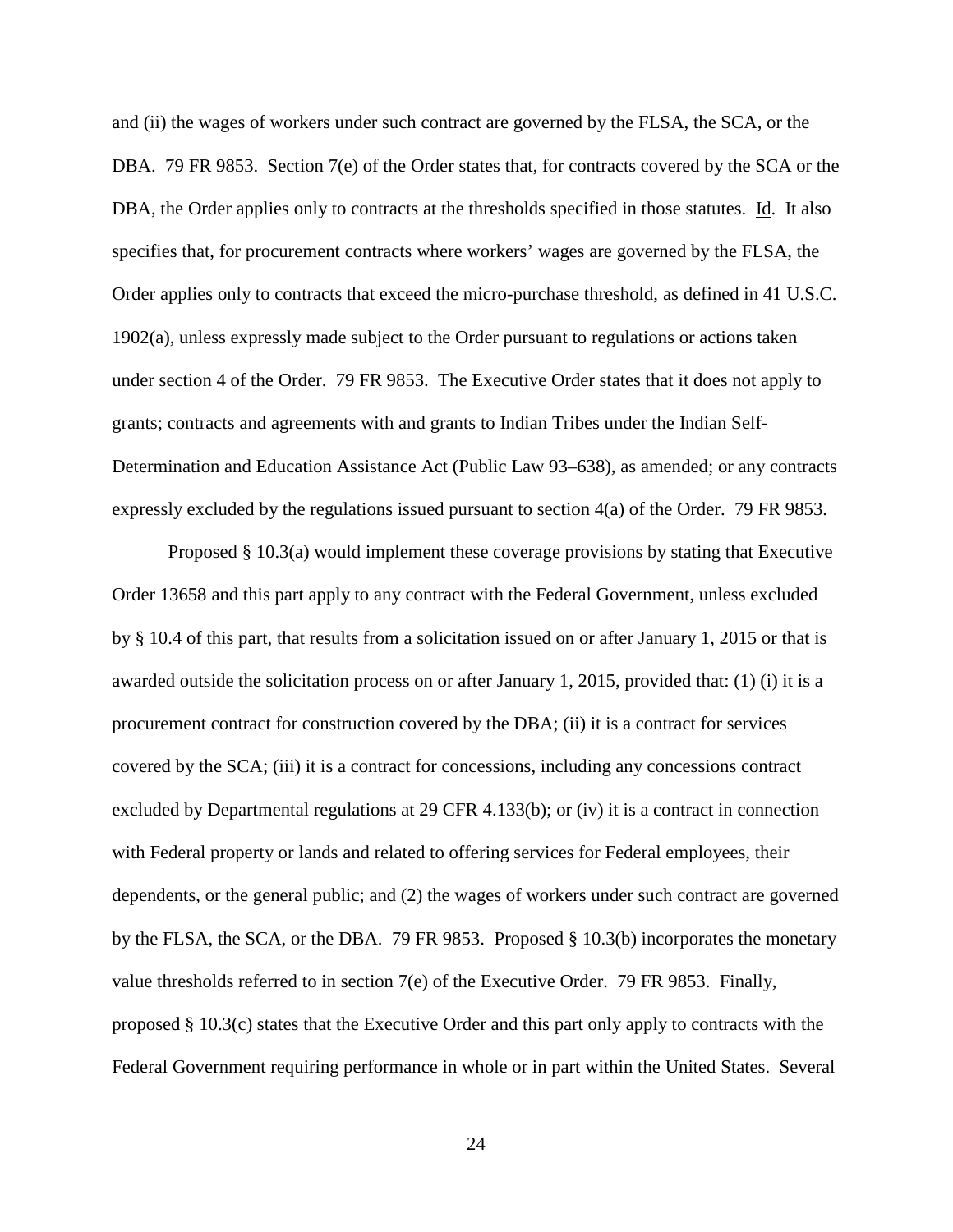issues relating to the coverage provisions of the Executive Order and proposed § 10.3 are discussed below.

#### Coverage of executive agencies and departments

Executive Order 13658 applies to all "[e]xecutive departments and agencies." 79 FR 9851. As explained above, the Department would define executive departments and agencies by adopting the definition of executive agency provided in section 2.101 of the Federal Acquisition Regulation (FAR). 48 CFR 2.101. The proposed rule therefore interprets the Executive Order as applying to executive departments within the meaning of 5 U.S.C. 101, military departments within the meaning of 5 U.S.C. 102, independent establishments within the meaning of 5 U.S.C. 104(1), and wholly owned Government corporations within the meaning of 31 U.S.C. 9101. Pursuant to this definition, contracts awarded by the District of Columbia or any Territory or possession of the United States would not be covered by the Order.

The Executive Order strongly encourages, but does not compel, "[i]ndependent agencies" to comply with its requirements. 79 FR 9853. The Department interprets this provision, in light of the Executive Order's broad goal of adequately compensating workers on contracts with the Federal Government, as a narrow exemption from coverage. See 79 FR 9851. As discussed above, the proposed rule interprets independent agencies to mean any independent regulatory agency within the meaning of 44 U.S.C. 3502(5). This interpretation is consistent with provisions in other Executive Orders. See, e.g., Executive Order 13636, 78 FR 11739 (Feb. 12, 2013); Executive Order 12861, 58 FR 48255 (Sept. 11, 1993). Thus, under the proposed rule, the Executive Order covers executive departments and agencies but does not cover any independent regulatory agency within the meaning of 44 U.S.C. 3502(5).

## Coverage of new contracts with the Federal Government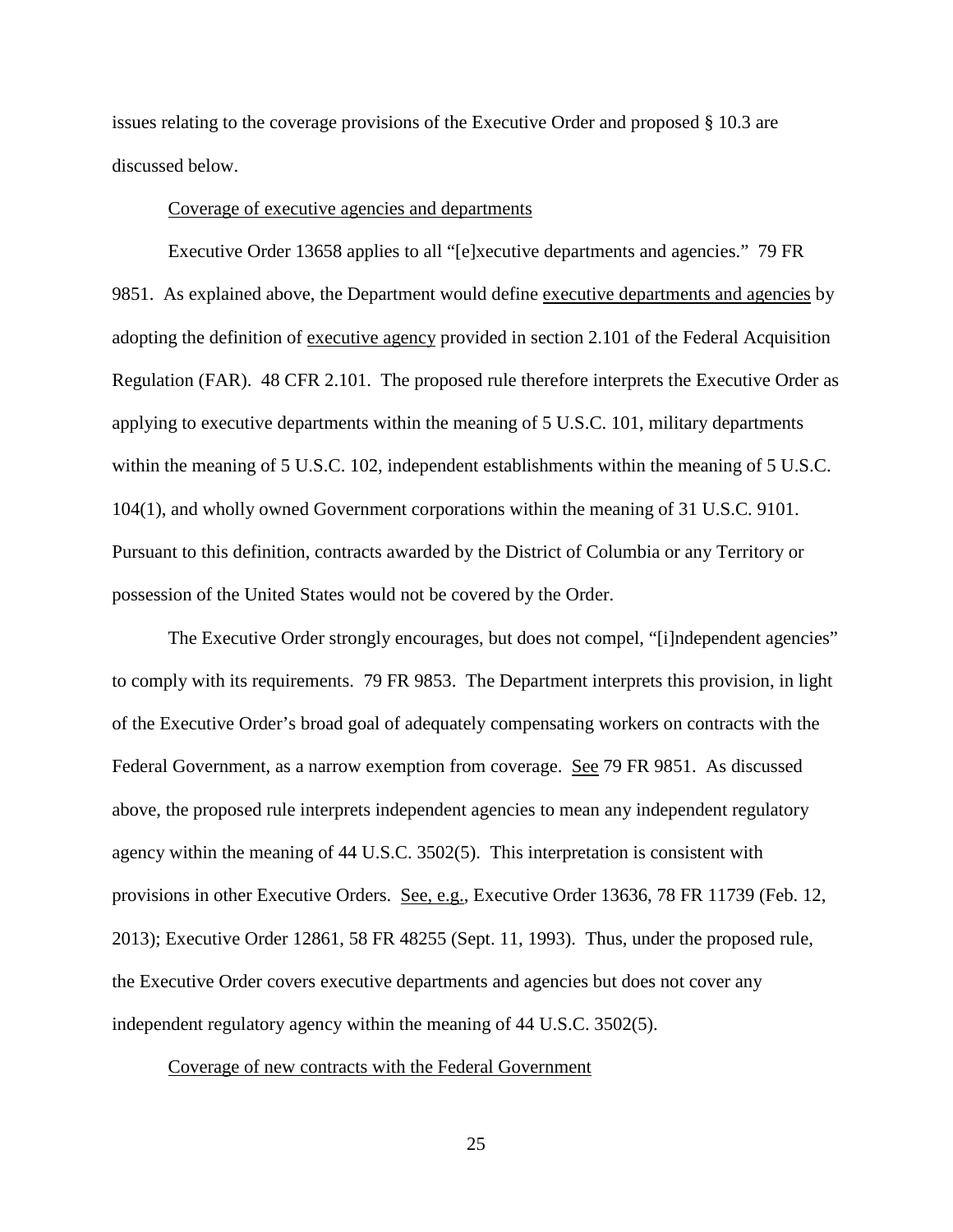Proposed § 10.3(a) provides that the requirements of the Executive Order generally apply to "contracts with the Federal Government." As discussed above, the NPRM sets forth a broadly inclusive definition of the term contract that would cover all contracts and contract-like instruments and any subcontracts of any tier thereunder, whether negotiated or advertised, including any procurement actions, lease agreements, cooperative agreements, intergovernmental service agreements, provider agreements, service agreements, licenses, permits, awards and notices of awards, job orders or task letters issued under basic ordering agreements, letter contracts, purchase orders, or any other type of agreement, regardless of nomenclature, type, or particular form, and whether entered into verbally or in writing. Unless otherwise noted, the use of the term contract throughout the Executive Order and this part therefore includes contract-like instruments and subcontracts.

As reflected in proposed § 10.3(a), the minimum wage requirements of Executive Order 13658 apply only to "new contracts" with the Federal Government within the meaning of section 8 of the Order. 79 FR 9853-54. Section 8 of the Executive Order states that the Order shall apply to covered contracts where the solicitation for such contract has been issued on or after: (i) January 1, 2015, consistent with the effective date for the action taken by the FARC pursuant to section 4(a) of the Order; or (ii) for contracts where an agency action is taken pursuant to section 4(b) of the Order, January 1, 2015, consistent with the effective date for such action. 79 FR 9853-54. Proposed § 10.3(a) of this rule therefore states that this part applies to contracts with the Federal Government, unless excluded by § 10.4 of this part, that result from solicitations issued on or after January 1, 2015 or to contracts that are awarded outside the solicitation process on or after January 1, 2015. The Executive Order and this part thus apply to both new contracts and replacements for expiring contracts provided that such a contract results from a solicitation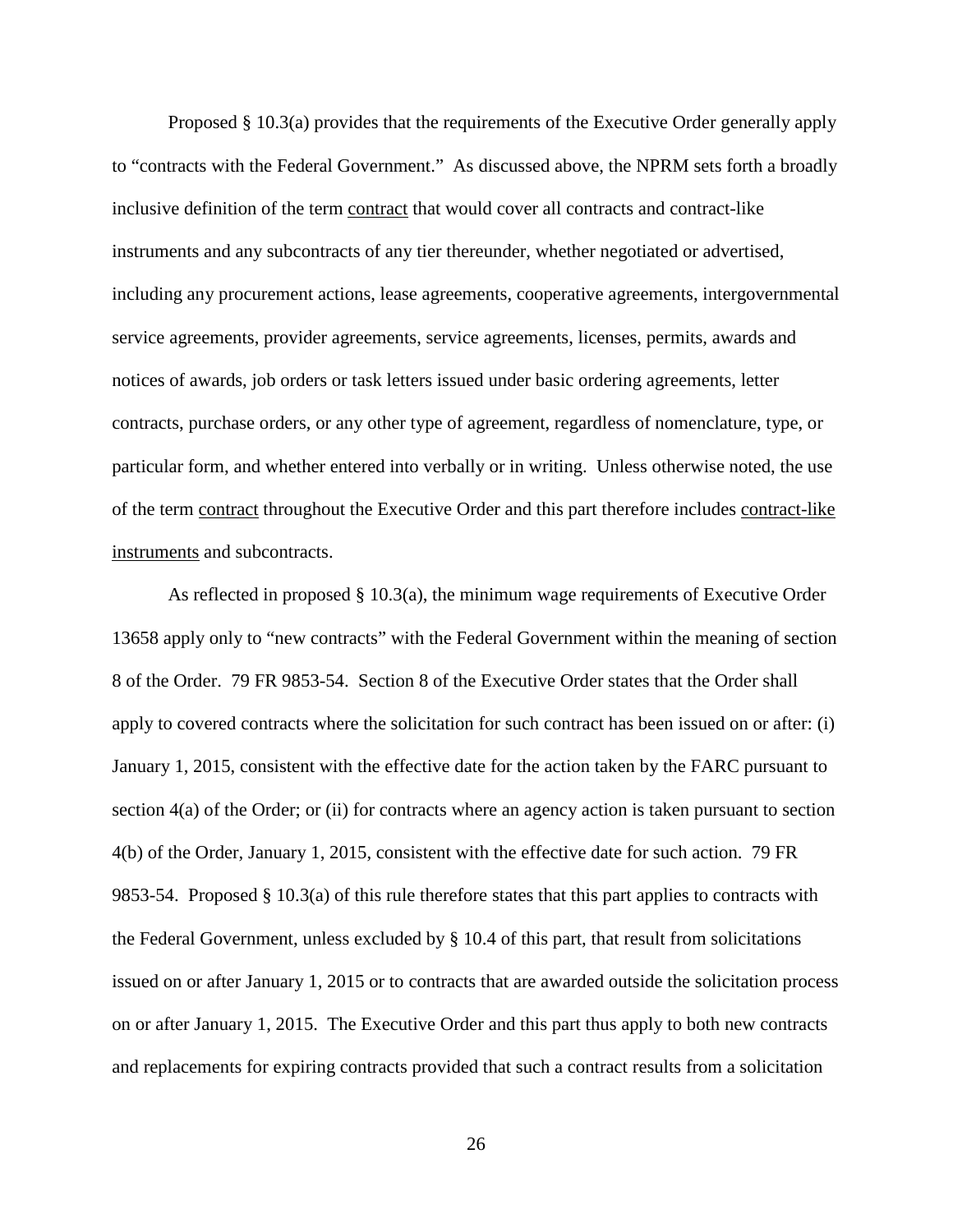issued on or after January 1, 2015 or is awarded outside the solicitation process on or after January 1, 2015. The Department proposes that the Executive Order and this part do not apply to subcontracts unless the prime contract under which the subcontract is awarded results from a solicitation issued on or after January 1, 2015 or is awarded outside the solicitation process on or after January 1, 2015. Pursuant to the proposed rule, the requirements of the Executive Order and this part would not apply to contracts entered into pursuant to solicitations issued prior to January 1, 2015, the automatic renewal of such contracts, or the exercise of options under such contracts.

As discussed above in the context of the Department's proposed definitions in § 10.2, the term option means a unilateral right in a contract by which, for a specified time, the Federal Government may elect to purchase additional supplies or services called for by the contract, or may elect to extend the term of the contract. See 48 CFR 2.101. The Department notes that only truly automatic renewals of contracts or exercises of options devoid of any bilateral negotiations fall outside the scope of the Executive Order. As discussed above and consistent with the FAR, the Department's proposed definition of the term contract specifically includes bilateral contract modifications. Any renewals or extensions of contracts resulting from bilateral negotiations involving contractual modifications other than administrative changes would therefore qualify as "new contracts" subject to the Executive Order if they are awarded on or after January 1, 2015, even if such negotiations occur during option periods. For example, pursuant to this proposed interpretation, renewals of GSA Schedule Contracts that occur after January 1, 2015, and subsequent task or delivery orders under such contracts, will be covered by the Executive Order and this part to the extent that such renewals reflect bilateral negotiations resulting in contractual modifications other than administrative changes. By way of another example, if on January 1,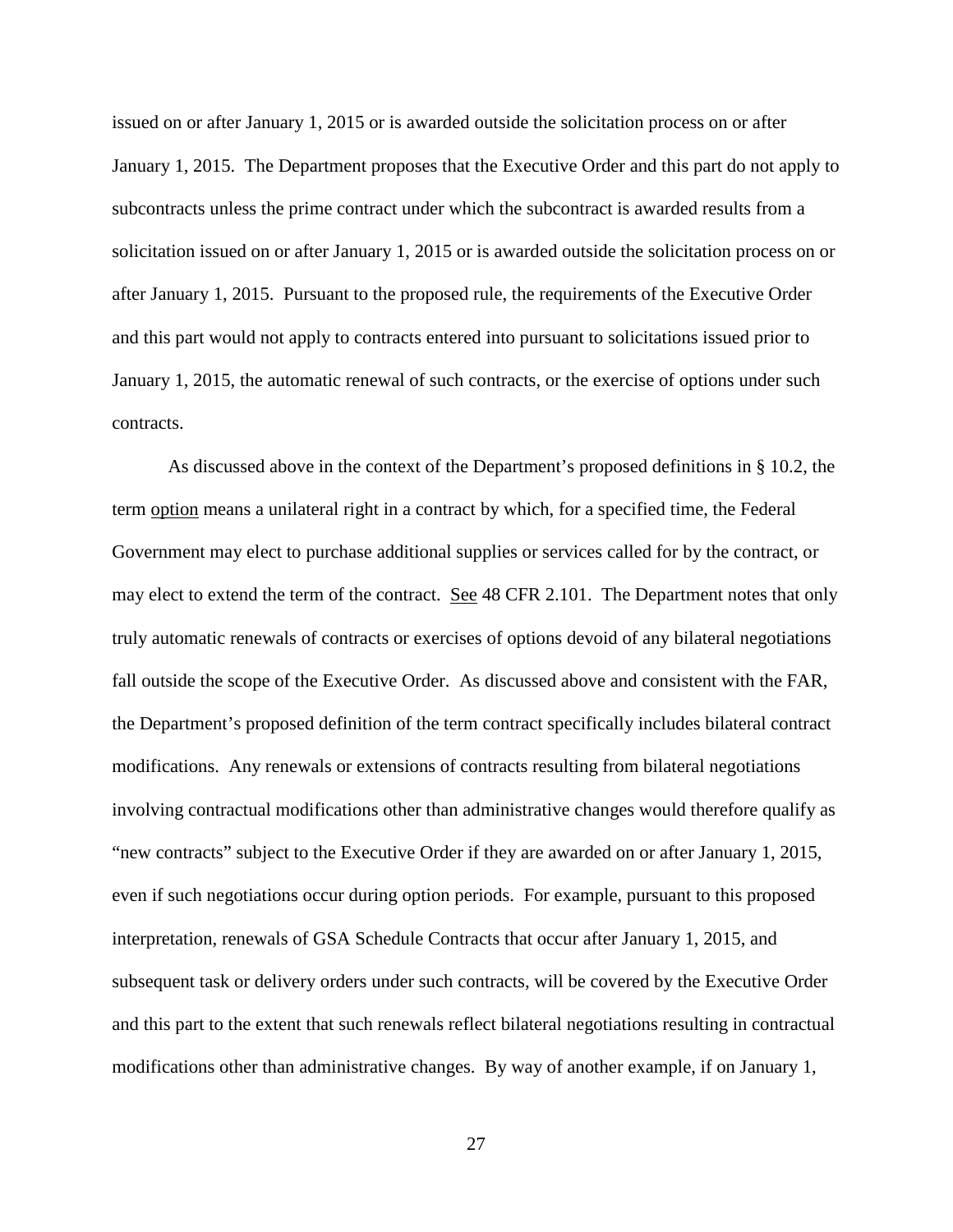2015, a contracting agency and contractor renew or modify an existing contract for construction after engaging in negotiations regarding the type, size, cost, or location for the construction work under the contract, the Department would view such a contractual renewal as a "new contract" subject to the Executive Order. However, when a contracting agency exercises its unilateral right to extend the term of an existing service contract and simply makes pricing adjustments based on increased labor costs that result from its obligation to include a current SCA wage determination pursuant to 29 CFR 4.4 but no bilateral negotiations occur (other than any necessary to determine and effectuate those pricing adjustments), the Department would not view the exercise of that option as a "new contract" covered by the Executive Order.

## Coverage of types of contractual arrangements

Proposed  $\S 10.3(a)(1)$  sets forth the specific types of contractual arrangements with the Federal Government that are covered by the Executive Order. As explained below, Executive Order 13658 and this part are intended to apply to a wide range of contracts with the Federal Government for services or construction. Proposed  $\S 10.3(a)(1)$  implements the Executive Order by generally extending coverage to procurement contracts for construction covered by the DBA; service contracts covered by the SCA; concessions contracts, including any concessions contract excluded by the Department's regulations at 29 CFR 4.133(b); and contracts in connection with Federal property or lands and related to offering services for Federal employees, their dependents, or the general public. Each of these categories of contractual agreements is discussed in greater detail below.

Procurement contracts for construction: Section  $7(d)(i)$ (A) of the Executive Order extends coverage to "procurement contract[s] for . . . construction." 79 FR 9853. The proposed rule at §  $10.3(a)(1)(i)$  would interpret this provision of the Order as referring to any contract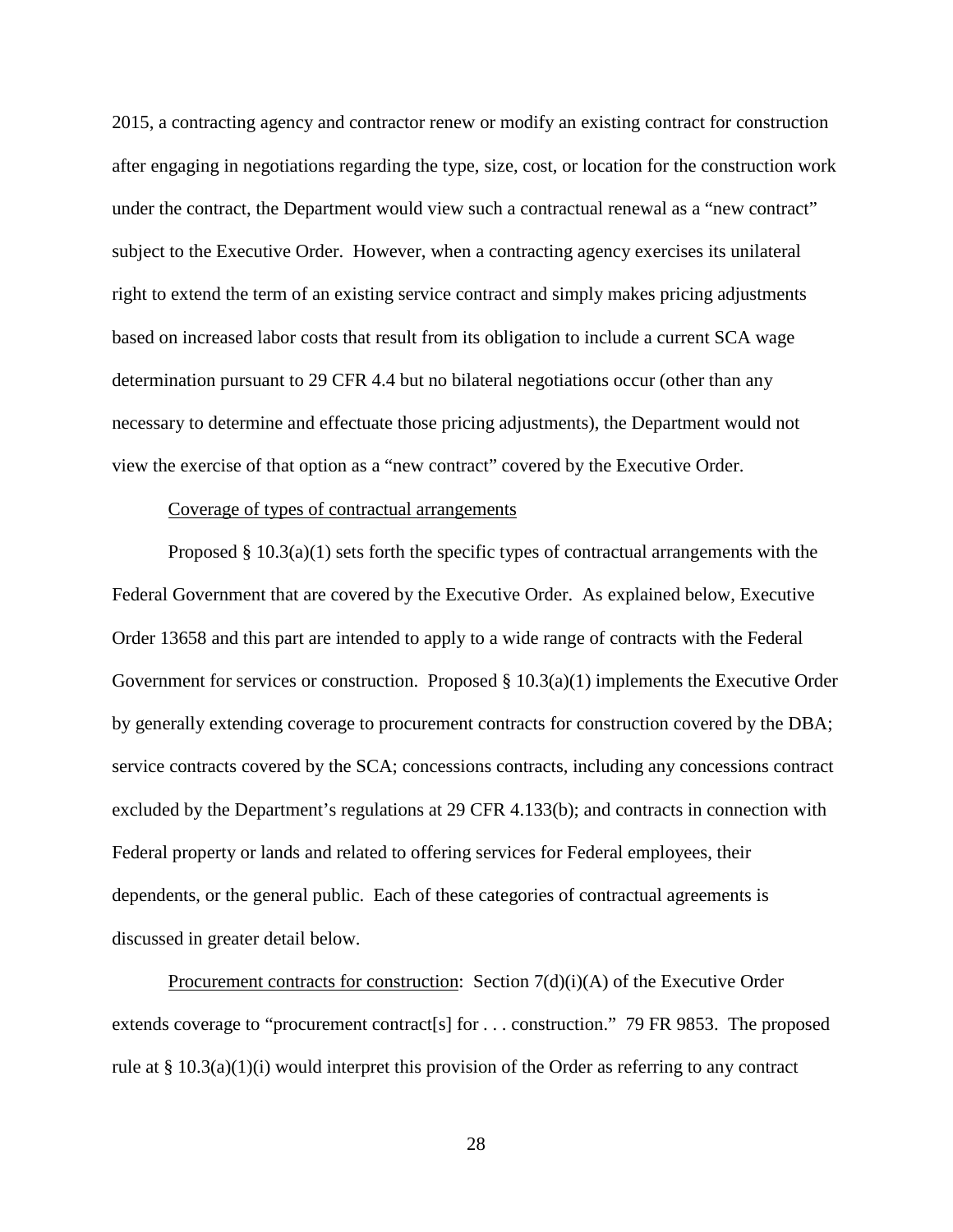covered by the DBA, as amended, and its implementing regulations. The Department notes that this provision reflects that the Executive Order and this part apply to contracts subject to the DBA itself, but do not apply to contracts subject only to the Davis-Bacon Related Acts, including those set forth at 29 CFR  $5.1(a)(2)-(60)$ .

The DBA applies, in relevant part, to contracts to which the Federal Government is a party, for the construction, alteration, or repair, including painting and decorating, of public buildings and public works of the Federal Government and which require or involve the employment of mechanics or laborers. 40 U.S.C. 3142(a). The DBA's regulatory definition of construction is expansive and includes all types of work done on a particular building or work by laborers and mechanics employed by a construction contractor or construction subcontractor. See 29 CFR 5.2(j). For purposes of the DBA and thereby the Executive Order, a contract is "for construction" if "more than an incidental amount of construction-type activity" is involved in its performance. See, e.g., In the Matter of Crown Point, Indiana Outpatient Clinic, WAB Case No. 86-33, 1987 WL 247049, at \*2 (June 26, 1987) (citing In re: Military Housing, Fort Drum, New York, WAB Case No. 85-16, 1985 WL 167239 (Aug. 23, 1985)), aff'd sub nom., Building and Construction Trades Dep't, AFL-CIO v. Turnage, 705 F. Supp. 5 (D.D.C. 1988); 18 Op. O.L.C. 109, 1994 WL 810699 (May 23, 1994), at \*5. The term "contract for construction" is not limited to contracts entered into with a construction contractor; rather, a contract for construction "would seem to require only that there be a contract, and that one of the things required by that contract be construction of a public work." Id. at \*3-4. The term "public building or public work" includes any building or work, the construction, prosecution, completion, or repair of which is carried on directly by authority of or with funds of a Federal agency to serve the general public interest. <u>See 29</u> CFR 5.2(k).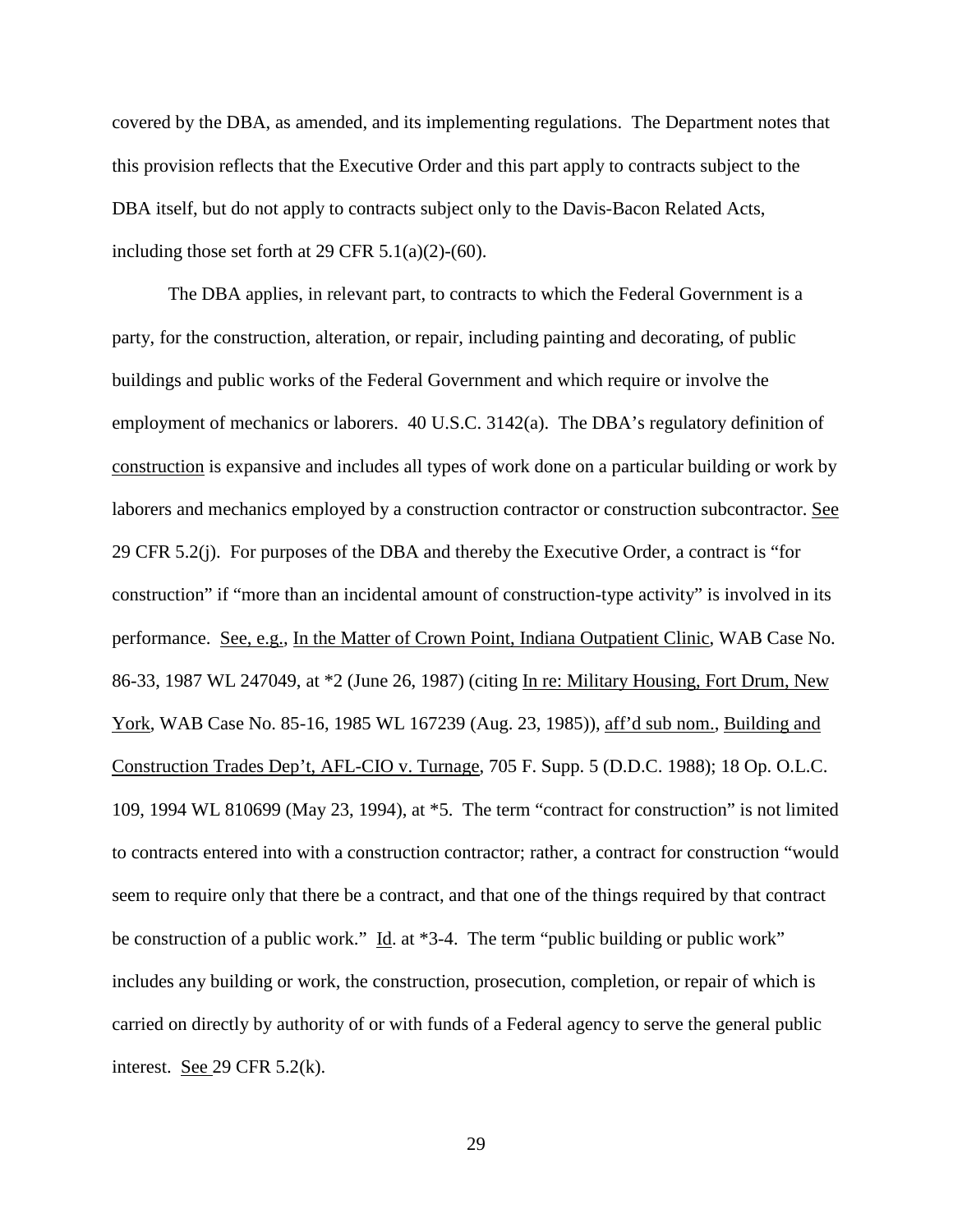Proposed § 10.3(b) implements section 7(e) of Executive Order 13658, 79 FR 9853, which provides that the Order applies only to DBA-covered prime contracts that exceed the \$2,000 value threshold specified in the DBA. See 40 U.S.C. 3142(a). Consistent with the DBA, there is no value threshold requirement for subcontracts awarded under such prime contracts.

Contracts for services:Proposed § 10.3(a)(1)(ii) provides that coverage of the Executive Order and this part encompasses "contract[s] for services covered by the Service Contract Act." This proposed provision implements sections  $7(d)(i)(A)$  and  $(B)$  of the Executive Order, which state that the Order applies respectively to a "procurement contract for services" and a "contract or contract-like instrument for services covered by the Service Contract Act." 79 FR 9853. The Department interprets a "procurement contract for services," as set forth in section  $7(d)(i)(A)$  of the Executive Order, to mean a procurement contract that is subject to the SCA, as amended, and its implementing regulations. The proposed rule would view a "contract for services covered by the Service Contract Act" under section  $7(d)(i)(B)$  of the Order as including both procurement and non-procurement contracts for services that are covered by the SCA. The Department has therefore incorporated sections  $7(d)(i)$  and (B) of the Executive Order in proposed § 10.3(a)(1)(ii) by expressly stating that the requirements of the Order apply to service contracts covered by the SCA.

The SCA generally applies to every contract entered into by the United States that "has as its principal purpose the furnishing of services in the United States through the use of service employees." 41 U.S.C. 6702(a)(3). The SCA is intended to cover a wide variety of service contracts with the Federal Government, so long as the principal purpose of the contract is to provide services using service employees. See, e.g., 29 CFR 4.130(a). As reflected in the SCA's regulations, where the principal purpose of the contract with the Federal Government is to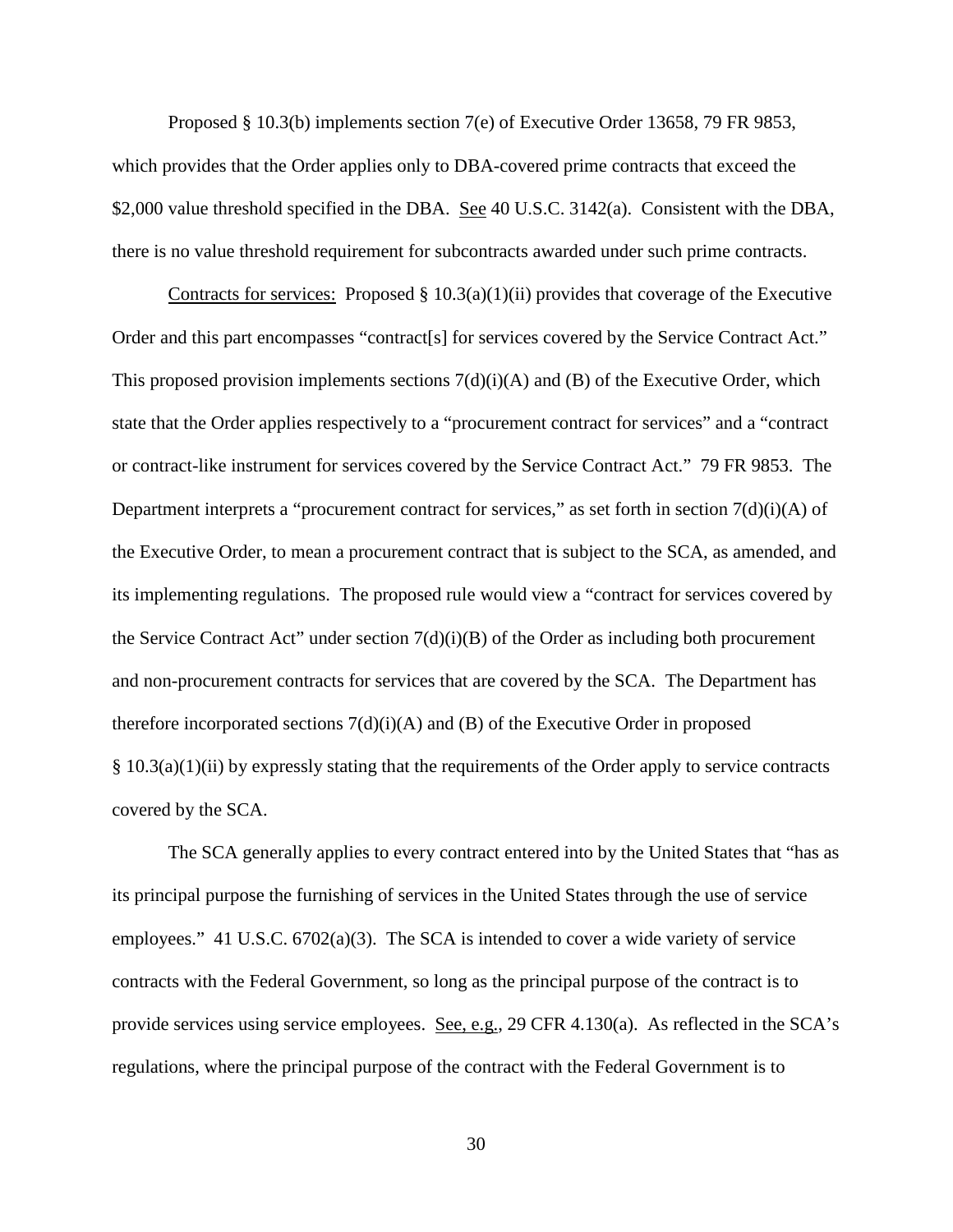provide services through the use of service employees, the contract is covered by the SCA, regardless of the direct beneficiary of the services or the source of the funds from which the contractor is paid for the service, and irrespective of whether the contractor performs the work in its own establishment, on a Government installation, or elsewhere. See 29 CFR 4.133(a). Coverage of the SCA, however, does not extend to contracts for services to be performed exclusively by persons who are not service employees, i.e., persons who qualify as bona fide executive, administrative, or professional employees as defined in the FLSA's regulations at 29 CFR part 541. Similarly, a contract for professional services performed essentially by bona fide professional employees, with the use of service employees being only a minor factor in contract performance, is not covered by the SCA and thus would not be covered by the Executive Order or this part. See 41 U.S.C. 6702(a)(3); 29 CFR 4.113(a), 4.156; WHD Field Operations Handbook (FOH) ¶¶ 14b05, 14c07.

Although the SCA covers all non-exempted contracts with the Federal Government that have the "principal purpose" of furnishing services in the United States through the use of service employees regardless of the value of the contract, the prevailing wage requirements of the SCA only apply to covered contracts in excess of \$2,500. 41 U.S.C. 6702(a)(2) (recodifying 41 U.S.C. 351(a)). Proposed § 10.3(b) of this rule implements section 7(e) of the Executive Order, which provides that for SCA-covered contracts, the Executive Order applies only to those prime contracts that exceed the \$2,500 threshold for prevailing wage requirements specified in the SCA. 79 FR 9853. Consistent with the SCA, there is no value threshold requirement for subcontracts awarded under such prime contracts.

Contracts for concessions:Proposed § 10.3(a)(1)(iii) implements the Executive Order's coverage of a "contract or contract-like instrument for concessions, including any concessions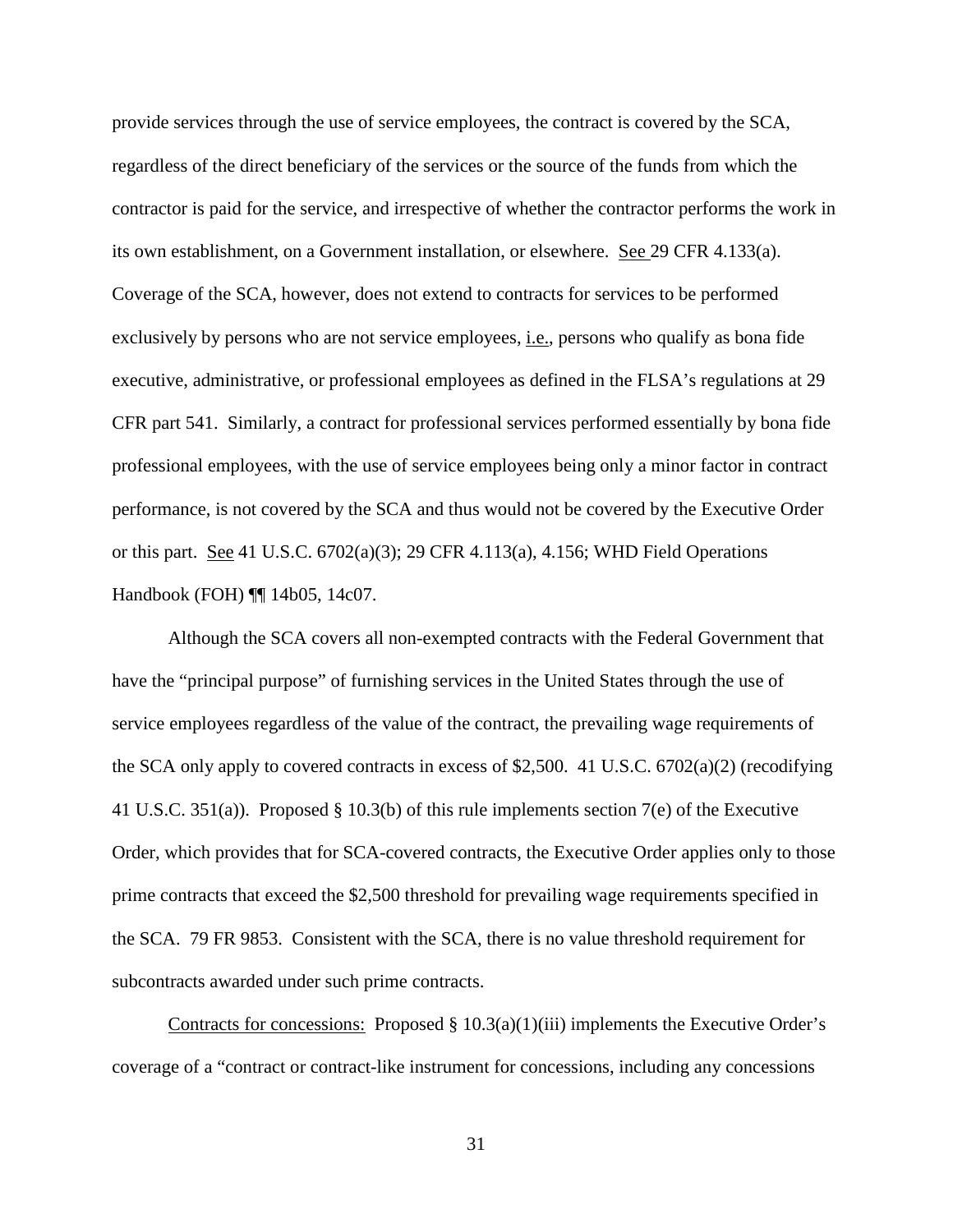contract excluded by the Department of Labor's regulations at 29 C.F.R. 4.133(b)." 79 FR 9853. As explained above, the NPRM interprets a "contract or contract-like instrument for concessions" under section  $7(d)(i)(C)$  of the Executive Order as a contract under which the Federal Government grants a right to use Federal property, including land or facilities, for furnishing services. The proposed definition of the term concessions contract includes every contract the principal purpose of which is to furnish food, lodging, automobile fuel, souvenirs, newspaper stands, and/or recreational equipment, regardless of whether the services are of direct benefit to the Government, its personnel, or the general public. The SCA generally covers contracts for concessionaire services. See 29 CFR  $4.130(a)(11)$ . However, pursuant to the Secretary's authority under section 4(b) of the SCA, the SCA's regulations specifically exempt from coverage concession contracts "principally for the furnishing of food, lodging, automobile fuel, souvenirs, newspaper stands, and recreational equipment to the general public." 29 CFR 4.133(b); Preamble to the SCA Final Rule, 48 FR 49736, 49753 (Oct. 27, 1983). Section  $7(d)(i)(C)$  of the Executive Order specifies that the Order applies to all contracts with the Federal Government for concessions, including any concessions contract that are excluded from SCA coverage by 29 CFR 4.133(b). Proposed  $\S 10.3(a)(1)(iii)$  implements this provision and extends coverage of the Executive Order and this part to all concession contracts with the Federal Government. Consistent with the SCA's implementing regulations at 29 CFR 4.107(a), the Department notes that the Executive Order generally applies to concessions contracts with nonappropriated fund instrumentalities under the jurisdiction of the Armed Forces or of other Federal agencies.

Proposed § 10.3(b) of this rule implements the value threshold requirements of section 7(e) of Executive Order 13658. 79 FR 9853. Pursuant to that section, the Executive Order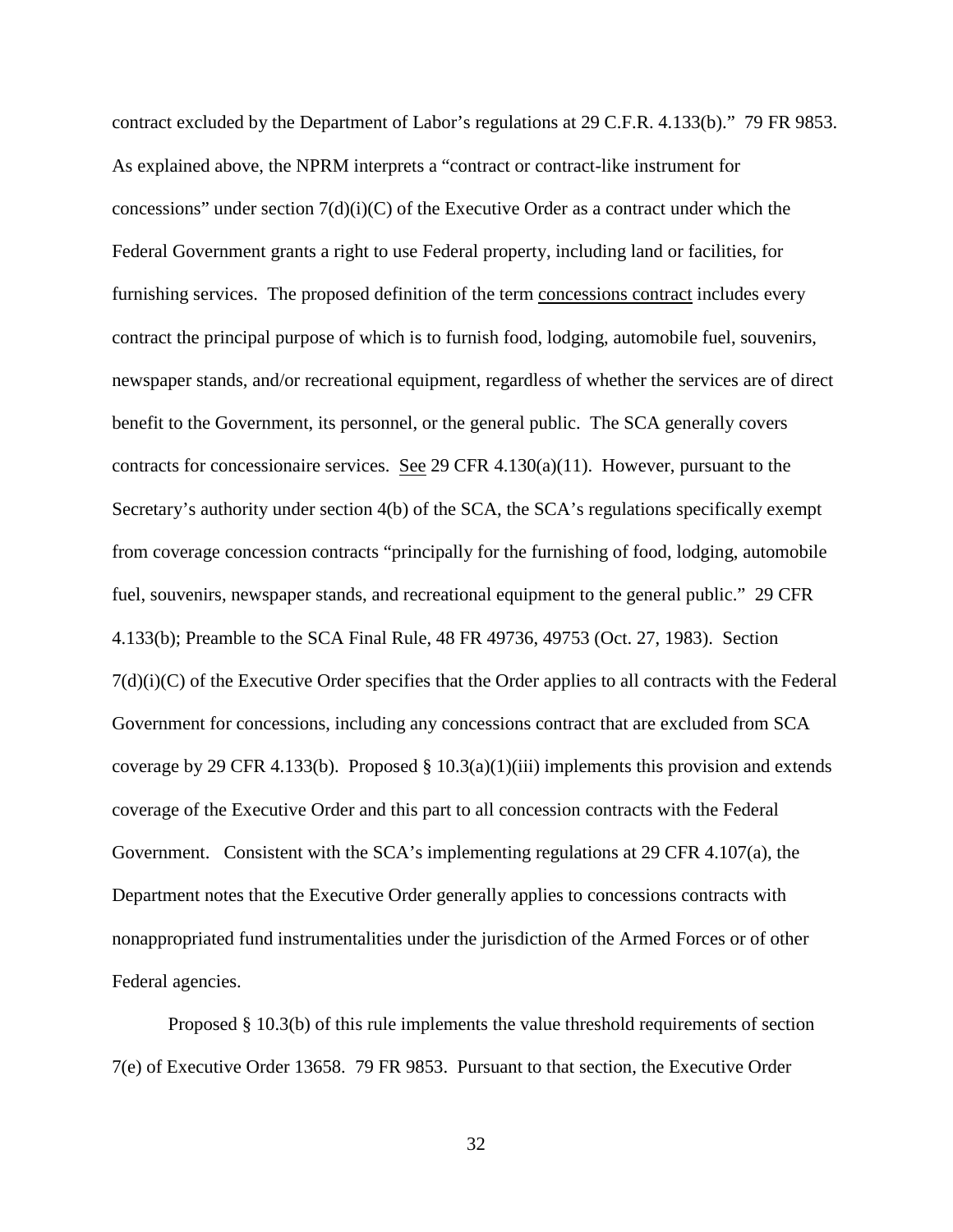applies to an SCA-covered concessions contract only if it exceeds \$2,500. Id.; 41 U.S.C.  $6702(a)(2)$ . Section  $7(e)$  of the Executive Order further provides that, for procurement contracts where workers' wages are governed by the FLSA, such as procurement contracts for concessionaire services that are excluded from SCA coverage under 29 CFR 4.133(b), this part applies only to contracts that exceed the \$3,000 micro-purchase threshold, as defined in 41 U.S.C. 1902(a). There is no value threshold for subcontracts awarded under prime contracts or for non-procurement concessions contracts or contracts in connection with Federal property or lands and related to offering services for Federal employees, their dependents, or the general public.

Contracts in connection with Federal property and related to offering services:Proposed § 10.3(a)(1)(iv) implements Section 7(d)(i)(D) of the Executive Order, which extends coverage of the Order to contracts "entered into with the Federal Government in connection with Federal property or lands and related to offering services for Federal employees, their dependents, or the general public." 79 FR 9853. To the extent that such agreements are not otherwise covered by proposed § 10.3(a)(1), the Department interprets this provision as generally including leases of Federal property, including space and facilities, and licenses to use such property entered into by the Federal Government for the purpose of offering services to the Federal Government, its personnel, or the general public. In other words, private entities that lease space in a Federal building to provide services to Federal employees or the general public are covered by the Executive Order and this part. Although evidence that an agency has retained some measure of control over the terms and conditions of the lease or license to provide services is not necessary for purposes of determining applicability of this section, such a circumstance strongly indicates that the agreement involved is covered by section  $7(d)(i)(D)$  of the Executive Order and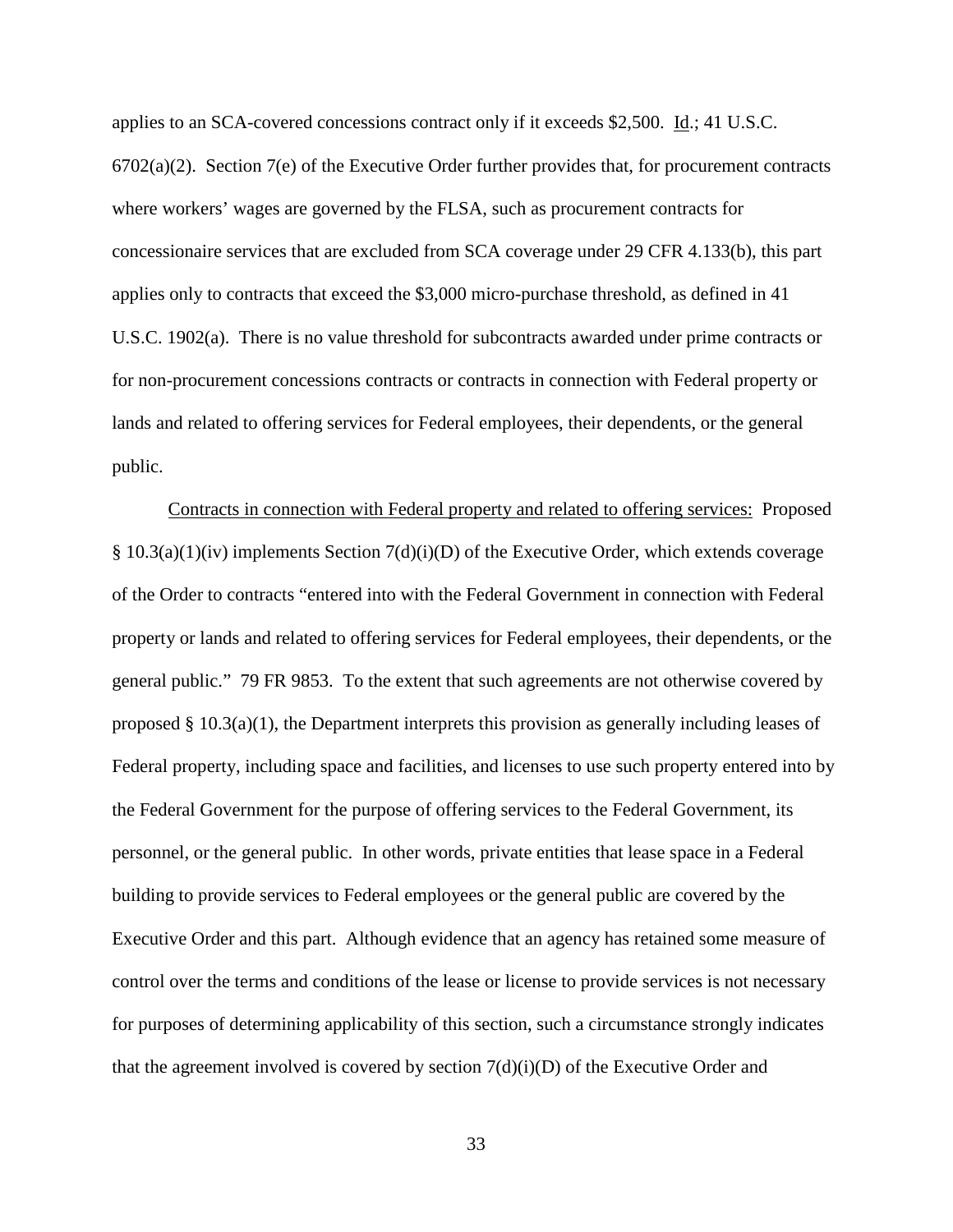proposed §  $10.3(a)(1)(iv)$  of this part. Pursuant to this interpretation, a private fast food or casual dining restaurant that rents space in a Federal building and serves food to the general public will be subject to the Executive Order minimum wage requirement. Additional examples of agreements that would generally be covered by the Executive Order and this part include delegated leases of space in a Federal building from an agency to a contractor whereby the contractor operates a child care center, credit union, gift shop, barber shop, or fitness center in the Federal agency building to serve Federal employees and/or the general public. Coverage of this section only extends, however, to contracts that are "in connection with Federal property or lands." 79 FR 9853. For example, if a Federal agency contracts with an outside catering company to provide and deliver coffee for a conference, such a contract may be covered by the SCA but it will not be considered a covered contract under section  $7(d)(i)(D)$  of the Order because it is not a contract in connection with Federal property.

Pursuant to proposed § 10.3(b) and section 7(e) of Executive Order 13658, 79 FR 9853, the Order and this part apply only to SCA-covered prime contracts in connection with Federal property and related to offering services if such contracts exceed \$2,500. Id.; 41 U.S.C.  $6702(a)(2)$ . For procurement contracts in connection with Federal property and related to offering services where workers' wages are governed by the FLSA (rather than the SCA), this part applies only to such contracts that exceed the \$3,000 micro-purchase threshold, as defined in 41 U.S.C. 1902(a).

Relation to the Walsh-Healey Public Contracts Act: Finally the Department notes that contracts for the manufacturing or furnishing of materials, supplies, articles, or equipment to the Federal Government, *i.e.*, those subject to the Walsh-Healey Public Contracts Act (PCA), 41 U.S.C. 6501 et seq. are not covered by Executive Order 13658 or this part. The Department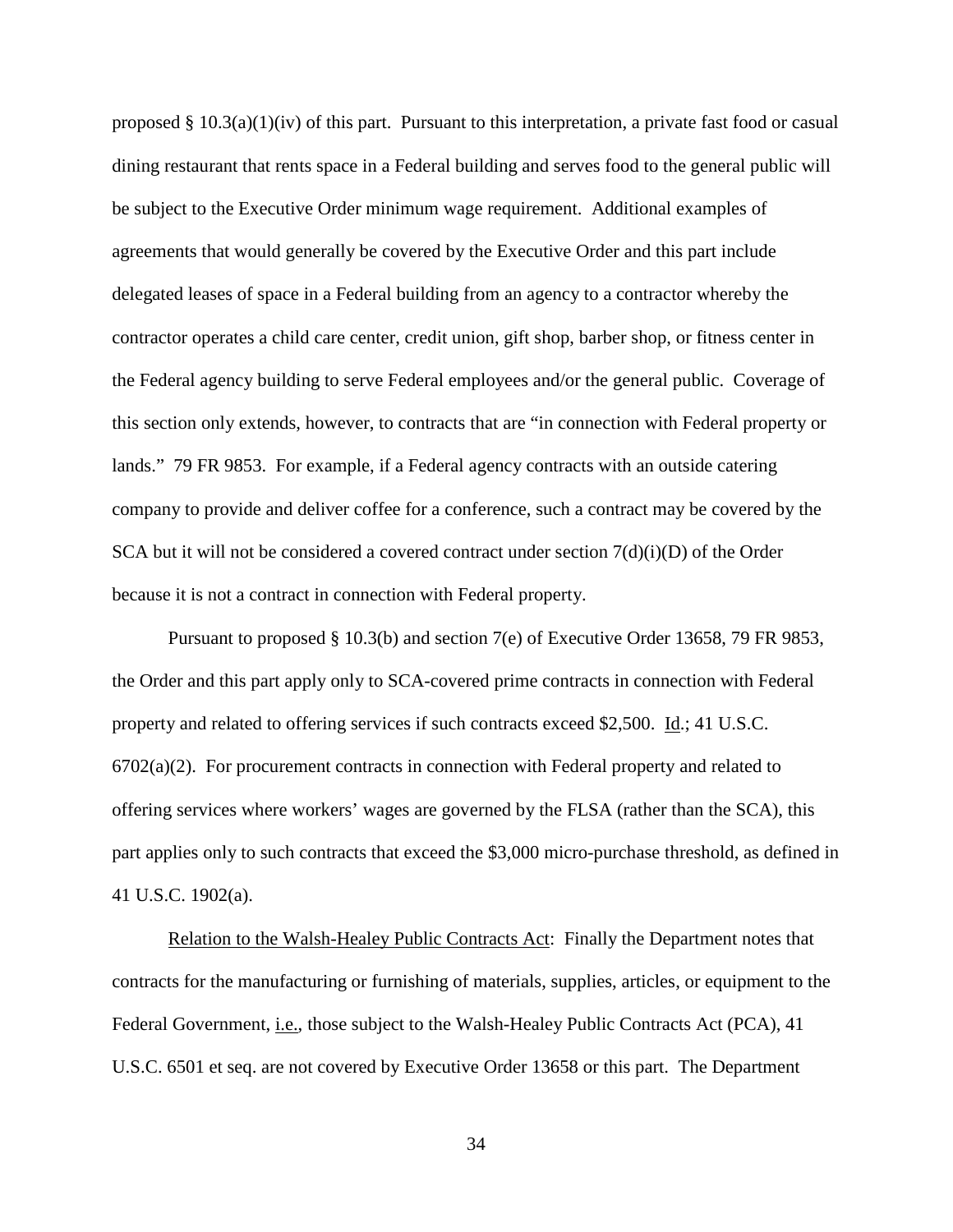intends to follow the SCA's regulations at 29 CFR 4.117 in distinguishing between work that is subject to the PCA and work that is subject to the SCA (and therefore the Executive Order). The Department similarly proposes to follow the regulations set forth in the FAR at 48 CFR 22.402(b) in addressing whether the DBA (and thus the Executive Order) applies to construction work on a PCA contract. Under that proposed approach, where a PCA-covered contract involves a substantial and segregable amount of construction work that is subject to the DBA, workers whose wages are governed by the DBA or FLSA are entitled to the Executive Order minimum wage for the time that they spend performing on such DBA-covered construction work.

## Coverage of workers

Proposed § 10.3(a)(2) implements section 7(d)(ii) of Executive Order 13658, which provides that the minimum wage requirements of the Order only apply to contracts covered by section  $7(d)(i)$  of the Order if the wages of workers under such contracts are subject to the FLSA, SCA, or the DBA. 79 FR 9853. The Executive Order thus provides that its minimum wage protections only extend to workers performing on contracts covered by the Executive Order whose wages are governed by the FLSA, SCA, or the DBA. Id. For example, the Order does not extend to workers whose wages are governed by the PCA. Moreover, as discussed below, the Department proposes that, except for workers whose wages are calculated pursuant to special certificates issued under 29 U.S.C. 214(c) and workers who are otherwise covered by the SCA or DBA, employees who are exempt from the minimum wage protections of the FLSA under 29 U.S.C. 213(a) are similarly not subject to the minimum wage protections of Executive Order 13658 and this part.

In determining whether a worker's wages are "governed by" the FLSA for purposes of section  $7(d)(ii)$  of the Executive Order and this part, the Department interprets this provision as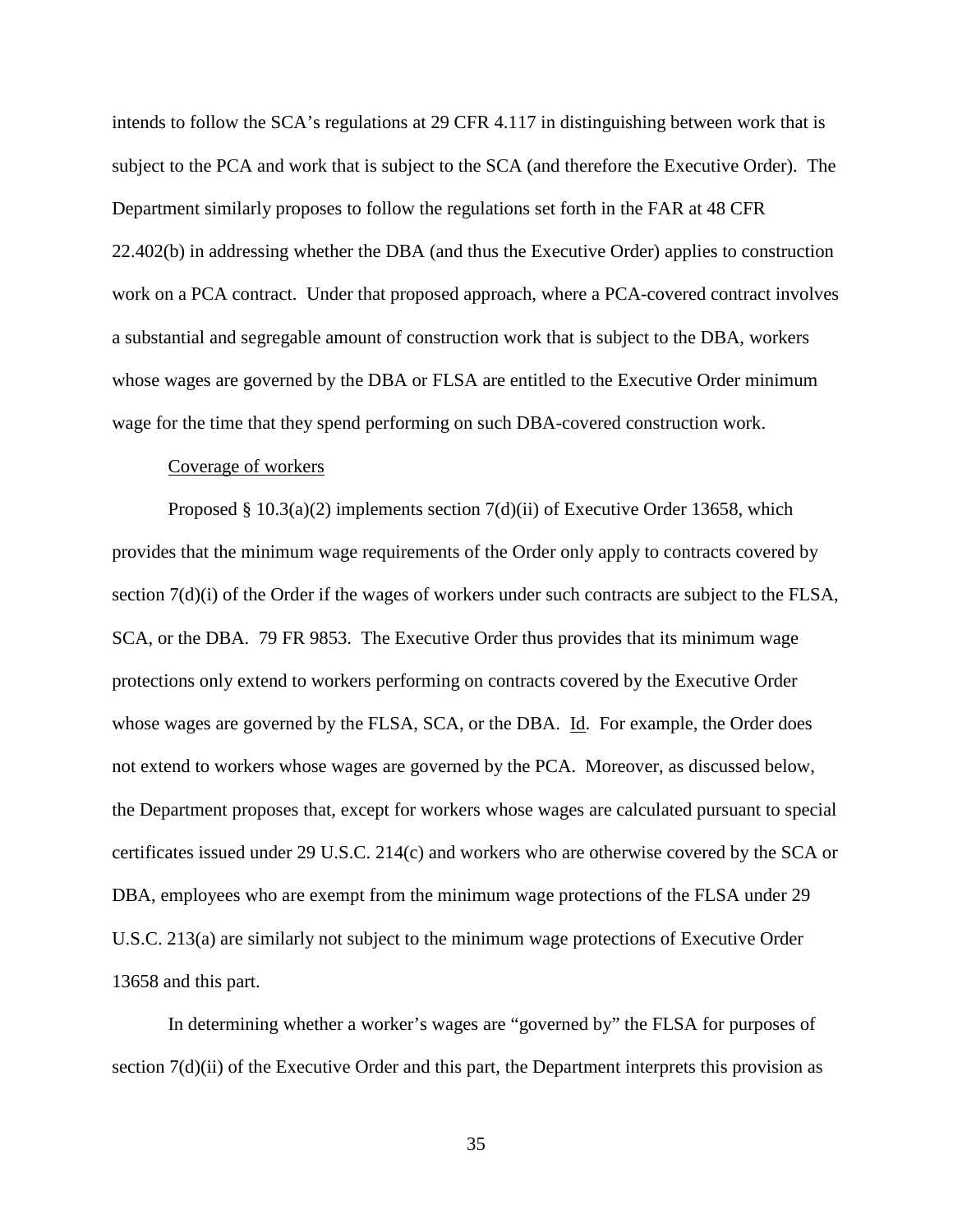referring to employees who are entitled to the minimum wage under FLSA section  $6(a)(1)$ , employees whose wages are calculated pursuant to special certificates issued under FLSA section 14(c), and tipped employees under FLSA section 3(t) who are not otherwise covered by the SCA or the DBA. See 29 U.S.C. 203(t), 206(a)(1), 214(c).

In evaluating whether a worker's wages are "governed by" the SCA for purposes of the Executive Order, the Department interprets such provision as referring to service employees who are entitled to prevailing wages under the SCA. See 29 CFR 4.150-56. The Department notes that workers whose wages are subject to the SCA include individuals who are employed on an SCA contract and individually registered in a bona fide apprenticeship program registered with the Department's Employment and Training Administration, Office of Apprenticeship, or with a State Apprenticeship Agency recognized by the Office of Apprenticeship. The Department also interprets the language in section 7(d)(ii) of Executive Order 13658 and proposed § 10.3(a)(2) of this part as extending coverage to FLSA-covered employees performing on a SCA-covered contract who provide support on a service contract but who are not "service employees" under the contract for purposes of the SCA. 41 U.S.C. 6701(3). Although such workers performing on SCA-covered service contracts are not covered by the SCA because they are not "service employees," such workers would be covered by the plain language of section 7(d) of the Executive Order because they are performing on a contract covered by the Order and their wages are governed by the FLSA. For example, a non-exempt accounting clerk who is covered by the FLSA and who exclusively processes invoices and work orders and responds to other administrative matters on an SCA-covered contract would be covered by the Executive Order even though the non-exempt accounting clerk may not qualify as a "service employee" for purposes of the SCA. Similarly, the Department interprets the language in section 7(d)(ii) of the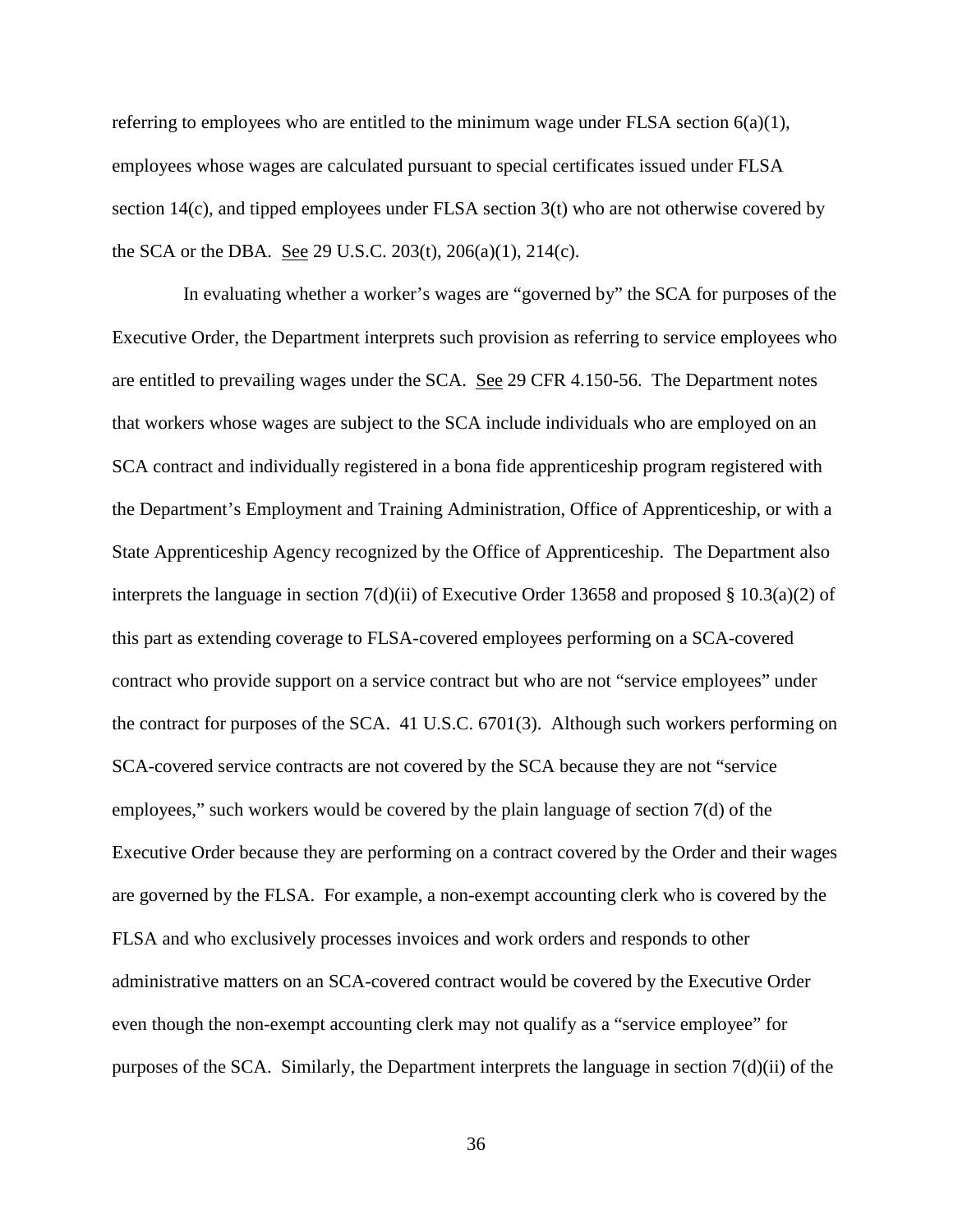Executive Order and proposed  $\S 10.3(a)(2)$  of this part as extending coverage to job coaches who assist FLSA section 14(c) workers in performing on covered contracts, to the extent that the job coach's wages would be governed by the FLSA, even if such individuals may not be "service employees" under the SCA.

However, if a contractor that performs work on SCA-covered contracts employs a security officer who is covered under the FLSA to guard the contractor's headquarters, that security officer would not be covered by the Executive Order because the employee is not engaged in working on or in connection with the contract, either in performing the specific services called for by the contract's terms or in performing other duties necessary to the performance of the contract. See 29 CFR 4.150

In evaluating whether a worker's wages are "governed by" the DBA for purposes of the Order, the proposed rule interprets such language as referring to laborers and mechanics who are covered by the DBA, including any individual who is employed on a DBA-covered contract and individually registered in a bona fide apprenticeship program registered with the Department's Employment and Training Administration, Office of Apprenticeship, or with a State Apprenticeship Agency recognized by the Office of Apprenticeship. The Department also interprets the language in section 7(d)(ii) of Executive Order 13658 and proposed § 10.3(a)(2) of this part as extending coverage to workers performing on DBA-covered contracts for construction who are not laborers or mechanics but whose wages are governed by the FLSA. Although such workers are not covered by the DBA itself because they are not "laborers and mechanics," 40 U.S.C. 3142(b), such individuals are workers performing on a contract subject to the Executive Order whose wages are governed by the FLSA and thus are covered by the plain language of section 7(d) of the Executive Order. 79 FR 9853. For example, the Department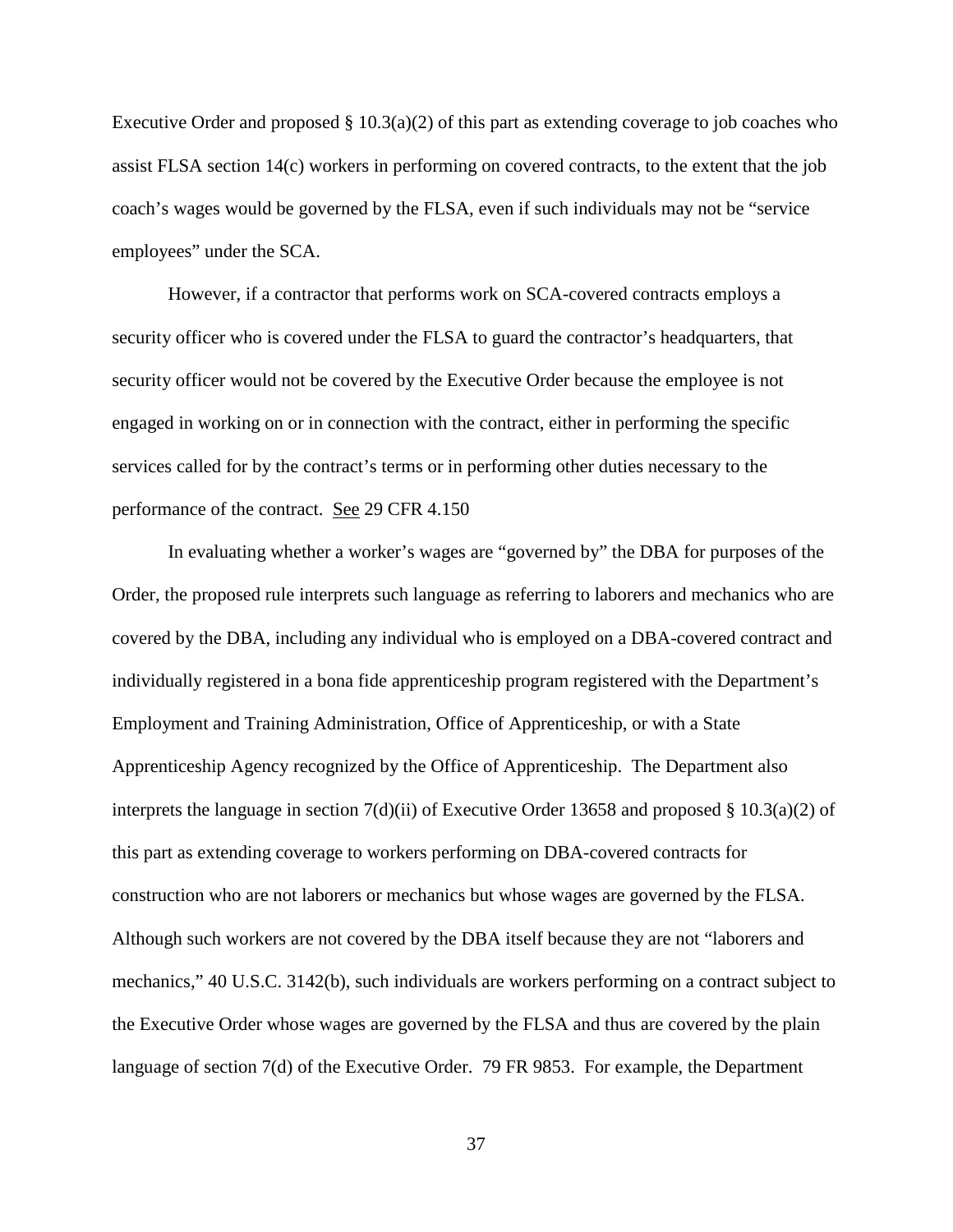would view an administrative employee working on a DBA-covered contract or a security guard patrolling a construction worksite where DBA-covered work is being performed whose wages are governed by the FLSA as a covered worker entitled to the minimum wage established by the Executive Order. The NPRM extends this coverage to FLSA-covered employees working on DBA-covered contracts regardless of whether such employees are physically present on the DBA-covered construction worksite. However, if a contractor that performs work on DBAcovered contracts employs a technician who is covered under the FLSA to repair its electronic time system, that technician would not be covered by the Executive Order because the employee is not engaged in working on or in connection with the contract, either in performing the specific services called for by the contract's terms or in performing other duties necessary to the performance of the contract. See 29 CFR 4.150.

The Department notes that where state or local government workers are performing on covered contracts and their wages are subject to the FLSA or the SCA, such workers are entitled to minimum wage protections of the Executive Order and this part. The DBA does not apply to construction performed by state or local government workers.

## Geographic Scope

Finally, proposed § 10.3(c) provides that the Executive Order and this part only apply to contracts with the Federal Government requiring performance in whole or in part within the United States. This interpretation is similarly reflected in the Department's proposed definition of the term United States, which provides that when used in a geographic sense, the United States means the 50 States and the District of Columbia. Under this approach, the minimum wage requirements of the Executive Order and this part do not apply to contracts with the Federal Government to be performed in their entirety outside the geographical limits of the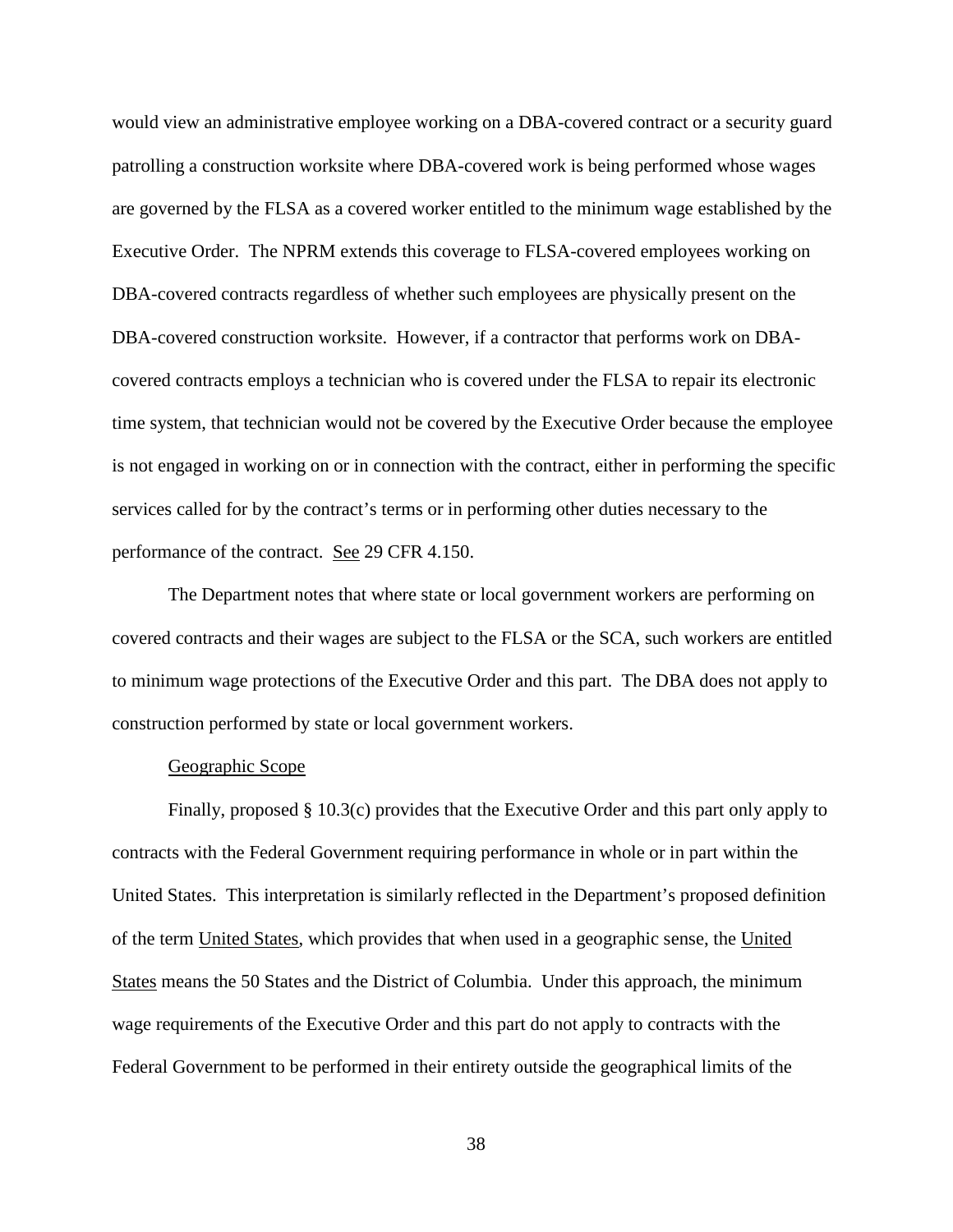United States as thus defined. However, if a contract with the Federal Government is to be performed in part within and in part outside these geographical limits and is otherwise covered by the Executive Order and this part, the minimum wage requirements of the Order and this proposed rule apply with respect to that part of the contract that is performed within these geographical limits. This approach is consistent with the enforcement position adopted under the SCA and set forth at 29 CFR 4.112(b).

Proposed § 10.4 addresses and implements the exclusionary provisions expressly set forth in section 7(f) of Executive Order 13658 and provides other limited exclusions to coverage as authorized by section 4(a) of the Executive Order. See 79 FR 9852-53. Specifically, proposed §§ 10.4(a)-(d) set forth the limited categories of contractual arrangements for services or construction that are excluded from the minimum wage requirements of the Executive Order and this part, while proposed § 10.4(e) establishes narrow categories of workers that are excluded from coverage of the Order and this part. Each of these proposed exclusions is discussed below.

Proposed § 10.4(a) implements section 7(f) of Executive Order 13658, which states that the Order does not apply to "grants." 79 FR 9853. The Department interprets this provision to mean that the minimum wage requirements of the Executive Order and this part do not apply to grants, as that term is used in the Federal Grant and Cooperative Agreement Act, 31 U.S.C. 6301 et seq. That statute defines a "grant agreement" as "the legal instrument reflecting a relationship between the United States Government and a State, a local government, or other recipient when-- (1) the principal purpose of the relationship is to transfer a thing of value to the State or local government or other recipient to carry out a public purpose of support or stimulation authorized by a law of the United States instead of acquiring (by purchase, lease, or barter) property or services for the direct benefit or use of the United States Government; and (2) substantial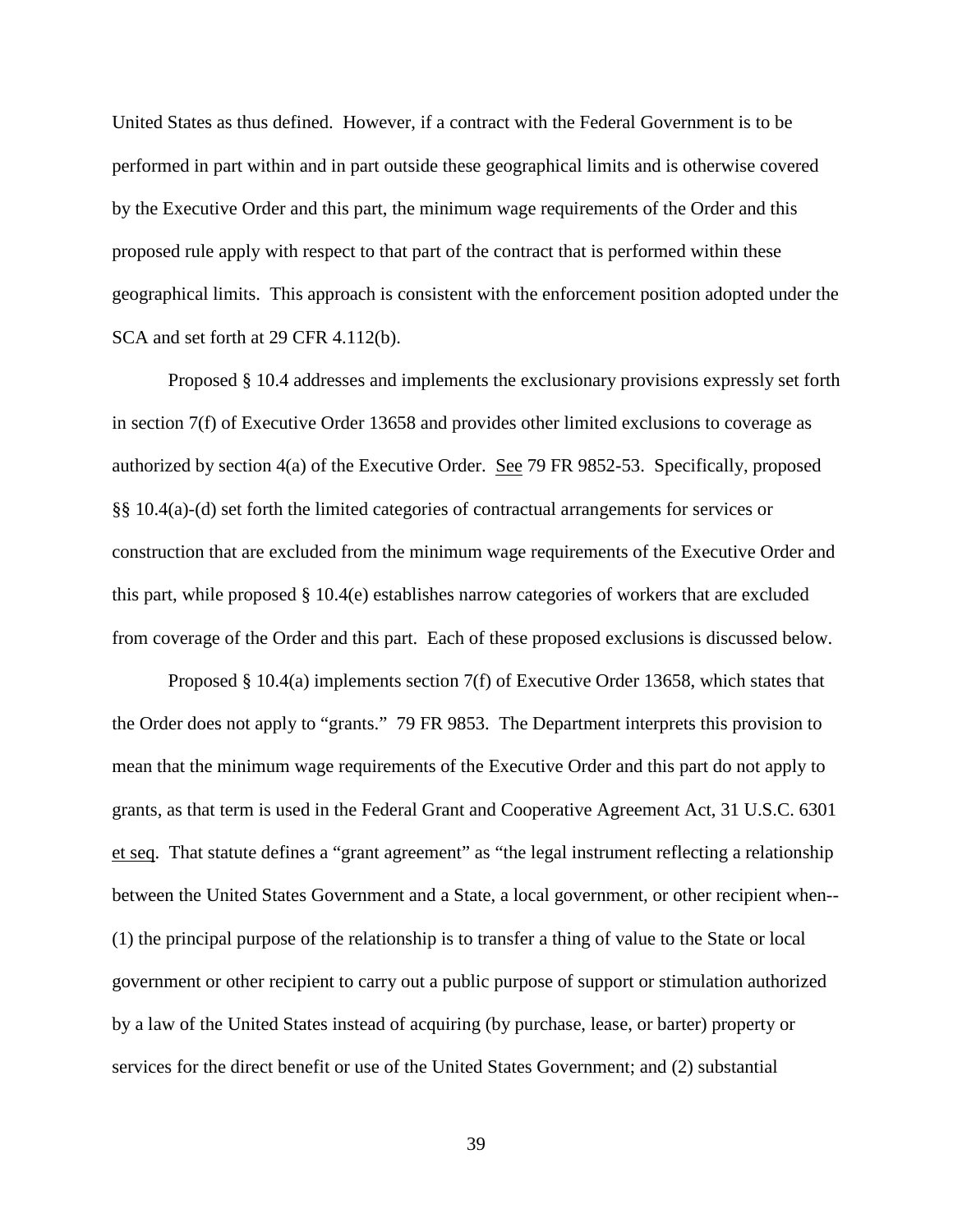involvement is not expected between the executive agency and the State, local government, or other recipient when carrying out the activity contemplated in the agreement." 31 U.S.C. 6304. Section 2.101 of the FAR similarly excludes "grants," as defined in the Federal Grant and Cooperative Agreement Act, from its coverage of contracts. 48 CFR 2.101. Several appellate courts have similarly adopted this construction of "grants" in defining the term for purposes of other Federal statutory schemes. See, e.g., Chem. Service, Inc. v. Environmental Monitoring Systems Laboratory, 12 F.3d 1256, 1258 (3rd Cir. 1993) (applying same definition of "grants" for purposes of 15 U.S.C. 3710a); East Arkansas Legal Services v. Legal Services Corp., 742 F.2d 1472, 1478 (D.C. Cir. 1984) (applying same definition of "grants" in interpreting 42 U.S.C. 2996a). If a contract or contract-like instrument qualifies as a grant within the meaning of the Federal Grant and Cooperative Agreement Act, it would thereby be excluded from coverage of Executive Order 13658 and this part.

Proposed § 10.4(b) implements the other exclusion set forth in section 7(f) of Executive Order 13658, which states that the Order does not apply to "contracts and agreements with and grants to Indian Tribes under the Indian Self-Determination and Education Assistance Act (Public Law 93–638), as amended." 79 FR 9853.

The remaining exclusionary provisions of the proposed rule are derived from the authority granted to the Secretary pursuant to section 4(a) of the Executive Order to "provid[e] exclusions from the requirements set forth in this order where appropriate" in implementing regulations. 79 FR 9852. In issuing such regulations, the Executive Order instructs the Secretary to "incorporate existing definitions" under the FLSA, SCA, and DBA "to the extent practicable." Id. Accordingly, the proposed exclusions discussed below incorporate existing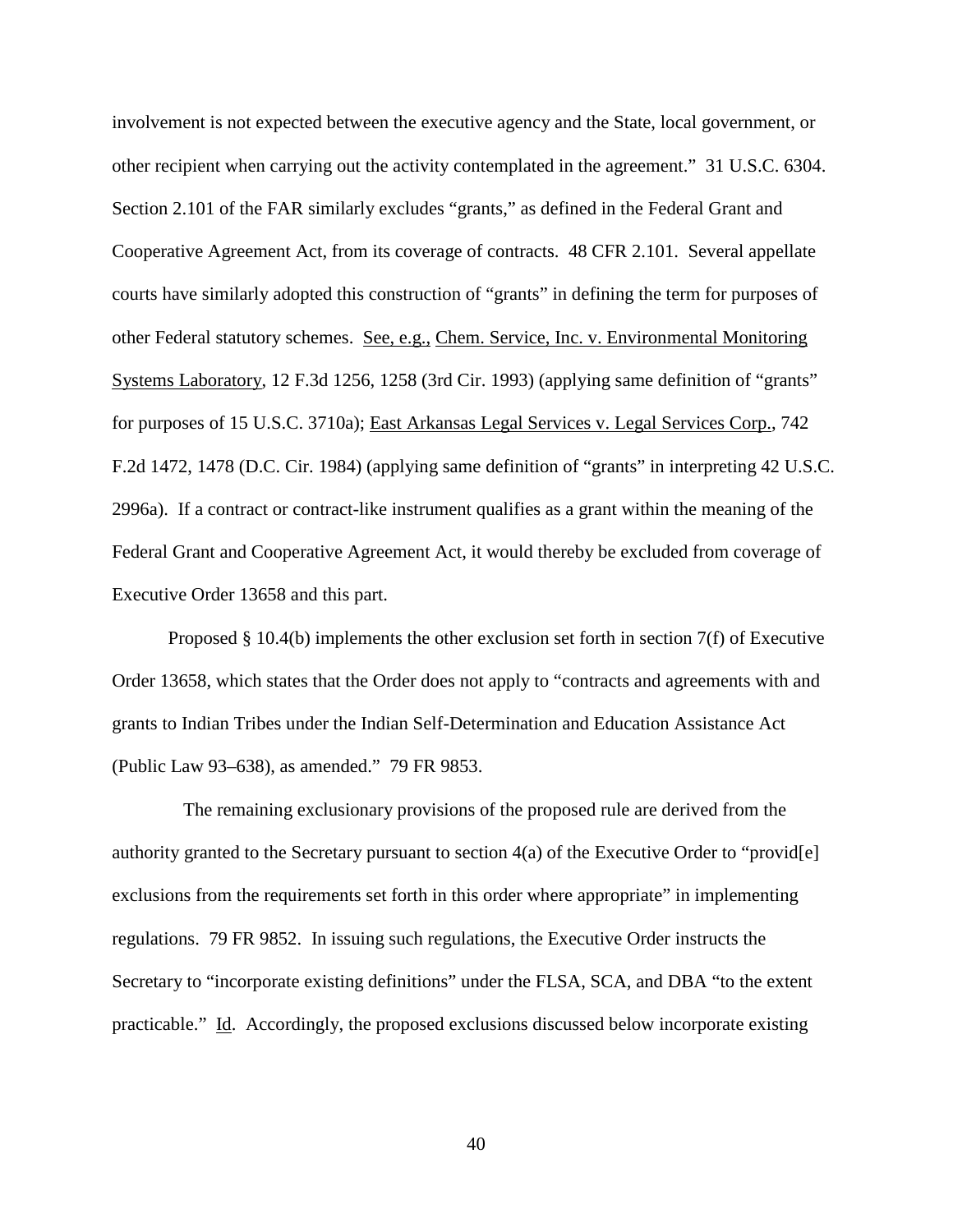applicable statutory and regulatory exclusions and exemptions set forth in the FLSA, SCA, and DBA.

As discussed in the coverage section above, the Department has proposed to interpret section  $7(d)(i)$  of the Executive Order, which states that the Order applies to "procurement" contract[s] for . . . construction," 79 FR 9853, as referring to any contract covered by the DBA, as amended, and its implementing regulations. See proposed  $\S 10.3(a)(1)(i)$ . In order to provide further definitional clarity to the regulated community for purposes of proposed  $\S 10.3(a)(1)(i)$ , the Department would thus establish in  $\S$  10.4(c) that any procurement contracts for construction that are not subject to the DBA are similarly excluded from coverage of the Executive Order and this part. To assist all interested parties in understanding their rights and obligations under Executive Order 13658, the Department proposes to make coverage of construction contracts under the Executive Order and this part consistent with coverage under the DBA to the greatest extent possible.

Similarly, the Department has proposed to implement the coverage provisions set forth in sections  $7(d)(i)(A)$  and  $(B)$  of the Executive Order, which state that the Order applies respectively to a "procurement contract for services" and a "contract or contract-like instrument for services covered by the Service Contract Act," 79 FR 9853, by providing that the requirements of the Order apply to all service contracts covered by the SCA. See proposed  $§ 10.3(a)(1)(ii)$ . Proposed § 10.4(d) provides additional clarification by incorporating, where appropriate, the SCA's exclusion of certain service contracts into the exclusionary provisions of the Executive Order. This proposed provision excludes from coverage of the Executive Order and this part any contracts for services, except for those expressly covered by proposed § 10.3(a)(1)(ii)-(iv), that are exempted from coverage under the SCA. The SCA specifically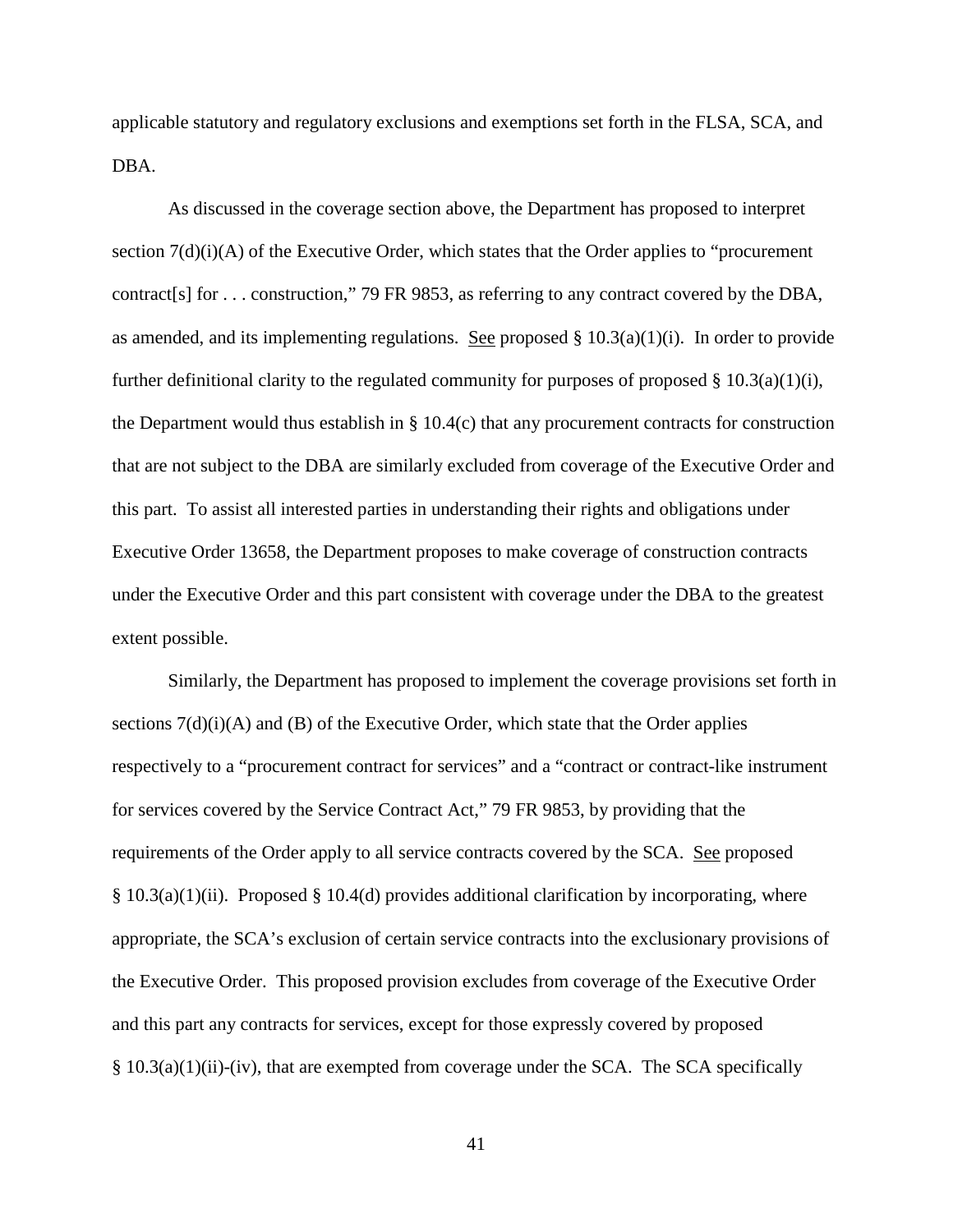exempts from coverage seven types of contracts (or work) that might otherwise be subject to its requirements. See 41 U.S.C. 6702(b). Pursuant to this statutory provision, the SCA expressly does not apply to (1) a contract of the Federal Government or the District of Columbia for the construction, alteration, or repair, including painting and decorating, of public buildings or public works; (2) any work required to be done in accordance with chapter 65 of title 41; (3) a contract for the carriage of freight or personnel by vessel, airplane, bus, truck, express, railway line or oil or gas pipeline where published tariff rates are in effect; (4) a contract for the furnishing of services by radio, telephone, telegraph, or cable companies, subject to the Communications Act of 1934, 47 U.S.C. 151 et seq.; (5) a contract for public utility services, including electric light and power, water, steam, and gas; (6) an employment contract providing for direct services to a Federal agency by an individual; or (7) a contract with the United States Postal Service, the principal purpose of which is the operation of postal contract stations. Id.; see 29 CFR 4.115- 4.122; WHD FOH ¶ 14c00.

The SCA also authorizes the Secretary to "provide reasonable limitations" and to "prescribe regulations allowing reasonable variation, tolerances, and exemptions with respect to this chapter . . . but only in special circumstances where the Secretary determines that the limitation, variation, tolerance, or exemption is necessary and proper in the public interest or to avoid the serious impairment of Federal Government business, and is in accord with the remedial purpose of this chapter to protect prevailing labor standards." 41 U.S.C. 6707(b); see 29 CFR 4.123. Pursuant to this authority, the Secretary has exempted a specific list of contracts from SCA coverage to the extent regulatory criteria for exclusion from coverage are satisfied as provided at 29 CFR 4.123(d), (e). To assist all interested parties in understanding their rights and obligations under Executive Order 13658, the Department proposes to make coverage of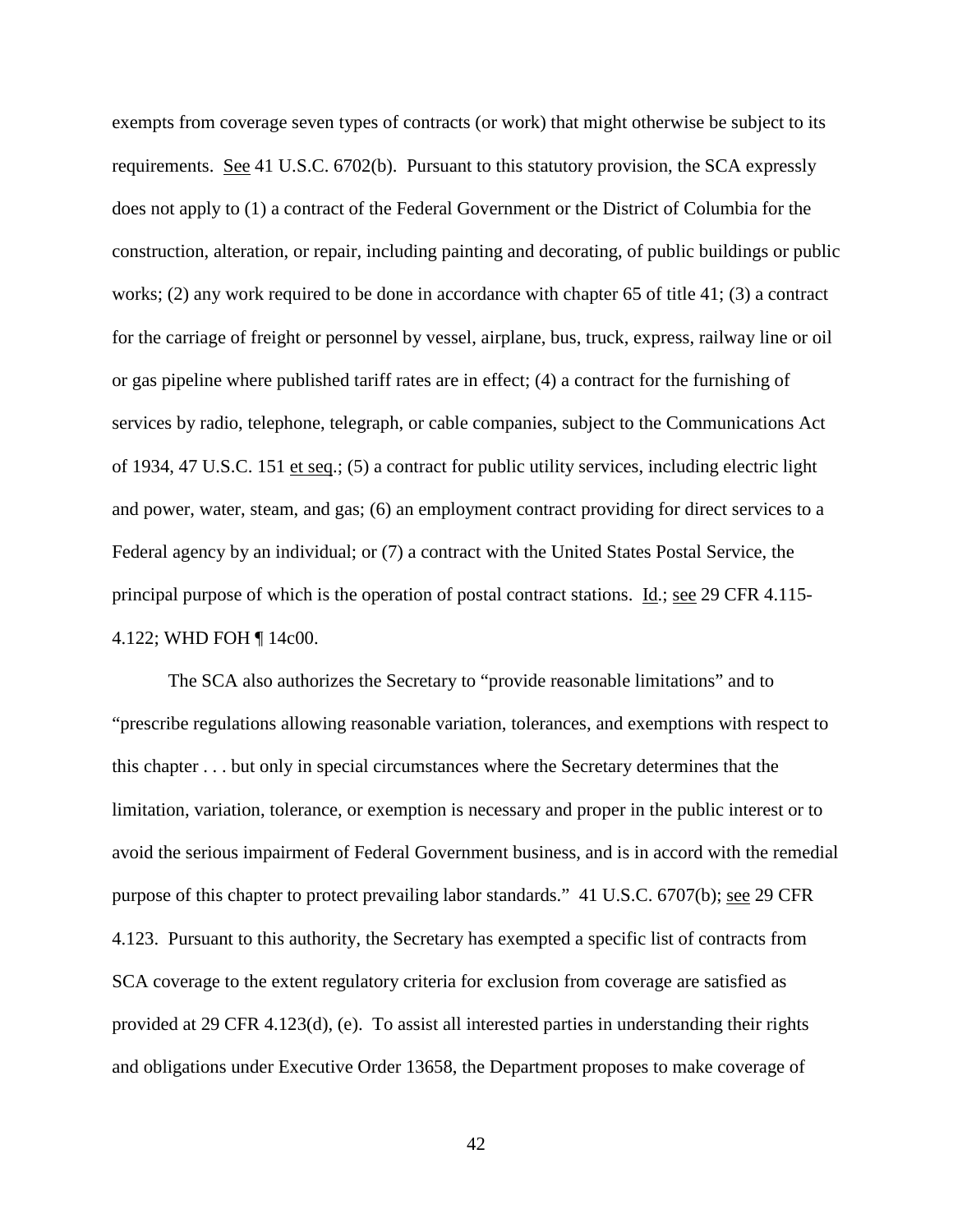service contracts under the Executive Order and this part consistent with coverage under the SCA to the greatest extent possible.

The Department therefore provides in proposed § 10.4(d) that contracts for services that are exempt from SCA coverage pursuant to its statutory language or implementing regulations are not subject to this part unless expressly included by proposed  $\S 10.3(a)(1)(ii)-(iv)$ . For example, the SCA exempts contracts for public utility services, including electric light and power, water, steam, and gas, from its coverage. See 41 U.S.C. 6702(b)(5); 29 CFR 4.120. Such contracts would also be exempt from coverage of the Executive Order and this part. Similarly contracts principally for the maintenance, calibration, or repair of automated data processing equipment and office information/word processing systems are exempted from SCA coverage pursuant to the SCA's implementing regulations at 29 CFR  $4.123(e)(1)(i)(A)$ ; such contracts are thus not covered by the Executive Order or this proposed rule. However, certain types of concessions contracts are excluded from SCA coverage pursuant to 29 CFR 4.133(b) but are explicitly covered by the Executive Order and this part under proposed  $\S$  10.3(a)(1)(iii). 79 FR 9853. Moreover, to the extent that a contract is excluded from SCA coverage but subject to the DBA (e.g., a contract with the Federal Government for the construction, alteration, or repair, including painting and decorating, of public buildings or public works that would be excluded from the SCA under 41 U.S.C.  $6702(b)(1)$ , such a contract would be covered by the Executive Order and this part as "procurement contract for . . . construction." 79 FR 9853; proposed  $§ 10.3(a)(1)(i).$ 

The Department proposes to provide in § 10.4(e) that, except for workers whose wages are calculated pursuant to special certificates issued under 29 U.S.C. 214(c) and workers who are otherwise covered by the SCA or DBA, employees who are exempt from the minimum wage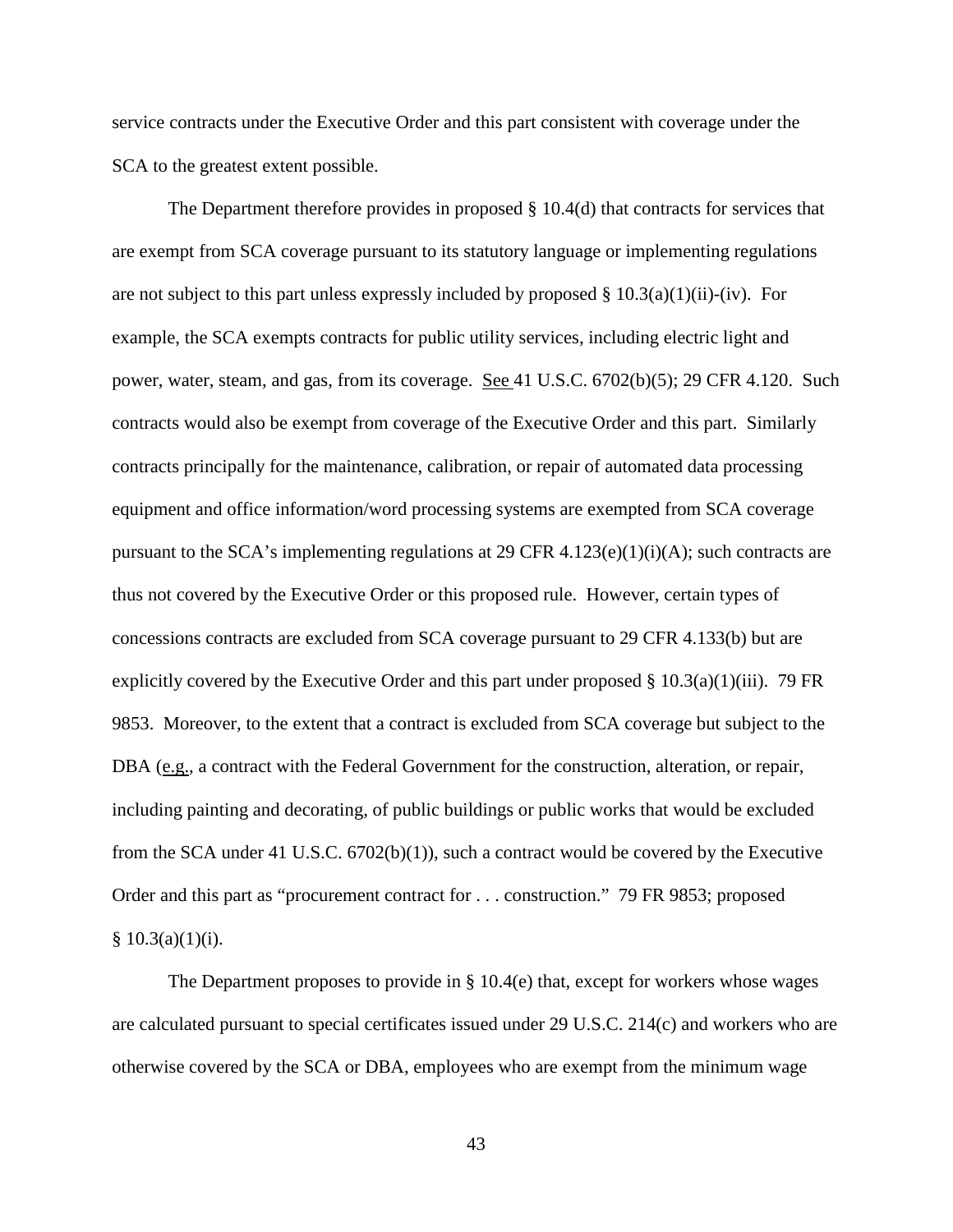protections of the FLSA under 29 U.S.C. 213(a) are similarly not subject to the minimum wage protections of Executive Order 13658 and this part. Proposed §§ 10.4(e)(1)-(3), which are discussed briefly below, highlight some of the narrow categories of employees that are not entitled to the minimum wage protections of the Order and this part pursuant to this exclusion.

Proposed  $\S$ § 10.4(e)(1) and (2) specifically exclude from the requirements of Executive Order 13658 and this part workers whose wages are calculated pursuant to special certificates issued under 29 U.S.C. 214(a) and (b). Specifically, proposed § 10.4(e)(1) excludes from coverage learners, apprentices, or messengers employed under special certificates pursuant to 29 U.S.C. 214(a). Id.; see 29 CFR part 520. Proposed  $\S$  10.4(e)(2) also excludes from coverage full-time students employed under special certificates issued under 29 U.S.C. 214(b). Id.; see 29 CFR part 519.

Proposed § 10.4(e)(3) provides that the Executive Order and this part do not apply to individuals employed in a bona fide executive, administrative, or professional capacity, as those terms are defined and delimited in 29 CFR part 541. This proposed exclusion is consistent with the FLSA, SCA, and DBA and their implementing regulations. See, e.g., 29 U.S.C. 213(a)(1) (FLSA); 41 U.S.C. 6701(3)(C) (SCA); 29 CFR 5.2(m) (DBA).

Proposed § 10.5 sets forth the minimum wage rate requirement for Federal contractors and subcontractors established in Executive Order 13658. See 79 FR 9851-52. This section generally discusses the minimum hourly wage protections provided by the Executive Order for workers performing on covered contracts with the Federal Government, as well as the methodology that the Secretary will utilize for determining the applicable minimum wage rate under the Executive Order on an annual basis beginning at least 90 days before January 1, 2016. The Executive Order provides that the minimum wage beginning January 1, 2016, and annually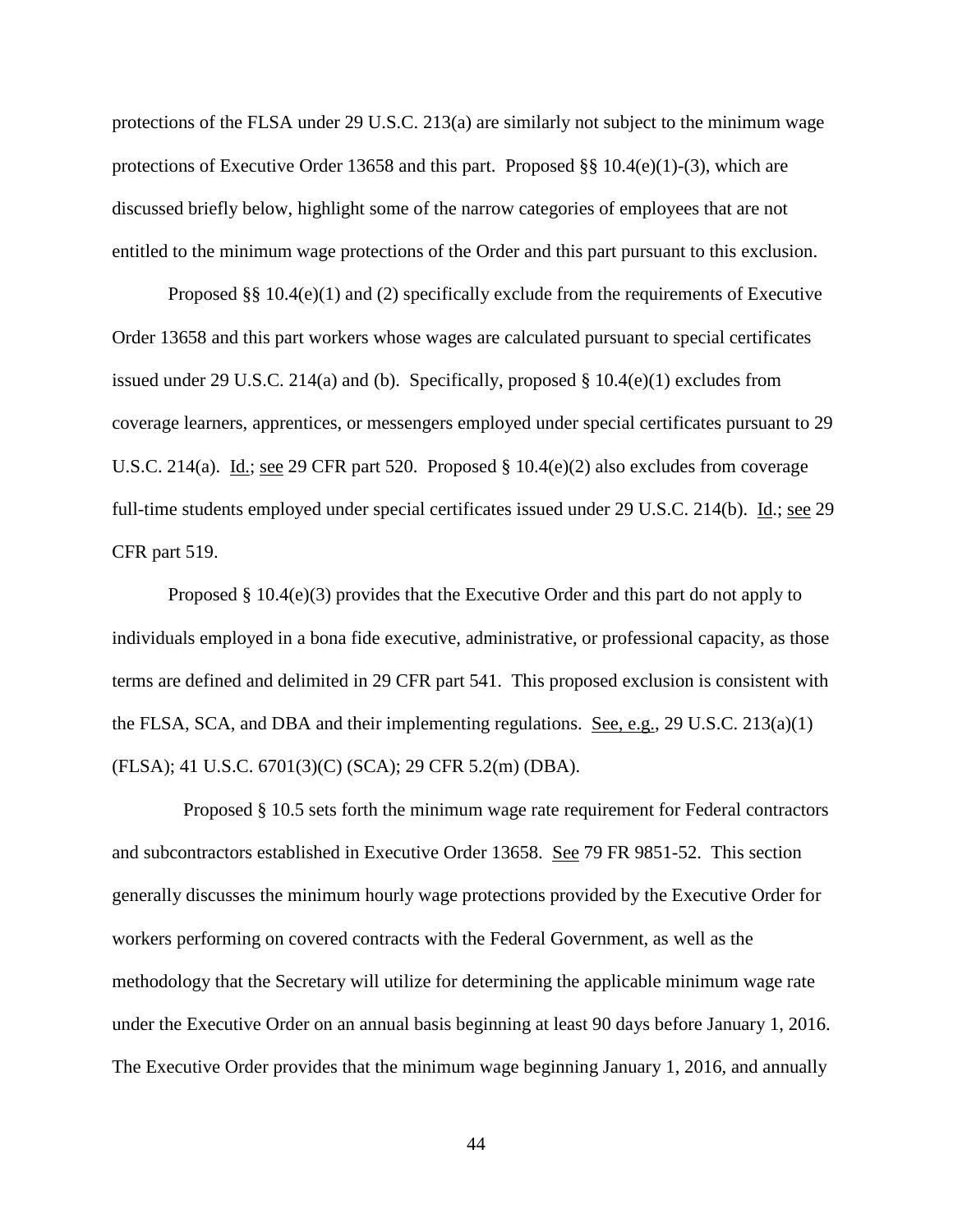thereafter, will be an amount determined by the Secretary. It further provides that such rates be increased by the annual percentage increase in the CPI for the most recent month, quarter, or year available as determined by the Secretary. The Secretary proposes to base such increases on the most recent year available to minimize the impact of seasonal fluctuations on the Executive Order minimum wage rate. This section emphasizes that nothing in the Executive Order or this part shall excuse noncompliance with any applicable Federal or State prevailing wage law, or any applicable law or municipal ordinance establishing a minimum wage higher than the minimum wage established under the Executive Order and this part. See 79 FR 9851.

Proposed § 10.6 establishes an antiretaliation provision stating that it shall be unlawful for any person to discharge or in any other manner discriminate against any worker because such worker has filed any complaint or instituted or caused to be instituted any proceeding under or related to Executive Order 13658 or this part, or has testified or is about to testify in any such proceeding. This language is derived from the FLSA's antiretaliation provision set forth at 29 U.S.C. 215(a)(3) and is consistent with the Executive Order's direction to adopt enforcement mechanisms as consistent as practicable with the FLSA, SCA, or DBA. The Department believes that such a provision will help ensure effective enforcement of Executive Order 13658. Consistent with the Supreme Court's observation in interpreting the scope of the FLSA's antiretaliation provision, enforcement of Executive Order 13658 will depend "upon information and complaints received from employees seeking to vindicate rights claimed to have been denied." Kasten v. Saint-Gobain Performance Plastics Corp., 131 S. Ct. 1325, 1333 (2011) (internal quotation marks omitted). Accordingly, the Department is proposing to include an antiretaliation provision based on the FLSA's antiretaliation provision. See 29 U.S.C. 215(a)(3). Importantly, and consistent with the Supreme Court's interpretation of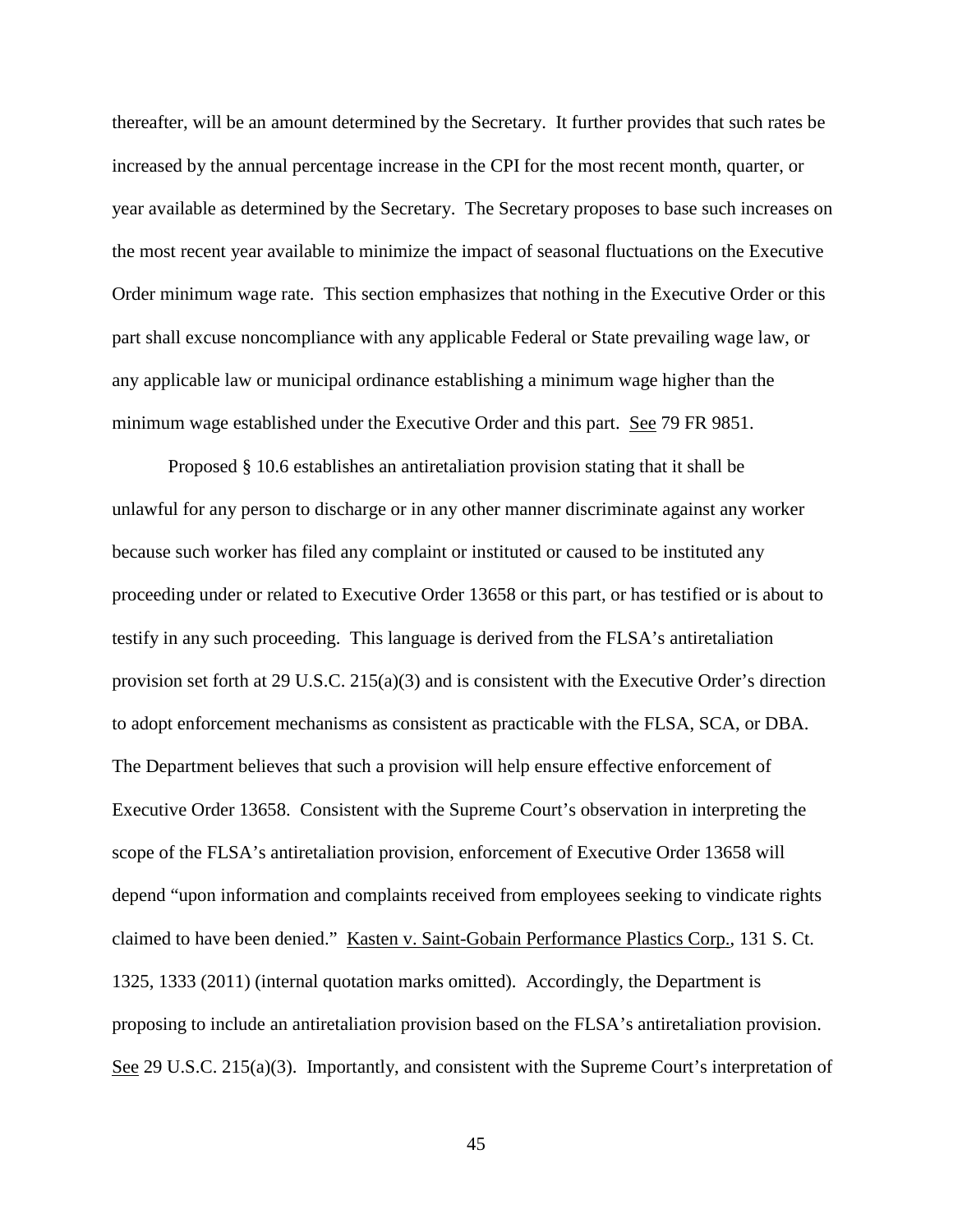the FLSA's antiretaliation provision, the Department's proposed rule protects workers who file oral as well as written complaints. See Kasten, 131 S. Ct. at 1336. Moreover, as under the FLSA, the proposed antiretaliation provision under this part protects workers who complain to the Department as well as those who complain internally to their employers about alleged violations of the Order or this part. See, e.g., Minor v. Bostwick Laboratories, 669 F.3d 428, 438 (4th Cir. 2012); Hagan v. Echostar Satellite, LLC, 529 F.3d 617, 626 (5th Cir. 2008); Lambert v. Ackerley, 180 F.3d 997, 1008 (9th Cir. 1999) (en banc); Valerio v. Putnam Associates, 173 F.3d 35, 43 (1st Cir. 1999); EEOC v. Romeo Community Sch., 976 F.2d 985, 989 (6th Cir. 1992). The Department also notes that the antiretaliation provision set forth herein, like the FLSA's antiretaliation provision, would apply in situations where there is no current employment relationship between the parties; for example, it protects a worker from retaliation by a prospective or former employer.

Proposed § 10.7 provides that workers cannot waive, nor may contractors induce workers to waive, their rights under Executive Order 13658 or this part. The Supreme Court has consistently concluded that an employee's rights and remedies under the FLSA, including payment of minimum wage and back wages, cannot be waived or abridged by contract. See, e.g., Tony & Susan Alamo Found. v. Sec'y of Labor, 471 U.S. 290, 302 (1985); Barrentine v. Arkansas-Best Freight Sys., Inc., 450 U.S. 728, 740 (1981); D.A. Schulte, Inc. v. Gangi, 328 U.S. 108, 112-16 (1946); Brooklyn Sav. Bank v. O'Neil, 324 U.S. 697, 706-07 (1945). The Supreme Court has reasoned that the FLSA was intended to establish a "uniform national policy of guaranteeing compensation for all work" performed by covered employees. Jewell Ridge Coal Corp. v. Local No. 6167, United Mine Workers, 325 U.S. 161, 167 (1945) (internal quotation marks omitted). Consequently, the Court has held that "[a]ny custom or contract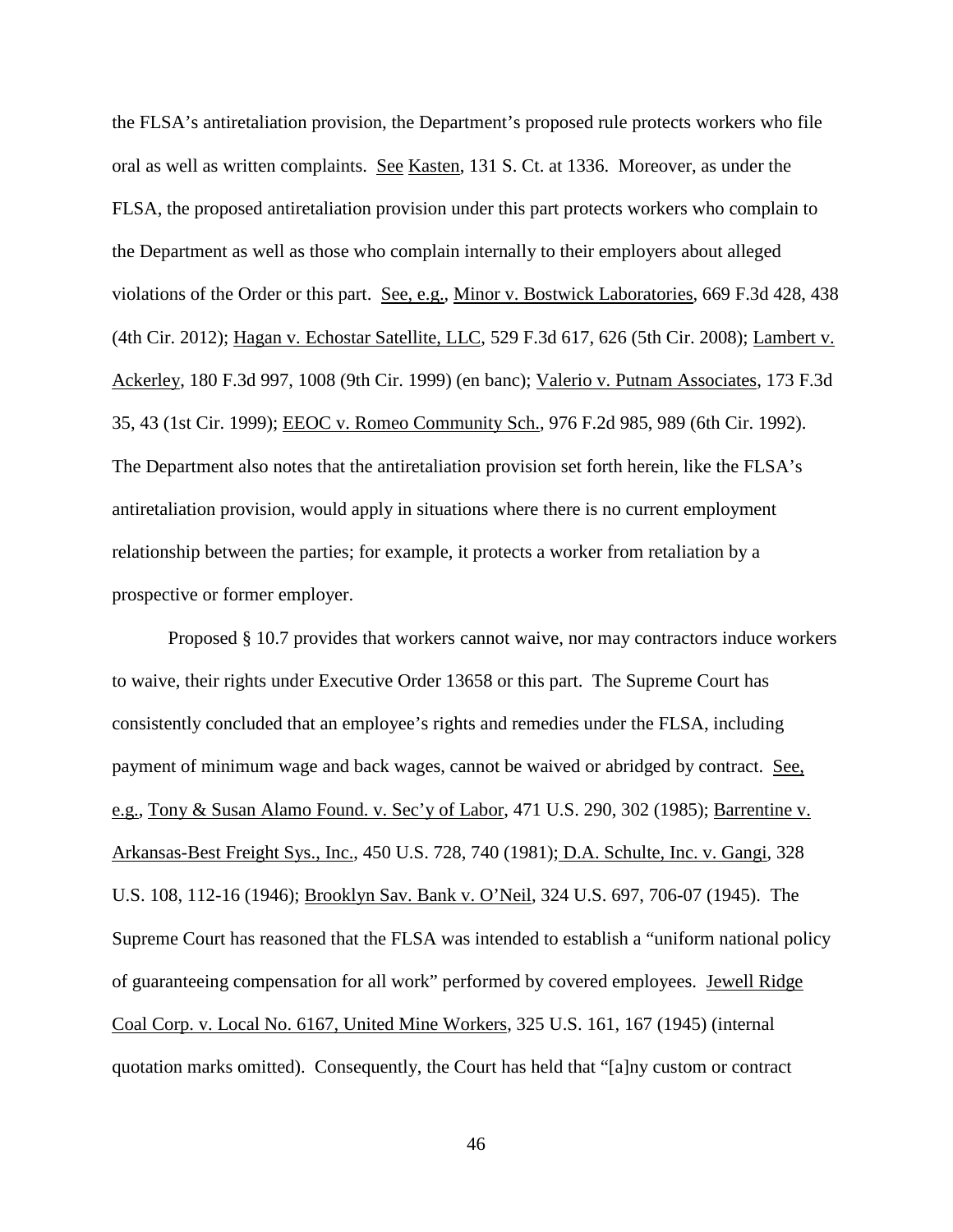falling short of that basic policy, like an agreement to pay less than the minimum wage requirements, cannot be utilized to deprive employees of their statutory rights." Id. (internal quotation marks omitted). In Barrentine, the Supreme Court reaffirmed the "nonwaivable nature" of these fundamental FLSA protections and stated that "FLSA rights cannot be abridged by contract or otherwise waived because this would 'nullify the purposes' of the statute and thwart the legislative policies it was designed to effectuate." 450 U.S. at 740 (quoting Brooklyn Sav. Bank, 324 U.S. at 707). Moreover, FLSA rights are not subject to waiver because they serve an important public interest by protecting employers against unfair methods of competition in the national economy. See Tony & Susan Alamo Found., 471 U.S. at 302. Releases and waivers executed by employees for unpaid wages (and fringe benefits) due them under the SCA are similarly without legal effect. 29 CFR 4.187(d). Because the public policy interests underlying the issuance of the Executive Order would be similarly thwarted by permitting workers to waive, or contractors to induce workers to waive, their rights under Executive Order 13658 or this part, proposed § 10.7 makes clear that such waiver of rights is impermissible.

# Subpart B –Government Requirements

Proposed subpart B of part 10 establishes the requirements for the Federal Government to implement and comply with Executive Order 13658. Proposed § 10.11 addresses contracting agency requirements, while proposed § 10.12 explains the requirements placed upon the Department.

# Contracting Agency Requirements

Proposed § 10.11(a) implements section 2 of Executive Order 13658, which directs that executive departments and agencies must include a contract clause in any new contracts or solicitations for contracts covered by the Executive Order. 79 FR 9851. Proposed § 10.11(a)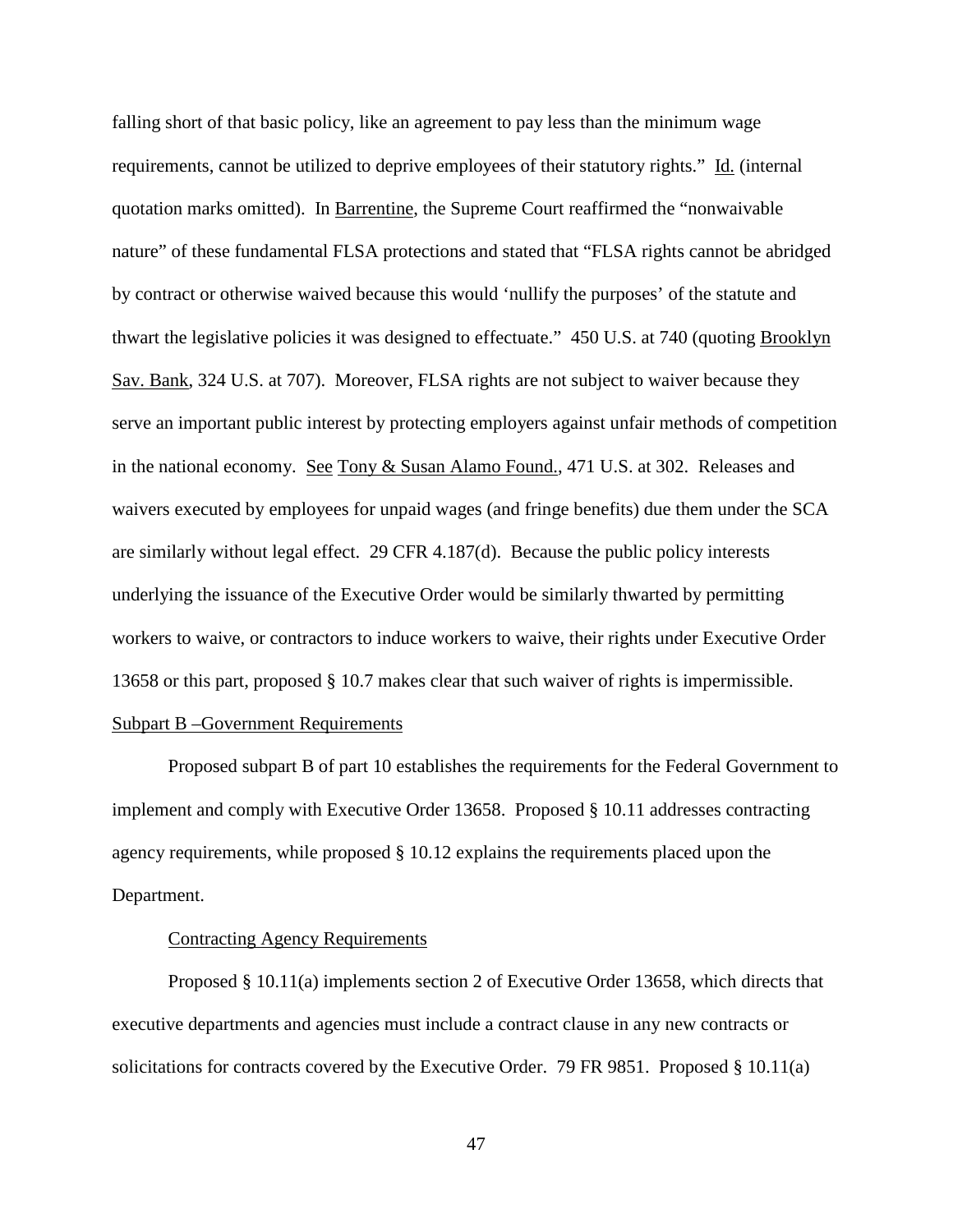briefly describes the basic function of the contract clause, which is to require that workers performing on covered contracts be paid the applicable Executive Order minimum wage. For all contracts subject to Executive Order 13658, except for procurement contracts subject to the Federal Acquisition Regulation (FAR), the contracting agency shall include the Executive Order minimum wage contract clause set forth in appendix A of this part in all covered contracts and solicitations for such contracts, as described in § 10.3 of this part. The required contract clause directs, as a condition of payment, that all workers performing on covered contracts must be paid the applicable, currently effective minimum wage under Executive Order 13658 and § 10.5 of this part. For procurement contracts subject to the FAR, contracting agencies shall use the clause set forth in the FAR developed to implement this rule. Such clause shall accomplish the same purposes as the clause set forth in appendix A and shall be consistent with the requirements set forth in this rule.

Proposed § 10.11(b) states the consequences in the event that a contracting agency fails to include the contract clause in a covered contract. Proposed § 10.11(b) first provides that if a contracting agency made an erroneous determination that Executive Order 13658 or this part did not apply to a particular contract or failed to include the applicable contract clause in a contract to which the Executive Order applies, the contracting agency, on its own initiative or within 15 calendar days of notification by an authorized representative of the Department, shall include the clause in the contract retroactive to commencement of performance under the contract through the exercise of any and all authority that may be needed. The Administrator possesses analogous authority under the DBA, 29 CFR 1.6(f), and the Department believes a similar mechanism for addressing a failure to include the contract clause in a contract subject to the Executive Order will enhance its ability to obtain compliance with the Executive Order.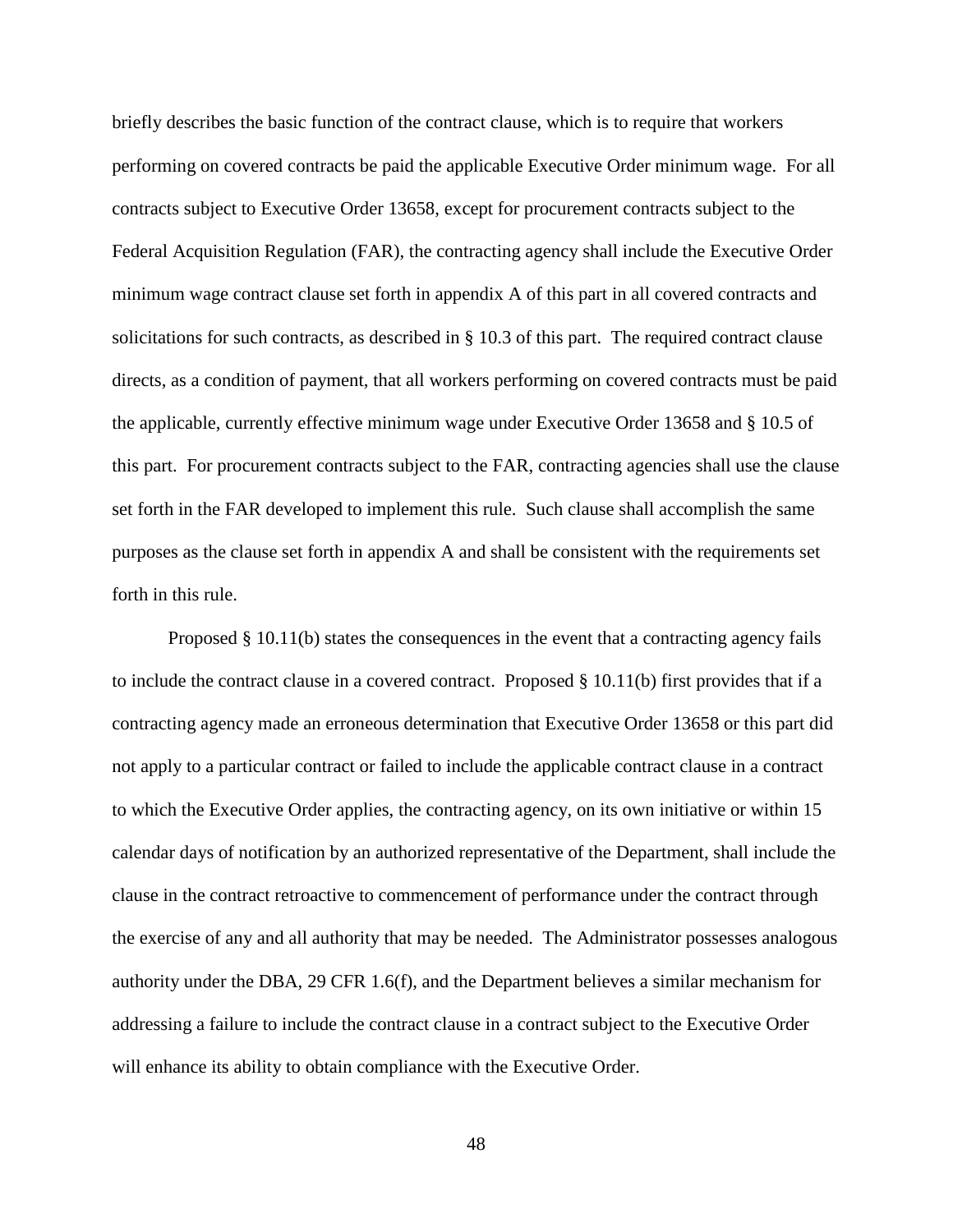Proposed § 10.11(c) addresses the obligations of a contracting agency in the event that the contract clause has been included in a covered contract but the contractor may not have complied with its obligations under the Executive Order or this part. Specifically, proposed § 10.11(c) provides that the contracting agency shall, upon its own action or upon written request of an authorized representative of the Department, withhold or cause to be withheld from the prime contractor under the contract or any other Federal contract with the same prime contractor, so much of the accrued payments or advances as may be necessary to pay workers the full amount of wages required by the Executive Order. Both the SCA and DBA provide for withholding to ensure the availability of monies for the payment of back wages to covered workers when a contractor or subcontractor has failed to pay the full amount of required wages. 29 CFR 4.6(i); 29 CFR 5.5(a)(2). Withholding likewise is an appropriate remedy under the Executive Order for all covered contracts because the Order directs the Department to adopt SCA and DBA enforcement processes to the extent practicable and to exercise authority to obtain compliance with the Order. 79 FR 9852. Consistent with withholding procedures under the SCA and DBA, proposed § 10.11(c) allows the contracting agency and the Department to withhold or cause to be withheld funds from the prime contractor not only under the contract on which covered workers were not paid the Executive Order minimum wage, but also under any other contract that the prime contractor has entered into with the Federal Government. Finally, a withholding remedy is consistent with the requirement in section 2(a) of the Executive Order that compliance with the specified obligations is an express "condition of payment" to a contractor or subcontractor. 79 FR 9851.

Proposed § 10.11(d) describes a contracting agency's responsibility to forward to the WHD any complaint alleging a contractor's non-compliance with Executive Order 13658, as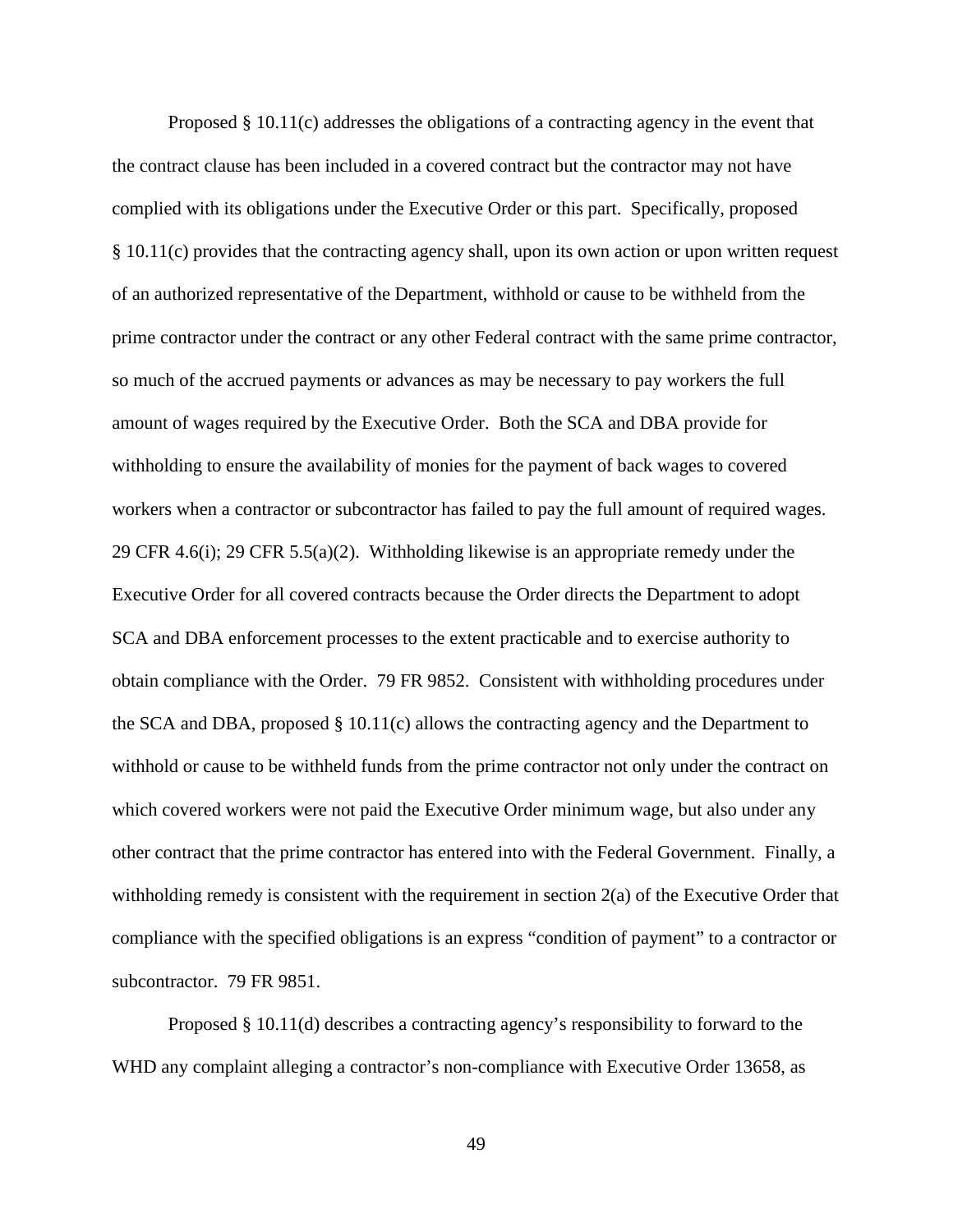well as any information related to the complaint. Although the Department proposes in § 10.41 that complaints be filed with the WHD rather than with contracting agencies, the Department recognizes that some workers or other interested parties nonetheless may file formal or informal complaints concerning alleged violations of the Executive Order or this part with contracting agencies. Proposed § 10.11(d) therefore specifically requires the contracting agency to transmit the complaint-related information identified in § 10.11(d)(1)(ii)(A)-(E) to the WHD's Branch of Government Contracts Enforcement within 14 calendar days of receipt of a complaint alleging a violation of the Executive Order or this part, or within 14 calendar days of being contacted by the WHD regarding any such complaint. This language is substantially similar to an analogous provision in the Department's regulations implementing Executive Order 13495, Nondisplacement of Qualified Workers Under Service Contracts. See 29 CFR 9.11(d). The Department believes adoption of the language in proposed § 10.11(d), which includes an obligation to transmit such complaint-related information to WHD even absent a specific request (e.g., when a complaint is filed with a contracting agency rather than with WHD), is appropriate because prompt receipt of such information from the relevant contracting agency would allow the Department to fulfill its charge under the Order to implement enforcement mechanisms for obtaining compliance with the Order. 79 FR 9852.

#### Department of Labor Requirements

Proposed § 10.12 addresses the Department's requirements under the Executive Order. The Order requires the Secretary to establish a minimum wage that Federal contractors and subcontractors must pay to workers on covered contracts. 79 FR 9851. Proposed § 10.12(a) accordingly sets forth the Secretary's obligation to establish the Executive Order minimum wage on an annual basis in accordance with this Order. Proposed  $\S 10.12(b)$  explains that the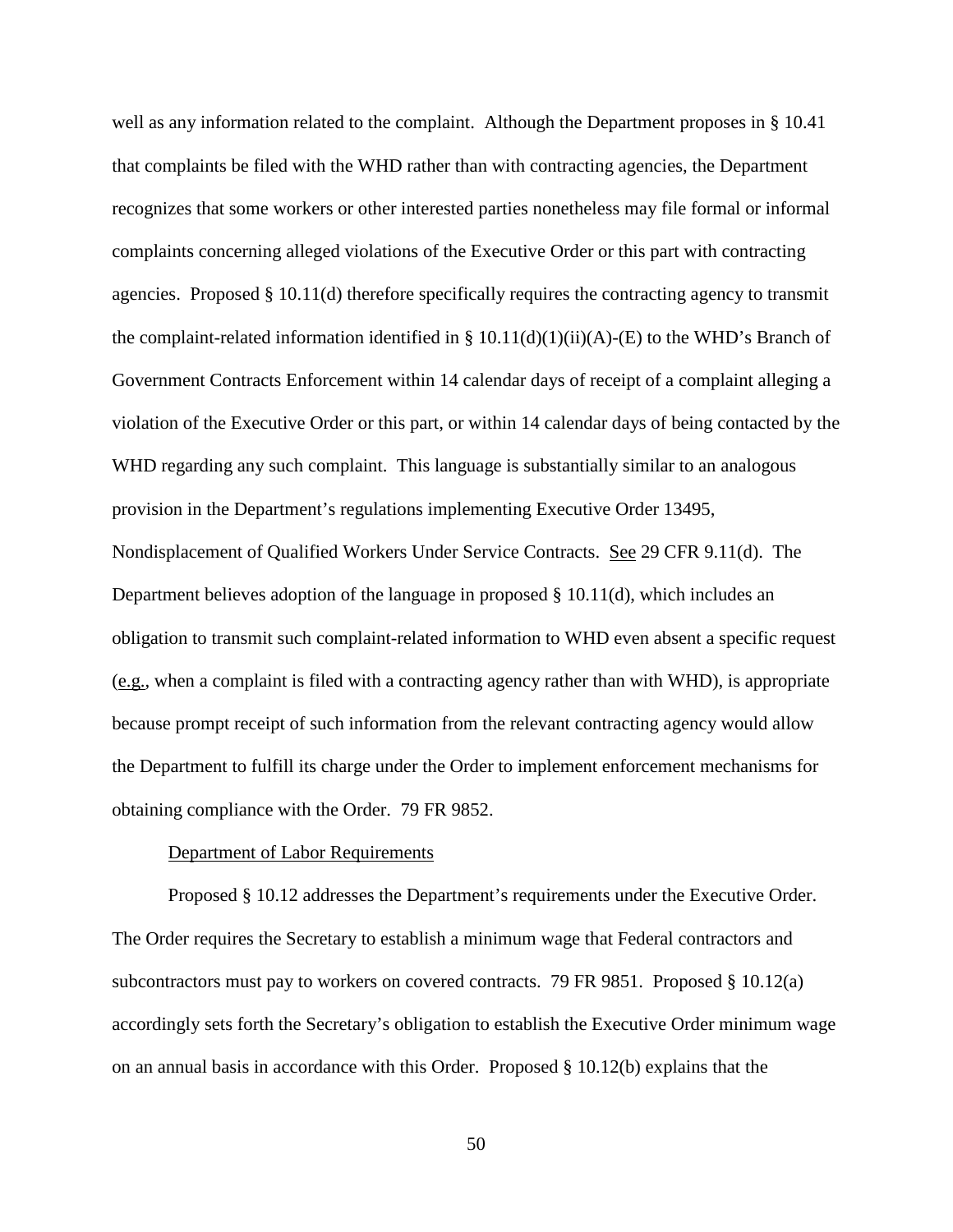Secretary will determine the applicable minimum wages on an annual basis by utilizing methods set forth in  $\S$  10.5(b).

Section 10.12(c) explains how the Secretary will provide notice to contractors and subcontractors of the applicable minimum wages on an annual basis. Specifically, the Administrator of the WHD will publish a notice in the Federal Register on an annual basis at least 90 days before any new minimum wage is to take effect. Additionally, the Administrator will publish and maintain on Wage Determinations OnLine (WDOL), www.wdol.gov, or any successor website, the applicable minimum wage to be paid to workers on covered contracts, including the cash wage to be paid to tipped employees. The Administrator may also publish the applicable wage to be paid to workers on covered contracts, including the cash wage to be paid to tipped employees, on an annual basis at least 90 days before any such minimum wage is to take effect in any other media the Administrator deems appropriate.

Proposed § 10.12(d) addresses the WHD's obligation to notify a contractor in the event of a request for the withholding of funds. Under proposed  $\S$  10.11(c) of this part, the Administrator may direct that payments due on the covered contract or any other contract between the contractor and the Government may be withheld as may be considered necessary to pay unpaid wages. If the Administrator elects to exercise his authority under proposed § 10.11(c) to request withholding, proposed § 10.12(d) would require the Administrator or the contracting agency to notify the affected prime contractor of the Administrator's withholding request to the contracting agency.

### Subpart C – Contractor Requirements

### Contractor Requirements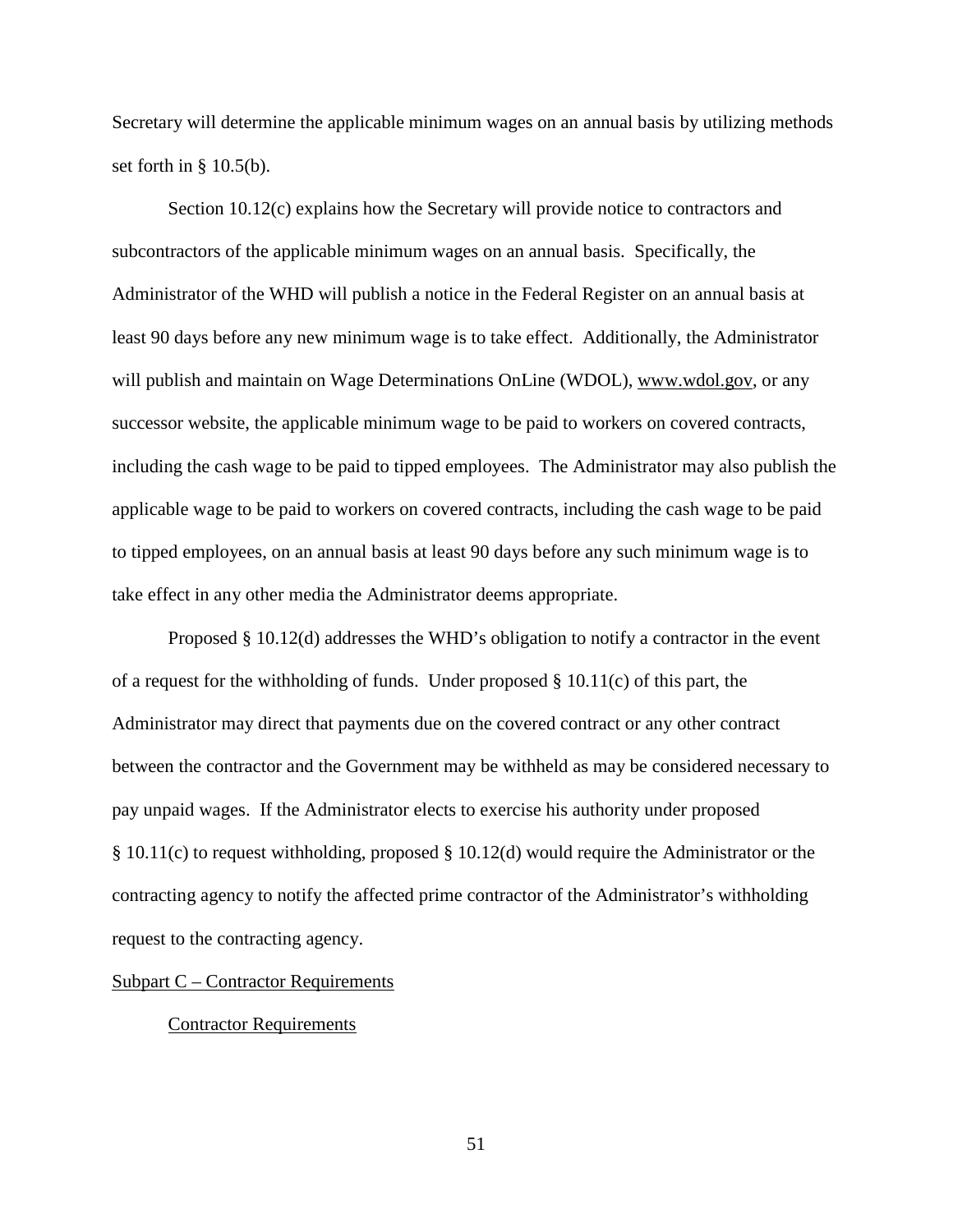Proposed Subpart C articulates the requirements that contractors must comply with under Executive Order 13658 and this part. This section sets forth the general obligation to pay no less than the applicable Executive Order minimum wage to workers for all time worked on or in connection with the covered contract, and to include the Executive Order minimum wage contract clause in subcontracts and lower-tiered contracts. Proposed Subpart C also sets forth contractor requirements pertaining to permissible deductions, frequency of pay, and recordkeeping, as well as a prohibition against taking kickbacks from wages paid on covered contracts.

### Contract clause

Proposed § 10.21(a) requires the contractor, as a condition of payment, to abide by the terms of the Executive Order minimum wage contract clause described in proposed § 10.11(a). The contract clause contains the obligations with which the contractor must comply on the covered contract and is reflective of the contractor's requirements as stated in the proposed regulations. Proposed § 10.21(b) articulates the obligation that contractors and subcontractors must insert the Executive Order minimum wage contract clause in any covered subcontracts and shall require, as a condition of payment, that subcontractors include the clause in all lower-tier subcontracts. Under the proposal, the prime contractor and upper-tier contractor will be responsible for compliance by any subcontractor or lower-tier subcontractor with the Executive Order minimum wage contract clause. This responsibility on the part of prime and upper-tier contractors for subcontractor compliance parallels that of the SCA and DBA. See 29 CFR 4.114(b) (SCA); 29 CFR 5.5(a)(6) (DBA).

# Rate of pay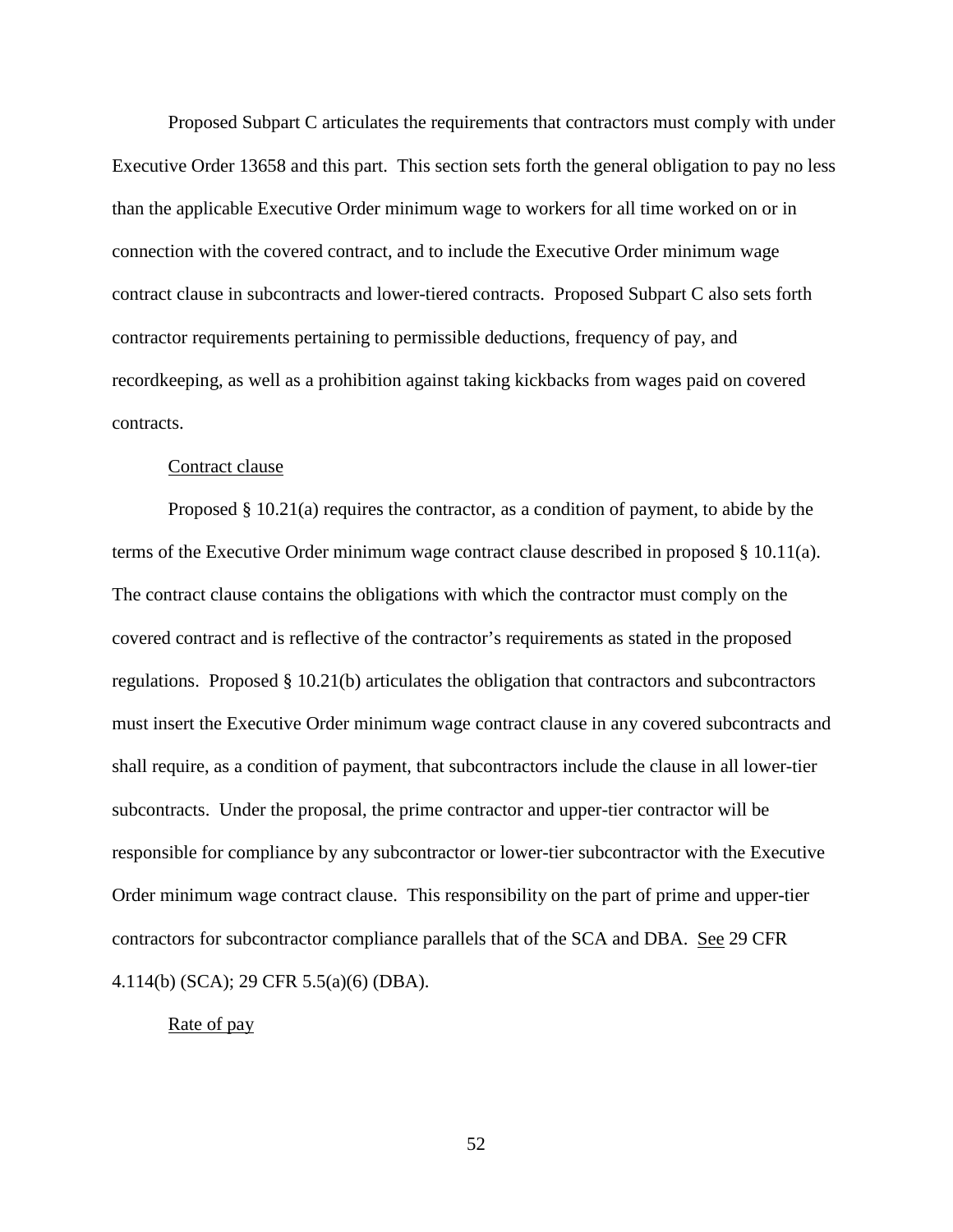Proposed § 10.22 addresses contractors' obligations to pay the Executive Order minimum wage to workers performing on a covered contract under Executive Order 13658. Proposed § 10.22(a) states the general obligation that contractors must pay workers on a covered contract the applicable minimum wage under Executive Order 13658 for all time spent performing work on the covered contract. Workers performing on contracts covered by the Executive Order must receive not less than the minimum hourly wage of \$10.10 beginning January 1, 2015. In order to comply with the Executive Order's minimum wage requirement, a contractor may compensate workers on a daily, weekly, or other time basis, or by piece or task rates, so long as the measure of work and compensation used, when translated or reduced by computation to an hourly basis each workweek, will provide a rate per hour that is no lower than the applicable Executive Order minimum wage. Whatever system of payment is used, however, must ensure that each hour of work in performance of the contract is compensated at not less than the required minimum rate. Failure to pay for certain hours at the required rate cannot be transformed into compliance with the Executive Order or this part by reallocating portions of payments made for other hours that are in excess of the specified minimum.

The Department believes that the principles, processes, and practices that it utilizes in its implementing regulations under the SCA, which incorporates by reference the principles applied under the FLSA as set forth in 29 CFR part 785, will be useful to contractors in determining and segregating hours worked on contracts with the Federal Government subject to the Executive Order. See 29 CFR [4](#page-52-0).169, 4.178-79; WHD FOH  $\P$  14c07, 14g00-01.<sup>4</sup> In determining whether

<span id="page-52-0"></span><sup>&</sup>lt;sup>4</sup> Contractors subject to the Executive Order are likely already familiar with these segregation principles and should, as a matter of usual business practices, already have recordkeeping systems in place that enable the segregation of hours worked on different contracts or at different locations. The Department believes that such systems will enable contractors to identify and pay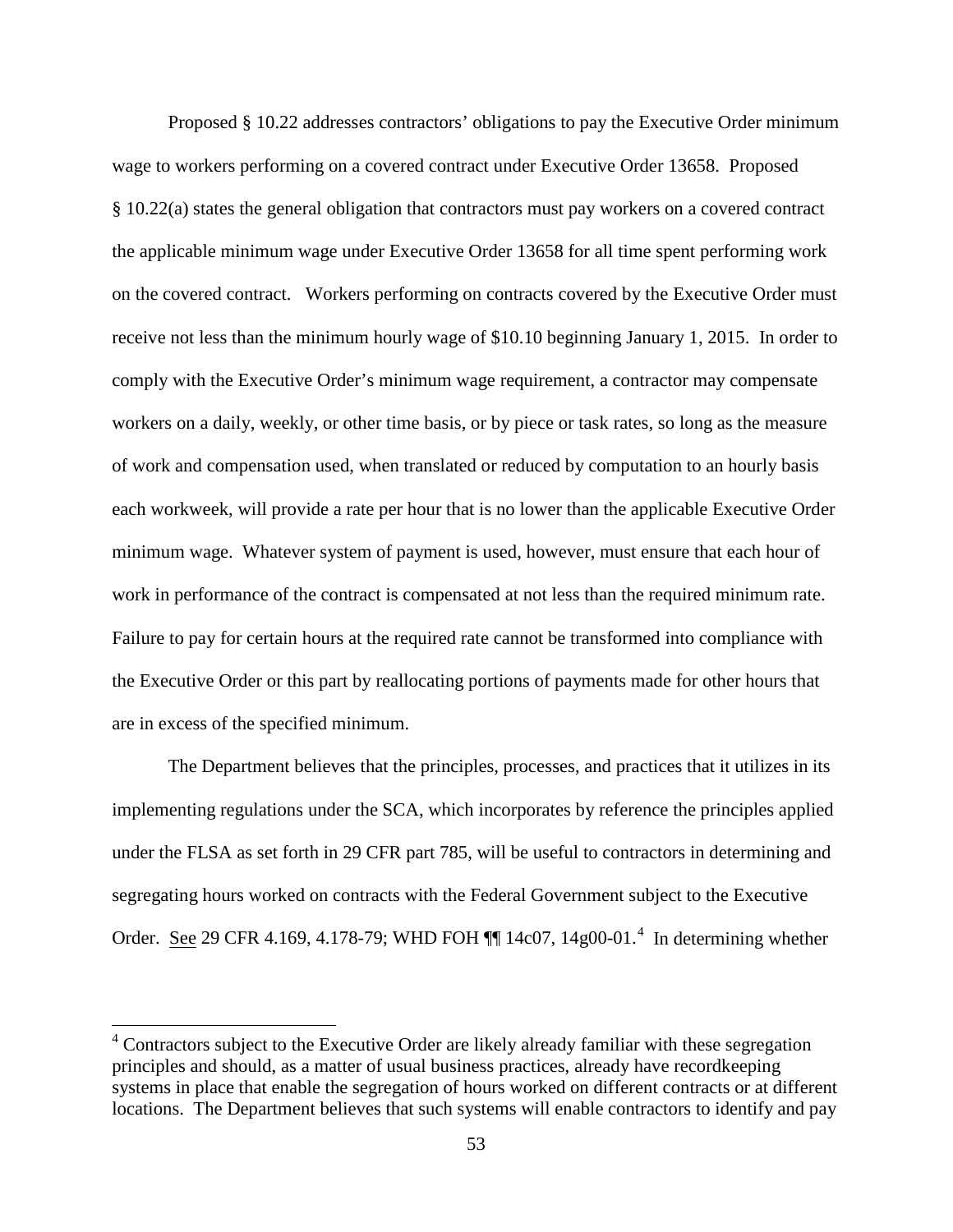a worker is performing within the scope of a covered contract, the Department proposes that all workers who, on or after the date of award, are engaged in working on or in connection with the contract, either in performing the specific services called for by its terms or in performing other duties necessary to the performance of the contract, are thus subject to the Executive Order and this part unless a specific exemption is applicable. This standard is derived from the SCA's implementing regulations at 29 CFR 4.150.

Because workers covered by the Executive Order are entitled to its minimum wage protections for all time worked in performance of a covered contract, a computation of their hours worked in each workweek on the covered contract is essential. See 29 CFR 4.178. For purposes of the Executive Order, the hours worked by a worker generally include all periods in which the worker is suffered or permitted to work, whether or not required to do so, and all time during which the worker is required to be on duty or to be on the employer's premises or to be at a prescribed workplace. Id. The hours worked which are subject to the minimum wage requirement of the Executive Order are those in which the worker is engaged in performing work on or in connection with a contract subject to the Executive Order. Id. However, unless such hours are adequately segregated or there is affirmative proof to the contrary that such work did not continue throughout the workweek, as discussed below, compensation in accordance with the Executive Order will be required for all hours of work in any workweek in which the worker performs any work in connection with a contract covered by the Executive Order. Id.

In situations where contractors are not exclusively engaged in contract work covered by the Executive Order, and there are adequate records segregating the periods in which work was performed on contracts subject to the Order from periods in which other work was performed,  $\overline{a}$ 

for hours worked subject to the Executive Order without having to employ an additional systems or processes.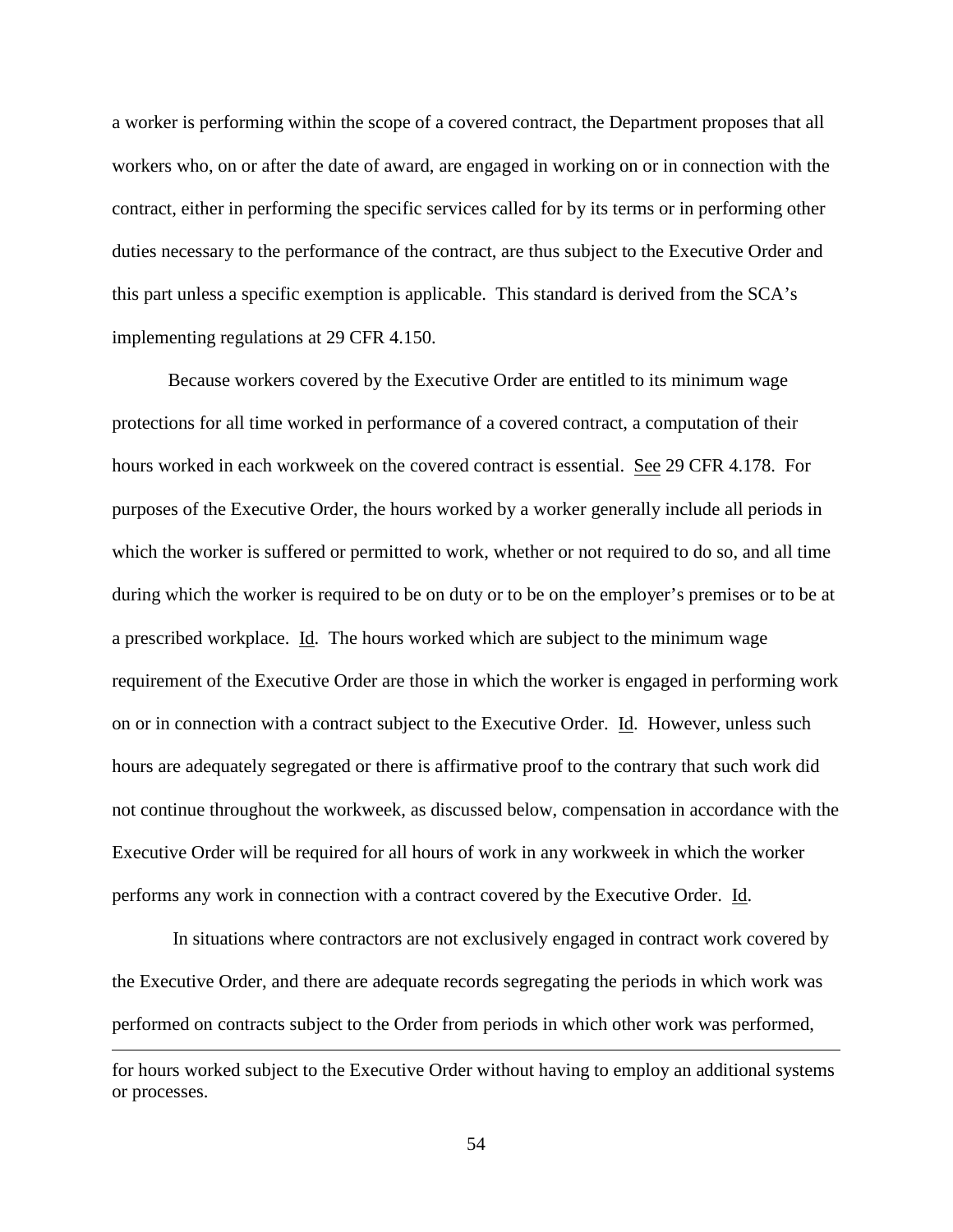the minimum wage requirement of the Executive Order need not be paid for hours spent on work not covered by the Order. See 29 CFR 4.169. However, in the absence of records adequately segregating non-covered work from the work performed on or in connection with the covered contract, all workers working in the establishment or department where such covered work is performed shall be presumed to have worked on or in connection with the contract during the period of its performance, unless affirmative proof establishing the contrary is presented. Id. Similarly, in the absence of such records, a worker performing any work on or in connection with the covered contract in a workweek shall be presumed to have continued to perform such work throughout the workweek, unless affirmative proof establishing the contrary is presented. Id.

If a contractor desires to segregate covered work from non-covered work under the Executive Order for purposes of applying the minimum wage established in the Order, the contractor must therefore identify such covered work accurately in its records or by other means. See 29 CFR 4.169, 4.179; WHD FOH  $\P$  14g00. In this regard, an arbitrary assignment of time on the basis of a formula, as between covered and non-covered work, is not sufficient. However, if the contractor does not wish to keep detailed hour-by-hour records for segregation purposes under the Executive Order, records can be segregated on the wider basis of departments, work shifts, days, or weeks in which covered work was performed. For example, if on a given day no work covered by the Executive Order was performed by a contractor that day could be segregated and shown in the records. See WHD FOH ¶ 14g00.

Finally, the Department notes that the Supreme Court has held that when an employer has failed to keep adequate or accurate records of employees' hours under the FLSA, employees should not effectively be penalized by denying them recovery of back wages on the ground that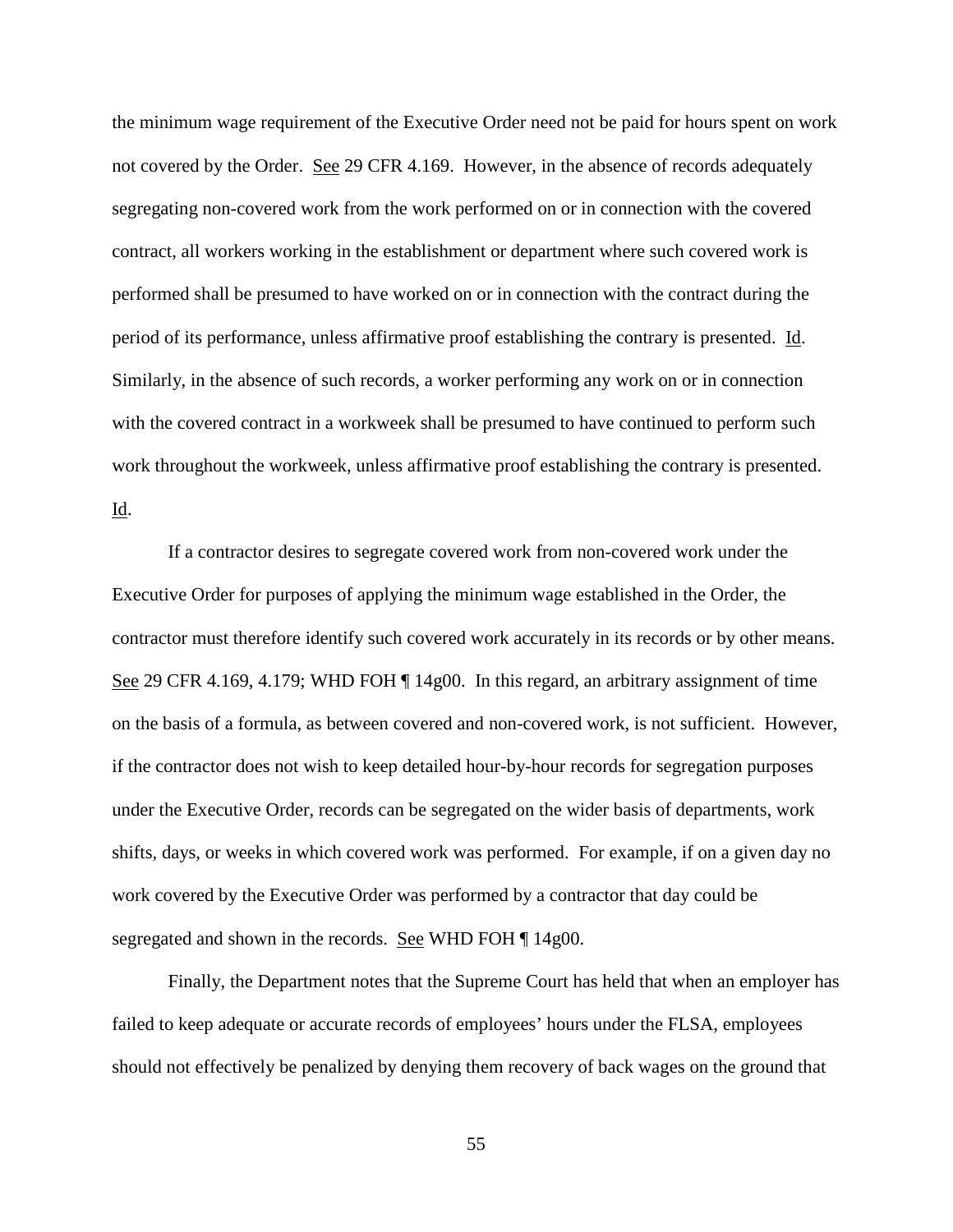the precise extent of their uncompensated work cannot be established. See Anderson v. Mt. Clemens Pottery Co., 328 U.S. 680, 687 (1946). Specifically, the Supreme Court concluded that where an employer has not maintained adequate or accurate records of hours worked, an employee need only prove that "he has in fact performed work for which he was improperly compensated" and produce "sufficient evidence to show the amount and extent of that work as a matter of just and reasonable inference."  $\underline{Id}$ . Once the employee establishes the amount of uncompensated work as a matter of "just and reasonable inference," the burden then shifts to the employer "to come forward with evidence of the precise amount of work performed or with evidence to negative the reasonableness of the inference to be drawn from the employee's evidence." Id. at 687-88. If the employer fails to meet this burden, the court may award damages to the employee "even though the result be only approximate." Id. at 688. These principles for determining hours worked and accompanying back wage liability apply with equal force to the Executive Order.

Proposed § 10.22(a) explains that the contractor's obligation to pay the applicable minimum wage to workers on covered contracts does not excuse noncompliance with any applicable Federal or State prevailing wage law, or any applicable law or municipal ordinance establishing a minimum wage higher than the minimum wage established under Executive Order 13658. This provision implements section 2(c) of the Executive Order, which states that the Order does not relieve the contractor or any subcontractor under the contract from compliance with a higher wage obligation to workers under any other Federal, State, or local law. 79 FR 9851.

The Department notes that the minimum wage requirements of Executive Order 13658 are separate and distinct legal obligations from the prevailing wage requirements of the SCA and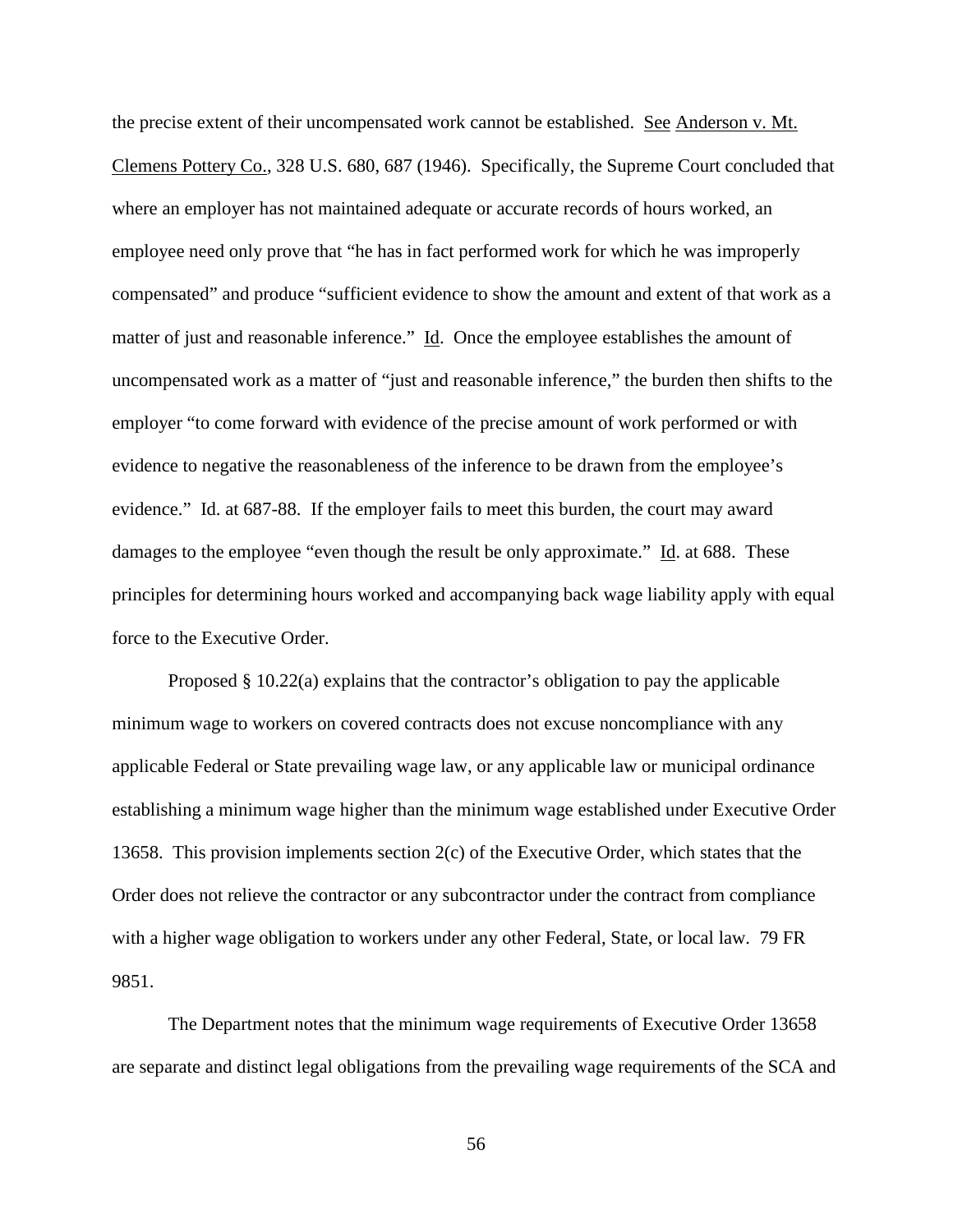the DBA. If a contract is covered by the SCA or DBA and the wage rate on the applicable SCA or DBA wage determination for the classification of work the worker performs is less than the applicable Executive Order minimum wage, the contractor must pay the Executive Order minimum wage in order to comply with the Order and this part. If, however, the applicable SCA or DBA prevailing wage rate exceeds the Executive Order minimum wage rate, the contractor must pay that prevailing wage rate to the SCA- or DBA- covered worker in order to be in compliance with the SCA or DBA.

The minimum wage requirements of Executive Order 13658 are also separate and distinct from the commensurate wage rates under 29 U.S.C. 214(c). If the commensurate wage rate paid to a worker on a covered contract whose wages are calculated pursuant to a special certificate issued under 29 U.S.C. 214(c), whether hourly or piece rate, is less than the Executive Order minimum wage, the contractor must pay the Executive Order minimum wage rate to achieve compliance with the Order. The Department notes that if the commensurate wage due under the certificate is greater than the Executive Order minimum wage, the contractor must pay the 14(c) worker the greater commensurate wage.

Proposed § 10.22(b) explains how the contractor's obligation to pay the applicable Executive Order minimum wage applies to workers who receive fringe benefits. Pursuant to the Executive Order and this part, a contractor may not discharge any part of its minimum wage obligation under the Executive Order by furnishing fringe benefits (or, with respect to workers whose wages are governed by the SCA, the cash equivalent thereof). Under this proposal and for the reasons discussed below, contractors must pay the Executive Order minimum wage rate in monetary wages, and may not receive credit for the cost of fringe benefits provided.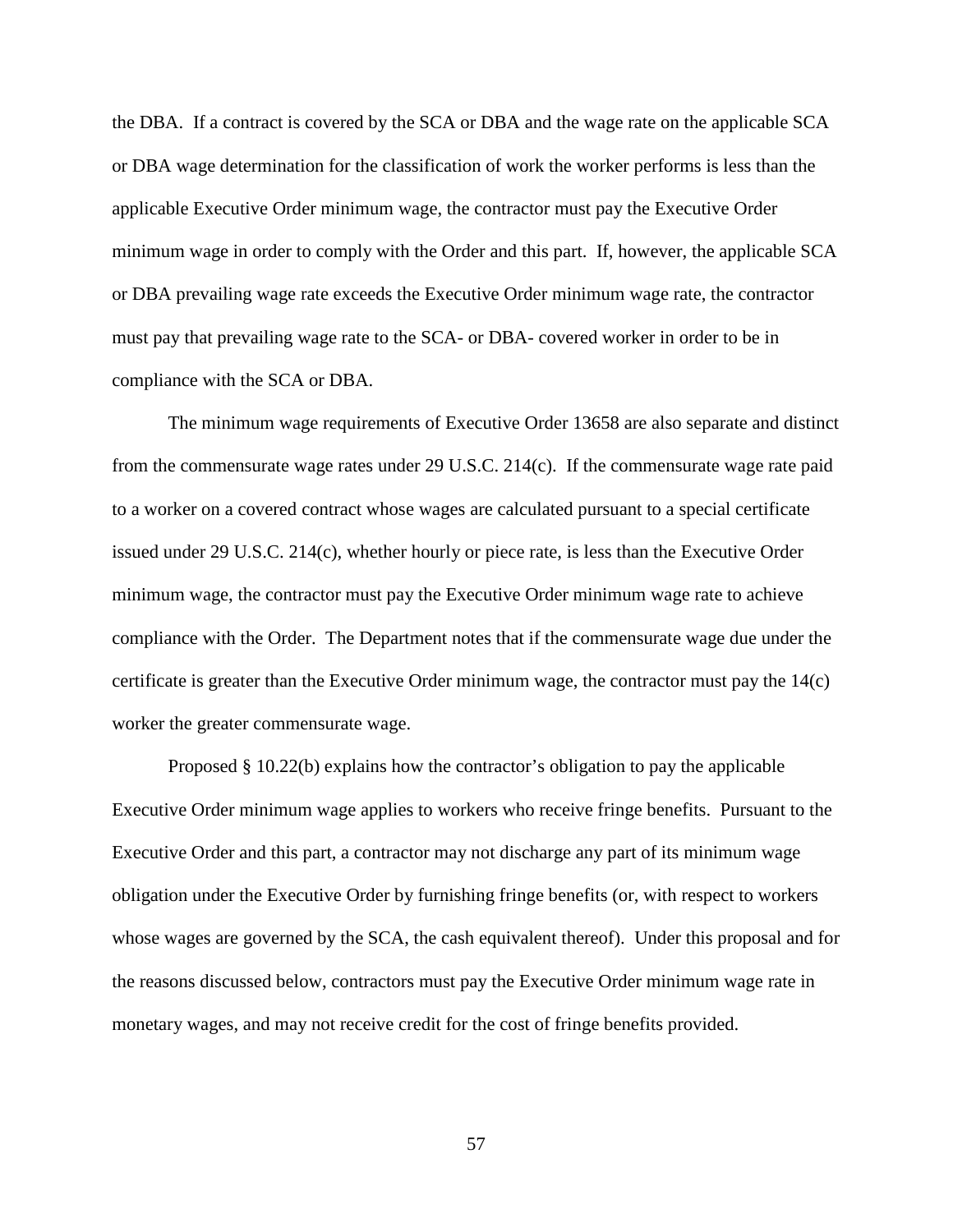Executive Order 13658 increases, initially to \$10.10, "the hourly minimum wage" paid by contractors with the Federal Government. 79 FR 9851. By repeatedly referencing that it is establishing a higher hourly minimum wage, without any reference to fringe benefits, the text of the Executive Order makes clear that a contractor cannot discharge its minimum wage obligation by furnishing fringe benefits. This interpretation is consistent with the SCA, which does not permit a contractor to meet its minimum wage obligation through the furnishing of fringe benefits, but rather imposes distinct "minimum wage" and "fringe benefit" obligations on contractors. 41 U.S.C.  $6703(1)-(2)$ ; 29 CFR 4.177(a). Similarly, the FLSA does not allow a contractor to meet its minimum wage obligation through the furnishing of fringe benefits. Although the DBA specifically includes fringe benefits within its definition of minimum wage, thereby allowing a contractor to meet its minimum wage obligation, in part, through the furnishing of fringe benefits, 40 U.S.C. 3141(2), Executive Order 13658 contains no similar provision expressly authorizing a contractor to discharge its Executive Order minimum wage obligation through the furnishing of fringe benefits. Consistent with the Executive Order, proposed § 10.22(b) would accordingly preclude a contractor from discharging its minimum wage obligation by furnishing fringe benefits.

Proposed § 10.22(b) also prohibits a contractor from discharging its minimum wage obligation to workers whose wages are governed by the SCA by providing the cash equivalent of fringe benefits. As discussed above, the SCA imposes distinct "minimum wage" and "fringe benefit" obligations on contractors. 41 U.S.C. 6703(1)-(2). A contractor cannot satisfy any portion of its SCA minimum wage obligation through the provision of fringe benefit payments or cash equivalents furnished or paid pursuant to 41 U.S.C. 6703(2). See also 29 CFR 4.177(a). Consistent with the treatment of fringe benefit payments or their cash equivalents under the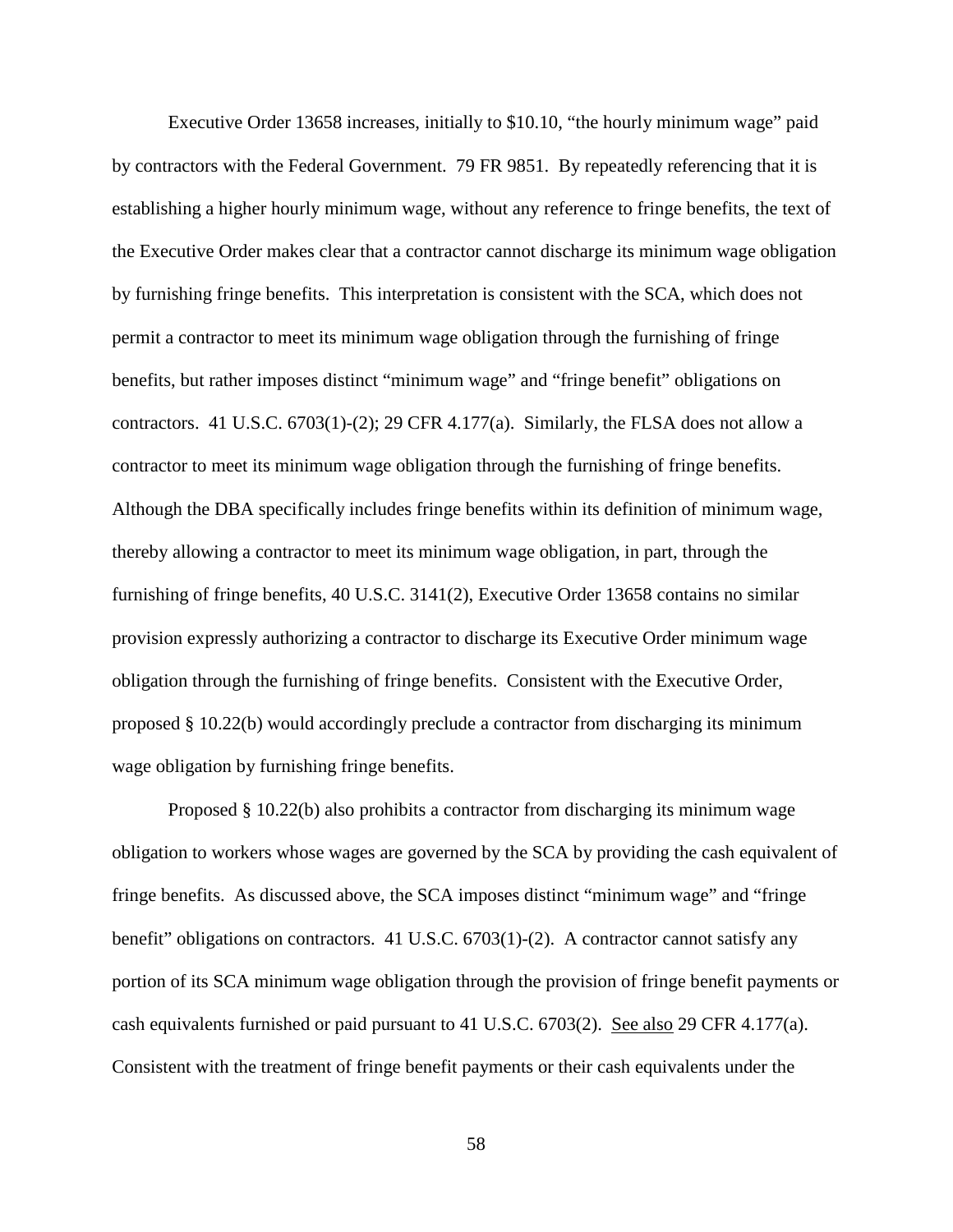SCA, proposed § 10.22(b) would not allow contractors to discharge any portion of their minimum wage obligation under the Executive Order to workers whose wages are governed by the SCA through the provision of either fringe benefits or their cash equivalent.

Proposed  $\S$  10.22(c) states that a contractor may satisfy the wage payment obligation to a tipped employee under the Executive Order through a combination of an hourly cash wage and a credit based on tips received by such employee pursuant to the provisions in proposed § 10.28.

Proposed § 10.23 explains that deductions that reduce a worker's wages below the Executive Order minimum wage rate may only be made under the limited circumstances set forth in this section. Proposed § 10.23 permits deductions required by Federal, State, or local law, including Federal or State withholding of income taxes. See 29 CFR 531.38 (FLSA); 29 CFR 4.168(a) (SCA); 29 CFR 5.5(a)(1) (DBA). This proposed provision would permit deductions for payments made to third parties pursuant to court orders. Permissible deductions made pursuant to a court order may include such deductions as those made for child support. See 29 CFR 531.39 (FLSA); 29 CFR 4.168(a) (SCA); 29 CFR 5.5(a)(1) (DBA). It also permits deductions directed by a voluntary assignment of the worker or his or her authorized representative. See 29 CFR 531.40 (FLSA); 29 CFR 4.168(a) (SCA); 29 CFR 5.5(a)(1) (DBA). Deductions made for voluntary assignments include items such as, but not limited to, deductions for the purchase of U.S. savings bonds, donations to charitable organizations, and the payment of union dues. Deductions made for voluntary assignments must be made for the worker's account and benefit pursuant to the request of the worker or his or her authorized representative. See 29 CFR 531.40  $(FLSA)$ ; 29 CFR 4.168(a)  $(SCA)$ ; 29 CFR 5.5(a)(1)  $(DBA)$ . Finally, the Department proposes to permit deductions made for the reasonable cost or fair value of board, lodging, and other facilities. See 29 CFR part 531 (FLSA); 29 CFR 4.168(a) (SCA); 29 CFR 5.5(a)(1) (DBA).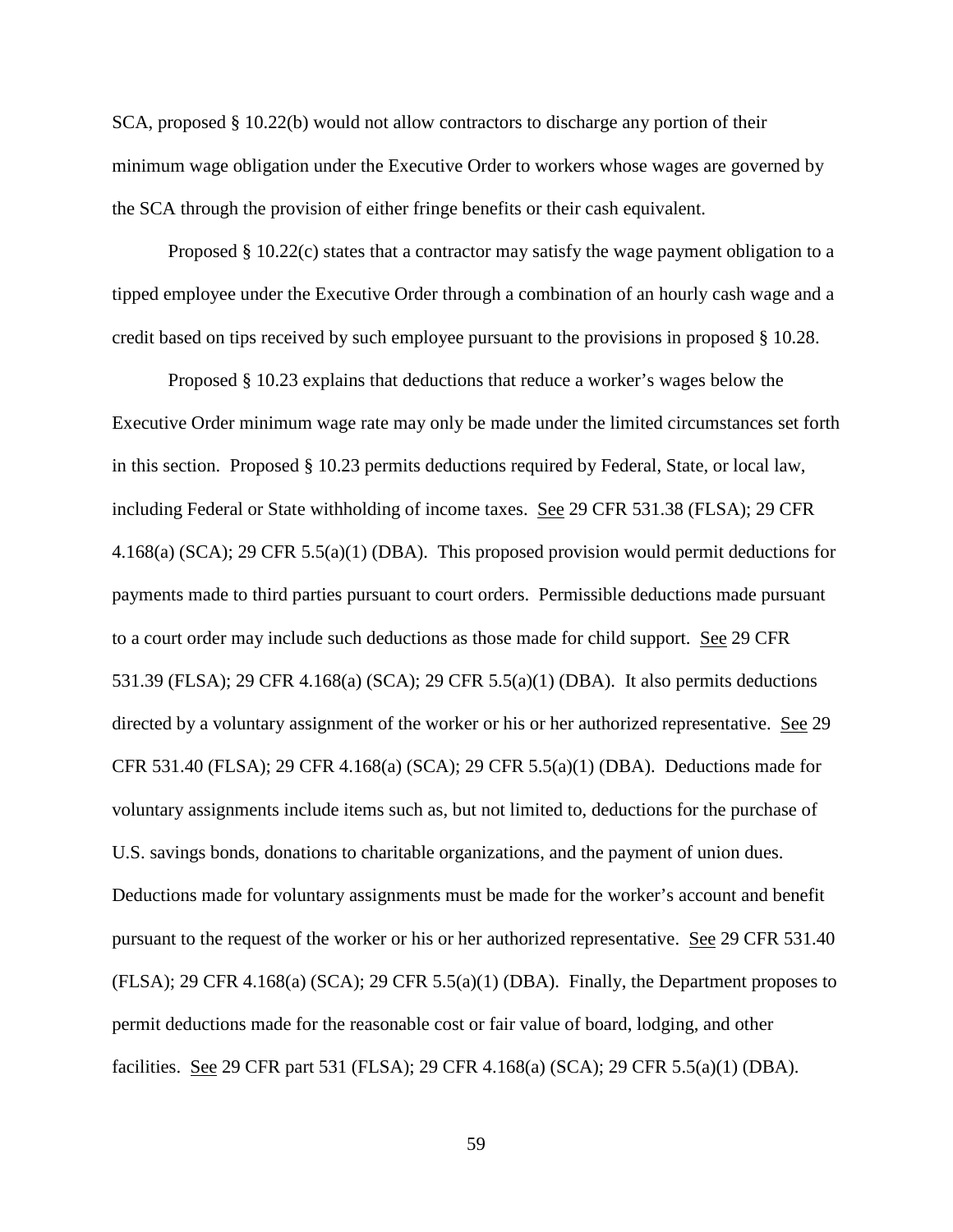Deductions made for these items must be in compliance with the regulations in 29 CFR part 531. The Department notes that an employer may take credit for the reasonable cost or fair value of board, lodging, or other facilities against a worker's wages, rather than taking a deduction for the reasonable cost or fair value of these items. See 29 CFR part 531.

Proposed § 10.24(a) explains that workers who are covered under the FLSA or the Contract Work Hours and Safety Standards Act (CWHSSA) must receive overtime pay of not less than one and one-half times the regular hourly rate of pay or basic rate of pay for all hours worked over 40 hours in a workweek. See 29 U.S.C. 207(a), 40 U.S.C. 3702(a). These statutes, however, do not require workers to be compensated on an hourly rate basis; workers may be paid on a daily, weekly, or other time basis; or by piece rates, task rates, salary, or some other basis, so long as the measure of work and compensation used, when reduced by computation to an hourly basis each workweek, will provide a rate per hour (i.e., the regular rate of pay) that will fulfill the requirements of the Executive Order or applicable statute. The regular rate of pay is generally determined by dividing the worker's total earnings in any workweek by the total number of hours actually worked by the worker in that workweek for which such compensation was paid. See 29 CFR 778.5-.7; .105, .107, .109; 29 CFR 4.166, 4.180-.182; 29 CFR 5.32(a).

Proposed § 10.24(b) addresses the payment of overtime premiums to tipped employees who are paid with a tip credit. In calculating overtime payments, the regular rate of an employee paid with a tip credit consists of both the cash wages paid and the amount of the tip credit taken by the contractor. Overtime payments are not computed based solely on the cash wage paid; for example, if after January 1, 2015, a contractor pays a tipped employee performing on a covered contract a cash wage of \$4.90 and claims a tip credit of \$5.20, the worker is entitled to \$15.15 per hour for each overtime hour (\$10.10  $\times$  1.5), not \$7.35 (\$4.90  $\times$  1.5). A contractor may not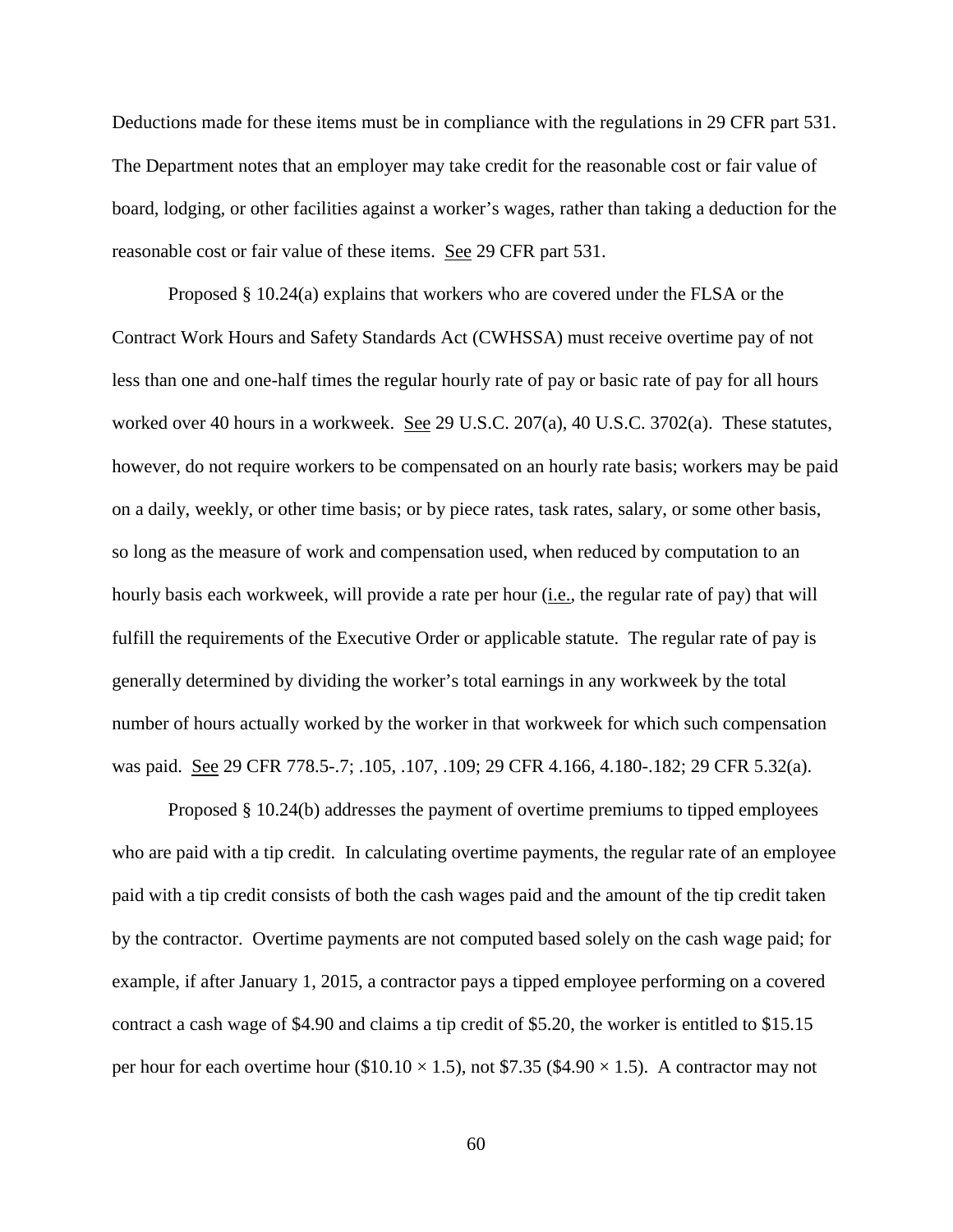claim a higher tip credit in an overtime hour than in a straight time hour. Accordingly, as of January 1, 2015 for contracts covered by the Executive Order, if a contractor pays the minimum cash wage of \$4.90 per hour and claims a tip credit of \$5.20 per hour, then the cash wage due for each overtime hour would be \$9.95 (\$15.15 – \$5.20). Tips received by a tipped employee in excess of the amount of the tip credit claimed are not considered to be wages under the Executive Order and are not included in calculating the regular rate for overtime payments.

Proposed § 10.25 describes how frequently the contractor must pay its workers. Under the proposed rule, wages shall be paid no later than one pay period following the end of the regular pay period in which such wages were earned or accrued. Proposed § 10.25 also provides that a pay period under the Executive Order may not be of any duration longer than semimonthly. (The Department notes that workers whose wages are governed by the DBA must be paid no less often than once a week and reiterates that compliance with the Executive Order does not excuse noncompliance with applicable FLSA, SCA, or DBA requirements.) These provisions are derived from the contract clauses applicable to contracts subject to the SCA and the DBA, see 29 CFR 4.6(h) (SCA); 29 CFR 5.5(a)(1) (DBA). While the FLSA does not specify a minimum pay period duration, WHD believes this will not be a burden for FLSA-covered employers as WHD experience suggests that most covered employers pay no less frequently than semi-monthly.

Proposed § 10.26 explains the recordkeeping and related requirements for contractors. The obligations set forth in proposed § 10.26 are derived from the FLSA, SCA, and DBA. See 29 CFR part 516 (FLSA); 29 CFR 4.6(g) (SCA); 29 CFR 5.5(a)(3) (DBA). Proposed § 10.26(a) states that contractors and subcontractors shall make and maintain, for three years, records containing the information enumerated in the proposed  $\S 10.26(a)(1)-(4)$  for each worker: name,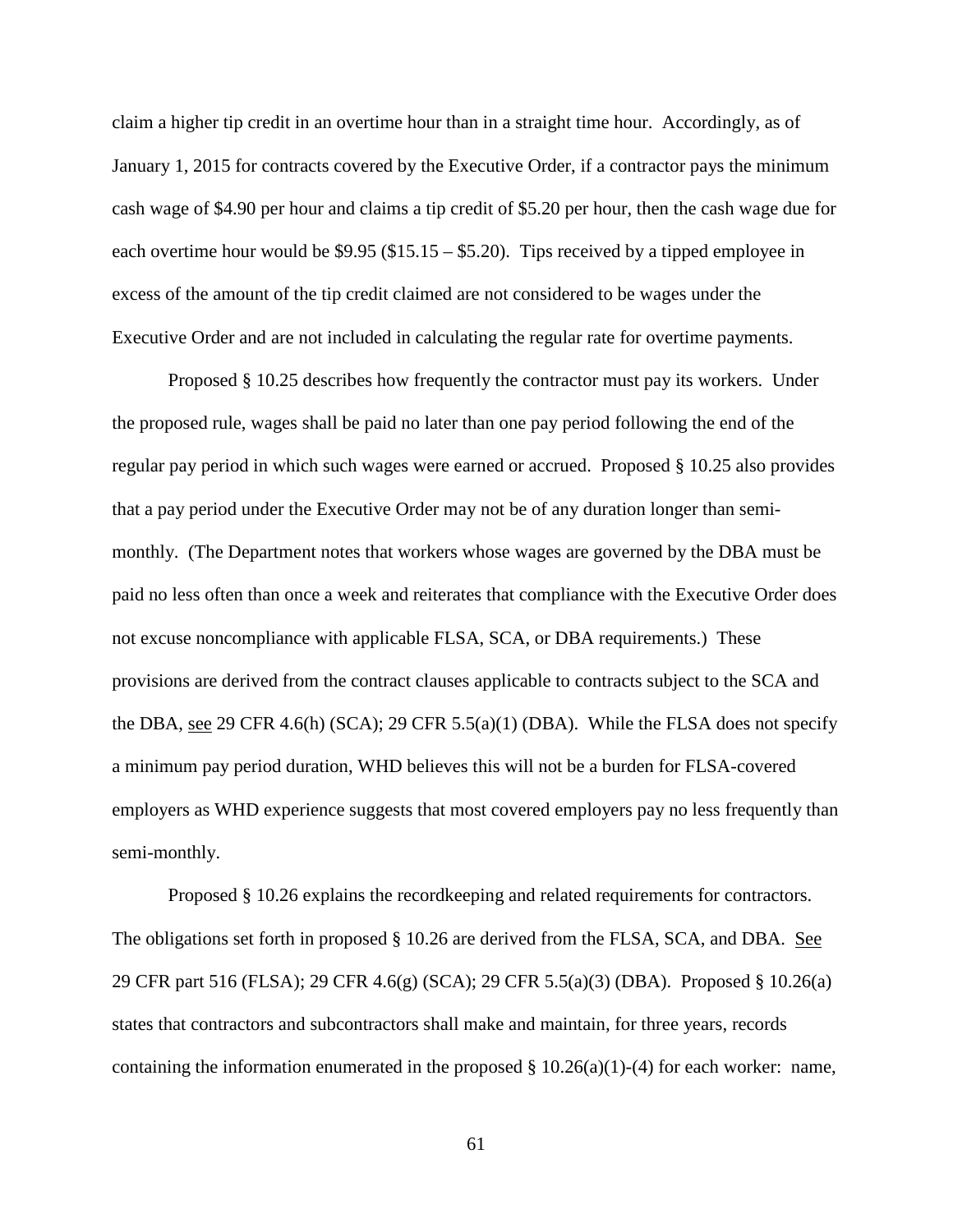address, and Social Security number; the rate or rates of wages paid to the worker; the number of daily and weekly hours worked by each worker; and any deductions made. The records required to be kept by contractors pursuant to this part are coextensive with recordkeeping requirements that already exist under, and are consistent across, the FLSA, SCA, and DBA; as a result, compliance by a covered contractor with these payroll records obligations will not impose any obligations to which the contractor is not already subject under the FLSA, SCA, or DBA. This proposed section further provides that the contractor and each subcontractor performing work subject to the Executive Order shall make such records available for inspection and transcription by authorized representatives of the WHD.

Proposed § 10.26(b) requires the contractor to permit authorized representatives of the WHD to conduct interviews of workers at the worksite during normal working hours. Proposed § 10.26(c) provides that nothing in this part limits or otherwise modifies a contractor's payroll and recordkeeping obligations, if any, under the FLSA, SCA, or DBA, or their implementing regulations, respectively.

Proposed § 10.27 makes clear that all wages paid to workers performing on covered contracts must be paid free and clear and without subsequent deduction (unless set forth in proposed § 10.23), rebate, or kickback on any account. Kickbacks directly or indirectly to the contractor or to another person for the benefit the contractor for the whole or part of the wage are also prohibited. This proposal is intended to ensure full payment of the applicable Executive Order minimum wage to covered workers.

Proposed § 10.28 explains how tipped workers must be compensated under the Executive Order on covered contracts. Section 3 of the Executive Order governs how the minimum wage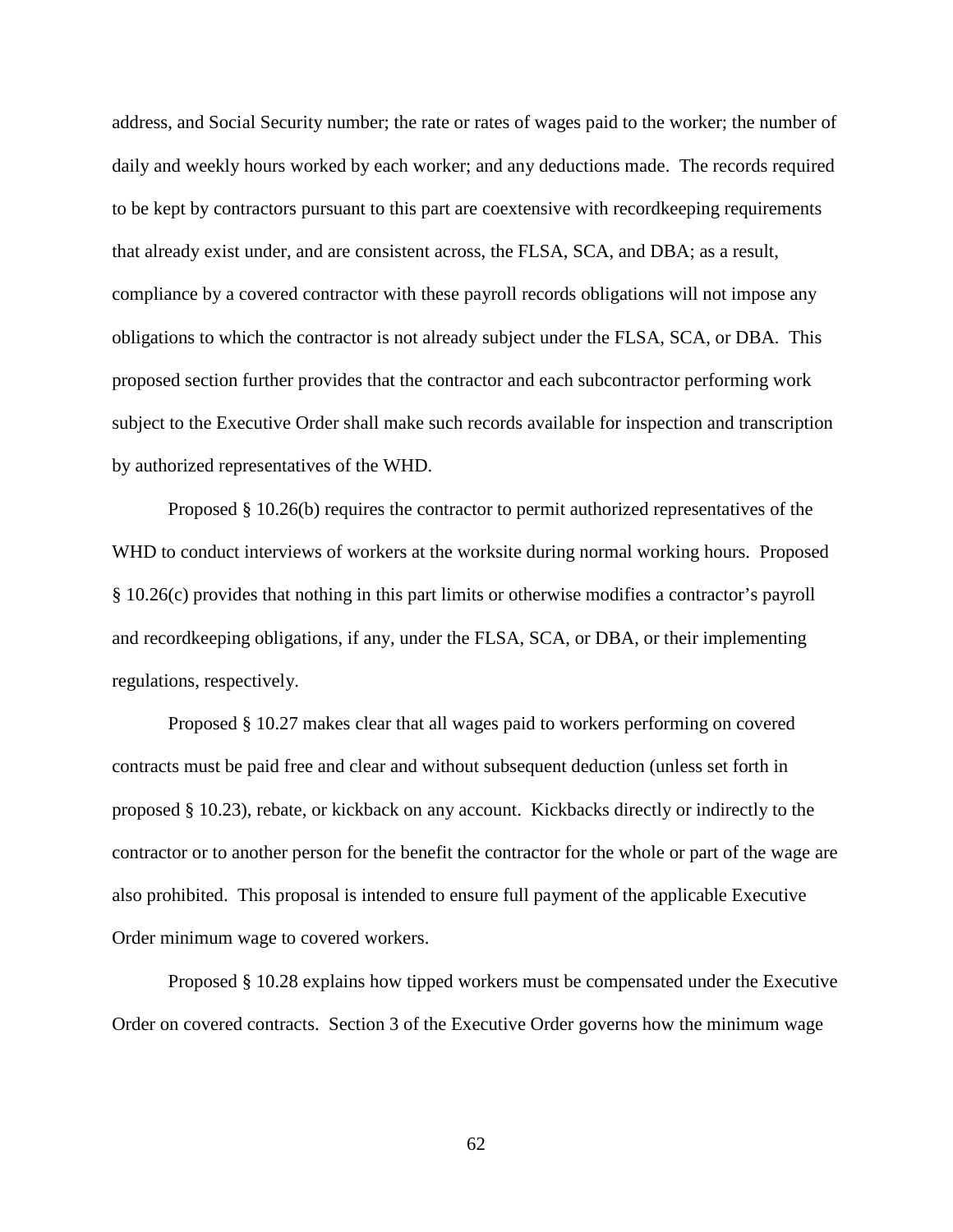for Federal contractors and subcontractors applies to tipped employees. Section 3 of the Order

provides:

(a) For workers covered by section 2 of this order who are tipped employees pursuant to 29 U.S.C. 203(t), the hourly cash wage that must be paid by an employer to such workers shall be at least:

(i) \$4.90 an hour, beginning on January 1, 2015;

(ii) for each succeeding 1-year period [beginning on January 1, 2016] until the hourly cash wage under this section equals 70 percent of the wage in effect under section 2 of this order for such period, an hourly cash wage equal to the amount determined under this section for the preceding year, increased by the lesser of:

(A) \$0.95; or

(B) the amount necessary for the hourly cash wage under this section to equal 70 percent of the wage under section 2 of this order; and

(iii) for each subsequent year, 70 percent of the wage in effect under section 2 for such year rounded to the nearest multiple of \$0.05.

(b) Where workers do not receive a sufficient additional amount on account of tips, when combined with the hourly cash wage paid by the employer, such that their wages are equal to the minimum wage under section 2 of this order, the cash wage paid by the employer, as set forth in this section for those workers, shall be increased such that their wages equal the minimum wage under section 2 of this order. Consistent with applicable law, if the wage required to be paid under the Service Contract Act, 41 U.S.C. 6701 et seq., or any other applicable law or regulation is higher than the wage required by section 2, the employer shall pay additional cash wages sufficient to meet the highest wage required to be paid.

Accordingly, as of January 1, 2015, section 3 of the Executive Order requires contractors to pay

tipped employees covered by the Executive Order performing on covered contracts a cash wage

of at least \$4.90, provided the employees receive sufficient tips to equal the minimum wage

under section 2 when combined with the cash wage. In each succeeding year, beginning January

1, 2016, the required cash wage increases by \$0.95 (or a lesser amount if necessary) until it

reaches 70 percent of the minimum wage under section 2 of the Executive Order. For

subsequent years, the cash wage for tipped employees is 70 percent of the Executive Order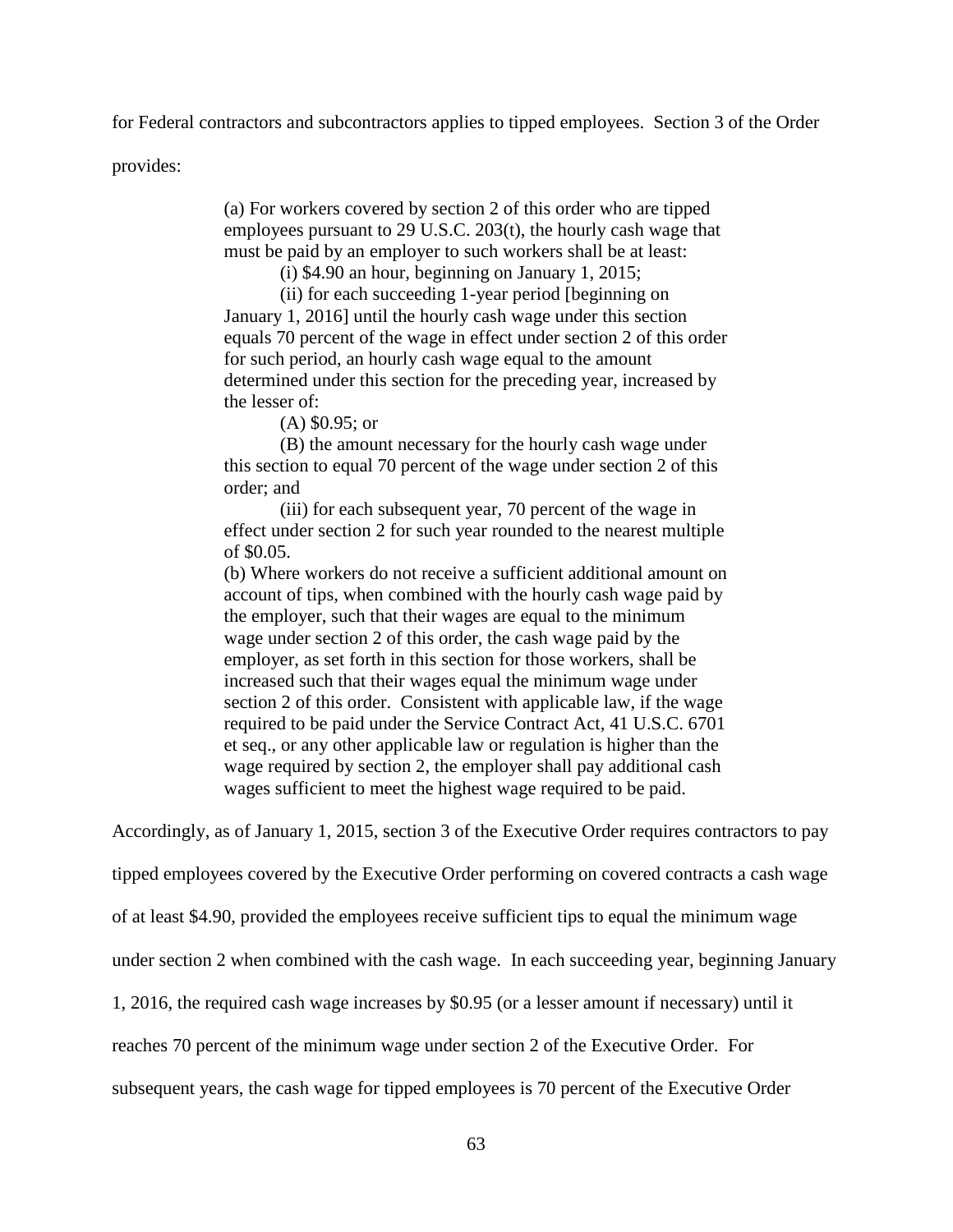minimum wage rounded to the nearest \$0.05. At all times, the amount of tips received by the employee must equal at least the difference between the cash wage paid and the Executive Order minimum wage; if the employee does not receive sufficient tips, the contractor must increase the cash wage paid so that the cash wage in combination with the tips received equals the Executive Order minimum wage. If the contractor is required to pay a wage higher than the Executive Order minimum wage by the Service Contract Act or other applicable law or regulation, the contractor must pay additional cash wages equal to the difference between the higher required wage and the Executive Order minimum wage.

For purposes of the Executive Order and this part, tipped workers (or tipped employees) are defined by section 3(t) of the FLSA. 29 U.S.C. 203(t). The FLSA defines a tipped employee as "any employee engaged in an occupation in which he customarily and regularly receives more than \$30 a month in tips." Id. Section 3 of the Executive Order sets forth a wage payment method for tipped employees that is similar to the tipped employee wage provision of the FLSA. 29 U.S.C. 203(m). As with the FLSA "tip credit" provision, the Executive Order permits contractors to take a partial credit against their wage payment obligation to a tipped employee under the Order based on tips received by the employee. The wage paid to the tipped employee comprises both the cash wage paid under section 3(a) of the Executive Order and the amount of tips used for the tip credit, which is limited to the difference between the cash wage paid and the Executive Order minimum wage. Because contractors with a contract subject to the Executive Order may be required by the SCA or any other applicable law or regulation to pay a wage in excess of the Executive Order minimum wage, section 3(b) of the Order provides that in such circumstances contractors must pay the difference between the Executive Order minimum wage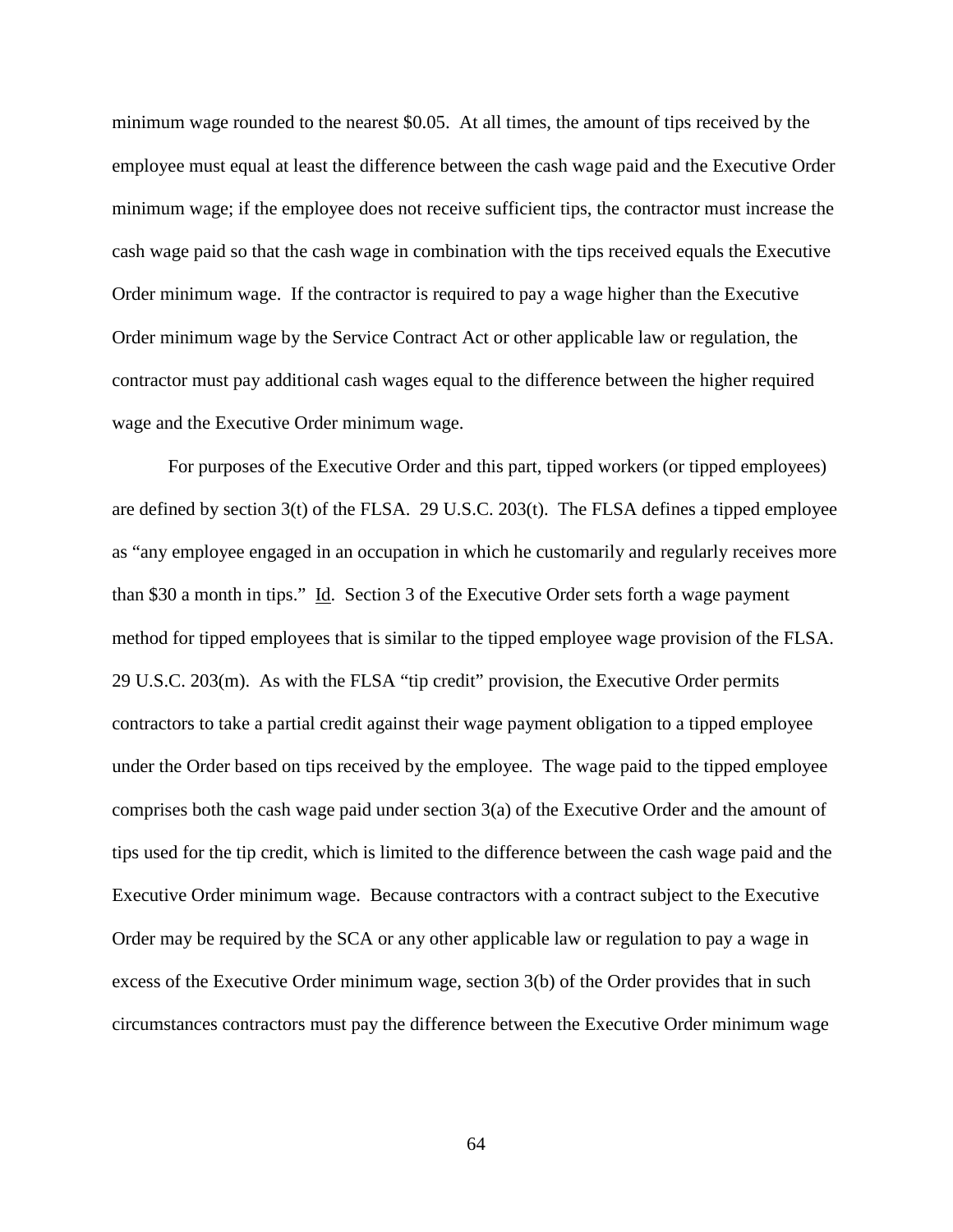and the higher required wage in cash to the tipped employees and may not make up the difference with additional tip credit.

In the proposed regulations implementing section 3 of the Executive Order, the Department has set forth procedures that closely follow the FLSA requirements for payment of tipped employees with which employers are already familiar. This is consistent with the directive in section 4(c) of the Executive Order that regulations issued pursuant to the order should, to the extent practicable, incorporate existing procedures from the FLSA, SCA and DBA. 79 FR 9852. In an effort to assist contractors who employ tipped workers and avoid the need for extensive cross references to the FLSA tip credit regulations, the requirements for paying tipped employees under the Executive Order have been fully set forth in proposed § 10.28. The Department has also sought to use plain language in the proposed tipped employee regulations to make clear contractors' wage payment obligations to tipped employees under the Executive Order.

Section 10.28(a) of the proposed regulations sets forth the provisions of section 3 of the Executive Order explaining contractors' wage payment obligation under section 2 to tipped employees. Proposed  $\S 10.28(a)(1)$  and (2) makes clear that the wage paid to a tipped employee under section 2 of the Executive Order is composed of two components: a cash wage payment (which must be at least \$4.90 as of January 1, 2015 and rises yearly thereafter) and a credit based on tips (tip credit) received by the worker equal to the difference between the cash wage paid and the Executive Order minimum wage. Accordingly, on January 1, 2015, if a contractor pays a tipped employee performing on a covered contract a cash wage of \$4.90 per hour, the contractor may claim a tip credit of \$5.20 per hour (assuming the worker receives at least \$5.20 per hour in tips). Under no circumstances may a contractor claim a higher tip credit than the difference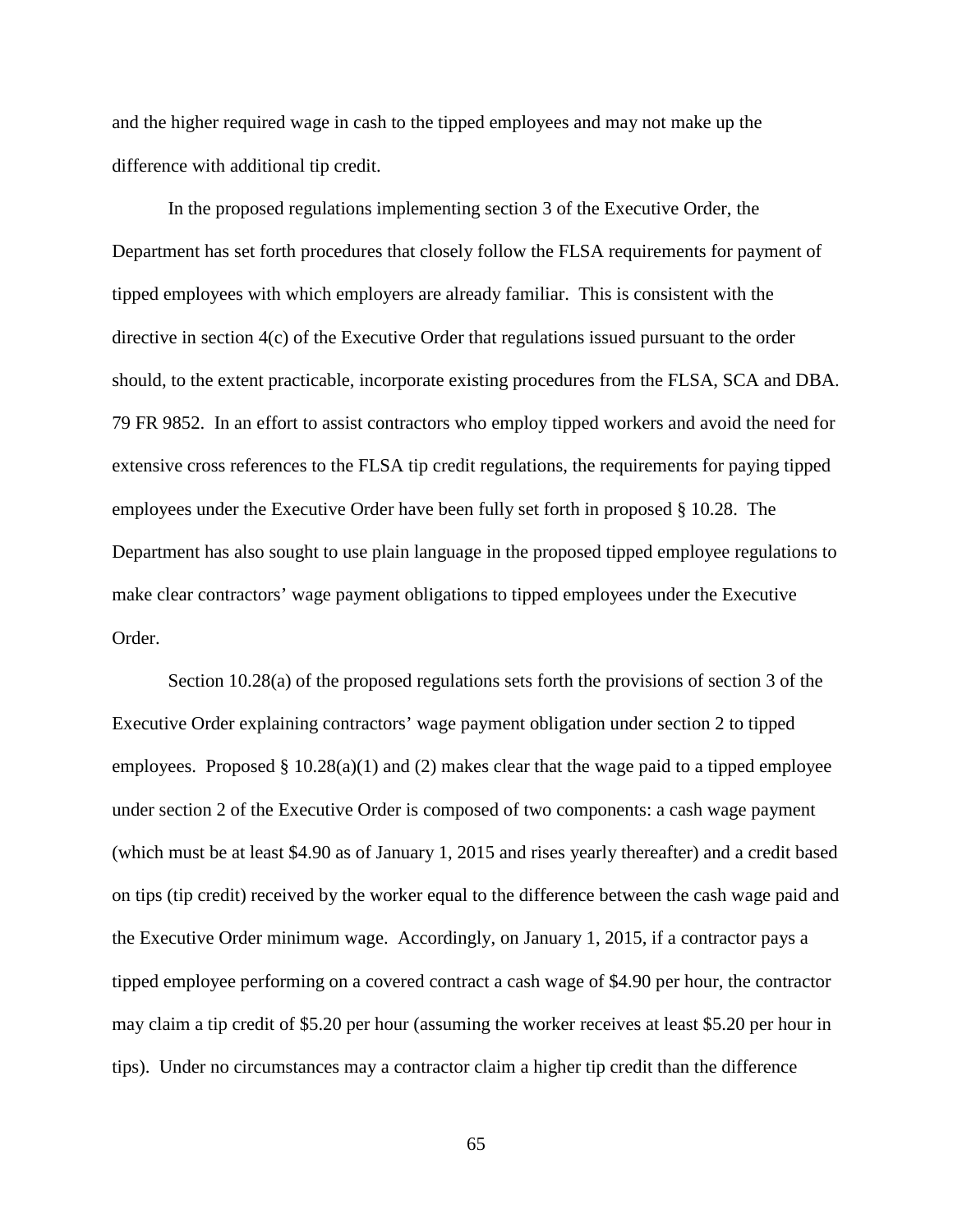between the required cash wage and the Executive Order minimum wage; contractors may, however, pay a higher cash wage than required by section 3 and claim a lower tip credit. Because the sum of the cash wage paid and the tip credit equals the Executive Order minimum wage, any increase in the amount of the cash wage paid will result in a corresponding decrease in the amount of tip credit that may be claimed, except as provided in proposed  $\S 10.28(a)(4)$ . For example, if on January 1, 2015, a contractor on a contract subject to the Executive Order paid a tipped worker a cash wage of \$5.50 per hour instead of the minimum requirement of \$4.90, the contractor would only be able to claim a tip credit of \$4.60 per hour to reach the \$10.10 Executive Order minimum wage. If the tipped employee does not receive sufficient tips in the workweek to equal the amount of the tip credit claimed, the contractor must increase the cash wage paid so that the amount of cash wage paid and tips received by the employee equal the section 2 minimum wage for all hours in the workweek.

Proposed  $\S 10.28(a)(3)$  makes clear that a contractor may pay a higher cash wage than required by subsection  $(3)(a)(i)$  of the Executive Order – and claim a correspondingly lower tip credit – but may not pay a lower cash wage than that required by section  $3(a)(i)$  of the Executive Order and claim a higher tip credit. In order for the contractor to claim a tip credit the employee must receive tips equal to at least the amount of the credit claimed. If the employee receives less in tips than the amount of the credit claimed, the contractor must pay the additional cash wages necessary to ensure the employee receives the Executive Order minimum wage in effect under section 2 on the regular pay day.

Proposed  $\S 10.28(a)(4)$  sets forth the contractors' wage payment obligation when the wage required to be paid under the SCA or any other applicable law or regulation is higher than the Executive Order minimum wage. In such circumstances, the contractor must pay the tipped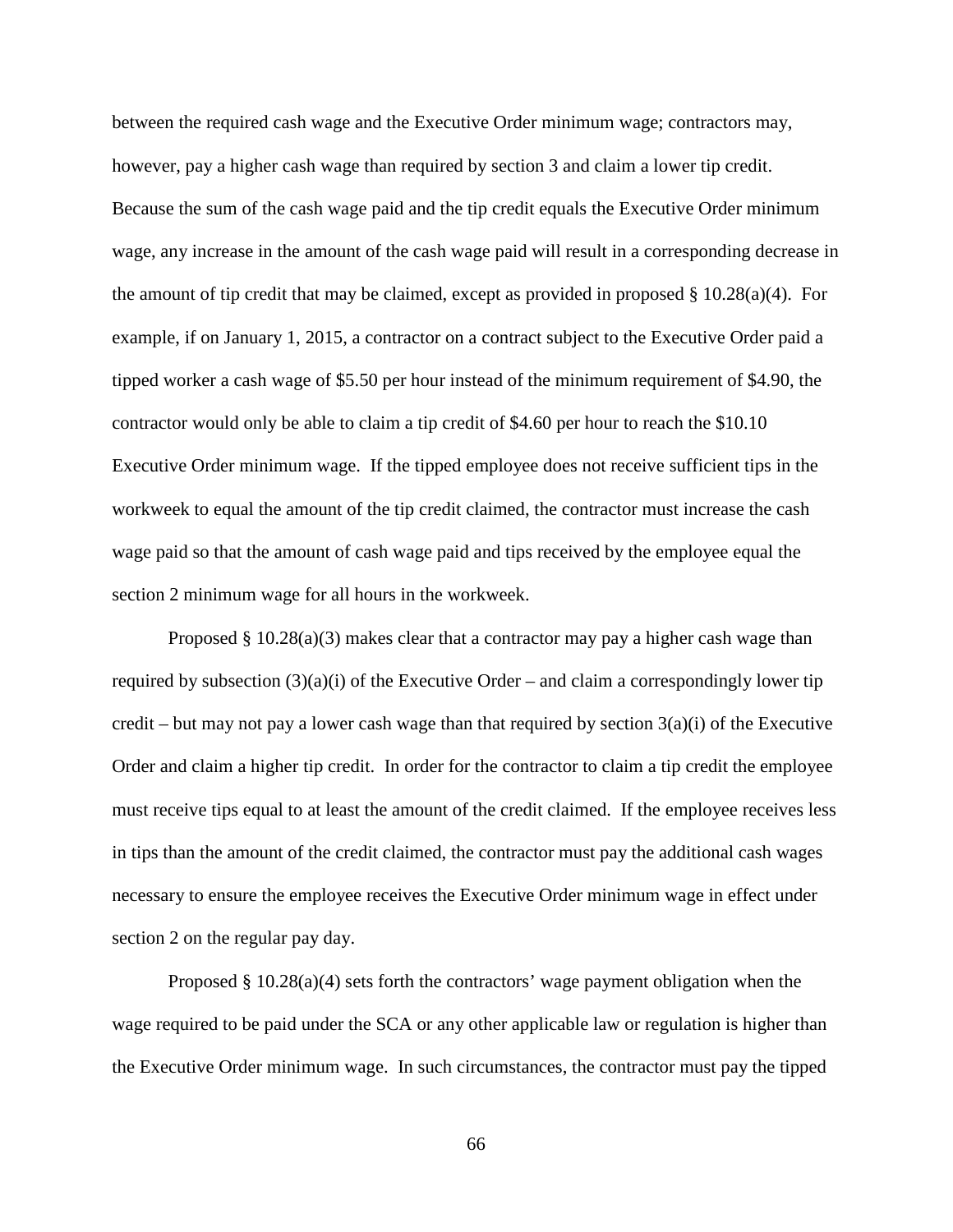employee additional cash wages equal to the difference between the Executive Order minimum wage and the highest wage required to be paid by other applicable State or Federal law or regulation. This additional cash wage is on top of the cash wage paid under  $\S 10.28(a)(1)$  and any tip credit claimed. Unlike raising the cash wage paid under  $\S 10.28(a)(1)$ , additional cash wages paid under  $\S 10.28(a)(4)$  do not impact the calculation of the amount of tip credit the employer may claim.

Proposed § 10.28(b) follows section 3(t) of the FLSA, 29 U.S.C. 203(t), in defining a tipped employee as one who customarily and regularly receives more than \$30 a month in tips. If an employee receives less than that amount, he or she is not considered a tipped employee and is entitled to not less than the full Executive Order minimum wage in cash. Workers may be considered tipped employees regardless of whether they work full time or part time, but the amount of tips required per month to be considered a tipped employee is not prorated for part time workers. Only the tips actually retained by the employee may be considered in determining if he or she is a tipped employee (i.e., only tips retained after any redistribution of tips through a valid tip pool). As explained in proposed § 10.28(b), the tip credit may only be taken for hours an employee works in a tipped occupation. Accordingly, where a worker works in both a tipped and a non-tipped occupation for the contractor (dual jobs), the tip credit may only be used for the hours worked in the tipped occupation and no tip credit may be taken for the hours worked in the non-tipped occupation. The tip credit, however, may be used for time spent performing incidental activities related to the tipped occupation that do not directly produce tips, such as cleaning tables and filling salt shakers, etc.

Proposed § 10.28(c) defines what constitutes a tip. Consistent with common understanding, a tip is defined as a sum presented by a customer in recognition of a service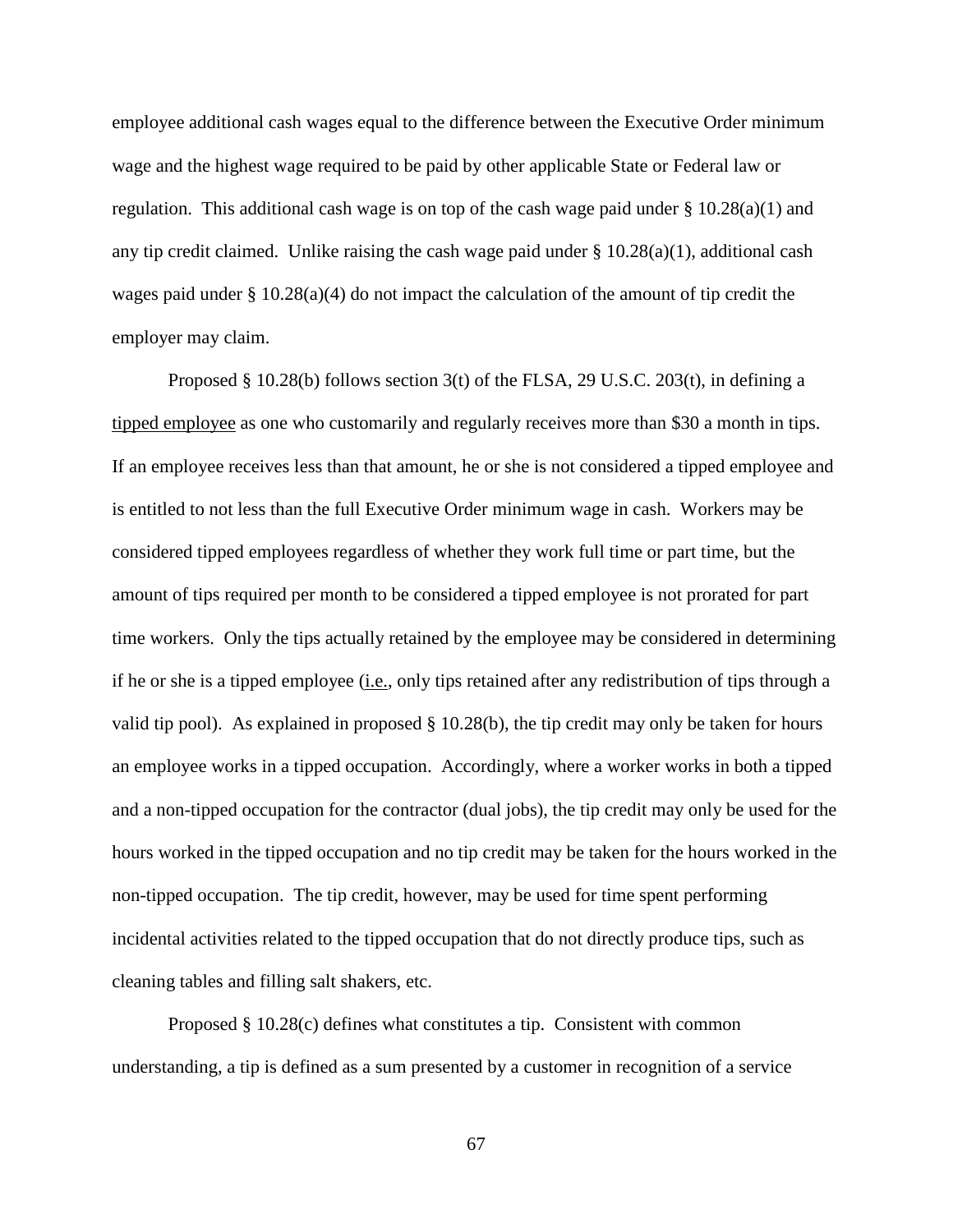performed for the customer. Whether a tip is to be given and its amount are determined solely by the customer. Thus, a tip is different from a fixed charge assessed by a business for service. Tips may be made in cash presented to, or left for, the worker, or may be designated on a credit card bill or other electronic payment. Gifts that are not cash equivalents are not considered to be tips for purposes of wage payments under the Executive Order. A contractor with a contract subject to the Executive Order is prohibited from using an employee's tips, whether it has claimed a tip credit or not, for any reason other than as a credit against the contractor's wage payment obligations under section 3 of the Executive Order, or in furtherance of a valid tip pool. Employees and contractors may not agree to waive the employee's right to retain his or her tips.

Proposed § 10.28(d) addresses payments that are not considered to be tips. Paragraph (d)(1) addresses compulsory service charges added to a bill by the business, which are not considered tips. Compulsory service charges are considered to be part of the business' gross receipts and, even if distributed to the worker, cannot be counted as tips for purposes of determining if a worker is a tipped employee. Paragraph  $(d)(2)$  of this section addresses a contractor's use of service charges to pay wages to tipped employees. Where the contractor distributes compulsory service charges to workers the money will be considered wages paid to the worker and may be used in their entirety to satisfy the minimum wage payment obligation under the Executive Order.

Proposed § 10.28(e) addresses a common practice at many tipped workplaces of pooling all or a portion of employees' tips and redistributing them to other employees. Contractors may not use employees' tips to supplement the wages paid to non-tipped employees. Accordingly, a valid tip pool may only include workers who customarily and regularly receive tips; inclusion of employees who do not receive tips such as "back of the house" workers (dishwashers, cooks,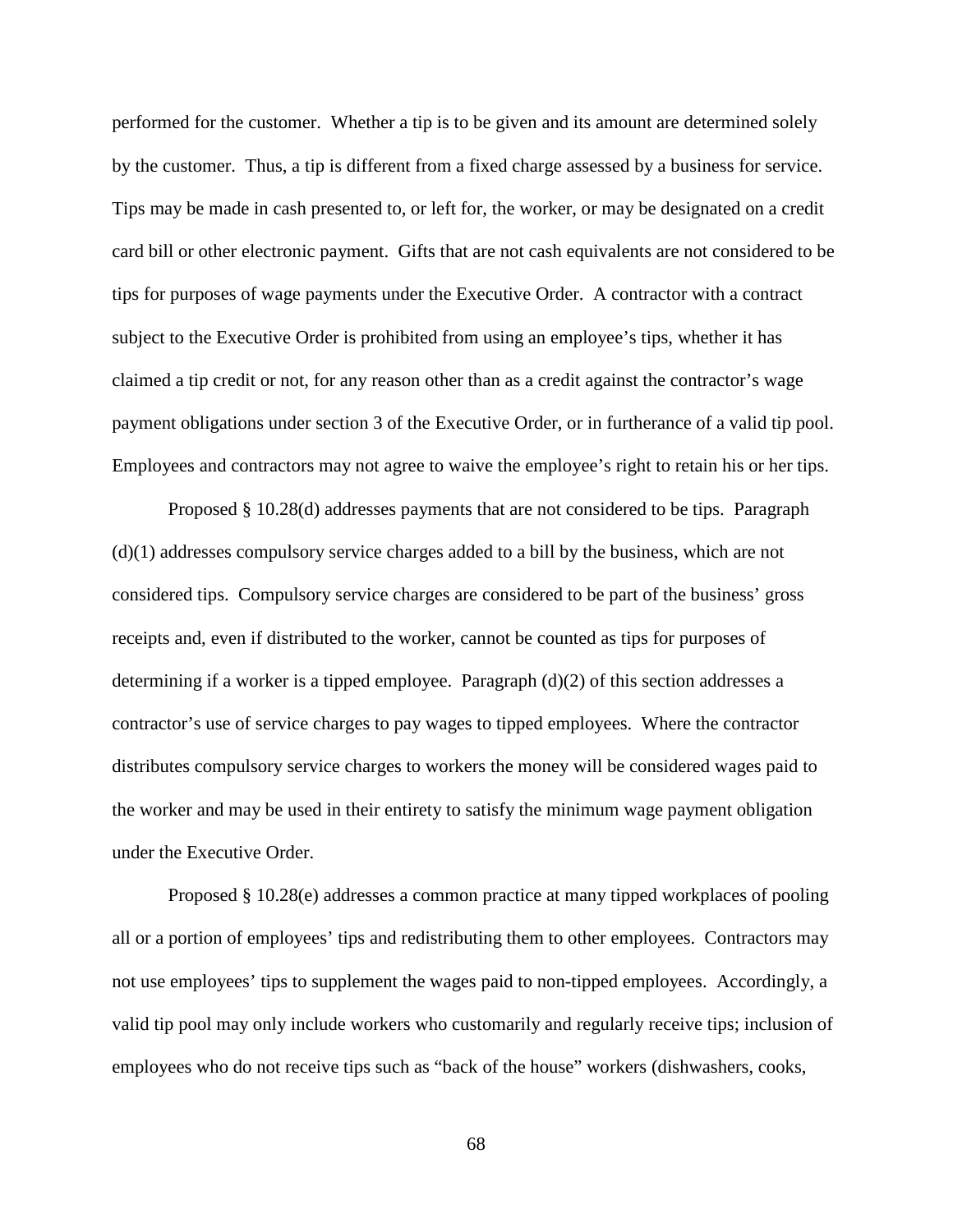etc.), will invalidate the tip pool and result in denial of the tip credit for any tipped employees who contributed to the invalid tip pool. A contractor that requires tipped employees to participate in a tip pool must notify workers of any required contribution to the tip pool, may only take a credit for the amount of tips ultimately received by a tipped employee, and may not retain any portion of the employee's tips for any other purpose.

Proposed § 10.28(f) addresses the requirements for a contractor with a contract subject to the Executive Order to avail itself of a tip credit in paying wages to a tipped employee under the Executive Order. These requirements follow the requirements for taking a tip credit under the FLSA and are familiar to employers of tipped employees. Before a contractor may claim a tip credit it must inform the tipped employee of the amount of the cash wage that will be paid; the additional amount of tip credit that will be claimed in determining the wages paid to the employee; that the amount of tip credit claimed may not be greater than the amount of tips received by the employee in the workweek and that the contractor has the obligation to increase the cash wage paid in any workweek in which the employee does not receive sufficient tips; that all tips received by the worker must be retained by the employee except for tips that are redistributed through a valid tip pool and the amount required to be contributed to any such pool; and that the contractor may not claim a tip credit for any employee who has not been informed of its use of the tip credit.

#### Subpart D – Enforcement

Section 5 of Executive Order 13658, titled "Enforcement," grants the Secretary "authority for investigating potential violations of and obtaining compliance with th[e] order." 79 FR 9852. Section 4(c) of the Order directs that the regulations the Secretary issues should, to the extent practicable, incorporate existing procedures, remedies, and enforcement processes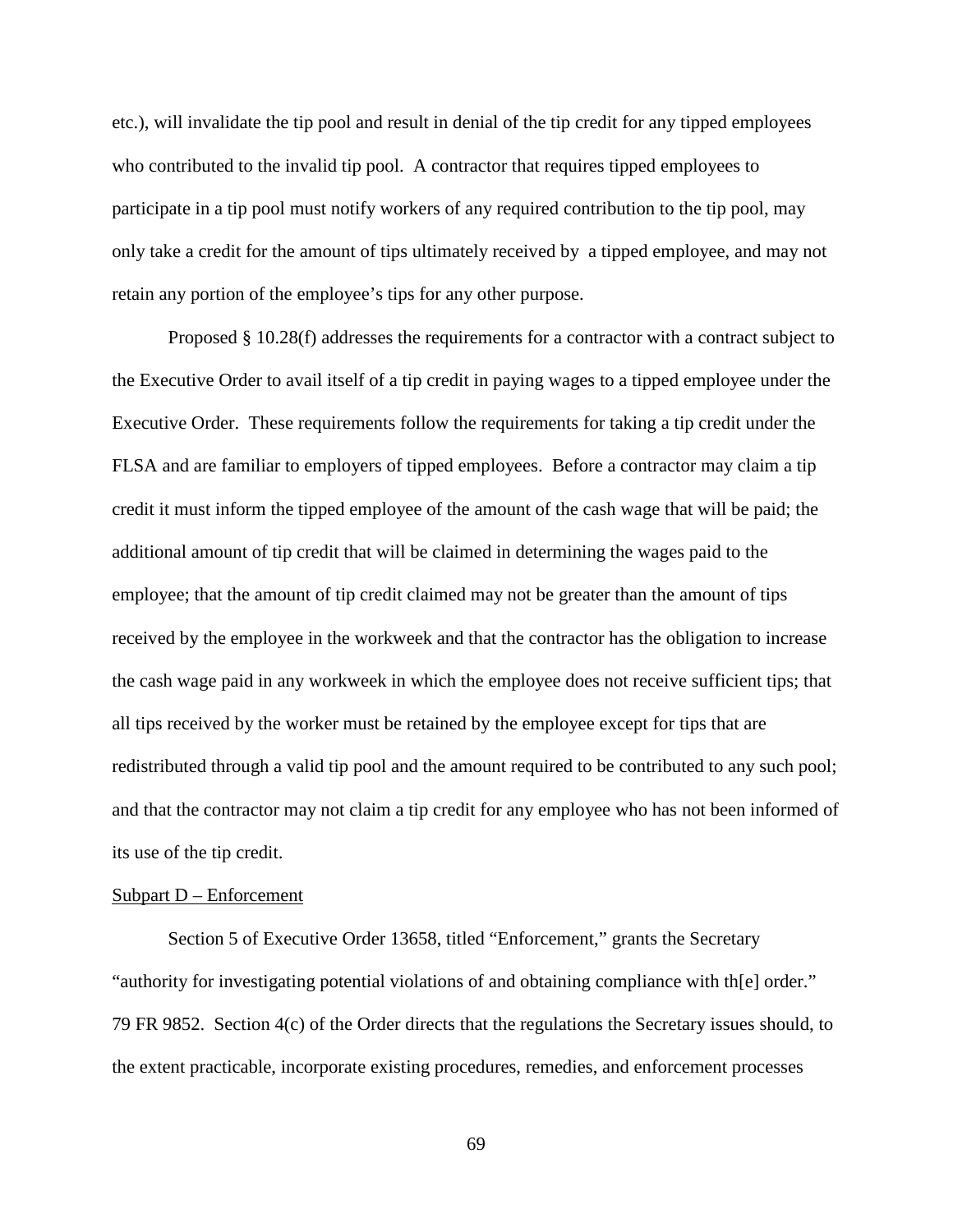under the FLSA, SCA and DBA. Id. The Department has adhered to these two requirements in drafting proposed subpart D.

Specifically, consistent with the Secretary's authority to obtain compliance with the Order, as well as the Secretary's obligation to promulgate implementing regulations that incorporate, to the extent practicable, existing procedures, remedies, and enforcement processes under the FLSA, SCA, and DBA, subpart D of this part incorporates FLSA, SCA, and DBA remedies, procedures, and enforcement processes that the Department believes will facilitate investigations of potential violations of the Order, address and remedy violations of the Order, and promote compliance with the Order. Most of the enforcement procedures and remedies contained in this part therefore are based on the statutory text or implementing regulations of the FLSA, SCA, and DBA. The Department also proposes to adopt, in instances where it is appropriate, enforcement procedures set forth in the Department's regulations implementing Executive Order 13495, Nondisplacement of Qualified Workers Under Service Contracts. See 29 CFR part 9.

Proposed § 10.41 establishes the procedure for filing complaints. Section 10.41(a) outlines the procedure to file a complaint with any office of the WHD. It additionally provides that a complaint may be filed orally or in writing and that the WHD will accept a complaint in any language if the complainant is unable to file in English. Section 10.41(b) states the wellestablished policy of the Department with respect to confidential sources. See 29 CFR 4.191(a); 29 CFR 5.6(a)(5).

Proposed § 10.42 establishes an informal complaint resolution process for complaints filed with the WHD. The provision would allow WHD, after obtaining the necessary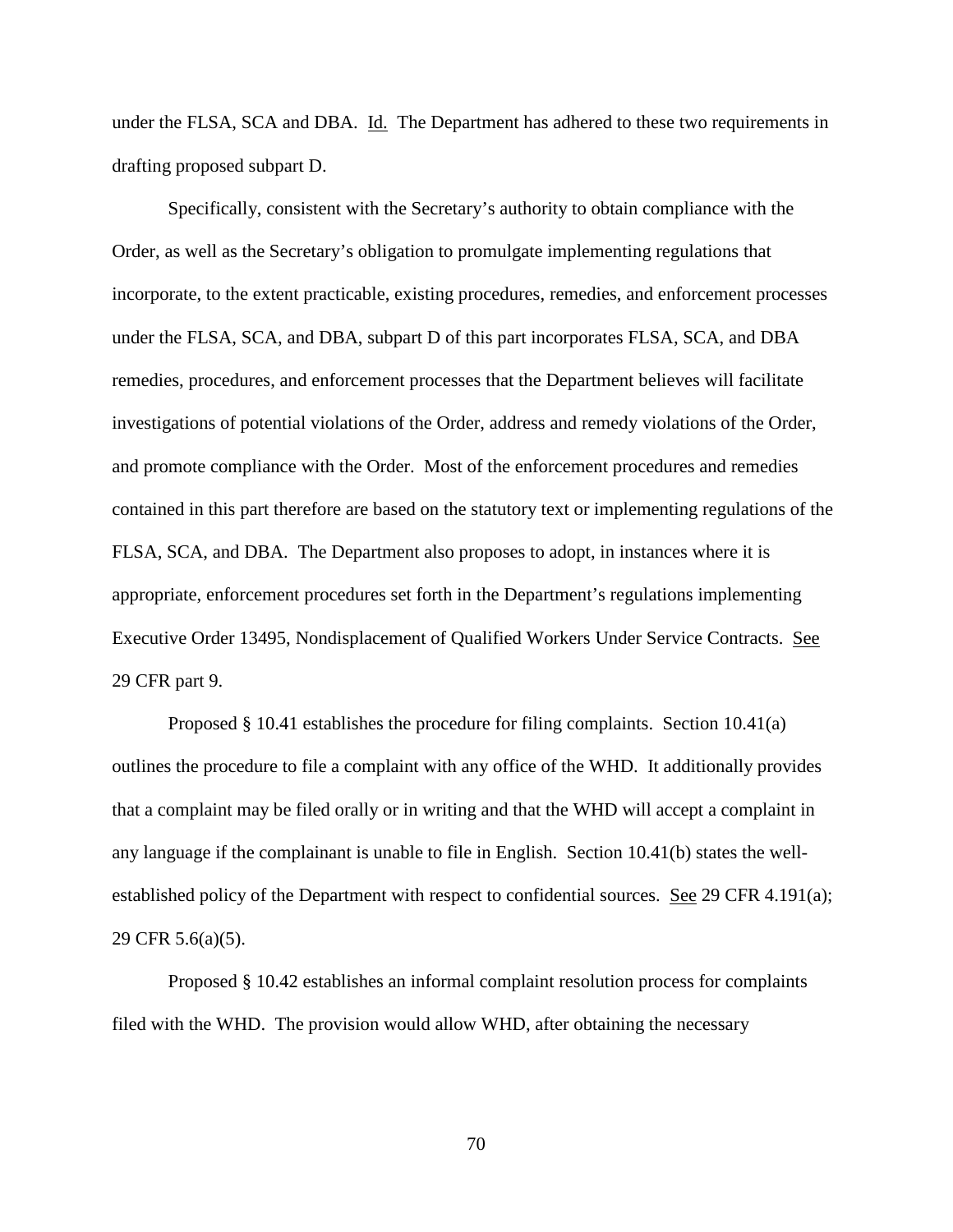information from the complainant regarding the alleged violations, to contact the party against whom the complaint is lodged and attempt to reach an acceptable resolution through conciliation.

Proposed § 10.43, which is derived primarily from regulations implementing the SCA and the DBA, see 29 CFR 4.6(g)(4) and 29 CFR 5.6(b), outlines WHD's investigative authority. Proposed § 10.43 permits the Administrator to initiate an investigation either as the result of a complaint or at any time on his or her own initiative. As part of the investigation, the Administrator would be able to inspect the relevant records of the applicable contractors (and make copies or transcriptions thereof) as well as interview the contractors. The Administrator would additionally be able to interview any of the contractors' workers at the worksite during normal work hours, and require the production of any documentary or other evidence deemed necessary to determine whether a violation of this part (including conduct warranting imposition of debarment) has occurred. The section would also require Federal agencies and contractors to cooperate with authorized representatives of the Department in the inspection of records, in interviews with workers, and in all aspects of investigations.

Proposed § 10.44 discusses remedies and sanctions. Proposed § 10.44(a), which is derived from the back wage and withholding provisions of the SCA and the DBA, provides that when the Administrator determines a contractor has failed to pay the Executive Order's minimum wage to workers, the Administrator will notify the contractor and the contracting agency of the violation and request the contractor to remedy the violation. It additionally states that if the contractor does not remedy the violation, the Administrator will direct the contractor to pay all unpaid wages in the Administrator's investigation findings letter issued pursuant to proposed § 10.51. Proposed § 10.44(a) further provides that the Administrator may additionally direct that payments due on the contract or any other contract between the contractor and the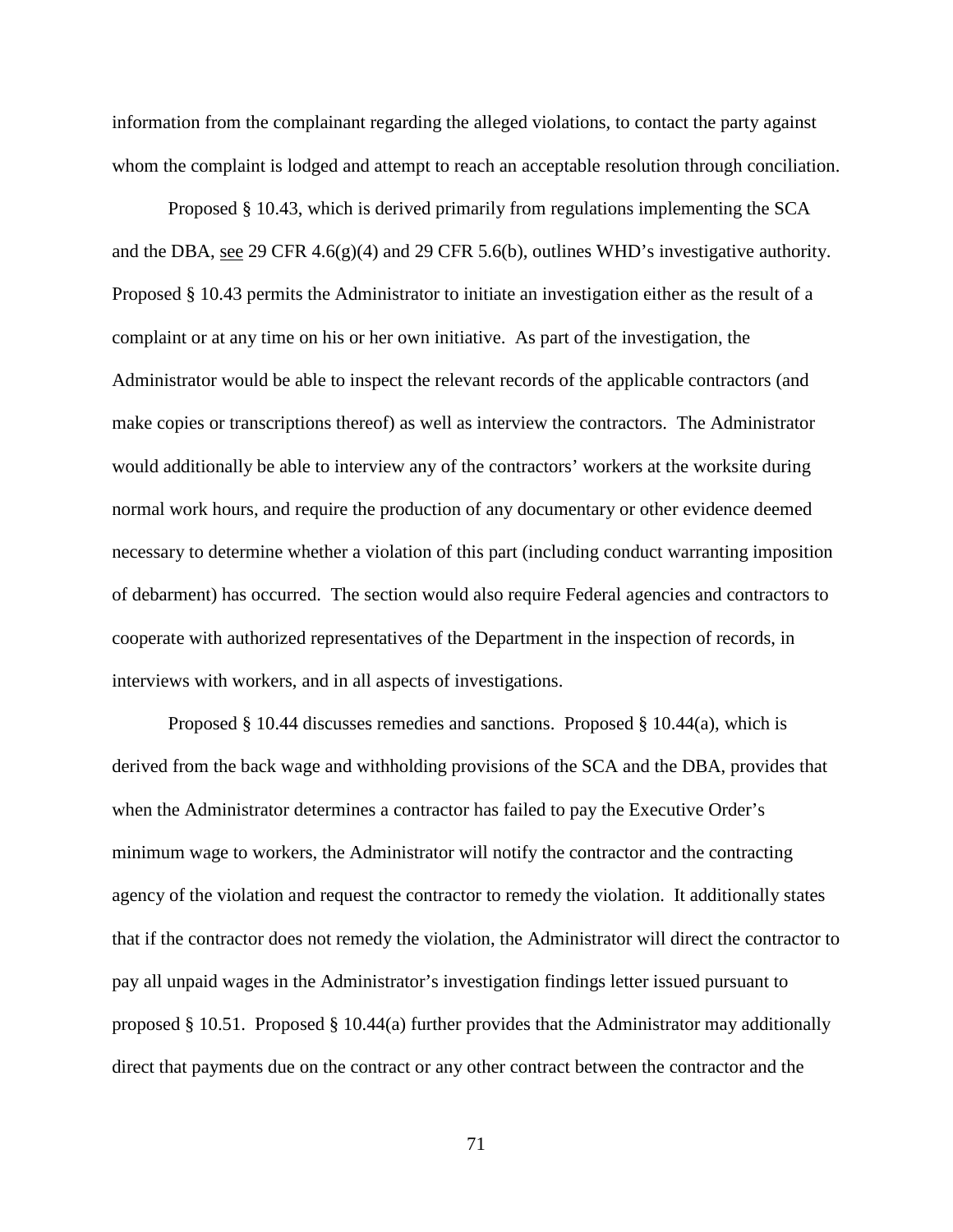Government be withheld as necessary to pay unpaid wages, and that, upon the final order of the Secretary that unpaid wages are due, the Administrator may direct the relevant contracting agency to transfer the withheld funds to the Department for disbursement.

Proposed § 10.44(b), which is derived from the FLSA's antiretaliation provision set forth at 29 U.S.C. 215(a)(3) as well as 29 U.S.C. 216(b)(2) of the FLSA, provides that the Administrator may provide for any relief appropriate, including employment, reinstatement, promotion and payment of unpaid wages, when the Administrator determines that any person has discharged or in any other manner retaliated against a worker because such worker has filed any complaint or instituted or caused to be instituted any proceeding under or related to Executive Order 13658 or this part, or has testified or is about to testify in any such proceeding. For the reasons described in the preamble to subpart A, the Department believes that such a provision will promote compliance with the Executive Order.

Proposed § 10.44(c) provides that if the Administrator determines a contractor has disregarded its obligations to workers under the Executive Order or this part, a standard the Department derived from the DBA implementing regulations at 29 CFR 5.12(a)(2), the Secretary shall order that the contractor and its responsible officers, and any firm, corporation, partnership, or association in which the contractor or responsible officers have an interest, shall be ineligible to be awarded any contract or subcontract subject to the Executive Order for a period of up to three years from the date of publication of the name of the contractor or person(s) on the ineligible list. Proposed § 10.44(c) further provides that neither an order for debarment of any contractor or responsible officer from further Government contracts under this section nor the inclusion of a contractor or its responsible officers on a published list of noncomplying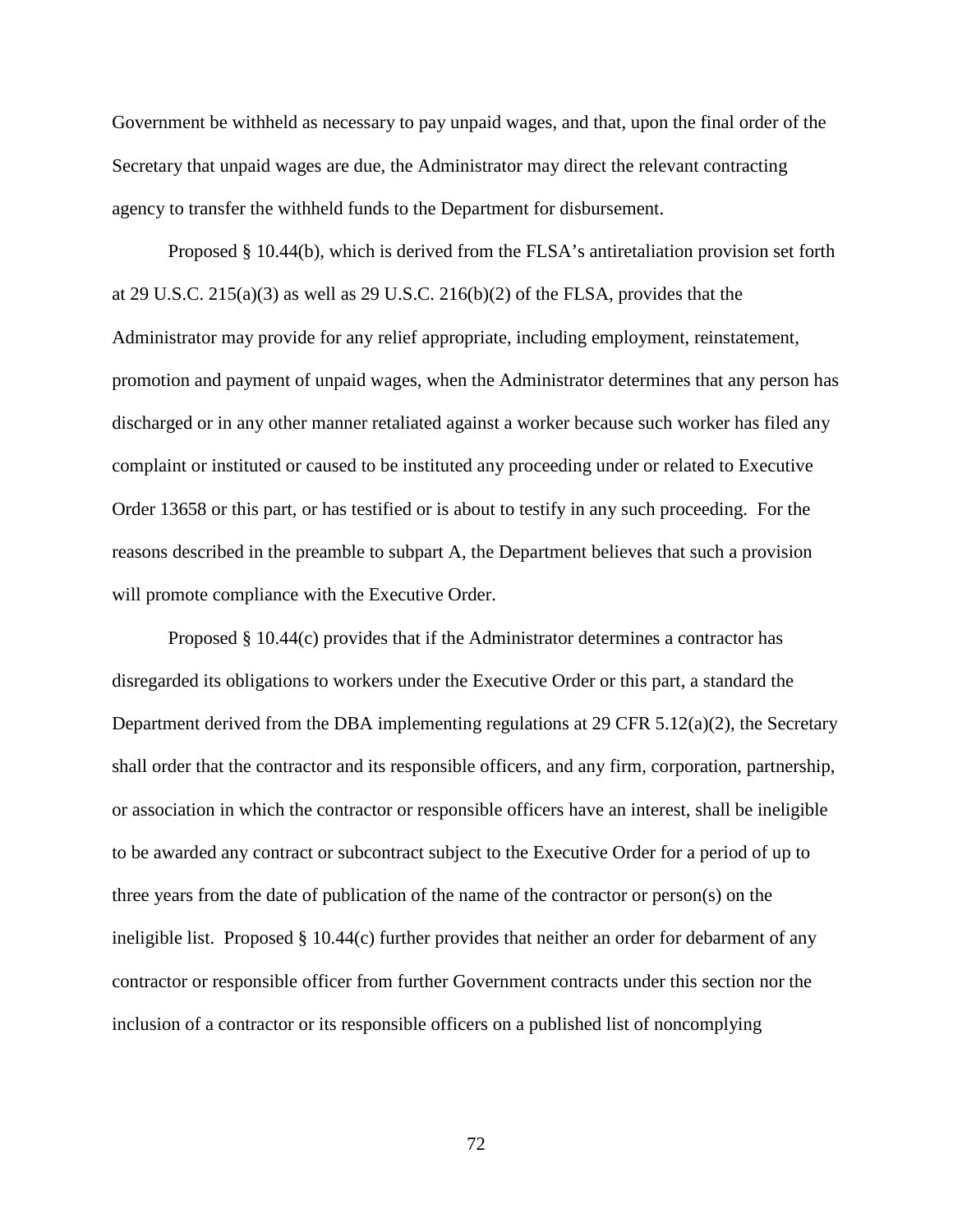contractors shall be carried out without affording the contractor or responsible officers an opportunity for a hearing.

This proposed debarment provision is derived from the debarment provisions of the SCA and the DBA and reflects both the Executive Order's instruction that the Department incorporate remedies from the FLSA, SCA, and DBA to the extent practicable and the Executive Order's conferral of authority on the Secretary to adopt an enforcement scheme that will both remedy violations and obtain compliance with the Order. Debarment is a long-established remedy for a contractor's failure to fulfill its labor standard obligations under the SCA and the DBA. 40 U.S.C. 3144(b); 41 U.S.C. 6706(b); 29 CFR 5.5(a)(7); 29 CFR 5.12(a)(2); 29 CFR 4.188(a). The possibility that a contractor will be unable to obtain government contracts for a fixed period of time due to debarment promotes contractor compliance with the SCA and DBA. Since the government contract statutes whose remedies the Executive Order instructs the Department to incorporate include a debarment remedy to promote contractor compliance, the Department has also included debarment as a remedy for certain violations of the Executive Order by covered contractors.

Proposed § 10.44(d), which is derived from the SCA, 41 U.S.C. § 6705(b)(2), allows for initiation of an action, following a final order of the Secretary, against a contractor in any court of competent jurisdiction to collect underpayments when the amounts withheld under  $\S 10.11(c)$ are insufficient to reimburse workers' lost wages. Proposed § 10.44(d) also authorizes initiation of an action, following the final order of the Secretary, in any court of competent jurisdiction when there are no payments available to withhold. For example, the Executive Order will cover concessions contracts (and possibly other contracts) under which the contractor may not receive payments from the Federal Government; similarly, in some instances the Administrator may be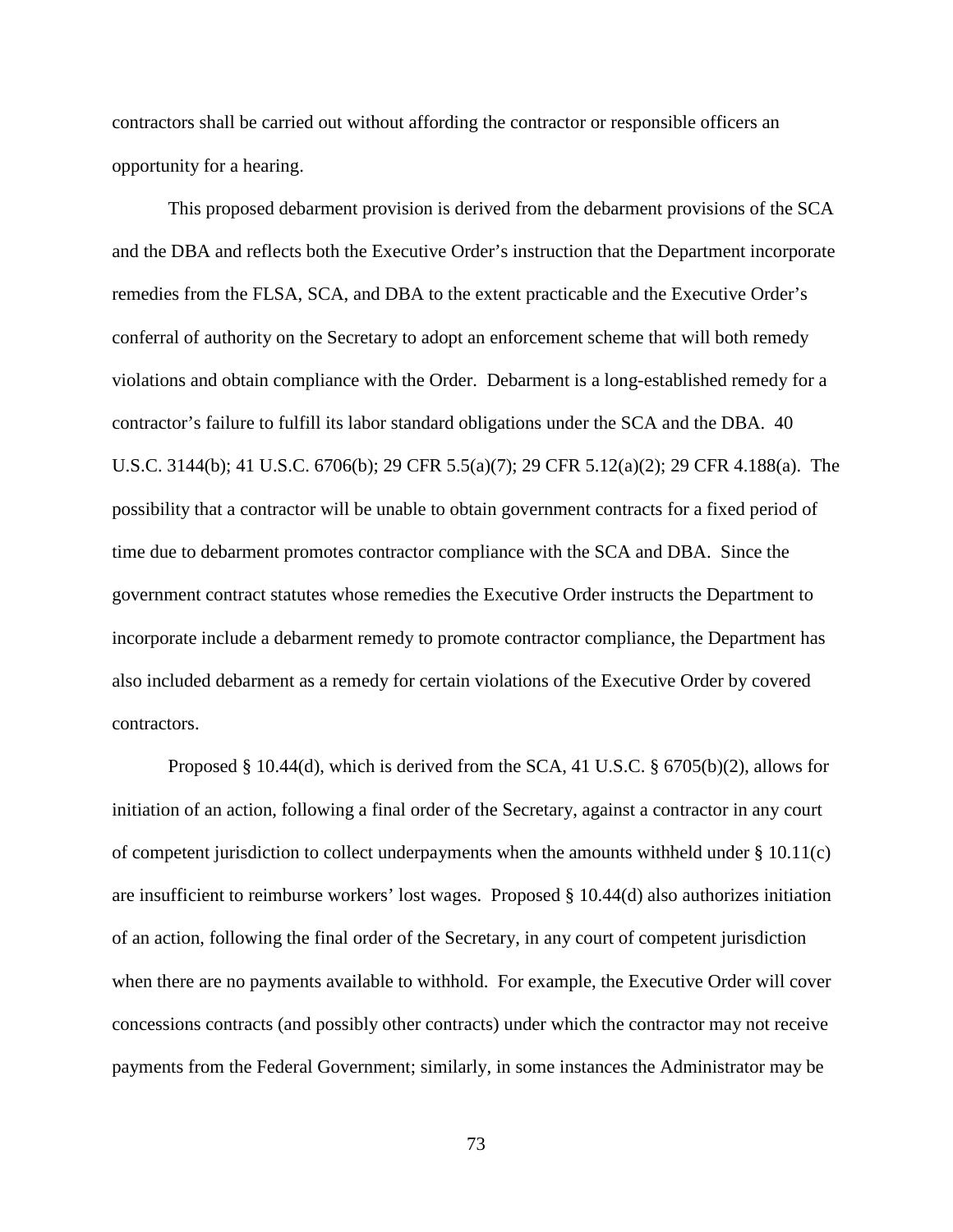unable to direct withholding of funds because at the time it discovers a contractor owes wages to workers no payments remain owing under the contract or another contract between the same contractor and the Federal Government. With respect to such contractors, there will be no funds to withhold. Proposed section § 10.44(d) allows the Department to pursue an action in any court of competent jurisdiction to collect underpayments against such contractors. Proposed § 10.44(d) additionally provides that any sums the Department recovers shall be paid to affected workers to the extent possible, but that sums not paid to workers because of an inability to do so within three years shall be transferred into the Treasury of the United States.

Proposed § 10.44(e) addresses what remedy is available when a contracting agency fails to include the contract clause in a contract subject to the Executive Order. The section would provide that the contracting agency shall on its own initiative or within 15 calendar days of notification by the Department, incorporate the clause retroactive to commencement of performance under the contract through the exercise of any and all authority necessary. This clause would provide the Administrator authority to collect underpayments on behalf of affected workers on the applicable contract retroactive to commencement of performance under the contract. The Administrator possesses comparable authority under the DBA, 29 CFR 1.6(f), and the Department believes a similar mechanism for addressing a failure to include the contract clause in a contract subject to the Executive Order will further the interest in both remedying violations and obtaining compliance with the Executive Order.

Finally, as noted in the preamble to subpart A, the Executive Order covers certain nonprocurement contracts. Because the FAR does not apply to all contracts covered by the Executive Order, there will be instances where, pursuant to section 4(b) of the Executive Order, a contracting agency takes steps to the extent permitted by law, including but not limited to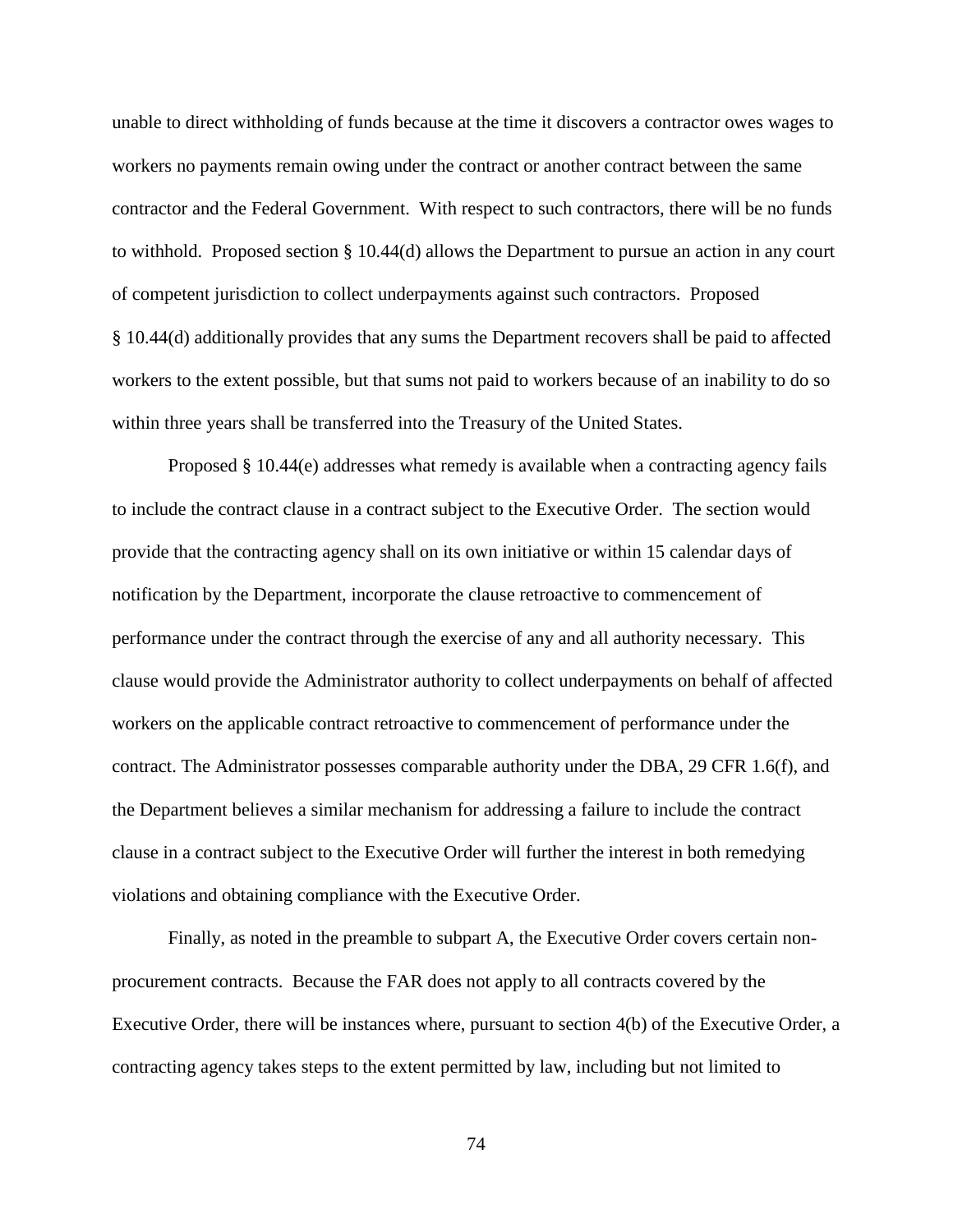insertion of the contract clause set forth in appendix A, to exercise any applicable authority to ensure that covered contracts as described in section  $7(d)(1)(C)$  and(D) of this order comply with the requirements set forth in sections 2 and 3 of the Executive Order, including payment of the Executive Order minimum wage. In such instances, the enforcement provisions contained in subpart D (as well as the remainder of this part) fully apply to the covered contract, consistent with the Secretary's authority under section 5 of the Executive Order to investigate potential violations of, and obtain compliance with, the Order.

# $Subpart E - Administrative Proceedings$

As discussed with respect to proposed subpart D, section 5 of Executive Order 13658, titled "Enforcement," grants the Secretary "authority for investigating potential violations of and obtaining compliance with th[e] order." 79 FR 9852. Section 4(c) of the Order directs that the regulations the Secretary issues should, to the extent practicable, incorporate existing procedures, remedies, and enforcement processes under the FLSA, SCA and DBA. Id. The Department has adhered to these two requirements in drafting proposed subpart E.

Specifically, subpart E of this part incorporates, to the extent practicable, the DBA and SCA administrative procedures necessary to remedy potential violations and ensure compliance with the Executive Order. The administrative procedures included in this subpart also closely adhere to existing practices of the Office of Administrative Law Judges and the Administrative Review Board.

Proposed § 10.51, which is derived primarily from 29 CFR 5.11 addresses how the Administrator will process disputes regarding a contractor's compliance with this part. Proposed § 10.51(a) provides that the Administrator or a contractor may initiate a proceeding covered by § 10.51. Proposed § 10.51(b)(1) provides that when it appears that relevant facts are at issue in a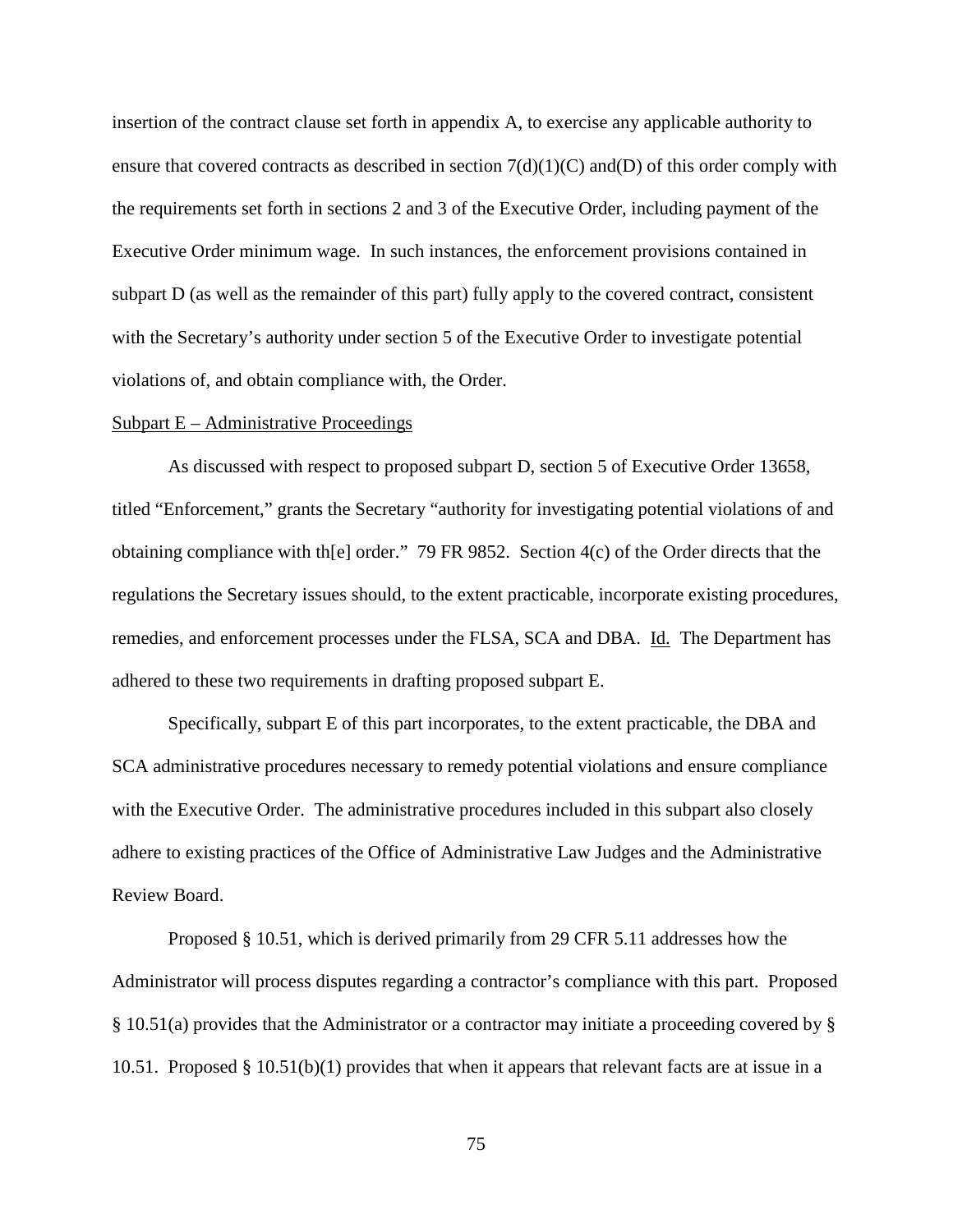dispute covered by § 10.51(a), the Administrator will notify the affected contractor (and the prime contractor, if different) of the investigation's findings by certified mail to the last known address. If the Administrator determines there are reasonable grounds to believe the contractor(s) should be subject to debarment, the investigative findings letter will so indicate.

Proposed  $\S$  10.51(b)(2) requires a contractor desiring a hearing concerning the investigative findings letter to request a hearing by letter postmarked within 30 calendar days of the date of the Administrator's letter. It further requires the request to set forth those findings which are in dispute with respect to the violation(s) and/or debarment, as appropriate, and to explain how such findings are in dispute, including by reference to any applicable affirmative defenses.

Proposed § 10.51(b)(3) requires the Administrator, upon receipt of a timely request for hearing, to refer the matter to the Chief Administrative Law Judge by Order of Reference for designation of an ALJ to conduct such hearings as may be necessary to resolve the disputed matter in accordance with the procedures set forth in 29 CFR part 6. It also requires the Administrator to attach a copy of the Administrator's letter, and the response thereto, to the Order of Reference that the Administrator sends to the Chief Administrative Law Judge.

Proposed  $\S 10.51(c)(1)$  applies when it appears there are no relevant facts at issue and there is not at that time reasonable cause to institute debarment proceedings. It requires the Administrator to notify the contractor, by certified mail to the last known address, of the investigative findings and to issue a ruling on any issues of law known to be in dispute. Proposed  $\S$  10.51(c)(2)(i) applies when a contractor disagrees with the Administrator's factual findings or believes there are relevant facts in dispute. It would allow the contractor to advise the Administrator of such disagreement by letter postmarked within 30 calendar days of the date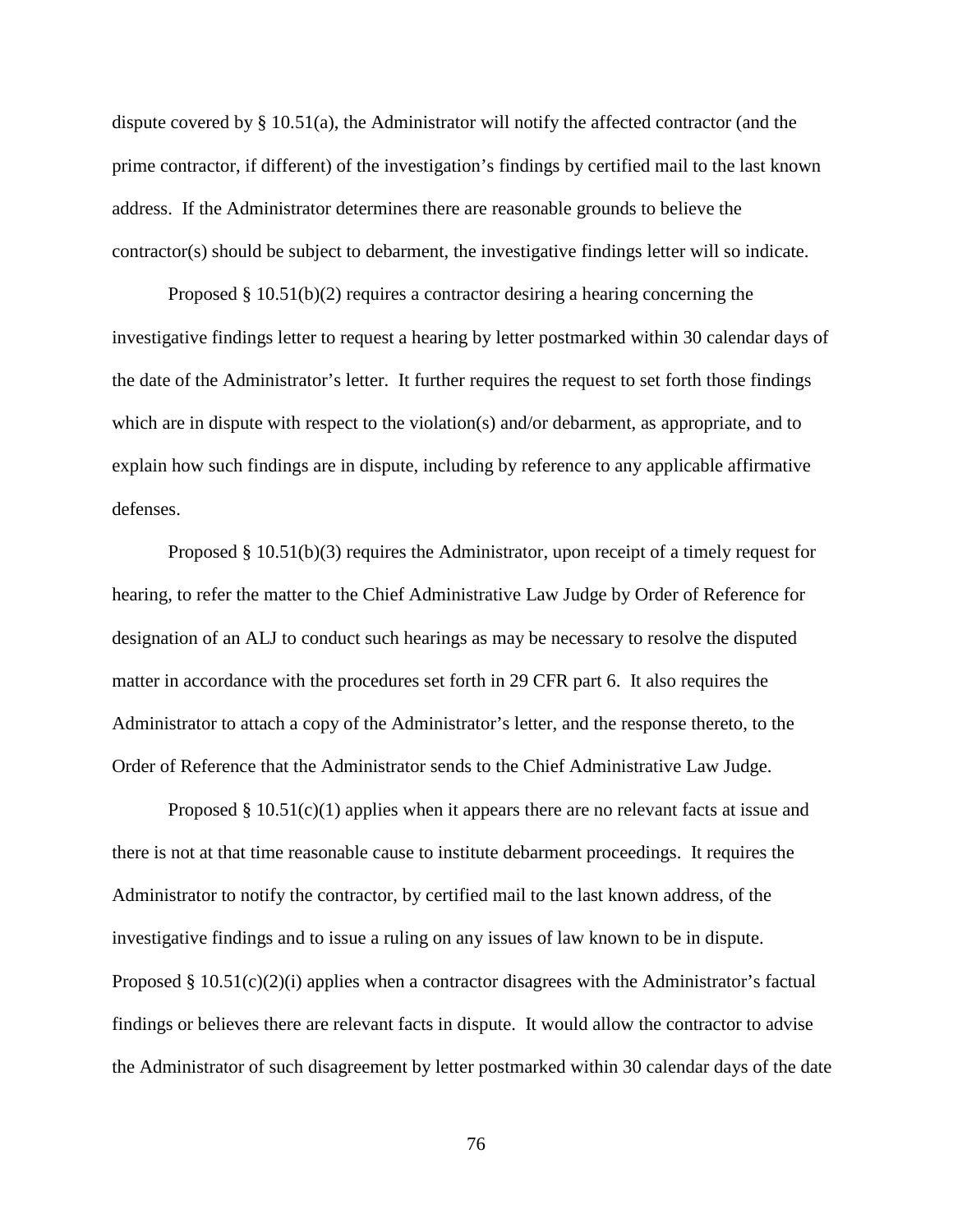of the Administrator's letter. The response would have to explain in detail the facts alleged to be in dispute and attach any supporting documentation.

Proposed  $\S 10.51(c)(2)(ii)$  requires the Administrator to examine the information submitted in the response alleging the existence of a factual dispute. Where the Administrator determines there is a relevant issue of fact, the Administrator will refer the case to the Chief Administrative Law Judge as under § 10.51(b)(3). If the Administrator determines there is no relevant issue of fact, the Administrator shall so rule and advise the contractor(s) accordingly.

Proposed § 10.51(d) provides that the Administrator's investigative findings letter shall become the final order of the Secretary if a timely response to the letter is not made or a timely petition for review is not filed. It additionally provides if a timely response or a timely petition for review is filed, the investigative findings letter shall be inoperative unless and until the decision is upheld by the ALJ or the ARB, or the letter otherwise becomes a final order to the Secretary.

Proposed § 10.52, which is primarily derived from 29 CFR 5.12, addresses debarment proceedings. Proposed  $\S 10.52(a)(1)$  provides that whenever any contractor is found by the Administrator to have disregarded its obligations to workers or subcontractors under Executive Order 13658 or this part, such contractor and its responsible officers, and/or any firm, corporation, partnership, or association in which such contractor or responsible officers have an interest, shall be ineligible for a period of up to three years to receive any contracts or subcontracts subject to the Executive Order from the date of publication of the name or names of the contractor or persons on the ineligible list.

Proposed § 10.52(b)(1) provides that where the Administrator finds reasonable cause to believe a contractor has committed a violation of the Executive Order or this part that constitutes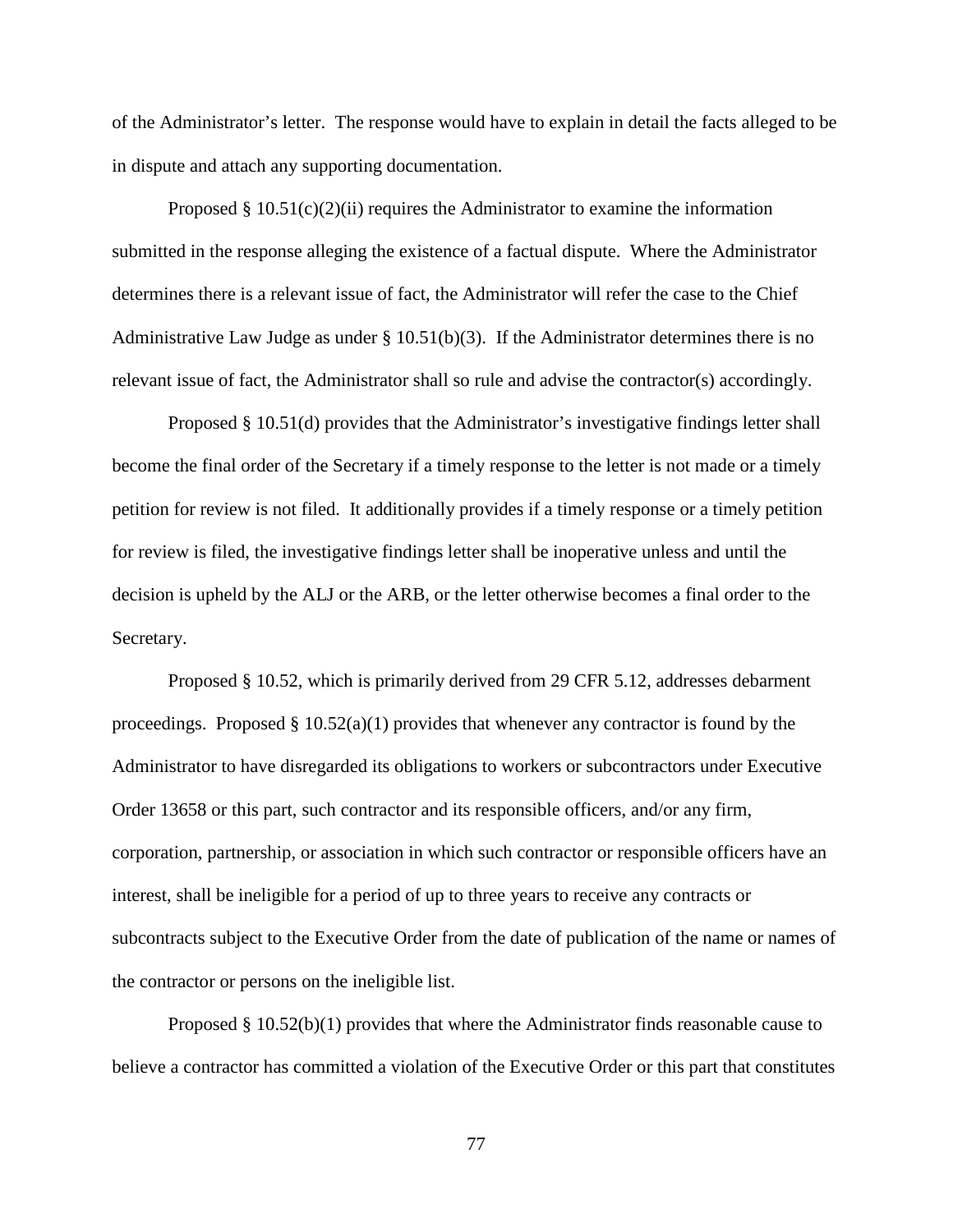a disregard of its obligations to its workers or subcontractors, the Administrator will notify by certified mail to the last known address the contractor and its responsible officers (and/or any firms, corporations, partnerships, or associations in which the contractor or responsible officers is known to have an interest) of the finding. Pursuant to  $\S 10.52(b)(1)$ , the Administrator must additionally furnish those notified a summary of the investigative findings and afford them an opportunity for a hearing regarding the debarment issue. Those notified must request a hearing on the debarment issue, if desired, by letter to the Administrator postmarked within 30 calendar days of the date of the letter from the Administrator. The letter requesting a hearing must set forth any findings which are in dispute and the reasons therefore, including any affirmative defenses to be raised. Proposed  $\S 10.52(b)(1)$  also requires the Administrator, upon receipt of a timely request for hearing, to refer the matter to the Chief Administrative Law Judge by Order of Reference, to which shall be attached a copy of the Administrator's investigative findings letter and the response thereto, for designation to an ALJ to conduct such hearings as may be necessary to determine the matters in dispute. Proposed  $\S$  10.52(b)(2) provides that hearings under  $\S$  10.52 shall be conducted in accordance with 29 CFR part 6. If no timely request for hearing is received, the Administrator's findings shall become the final order of the Secretary.

Proposed § 10.53 is derived from the SCA and DBA rules of practice for administrative proceedings in 29 CFR part 6. Proposed § 10.53(a) provides that upon receipt of a timely request for a hearing under § 10.51 (where the Administrator has determined that relevant facts are in dispute) or § 10.52 (debarment), the Administrator shall refer the case to the Chief Administrative Law Judge by Order of Reference, to which shall be attached a copy of the investigative findings letter from the Administrator and the response thereto, for designation of an ALJ to conduct such hearings as may be necessary to decide the disputed matters. It further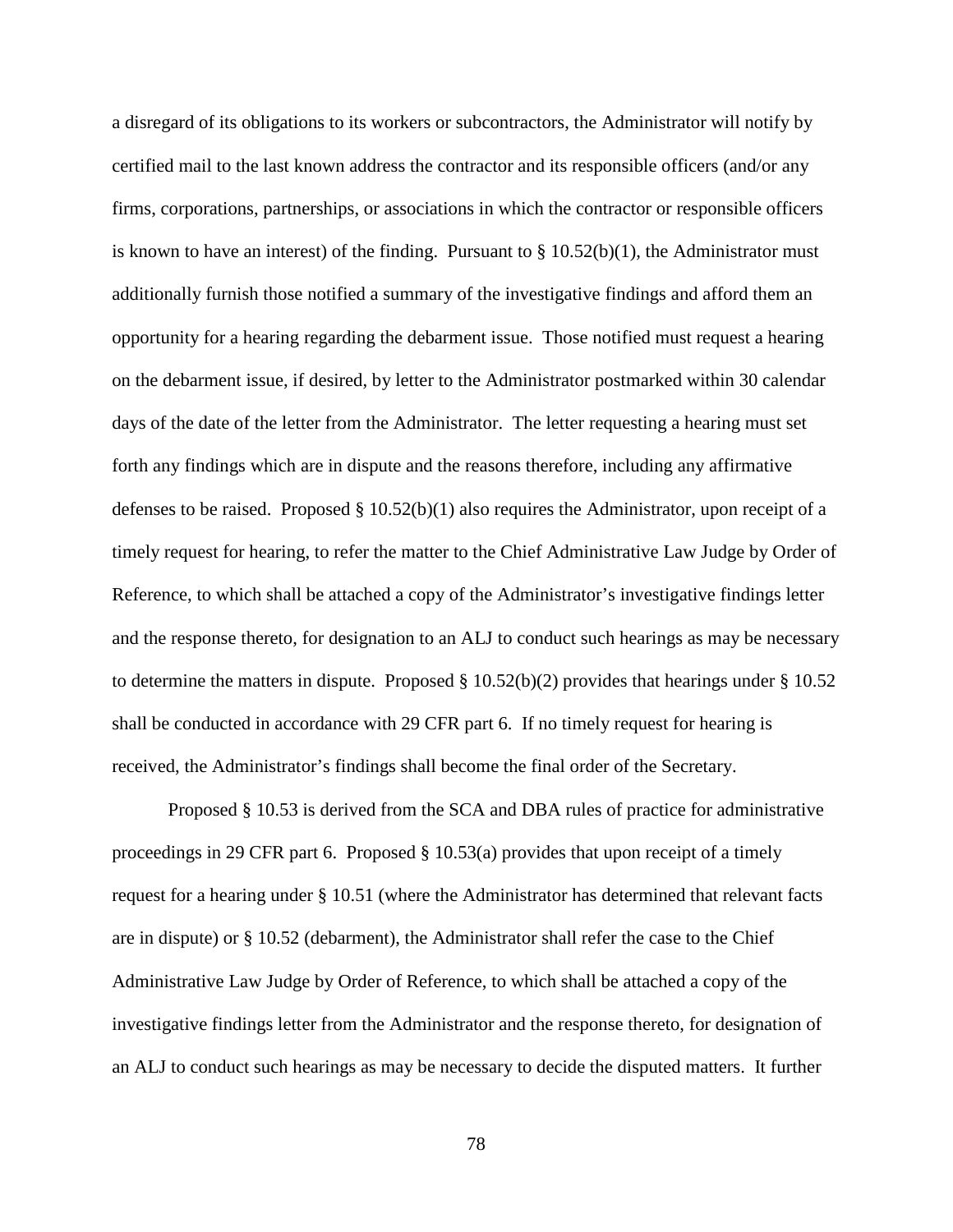provides that a copy of the Order of Reference and attachments thereto shall be served upon the respondent and that the investigative findings letter and the response thereto shall be given the effect of a complaint and answer, respectively, for purposes of the administrative proceeding.

Proposed § 10.53(b) states that at any time prior to the closing of the hearing record, the complaint or answer may be amended with permission of the ALJ upon such terms as he/she shall approve, and that for proceedings initiated pursuant to § 10.51, such an amendment may include a statement that debarment action is warranted under § 10.52. It further provides that such amendments shall be allowed when justice and the presentation of the merits are served thereby, provided there is no prejudice to the objecting party's presentation on the merits. It additionally states that when issues not raised by the pleadings are reasonably within the scope of the original complaint and are tried by express or implied consent of the parties, they shall be treated as if they had been raised in the pleadings, and such amendments may be made as necessary to make them conform to the evidence. Proposed § 10.53(b) further provides that the presiding ALJ may, upon reasonable notice and upon such terms as are just, permit supplemental pleadings setting forth transactions, occurrences or events which have happened since the date of the pleadings and which are relevant to any of the issues involved. It also authorizes the ALJ to grant a continuance in the hearing, or leave the record open, to enable the new allegations to be addressed.

Proposed § 10.54, which is derived from 29 CFR 6.18 and 6.32, provides a process whereby parties may at any time prior to the ALJ's receipt of evidence or, at the ALJ's discretion, at any time prior to issuance of a decision, amicably dispose of the matter, or any part thereof, by entering into consent findings and an order. Proposed § 10.54(b) identifies four requirements of any agreement containing consent findings and an order. Proposed § 10.54(c)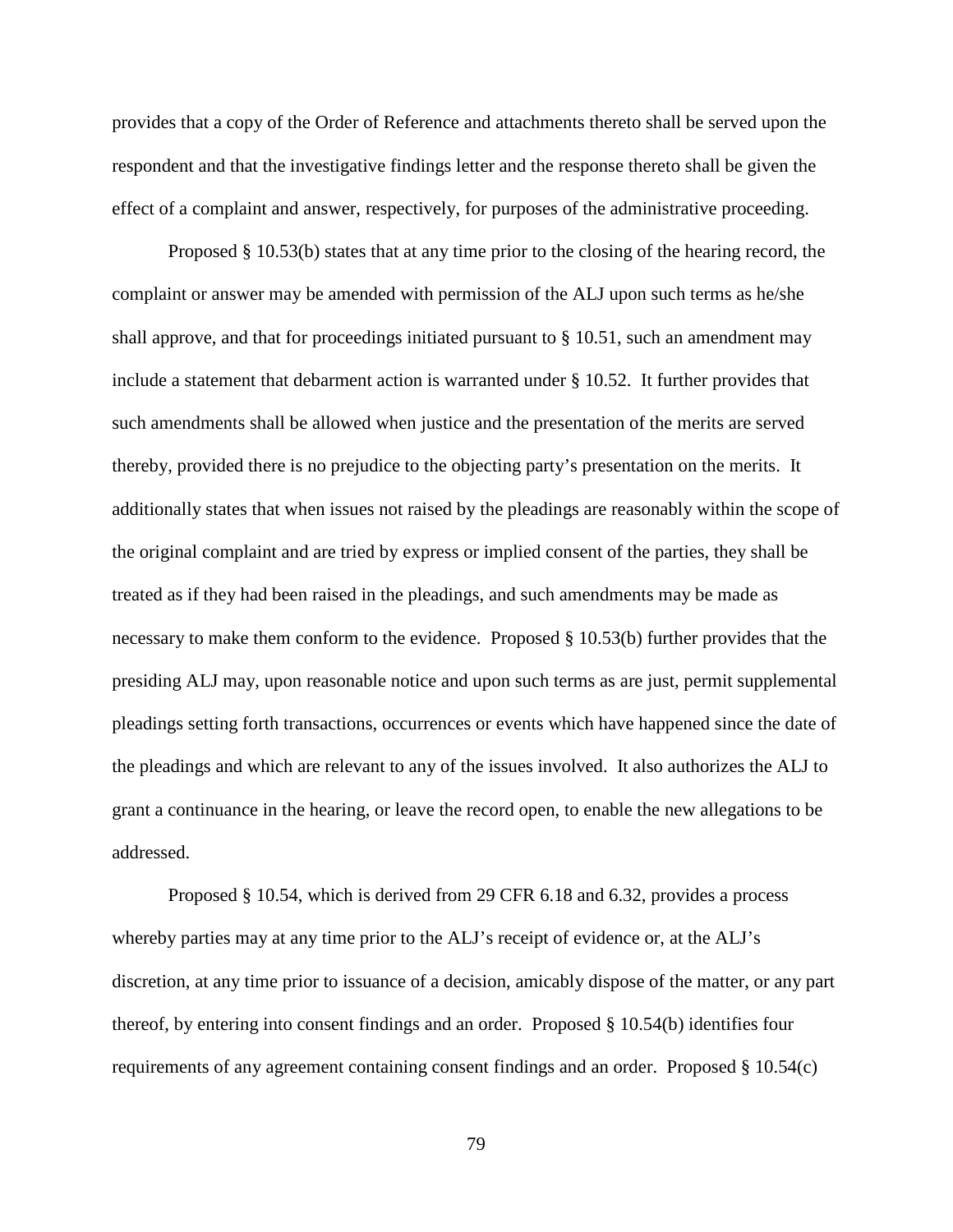provides that within 30 calendar days of receipt of any proposed consent findings and order, the ALJ shall accept the agreement by issuing a decision based on the agreed findings and order, provided the ALJ is satisfied with the proposed agreement's form and substance.

Proposed § 10.55, which is primarily derived from 29 CFR 6.19 and 6.33, addresses the ALJ's proceedings and decision. Proposed § 10.55(a) provides that the Office of Administrative Law Judges has jurisdiction to hear and decide appeals concerning questions of law and fact from the Administrator's determinations issued under § 10.51 or § 10.52 of this part. It further provides that any party may, when requesting an appeal or during the pendency of a proceeding on appeal, timely move an ALJ to consolidate a proceeding initiated hereunder with a proceeding initiated under the SCA or DBA. This language would allow the Office of Administrative Law Judges and interested parties to efficiently dispose of related proceedings arising out of the same contract with the Federal Government. Proposed § 10.55(b) provides that each party may file with the ALJ proposed findings of fact, conclusions of law, and a proposed order, together with a brief, within 20 calendar days of filing of the transcript (or a longer period if the ALJ permits). It also provides that each party shall serve such proposals and brief on all other parties.

Proposed  $\S 10.55(c)(1)$  requires an ALJ to issue a decision within a reasonable period of time after receipt of the proposed findings of fact, conclusions of law, and order, or within 30 calendar days after receipt of an agreement containing consent findings and an order disposing of the matter in whole. It further provides that the decision shall contain appropriate findings, conclusions of law, and an order and be served upon all parties to the proceeding. Proposed § 10.55(c)(2) provides that if the Administrator has requested debarment, and the ALJ concludes the contractor has violated the Executive Order or this part, the ALJ must issue an order regarding whether the contractor is subject to the ineligible list that includes any findings related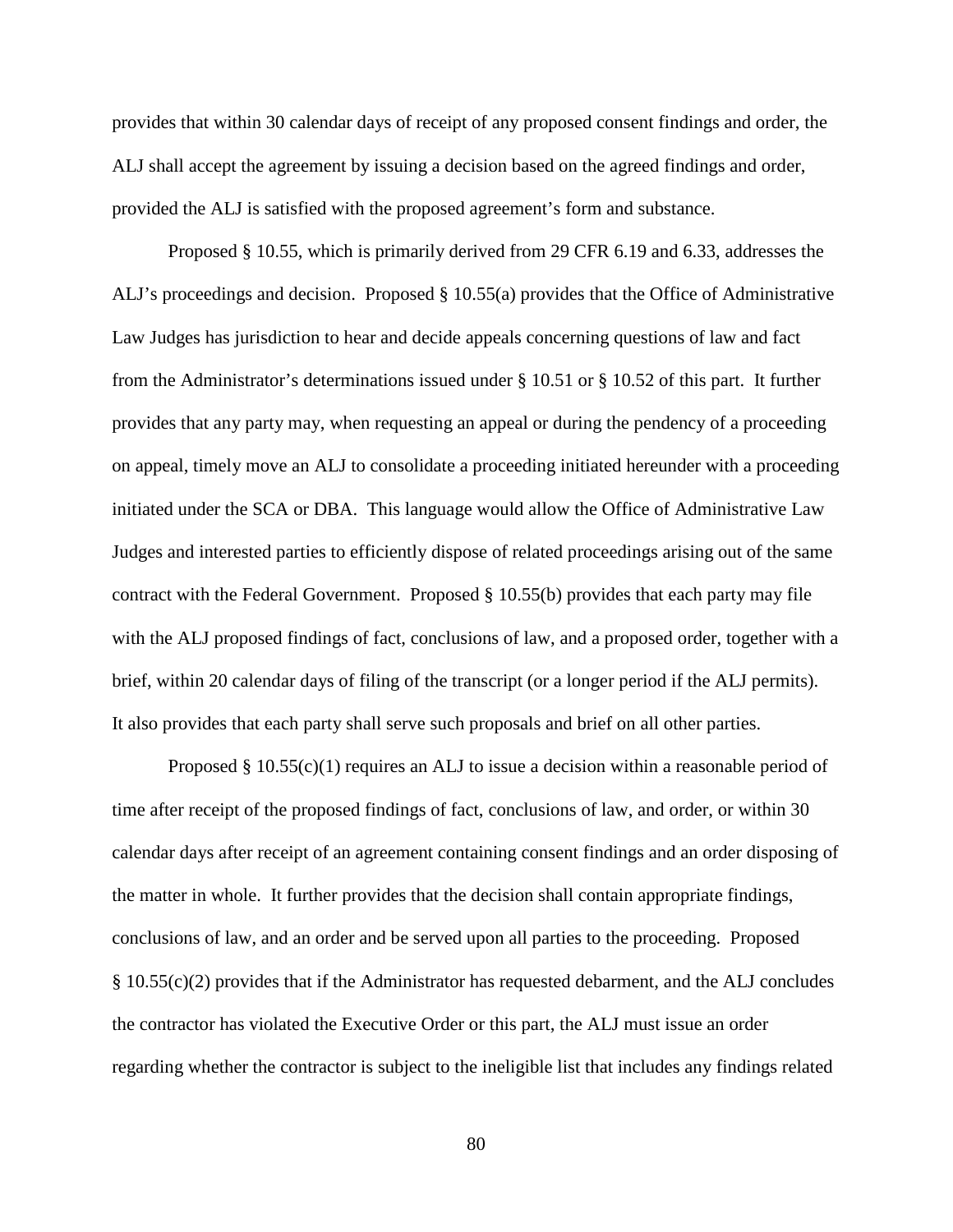to the contractor's disregard of its obligations to workers or subcontractors under the Executive Order or this part.

Proposed § 10.55(d) provides that the Equal Access to Justice Act (EAJA), as amended, 5 U.S.C. 504, does not apply to these proceedings. The proceedings proposed here are not required by an underlying statute to be determined on the record after an opportunity for an agency hearing. Therefore, an ALJ would have no authority to award attorney fees and/or other litigation expenses pursuant to the provisions of the EAJA for any proceeding under this part.

Proposed § 10.55(e) provides that if the ALJ concludes a violation occurred, the final order must require action to correct the violation, including, but not limited to, monetary relief for unpaid wages. It also requires an ALJ to determine whether an order imposing debarment is appropriate, if the Administrator has sought debarment. Proposed § 10.55(f) provides that the ALJ's decision shall become the final order of the Secretary, provided a party does not timely appeal the matter to the ARB.

Proposed § 10.56, which is derived from 29 CFR 6.20 and 6.34, applies to petitions for review to the ARB from ALJ decisions. Proposed § 10.56(a) provides that within 30 calendar days after the date of the decision of the ALJ, or such additional time as the ARB grants, any party aggrieved thereby who desires review shall file a petition for review with supporting reasons in writing to the ARB with a copy thereof to the Chief Administrative Law Judge. It further requires the petition to refer to the specific findings of fact, conclusions of law, and order at issue and that a petition concerning a debarment decision state the disregard of obligations to workers and subcontractors, or lack thereof, as appropriate. It additionally requires a party to serve the petition for review, and all briefs, on all parties and on the Chief Administrative Law Judge. It also states a party must timely serve copies of the petition and all briefs on the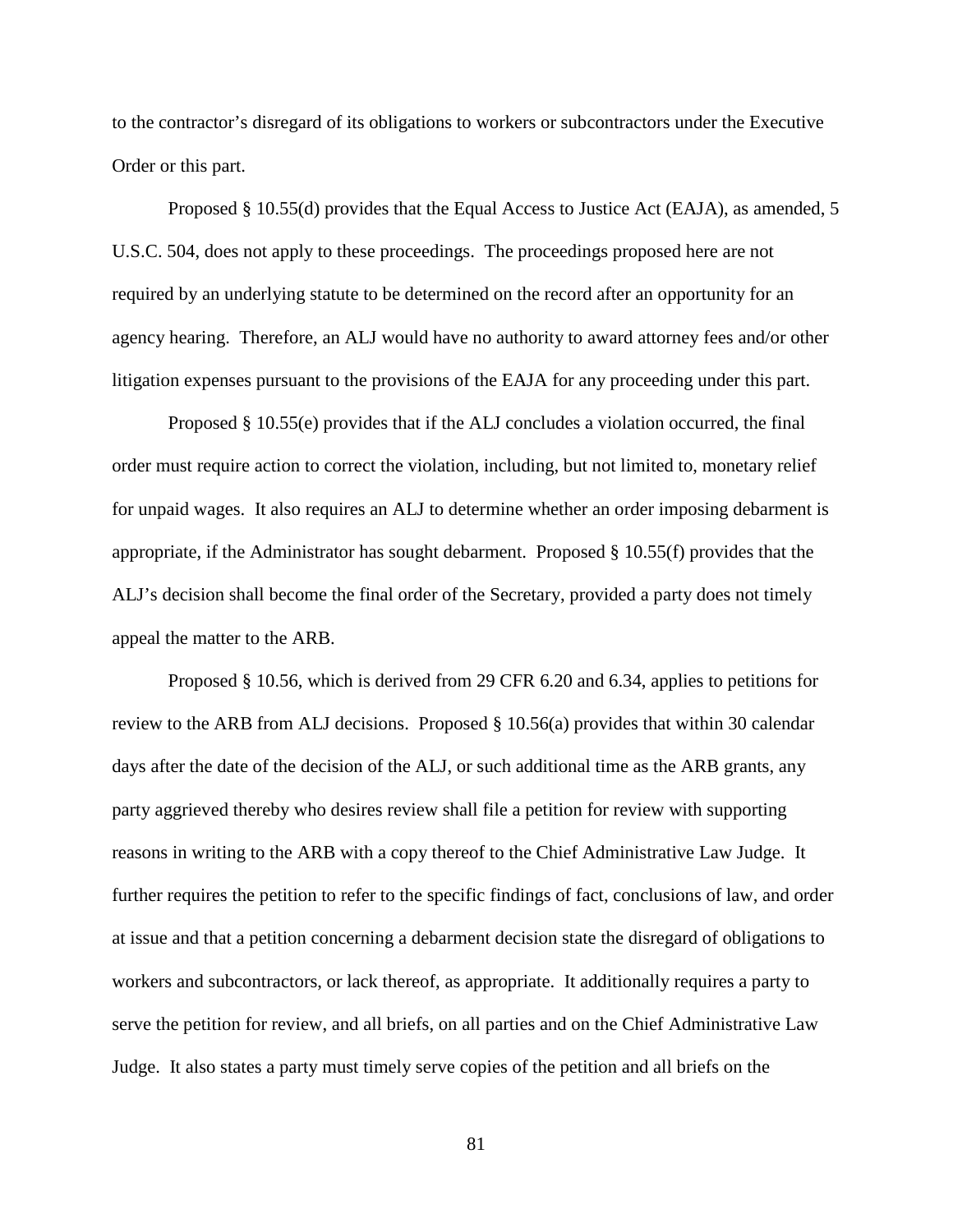Administrator and the Associate Solicitor, Division of Fair Labor Standards, Office of the Solicitor, U.S. Department of Labor.

Proposed § 10.56(b) provides that if a party files a timely petition for review, the ALJ's decision shall be inoperative unless and until the ARB issues an order affirming the letter or decision, or the letter or decision otherwise becomes a final order of the Secretary. It further provides that if a petition for review concerns only the imposition of debarment, the remainder of the decision shall be effective immediately. It additionally states that judicial review shall not be available unless a timely petition for review to the ARB is first filed. Failure of the aggrieved party to file a petition for review with the ARB within 30 calendar days of the ALJ decision shall render the decision final, without further opportunity for appeal.

Proposed § 10.57, which is derived primarily from 29 CFR 9.35, outlines the ARB proceedings under the Executive Order. Proposed  $\S$  10.57(a)(1) states the ARB has jurisdiction to hear and decide in its discretion appeals from the Administrator's investigative findings letters issued under §  $10.51(c)(1)$  or §  $10.51(c)(2)$ , Administrator's rulings issued under § 10.58, and from decisions of ALJ's issued under § 10.55 of this part. It further provides that in considering the matters within its jurisdiction, the Board shall act as the Secretary's authorized representative and act fully and finally on behalf of the Secretary. Proposed  $\S 10.57(a)(2)$  identifies the limitations on the ARB's scope of review, including a restriction on passing on the validity of any provision of this part, a general prohibition on receiving new evidence in the record (because the ARB is an appellate body and shall decide cases before it based on substantial evidence in the existing record), and a bar on granting attorney's fees or other litigation expenses under the Equal Access to Justice Act.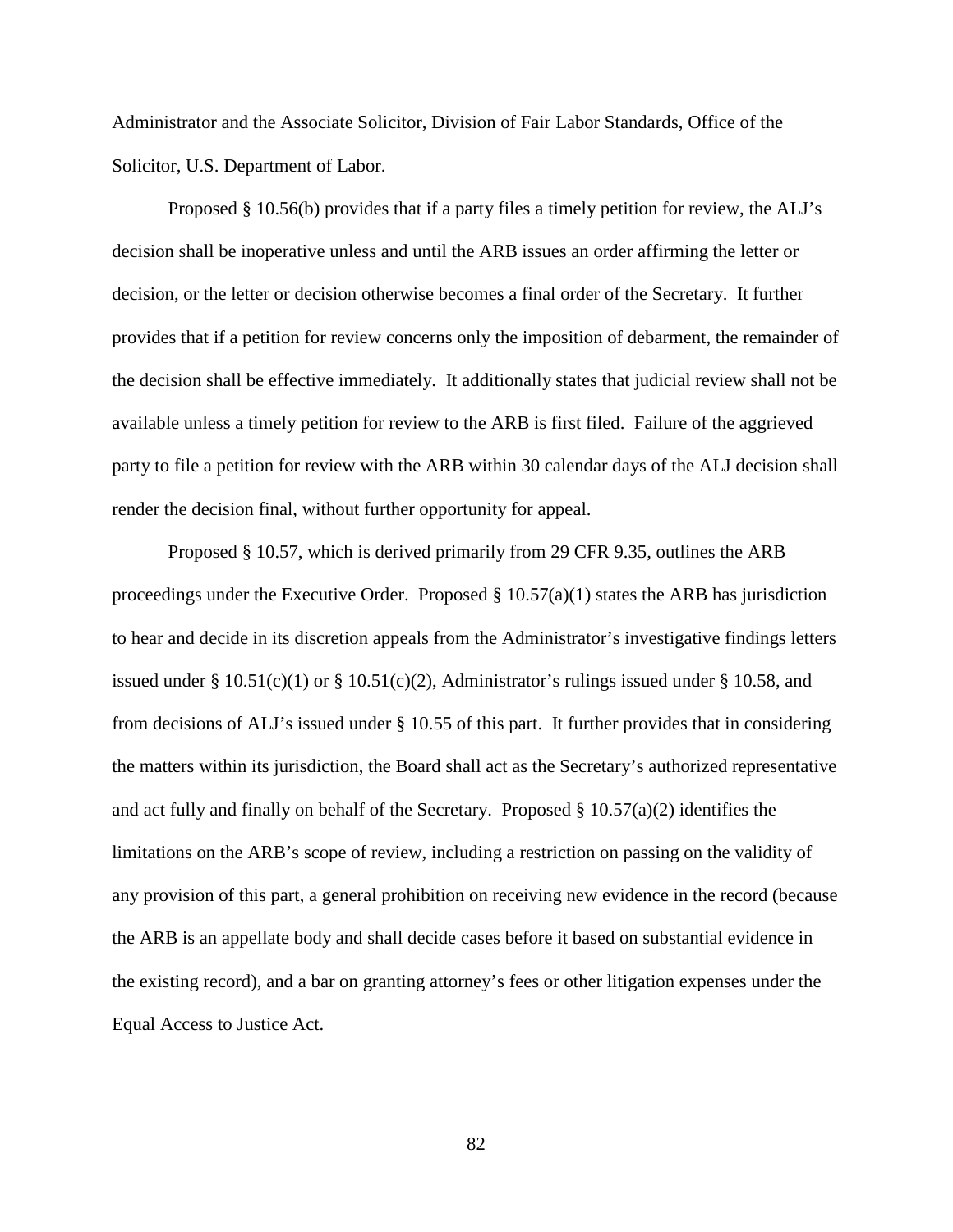Proposed § 10.57(b) requires the ARB to issue a final decision within a reasonable period of time following receipt of the petition for review and to serve the decision by mail on all parties at their last known address, and on the Chief Administrative Law Judge, if the case involves an appeal from an ALJ's decision. Proposed § 10.57(c) requires the ARB's order to mandate action to remedy the violation, including, but not limited to, providing monetary relief for unpaid wages, if the Board concludes a violation occurred. If the Administrator has sought debarment, the Board must determine whether a debarment remedy is appropriate. Proposed § 10.57(d) provides the ARB's decision shall become the Secretary's final order in the matter.

Proposed § 10.58 sets forth a procedure for addressing questions regarding the application and interpretation of the rules contained in this part. Proposed  $\S$  10.58(a), which is derived primarily from 29 CFR 5.13, provides that such questions may be referred to the Administrator. It further provides that the Administrator shall issue an appropriate ruling or interpretation related to the question. Requests for rulings under this section should be addressed to the Administrator, Wage and Hour Division, U.S. Department of Labor, Washington, D.C. 20210. Any interested party may, pursuant to § 10.58(b), appeal a final ruling of the Administrator issued pursuant to § 10.58(a) to the ARB.

#### Appendix A (Contract Clause)

Section 2 of Executive Order 13658 provides that executive departments and agencies (agencies), shall, to the extent permitted by law, ensure that new contracts, contract-like instruments, and solicitations include a clause, which the contractor and any subcontractors shall incorporate into lower-tier subcontracts, specifying, as a condition of payment, the minimum wage to be paid to workers under the Order. 79 FR 9851. Section 4 of the Executive Order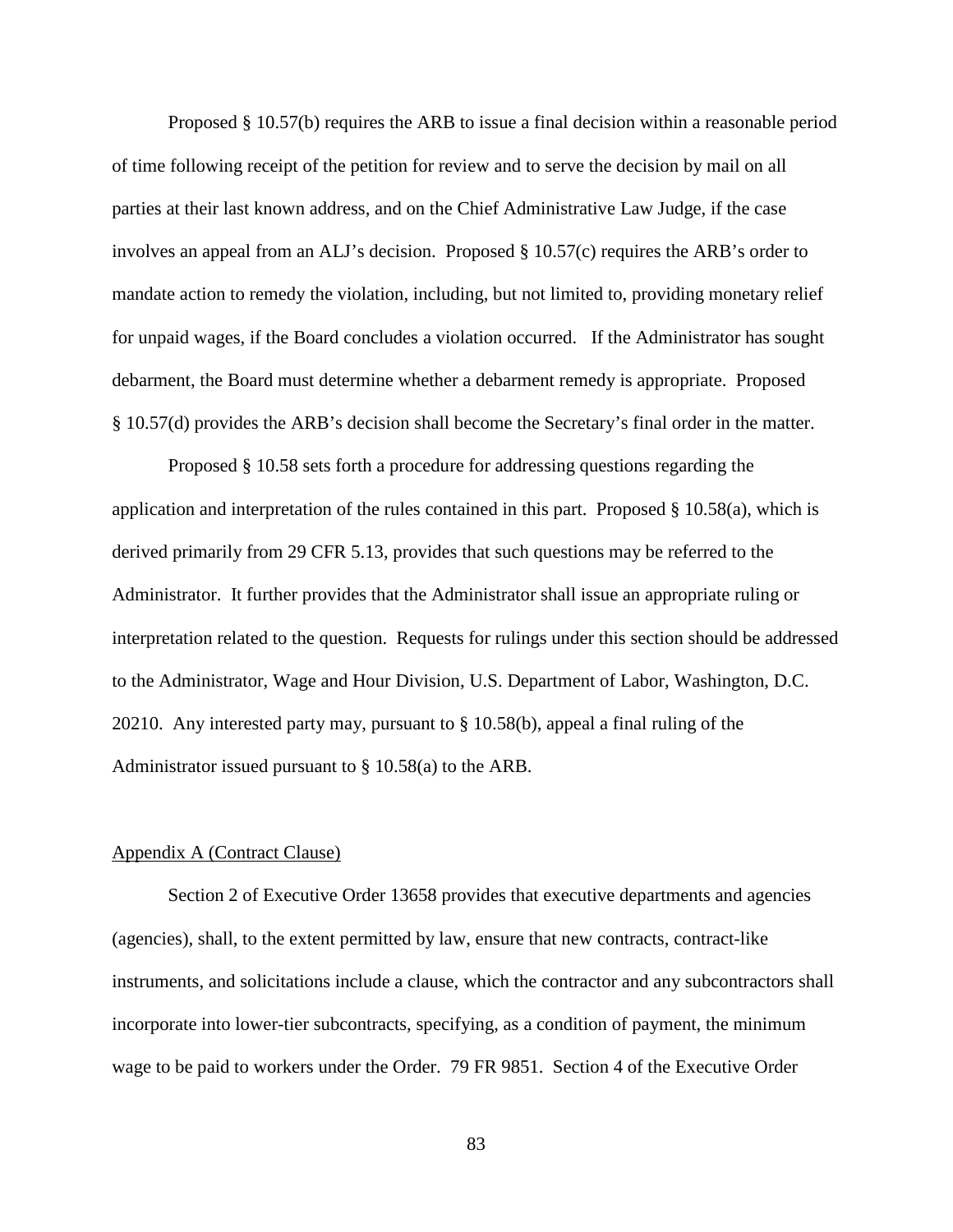provides that the Secretary shall issue regulations by October 1, 2014, to the extent permitted by law and consistent with the requirements of the Federal Property and Administrative Services Act, to implement the requirements of the Order. Id. at 9852. Section 4 of the Order also requires that, to the extent permitted by law, within 60 days of the Secretary issuing such regulations, the Federal Acquisition Regulatory Council (FARC) shall issue regulations in the Federal Acquisition Regulation (FAR) to provide for inclusion of the contract clause in Federal procurement solicitations and contracts subject to the Executive Order. Id. The Order further specifies that any regulations issued pursuant to section 4 of the Order should, to the extent practicable and consistent with section 8 of the Order, incorporate existing definitions, procedures, remedies, and enforcement processes under the FLSA, SCA, and DBA. Id. Section 5 of the Order grants authority to the Secretary to investigate potential violations of and obtain compliance with the Order. Id.

As a contract clause is a requirement of the Order, the text of a proposed contract clause is set forth in appendix A to proposed part 10. As required by the Order, the proposed contract clause specifies the minimum wage to be paid to workers under the Order. Consistent with the Secretary's authority under the Order to obtain compliance with the Order, as well as the Secretary's responsibility under the Order to issue regulations implementing the requirements of the Order that incorporate, to the extent practicable, existing procedures, remedies, and enforcement processes under the FLSA, SCA, and DBA, the additional provisions of the contract clause are based on the statutory text or implementing regulations of the FLSA, SCA, and DBA and are intended to obtain compliance with the Order.

For all contracts subject to Executive Order 13658, except for procurement contracts subject to the Federal Acquisition Regulation (FAR), the contracting agency shall include the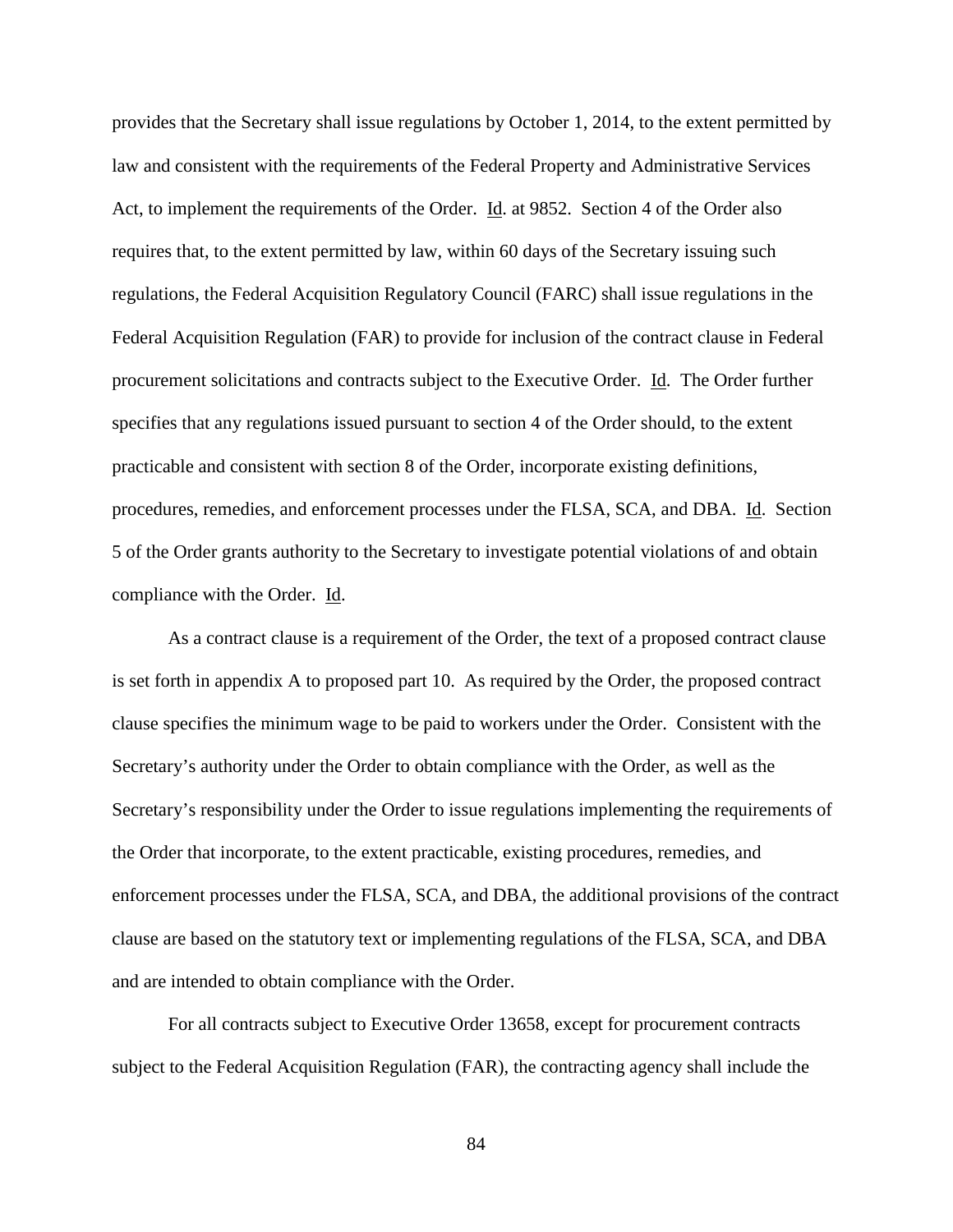Executive Order minimum wage contract clause set forth in appendix A of this part in all covered contracts and solicitations for such contracts, as described in § 10.3 of this part. The required contract clause directs, as a condition of payment, that all workers performing on covered contracts must be paid the applicable, currently effective minimum wage under Executive Order 13658 and § 10.5 of this part. For procurement contracts subject to the FAR, contracting agencies shall use the clause set forth in the FAR developed to implement this rule. Such clause shall accomplish the same purposes as the clause set forth in appendix A and shall be consistent with the requirements set forth in this rule.

Paragraph (a) of the proposed contract clause set forth in appendix A provides that the contract in which the clause is included is subject to Executive Order 13658, the regulations issued by the Secretary of Labor at 29 CFR part 10 to implement the Order's requirements, and all the provisions of the contract clause.

Paragraph (b) specifies the contractor's minimum wage obligations to workers pursuant to the Executive Order. Paragraph  $(b)(1)$  stipulates that each worker employed in the performance of the contract by the prime contractor or any subcontractor, regardless of any contractual relationship that may be alleged to exist between the contractor and the worker, shall be paid not less than the Executive Order's applicable minimum wage. Paragraph (b)(2) provides that the minimum wage required to be paid to each worker performing work on the contract between January 1, 2015 and December 31, 2015 shall be \$10.10 per hour. It specifies that the applicable minimum wage required to be paid to each worker performing work on the contract shall thereafter be adjusted each time the Secretary's annual determination of the applicable minimum wage under section  $2(a)(ii)$  of the Executive Order results in a higher minimum wage. Section  $(b)(1)$  further provides that adjustments to the Executive Order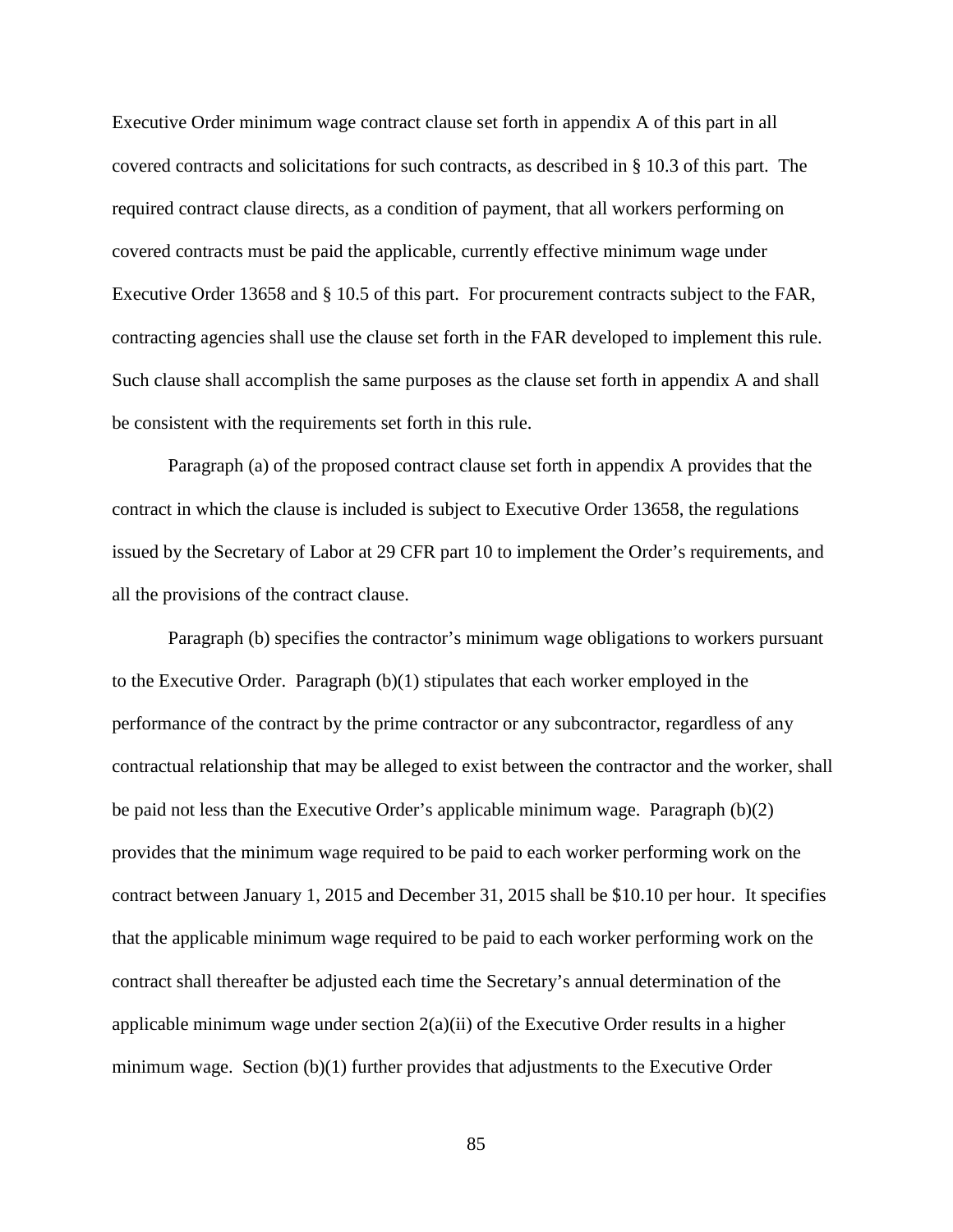minimum wage will be effective January  $1<sup>st</sup>$  of the following year, and shall be published in the Federal Register no later than 90 days before such wage is to take effect. It also provides the applicable minimum wage will be published on www.wdol.gov (or any successor website) and is incorporated by reference into the contract.

The effect of paragraphs  $(b)(1)$  and  $(b)(2)$  would be to require the contractor to adjust the minimum wage of workers employed on a contract subject to the Executive Order each time the Secretary's annual determination of the minimum wage results in a higher minimum wage than the previous year. For example, paragraph  $(b)(1)$  would require a contractor on a contract subject to the Executive Order in 2015 to pay covered workers at least \$10.10 per hour for work performed on the contract. If the contractor continued to employ workers on the covered contract in 2016 and the Secretary determined the applicable minimum wage to be effective January 1, 2016 was \$10.20 per hour, sections (b)(1) and (b)(2) would require the contractor to pay covered workers \$10.20 for work performed on the contract beginning January 1, 2016, thereby raising the wages of any workers paid \$10.10 per hour prior to January 1, 2016.

Paragraph (b)(3), which is derived from the contract clauses applicable to contracts subject to the SCA and the DBA, see 29 CFR 4.6(h) (SCA); 29 CFR 5.5(a)(1) (DBA), is intended to ensure full payment of the applicable Executive Order minimum wage to covered workers. Specifically, paragraph (b)(3) requires the contractor to pay unconditionally to each covered worker all wages due free and clear and without deduction (except as otherwise provided by § 10.23), rebate or kickback on any account. Paragraph (b)(3) further provides that wages shall be paid no later than one pay period following the end of the regular pay period in which such wages were earned or accrued. Paragraph (b)(3) also provides that a pay period under the Executive Order may not be of any duration longer than semi-monthly (a duration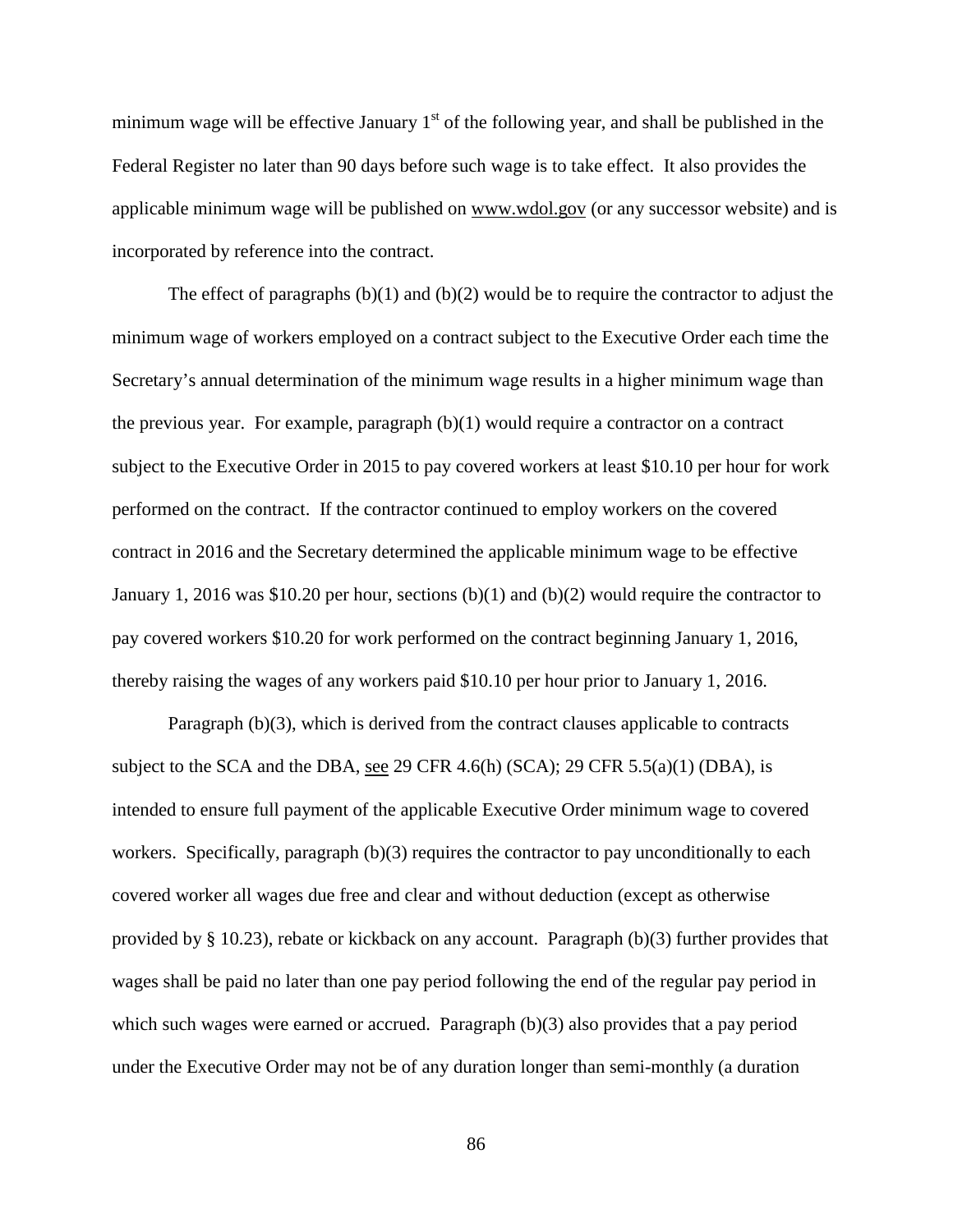permitted under the SCA, see 29 CFR 4.165(b)). Paragraph (b)(4) provides that the contractor and any subcontractor(s) responsible shall therefore be liable for unpaid wages in the event of any violation of the minimum wage obligation of these clauses.

Paragraphs (c) and (d) of the contract clause are derived primarily from the contract clauses applicable to contracts subject to the SCA and the DBA, see 29 CFR 4.6(i) (SCA); 29 CFR  $5.5(a)(2)$ , (7) (DBA), and specify remedies in the event of a determination of a violation of Executive Order 13658 or this part. Paragraph (c) provides that the contracting officer shall, upon its own action or upon written request of an authorized representative of the Department, withhold or cause to be withheld from the prime contractor under the contract or any other Federal contract with the same prime contractor, so much of the accrued payments or advances as may be considered necessary to pay workers the full amount of wages required by the contract. Consistent with withholding procedures under the SCA and the DBA, section (c) would allow the contracting agency and the Department to effect withholding of funds from the prime contractor on not only the contract covered by the Executive Order but also on any other contract that the prime contractor has entered into with the Federal Government.

Paragraph (d) states the circumstances under which the contracting agency and/or the Department may suspend, terminate, or debar a contractor for violations of the Executive Order. It provides that in the event of a failure to comply with any term or condition of the Executive Order or 29 CFR part 10, including failure to pay any worker all or part of the wages due under the Executive Order, or discriminating against an employee who has filed a complaint, the contracting agency may on its own action, or after authorization or by direction of the Department and written notification to the contractor, take action to cause suspension of any further payment, advance or guarantee of funds until such violations have ceased. Paragraph (d)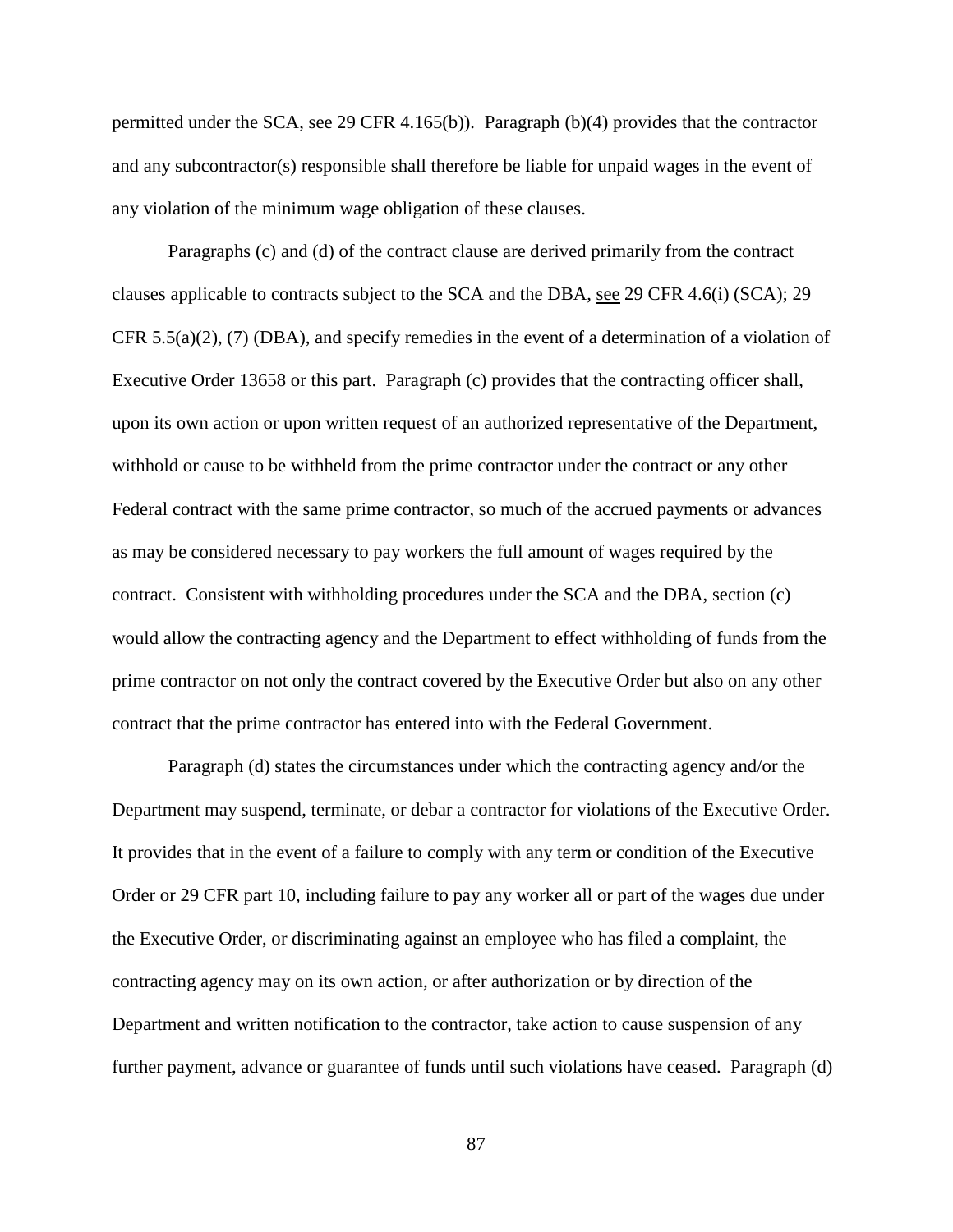additionally provides that any failure to comply with the contract clause may constitute grounds for termination of the right to proceed with the contract work and, in such event, for the Federal Government to enter into other contracts or arrangements for completion of the work, charging the contractor in default with any additional cost. Paragraph (d) also provides that a breach of the contract clauses may be grounds to debar the contractor as provided in 29 CFR part 10.

Paragraph (e) provides that neither a contractor nor subcontractor may discharge any portion of its minimum wage obligation under the contract by furnishing fringe benefits, or with respect to workers whose wages are governed by the SCA, the cash equivalent thereof. As noted earlier, Executive Order 13658 establishes a minimum wage for contractors and provides that the Order seeks to increase, initially to \$10.10, "the hourly minimum wage" paid by contractors with the Federal Government. By repeatedly referencing that it is establishing a higher hourly minimum wage, without any reference to fringe benefits, the text of the Executive Order makes clear that a contractor cannot discharge its minimum wage obligation by furnishing fringe benefits. This interpretation is consistent with the SCA, which does not permit a contractor to meet its minimum wage obligation through the furnishing of fringe benefits, but rather imposes distinct "minimum wage" and "fringe benefit" obligations on contractors. 41 U.S.C. 6703(1)- (2). Similarly, the FLSA does not allow a contractor to meet its minimum wage obligation through the furnishing of fringe benefits. Although the DBA specifically includes fringe benefits within its definition of minimum wage, thereby allowing a contractor to meet its minimum wage obligation, in part, through the furnishing of fringe benefits, 40 U.S.C. 3141(2), Executive Order 13658 contains no similar provision expressly authorizing a contractor to discharge its Executive Order minimum wage obligation through the furnishing of fringe benefits. Consistent with the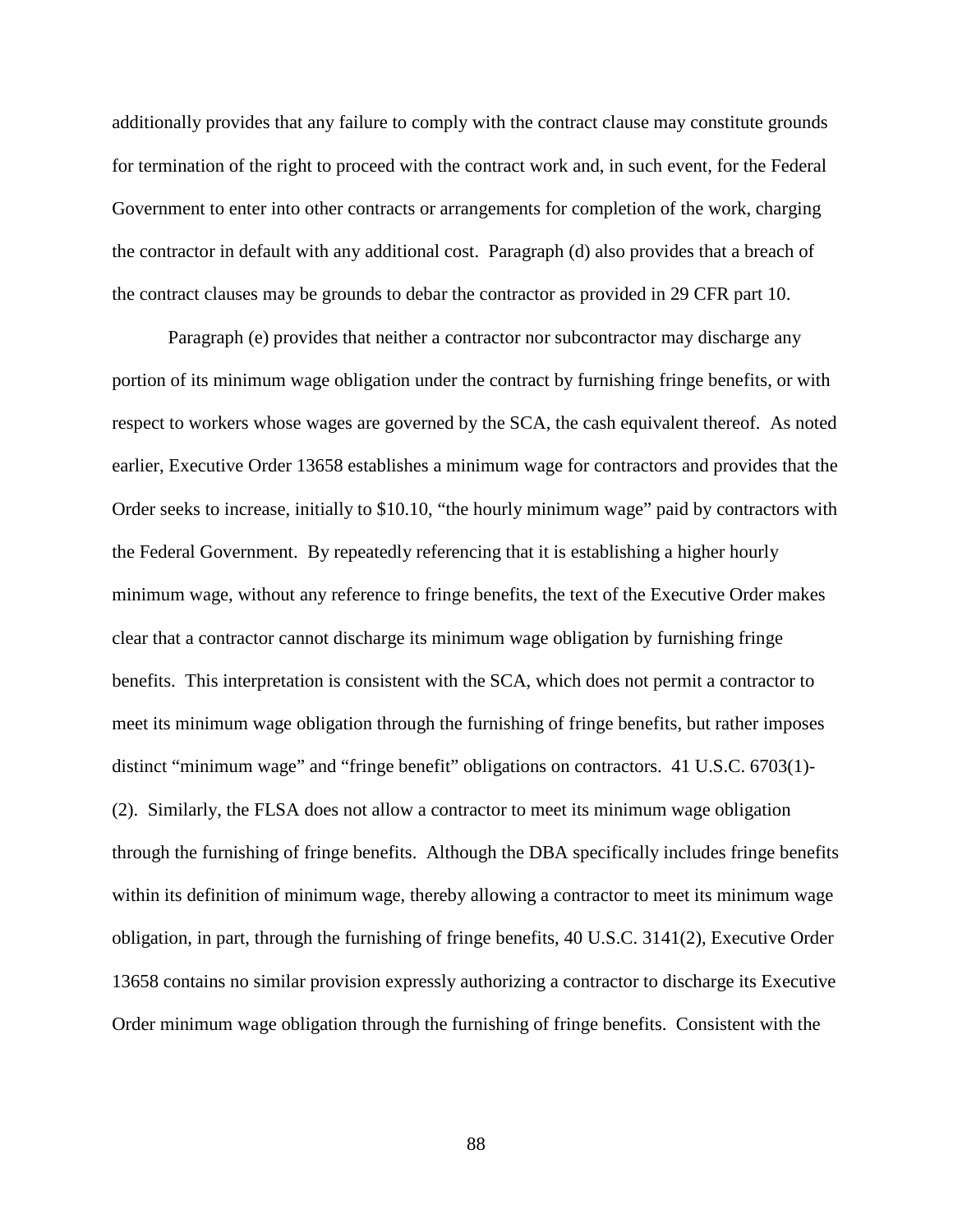Executive Order, paragraph (e) would accordingly preclude a contractor from discharging its minimum wage obligation by furnishing fringe benefits.

Paragraph (e) also prohibits a contractor from discharging its minimum wage obligation to workers whose wages are governed by the SCA by providing the cash equivalent of fringe benefits, including vacation and holidays. As discussed above, the SCA imposes distinct "minimum wage" and "fringe benefit" obligations on contractors. 41 U.S.C. 6703(1)-(2). A contractor cannot satisfy any portion of its SCA minimum wage obligation through the provision of fringe benefit payments or cash equivalents furnished or paid pursuant to 41 U.S.C. 6703(2). 29 CFR 4.177(a). Consistent with the treatment of fringe benefit payments or their cash equivalents under the SCA, paragraph (e) would not allow contractors to discharge any portion of their minimum wage obligation under the Executive Order to workers whose wages are governed by the SCA through the provision of either fringe benefits or their cash equivalent.

Paragraph (f) provides that nothing in the contract clause shall relieve the contractor from compliance with a higher wage obligation to workers under any other Federal, State, or local law. This provision would implement section 2(c) of the Executive Order, which provides that nothing in the Order excuses noncompliance with any applicable Federal or State prevailing wage law, or any applicable law or municipal ordinance establishing a minimum wage higher than the minimum wage established under the Order. 79 FR 9851. This provision thus would ensure that a contractor cannot rely on the applicable Executive Order minimum wage to justify payment of a wage that is lower than the wage the contractor is obligated to pay under any applicable Federal or State prevailing wage law, or any applicable law or municipal ordinance establishing a minimum wage higher than the minimum wage established under the Order. For example, if a municipal law required a contractor to pay a worker \$10.75 per hour on January 1,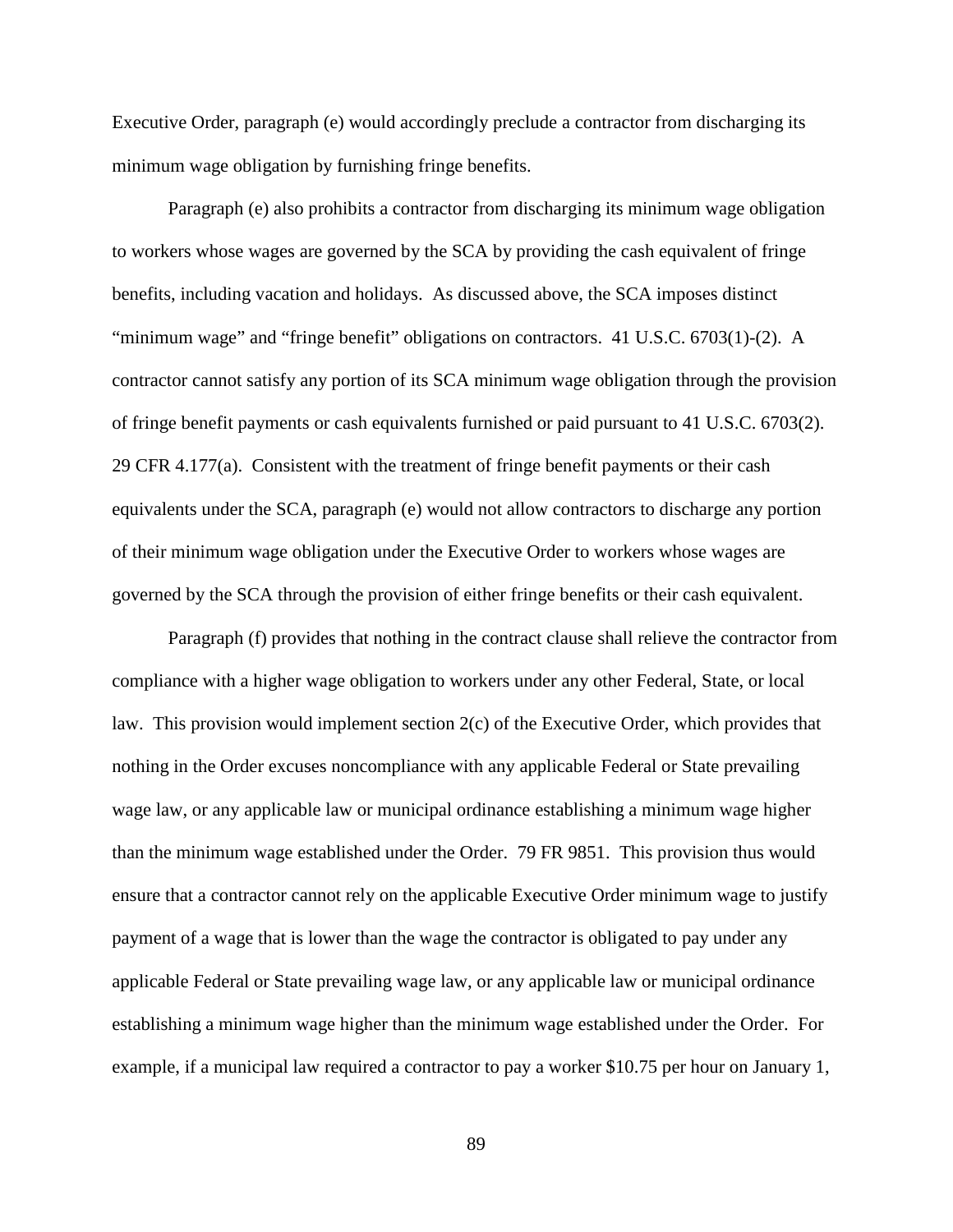2015, a contractor could not rely on the \$10.10 Executive Order minimum wage to pay the worker less than \$10.75 per hour.

Paragraph (g) sets forth recordkeeping and related obligations that are consistent with the Secretary's authority under section 5 of the Order to obtain compliance with the Order, and that the Department views as essential to determining whether the contractor has paid the Executive Order minimum wage to covered workers. The obligations set forth in paragraph (g) are derived from the FLSA, SCA, or DBA. Paragraph (g)(1) lists specific payroll records obligations of contractors and subcontractors performing work subject to the Executive Order, providing in particular that such contractors and subcontractors shall make and maintain for three years from the completion of the covered contract work records containing the following information for each covered worker: name, address, and social security number; the rate or rates paid to the worker; the number of daily and weekly hours worked by each worker; and any deductions made. The records required to be kept by contractors pursuant to this part are coextensive with recordkeeping requirements that already exist under, and are consistent across, the FLSA, SCA, and DBA; as a result, compliance by a covered contractor with these payroll records obligations will not impose any obligations to which the contractor is not already subject under the FLSA,  $SCA$ , or DBA. Paragraph  $(g)(1)$  further provides that the contractor and each subcontractor performing work subject to the Executive Order shall make such records available for inspection and transcription by authorized representatives of the WHD.

Paragraph  $(g)(2)$  requires the contractor to make available a copy of the contract for inspection or transcription by authorized representatives of the WHD. Paragraph  $(g)(3)$  provides that failure to make and maintain, or to make available to the WHD for transcription and copying, the records identified in section  $(g)(1)$  is a violation of the regulations implementing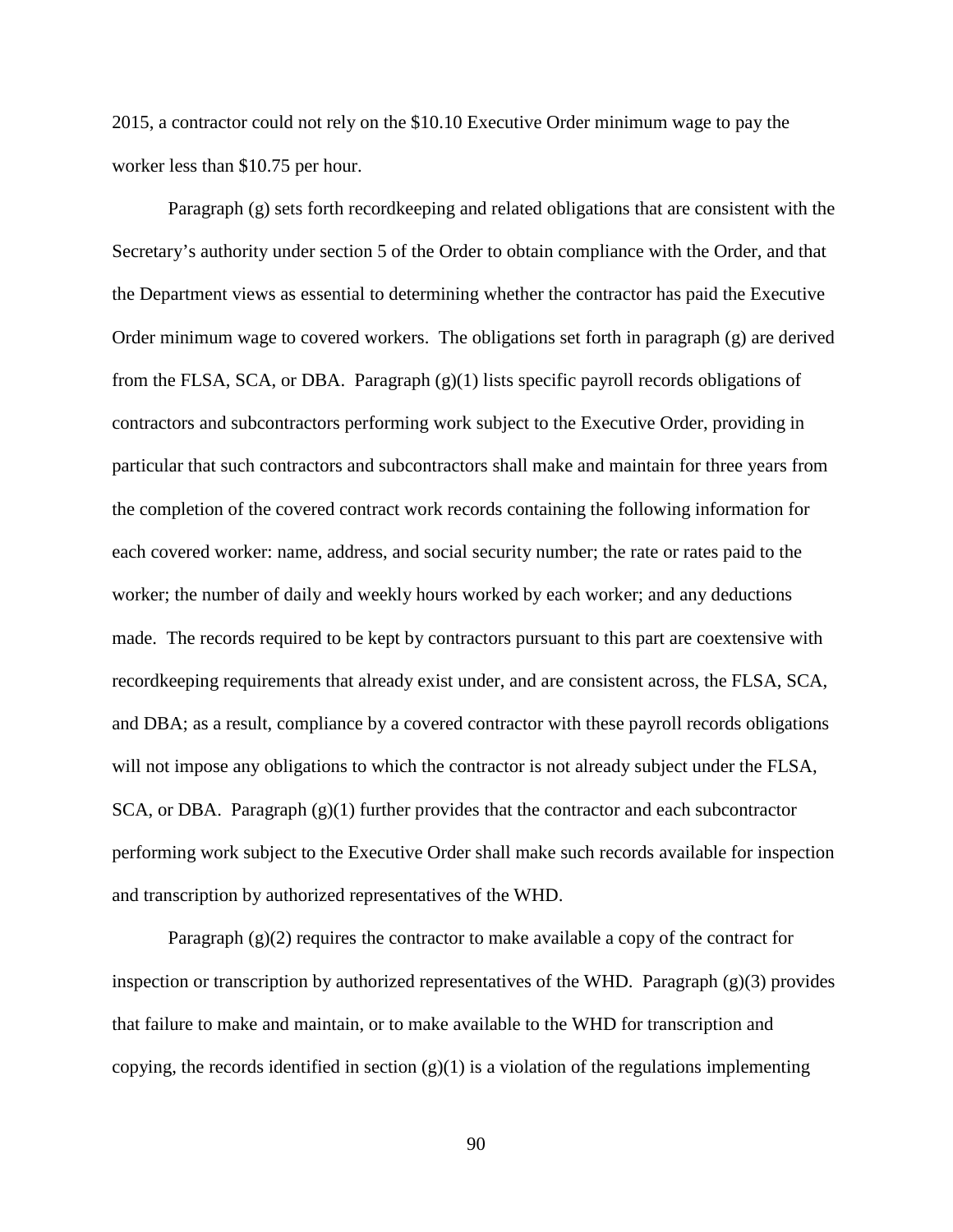Executive Order 13658 and the contract. Paragraph  $(g)(3)$  additionally provides that in the case of a failure to produce such records, the contracting officer, upon direction of the Department and notification of the contractor, shall take action to cause suspension of any further payment or advance of funds until such violation ceases. Paragraph  $(g)(4)$  requires the contractor to permit authorized representatives of the WHD to conduct the investigation, including interviewing workers at the worksite during normal working hours. Paragraph (g)(5) provides that nothing in the contract clauses limits or otherwise modifies a contractor's recordkeeping obligations, if any, under the FLSA, SCA, and DBA, and their implementing regulations, respectively. Thus, for example, a contractor subject to both Executive Order 13658 and the DBA with respect to a particular project is required to comply with all recordkeeping requirements under the DBA and its implementing regulations.

Paragraph (h) requires the contractor to both insert the contract clause in all its subcontracts and to require its subcontractors to include the clause in any lower–tiered subcontracts. Paragraph (h) further makes the prime contractor or upper-tier contractor responsible for the compliance by any subcontractor or lower tier subcontractor with the contract clause.

Paragraph (i), which is derived from the SCA contract clause, 29 CFR 4.6(n), sets forth the certifications of eligibility the contractor makes by entering into the contract. Paragraph (i)(1) stipulates that by entering into the contract, the contractor and its officials certify that neither the contractor, the certifying officials, nor any person or firm with an interest in the contractor's firm is a person or firm ineligible to be awarded Federal contracts pursuant to section 5 of the SCA, section 3(a) of the DBA, or 29 CFR 5.12(a)(1). Paragraph (i)(2) constitutes a certification that no part of the contract shall be subcontracted to any person or firm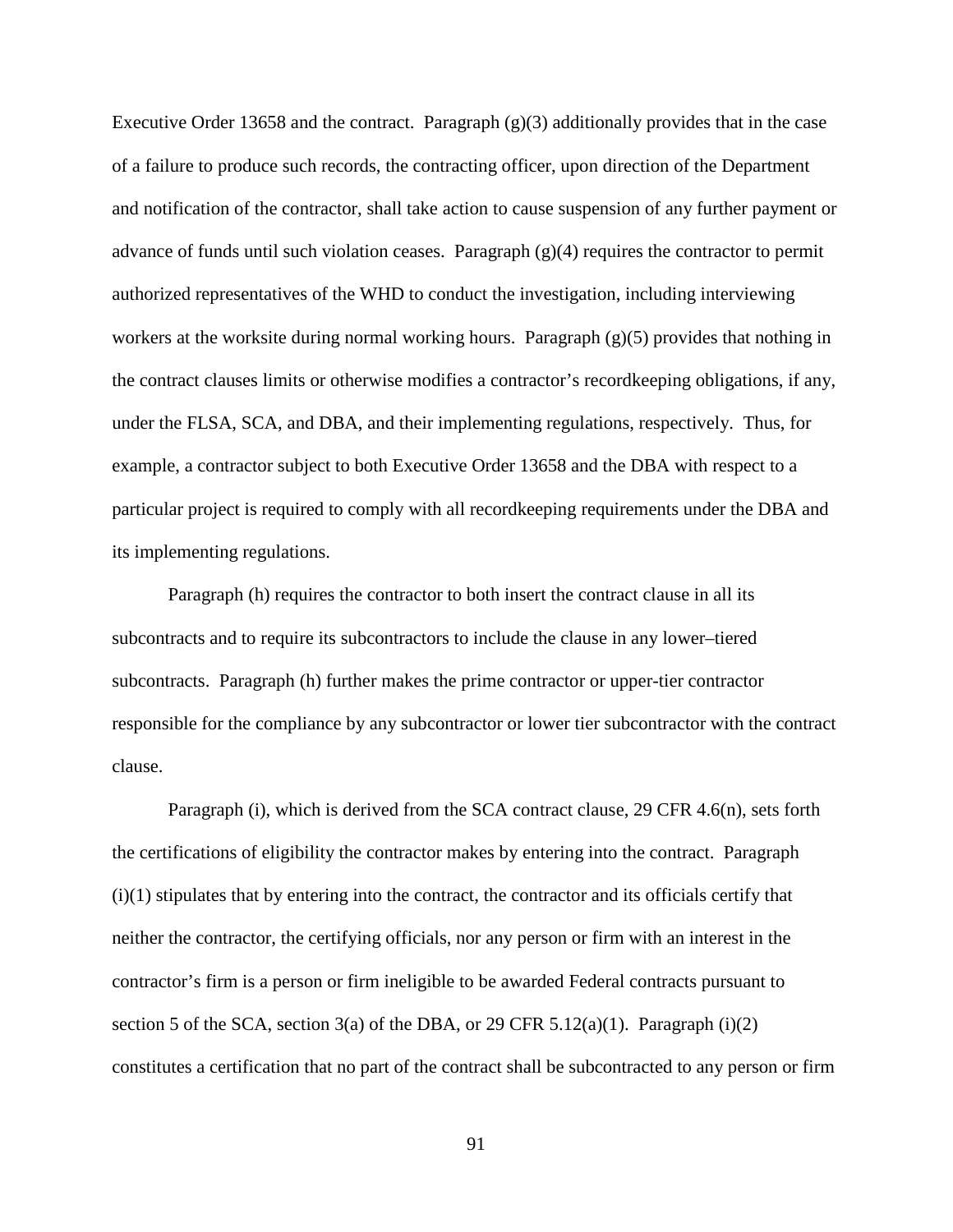ineligible to receive Federal contracts. Paragraph (i)(3) contains an acknowledgement by the contractor that the penalty for making false statements is prescribed in the U.S. Criminal Code at 18 U.S.C. 1001.

Paragraph (j) is based on section 3 of the Executive Order and addresses the employer's ability to use a partial wage credit based on tips received by a tipped employee (tip credit) to satisfy the wage payment obligation under the Executive Order. The provision sets the requirements an employer must meet in order to claim a tip credit.

Paragraph (k) establishes a prohibition on contractor retaliation that is derived from the FLSA's antiretaliation provision and is consistent with the Secretary's authority under section 5 of the Order to obtain compliance with the Order. It prohibits a contractor from discharging or discriminating against a worker because such worker has filed any complaint or instituted or caused to be instituted any proceeding under or related to Executive Order 13658 or this part, or has testified or is about to testify in any such proceeding. The Department proposes to interpret the prohibition on contractor retaliation in paragraph (k) in accordance with its interpretation of the analogous FLSA provision.

Paragraph (l) is based on section 5(b) of the Executive Order and provides that disputes related to the application of the Executive Order to the contract shall not be subject to the contract's general disputes clause. Instead, such disputes shall be resolved in accordance with the dispute resolution process set forth in 29 CFR part 10. Paragraph (l) also provides that disputes within the meaning of the clause include disputes between the contractor (or any of its subcontractors) and the contracting agency, the U.S. Department of Labor, or the workers or their representatives.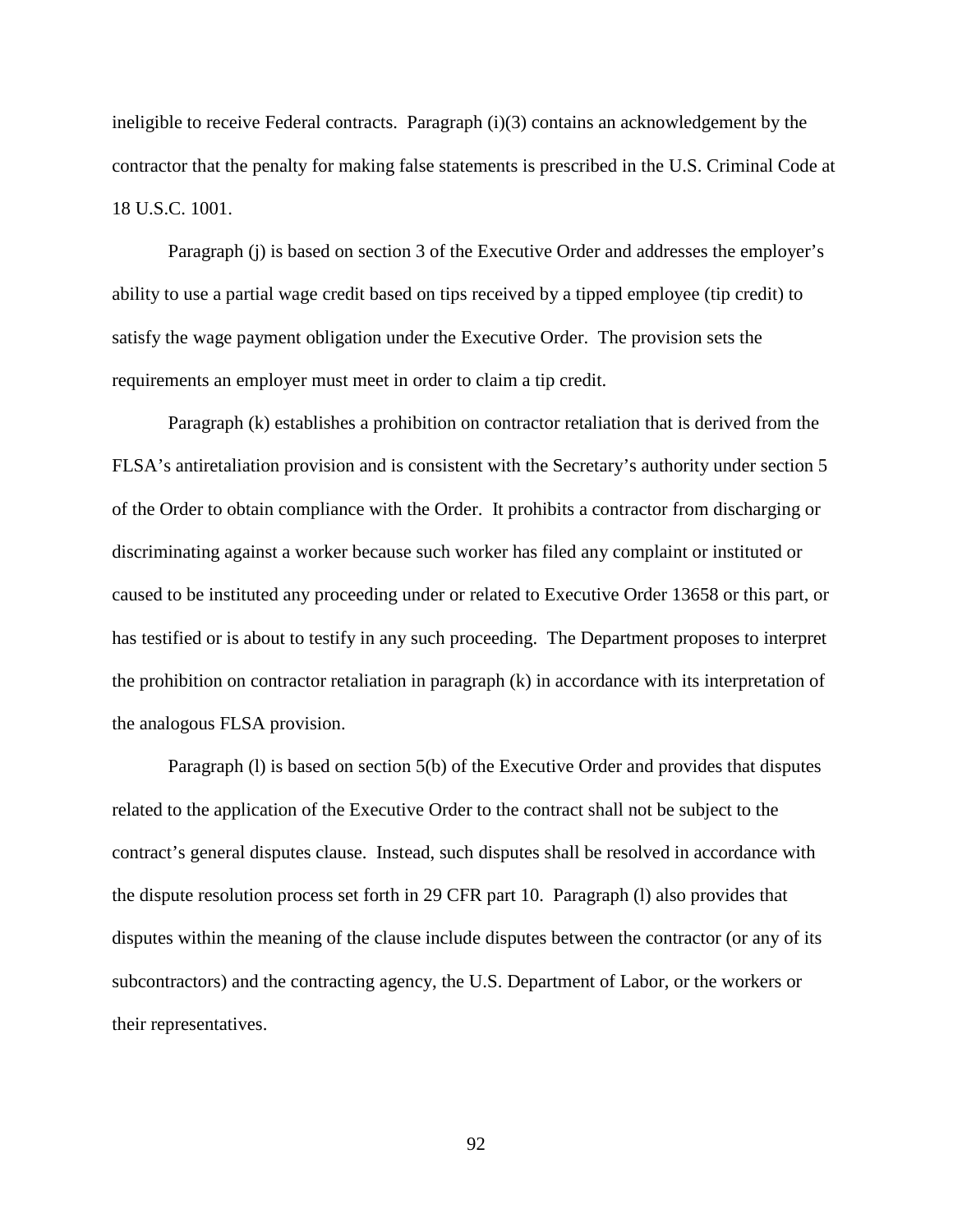### **IV. Paperwork Reduction Act**

As part of its continuing effort to reduce paperwork and respondent burden, the Department conducts a preclearance consultation program to provide the general public and Federal agencies with an opportunity to comment on proposed and continuing collections of information in accordance with the Paperwork Reduction Act of 1995 (PRA), 44 U.S.C.  $3506(c)(2)(A)$ . This program helps to ensure that requested data can be provided in the desired format, reporting burden (time and financial resources) is minimized, collection instruments are clearly understood, and the impact of collection requirements on respondents can be properly assessed. The PRA typically requires an agency to provide notice and seek public comments on any proposed collection of information contained in a proposed rule. See 44 U.S.C. 3506(c)(2)(B); 5 CFR 1320.8. Persons are not required to respond to the information collection requirements until they are approved by OMB under the PRA at the final rule stage.

Purpose and use: As previously explained, Executive Order 13658 provides that agencies must, to the extent permitted by law, ensure that new contracts, as described in section 7 of the Order, include a clause specifying, as a condition of payment, that the minimum wage to be paid to workers in the performance of the contract shall be at least: (i) \$10.10 per hour beginning January 1, 2015; and (ii) an amount determined by the Secretary, beginning January 1, 2016, and annually thereafter. 79 FR 9851. Section 7(d) of the Executive Order establishes that this minimum wage requirement only applies to a new contract if: (i)  $(A)$  it is a procurement contract for services or construction;  $(B)$  it is a contract for services covered by the SCA;  $(C)$  it is a contract for concessions, including any concessions contract excluded by the Department's regulations at 29 CFR 4.133(b); or (D) it is a contract entered into with the Federal Government in connection with Federal property or lands and related to offering services for Federal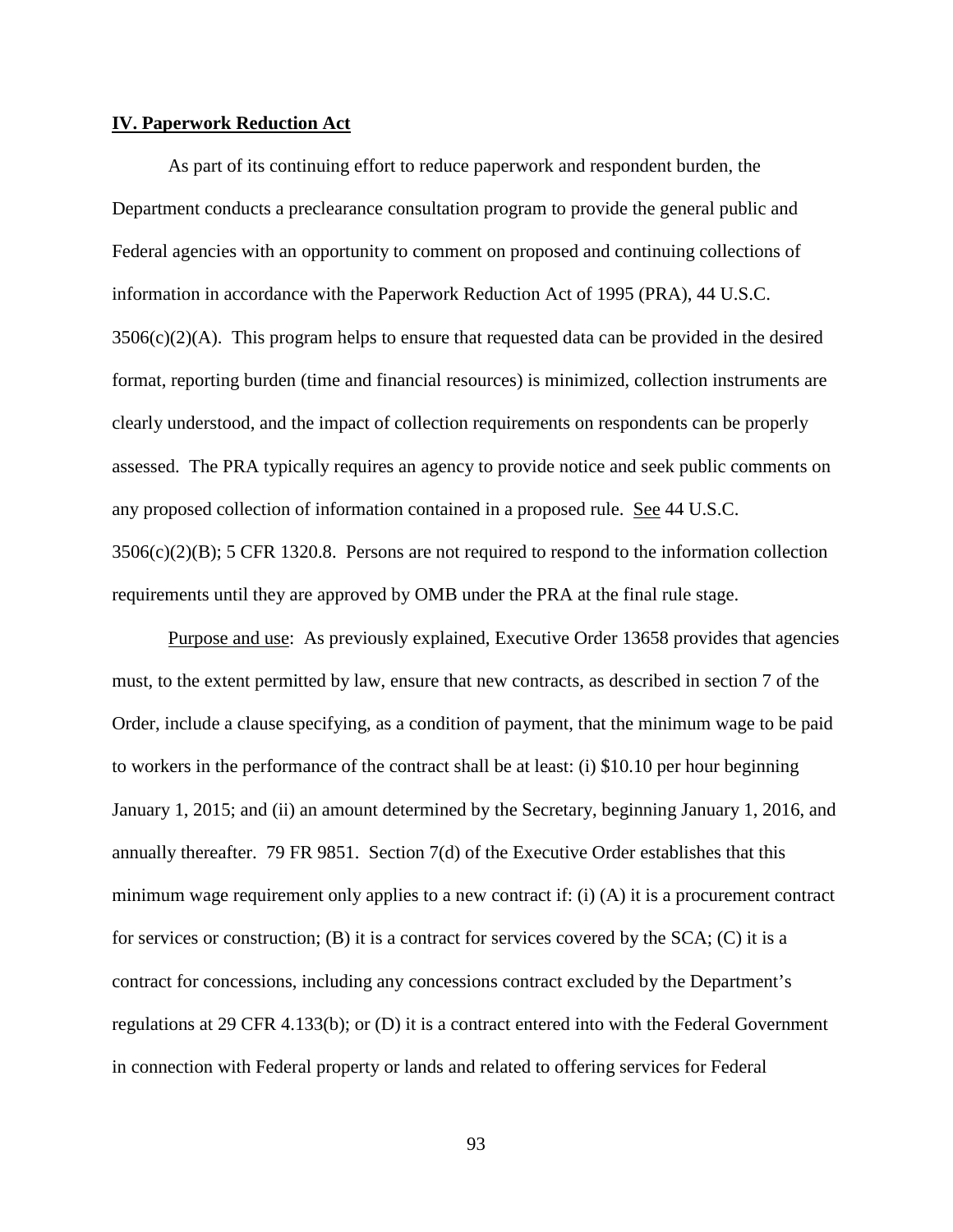employees, their dependents, or the general public; and (ii) the wages of workers under such contract are governed by the FLSA, the SCA, or the DBA. 79 FR 9853. Section 7(e) of the Order states that, for contracts covered by the SCA or the DBA, the Order applies only to contracts at the thresholds specified in those statutes. Id. It also specifies that, for procurement contracts where workers' wages are governed by the FLSA, the Order applies only to contracts that exceed the micro-purchase threshold, as defined in 41 U.S.C. 1902(a), unless expressly made subject to the Order pursuant to regulations or actions taken under section 4 of the Order. 79 FR 9853. This NPRM, which implements the minimum wage requirement of Executive Order 13658, contains several provisions that could be considered to entail collections of information: the section 10.21 requirement for a contractor and its subcontractors to include the applicable Executive Order minimum wage contract clause in any covered subcontract, the section 10.26 recordkeeping requirements, the section 10.41 complaint process, and the subpart E administrative proceedings.

Proposed subpart C states the contractor's requirements in complying with the Executive Order. Proposed § 10.21 states that the contractor and any subcontractor, as a condition of payment, must abide by the Executive Order minimum wage contract clause and must include in any covered subcontracts the minimum wage contract clause in any lower-tier subcontracts.

The Department notes that the proposed rule does not require contractors to comply with an employee notice requirement. Furthermore, disclosure of information originally supplied by the Federal Government for the purpose of disclosure is not included within the definition of a collection of information subject to the PRA. See 5 CFR  $1320.3(c)(2)$ . The Department has determined that § 10.21 does not include an information collection subject to the PRA. The Department also notes that the proposed recordkeeping requirements in this NPRM are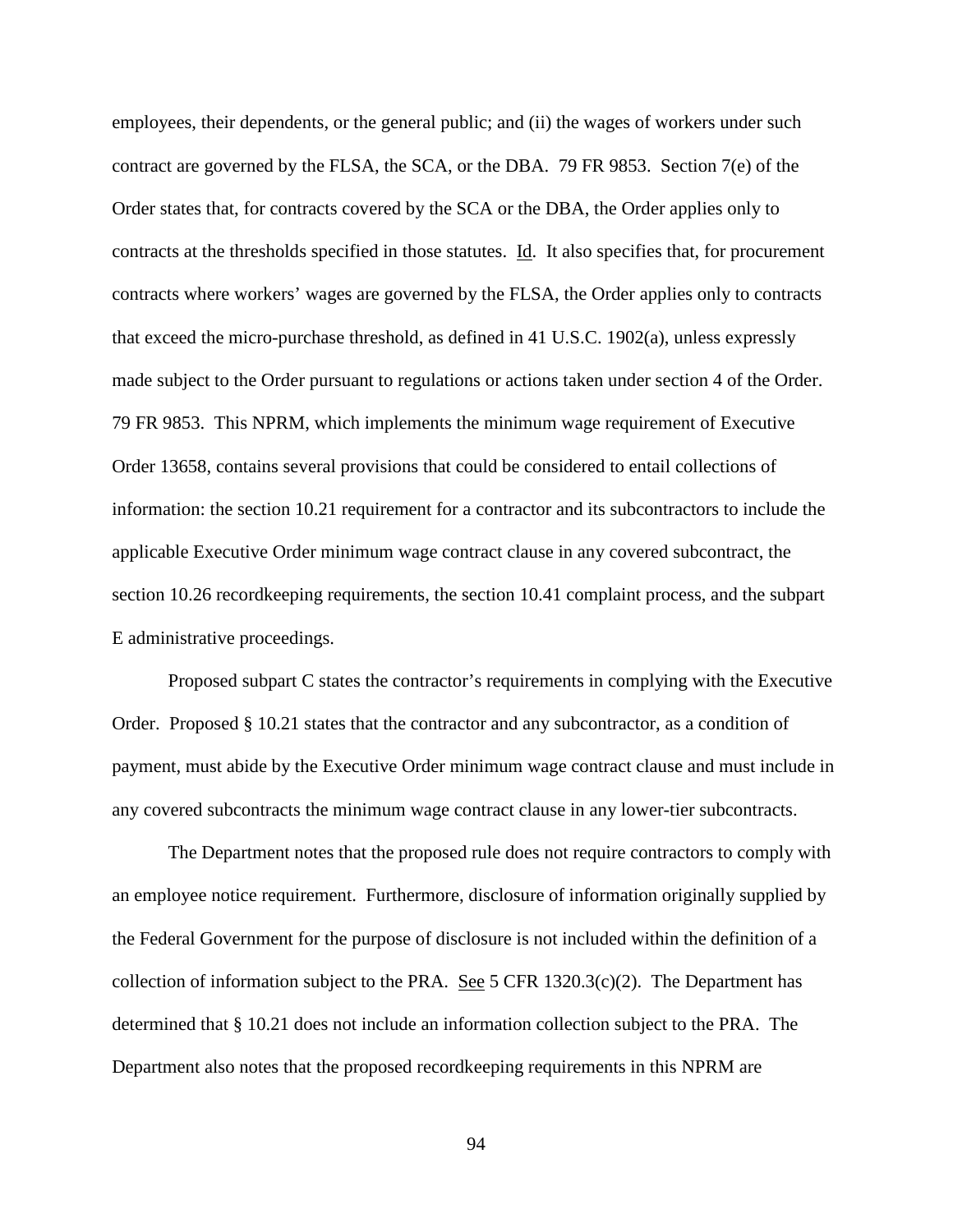requirements that contractors must already comply with under the FLSA, SCA, or DBA under an OMB approved collection of information (OMB control number 1235-0018). The Department believes that the proposed rule does not impose any additional notice or recordkeeping requirements on contractors for PRA purposes; therefore, the burden for complying with the recordkeeping requirements in this proposed rule is subsumed under the current approval. An information collection request (ICR), however, has been submitted to the OMB that would revise the existing PRA authorization for control number 1235-0018 to incorporate the recordkeeping regulatory citations in this proposed rule.

The WHD obtains PRA clearance under control number 1235-0021 for an information collection covering complaints alleging violations of various labor standards that the agency administers and enforces. An ICR has been submitted to revise the approval to incorporate the regulatory citations in this proposed rule applicable to complaints and adjust burden estimates to reflect any increase in the number of complaints filed against contractors who fail to comply with the minimum wage requirement.

Subpart E establishes administrative proceedings to resolve investigation findings. Particularly with respect to hearings, the rule imposes information collection requirements. The Department notes that information exchanged between the target of a civil or an administrative action and the agency in order to resolve the action would be exempt from PRA requirements. See 44 U.S.C. 3518(c)(1)(B); 5 CFR 1320.4(a)(2). This exemption applies throughout the civil or administrative action (such as an investigation and any related administrative hearings); therefore, the Department has determined the administrative requirements contained in subpart E of this proposed rule are exempt from needing OMB approval under the PRA.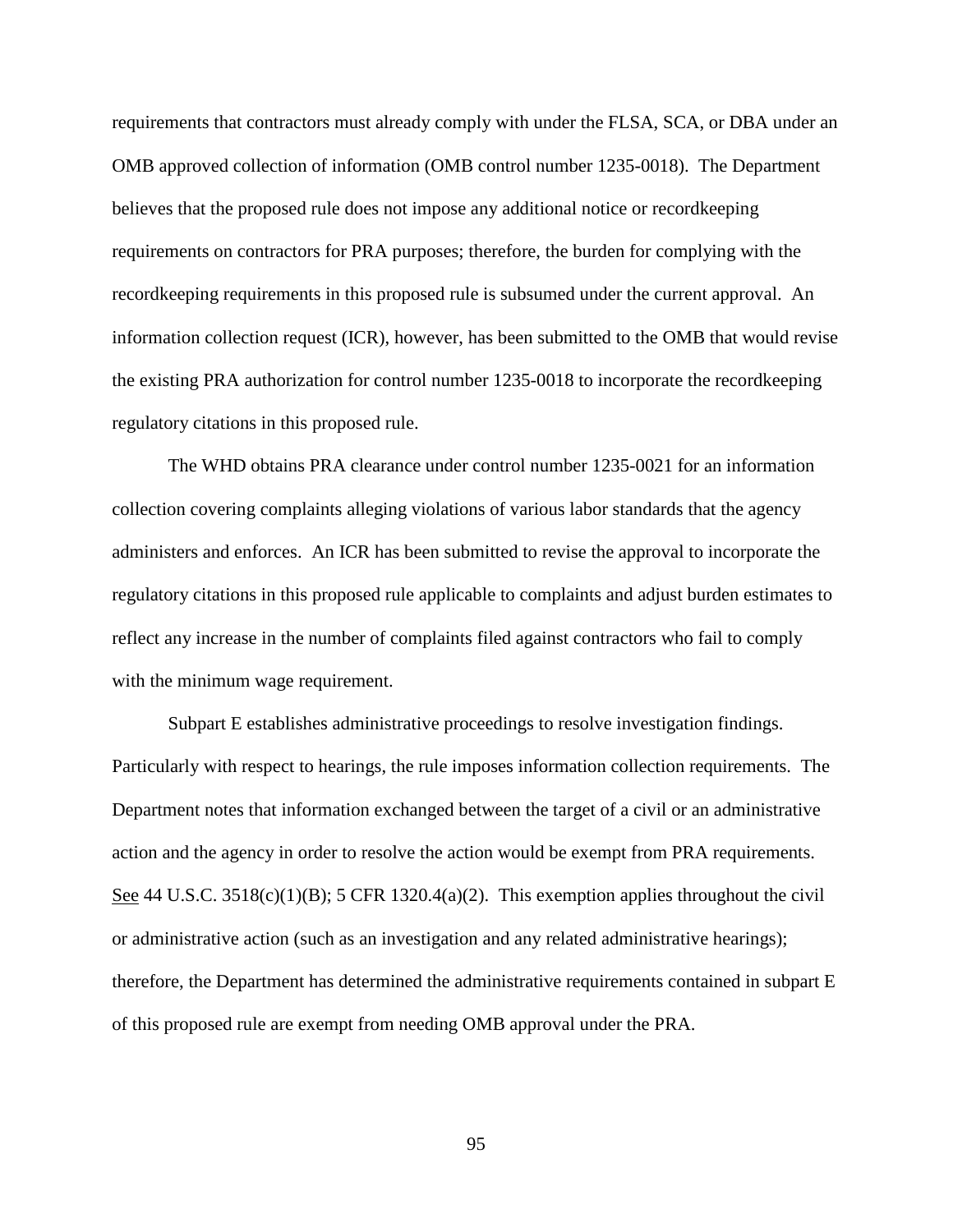Information and technology: There is no particular order or form of records prescribed by the proposed regulations. A contractor may meet the requirements of this proposed rule using paper or electronic means. The WHD, in order to reduce burden caused by the filing of complaints that are not actionable by the agency, uses a complaint filing process that has complainants discuss their concerns with WHD professional staff. This process allows agency staff to refer complainants raising concerns that are not actionable under wage and hour laws and regulations to an agency that may be able to offer assistance.

Public comments: The Department seeks comments on its analysis that this NPRM creates a slight increase in paperwork burden associated with ICR 1235-0021 but does not create a paperwork burden on the regulated community of the information collection provisions contained in ICR 1235-0018. Commenters may send their views to the Department in the same way as all other comments (e.g., through the www.regulations.gov website). While much of the information provided to OMB in support of the information collection request appears in the preamble, interested parties may obtain a copy of the full recordkeeping and complaint process supporting statements by sending a written request to the mail address shown in the ADDRESSES section at the beginning of this preamble. Alternatively, a copy of the recordkeeping ICR with applicable supporting documentation; including a description of the likely respondents, proposed frequency of response, and estimated total burden may be obtained free of charge from the RegInfo.gov website at

http://www.reginfo.gov/public/do/PRAViewICR?ref\_nbr=1235-0018 (this link will only become active on the day following publication of this notice). Similarly, the complaint process ICR is available from http://www.reginfo.gov/public/do/PRAViewICR?ref\_nbr=1235-0021 (this link will only become active on the day following publication of this notice) or by visiting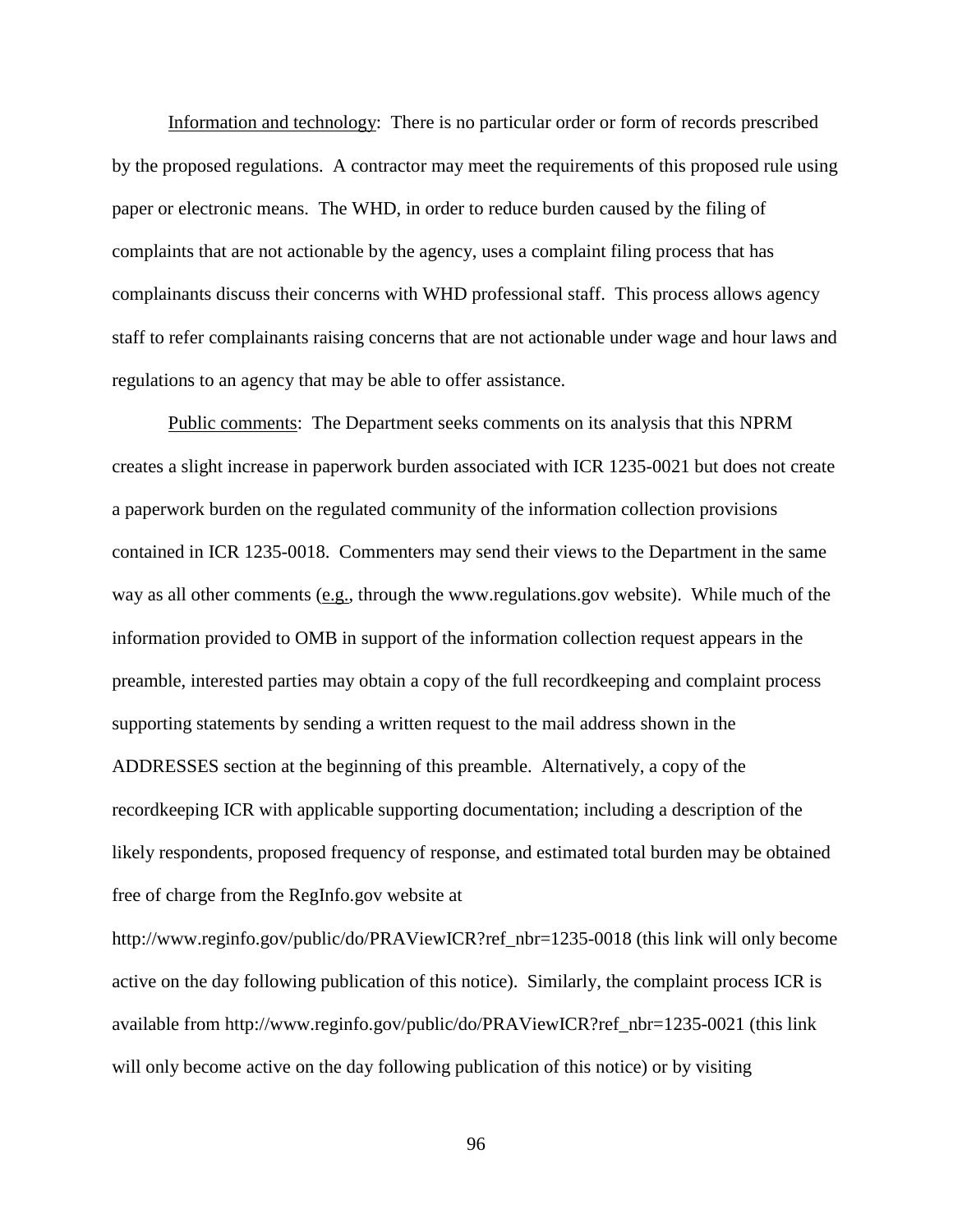http://www.reginfo.gov/public/do/PRAMain website. In addition to having an opportunity to file comments with the Department, comments about the paperwork implications of the proposed regulations may be addressed to the OMB. Comments to the OMB should be directed to: Office of Information and Regulatory Affairs, Attention OMB Desk Officer for the Wage and Hour Division, Office of Management and Budget, Room 10235, Washington, D.C. 20503; Telephone: 202-395-7316/Fax: 202-395-6974 (these are not toll-free numbers). The OMB will consider all written comments that agency receives within 30 days of publication of this proposed rule. As previously indicated, written comments directed to the Department may be submitted within 30 days of publication of this notice.

The OMB and the Department are particularly interested in comments that:

• Evaluate whether the proposed collections of information are necessary for the proper performance of the functions of the agency, including whether the information will have practical utility;

• Evaluate the accuracy of the agency's estimate of the burden of the proposed collection of information, including the validity of the methodology and assumptions used;

• Enhance the quality, utility, and clarity of the information to be collected; and

• Minimize the burden of the collection of information on those who are to respond, including through the use of appropriate automated, electronic, mechanical, or other technological collection techniques or other forms of information technology, e.g., permitting electronic submission of responses.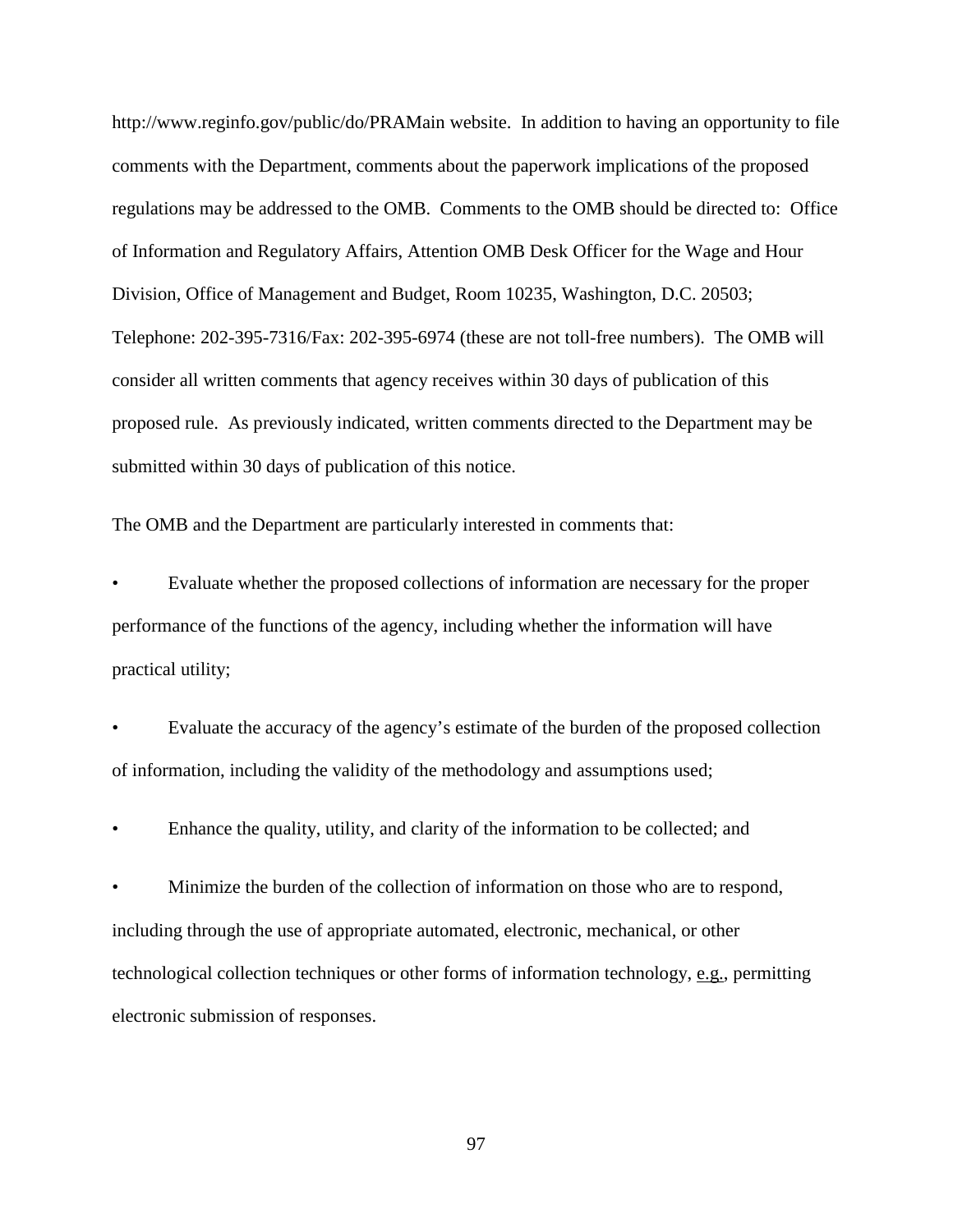Total burden for the recordkeeping and complaint process information collections, including the burdens that will be unaffected by this proposed rule and any changes are summarized as follows:

Type of review: Revisions to currently approved information collections.

Agency: Wage and Hour Division, Department of Labor

Title: Employment Information Form

OMB Control Number: 1235-0021

Affected public: Private sector, businesses or other for-profits and Individuals or Households

Estimated number of respondents: 35,350 (35 from this rulemaking)

Estimated number of responses: 35,350 (35 from this rulemaking)

Frequency of response: on occasion

Estimated annual burden hours: 11,679 (11.66 burden hours due to this NPRM)

Estimated annual burden costs: \$278,193.00 (\$278 from this rulemaking)

Title: Records to be kept by Employers

OMB Control Number: 1235-0018

Affected public: Private sector, businesses or other for-profits and Individuals or Households

Estimated number of respondents: 3,486,025 (0 from this rulemaking)

Estimated number of responses: 39,462,547 (0 from this rulemaking)

Frequency of response: Weekly

Estimated annual burden hours: 853,924 (0 from this rulemaking)

Estimated annual burden costs: 0

## **V. Executive Orders 12866 and 13563**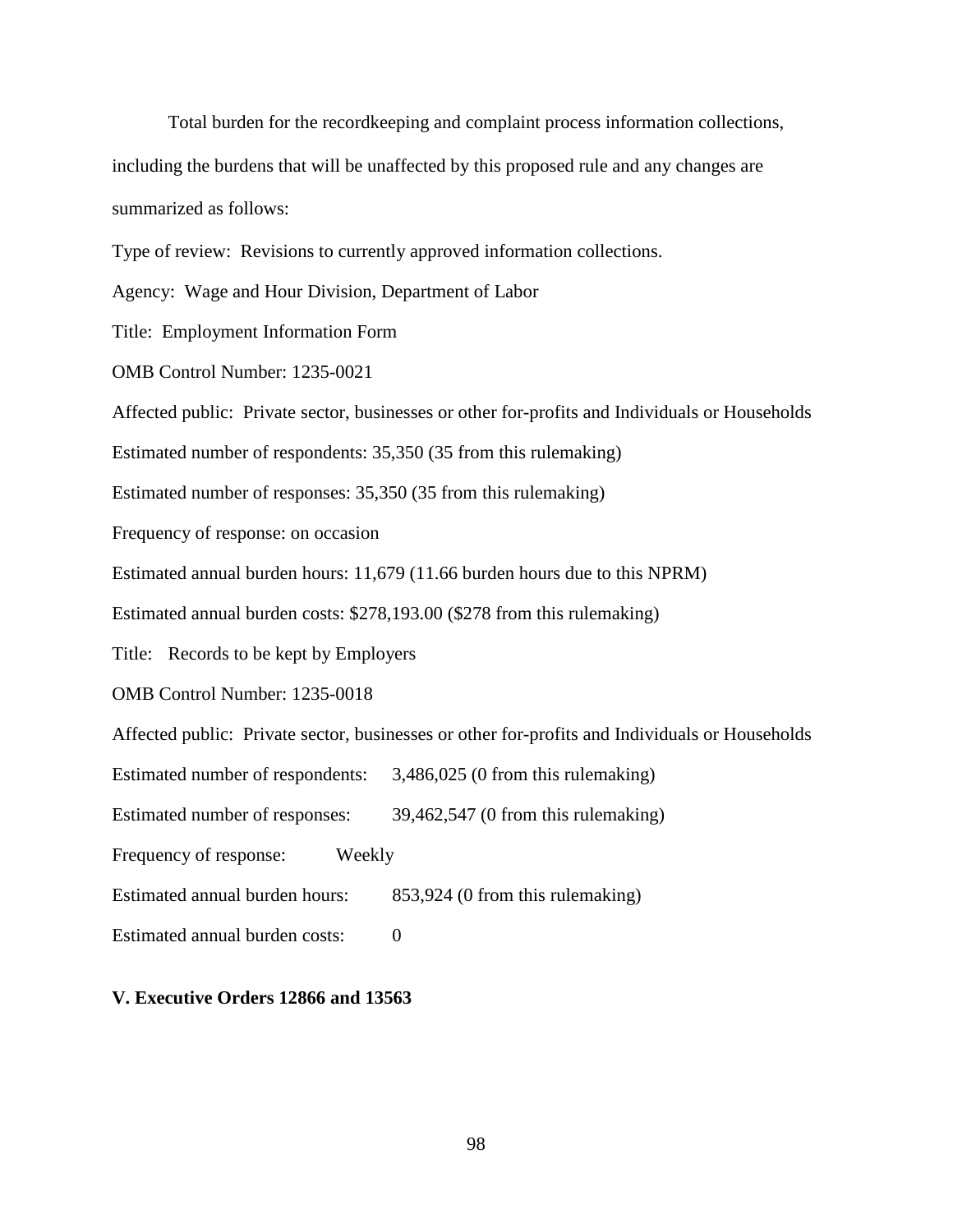Executive Order 13563 directs agencies to propose or adopt a regulation only upon a reasoned determination that its benefits justify its costs; tailor the regulation to impose the least burden on society, consistent with achieving the regulatory objectives; and in choosing among alternative regulatory approaches, select those approaches that maximize net benefits. Executive Order 13563 recognizes that some benefits are difficult to quantify and provides that, where appropriate and permitted by law, agencies may consider and discuss qualitatively values that are difficult or impossible to quantify, including equity, human dignity, fairness, and distributive impacts.

Under Executive Order 12866, the Department must determine whether a regulatory action is significant and therefore subject to the requirements of the Executive Order and to review by OMB. 58 FR 51735. Section 3(f) of Executive Order 12866 defines a "significant regulatory action" as an action that is likely to result in a rule that: (1) has an annual effect on the economy of \$100 million or more, or adversely affects in a material way a sector of the economy, productivity, competition, jobs, the environment, public health or safety, or State, local or tribal governments or communities (also referred to as economically significant); (2) creates serious inconsistency or otherwise interferes with an action taken or planned by another agency; (3) materially alters the budgetary impacts of entitlement grants, user fees, or loan programs, or the rights and obligations of recipients thereof; or (4) raises novel legal or policy issues arising out of legal mandates, the President's priorities, or the principles set forth in Executive Order 12866. Id.

The Department has determined that this proposed rule is a "significant regulatory action" under section 3(f) of Executive Order 12866 because it is economically significant based on the analysis set forth below. As a result, OMB has reviewed this proposed rule.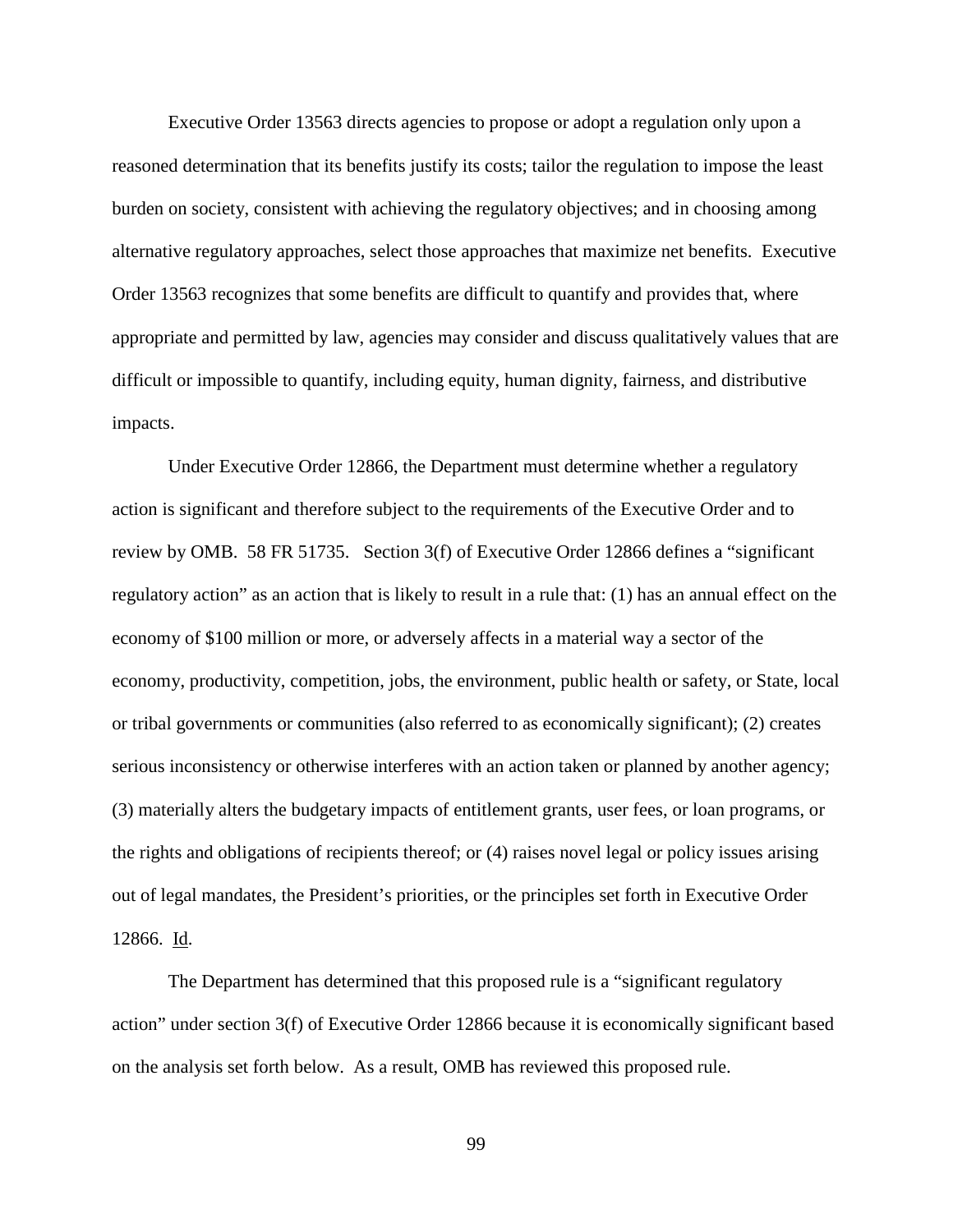Executive Order 13658 requires an increase in the minimum wage to \$10.10 for workers on covered Federal contracts where the solicitation for such contract has been issued on or after January 1, 2015. Beginning January 1, 2016, and annually thereafter, the Secretary of Labor will determine the applicable minimum wage in accordance with section 2 of Executive Order 13658. Workers performing on covered contracts as described in the Executive Order and this rule are entitled to the minimum wage protections of this part. The Executive Order applies only to new contracts where the solicitation for such contract has been issued on or after January 1, 2015.

In order to determine whether the proposed rule would have an annual effect on the economy of \$100 million or more, it was necessary to determine how many workers on contracts covered by the Executive Order are earning below \$10.10 (affected workers). Because no single source contained data reflecting how many Federal contract workers receive wages below \$10.10, the Department relied on a variety of data sources to derive the number of affected workers. First, the Department used the Principal North American Industry Classification System (NAICS) to identify the industries most likely to employ workers covered by the Executive Order. Second, the Department utilized the Current Population Survey (CPS) to estimate the number of workers within a state within the applicable NAICS category receiving less than \$10.10 per hour. The Department then relied on ratios it derived from USASpending.gov and the Bureau of Labor Statistics Office of Employment and Unemployment Statistics (OEUS) data to determine what percentage of the applicable CPS workers receiving less than \$10.10 per hour were working on Federal contracts. Finally, the Department relied on ratios again derived from USAspending.gov data to determine what percentage of workers receiving less than \$10.10 per hour while working on Federal contracts were employed on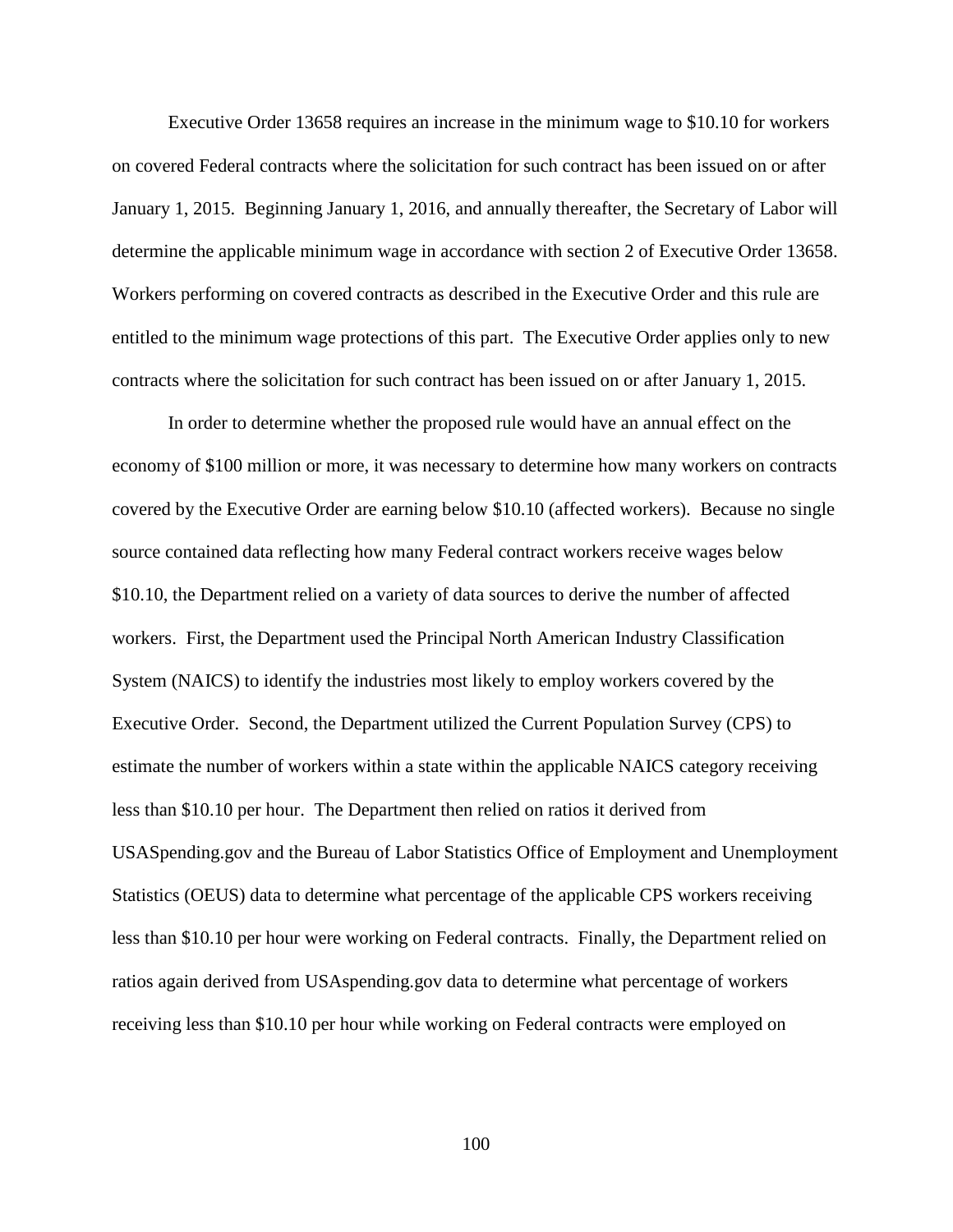Federal contracts covered by the Executive Order. Using this methodology, the Department estimates that there are 183,814 affected workers.

It was additionally necessary to determine the average wage rate of affected workers and to estimate how many hours affected workers would spend on covered contracts. The Department estimated affected workers receive an average wage of \$8.79, or \$1.31 below the Executive Order minimum wage, and work 2,080 hours per year on Executive Order covered contracts. The Department further estimated that twenty-percent (20%) of contracts extant in 2015 will qualify as "new" for purposes of the Executive Order and that approximately all contracts extant by 2019 will be "new" for purposes of the Executive Order. Based on these estimates, the Department anticipates that the annual effect of the rule in 2015 and 2019 will be approximately \$100.2 million (183,814\*\$1.31\*2080\*.20= \$100.2 million) and \$501 million (183,814\*\$1.31\*2080), respectively.

In estimating the annual effect on the economy of this rule, the Department proceeded in steps. The first step was to estimate the number of affected workers who currently earn less than \$10.10 per hour. The second step was to estimate the average wage increase for the affected workers. The average increase in wages will reflect the range of hourly wage rates of the affected workers currently earning between \$7.25 and \$10.10. In the third step, the Department calculated the total increase in hourly wages for the affected workers by multiplying the number of affected workers (Step 1) by the average increase in wages of the affected workers (Step 2) and the estimated number of work hours per year. Because this rule applies only to new contracts where the solicitation for such contracts has been issued on or after January 1, 2015, the Department also needed to estimate the percentage of extant contracts that would be "new" in the years covered by this analysis.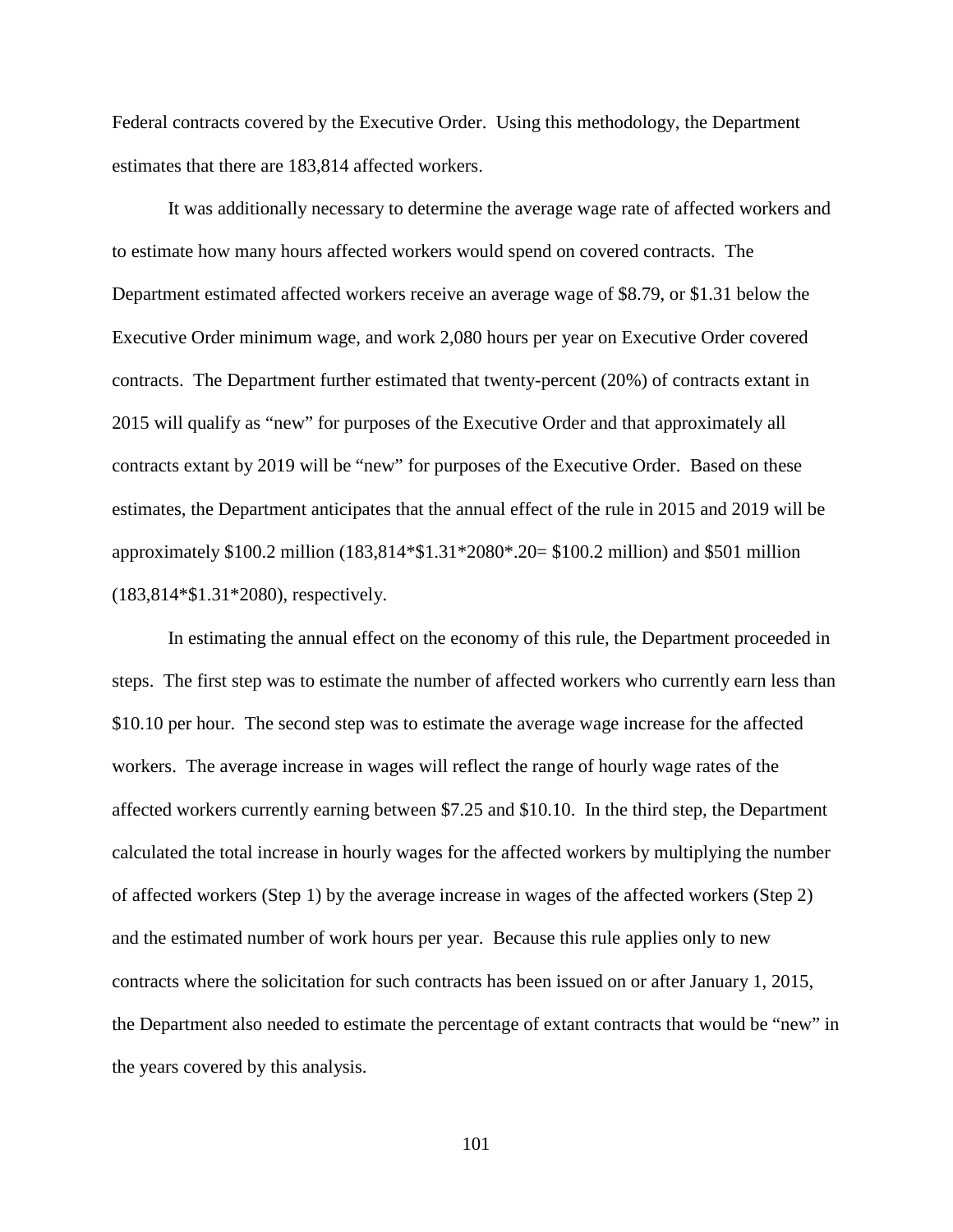The Federal Government does not collect data that precisely quantifies the number of private sector workers employed under Federal contracts. The Department accordingly used various methods based on the data sources available to derive an estimate of the number of affected workers. First, the Department gathered data on Federal contracts from USAspending.gov, which classifies government contract spending based on the products or services being purchased, to determine the types of Federal contracts covered by the Executive Order.<sup>[5](#page-101-0)</sup> Specifically, the Department's estimate of spending on contracts that are covered by this Executive Order included contracts for work related to Research and Development ("A" codes), Special Studies and Analyses - Not R&D ("B" codes), Architect and Engineering – Construction ("C" codes), Automatic Data Processing and Telecommunication ("D" codes), Purchase of Structures and Facilities ("E" codes), Natural Resources and Conservation ("F" codes), Social Services ("G" codes), Quality Control, Testing, and Inspection ("H" codes), Maintenance, Repair, and Rebuilding of Equipment ("J" codes), Modification of Equipment ("K" codes), Technical Representative ("L" codes), Operation of Government Owned Facilities ("M" codes), Installation of Equipment ("N" codes), Salvage Services ("P" codes), Medical Services ("Q" codes), Professional, Administrative and Management Support ("R" codes), Utilities and Housekeeping Services ("S" codes), Photographic, Mapping, Printing, and Publications ("T" codes), Education and Training ("U" codes), Transportation, Travel and Relocation ("V" codes), Lease or Rental of Equipment ("W" codes), Lease or Rental of Facilities ("X" codes), Construction of Structures and Facilities ("Y" codes), and Maintenance, Repair or Alteration of Real Property ("Z" codes).

<span id="page-101-0"></span><sup>&</sup>lt;sup>5</sup> The Department excluded all contracts for products from its estimate because the Executive Order generally does not cover such contracts.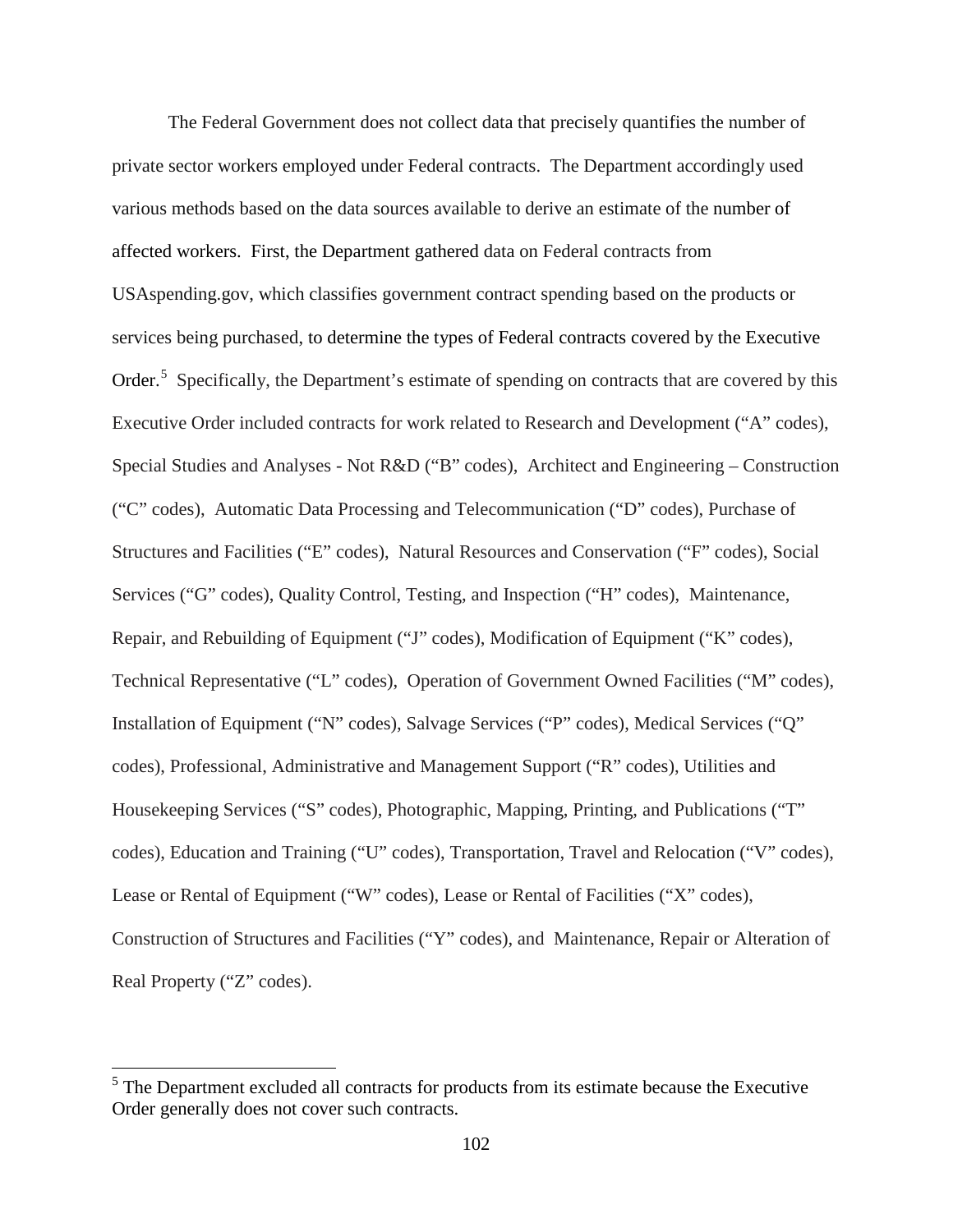The Department focused on information found in the USASpending.gov Prime Award Spending database, which enabled it to discern how some Federal contracts are further redistributed to subcontractors. For example, a business performing a Professional, Administrative and Management Support contract may subcontract with other businesses to complete their work. USASpending.gov is not a perfect data source from which to estimate all the Federal contracts subject to the Executive Order because a portion of contracts in several of the product service codes may not be covered by this proposed rule. In addition, USASpending.gov does not capture some concessions contracts and contracts in connection with Federal property or lands related to offering services for Federal employees, their dependents or the general public that will be covered by this proposed rule. Therefore, the Department's estimates of the number of affected workers may be somewhat imprecise. However, the inclusion of all contracts in the aforementioned product service codes and the exclusion of some concessions contracts and covered contracts in connection with Federal property or lands likely offset each other to at least some degree in calculating the total number of affected workers under this proposed rule.

Second, the Department utilized  $2012<sup>6</sup>$  $2012<sup>6</sup>$  $2012<sup>6</sup>$  OEUS data on total output and employment by industry in conjunction with the data on total spending on Federal contracts by industry from USAspending.gov to calculate the share of workers in each industry sector employed under Federal contracts. According to USASpending.gov, the Federal Government spent \$461.48 billion on procurement contracts in 2013. Subtracting amounts spent on contract work performed outside of the United States that the Executive Order does not cover resulted in

<span id="page-102-0"></span> $6$  The total spending data on Federal contracts by industry in 2012 was similar to the total spending data on Federal contracts by industry in 2013. The Department accordingly concluded it was appropriate to compare the total spending data on Federal contracts from USASpending.gov in 2013 to the 2012 data on total output and employment from the OEUS.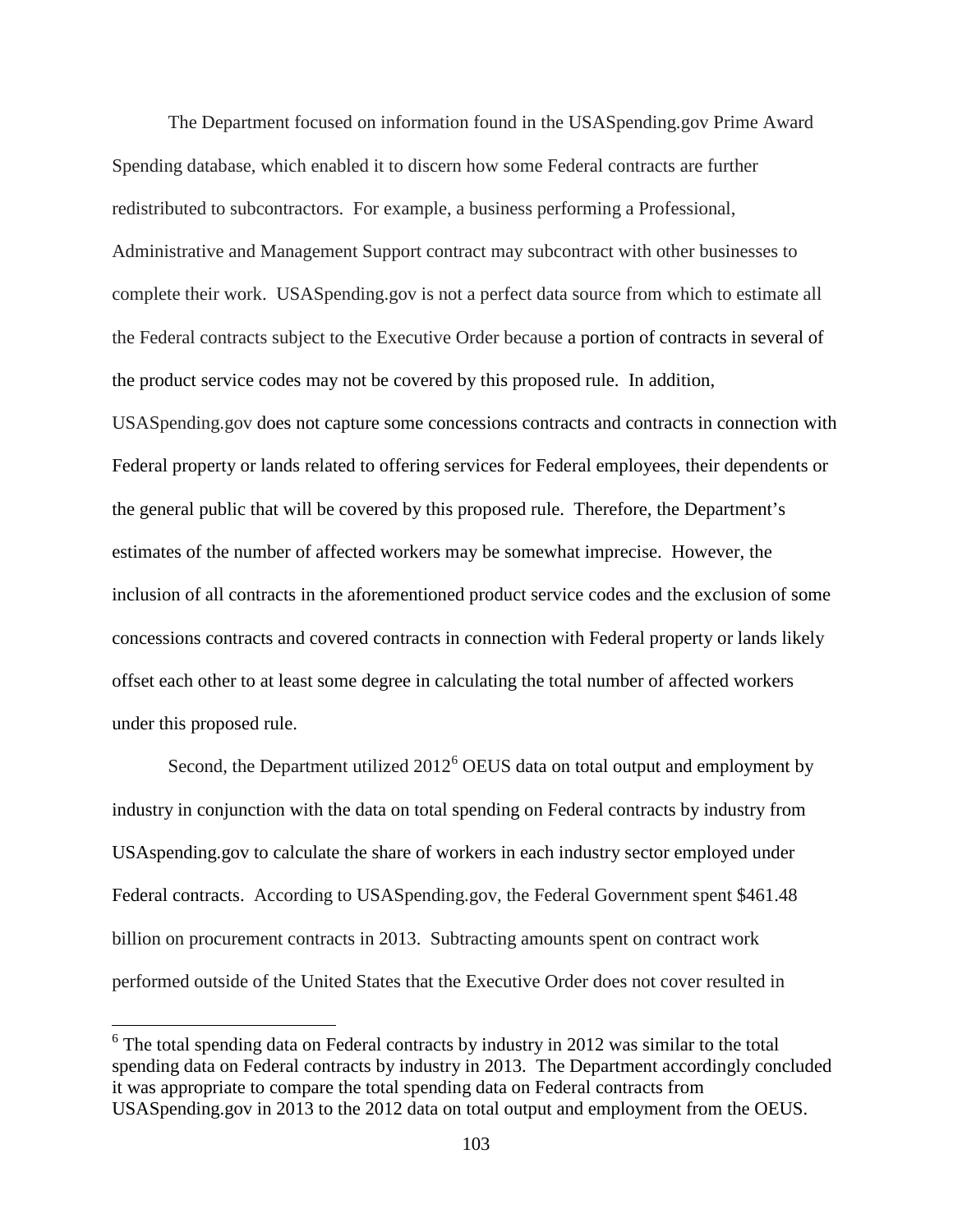Federal Government spending on procurement contracts of approximately \$407.68 billion in 2013. The Department illustrates its approach using the example of the information industry; OEUS data indicated that total output and total employment for the information industry (NAICS code: 51) in 2012 were \$1.25 trillion and 2.74 million workers, respectively. Total Federal contract spending for the information industry according to USASpending.gov was \$10.4 billion in 2013. The Department then divided the total Federal contract spending for the information industry by the total output for the information industry to derive a share of industry output in the information sector of .83 percent (\$10.4 billion/\$1.25 trillion). Using this method, the Department estimated the share for each industry sector from USAspending.gov that it identified as containing Federal contracts subject to the Executive Order (see Table A below).

The Department augmented the national contracting data with information on state-based geographic differences in the minimum wage and contracting services purchased. By integrating state-level data, the Department captured some of the variation in the minimum wage level and contracting within states. The Department determined where Federal agencies were investing by the place of performance data associated with each entry in the USASpending.gov database, which is typically the zip code of the location where the contract work takes place. In order to avoid overstating the contracts covered by this proposed rule, the Department developed an estimate to measure the proportion of total Federal spending on services and products in a given state. To measure the ratio of covered contracts, the Department divided a state-industry pair's total Federal spending on contracts covered by Executive Order 13658 by the stateindustry pair's total Federal spending on all contracts (including both services and products) in 2013. The Department defined the industries in the state-industry pairs using the principal NAICS of the contractor providing the service (see Table B). For simplicity, the Department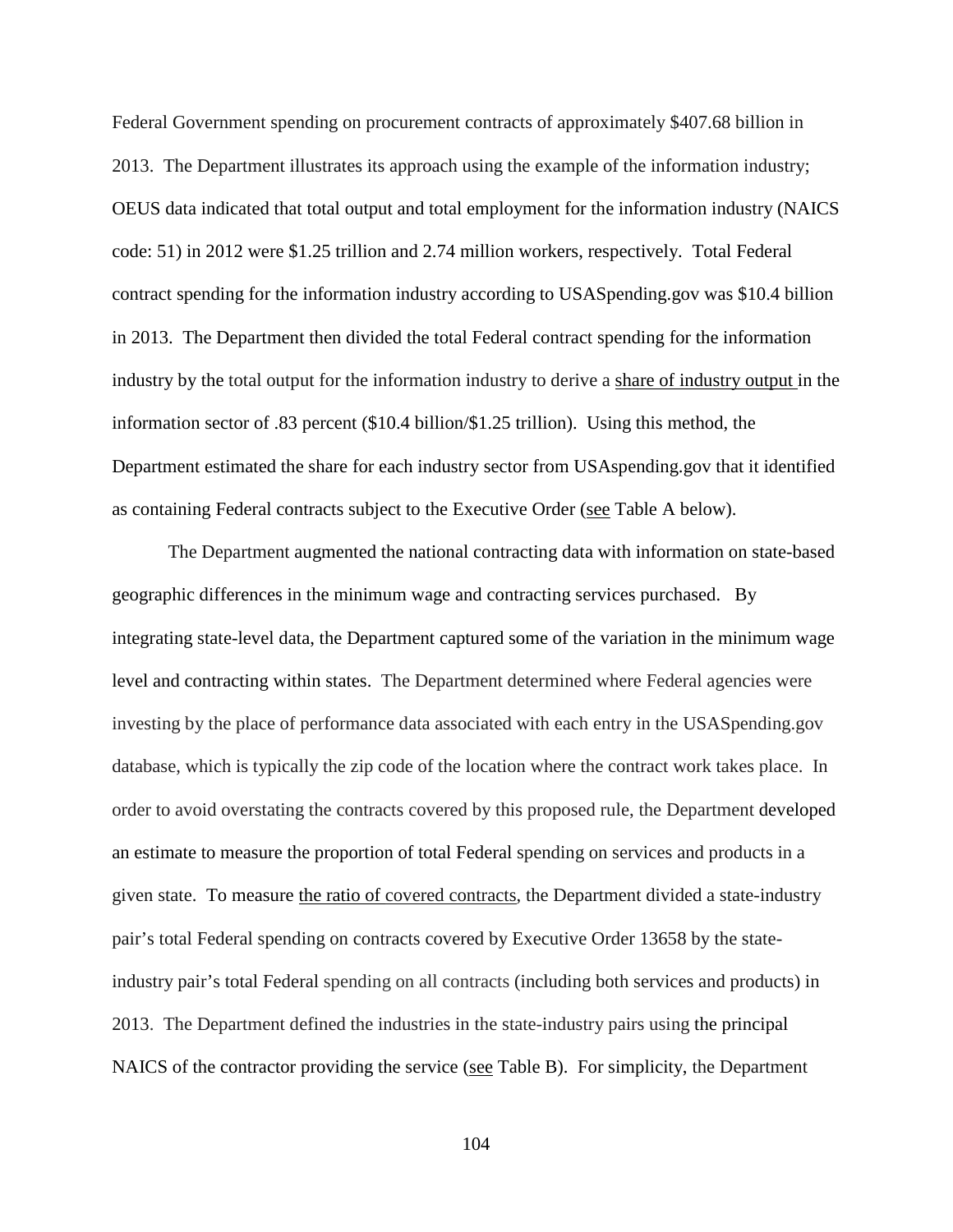chose to aggregate the data by two-digit NAICS industries. Affected workers are estimated based on contracts by industry two-digit NAICS level. It should be noted that the Department's estimate includes all industry classification of contracts. The approach captures all vendors irrespective of industry whose contracts are covered by this proposed rule.

Third, the Department used wage and industry data from the  $CPS<sup>7</sup>$  $CPS<sup>7</sup>$  $CPS<sup>7</sup>$  to calculate the total number of workers in each state by two-digit NAICS level who earn less than \$10.10 per hour.<sup>[8](#page-104-1)</sup> The Department then applied the share of industry output ratios to this CPS data to estimate the total number of workers within an industry within a state who earn less than \$10.10 per hour working on a Federal contract. Implicit in the Department's use of the USASpending.gov and CPS data in this manner is the Department's assumption that the industry distribution of Federal contractors is the same as that in the rest of the U.S. economy. For example, according to CPS data, there are 5,991 workers in the information industry in Maryland who earn less than \$10.10 per hour, so applying the share of industry output ratio estimate of 0.83 percent indicates that there are 50 workers in the information industry who earn less than \$10.10 and are employed under a Federal contract in Maryland. The Department then accounted for those workers who are performing on a covered contract by employing the applicable ratio of covered contracts. For example, the ratio of covered contracts in the information industry in Maryland is 67 percent. The Department accordingly calculated that the number of affected workers in the information industry in Maryland who earn less than \$10.10 per hour is 33 (67%  $\times$  50). By following this

<span id="page-104-0"></span> $7$  The CPS, sponsored jointly by the U.S. Census Bureau and the BLS, is the primary source of labor force statistics for the population of the United States. The CPS is the source of numerous high-profile economic statistics, including the national unemployment rate, and provides data on a wide range of issues relating to employment and earnings.

<span id="page-104-1"></span><sup>&</sup>lt;sup>8</sup> While the ideal data set for the number of affected workers would be Federal procurement data that shows a wage distribution for all contract and subcontract workers, such a data set is not available.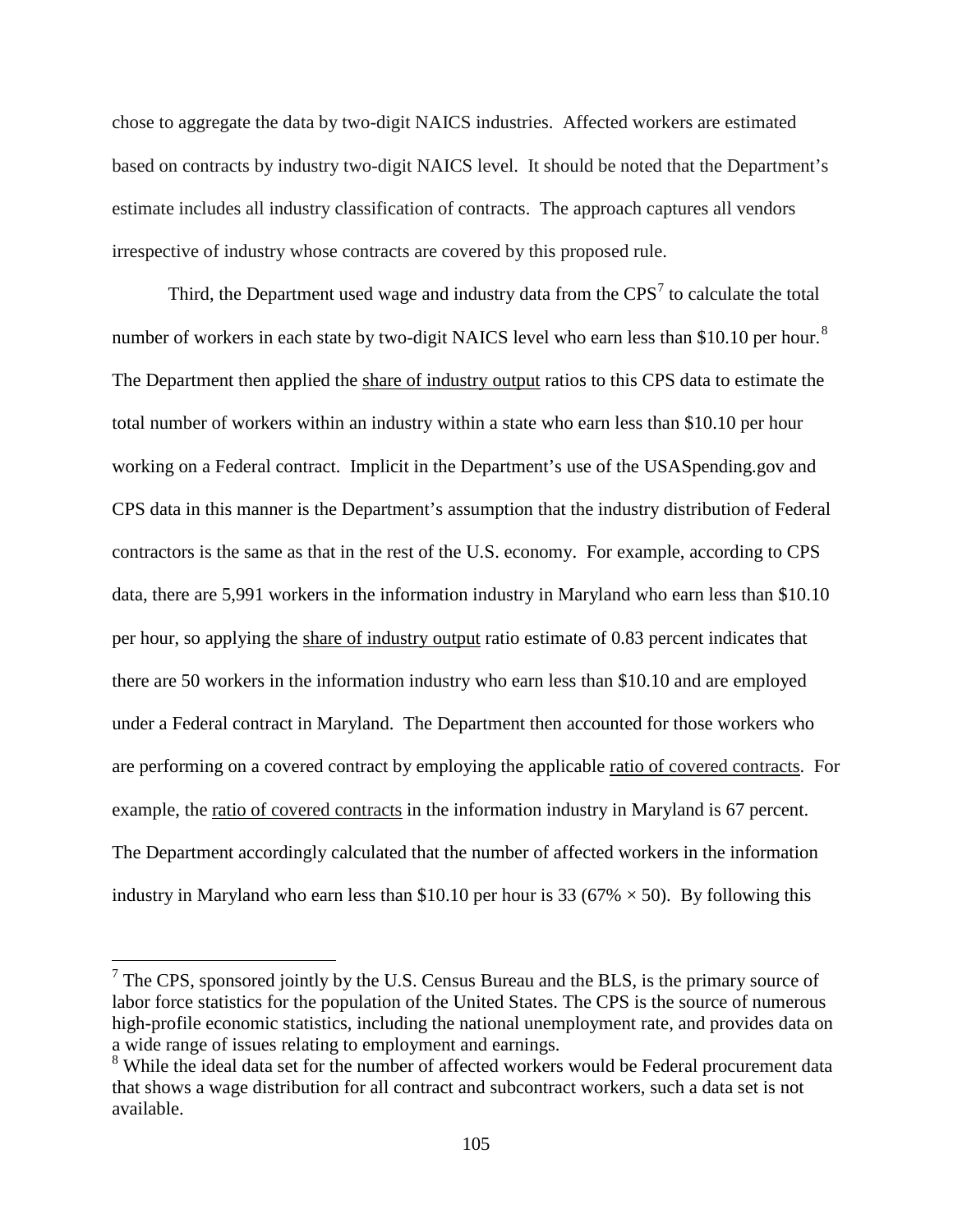procedure for each state-industry pair, the Department estimated that out of the 868,834 workers on Federal contract jobs, 183,814 (21 percent) were paid \$10.10 per hour or less. See Table C for calculation of the number of affected workers.

This regulation affects only new contracts with the Federal Government; it does not affect existing contracts. The Department has found no precise data with which to measure the number of construction and service contracts that are new each year. According to a 2012 Small Business Administration (SBA) study, between FY 2005 and FY 2009, an average of 17.6 percent of all Federal contracts with small businesses were awarded to small businesses that were new to Federal contracting (and thus must have been new contracts) based on data from the Federal Procurement Data System  $(FPDS)$ . <sup>[9](#page-105-0)</sup> In the economic analysis of the final rule of "Nondisplacement of Qualified Workers under Service Contracts," the Department assumed that slightly more than 20 percent of all SCA covered contracts would be successor contracts subject to the nondisplacement provisions.<sup>[10](#page-105-1)</sup> After considering these factors, and recognizing in particular that some contracts covered by the Executive Order (including those exempted from SCA coverage under 29 CFR 4.133(b)) are for terms of more than five years, the Department conservatively assumed for purposes of this analysis that roughly 20 percent of Federal contracts are initiated each year; therefore, it will take at least five years for the proposed rule's impact to fully manifest itself.

## Transfers from Federal Contractor Employers and Taxpayers to Workers

<span id="page-105-0"></span><sup>&</sup>lt;sup>9</sup> Small Business Administration, "Characteristics of Recent Federal Small Business

<span id="page-105-1"></span>Contracting," May 2012, [http://www.sba.gov/sites/default/files/397tot.pdf.](http://www.sba.gov/sites/default/files/397tot.pdf)<br><sup>10</sup> Department of Labor, "Nondisplacement of Qualified Workers under Service Contracts," Final Rule, Wage and Hour Division, 2011, [https://www.federalregister.gov/articles/2011/08/29/2011-](https://www.federalregister.gov/articles/2011/08/29/2011-21261/nondisplacement-of-qualified-workers-under-service-contracts) [21261/nondisplacement-of-qualified-workers-under-service-contracts.](https://www.federalregister.gov/articles/2011/08/29/2011-21261/nondisplacement-of-qualified-workers-under-service-contracts)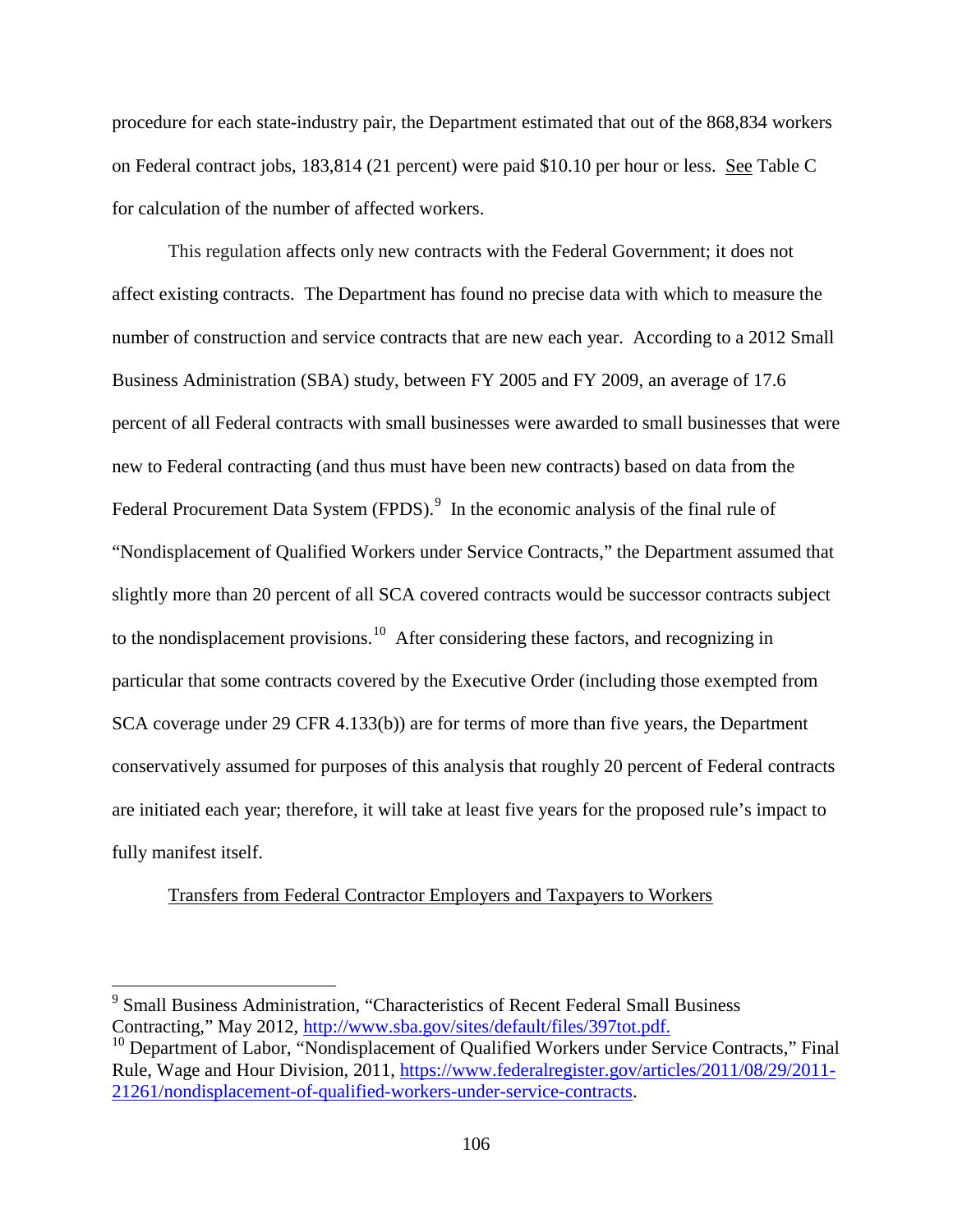The most accurate way to measure the pay increase that affected workers can expect to receive as a result of the minimum wage increase would be to calculate the difference between \$10.10 and the average wage rate currently paid to the affected workers. However, the Department was unable to find data reflecting the distribution of the wages currently paid to the affected workers who earn less than \$10.10 per hour. Thus, it is not possible to directly calculate the average wage rate the affected workers are currently paid.

Given this data limitation, the Department used earnings data from the CPS to calculate the average wage rate for U.S. workers who earn less than \$10.10 per hour in the construction and service industries. Assuming that the wage distribution of Federal contract workers in the construction and service industries is the same as that in the rest of the U.S. economy, the Department estimated that the average wage for the affected workers associated with this proposed rule is \$8.79 per hour. Thus, the difference between the average wage rate of \$8.79 per hour and \$10.10 would yield a \$1.31 per hour pay increase for the affected workers.

The Department then applied this increase to the Federal contract workers who will be potentially affected by the change. The Department also needed to account for the fact that this rule applies only to new contracts. As noted, the Department estimated that about 20 percent of covered contracts are new each year. To estimate the total wage increase per year, the Department needed to calculate the total work hours in a year. The Department assumed a forty hour workweek, and by multiplying 40 hours per week by 52 weeks in a year, concluded that affected workers work 2,080 hours in a year.

The Department calculated the total increase that Federal contractors will pay their employees by multiplying the number of affected workers by the average wage increase of \$1.31 per hour and 2,080 work hours per year. Based on the assumption that only 20 percent of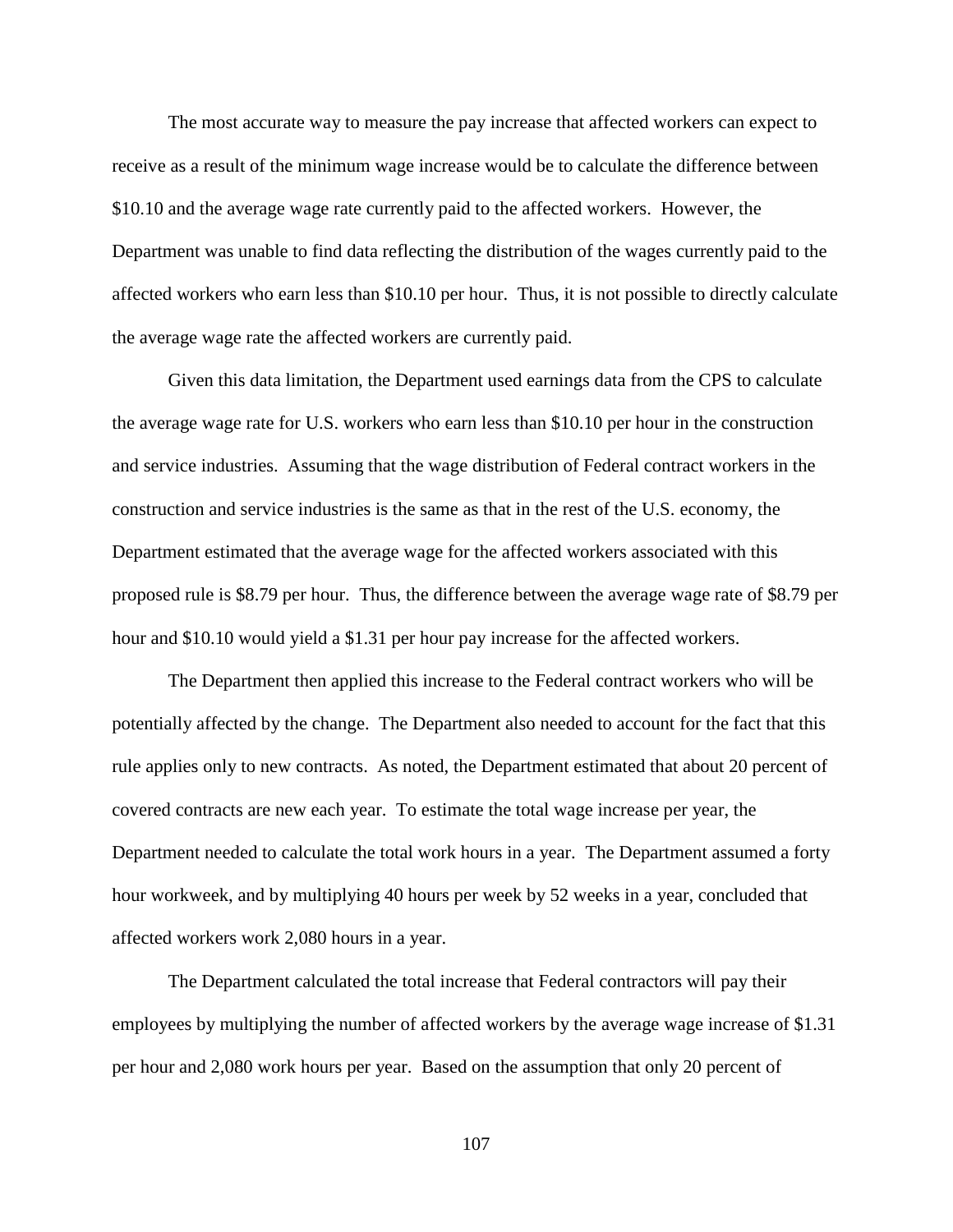contracts in 2015 will be new, the total increase that Federal contractors will pay their employees by the end of 2015 is estimated to be \$100.20 million  $(183,814 \times $1.31 \times 2,080 \times 20\%)$ .<sup>[11](#page-107-0)</sup> When this rule's impact is fully manifested by the end of 2019, the total increase in hourly wages for Federal contract workers is expected to be \$501 million (in 2014 dollars) (\$100.20 million  $\times$  5 years).<sup>[12](#page-107-1)</sup> There is however, a possibility that this estimate is overstated because the analysis does not account for what are likely higher average hourly wages paid to employees whose wages are governed by SCA or DBA prevailing wage determinations. Moreover, the analysis does not account for changes in state and local minimum wages that will raise wages independently of this proposed rule.<sup>[13](#page-107-2)</sup>

This is the estimated transfer cost from employers and taxpayers to workers in 2019.

However, the Department expects offsetting of the cost increase due to workers' increased

productivity, reduced turnover, and other benefits as discussed in the Benefits section. In fact, as

discussed below, the Department believes that the long-term cost savings to employers and the

Federal Government justify the short-term costs that would be incurred.

<span id="page-107-0"></span> $11$  Because the rate is effective for contracts resulting from solicitations on or after January 1, 2015, it is likely that work on covered contracts will not commence until later in 2015. Therefore, our analysis overstates the cost estimate as we used 2,080 hours to reflect the full year for 2015.

<span id="page-107-1"></span> $12$  Beginning January 1, 2016, the minimum wage will be adjusted annually by the annual percentage increase in the Consumer Price Index for Urban Wage Earners and Clerical Workers (CPI-W). Accordingly, this will adjust upward our estimated wage increase in 2016 and after. However, our estimates of wage increases for the affected workers are measured in 2014 constant dollars and therefore, remain unchanged.

<span id="page-107-2"></span><sup>&</sup>lt;sup>13</sup> The estimate of rule-induced transfers is based on an assumption that the proposed rule would have no impact on employment. According to the Council of Economic Advisers, the bulk of the empirical literature shows that raising the minimum wage by a moderate amount has little or no negative effect on employment. However, these studies primarily study the impact of minimum wages in the private sector. In the public sector, many of the same factors that affect private companies, like the impact on the productivity of workers, are relevant for considering any impact on employment. However, ultimately employment related to federal contracts will largely depend on the future decisions of policymakers, such as budget and procurement decisions. .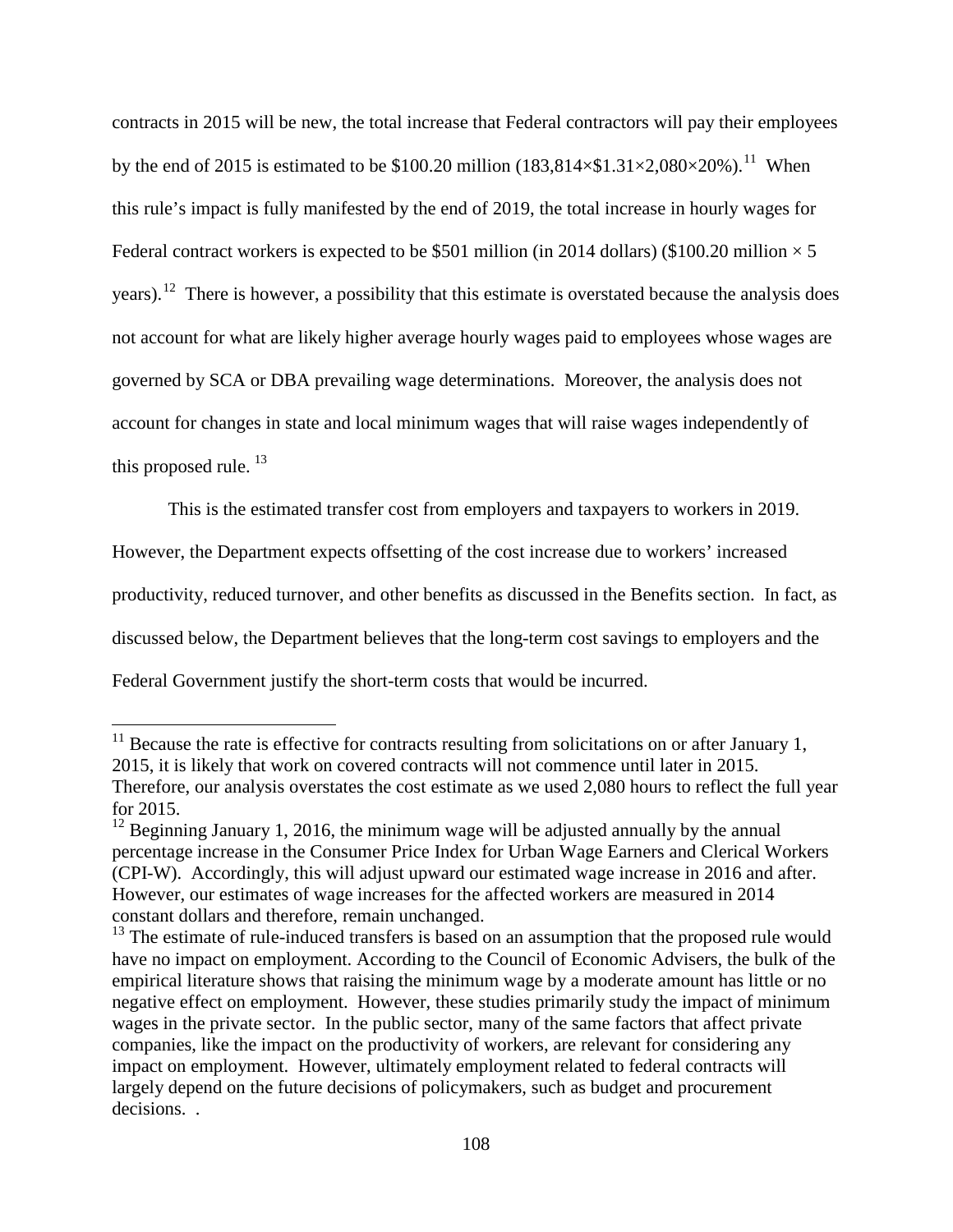#### Additional compliance costs

This rule requires executive departments and agencies to include a contract clause in any contracts covered by the Executive Order. The clause describes the requirement to pay all workers on covered Federal Government contracts at least the Executive Order minimum wage. Covered contractors and their subcontractors will need to incorporate the contract clause into lower-tier subcontracts. The Department believes that the compliance cost of incorporating the contract clause will be negligible for contractors and subcontractors.

The Department has drafted this proposed rule consistent with the directive in section 4(c) of the Executive Order that any regulations issued pursuant to the Order should, to the extent practicable, incorporate existing procedures from the FLSA, SCA and DBA. As a result, most contractors subject to this rule generally will not face any new requirements, other than payment of a wage no less than the minimum wage required by the Order. The proposed rule does not require contractors to make other changes to their business practices. Therefore, the Department posits that the only regulatory familiarization cost related to this proposed rule is the time necessary for contractors to read the contract clause, evaluate and adjust their pay rates to ensure workers on covered contracts receive a rate not less than the Executive Order minimum wage, and modify their contracts to include the required contract clause. For this activity, the Department estimates that contractors will spend one hour. The estimated cost of this burden is based on data from the Bureau of Labor Statistics in the publication "Employer Costs for Employee Compensation" (September 2013), which lists hourly compensation for the Management, Professional, and Related occupational group as \$51.74. There are approximately 500,000 contractor firms registered in the General Service Administration (GSA)'s System for Award Management (SAM). Therefore, the estimated hours for rule familiarization is 500,000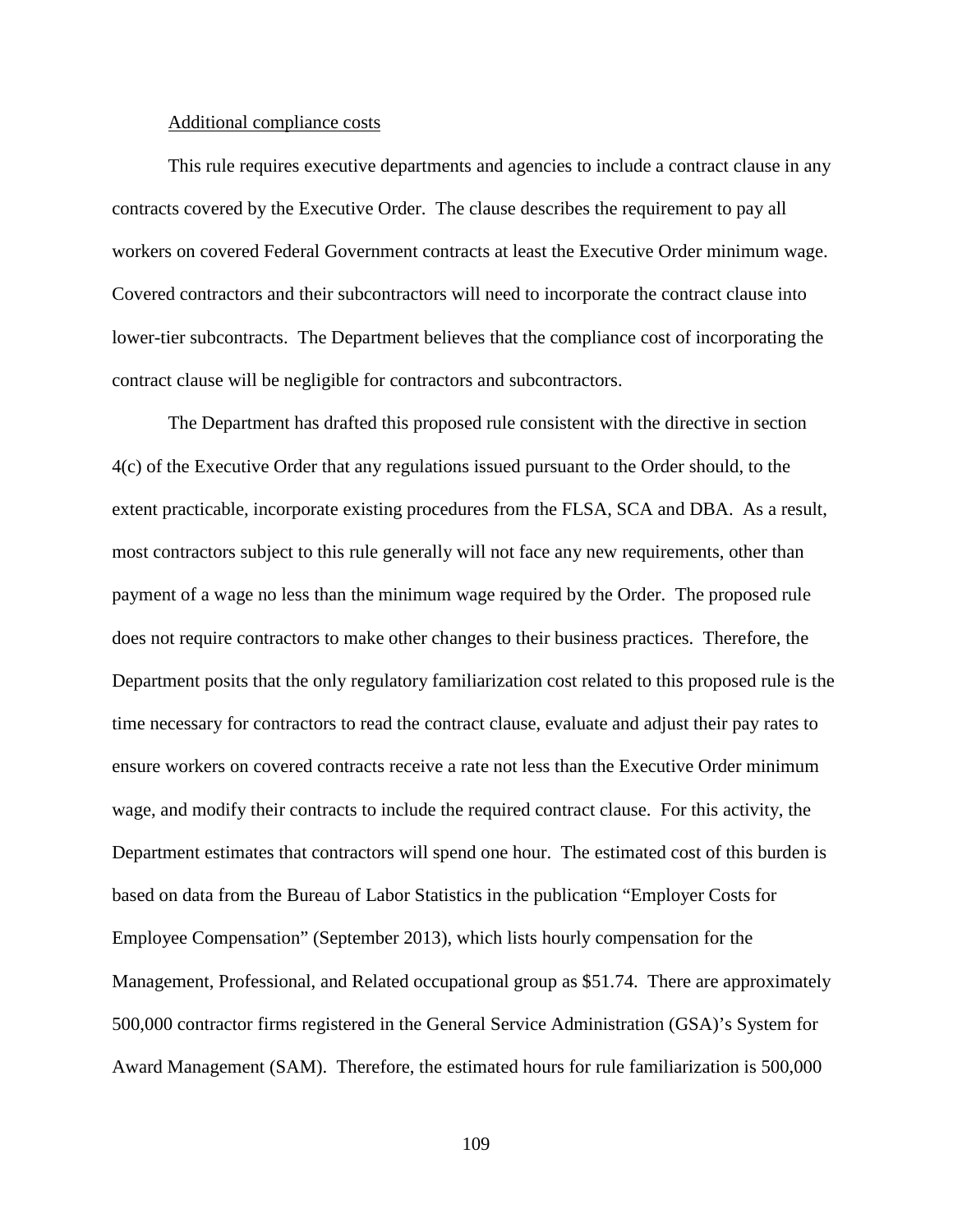hours (500,000 contractor firms x 1 hour =  $500,000$  hours). The Department calculated the total estimated cost as \$25.87 million (500,000 hours x \$51.74/hour = \$25,870,000).

### Benefits

The Department expects that increasing the minimum wage of Federal contract workers would generate several important benefits, including reduced absenteeism and turnover in the workplace, improved employee morale and productivity, reduced supervisory costs, and increased quality of government services.

Research shows that absenteeism is negatively correlated with wages, meaning that better-paid workers are absent less frequently (Dionne and Dostie 2007; Pfeifer 2010).<sup>14</sup> Pfeifer (2010) finds that a one percent increase in wages is associated with a reduction in absenteeism of about one percent. According to a study by Fairris, Runstein, Briones, and Goodheart (2005), managers reported that absenteeism decreased following the passage of a living wage ordinance in Los Angeles because employees had more to lose if they did not show up for work, and employees placed greater value on their jobs because they knew they would receive a lower wage at other jobs.<sup>[15](#page-109-1)</sup> When workers are paid higher wages, they are absent from work less often. According to studies by Allen (1983), Mefford (1986), Zhang, Sun, Woodcock, and Anis (2013), reduced absenteeism has been associated with higher productivity.<sup>16</sup>

<span id="page-109-0"></span><sup>&</sup>lt;sup>14</sup> Dionne. Georges and Benoit Dostie, "New Evidence on the Determinants of Absenteeism Using Linked Employer-Employee Data," Industrial and Labor Relations Review, Vol. 61, No. 1, 2007.

Pfeifer, Christian, "Impact of Wages and Job Levels on Worker Absenteeism," International Journal of Manpower, Vol. 31, No. 1, pp 59–72, 2010.

<span id="page-109-1"></span><sup>&</sup>lt;sup>15</sup> Fairris, David, David Runsten, Carolina Briones, and Jessica Goodheart, "Examining the Evidence: The Impact of the Los Angeles Living Wage Ordinance on Workers and Businesses," LAANE, 2005.

<span id="page-109-2"></span><sup>&</sup>lt;sup>16</sup> Allen, Steven, "How Much Does Absenteeism Cost?" Journal of Human Resources, Vol. 18, No. 3, pp 379–393, 1983.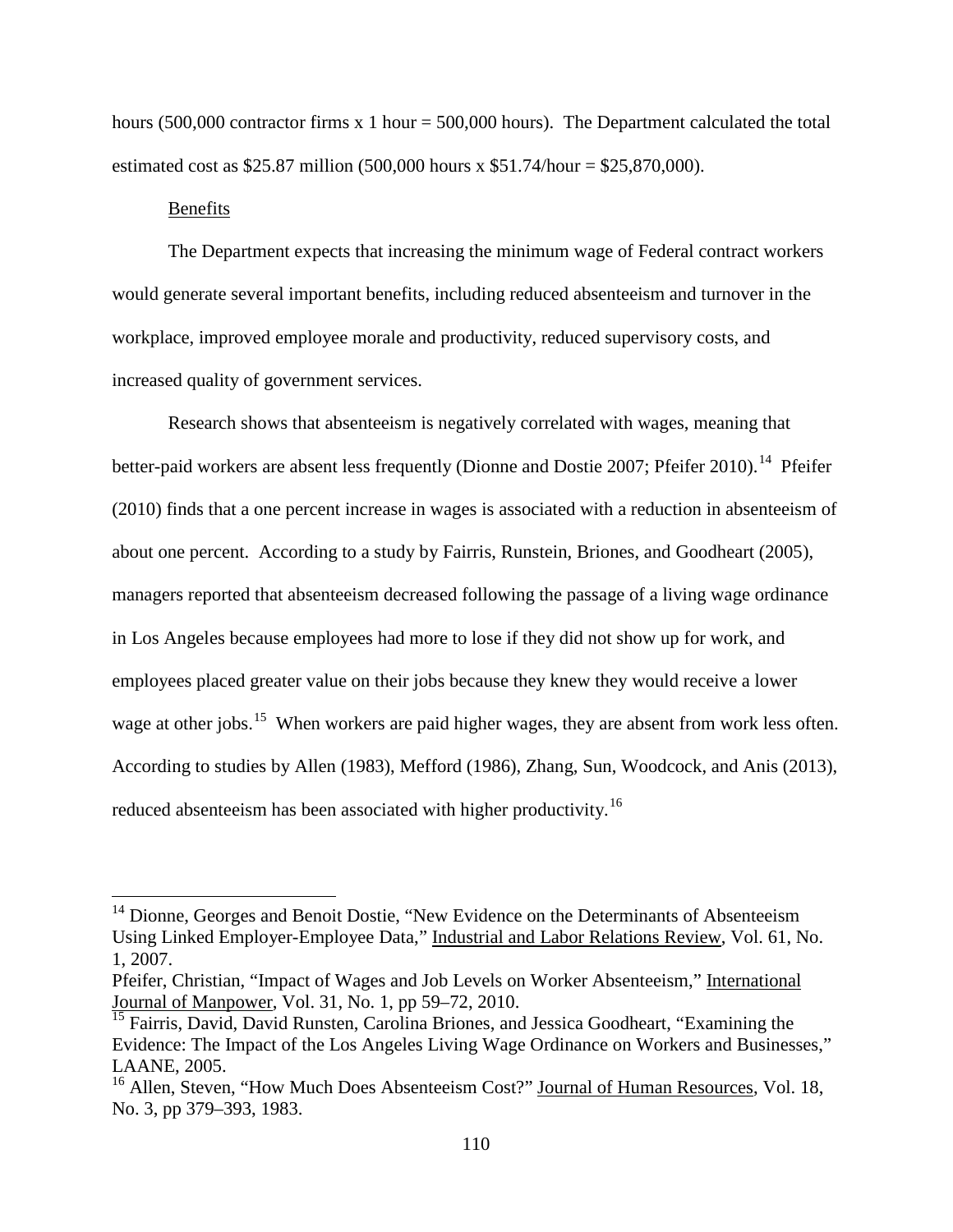A higher minimum wage is also associated with reduced worker turnover (Reich, Hall, and Jacobs 2003; Fairris, Runstein, Briones, and Goodheart 2005; Dube, Lester, and Reich 2013; Brochu and Green  $2013$ .<sup>17</sup> In a study of homecare workers in San Francisco, Howes (2005) found that the turnover rate fell by 57 percent following implementation of a living wage policy. Furthermore, Howes found that a \$1.00 per hour raise from an \$8.00 hourly wage increased the probability of a new worker remaining with his or her employer for one year by 17 percentage points.[18](#page-110-1) In their study of the effects of the living wage in Baltimore, Niedt, Ruiters, Wise, and Schoenberger (1999) found that most workers who received a pay raise expressed an improved attitude toward their job, including greater pride in their work and an intention to stay on the job longer.<sup>[19](#page-110-2)</sup>

Reduced worker turnover is associated with lower costs to employers arising from

recruiting and training replacement workers. Because seeking and training new workers is

costly, reduced turnover leads to savings for employers. Research indicates that decreased

 $\overline{a}$ 

Mefford, Robert, "The Effects of Unions on Productivity in a Multinational Manufacturing Firm," Industrial and Labor Relations Review, Vol. 40, No. 1, pp 105–114, 1986.

Zhang, Wei, Huiying Sun, Simon Woodcock, and Aslam Anis, "Valuing Productivity Loss Due to Absenteeism: Firm-level Evidence from a Canadian Linked Employer-Employee Data," Canadian Health Economists' Study Group, The 12<sup>th</sup> Annual CHESG Meeting, Manitoba, Canada, May 2013.

<span id="page-110-0"></span><sup>&</sup>lt;sup>17</sup> Reich, Michael, Peter Hall, and Ken Jacobs, "Living Wages and Economic Performance: The San Francisco Airport Model," Institute of Industrial Relations, University of California, Berkeley, March 2003.

Dube, Arindrajit, T. William Lester, and Michael Reich, "Minimum Wage Shocks, Employment Flows and Labor Market Frictions," UC Berkeley Institute for Research on Labor and Employment, Working Paper, July 20, 2013.

<span id="page-110-1"></span>Brochu, Pierre and David Green, "The Impact of Minimum Wages on Labor Market Transitions," The Economic Journal, Vol. 123, No. 573, pp 1203–1235, December 2013. <sup>18</sup> Howes, Candace, "Living Wages and Retention of Homecare Workers in San Francisco," Industrial Relations, Vol. 44, No. 1, pp 139–163, 2005.

<span id="page-110-2"></span><sup>&</sup>lt;sup>19</sup> Niedt, Christopher, Greg Ruiters, Dana Wise, and Erica Schoenberger, "The Effect of the Living Wage in Baltimore," Working Paper No. 119, Department of Geography and Environmental Engineering, Johns Hopkins University, 1999.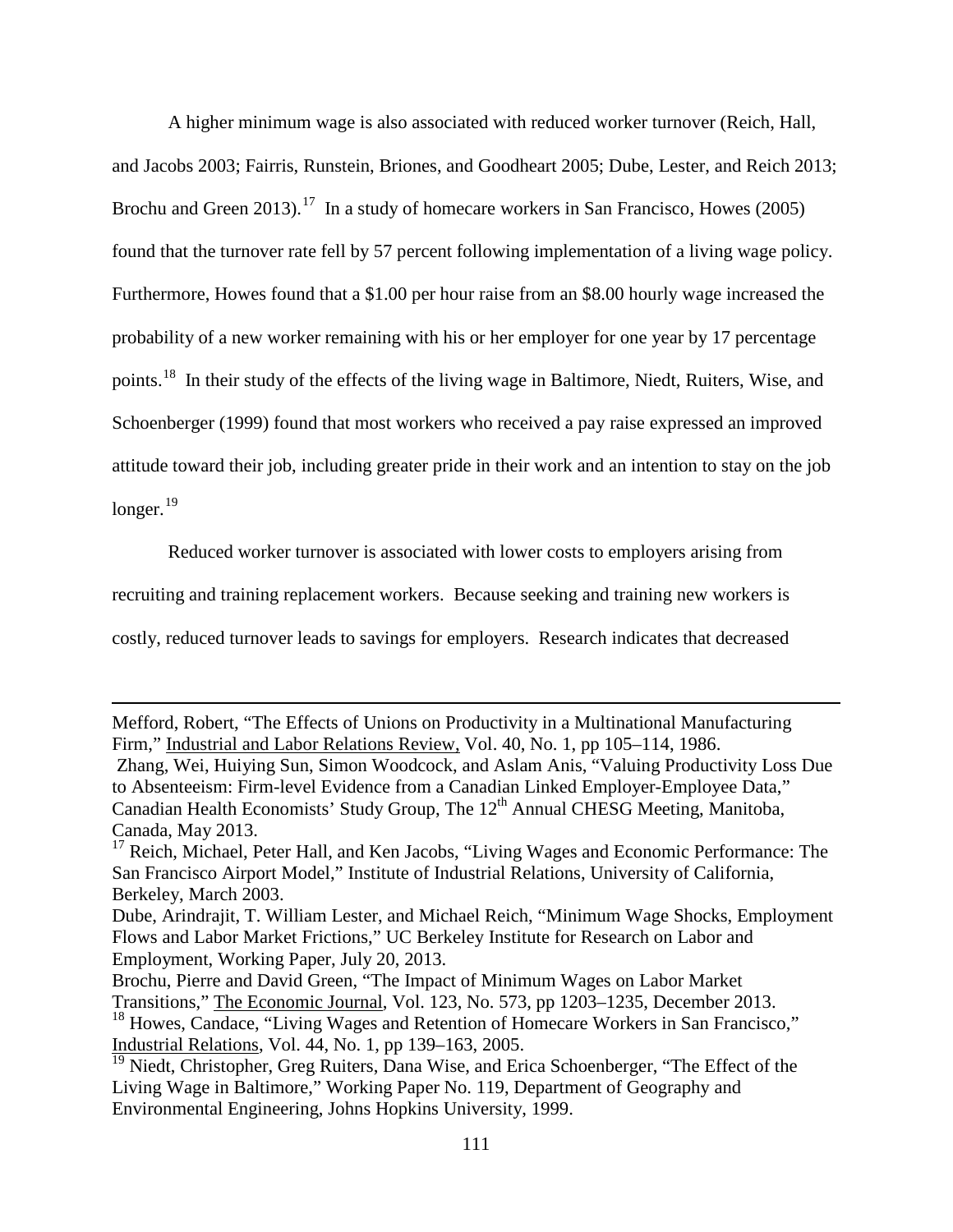turnover costs partially offset increased labor costs (Reich, Hall, and Jacobs 2003; Fairris, Runstein, Briones, and Goodheart 2005). Holzer (1990) finds that high-wage firms can offset their higher wage costs through improved productivity and lower hiring and turnover costs. More specifically, Holzer finds that firms with higher wages spend fewer hours on informal training, have longer job tenure, more years of previous job experience, higher performance ratings, lower vacancy rates, and greater perceived ease in hiring. Holzer concludes that firms respond to higher wage costs in a variety of ways that offset those costs.<sup>[20](#page-111-0)</sup>

Efficiency wage theory predicts that companies pay higher wages to reduce the need for direct monitoring and related supervisory costs. Workers in higher-wage jobs exhibit greater self-policing in order to protect their higher-wage positions. Empirical studies show that higher wages are associated with less intensive supervision (Groshen and Krueger 1990; Osterman 1994; Rebitzer 1995; Georgiadis 2013).<sup>21</sup> Therefore, increasing the minimum wage of Federal contract workers is expected to lead to a reduction in the costs associated with supervisory expenses. Higher wages can substitute for other costly forms of supervising workers, such as hiring additional managers or including more supervisory duties in senior employees' duties.

Higher wages can also boost employee morale, thereby leading to increased effort and greater productivity. Akerlof (1982, 1984) contends that higher wages increase employee

<span id="page-111-0"></span> $20$  Holzer, Harry, "Wages, Employer Costs, and Employee Performance in the Firm," Industrial and Labor Relations Review, Vol. 43, No. 3, pp 147–164, 1990.

<span id="page-111-1"></span> $21$  Groshen, Erica L. and Alan B. Krueger, "The Structure of Supervision and Pay in Hospitals," Industrial and Labor Relations Review, Vol. 43, No. 3, pp 134–146, 1990.

Osterman, Paul, "Supervision, Discretion, and Work Organization," *The American Economic Review,* Vol. 84, No. 2, pp 380–84, 1994.

Rebitzer, James, "Is There a Trade-Off Between Supervision and Wages? An Empirical Test of Efficiency Wage Theory," Journal of Economic Behavior and Organization, Vol. 28, No. 1, pp 107–129, 1995.

Georgiadis, Andreas, "Efficiency Wages and the Economic Effects of the Minimum Wage: Evidence from a Low-Wage Labour Market," Oxford Bulletin of Economics and Statistics, Vol. 75, No. 6, pp 962–979, 2013.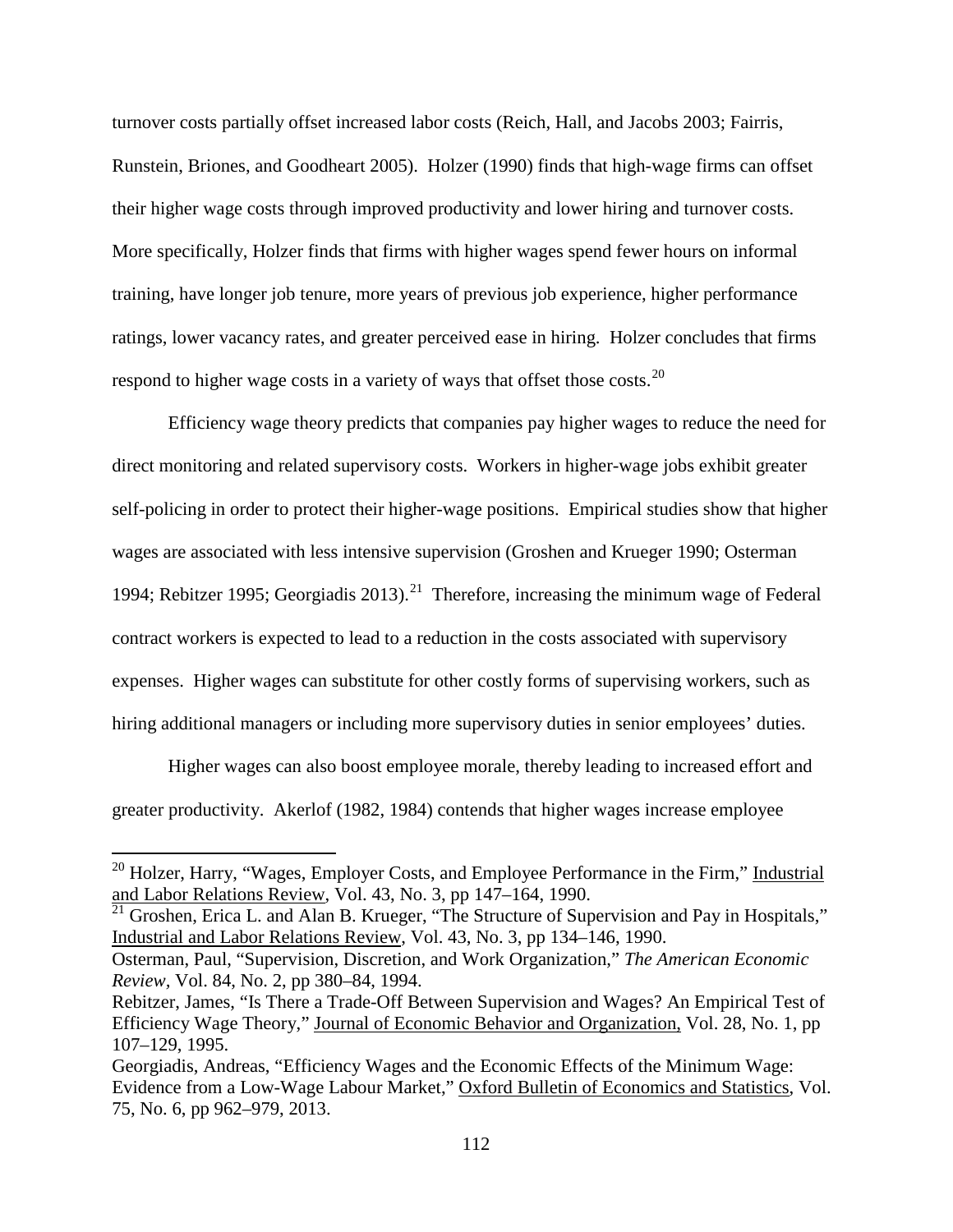morale, which raises employee productivity.<sup>[22](#page-112-0)</sup> Furthermore, higher productivity can have a positive spillover effect, boosting the productivity of co-workers (Mas and Moretti 2009).<sup>23</sup> This means that raising the minimum wage of Federal contract workers may not only increase the productivity of Federal contract workers, but may also improve the productivity of Federal workers.

The Department also expects the quality of government services to improve when the minimum wage of Federal contract workers is raised. In some cases, higher-paying contractors may be able to attract better quality workers who are able to provide better quality services, thereby improving the experience of citizens who engage with these government contractors. For example, a study by Reich, Hall, and Jacobs (2003) found that increased wages paid to workers at the San Francisco airport increased productivity and shortened airport lines. In addition, higher wages can be associated with a higher number of bidders for government contracts, which can be expected to generate greater competition and an improved pool of contractors. Multiple studies have shown that the bidding for municipal contracts remained competitive or even improved when living wage ordinances were implemented (Thompson and Chapman  $2006$ ).<sup>[24](#page-112-2)</sup>

The Department expects the increase in the minimum wage for Federal contract workers to result in less absenteeism, reduced labor turnover, lower supervisory costs, and higher productivity. Moreover, higher-paid contract workers who demonstrate higher productivity may

<span id="page-112-0"></span><sup>&</sup>lt;sup>22</sup> Akerlof, George, "Labor Contracts as Partial Gift Exchange," The Quarterly Journal of Economics, Vol. 97, No. 4, pp 543–569, 1982.

Akerlof, George, "Gift Exchange and Efficiency-Wage Theory: Four Views," The American Economic Review, Vol. 74, No. 2, pp 79–83, 1984.

<span id="page-112-1"></span> $\frac{23}{23}$  Mas, Alexandre and Enrico Moretti, "Peers at Work," American Economic Review, Vol. 99, No. 1, pp 112–45, 2009.

<span id="page-112-2"></span><sup>&</sup>lt;sup>24</sup> Thompson, Jeff and Jeff Chapman, "The Economic Impact of Local Living Wages," Economic Policy Institute, Briefing Paper #170, 2006.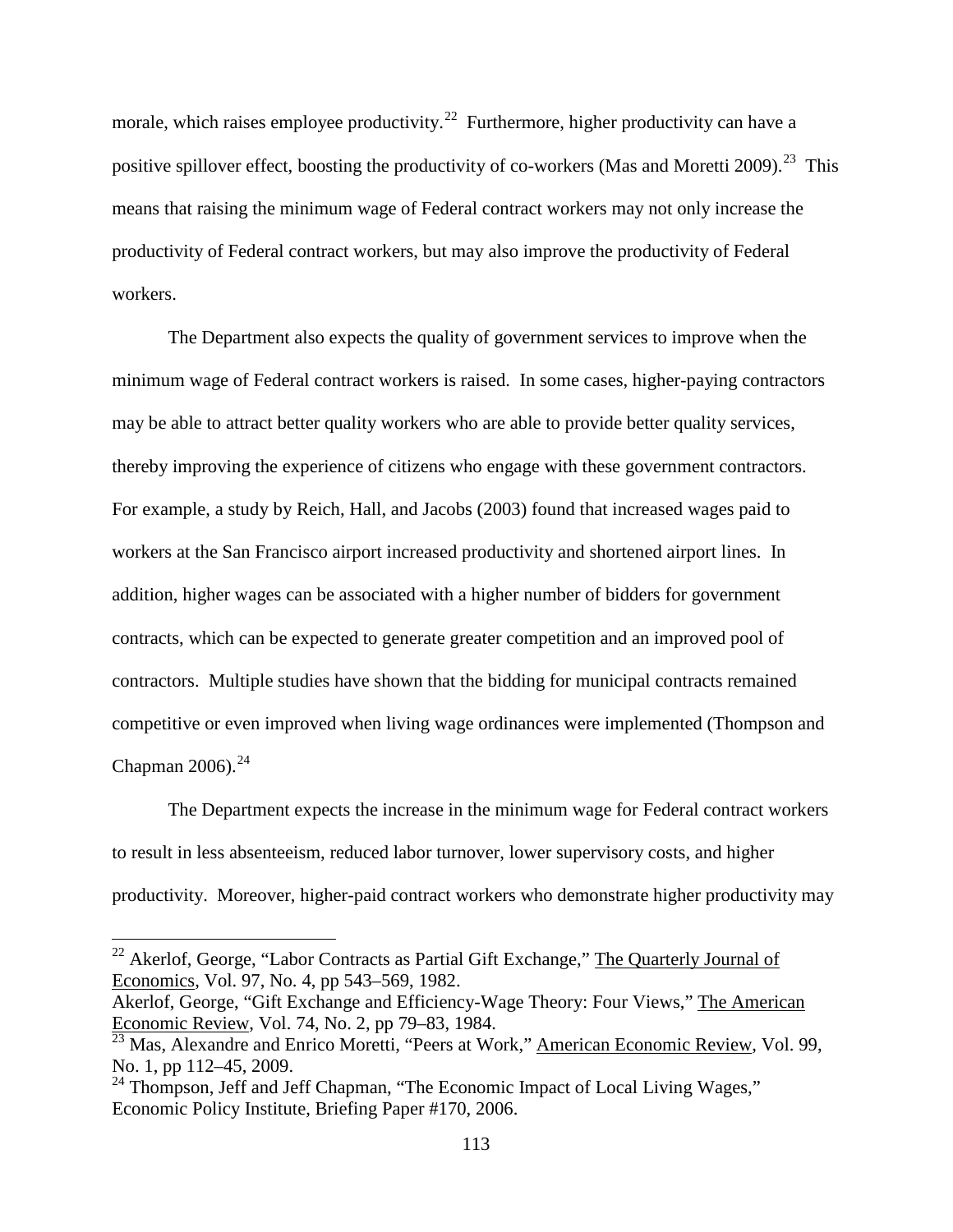also boost the productivity of those around them, including Federal employees. (The Department notes, however, that much of the evidence supporting these predicted outcomes encapsulated in the papers cited above—examines why firms voluntarily pay high wages. There may be differences between such firms and the contractors that would newly increase wages as a result of this proposed rule. Some may posit that a full accounting of these differences might change predictions of rule-induced impact. Furthermore, the quality of government services may improve as contractors who raise the wage rates paid to their workers incur these benefits and attract better quality workers, thereby improving the experience of citizens who use government services.

## Discussion of Regulatory Alternatives

Executive Orders 12866 and 13563 direct agencies to assess all costs and benefits of available regulatory alternatives. Executive Order 13563 emphasizes the importance of quantifying both costs and benefits, reducing costs, harmonizing rules, and promoting flexibility. As discussed above, this rule has been designated an economically significant regulatory action under section 3(f)(1) of Executive Order 12866.

Executive Order 13658 delegates to the Secretary the authority to issue regulations to "implement the requirements of this order." 79 FR 9852. Because the Executive Order itself establishes the basic coverage provisions and minimum wage requirements that the Department is responsible for implementing, many potential regulatory alternatives are beyond the scope of the Department's authority in issuing this proposed rule. For illustrative purposes only, however, this section presents two possible alternatives to the provisions set forth in this proposed rule.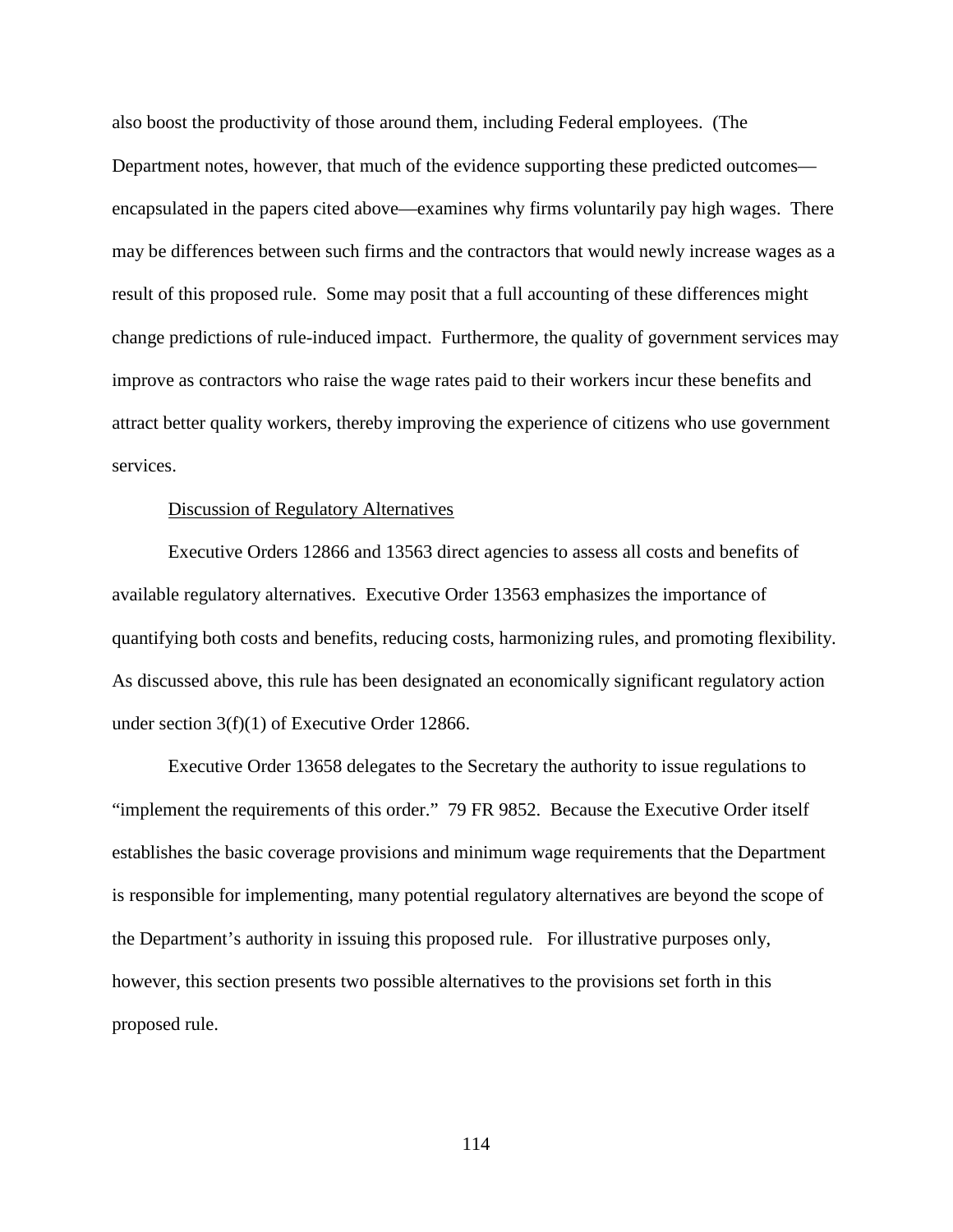Alternative 1: The minimum wage increases by the annual percentage increase in the Consumer Price Index for all Urban Consumers (CPI-U).

Executive Order 13658 directs the Secretary of Labor to determine the minimum wage beginning on January 1, 2016, by indexing future increases to the Consumer Price Index for Urban Wage Earners and Clerical Workers (CPI-W). See 79 FR 9851. The CPI-W is based on the expenditures of households in which more than 50 percent of household income comes from clerical or wage occupations. The CPI-W population represents about 32 percent of the total U.S. population and is a subset, or part, of the CPI-U population.

A broader CPI is the CPI-U, which covers all urban consumers, who represent about 88 percent of the total U.S. population. While the CPI-W is used to calculate Social Security costof-living adjustments (COLAs), most other COLAs cited in Federal legislation, such as the indexation of Federal income tax brackets, use the CPI-U.

Under this alternative, the minimum wage increases by the annual percentage in the CPI-U. Table 1 below shows the annual percentage changes of the CPI-W and CPI-U for 2008-2013. Table 1: The CPI-W and CPI-U for 2008-2013

| Year | CPI-W   | CPI-U   |
|------|---------|---------|
| 2008 | 4.1%    | 3.8%    |
| 2009 | $-0.7%$ | $-0.4%$ |
| 2010 | 2.1%    | 1.6%    |
| 2011 | 3.6%    | 3.2%    |
| 2012 | 2.1%    | 2.1%    |
| 2013 | 1.4%    | 1.5%    |

(Source: US DOL, BLS, All items (1982-84=100)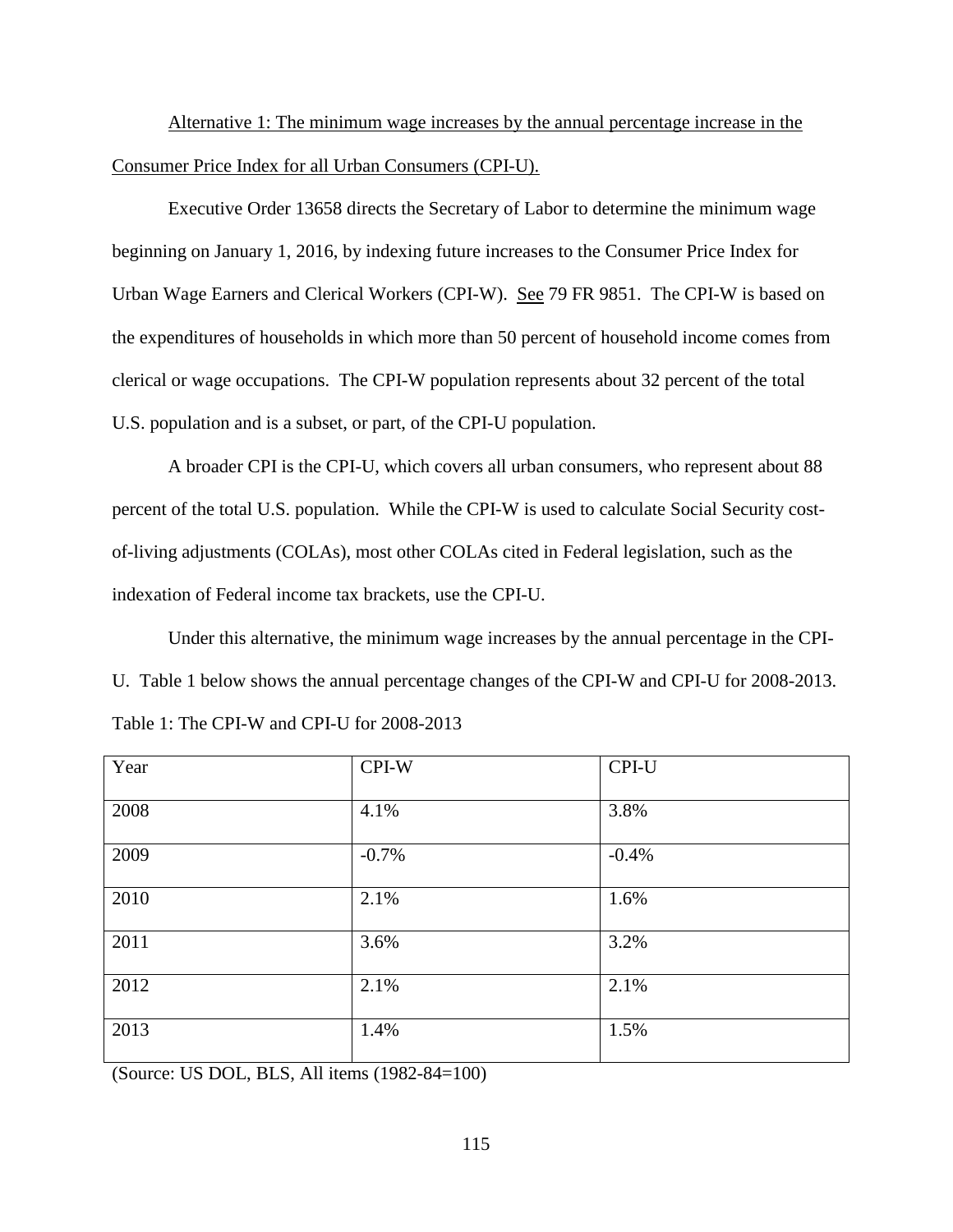The CPI-U generally has lower annual percentage changes and therefore, the minimum wage increase by the annual percentage increase in the CPI-U would likely result in a slightly smaller impact of this proposed rule. The CPI-U is about 0.2 percent lower than the CPI-W per year on average. Thus, the annual impact of this rule, starting in the second year of the rule's implementation, would be approximately 0.2 percent smaller if the CPI-U were used rather than the CPI-W. The Department rejected this regulatory alternative because it was beyond the scope of the Department's authority in issuing this proposed rule. Executive Order 13658 specifically requires the Department to utilize the CPI-W in determining the Executive Order minimum wage beginning January 1, 2016, and annually thereafter. See 79 FR 9851.

Alternative 2: The minimum wage increases by the annual percentage increase in the Consumer Price Index for Urban Wage Earners and Clerical Workers (CPI-W) on a quarterly basis.

Executive Order 13658 directs the Secretary of Labor, when calculating the annual percentage increase in the CPI-W, to compare the CPI-W for the most recent month, quarter, or year available with that for the same month, quarter, or year in the preceding year. See 79 FR 9851. As explained above, the Secretary has proposed to base such increases on the most recent year available.

Under this alternative, the annual percentage increase in the CPI-W is calculated only by comparing the CPI-W for the most recent quarter with the same quarter in the preceding year. The impact of this alternative will be either higher or lower than that of the proposed rule. However, the Department expects that the difference would be less than one per cent of the total impact of this proposed rule.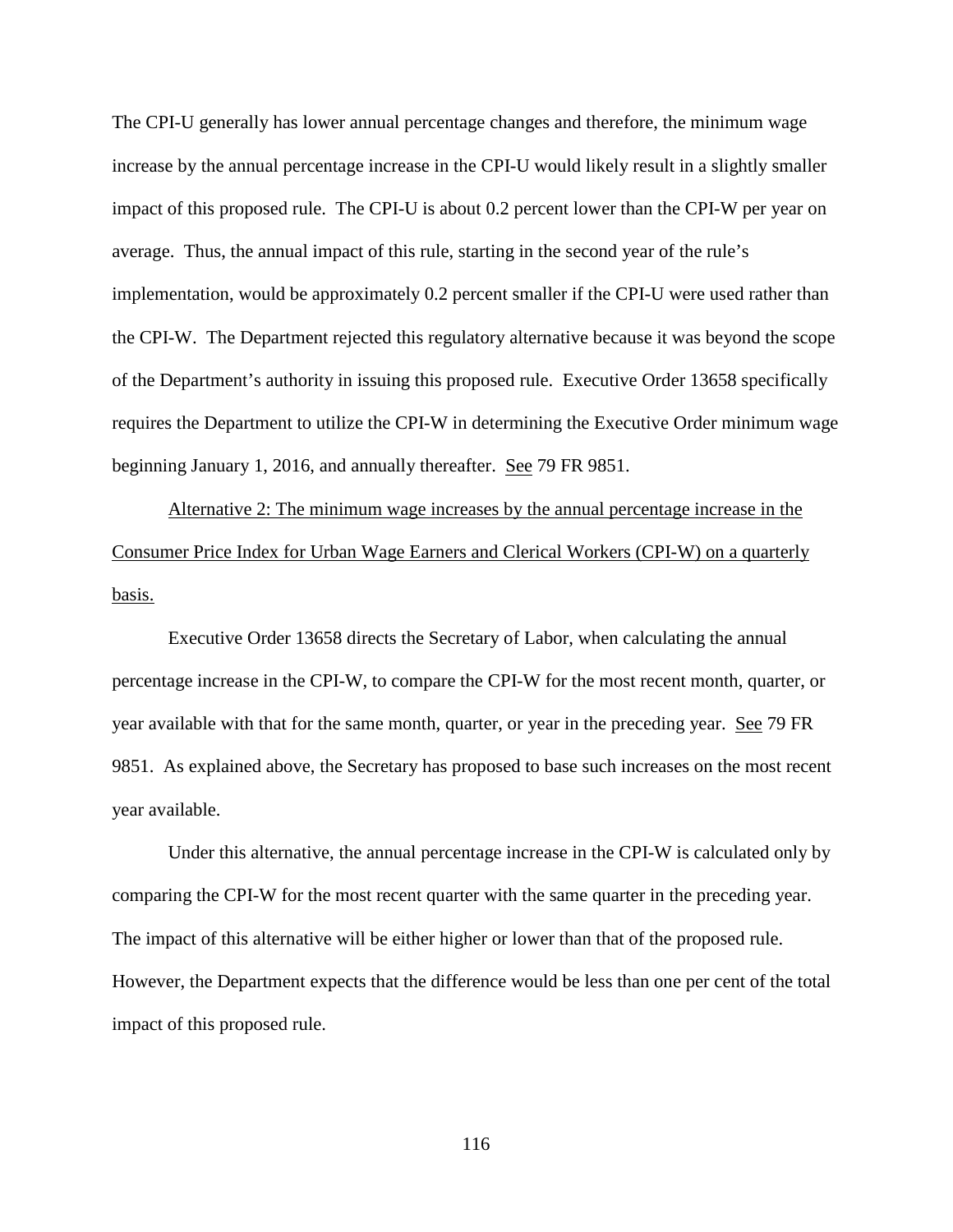The Department rejected this regulatory alternative because utilizing the most recent year

available, rather than the most recent month or quarter, minimizes the impact of seasonal

fluctuations on the Executive Order minimum wage rate.

| Table A: Shares of industry output by industry |  |  |  |  |
|------------------------------------------------|--|--|--|--|
|                                                |  |  |  |  |

| Industry                                                                 | <b>NAICS Code</b> | Share of sector |
|--------------------------------------------------------------------------|-------------------|-----------------|
| <b>Total Wage and Salary</b>                                             |                   | 1.87%           |
| Mining                                                                   | 21                | 0.07%           |
| Oil and gas extraction                                                   | 211               | 0.04%           |
| Mining, except oil and gas                                               | 212               | 0.12%           |
| Utilities                                                                | 22                | 0.33%           |
| Construction                                                             | 23                | 3.31%           |
| Manufacturing                                                            | $31 - 33$         | 4.10%           |
| Wholesale trade                                                          | 42                | 1.31%           |
| Retail trade                                                             | 44, 45            | 0.30%           |
| Transportation and warehousing                                           | 48, 492, 493      | 1.15%           |
| Information                                                              | 51                | 0.83%           |
| Finance and insurance                                                    | 52                | 0.62%           |
| Real estate, rental, and leasing                                         | 53                | 0.10%           |
| Professional, scientific, and technical services                         | 54                | 8.74%           |
| Management of companies and enterprises                                  | 55                | 0.00%           |
| Administrative and support and waste management and remediation services | 56                | 5.24%           |
| Administrative and support services                                      | 561               | 4.78%           |
| Waste management and remediation services                                | 562               | 8.53%           |
| <b>Education services</b>                                                | 61                | 2.61%           |
| Health care and social assistance                                        | 62                | 0.42%           |
| Arts, entertainment, and recreation                                      | 71                | 0.03%           |
| Accommodation and food services                                          | 72                | 0.17%           |
| Accommodation                                                            | 721               | 0.12%           |
| Food services and drinking places                                        | 722               | 0.19%           |
| Other services                                                           | 81                | 0.59%           |
| Agriculture, forestry, fishing, and hunting                              | 11                | 0.12%           |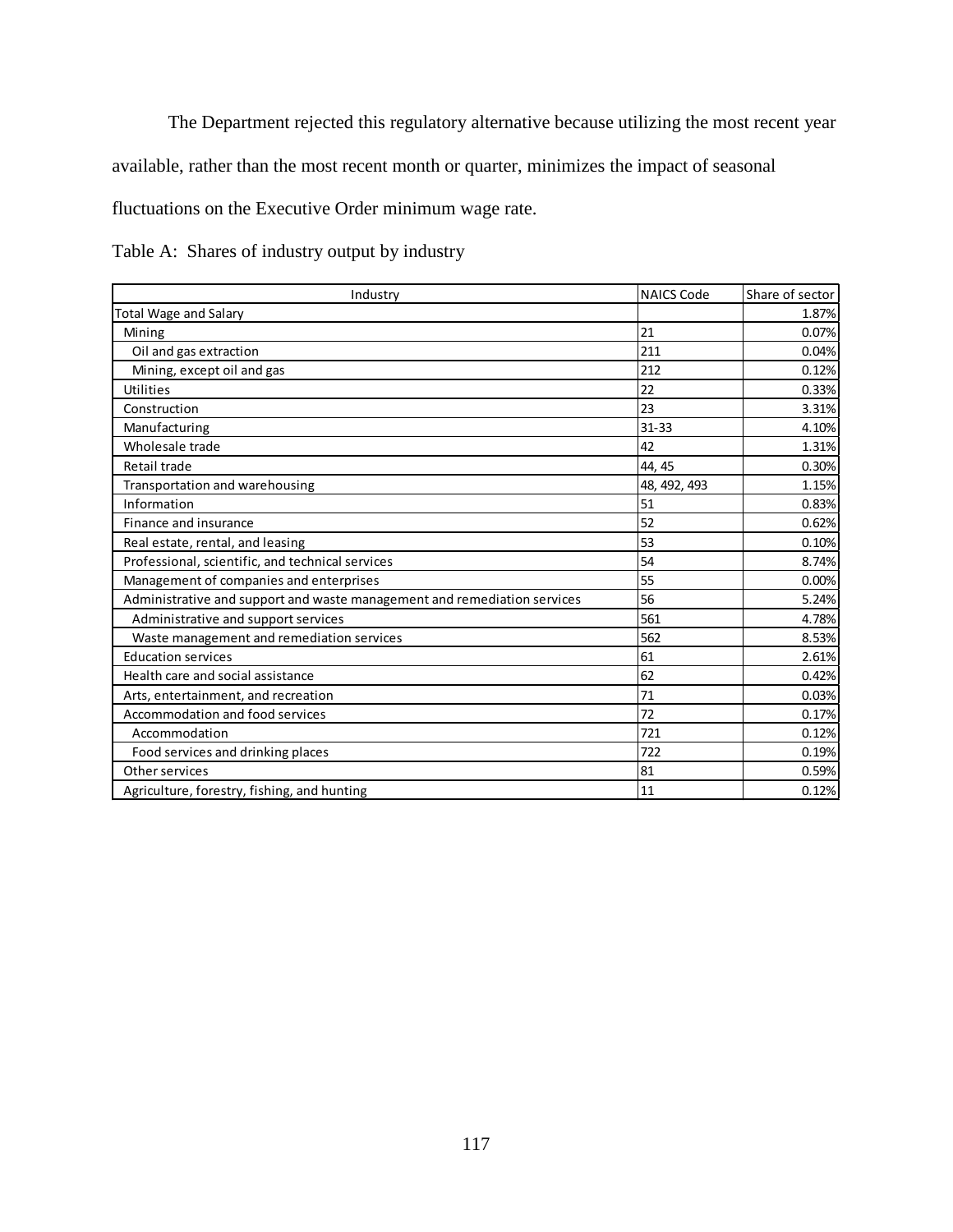|                 | <b>Agricultu</b><br>ral,<br>forestry,<br>fishing,<br>and |                      |              |       | Construct manufact Wholesal | Retail      | <b>Transport</b><br>ation and<br>warehou |                  | <b>Informati</b> | <b>Finance</b><br>and<br>insuranc | Real<br>estate<br>and<br>rental<br>and | Professio<br>nal and<br>technical | Manage<br>ment,<br>administr<br>ative and<br>waste<br>manage<br>ment | Educatio<br>nal | Health<br>care and<br>social<br>assistanc | er<br>re |
|-----------------|----------------------------------------------------------|----------------------|--------------|-------|-----------------------------|-------------|------------------------------------------|------------------|------------------|-----------------------------------|----------------------------------------|-----------------------------------|----------------------------------------------------------------------|-----------------|-------------------------------------------|----------|
| State           | hunting                                                  | Mining               | ion          | uring | e trade                     | trade       | sing                                     | <b>Utilities</b> | on               | e                                 | leasing                                | services                          | services                                                             | services        | e                                         |          |
| AK              | 0.84                                                     | O                    | 0.94         | 0.14  | 0.17                        | 0.09        | 0.98                                     | 0.97             | 0.89             | 0.82                              | 0.69                                   | 0.95                              | 0.97                                                                 | 0.93            |                                           |          |
| AL              | 0.63                                                     | 0.62                 | 0.96         | 0.13  | 0.12                        | 0.21        | 0.91                                     | 0.98             | 0.49             | 0.84                              | 0.68                                   | 0.94                              | 0.96                                                                 | 0.93            | 0.88                                      |          |
| AR              | 0.9                                                      | O                    | 0.97         | 0.11  | 0.04                        | 0.12        | 0.92                                     | 0.83             | 0.82             | 0.5                               | 0.95                                   | 0.93                              | 0.68                                                                 | 0.91            | 0.97                                      |          |
| <b>AZ</b>       | 0.87                                                     | 0.34                 | 0.93         | 0.12  | 0.2                         | 0.2         | 0.96                                     | 0.92             | 0.61             | 0.97                              | 0.81                                   | 0.91                              | 0.97                                                                 | 0.93            | 0.96                                      |          |
| CA              | 0.78                                                     | 0.2                  | 0.95         | 0.11  | 0.03                        | 0.06        | 0.93                                     | 0.85             | 0.62             | 0.95                              | 0.82                                   | 0.91                              | 0.97                                                                 | 0.85            | 0.95                                      |          |
| CO              | 0.86                                                     | 0.36                 | 0.95         | 0.13  | 0.06                        | 0.18        | 0.92                                     | 0.97             | 0.65             | $\mathbf{1}$                      | 0.87                                   | 0.88                              | 0.94                                                                 | 0.89            | 0.95                                      |          |
| <b>CT</b>       | 0.47                                                     | 0.13                 | 0.96         | 0.04  | 0.05                        | 0.12        | 0.92                                     | 0.98             | 0.65             | 0.87                              | 0.86                                   | 0.84                              | 0.96                                                                 | 0.95            | 0.93                                      |          |
| DC              | 0.24                                                     | 0.53                 | 0.95         | 0.31  | 0.14                        | 0.33        | 0.96                                     | 0.81             | 0.73             | 0.86                              | 0.88                                   | 0.9                               | 0.96                                                                 | 0.91            | 0.93                                      |          |
| DE              | $\overline{1}$                                           | 0.93                 | 0.13         |       | 0.18                        | 0.81        |                                          | 0.96             |                  |                                   | 0.88                                   | 0.92                              | 0.94                                                                 | 0.97            | 0.93                                      |          |
| FL.             | 0.68                                                     | 0.06                 | 0.95         | 0.1   | 0.07                        | 0.14        | 0.91                                     | 0.88             | 0.69             | 0.92                              | 0.81                                   | 0.9                               | 0.97                                                                 | 0.87            | 0.82                                      |          |
| GA              | 0.61                                                     | 0.48                 | 0.95         | 0.1   | 0.06                        | 0.17        | 0.93                                     | 0.93             | 0.63             | 0.99                              | 0.87                                   | 0.92                              | 0.96                                                                 | 0.8             | 0.82                                      |          |
| HI              | 0.74                                                     | 0.19                 | 0.98         | 0.15  | 0.05                        | 0.13        | 0.99                                     | 0.9              | 0.79             | $\mathbf{1}$                      | 0.97                                   | 0.94                              | 0.99                                                                 | 0.93            | 0.98                                      |          |
| IA              | 0.2                                                      | $\Omega$             | 0.97         | 0.08  | 0.08                        | 0.07        | 0.73                                     | 0.95             | 0.77             | $\mathbf{1}$                      | 0.63                                   | 0.9                               | 0.96                                                                 | 0.93            | 0.97                                      |          |
| ID              | 0.74                                                     | 0.14                 | 0.96         | 0.12  | 0.05                        | 0.26        | 0.98                                     | 0.96             | 0.78             | $\mathbf{1}$                      | 0.89                                   | 0.94                              | 0.99                                                                 | 0.91            | 0.99                                      |          |
| IL.             | 0.7                                                      | 0.11                 | 0.93         | 0.07  | 0.01                        | 0.08        | 0.9                                      | 0.95             | 0.42             | 0.89                              | 0.86                                   | 0.87                              | 0.93                                                                 | 0.97            | 0.95                                      |          |
| IN              | 0.38                                                     | 0.36                 | 0.89         | 0.05  | 0.06                        | 0.16        | 0.8                                      | 0.72             | 0.66             | -1                                | 0.71                                   | 0.88                              | 0.99                                                                 | 0.93            | 0.92                                      |          |
| KS              | 0.83                                                     | 0.06                 | 0.96         | 0.1   | 0.1                         | 0.18        | 0.91                                     | 0.96             | 0.63             | 0.97                              | 0.79                                   | 0.93                              | 0.99                                                                 | 0.93            |                                           |          |
| KY              | 0.83                                                     | 0.06                 | 0.94         | 0.06  | 0.07                        | 0.11        | 0.93                                     | 0.98             | 0.63             | 0.98                              | 0.91                                   | 0.9                               | 0.97                                                                 | 0.94            | 0.99                                      |          |
| LA              | 0.8                                                      | 0.44                 | 0.96         | 0.09  | 0.05                        | 0.2         | 0.98                                     | 0.94             | 0.61             | 0.93                              | 0.9                                    | 0.95                              | 0.94                                                                 | 0.93            | 0.98                                      |          |
| MA              | 0.4                                                      | 0.54                 | 0.95         | 0.08  | 0.06                        | 0.1         | 0.95                                     | 0.94             | 0.47             | 0.95                              | 0.92                                   | 0.95                              | 0.89                                                                 | 0.88            | 0.93                                      |          |
| <b>MD</b>       | 0.25                                                     | 0.28                 | 0.94         | 0.16  | 0.12                        | 0.25        | 0.92                                     | 0.93             | 0.67             | 0.89                              | 0.89                                   | 0.92                              | 0.95                                                                 | 0.94            | 0.93                                      |          |
| ME              | 0.47                                                     | $\Omega$             | 0.97         | 0.18  | 0.13                        | 0.22        | 0.93                                     | 0.7              | 0.62             | $\overline{1}$                    | 0.99                                   | 0.91                              | 0.97                                                                 | 0.94            | 0.94                                      |          |
| MI              | 0.96                                                     | 0.41                 | 0.9          | 0.04  | 0.05                        | 0.11        | 0.94                                     | 0.94             | 0.62             | 0.34                              | 0.8                                    | 0.91                              | 0.98                                                                 | 0.83            | 0.89                                      |          |
| <b>MN</b>       | 0.84                                                     | $\Omega$             | 0.95         | 0.04  | 0.05                        | 0.1         | 0.84                                     | 0.99             | 0.48             | 0.99                              | 0.91                                   | 0.89                              | 0.96                                                                 | 0.91            | 0.96                                      |          |
| MO              | 0.68                                                     | 0.36                 | 0.95         | 0.08  | 0.02                        | 0.21        | 0.95                                     | 0.94             | 0.37             | 0.96                              | 0.77                                   | 0.79                              | 0.98                                                                 | 0.93            | 0.97                                      |          |
| МS              | 0.89                                                     | 0.07                 | 0.94         | 0.14  | 0.03                        | 0.21        | 0.87                                     | 0.95             | 0.56             |                                   | 0.85                                   | 0.92                              | 0.97                                                                 | 0.87            |                                           |          |
| MT              | 0.91                                                     | 0.54                 | 0.95         | 0.08  | 0.06                        | 0.1         | 0.98                                     | 0.94             | 0.83             |                                   | 0.96                                   | 0.93                              | 0.97                                                                 | 0.86            | 0.96                                      |          |
| NC              | 0.74                                                     | 0.03                 | 0.96         | 0.08  | 0.08                        | 0.24        | 0.97                                     | 0.9              | 0.7              | 0.95                              | 0.91                                   | 0.91                              | 0.95                                                                 | 0.92            | 0.95                                      |          |
| <b>ND</b>       | 0.6                                                      | 0.14                 | 0.97         | 0.13  | 0.03                        | 0.03        | 0.95                                     | 0.99             | 0.89             |                                   | 0.77                                   | 0.94                              | 0.98                                                                 | 0.98            | 0.95                                      |          |
| <b>NE</b>       | 0.82                                                     | 0.1                  | 0.96         | 0.1   | 0.13                        | 0.16        | 0.95                                     | 0.93             | 0.66             |                                   | 0.73                                   | 0.97                              | 0.98                                                                 | 0.89            | 0.97                                      |          |
| <b>NH</b>       | 0.89                                                     | 0.15                 | 0.95         | 0.1   | 0.13                        | 0.1         | 0.93                                     | 0.97             | 0.52             | 0.98                              | 0.84                                   | 0.63                              | 0.98                                                                 | 0.86            | 0.94                                      |          |
| <b>NJ</b>       | 0.7                                                      | 0.28                 | 0.95         | 0.05  | 0.01                        | 0.08        | 0.91                                     | 0.88             | 0.64             | 0.88                              | 0.91                                   | 0.93                              | 0.95                                                                 | 0.93            | 0.99                                      |          |
| <b>NM</b>       | 0.91                                                     | 0.53                 | 0.94         | 0.14  | 0.07                        | 0.19        | 0.98                                     | 0.97             | 0.74             | 0.97                              | 0.84                                   | 0.93                              | 0.98                                                                 | 0.94            | 0.91                                      |          |
| <b>NV</b>       | 0.86                                                     | 0.3                  | 0.95         | 0.19  | 0.06                        | 0.11        | 0.98                                     | 0.91             | 0.57             |                                   | 0.96                                   | 0.91                              | 0.98                                                                 | 0.96            | 0.98                                      |          |
| NY              | 0.5                                                      | 0.21                 | 0.93         | 0.05  | 0.03                        | 0.06        | 0.71                                     | 0.93             | 0.56             | 0.82                              | 0.93                                   | 0.92                              | 0.96                                                                 | 0.82            | 0.99                                      |          |
| ОН              | 0.42                                                     | 0.11                 | 0.96         | 0.06  | o                           | 0.15        | 0.94                                     | 0.91             | 0.62             |                                   | 0.9                                    | 0.96                              | 0.99                                                                 | 0.94            | 0.97                                      |          |
| OK              | 0.86                                                     | 0.32                 | 0.95         | 0.15  | 0.08                        | 0.16        | 0.99                                     | 0.84             | 0.72             |                                   | 0.83                                   | 0.9                               | 0.98                                                                 | 0.91            | 0.96                                      |          |
| OR              | 0.93                                                     | 0.44                 | 0.93         | 0.13  | 0.08                        | 0.1         | 0.92                                     | 0.92             | 0.59             | 0.86                              | 0.96                                   | 0.96                              | 0.94                                                                 | 0.9             | 0.99                                      |          |
| PA              | 0.52                                                     | 0.1                  | 0.92         | 0.05  | $\Omega$<br>0.15            | 0.2<br>0.37 | 0.91                                     | 0.77             | 0.69             | 0.95                              | 0.92                                   | 0.91<br>0.9                       | 0.97                                                                 | 0.92<br>0.94    | 0.95                                      |          |
| <b>RI</b><br>SC | 0.5<br>0.93                                              | $\mathbf{1}$<br>0.17 | 0.03<br>0.94 | 0.08  | 0.04                        | 0.21        | 0.91                                     | 0.96<br>0.95     | 0.65             | 0.5<br>0.98                       | 0.98<br>0.8                            | 0.95                              | 0.91<br>0.95                                                         | 0.92            | 0.9<br>0.85                               |          |
| SD              | 0.94                                                     | $\Omega$             | 0.98         | 0.11  | 0.14                        | 0.2         |                                          | 0.98             | 0.87             | 0.95                              | 0.76                                   | 0.96                              | 0.93                                                                 | 0.98            | 0.98                                      |          |
| <b>TN</b>       | 0.93                                                     | 0.32                 | 0.93         | 0.06  | 0.08                        | 0.19        | 0.92                                     | 0.92             | 0.73             | 0.97                              | 0.95                                   | 0.78                              | 0.98                                                                 | 0.84            | 0.88                                      |          |
| TX              | 0.52                                                     | 0.16                 | 0.9          | 0.1   | 0.08                        | 0.24        | 0.91                                     | 0.92             | 0.53             | 0.88                              | 0.88                                   | 0.91                              | 0.94                                                                 | 0.94            | 0.98                                      |          |
| UT              | 0.83                                                     | 0.04                 | 0.94         | 0.13  | 0.07                        | 0.13        | 0.95                                     | 0.99             | 0.55             | 0.97                              | 0.9                                    | 0.94                              | 0.97                                                                 | 0.64            | 0.94                                      |          |
| VA              | 0.32                                                     | 0.07                 | 0.93         | 0.2   | 0.05                        | 0.3         | 0.93                                     | 0.91             | 0.72             | 0.96                              | 0.92                                   | 0.89                              | 0.96                                                                 | 0.87            | 0.96                                      |          |
| VT              |                                                          | $\Omega$             | 0.96         | 0.05  | 0.13                        | 0.3         |                                          | 0.76             | 0.5              |                                   | 0.76                                   | 0.87                              | 0.96                                                                 | 0.95            | 0.96                                      |          |
|                 | 0.73                                                     | 0.13                 | 0.95         | 0.11  | 0.09                        | 0.13        | 0.91                                     | 0.96             | 0.69             | 0.9                               | 0.94                                   | 0.95                              | 0.98                                                                 | 0.9             | 0.97                                      |          |
| <b>WA</b><br>WI | 0.76                                                     | 0.09                 | 0.95         | 0.04  | 0.04                        | 0.04        | 0.97                                     | 0.96             | 0.75             | 0.96                              | 0.99                                   | 0.9                               | 0.96                                                                 | 0.91            | 0.88                                      |          |
| wv              | 0.84                                                     | $\Omega$             | 0.93         | 0.11  | 0.09                        | 0.15        | 0.97                                     | 0.94             | 0.7              | $\mathbf{1}$                      | 0.9                                    | 0.86                              | 0.96                                                                 | 0.96            | 0.98                                      |          |
| WY              | 0.81                                                     | 0.11                 | 0.95         | 0.19  | 0.13                        | 0.18        | $\mathbf{1}$                             | 0.97             | 0.64             | $\mathbf{1}$                      | 0.85                                   | 0.89                              | 0.98                                                                 | 0.97            | 0.96                                      |          |
|                 |                                                          |                      |              |       |                             |             |                                          |                  |                  |                                   |                                        |                                   |                                                                      |                 |                                           |          |

# Table B: Ratios of covered contracts by state and industry

Table C: Number of affected workers by state and industry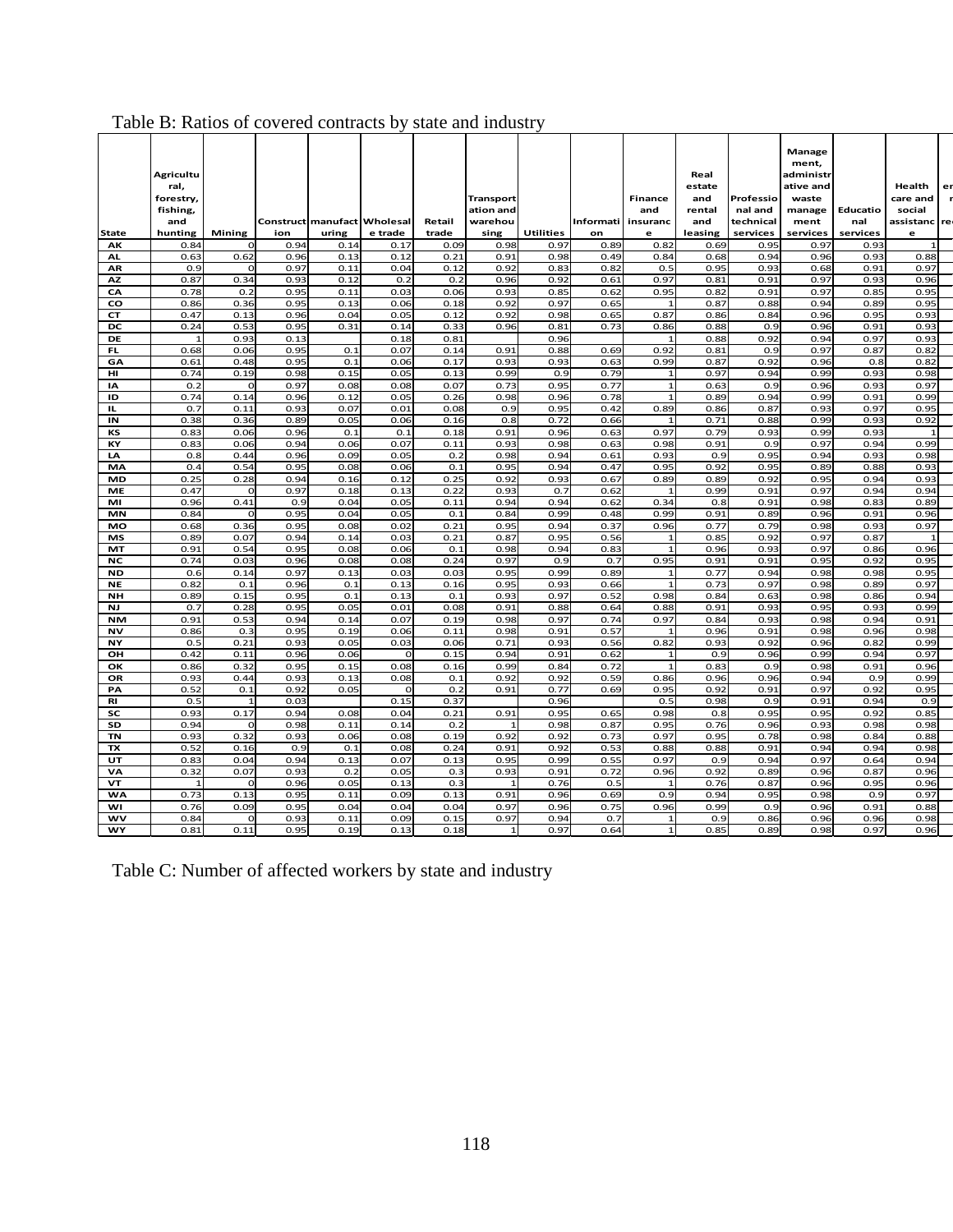| <b>States</b>   | Total           | Agricultural,<br>forestry, fishing,<br>and hunting | Mining     | Construction    | Durable goods<br>manufacturing | Nondurable goods<br>manufacturing | Wholesale<br>trade | Retail<br>trade | <b>Transportation and</b><br>warehousing | <b>Utilities</b> | Information  | Finance and<br>insurance | Real estate<br>and rental<br>and leasing | Professional and<br>technical services | Management,<br>administrative and<br>waste management<br>services | Educational<br>services | Healt<br>ass |
|-----------------|-----------------|----------------------------------------------------|------------|-----------------|--------------------------------|-----------------------------------|--------------------|-----------------|------------------------------------------|------------------|--------------|--------------------------|------------------------------------------|----------------------------------------|-------------------------------------------------------------------|-------------------------|--------------|
|                 | 183,814         | 345                                                | 6          | 21,333          | 2,835                          | 2,729                             | 239                | 2,338           | 6,800                                    | 108              | 1,299        | 1,803                    | 254                                      | 27,865                                 | 69,505                                                            | 25,168                  |              |
| AK              | 200             | 0.2                                                | 0.0        | 10.9            | 1.6                            | 1.6                               | 1.4                | 2.8             | 18.4                                     | 1.2              | 3.7          | 2.4                      | 0.1                                      | 12.4                                   | 59.5                                                              | 50.5                    |              |
| AL              | 2,784           | 0.8                                                | 0.0        | 407.7           | 187.1                          | 83.3                              | 9.9                | 56.9            | 113.9                                    | 3.9              | 7.4          | 12.1                     | 3.3                                      | 301.2                                  | 832.2                                                             | 383.5                   |              |
| AR              | 974             | 5.6                                                | 0.0        | 164.2           | 18.3                           | 49.8                              | 1.6                | 14.7            | 7.2                                      | 1.2              | 10.1         | 8.4                      | 2.8                                      | 78.2                                   | 354.9                                                             | 47.7                    |              |
| AZ              | 5,076           | 9.4                                                | 0.0        | 617.3           | 97.1                           | 68.1                              | 22.6               | 48.1            | 174.6                                    | 0.0              | 22.7         | 43.3                     | 9.2                                      | 663.9                                  | 2083.4                                                            | 774.0                   |              |
| CA              | 23,362          | 149.2                                              | 0.3        | 2239.1          | 477.3                          | 577.4                             | 16.7               | 99.4            | 940.6                                    | 17.8             | 149.3        | 241.8                    | 22.1                                     | 2979.2                                 | 10868.4                                                           | 2374.9                  |              |
| co<br>CT        | 3,026<br>893    | 1.5<br>0.6                                         | 0.4<br>0.0 | 271.9<br>100.6  | 45.2<br>6.5                    | 31.9                              | 2.3<br>0.3         | 37.2<br>13.5    | 69.0<br>20.0                             | 4.3              | 28.2<br>8.1  | 16.1                     | 4.2<br>0.7                               | 754.5<br>164.1                         | 1089.8<br>279.5                                                   | 393.3<br>197.1          |              |
| DC              | 166             | 0.0                                                | 0.0        | 21.9            | 0.0                            | 3.6<br>1.8                        | 0.2                | 4.2             | 2.1                                      | 1.5<br>0.0       | 1.2          | 5.8<br>1.8               | 0.0                                      | 12.6                                   | 62.3                                                              | 33.0                    |              |
| DE              | 502             | 2.7                                                | 0.0        | 6.2             | 0.0                            | 0.0                               | 2.8                | 42.3            | 0.0                                      | 0.0              | 0.0          | 8.4                      | 0.1                                      | 57.3                                   | 216.7                                                             | 106.0                   |              |
| FL              | 11,261          | 5.6                                                | 0.0        | 1244.2          | 50.2                           | 98.8                              | 13.9               | 133.8           | 401.9                                    | 2.7              | 134.2        | 95.7                     | 19.7                                     | 1697.6                                 | 5161.2                                                            | 1099.5                  |              |
| GA              | 7,229           | 4.9                                                | 0.0        | 821.8           | 138.9                          | 122.4                             | 11.9               | 83.0            | 316.0                                    | 10.9             | 21.4         | 63.0                     | 6.0                                      | 786.3                                  | 3506.6                                                            | 720.2                   |              |
| HI              | 727             | 1.5                                                | 0.0        | 112.6           | 1.1                            | 15.8                              | 1.1                | 7.4             | 50.9                                     | 0.7              | 3.2          | 6.3                      | 1.0                                      | 67.4                                   | 244.8                                                             | 114.9                   |              |
| IA              | 2,103           | 1.2                                                | 0.0        | 176.9           | 32.2                           | 52.0                              | 3.3                | 14.1            | 27.5                                     | 1.4              | 36.3         | 16.7                     | 1.4                                      | 317.2                                  | 821.7                                                             | 347.9                   |              |
| ID              | 1,138           | 6.8                                                | 0.0        | 160.8           | 16.1                           | 34.0                              | 1.3                | 29.6            | 55.3                                     | 1.3              | 18.1         | 16.4                     | 1.5                                      | 140.4                                  | 385.7                                                             | 177.6                   |              |
| IL              | 6,560           | 6.1                                                | 0.1        | 567.9           | 139.1                          | 79.1                              | 1.7                | 46.8            | 396.5                                    | 0.0              | 45.3         | 80.4                     | 3.2                                      | 1201.0                                 | 2290.0                                                            | 939.5                   |              |
| IN              | 4,496           | 4.8                                                | 0.3        | 467.5           | 73.2                           | 51.8                              | 4.6                | 59.7            | 94.7                                     | 3.2              | 45.2         | 26.1                     | 2.4                                      | 285.3                                  | 2092.8                                                            | 767.7                   |              |
| KS              | 2,327           | 0.8                                                | 0.0        | 231.0           | 52.6                           | 31.3                              | 3.3                | 27.5            | 42.1                                     | 0.0              | 13.4         | 17.6                     | 2.9                                      | 419.8                                  | 708.2                                                             | 484.8                   |              |
| KY              | 3,304           | 5.0                                                | 0.1        | 307.5           | 45.4                           | 32.2                              | 5.3                | 30.5            | 183.7                                    | 2.2              | 23.4         | 21.6                     | 10.2                                     | 436.0                                  | 1233.1                                                            | 554.7                   |              |
| LA              | 2,490           | 2.8                                                | 1.3        | 631.8           | 39.9                           | 8.4                               | 4.5                | 62.5            | 99.5                                     | 8.4              | 11.4         | 12.8                     | 2.8                                      | 302.1                                  | 684.9                                                             | 164.9                   |              |
| МA              | 2,480           | 1.6                                                | 0.0        | 213.7           | 22.7                           | 38.7                              | 4.4                | 29.7            | 94.3                                     | 0.0              | 4.8          | 15.1                     | 4.6                                      | 365.4                                  | 1085.4                                                            | 238.4                   |              |
| MD              | 3,312           | 0.6                                                | 0.0        | 294.5           | 22.6                           | 69.1                              | 4.8                | 71.9            | 43.1                                     | 0.0              | 33.3         | 15.8                     | 3.7                                      | 863.1                                  | 1069.4                                                            | 484.8                   |              |
| ME              | 575             | 0.9                                                | 0.0        | 70.7            | 18.6                           | 10.0                              | 2.9                | 21.6            | 3.6                                      | 1.6              | 7.9          | 10.3                     | 1.0                                      | 47.2                                   | 158.3                                                             | 129.7                   |              |
| MI              | 5,443           | 19.9                                               | 0.0        | 418.2           | 76.1                           | 39.2                              | 7.5                | 56.9            | 150.2                                    | 4.0              | 62.1         | 45.8                     | 7.0                                      | 647.9                                  | 2115.7                                                            | 1032.3                  |              |
| MN              | 2,602           | 7.8                                                | 0.0        | 189.2           | 12.1                           | 24.2                              | 2.5                | 31.6            | 108.2                                    | 2.3              | 19.0         | 28.6                     | 1.8                                      | 359.2                                  | 1082.8                                                            | 324.9                   |              |
| MO              | 2,841           | 8.2<br>6.4                                         | 0.2        | 232.5<br>190.4  | 37.3<br>93.2                   | 41.5<br>89.2                      | 1.0<br>0.8         | 63.9            | 125.3                                    | 5.3              | 4.4          | 36.9                     | 4.1<br>1.3                               | 316.4                                  | 873.8                                                             | 636.8<br>147.7          |              |
| <b>MS</b><br>MT | 1,403<br>437    | 1.6                                                | 0.1<br>0.1 | 34.6            | 4.3                            | 4.3                               | 0.2                | 36.2<br>4.3     | 72.6<br>17.9                             | 2.1<br>0.6       | 3.2<br>5.6   | 16.2<br>14.4             | 0.5                                      | 62.0<br>17.6                           | 446.9<br>156.6                                                    | 96.2                    |              |
| NC              | 7,630           | 10.7                                               | 0.0        | 777.4           | 53.2                           | 149.7                             | 19.6               | 124.8           | 269.9                                    | 0.0              | 20.8         | 62.1                     | 8.3                                      | 1055.1                                 | 3323.1                                                            | 841.4                   |              |
| <b>ND</b>       | 328             | 1.2                                                | 0.1        | 11.4            | 10.2                           | 6.0                               | 0.1                | 1.3             | 14.7                                     | 0.5              | 8.3          | 3.2                      | 0.5                                      | 87.2                                   | 62.0                                                              | 72.3                    |              |
| NE              | 1,331           | 7.3                                                | 0.0        | 162.7           | 22.8                           | 45.3                              | 5.3                | 19.2            | 30.4                                     | 0.0              | 12.8         | 23.4                     | 2.8                                      | 230.2                                  | 432.8                                                             | 186.2                   |              |
| NΗ              | 660             | 1.2                                                | 0.0        | 68.4            | 11.6                           | 5.8                               | 2.0                | 8.8             | 18.2                                     | 0.4              | 4.5          | 2.0                      | 0.2                                      | 89.5                                   | 240.2                                                             | 135.3                   |              |
| NJ              | 3,753           | 1.1                                                | 0.0        | 471.7           | 21.2                           | 34.5                              | 1.3                | 25.5            | 143.2                                    | 1.7              | 8.3          | 30.5                     | 8.5                                      | 599.7                                  | 1571.9                                                            | 473.1                   |              |
| <b>NM</b>       | 1,619           | 1.3                                                | 0.4        | 192.8           | 4.0                            | 23.6                              | 0.9                | 18.2            | 7.7                                      | 0.0              | 16.7         | 3.8                      | 1.0                                      | 476.2                                  | 302.1                                                             | 387.9                   |              |
| <b>NV</b>       | 1,609           | 1.0                                                | 0.1        | 106.3           | 21.3                           | 13.9                              | 2.2                | 14.1            | 89.4                                     | 0.0              | 14.0         | 7.5                      | 2.9                                      | 367.4                                  | 700.7                                                             | 123.3                   |              |
| NY              | 8,778           | 1.9                                                | 0.0        | 649.5           | 56.3                           | 58.9                              | 5.0                | 45.7            | 344.2                                    | 0.0              | 69.2         | 90.7                     | 22.1                                     | 2785.4                                 | 2299.3                                                            | 1171.1                  |              |
| OH              | 5,483           | 4.9                                                | 0.0        | 352.5           | 85.8                           | 75.5                              | 0.0                | 70.0            | 217.1                                    | 2.2              | 40.0         | 87.2                     | 12.1                                     | 663.4                                  | 2261.9                                                            | 662.3                   |              |
| ОК              | 2,418           | $1.8\,$                                            | 0.5        | 366.9           | 52.5                           | 20.0                              | 3.5                | 38.1            | 83.4                                     | 0.0              | 18.8         | 53.1                     | 5.0                                      | 122.3                                  | 711.8                                                             | 681.0                   |              |
| OR              | 1,000           | 5.0                                                | 0.0        | 94.3            | 21.7                           | 26.6                              | 1.9                | 10.0            | 43.3                                     | 0.0              | 8.7          | 1.7                      | 1.2                                      | 186.6                                  | 298.8                                                             | 178.7                   |              |
| PA              | 6,011           | 12.2                                               | 0.0        | 628.3           | 58.4                           | 63.4                              | 0.0                | 128.1           | 278.4                                    | 2.3              | 87.1         | 114.6                    | 8.0                                      | 702.6                                  | 1806.9                                                            | 1365.1                  |              |
| RI              | 377             | 0.1                                                | 0.0        | 0.8             | 0.0                            | 0.0                               | 1.1                | 16.3            | 0.0                                      | 0.0              | 0.0          | 2.5                      | 0.9                                      | 33.8                                   | 173.8                                                             | 70.8                    |              |
| SC              | 3,503           | 0.0                                                | 0.0        | 403.6           | 74.6                           | 61.4                              | 1.4                | 61.5            | 124.2                                    | 0.0              | 11.5         | 28.8                     | 8.0                                      | 755.4                                  | 1137.6                                                            | 519.6                   |              |
| SD              | 470             | 2.4                                                | 0.0        | 42.3            | 7.5                            | 8.6                               | 1.2                | 11.3            | 8.2                                      | 0.0              | 3.7          | 10.4                     | 0.0                                      | 53.7                                   | 108.2                                                             | 127.0                   |              |
| TN              | 4,513           | 4.8<br>11.5                                        | 0.0        | 525.9<br>4593.4 | 49.4<br>329.9                  | 28.5<br>239.7                     | 5.7                | 69.3            | 278.6                                    | 0.0              | 39.2         | 13.0                     | 3.6                                      | 567.6                                  | 1799.9                                                            | 561.5                   |              |
| TX<br>UT        | 22,416<br>2,348 | 1.6                                                | 2.3<br>0.0 | 338.7           | 63.5                           | 40.9                              | 36.2<br>2.0        | 347.1<br>25.0   | 804.0<br>84.9                            | 14.1<br>1.5      | 87.3<br>16.8 | 222.4<br>30.4            | 33.2<br>1.3                              | 3465.0<br>784.3                        | 6927.3<br>486.4                                                   | 2936.7<br>269.2         |              |
| VA              | 5,235           | 2.3                                                | 0.0        | 815.5           | 123.7                          | 77.1                              | 2.7                | 119.5           | 98.6                                     | 0.0              | 43.1         | 56.7                     | 9.8                                      | 628.1                                  | 1931.1                                                            | 823.1                   |              |
| VT              | 165             | 1.0                                                | 0.0        | 12.2            | 1.2                            | 1.9                               | 0.8                | 5.7             | 5.8                                      | 0.0              | 2.3          | 1.5                      | 0.0                                      | 10.7                                   | 50.8                                                              | 48.5                    |              |
| WA              | 1,206           | 7.8                                                | 0.0        | 158.9           | 15.4                           | 23.3                              | 7.4                | 14.5            | 37.6                                     | 0.0              | 12.2         | 5.1                      | 2.0                                      | 128.3                                  | 427.6                                                             | 176.9                   |              |
| WI              | 3,934           | 6.4                                                | 0.0        | 173.2           | 34.3                           | 45.5                              | 3.0                | 13.6            | 123.8                                    | 6.5              | 41.6         | 42.2                     | 2.3                                      | 592.0                                  | 2027.7                                                            | 366.1                   |              |
| WV              | 1,091           | 0.0                                                | 0.0        | 161.0           | 4.9                            | 16.4                              | 3.1                | 14.9            | 59.6                                     | 1.5              | 5.4          | 30.3                     | 1.4                                      | 109.8                                  | 389.3                                                             | 119.4                   |              |
| WY              | 227             | 0.7                                                | 0.1        | 20.4            | 3.0                            | 3.3                               | 0.3                | 5.8             | 6.3                                      | 0.3              | 3.8          | 0.0                      | 0.8                                      | 15.7                                   | 69.2                                                              | 48.9                    |              |
|                 |                 |                                                    |            |                 |                                |                                   |                    |                 |                                          |                  |              |                          |                                          |                                        |                                                                   |                         |              |

**VI. Regulatory Flexibility Act/Initial Regulatory Flexibility Analysis**

The Regulatory Flexibility Act of 1980 (RFA), 5 U.S.C. 601 et seq., establishes "as a principle of regulatory issuance that agencies shall endeavor, consistent with the objectives of the rule and of applicable statutes, to fit regulatory and informational requirements to the scale of the business, organizations, and governmental jurisdictions subject to regulation." Public Law 96- 354. To achieve that objective, the Act requires agencies promulgating proposed rules to prepare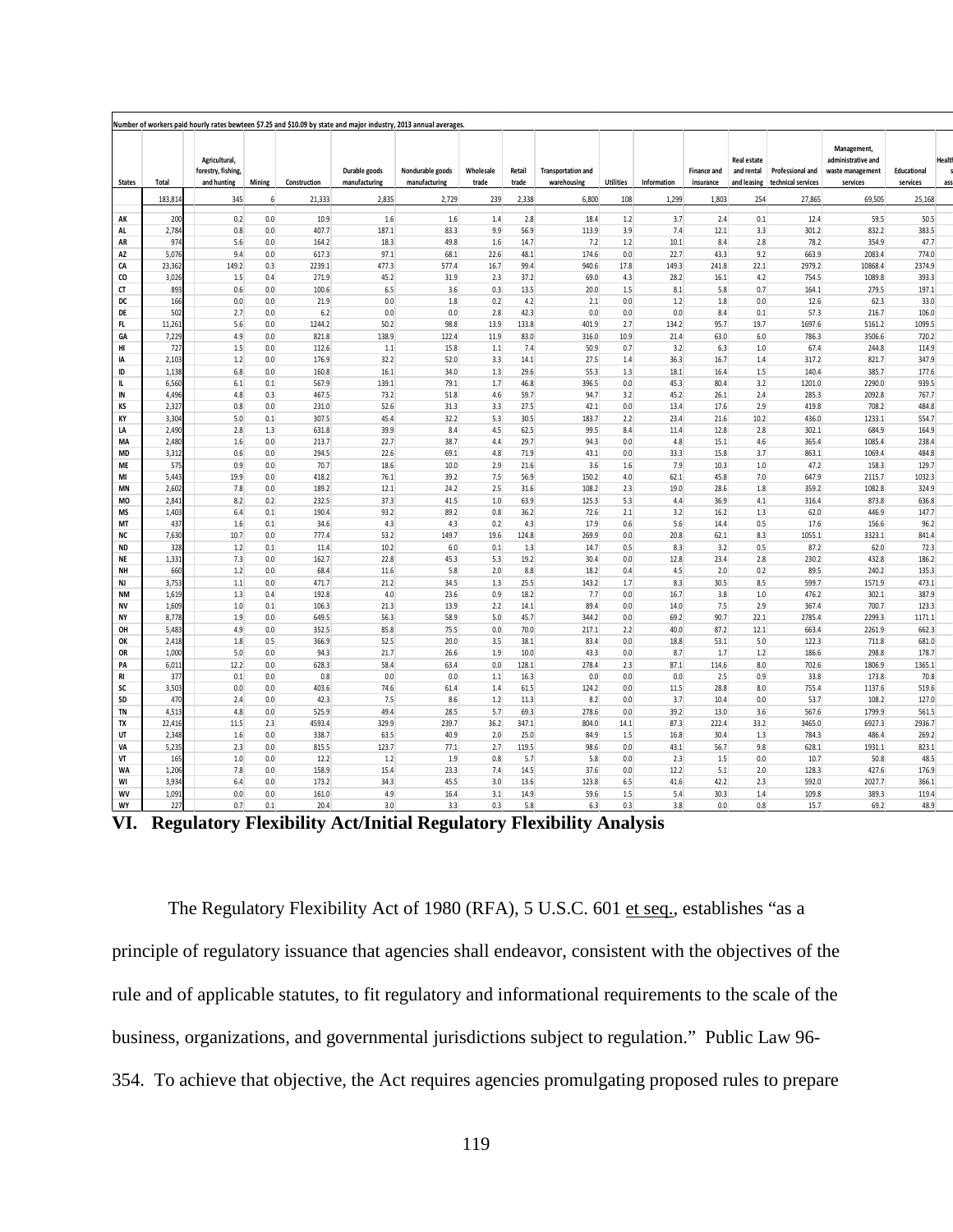an initial regulatory flexibility analysis, and to develop alternatives whenever possible, when drafting regulations that will have a significant economic impact on a substantial number of small entities. The Act requires the consideration of the impact of a proposed regulation on a wide range of small entities, including small businesses, not-for-profit organizations, and small governmental jurisdictions.

Agencies must perform a review to determine whether a proposed or final rule would have a significant economic impact on a substantial number of small entities. See 5 U.S.C. 603. If the determination is that it would, the agency must prepare a regulatory flexibility analysis as described in the RFA. Id.

However, if an agency determines that a proposed or final rule is not expected to have a significant economic impact on a substantial number of small entities, section 605(b) of the RFA provides that the head of the agency may so certify and a regulatory flexibility analysis is not required. See 5 U.S.C. 605. The certification must include a statement providing the factual basis for this determination, and the reasoning should be clear.

The Department is publishing this initial regulatory flexibility analysis to aid stakeholders in understanding the small entity impacts of the proposed rule and to obtain additional information on the small entity impacts. The Department invites interested persons to submit comments on the following estimates, including the number of small entities affected by the Executive Order minimum wage requirements, the compliance cost estimates, and whether alternatives exist that will reduce the burden on small entities while still remaining consistent with the objectives of Executive Order 13658.

Why the Department is Considering Action: The Department has published this proposed rule to implement the requirements of Executive Order 13658, "Establishing a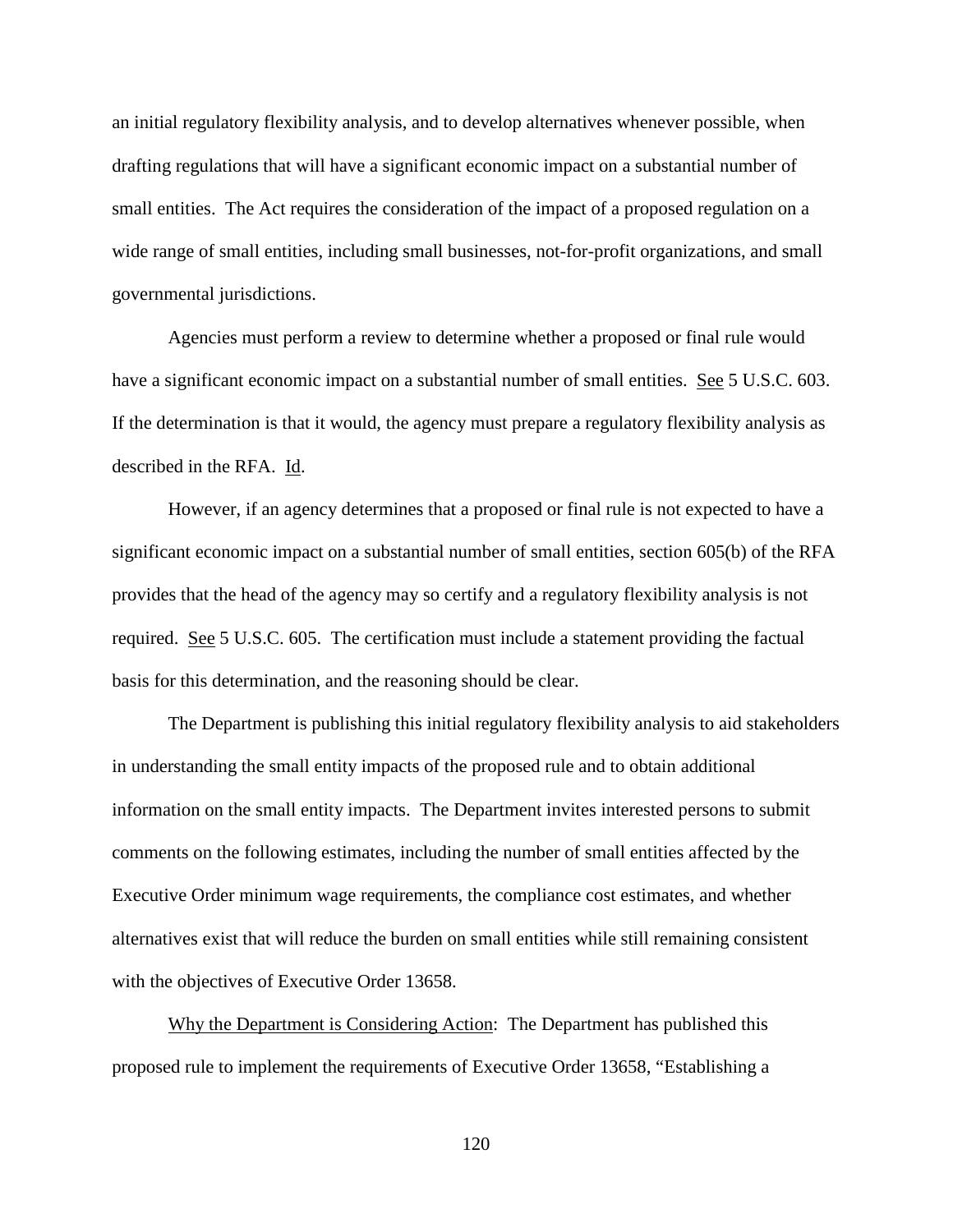Minimum Wage for Contractors." The Executive Order grants responsibility for enforcement of the Order to the Secretary of Labor.

Objectives of and Legal Basis for Rule: This rule will provide guidance on how to comply with the minimum wage requirements of Executive Order 13658 and how the Department intends to administer and enforce such requirements. Section 5(a) of the Executive Order grants authority to the Secretary to investigate potential violations of and obtain compliance with the Order. 79 FR 9852. Section 4(a) of the Executive Order directs the Secretary to issue regulations to implement the requirements of the Order. Id.

Compliance Requirements of the Proposed Rule, Including Reporting and Recordkeeping: As explained in this proposed rule, Executive Order 13658 provides that agencies must, to the extent permitted by law, ensure that new contracts, as described in section 7 of the Order, include a clause specifying, as a condition of payment, that the minimum wage to be paid to workers in the performance of the contract shall be at least: (i) \$10.10 per hour beginning January 1, 2015; and (ii) an amount determined by the Secretary, beginning January 1, 2016, and annually thereafter. 79 FR 9851. Section 7(d) of the Executive Order establishes that this minimum wage requirement only applies to a new contract if: (i) (A) it is a procurement contract for services or construction;  $(B)$  it is a contract for services covered by the SCA;  $(C)$  it is a contract for concessions, including any concessions contract excluded from the SCA by the Department's regulations at 29 CFR 4.133(b); or (D) it is a contract entered into with the Federal Government in connection with Federal property or lands and related to offering services for Federal employees, their dependents, or the general public; and (ii) the wages of workers under such contract are governed by the FLSA, the SCA, or the DBA. 79 FR 9853. Section 7(e) of the Order states that, for contracts covered by the SCA or the DBA, the Order applies only to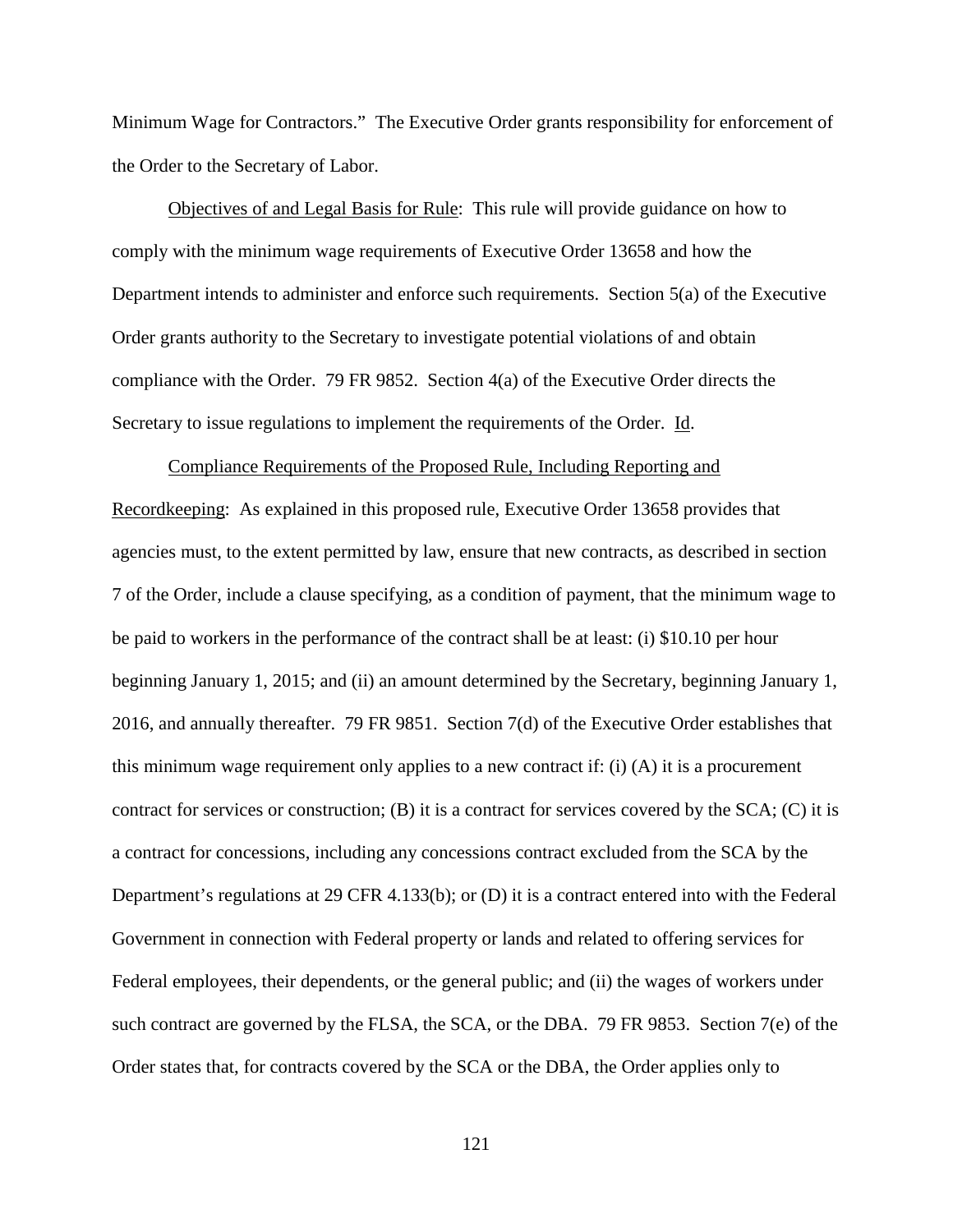contracts at the thresholds specified in those statutes. Id. It also specifies that, for procurement contracts where workers' wages are governed by the FLSA, the Order applies only to contracts that exceed the micro-purchase threshold, as defined in 41 U.S.C. 1902(a), unless expressly made subject to the Order pursuant to regulations or actions taken under section 4 of the Order. 79 FR 9853.

This NPRM, which implements the coverage provisions and minimum wage requirements of Executive Order 13658, contains several provisions that could be considered to impose compliance requirements on contractors. The general requirements with which contractors must comply are set forth in proposed subpart C of this part. Contractors are obligated by Executive Order 13658 and this proposed rule to abide by the terms of the Executive Order minimum wage contract clause. Among other requirements set forth in the contract clause, contractors must pay no less than the applicable Executive Order minimum wage to workers for all time worked on or in connection with a covered contract. Contractors must also include the Executive Order minimum wage contract clause in subcontracts and lower-tiered contracts.

The proposed rule also requires contractors to make and maintain, for three years, records containing the information enumerated in proposed  $\S 10.26(a)(1)-(4)$  for each worker: name, address, and Social Security number; the rate or rates of wages paid to the worker; the number of daily and weekly hours worked by each worker; and any deductions made. However, the records required to be kept by contractors pursuant to this part are coextensive with recordkeeping requirements that already exist under, and are consistent across, the FLSA, SCA, and DBA; as a result, a contractor's compliance with these payroll records obligations will not impose any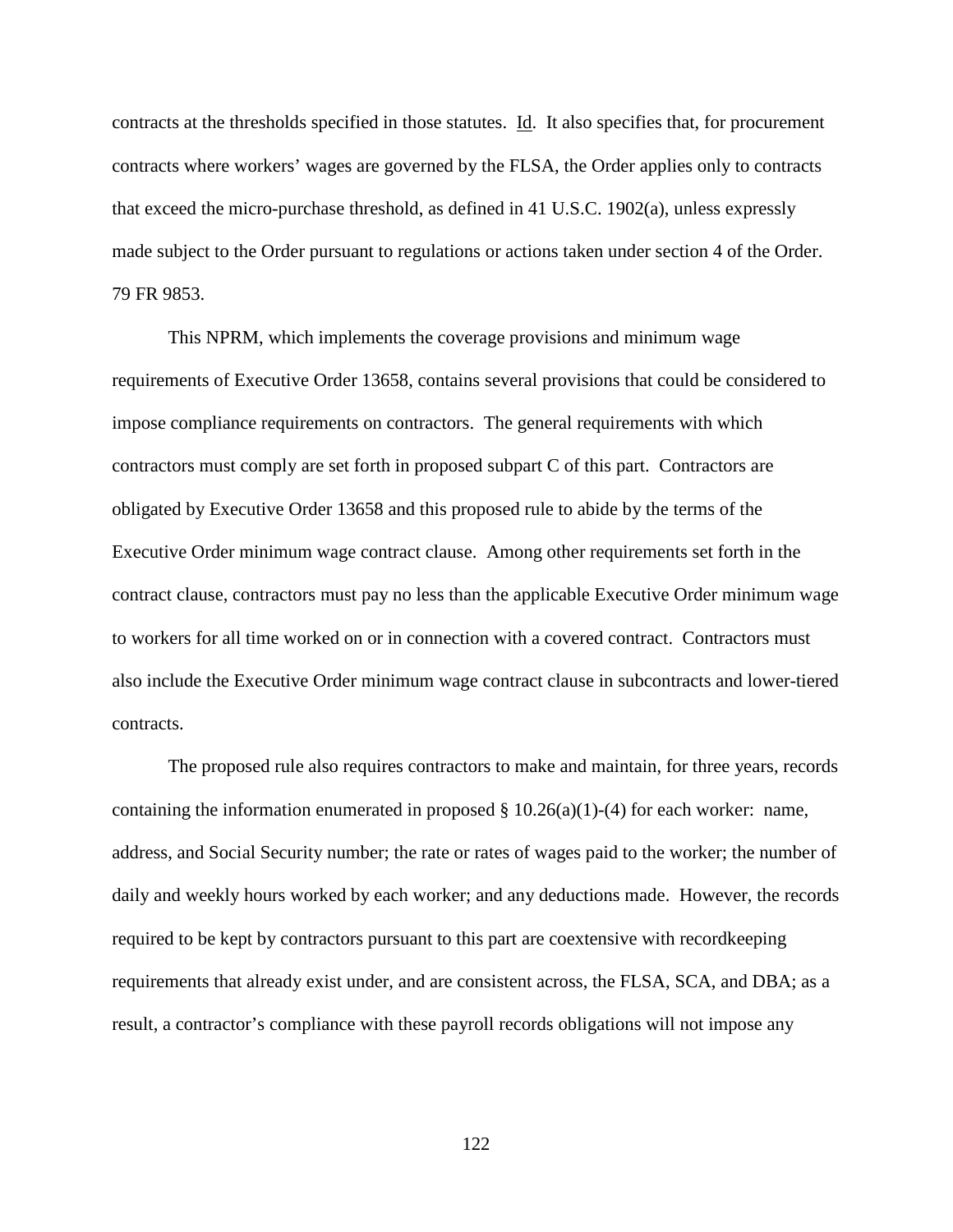obligations to which the contractor is not already subject under the FLSA, SCA, or DBA. The proposed rule does not impose any reporting requirements on contractors.

Contractors are also obligated to cooperate with authorized representatives of the Department in the inspection of records, in interviews with workers, and in all aspects of investigations. The proposed rule and the proposed Executive Order minimum wage contract clause set forth other contractor requirements pertaining to, inter alia, permissible deductions and frequency of pay, as well as prohibitions against taking kickbacks from wages paid on covered contracts and retaliating against workers because they have filed any complaint or instituted or caused to be instituted any proceeding under or related to Executive Order 13658 or this part, or have testified or are about to testify in any such proceeding.

All small entities subject to the minimum wage requirements of Executive Order 13658 and this proposed rule would be required to comply with all of the provisions of the NPRM. Such compliance requirements are more fully described above in other portions of this preamble. The following section analyzes the costs of complying with the Executive Order minimum wage requirement for small contractor firms.

Calculating Impact of Proposed Rule on Small Business Firms: The Department must determine the compliance cost of this proposed rule on small contractor firms (i.e., small business firms that enter into covered contracts with the Federal Government), and whether these costs will be significant for a substantial number of small contractor firms. If the estimated compliance costs for affected small contractor firms are less than three percent of small contractor firms' revenues, the Department considers it appropriate to conclude that this proposed rule will not have a significant economic impact on the small contractor firms covered by Executive Order 13658. The Department has chosen three percent as our significance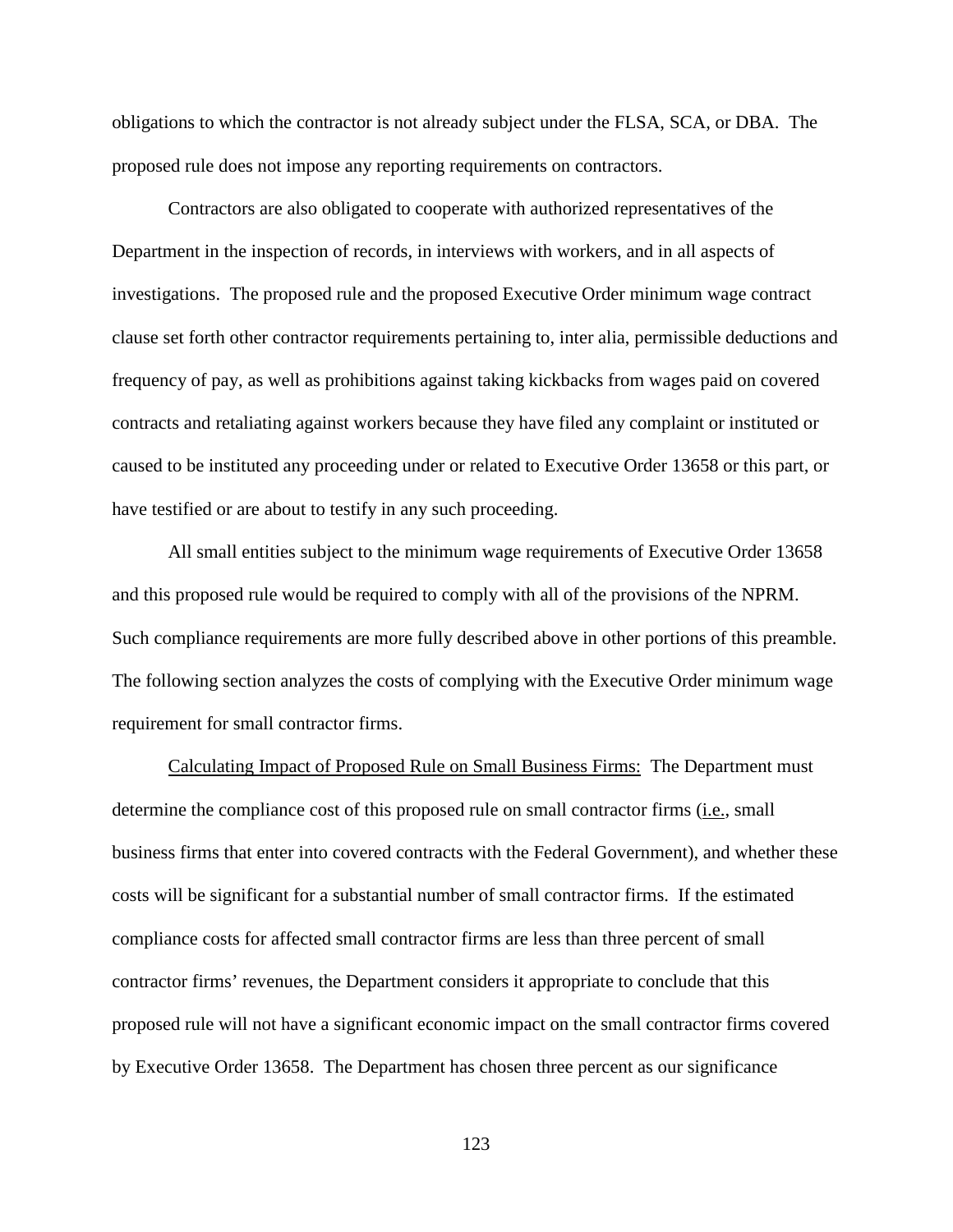criteria; however, using this benchmark as an indicator of significant impact may overstate the significance of such an impact, due to offsetting of the costs associated with the increased wages by the benefits of raising the minimum wage, which are difficult to quantify. The benefits, which include reduced absenteeism, reduced employee turnover, increased employee productivity, and improved employee morale, are discussed more fully in the Executive Order 12866 section of this preamble.

The data sources used in the analysis of small business impact are the Small Business Administration's (SBA) Table of Small Business Size Standards, the Current Population Survey (CPS), and the U.S. Census Bureau's Statistics of U.S. Businesses. In addition, the industrial classifications identifying most Federal contracts covered by Executive Order 13658 are found within the following nine industries: construction (North American Industry Classification System (NAICS) code 23); transportation and warehousing (NAICS codes 48, 492, and 493); data processing, hosting, related services, and other information services (NAICS codes 518 and 519); administrative and support and waste management and remediation services (NAICS code 56); education services (NAICS code 61); health care and social assistance (NAICS code 62); accommodation and food services (NAICS code 72); other services (NAICS code 81); and agriculture, forestry, fishing, and hunting (NAICS code 11). The Department focused its analysis on these nine industries, under which most Federal contractors covered by Executive Order 13658 are classified. Because data limitations do not allow us to determine which of the small firms within these industries are Federal contractors, the Department assumed that these small firms are not significantly different from the small Federal contractors that will be directly affected by the proposed rule.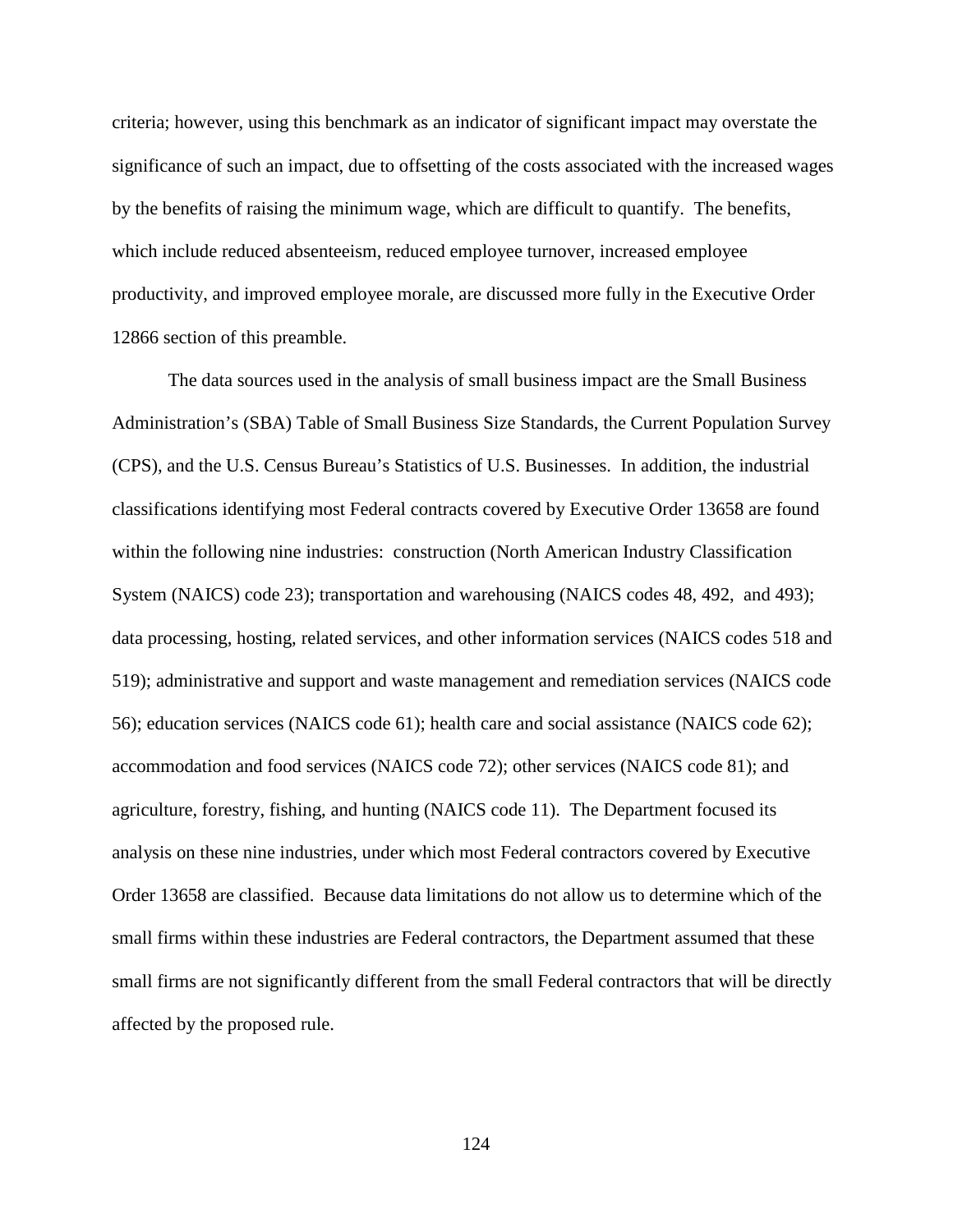The Department used the following steps to estimate the cost of the proposed rule per small contractor firm as measured by a percentage of total annual receipts. First, the Department utilized Census SUSB data that disaggregates industry information by firm size in order to perform a robust analysis of the impact on small contractor firms. The Department applied the SBA small business size standards to the SUSB data to determine the number of small firms in each of the nine affected industries, as well as the total number of employees in small firms in the nine affected industries. Next, the Department calculated the number of employees per small firm by dividing the total number of employees in small firms in the nine affected industries by the number of small firms.

However, since the Department knows that not all workers in small contractor firms earn less than \$10.10 per hour, the Department next estimated how many employees of small firms (i.e., all small businesses in the identified industries in the U.S. economy) earn less than \$10.10 per hour (these employees are referred to as affected employees in the text and summary tables below). The Department used the same CPS data that was used in the Executive Order 12866 section of this preamble to ascertain the number of workers paid less than \$10.10 per hour by industry. The data was then coupled with the employment levels for each industry to derive the percent of workers within an industry who will be affected by the proposed minimum wage increase. The Department assumes that wage distribution of contract workers covered by this proposed rule is the same as that of workers in the rest of the U.S. economy.

The Department then calculated the number of affected employees of small firms by multiplying the number of employees per small firm by the percentage of employees earning less than \$10.10 per hour. Next, the Department calculated the cost of the increased minimum wage per small firm by multiplying the number of affected workers per small firm by the average wage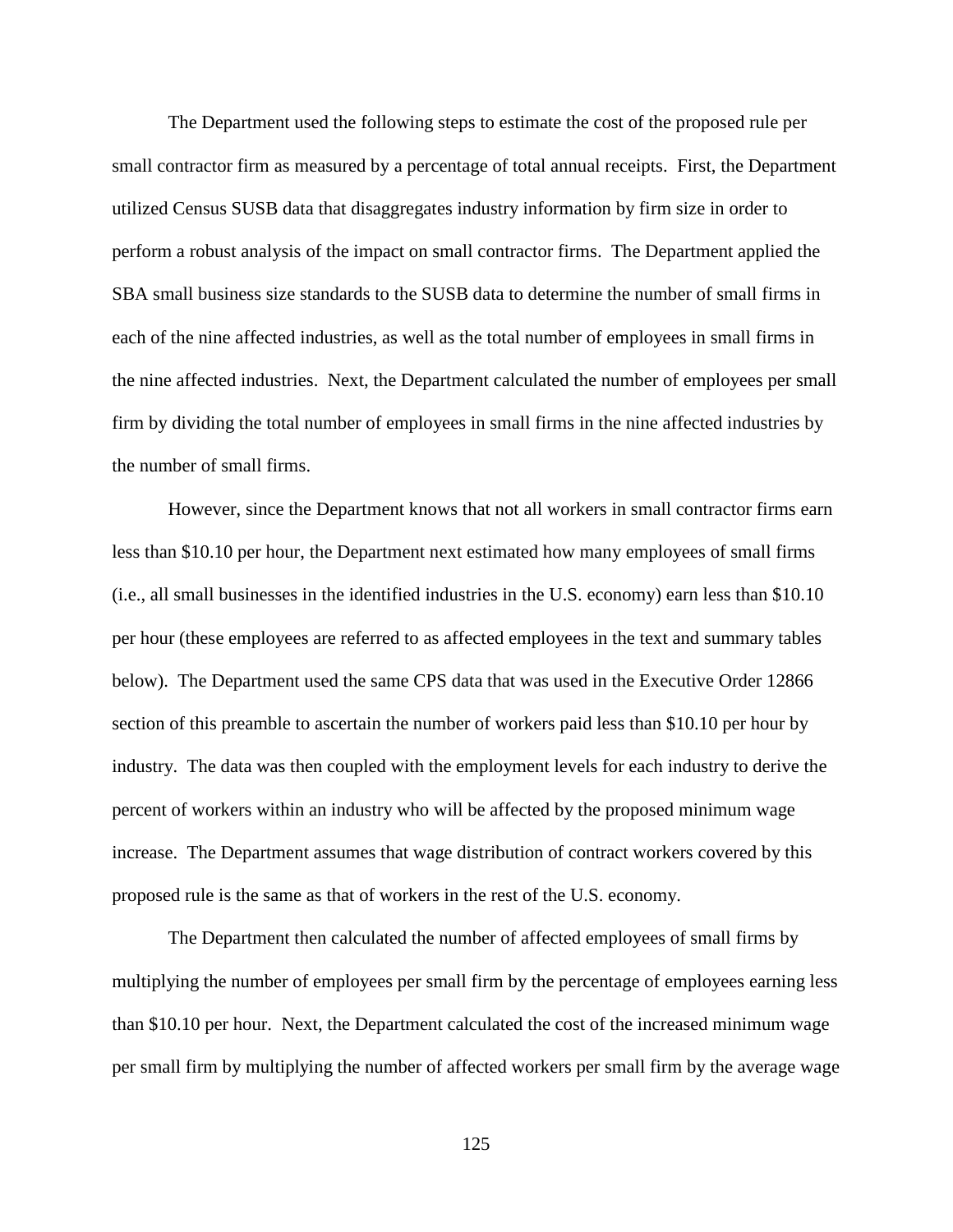difference of \$1.31 per hour (\$10.10 minus the average wage of \$8.79 per hour as explained in the economic analysis for this proposed rule) by the number of work hours per year (2,080 hours). Finally, the Department used receipts data from the SUSB to calculate the cost per small firm as a percent of total receipts by dividing the estimated annual cost per firm by the average annual receipts per firm. This methodology was applied to the nine industries where covered contract work principally is performed and the results by industry are presented in the summary tables below (see Tables D-1 to D-9).

In sum, the increased wage cost resulting from the proposed rule is de minimis relative to revenue at small firms, and hence small contractor firms no matter their size. All of the relevant industries had an annual cost per firm as a percent of receipts of 3.0 percent or less. For instance, the construction industry cost is estimated to range from 0.07 percent for firms that have annual receipts of approximately \$30 million to 0.16 percent for firms that have annual receipts of under \$2.5 million. Accommodation and food services is the industry with the highest relative costs, with a range of 2.31 percent for firms that have annual receipts of approximately \$35 million to 2.94 percent for the firms that have annual receipts of under \$2.5 million. A potential reason that this part has a relatively higher impact on the accommodation and food services industry is the relatively large number of low wage workers in the service industry, many of whom are tipped workers. In no instance is the effect of the wage increase greater than three percent of total receipts.

Although the Department estimates that compliance costs are less than three percent of the average revenue per small contractor firm for each of the nine industries, the Department seeks data and feedback from small firms with concessions contracts, particularly those that are exempt from the SCA but are covered under Executive Order 13658. Information and data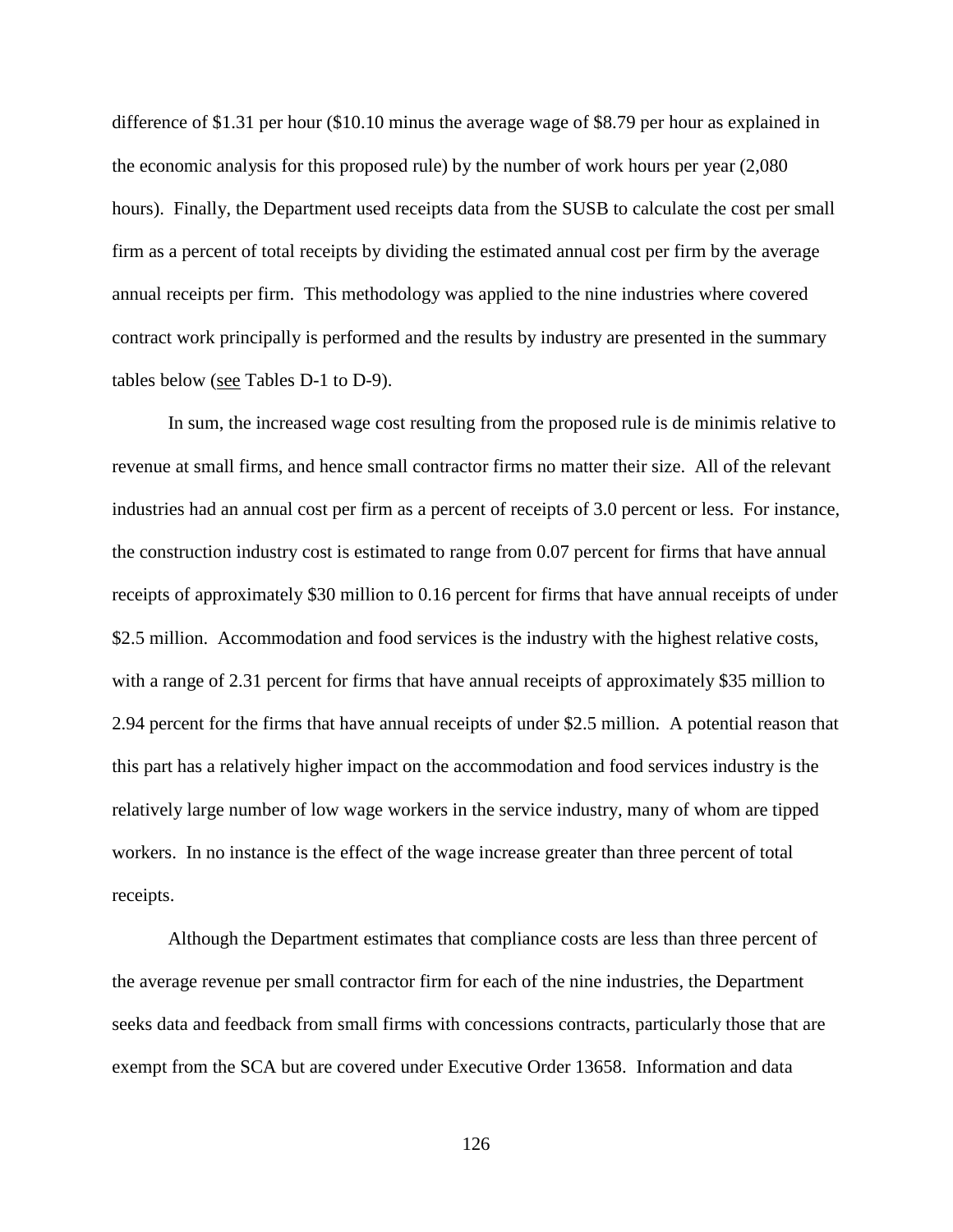regarding the numbers of businesses and small businesses newly affected by this proposed rule would be particularly useful. The Department would also appreciate feedback on the factors and assumptions used in this analysis, such as data sources, small business industries, NAICS codes and size standards, the number of affected employees and annual costs per firm as a percent of receipts. The Department seeks information about which data sources should be utilized to estimate the number of Federal small subcontractors. The Department also seeks information about the potential compliance cost estimates of the minimum wage requirements, such as any differences in compliance costs for small businesses as compared to larger businesses and any compliance costs that may not have been included in this analysis. The Department specifically seeks data and feedback about the proposed rule's potential impact on management and human resources costs, impacts on staffing, and other related issues.

## Estimating the Number of Small Businesses Affected by the Rulemaking:

The Department now sets forth its estimate of the number of small contractor firms actually affected by the proposed rule. This information is not readily available. The best source for the number of small contractor firms that are affected by this proposed rule is GSA's System for Award Management (SAM). The Department used SAM data to estimate the number of affected small contractor firms since SAM data allow us to directly estimate the number of small contractor firms. Federal contractor status cannot be discerned from the SBA firm size data: it can only be used to estimate the number of small firms, not the number of small contractor firms. The Department used the SBA data to estimate the impact of the proposed regulation on a 'typical' or 'average' small firm in each of the nine industries identified above. The Department then assumed that a typical small firm is similar to a small contractor firm.

Based on the most current SAM data available, if the Department defined *small* as fewer than 500 employees, then there are 328,552 small contractor firms. If the Department defined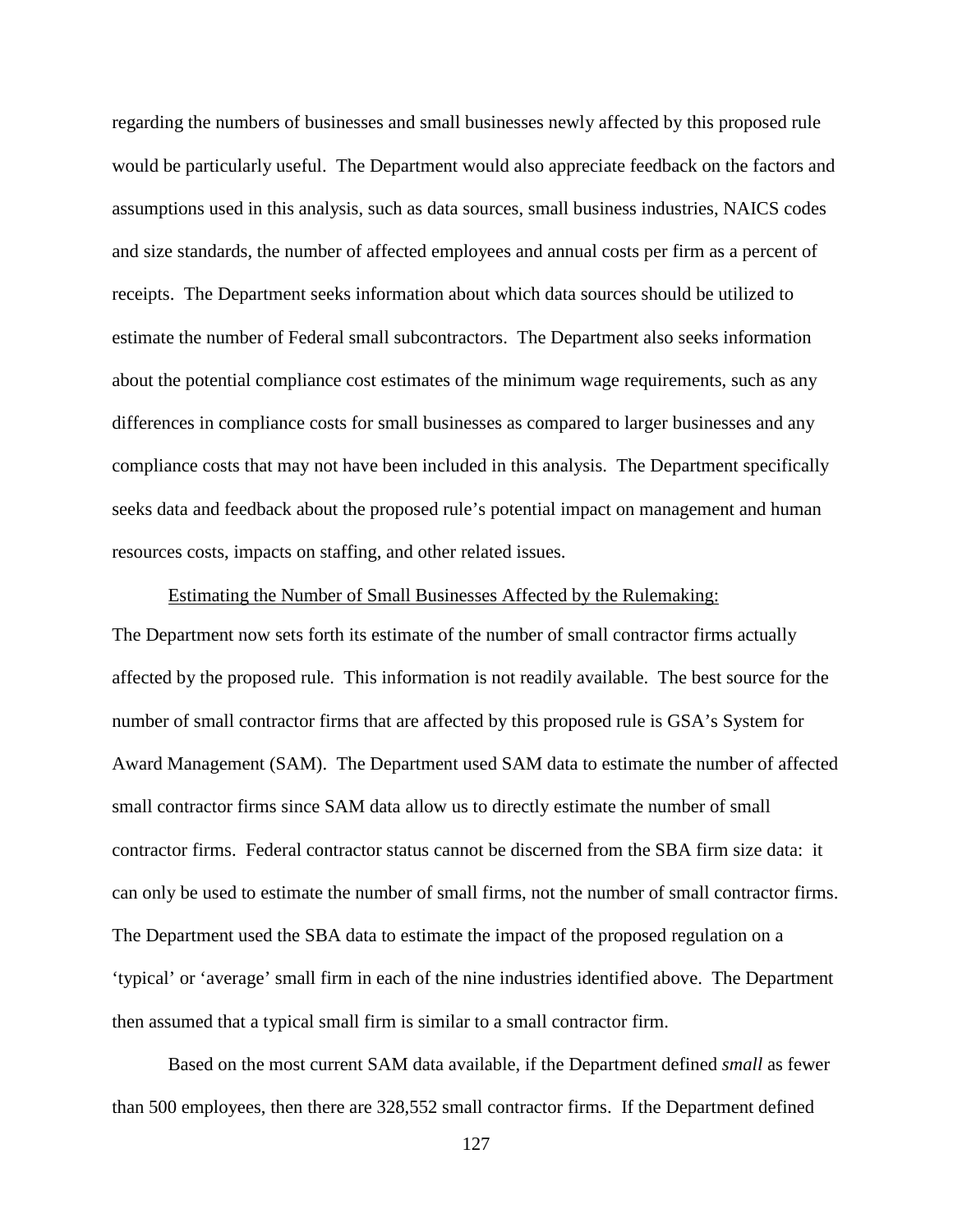small as firms with less than \$35.5 million in revenues, then there are 315,902 small contractor firms. Thus, the Department established the range 315,902 to 328,552 as the total number of small contractor firms. Of course, not all of these contractor firms will be impacted by the proposed rule; only those contractors that are paying less than \$10.10 per hour to any of their workers performing on covered contracts would be affected. Thus, this range is an overestimate of the number of firms affected by the proposed rule because some of those small contractor firms may pay all of their workers more than \$10.10 per hour. The Department does not have more precise estimates of either the number of workers employed by small contractor firms or the number of small contractor firms with workers earning less than \$10.10 per hour. The Department invites the public to provide information related to these two data limitations, and any data on small subcontractors.

The proposed regulation applies only to new contracts. As explained in the regulatory analysis, based on the 2012 SBA study, the Department assumed that roughly 18 percent of existing small contractor firms are awarded new contracts each year. Under the scenario that this proposed rule will impact only 18 percent<sup>[25](#page-127-0)</sup> of the small firms performing Federal contracts in the first year, a maximum of between 56,862 and 59,139 small businesses would be impacted. When this rule's impact is fully manifested by the end of 2019, all covered Federal contracts held by small firms with workers earning less than \$10.10 per hour would be impacted.

<span id="page-127-0"></span> $25$  The Department assumed 18 percent of small contractors are new to Federal contracting each year based on the 2012 SBA study (Small Business Administration, "Characteristics of Recent Federal Small Business Contracting," May, 2012). The 2012 SBA study shows that 17.65 percent of small businesses were new to Federal contracting each year between FY 2005 and FY 2009, and the Department rounded it up to 18 percent in this analysis. This 18 percent is separate and distinct from the Department's use of 20 percent as the number of Federal contracts that are initiated each year, which is used in the Executive Order 12866 regulatory analysis.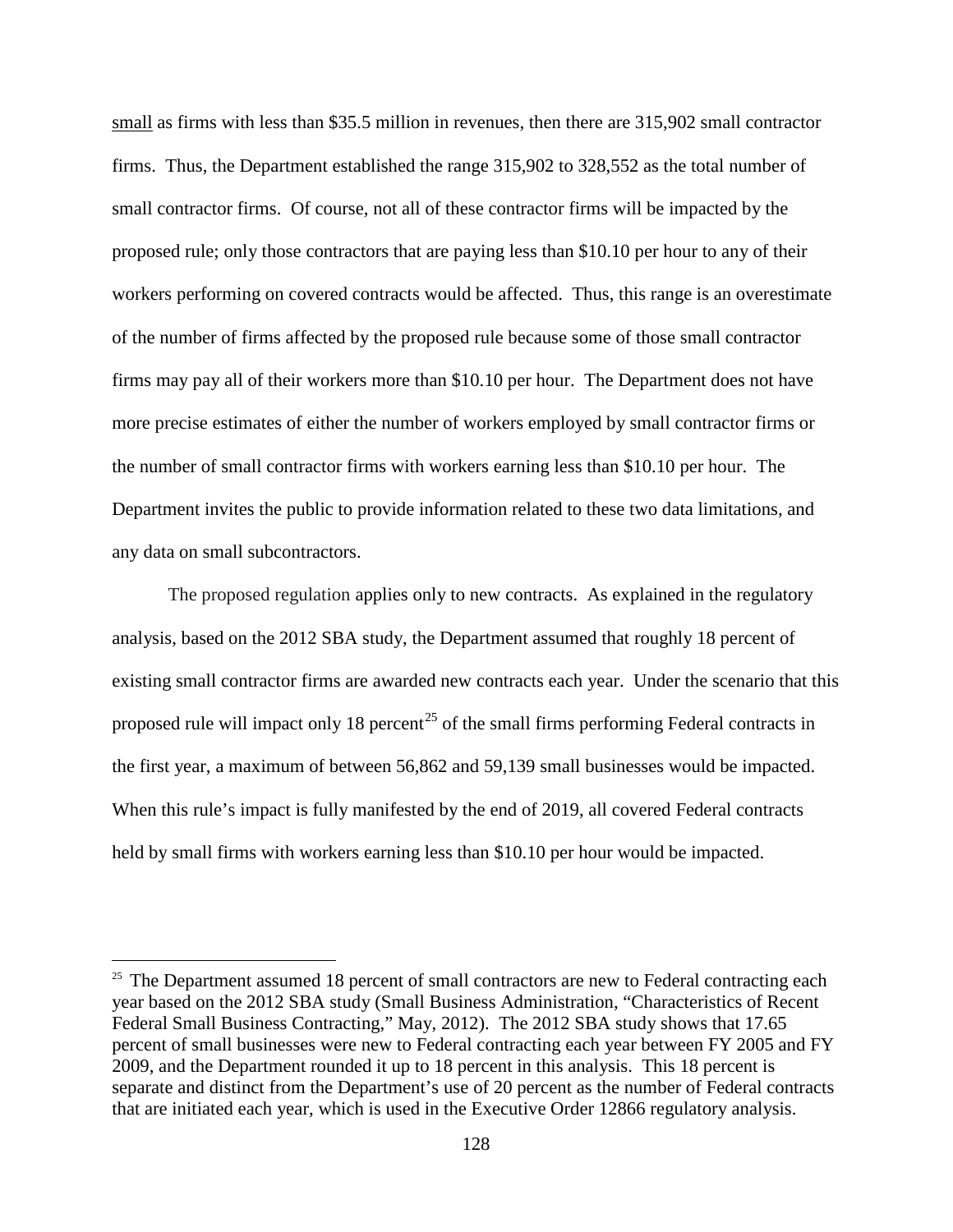Relevant Federal Rules Duplicating, Overlapping, or Conflicting with the Rule: Section 4(a) of the Executive Order requires the FARC to issue regulations to provide for inclusion of the applicable contract clause in Federal procurement solicitations and contracts subject to the Order; thus, the contract clause and some requirements applicable to contracting agencies will appear in both this part and in the FARC regulations. The Department is not aware of any relevant Federal rules that conflict with this NPRM.

#### Alternatives to the Proposed Rule

Executive Order 13658 is prescriptive and does not authorize the Department to consider less burdensome alternatives for small businesses. However, if stakeholders can identify alternatives that would accomplish the stated objectives of Executive Order 13658 and minimize any significant economic impact of the proposed rule on small entities, the Department would welcome that feedback. Below, the Department considers the specific alternatives required by section 603(c) of the RFA.

Differing Compliance and Reporting Requirements for Small Entities: This NPRM provides for no differing compliance requirements and reporting requirements for small entities. The Department has strived to have this proposal implement the minimum wage requirements of Executive Order 13658 with the least possible burden for small entities. The NPRM provides a number of efficient and informal alternative dispute mechanisms to resolve concerns about contractor compliance, including having the contracting agency provide compliance assistance to the contractor about the minimum wage requirements, and allowing for the Department to attempt an informal conciliation of complaints instead of engaging in extensive investigations. These tools will provide contractors with an opportunity to resolve inadvertent errors rapidly and before significant liabilities develop.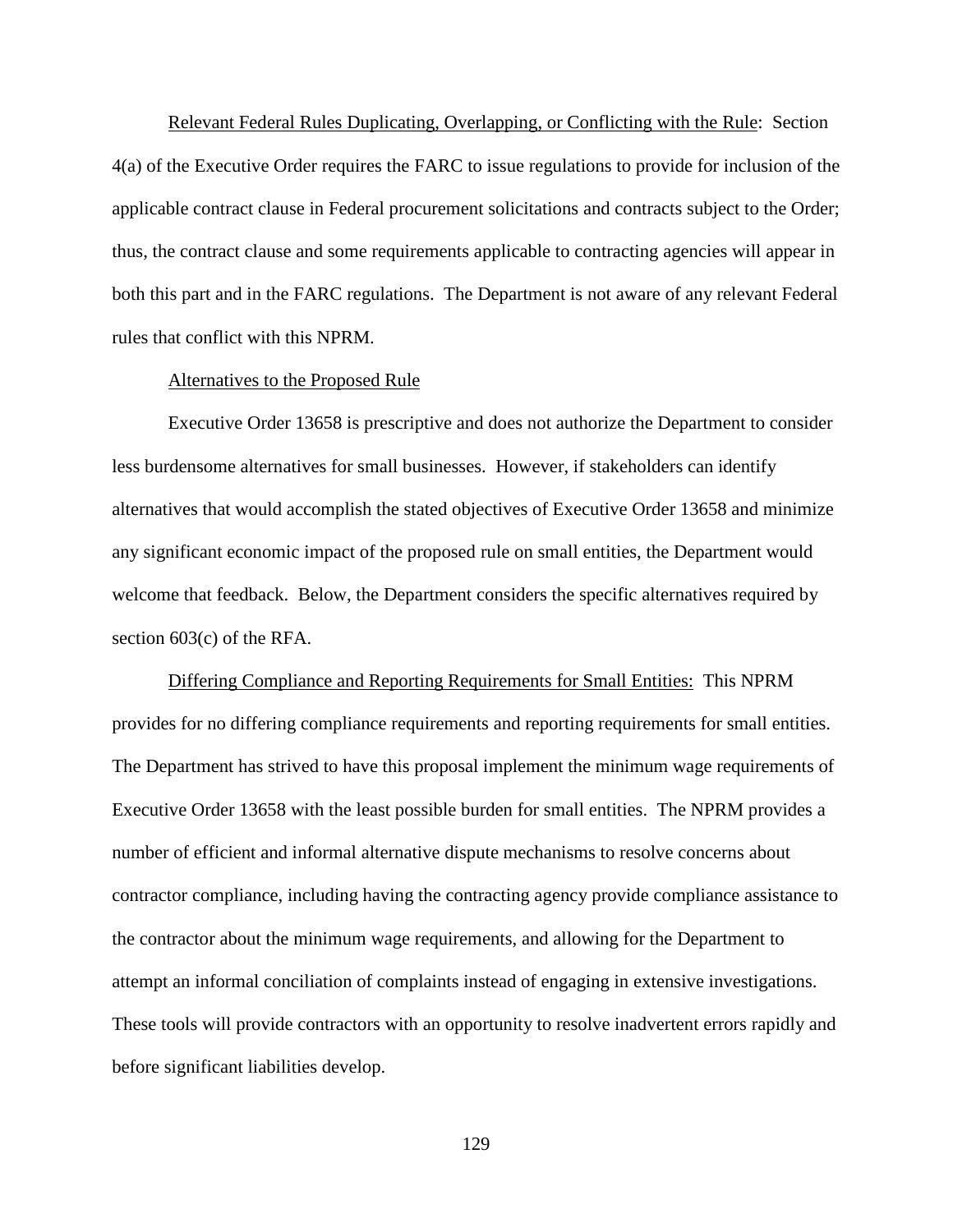### Clarification, Consolidation, and Simplification of Compliance and Reporting

Requirements for Small Entities: This NPRM was drafted to clearly state the compliance requirements for all contractors subject to Executive Order 13658. The proposed rule does not contain any reporting requirements. The recordkeeping requirements imposed by this proposed rule are necessary for contractors to determine their compliance with the rule as well as for the Department and workers to determine the contractor's compliance with the law. The recordkeeping provisions apply generally to all businesses--large and small--covered by the Executive Order; no rational basis exists for creating an exemption from compliance and recordkeeping requirements for small businesses. The Department makes available a variety of resources to employers for understanding their obligations and achieving compliance.

Use of Performance Rather Than Design Standards: This NPRM was written to provide clear guidelines to ensure compliance with the Executive Order minimum wage requirements. Under the proposed rule, contractors may achieve compliance through a variety of means. The Department makes available a variety of resources to contractors for understanding their obligations and achieving compliance.

Exemption from Coverage of the Rule for Small Entities: Executive Order 13658 establishes its own coverage and exemption requirements; therefore, the Department has no authority to exempt small businesses from the minimum wage requirements of the Order.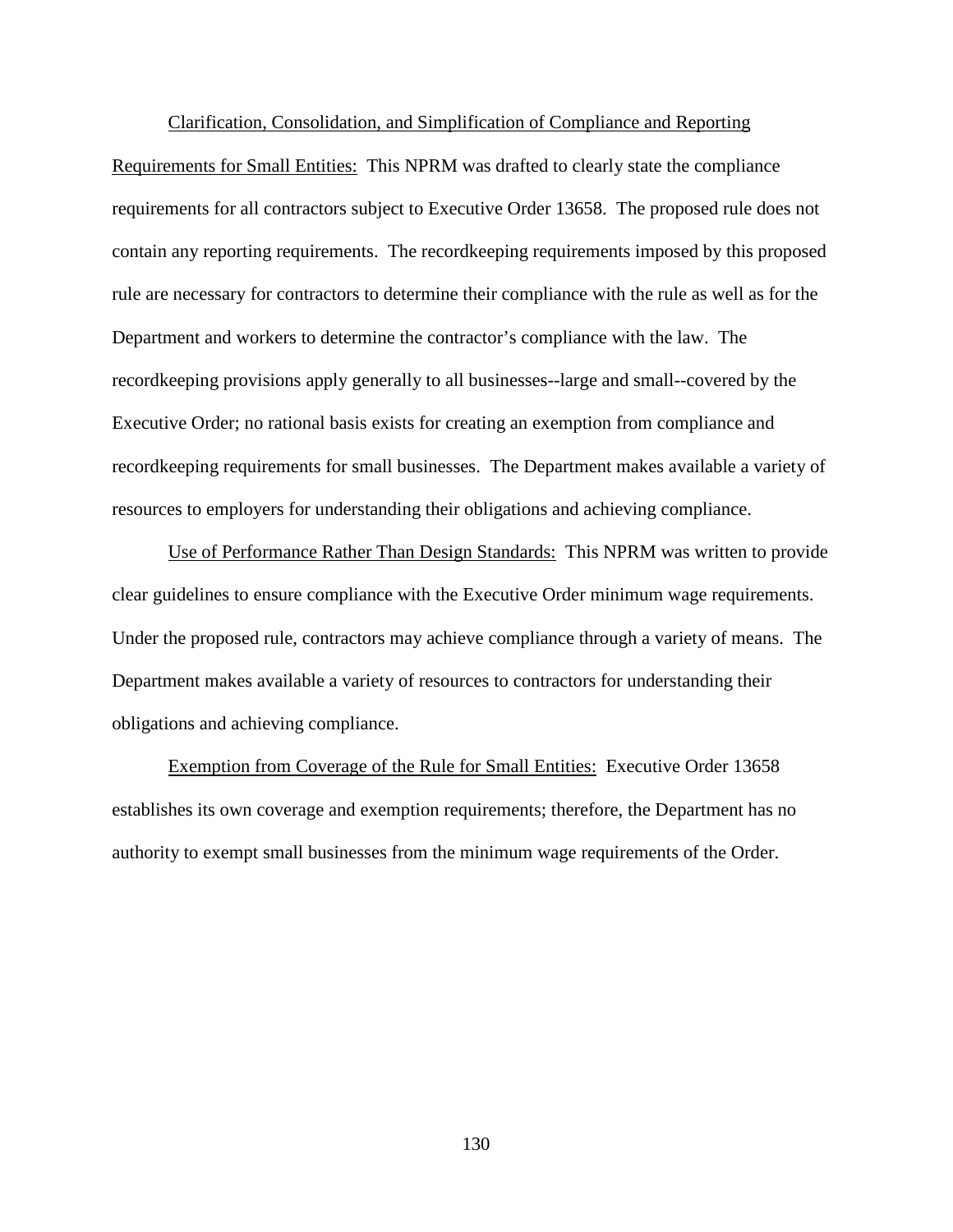|                                                                      | <b>Construction Industry</b> |                                     |                                                                   |                                                              |                                                                              |                                             |                           |                                              |                                                                          |  |  |  |  |  |  |
|----------------------------------------------------------------------|------------------------------|-------------------------------------|-------------------------------------------------------------------|--------------------------------------------------------------|------------------------------------------------------------------------------|---------------------------------------------|---------------------------|----------------------------------------------|--------------------------------------------------------------------------|--|--|--|--|--|--|
|                                                                      | Number of<br>Firms           | <b>Total Number</b><br>of Employees | Average<br>Number of<br><b>Employees</b><br>per Firm <sup>1</sup> | <b>Total Number</b><br>of Affected<br>Employees <sup>2</sup> | Average<br>Number of<br>Affected<br><b>Employees</b><br>perFirm <sup>3</sup> | <b>Annual Cost</b><br>per Firm <sup>4</sup> | Annual<br>Receipts        | Average<br>Receipts per<br>Firm <sup>5</sup> | <b>Annual Cost</b><br>per Firm as<br>Percent of<br>Receipts <sup>6</sup> |  |  |  |  |  |  |
| Firms with sales/receipts/revenue of<br>\$100,000 to \$2,499,999     | 551,235                      | 2,469,299                           | 4.5                                                               | 197,297                                                      | 0.4                                                                          |                                             | \$975 \$342,193,905,000   | \$620,777                                    | 0.16%                                                                    |  |  |  |  |  |  |
| Firms with sales/receipts/revenue of<br>\$2,500,000 to \$4,999,999   | 47,962                       | 864,701                             | 18.0                                                              | 69,090                                                       | 1.4                                                                          |                                             | \$3,925 \$167,758,626,000 | \$3,497,740                                  | 0.11%                                                                    |  |  |  |  |  |  |
| Firms with sales/receipts/revenue of<br>\$5,000,000 to \$7,499,999   | 16,992                       | 492,370                             | 29.0                                                              | 39,340                                                       | 2.3                                                                          |                                             | \$6,309 \$102,502,053,000 | \$6,032,371                                  | 0.10%                                                                    |  |  |  |  |  |  |
| Firms with sales/receipts/revenue of<br>\$7,500,000-\$9,999,999      | 7,801                        | 308,512                             | 39.5                                                              | 24,650                                                       | 3.2                                                                          | \$8,610                                     | \$66,977,650,000          | \$8,585,777                                  | 0.10%                                                                    |  |  |  |  |  |  |
| Firms with sales/receipts/revenue of<br>\$10,000,000 to \$14,999,999 | 8,259                        | 427,159                             | 51.7                                                              | 34,130                                                       | 4.1                                                                          | \$11,260                                    | \$99,174,146,000          | \$12,008,009                                 | 0.09%                                                                    |  |  |  |  |  |  |
| Firms with sales/receipts/revenue of<br>\$15,000,000 to \$19,999,999 | 4,354                        | 289,441                             | 66.5                                                              | 23,126                                                       | 5.3                                                                          | \$14,473                                    | \$73,881,089,000          | \$16,968,555                                 | 0.09%                                                                    |  |  |  |  |  |  |
| Firms with sales/receipts/revenue of<br>\$20,000,000 to \$24,999,999 | 2,611                        | 209,081                             | 80.1                                                              | 16,706                                                       | 6.4                                                                          | \$17,434                                    | \$56,928,754,000          | \$21,803,429                                 | 0.08%                                                                    |  |  |  |  |  |  |
| Firms with sales/receipts/revenue of<br>\$25,000,000 to \$29,999,999 | 1,621                        | 150,754                             | 93.0                                                              | 12,045                                                       | 7.4                                                                          | \$20,247                                    | \$43,119,720,000          | \$26,600,691                                 | 0.08%                                                                    |  |  |  |  |  |  |
| Firms with sales/receipts/revenue of<br>\$30,000,000 to \$34,999,999 | 1,171                        | 121,928                             | 104.1                                                             | 9,742                                                        | 8.3                                                                          | \$22,669                                    | \$36,848,837,000          | \$31,467,837                                 | 0.07%                                                                    |  |  |  |  |  |  |

## Table D-1: Cost per small firm in the construction industry

Note: data for firms with sales/receipts/revenue less than \$100,000 was not available or not disclosed.

1 In the case of construction firms with receipts of \$100,000 to \$2,499,999, the average number of employees per firm (4.5) was derived by dividing the total number of employees (2,469,299) by the number of firms (551,235).

 $^2$  As explained in the report, the total number of affected employees (197,297) was derived by multiplying the estimated percent of employees earning less than \$10.10 per hour (7.99) percent) by total the number of employees (2,469,299).

<sup>3</sup> The average number of affected employees per firm (0.38 percent) was derived by dividing the total number of affected employees (197,297) by the number of firms (551,235).

4 The annual cost per firm (\$975) was derived by multiplying the average number of affected employees per firm (0.358) by the average wage difference (\$1.31 per hour) and the number of working hours per year (2,080 hours).

5 The average receipts per firm (\$620,777) was derived by dividing the total annual receipts (\$342.2 billion) by the number of firms (551,235).

The annual cost per firm as a percent of receipts (0.16 percent) was derived by dividing the annual cost per firm (\$975) by the average receipts per firm (\$620,777). This methodology was repeated for industries represented in Tables D-1 through D-9.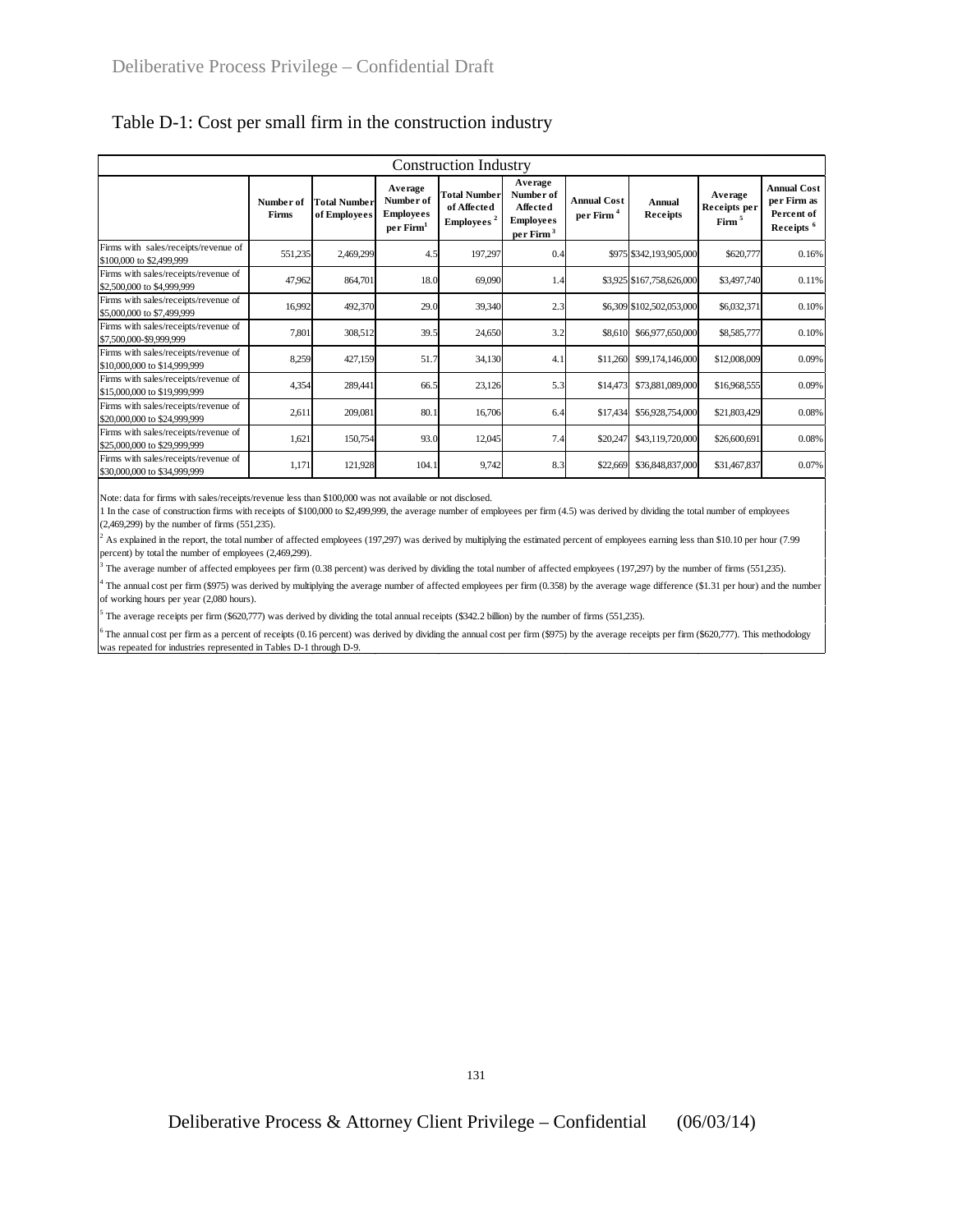| <b>Transportation and Warehousing Industry</b>                       |                                                                                                          |                                     |                                                      |                                                        |                                                                         |                                |                           |                                 |                                                             |  |  |  |  |
|----------------------------------------------------------------------|----------------------------------------------------------------------------------------------------------|-------------------------------------|------------------------------------------------------|--------------------------------------------------------|-------------------------------------------------------------------------|--------------------------------|---------------------------|---------------------------------|-------------------------------------------------------------|--|--|--|--|
|                                                                      | Number of<br>Firms                                                                                       | <b>Total Number</b><br>of Employees | Average<br>Number of<br><b>Employees</b><br>per Firm | <b>Total Number</b><br>of Affected<br><b>Employees</b> | Average<br>Number of<br><b>Affected</b><br><b>Employees</b><br>per Firm | <b>Annual Cost</b><br>per Firm | <b>Annual</b><br>Receipts | Average<br>Receipts per<br>Firm | <b>Annual Cost</b><br>per Firm as<br>Percent of<br>Receipts |  |  |  |  |
| Firms with sales/receipts/revenue of<br>\$100,000 to \$2,499,999     | 111,279                                                                                                  | 603,955                             | 5.4                                                  | 68,549                                                 | 0.6                                                                     |                                | \$1,679 \$64,346,445,000  | \$578,244                       | 0.29%                                                       |  |  |  |  |
| Firms with sales/receipts/revenue of<br>\$2,500,000 to \$4,999,999   | 9,183                                                                                                    | 223,156                             | 24.3                                                 | 25,328                                                 | 2.8                                                                     |                                | \$7,515 \$31,359,227,000  | \$3,414,922                     | 0.22%                                                       |  |  |  |  |
| Firms with sales/receipts/revenue of<br>\$5,000,000 to \$7,499,999   | 3,550                                                                                                    | 136,436                             | 38.4                                                 | 15,485                                                 | 4.4                                                                     |                                | \$11,886 \$20,463,648,000 | \$5,764,408                     | 0.21%                                                       |  |  |  |  |
| Firms with sales/receipts/revenue of<br>\$7,500,000-\$9,999,999      | 1,800                                                                                                    | 91,408                              | 50.8                                                 | 10,375                                                 | 5.8                                                                     |                                | \$15,705 \$14,261,554,000 | \$7,923,086                     | 0.20%                                                       |  |  |  |  |
| Firms with sales/receipts/revenue of<br>\$10,000,000 to \$14,999,999 | 1,840                                                                                                    | 123,966                             | 67.4                                                 | 14,070                                                 | 7.6                                                                     |                                | \$20,836 \$19,933,921,000 | \$10,833,653                    | 0.19%                                                       |  |  |  |  |
| Firms with sales/receipts/revenue of<br>\$15,000,000 to \$19,999,999 | 988                                                                                                      | 85,367                              | 86.4                                                 | 9,689                                                  | 9.8                                                                     |                                | \$26,722 \$14,057,603,000 | \$14,228,343                    | 0.19%                                                       |  |  |  |  |
| Firms with sales/receipts/revenue of<br>\$20,000,000 to \$24,999.999 | 621                                                                                                      | 68,836                              | 110.8                                                | 7,813                                                  | 12.6                                                                    |                                | \$34,281 \$11,060,118,000 | \$17,810,174                    | 0.19%                                                       |  |  |  |  |
| Firms with sales/receipts/revenue of<br>\$25,000,000 to \$29,999,999 | 429                                                                                                      | 51,989                              | 121.2                                                | 5,901                                                  | 13.8                                                                    | \$37,479                       | \$8,257,805,000           | \$19,248,963                    | 0.19%                                                       |  |  |  |  |
| Firms with sales/receipts/revenue of<br>\$30,000,000 to \$34,999,999 | 311                                                                                                      | 45,274                              | 145.6                                                | 5,139                                                  | 16.5                                                                    | \$45,021                       | \$7,184,425,000           | \$23,101,045                    | 0.19%                                                       |  |  |  |  |
| Firms with sales/receipts/revenue of<br>\$35,000,000 to \$39,999,999 | 235                                                                                                      | 32,922                              | 140.1                                                | 3,737                                                  | 15.9                                                                    | \$43,326                       | \$5,902,588,000           | \$25,117,396                    | 0.17%                                                       |  |  |  |  |
|                                                                      | Note: data for firms with sales/receipts/revenue less than \$100,000 was not available or not disclosed. |                                     |                                                      |                                                        |                                                                         |                                |                           |                                 |                                                             |  |  |  |  |

Table D-2: Cost per small firm in the transportation and warehousing industry

| Table D-3: Cost per small firm in the information industry |
|------------------------------------------------------------|
|------------------------------------------------------------|

| Information Industry                                                 |                           |                                     |                                                      |                                                        |                                                                         |                                |                           |                                 |                                                             |  |  |  |  |
|----------------------------------------------------------------------|---------------------------|-------------------------------------|------------------------------------------------------|--------------------------------------------------------|-------------------------------------------------------------------------|--------------------------------|---------------------------|---------------------------------|-------------------------------------------------------------|--|--|--|--|
|                                                                      | Number of<br><b>Firms</b> | <b>Total Number</b><br>of Employees | Average<br>Number of<br><b>Employees</b><br>per Firm | <b>Total Number</b><br>of Affected<br><b>Employees</b> | Average<br>Number of<br><b>Affected</b><br><b>Employees</b><br>per Firm | <b>Annual Cost</b><br>per Firm | Annual<br>Receipts        | Average<br>Receipts per<br>Firm | <b>Annual Cost</b><br>per Firm as<br>Percent of<br>Receipts |  |  |  |  |
| Firms with sales/receipts/revenue of<br>\$100,000 to \$2,499,999     | 47.797                    | 268,789                             | 5.6                                                  | 24.782                                                 | 0.5                                                                     |                                | \$1,413 \$29,386,049,000  | \$614,809                       | 0.23%                                                       |  |  |  |  |
| Firms with sales/receipts/revenue of<br>\$2,500,000 to \$4,999,999   | 4,508                     | 100,331                             | 22.3                                                 | 9,251                                                  | 2.1                                                                     |                                | \$5,591 \$15,472,313,000  | \$3,432,190                     | 0.16%                                                       |  |  |  |  |
| Firms with sales/receipts/revenue of<br>\$5,000,000 to \$7,499,999   | 1,837                     | 65,601                              | 35.7                                                 | 6,048                                                  | 3.3                                                                     |                                | \$8,972 \$10,856,893,000  | \$5,910,121                     | 0.15%                                                       |  |  |  |  |
| Firms with sales/receipts/revenue of<br>\$7,500,000-\$9,999,999      | 1,018                     | 46,846                              | 46.0                                                 | 4,319                                                  | 4.2                                                                     | \$11,561                       | \$8,447,070,000           | \$8,297,711                     | 0.14%                                                       |  |  |  |  |
| Firms with sales/receipts/revenue of<br>\$10,000,000 to \$14,999,999 | 1,092                     | 68,058                              | 62.3                                                 | 6,275                                                  | 5.7                                                                     |                                | \$15,657 \$12,300,328,000 | \$11,264,037                    | 0.14%                                                       |  |  |  |  |
| Firms with sales/receipts/revenue of<br>\$15,000,000 to \$19,999,999 | 601                       | 49,812                              | 82.9                                                 | 4,593                                                  | 7.6                                                                     | \$20,822                       | \$9,293,544,000           | \$15,463,468                    | 0.13%                                                       |  |  |  |  |
| Firms with sales/receipts/revenue of<br>\$20,000,000 to \$24,999,999 | 389                       | 37,522                              | 96.5                                                 | 3,460                                                  | 8.9                                                                     | \$24,233                       | \$7,616,666,000           | \$19,580,118                    | 0.12%                                                       |  |  |  |  |
| Firms with sales/receipts/revenue of<br>\$25,000,000 to \$29,999,999 | 270                       | 30,523                              | 113.0                                                | 2,814                                                  | 10.4                                                                    | \$28,40                        | \$6,512,265,000           | \$24,119,500                    | 0.12%                                                       |  |  |  |  |
| Firms with sales/receipts/revenue of<br>\$30,000,000 to \$34,999,999 | 175                       | 25,649                              | 146.6                                                | 2,365                                                  | 13.5                                                                    | \$36,82                        | \$4,971,718,000           | \$28,409,817                    | 0.13%                                                       |  |  |  |  |
| Firms with sales/receipts/revenue of<br>\$35,000,000 to \$39,999,999 | 136                       | 21,553                              | 158.5                                                | 1,987                                                  | 14.6                                                                    | \$39,814                       | \$4,082,897,000           | \$30,021,301                    | 0.13%                                                       |  |  |  |  |

Note: data for firms with sales/receipts/revenue less than \$100,000 was not available or not disclosed.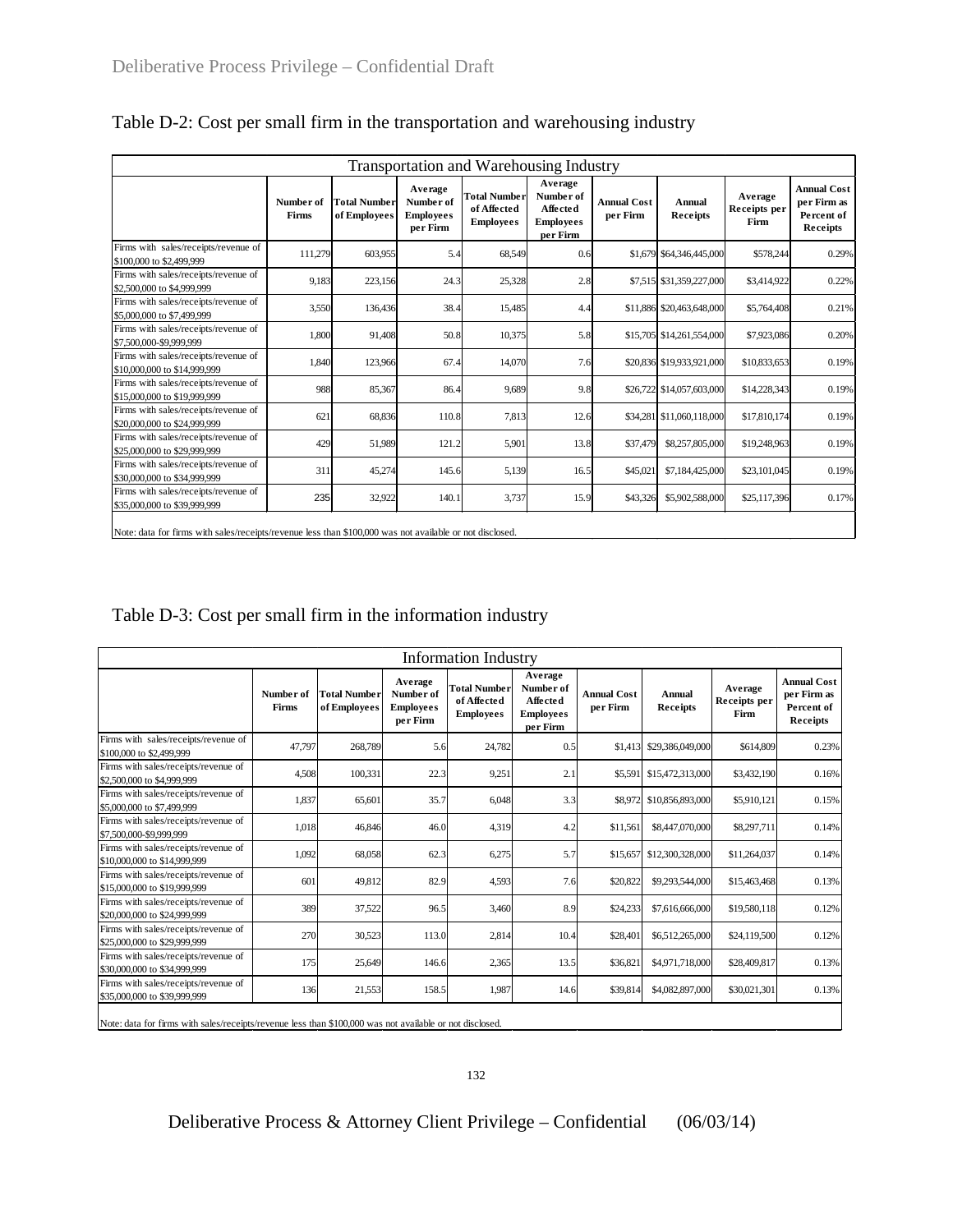| Administrative and Support and Waste Management and Remediation Services Industry |                    |                                     |                                                      |                                                        |                                                                  |                                |                           |                                 |                                                             |  |  |  |  |
|-----------------------------------------------------------------------------------|--------------------|-------------------------------------|------------------------------------------------------|--------------------------------------------------------|------------------------------------------------------------------|--------------------------------|---------------------------|---------------------------------|-------------------------------------------------------------|--|--|--|--|
|                                                                                   | Number of<br>Firms | <b>Total Number</b><br>of Employees | Average<br>Number of<br><b>Employees</b><br>per Firm | <b>Total Number</b><br>of Affected<br><b>Employees</b> | Average<br>Number of<br>Affected<br><b>Employees</b><br>per Firm | <b>Annual Cost</b><br>per Firm | <b>Annual</b><br>Receipts | Average<br>Receipts per<br>Firm | <b>Annual Cost</b><br>per Firm as<br>Percent of<br>Receipts |  |  |  |  |
| Firms with sales/receipts/revenue less<br>than \$2,500,000                        | 300,501            | 1,788,501                           | 6.0                                                  | 400,803                                                | 1.3                                                              |                                | \$3,634 \$112,570,627,000 | \$374,610                       | 0.97%                                                       |  |  |  |  |
| Firms with sales/receipts/revenue of<br>\$2,500,000 to \$4,999,999                | 12,294             | 678,340                             | 55.2                                                 | 152,016                                                | 12.4                                                             | \$33,692                       | \$42,093,718,000          | \$3,423,924                     | 0.98%                                                       |  |  |  |  |
| Firms with sales/receipts/revenue of<br>\$5,000,000 to \$7,499,999                | 4,589              | 434,622                             | 94.7                                                 | 97,399                                                 | 21.2                                                             | \$57,832                       | \$26,428,877,000          | \$5,759,180                     | 1.00%                                                       |  |  |  |  |
| Firms with sales/receipts/revenue of<br>\$7,500,000-\$9,999,999                   | 2,411              | 311,321                             | 129.1                                                | 69,767                                                 | 28.9                                                             | \$78,847                       | \$19,304,673,000          | \$8,006,915                     | 0.98%                                                       |  |  |  |  |
| Firms with sales/receipts/revenue of<br>\$10,000,000 to \$14,999,999              | 2,309              | 424,912                             | 184.0                                                | 95,223                                                 | 41.2                                                             | \$112,370                      | \$24,412,659,000          | \$10,572,828                    | 1.06%                                                       |  |  |  |  |
| Firms with sales/receipts/revenue of<br>\$15,000,000 to \$19,999,999              | 1,266              | 292,501                             | 231.0                                                | 65,549                                                 | 51.8                                                             | \$141,082                      | \$17,408,483,000          | \$13,750,776                    | 1.03%                                                       |  |  |  |  |
| Firms with sales/receipts/revenue of<br>\$20,000,000 to \$24,999,999              | 724                | 208,939                             | 288.6                                                | 46,823                                                 | 64.7                                                             | \$176,221                      | \$12,542,375,000          | \$17,323,722                    | 1.02%                                                       |  |  |  |  |
| Firms with sales/receipts/revenue of<br>\$25,000,000 to \$29,999,999              | 528                | 174,359                             | 330.2                                                | 39,074                                                 | 74.0                                                             | \$201,645                      | \$10,341,768,000          | \$19,586,682                    | 1.03%                                                       |  |  |  |  |
| Firms with sales/receipts/revenue of<br>\$30,000,000 to \$34,999,999              | 402                | 173,953                             | 432.7                                                | 38,983                                                 | 97.0                                                             | \$264,230                      | \$9,015,658,000           | \$22,427,010                    | 1.18%                                                       |  |  |  |  |
| Firms with sales/receipts/revenue of<br>\$35,000,000 to \$39,999,999              | 267                | 122,013                             | 457.0                                                | 27,343                                                 | 102.4                                                            | \$279,043                      | \$6,382,657,000           | \$23,905,082                    | 1.17%                                                       |  |  |  |  |

Table D-4: Cost per small firm in the administrative and support and waste management and remediation industry

Table D-5: Cost per small firm in the education service industry

| <b>Education Services Industry</b>                                   |                    |                              |                                                      |                                                        |                                                                  |                                |                           |                                 |                                                             |  |  |  |  |
|----------------------------------------------------------------------|--------------------|------------------------------|------------------------------------------------------|--------------------------------------------------------|------------------------------------------------------------------|--------------------------------|---------------------------|---------------------------------|-------------------------------------------------------------|--|--|--|--|
|                                                                      | Number of<br>Firms | Total Number<br>of Employees | Average<br>Number of<br><b>Employees</b><br>per Firm | <b>Total Number</b><br>of Affected<br><b>Employees</b> | Average<br>Number of<br>Affected<br><b>Employees</b><br>per Firm | <b>Annual Cost</b><br>per Firm | <b>Annual</b><br>Receipts | Average<br>Receipts per<br>Firm | <b>Annual Cost</b><br>per Firm as<br>Percent of<br>Receipts |  |  |  |  |
| Firms with sales/receipts/revenue less<br>than \$2,500,000           | 66,738             | 535,747                      | 8.0                                                  | 48,057                                                 | 0.7                                                              |                                | \$1,962 ############      | \$406,865                       | 0.48%                                                       |  |  |  |  |
| Firms with sales/receipts/revenue of<br>\$2,500,000 to \$4,999,999   | 4,302              | 209,778                      | 48.8                                                 | 18,817                                                 | 4.4                                                              |                                | \$11,918 ############     | \$3,438,424                     | 0.35%                                                       |  |  |  |  |
| Firms with sales/receipts/revenue of<br>\$5,000,000 to \$7,499,999   | 1,588              | 117,648                      | 74.1                                                 | 10,553                                                 | 6.6                                                              |                                | \$18,108 \$9,314,307,000  | \$5,865,433                     | 0.31%                                                       |  |  |  |  |
| Firms with sales/receipts/revenue of<br>\$7,500,000-\$9,999,999      | 888                | 83,741                       | 94.3                                                 | 7,512                                                  | 8.5                                                              | \$23,049                       | \$7,129,969,000           | \$8,029,244                     | 0.29%                                                       |  |  |  |  |
| Firms with sales/receipts/revenue of<br>\$10,000,000 to \$14,999,999 | 1,003              | 127,781                      | 127.4                                                | 11,462                                                 | 11.4                                                             |                                | \$31,138 ############     | \$11,272,191                    | 0.28%                                                       |  |  |  |  |
| Firms with sales/receipts/revenue of<br>\$15,000,000 to \$19,999,999 | 461                | 79,059                       | 171.5                                                | 7,092                                                  | 15.4                                                             |                                | \$41,916 \$6,983,007,000  | \$15,147,521                    | 0.28%                                                       |  |  |  |  |
| Firms with sales/receipts/revenue of<br>\$20,000,000 to \$24,999,999 | 355                | 73,045                       | 205.8                                                | 6,552                                                  | 18.5                                                             | \$50,291                       | \$6,992,060,000           | \$19,695,944                    | 0.26%                                                       |  |  |  |  |
| Firms with sales/receipts/revenue of<br>\$25,000,000 to \$29,999,999 | 268                | 70,191                       | 261.9                                                | 6,296                                                  | 23.5                                                             | \$64,014                       | \$6,343,422,000           | \$23,669,485                    | 0.27%                                                       |  |  |  |  |
| Firms with sales/receipts/revenue of<br>\$30,000,000 to \$34,999,999 | 172                | 60,202                       | 350.0                                                | 5,400                                                  | 31.4                                                             | \$85,548                       | \$5,119,182,000           | \$29,762,686                    | 0.29%                                                       |  |  |  |  |
| Firms with sales/receipts/revenue of<br>\$35,000,000 to \$39,999,999 | 138                | 55,753                       | 404.0                                                | 5,001                                                  | 36.2                                                             | \$98,745                       | \$4,536,897,000           | \$32,876,065                    | 0.30%                                                       |  |  |  |  |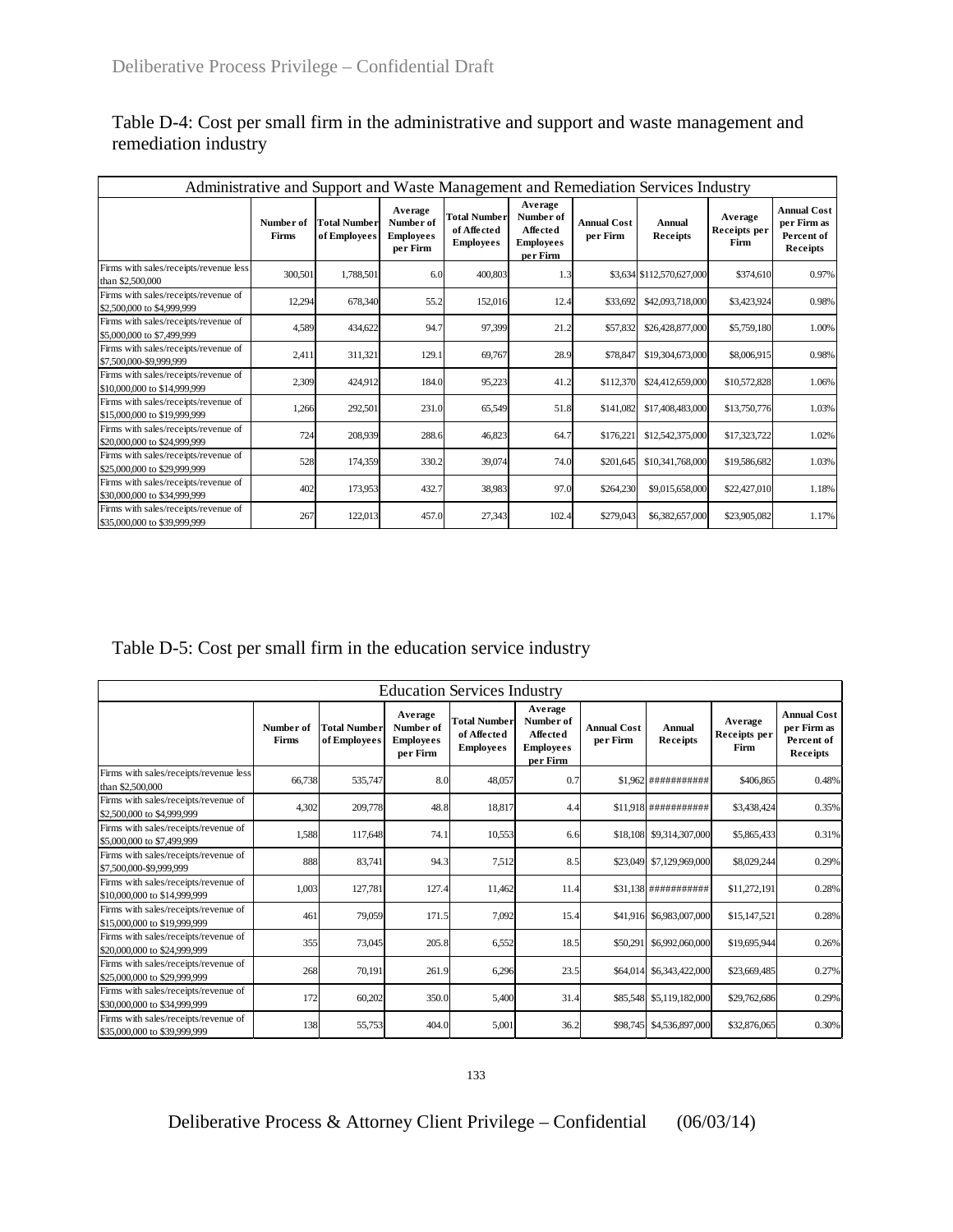|                                                                      | Health Care and Social Assistance Industry |                                     |                                                      |                                                        |                                                                  |                                |                           |                                 |                                                             |  |  |  |  |  |  |
|----------------------------------------------------------------------|--------------------------------------------|-------------------------------------|------------------------------------------------------|--------------------------------------------------------|------------------------------------------------------------------|--------------------------------|---------------------------|---------------------------------|-------------------------------------------------------------|--|--|--|--|--|--|
|                                                                      | Number of<br>Firms                         | <b>Total Number</b><br>of Employees | Average<br>Number of<br><b>Employees</b><br>per Firm | <b>Total Number</b><br>of Affected<br><b>Employees</b> | Average<br>Number of<br>Affected<br><b>Employees</b><br>per Firm | <b>Annual Cost</b><br>per Firm | <b>Annual</b><br>Receipts | Average<br>Receipts per<br>Firm | <b>Annual Cost</b><br>per Firm as<br>Percent of<br>Receipts |  |  |  |  |  |  |
| Firms with sales/receipts/revenue less<br>than \$2,500,000           | 559,134                                    | 3,710,875                           | 6.6                                                  | 536,221                                                | 1.0                                                              |                                | \$2,613 \$286,450,355,000 | \$512,311                       | 0.51%                                                       |  |  |  |  |  |  |
| Firms with sales/receipts/revenue of<br>\$2,500,000 to \$4,999,999   | 26,466                                     | 1,107,445                           | 41.8                                                 | 160,026                                                | 6.0                                                              | \$16,475                       | \$91,034,690,000          | \$3,439,685                     | 0.48%                                                       |  |  |  |  |  |  |
| Firms with sales/receipts/revenue of<br>\$5,000,000 to \$7,499,999   | 9,453                                      | 712,840                             | 75.4                                                 | 103,005                                                | 10.9                                                             | \$29,691                       | \$56,541,818,000          | \$5,981,362                     | 0.50%                                                       |  |  |  |  |  |  |
| Firms with sales/receipts/revenue of<br>\$7,500,000-\$9,999,999      | 4.867                                      | 501,258                             | 103.0                                                | 72,432                                                 | 14.9                                                             | \$40,551                       | \$41,063,966,000          | \$8,437,223                     | 0.48%                                                       |  |  |  |  |  |  |
| Firms with sales/receipts/revenue of<br>\$10,000,000 to \$14,999.999 | 5,198                                      | 760,603                             | 146.3                                                | 109,907                                                | 21.1                                                             | \$57,613                       | \$61,116,459,000          | \$11,757,687                    | 0.49%                                                       |  |  |  |  |  |  |
| Firms with sales/receipts/revenue of<br>\$15,000,000 to \$19,999,999 | 2,468                                      | 497,184                             | 201.5                                                | 71,843                                                 | 29.1                                                             | \$79,318                       | \$40,851,963,000          | \$16,552,659                    | 0.48%                                                       |  |  |  |  |  |  |
| Firms with sales/receipts/revenue of<br>\$20,000,000 to \$24,999,999 | 1,374                                      | 347,358                             | 252.8                                                | 50,193                                                 | 36.5                                                             | \$99,539                       | \$29,140,498,000          | \$21,208,514                    | 0.47%                                                       |  |  |  |  |  |  |
| Firms with sales/receipts/revenue of<br>\$25,000,000 to \$29,999,999 | 978                                        | 284,827                             | 291.2                                                | 41,158                                                 | 42.1                                                             | \$114,669                      | \$25,026,728,000          | \$25,589,701                    | 0.45%                                                       |  |  |  |  |  |  |
| Firms with sales/receipts/revenue of<br>\$30,000,000 to \$34,999,999 | 665                                        | 230,360                             | 346.4                                                | 33,287                                                 | 50.1                                                             | \$136,392                      | \$20,167,268,000          | \$30,326,719                    | 0.45%                                                       |  |  |  |  |  |  |
| Firms with sales/receipts/revenue of<br>\$35,000,000 to \$39,999,999 | 485                                        | 185,982                             | 383.5                                                | 26,874                                                 | 55.4                                                             | \$150,984                      | \$16,744,181,000          | \$34,524,085                    | 0.44%                                                       |  |  |  |  |  |  |

# Table D-6: Cost per small firm in the health care and social assistance industry

Table D-7: Cost per small firm in the accommodation and food service industry

| Accommodations and Food Services Industry                            |                    |                                     |                                                      |                                                        |                                                                  |                                |                            |                                        |                                                             |
|----------------------------------------------------------------------|--------------------|-------------------------------------|------------------------------------------------------|--------------------------------------------------------|------------------------------------------------------------------|--------------------------------|----------------------------|----------------------------------------|-------------------------------------------------------------|
|                                                                      | Number of<br>Firms | <b>Total Number</b><br>of Employees | Average<br>Number of<br><b>Employees</b><br>per Firm | <b>Total Number</b><br>of Affected<br><b>Employees</b> | Average<br>Number of<br>Affected<br><b>Employees</b><br>per Firm | <b>Annual Cost</b><br>per Firm | <b>Annual</b><br>Receipts  | Average<br>Receipts per<br><b>Firm</b> | <b>Annual Cost</b><br>per Firm as<br>Percent of<br>Receipts |
| Firms with sales/receipts/revenue less<br>than \$2,500,000           | 452,389            | 4,594,026                           | 10.2                                                 | 2,161,489                                              | 4.8                                                              |                                | \$13,019 \$200,413,678,000 | \$443,012                              | 2.94%                                                       |
| Firms with sales/receipts/revenue of<br>\$2,500,000 to \$4,999,999   | 14,095             | 896,373                             | 63.6                                                 | 421.743                                                | 29.9                                                             | \$81,530                       | \$46,231,300,000           | \$3,279,979                            | 2.49%                                                       |
| Firms with sales/receipts/revenue of<br>\$5,000,000 to \$7,499,999   | 3,720              | 403,866                             | 108.6                                                | 190,019                                                | 51.1                                                             | \$139,184                      | \$21,249,810,000           | \$5,712,315                            | 2.44%                                                       |
| Firms with sales/receipts/revenue of<br>\$7,500,000-\$9,999,999      | 1.621              | 244,772                             | 151.0                                                | 115.165                                                | 71.0                                                             | \$193,586                      | \$12,835,230,000           | \$7,918,094                            | 2.44%                                                       |
| Firms with sales/receipts/revenue of<br>\$10,000,000 to \$14,999,999 | 1,628              | 340,741                             | 209.3                                                | 160,319                                                | 98.5                                                             | \$268,327                      | \$17,984,834,000           | \$11,047,195                           | 2.43%                                                       |
| Firms with sales/receipts/revenue of<br>\$15,000,000 to \$19,999,999 | 859                | 252,279                             | 293.7                                                | 118,697                                                | 138.2                                                            | \$376,515                      | \$13,054,878,000           | \$15,197,763                           | 2.48%                                                       |
| Firms with sales/receipts/revenue of<br>\$20,000,000 to \$24,999,999 | 446                | 170,201                             | 381.6                                                | 80,080                                                 | 179.6                                                            | \$489,239                      | \$8,420,579,000            | \$18,880,222                           | 2.59%                                                       |
| Firms with sales/receipts/revenue of<br>\$25,000,000 to \$29,999,999 | 363                | 153,594                             | 423.1                                                | 72,266                                                 | 199.1                                                            | \$542,453                      | \$7,987,110,000            | \$22,003,058                           | 2.47%                                                       |
| Firms with sales/receipts/revenue of<br>\$30,000,000 to \$34,999,999 | 241                | 115,452                             | 479.1                                                | 54,320                                                 | 225.4                                                            | \$614,156                      | \$6,405,041,000            | \$26,576,934                           | 2.31%                                                       |
| Firms with sales/receipts/revenue of<br>\$35,000,000 to \$39,999,999 | 170                | 90,301                              | 531.2                                                | 42,487                                                 | 249.9                                                            | \$680,986                      | \$4,832,335,000            | \$28,425,500                           | 2.40%                                                       |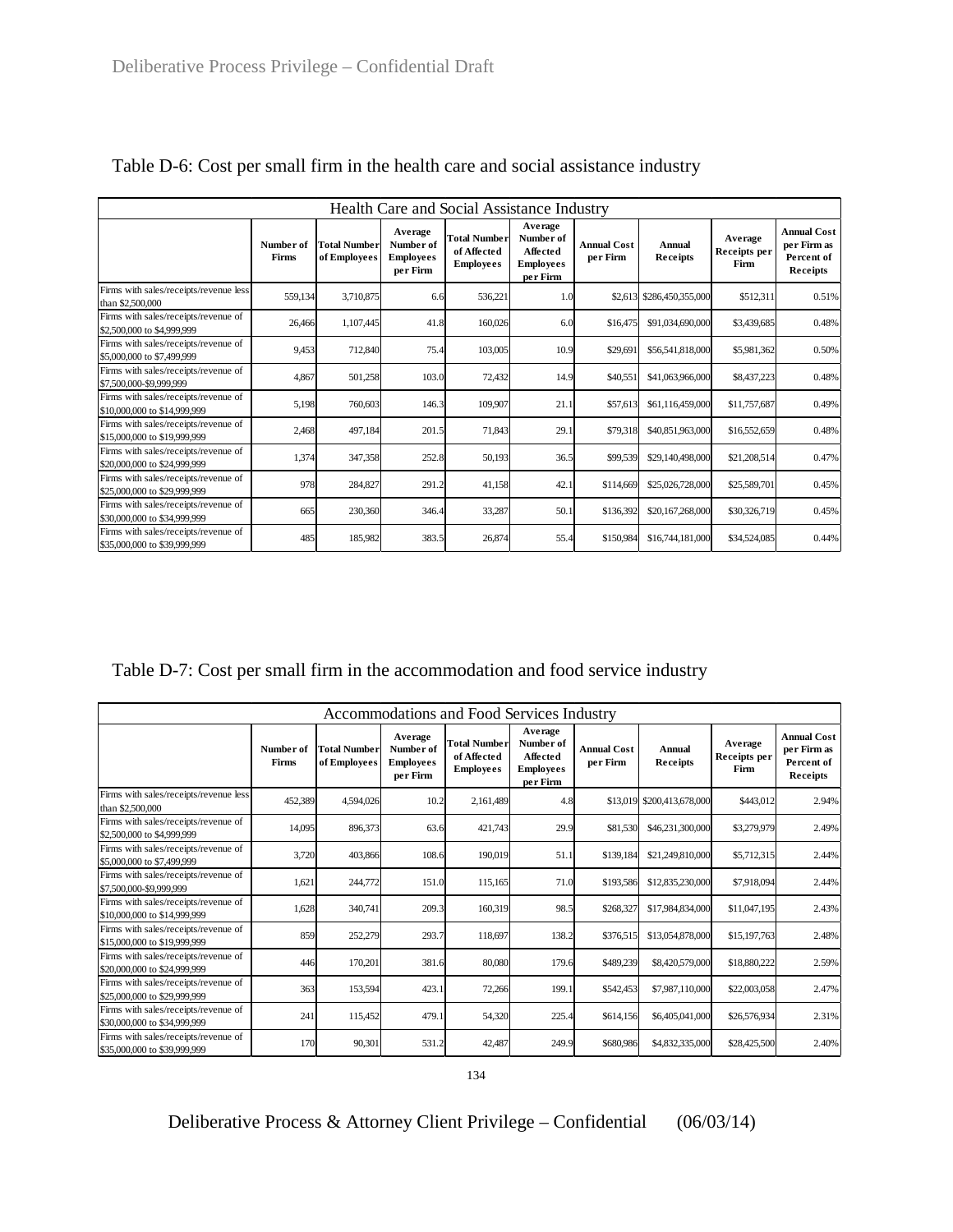| <b>Other Services Industry</b>                                       |                    |                                            |                                                      |                                                               |                                                                         |                                |                           |                                 |                                                                 |
|----------------------------------------------------------------------|--------------------|--------------------------------------------|------------------------------------------------------|---------------------------------------------------------------|-------------------------------------------------------------------------|--------------------------------|---------------------------|---------------------------------|-----------------------------------------------------------------|
|                                                                      | Number of<br>Firms | <b>Total Number of</b><br><b>Employees</b> | Average<br>Number of<br><b>Employees</b> per<br>Firm | <b>Total Number of</b><br><b>Affected</b><br><b>Employees</b> | Average<br>Number of<br><b>Affected</b><br><b>Employees</b> per<br>Firm | <b>Annual Cost per</b><br>Firm | <b>Annual Receipts</b>    | Average<br>Receipts per<br>Firm | <b>Annual Cost per</b><br><b>Firm as Percent</b><br>of Receipts |
| Firms with sales/receipts/revenue less<br>than \$2,500,000           | 646.563            | 3,229,367                                  | 5.0                                                  | 484,405                                                       | 0.7                                                                     |                                | \$2,041 \$229,618,835,000 | \$355,138                       | 0.57%                                                           |
| Firms with sales/receipts/revenue of<br>\$2,500,000 to \$4,999,999   | 16,522             | 531,104                                    | 32.1                                                 | 79,666                                                        | 4.8                                                                     | \$13,138                       | \$55,620,907,000          | \$3,366,475                     | 0.39%                                                           |
| Firms with sales/receipts/revenue of<br>\$5,000,000 to \$7,499,999   | 4.967              | 252,838                                    | 50.9                                                 | 37,926                                                        | 7.6                                                                     | \$20,805                       | \$28,838,406,000          | \$5,806,001                     | 0.36%                                                           |
| Firms with sales/receipts/revenue of<br>\$7,500,000-\$9,999,999      | 2,326              | 151,376                                    | 65.1                                                 | 22,706                                                        | 9.8                                                                     | \$26,599                       | \$18,502,407,000          | \$7,954,603                     | 0.33%                                                           |
| Firms with sales/receipts/revenue of<br>\$10,000,000 to \$14,999.999 | 2,114              | 173,393                                    | 82.0                                                 | 26,009                                                        | 12.3                                                                    | \$33,524                       | \$23,140,184,000          | \$10,946,161                    | 0.31%                                                           |
| Firms with sales/receipts/revenue of<br>\$15,000,000 to \$19,999,999 | 1,005              | 104,997                                    | 104.5                                                | 15,750                                                        | 15.7                                                                    | \$42,701                       | \$14,696,909,000          | \$14,623,790                    | 0.29%                                                           |
| Firms with sales/receipts/revenue of<br>\$20,000,000 to \$24,999.999 | 620                | 73,209                                     | 118.1                                                | 10,981                                                        | 17.7                                                                    | \$48,261                       | \$11,076,548,000          | \$17,865,400                    | 0.27%                                                           |
| Firms with sales/receipts/revenue of<br>\$25,000,000 to \$29,999.999 | 405                | 50,974                                     | 125.9                                                | 7,646                                                         | 18.9                                                                    | \$51,442                       | \$8,159,095,000           | \$20,145,914                    | 0.26%                                                           |
| Firms with sales/receipts/revenue of<br>\$30,000,000 to \$34,999.999 | 274                | 42,041                                     | 153.4                                                | 6,306                                                         | 23.0                                                                    | \$62,712                       | \$6,643,223,000           | \$24,245,339                    | 0.26%                                                           |
| Firms with sales/receipts/revenue of<br>\$35,000,000 to \$39,999,999 | 227                | 37,259                                     | 164.1                                                | 5,589                                                         | 24.6                                                                    | \$67,086                       | \$5,392,740,000           | \$23,756,564                    | 0.28%                                                           |

| Table D-8: Cost per small firm in the other services industry |  |  |  |  |
|---------------------------------------------------------------|--|--|--|--|
|---------------------------------------------------------------|--|--|--|--|

Table D-9: Cost per small firm in the agriculture, forestry, fishing, and hunting industry

| Agriculture, Forestry, Fishing, and Hunting Industry                                      |                    |                                     |                                                      |                                                        |                                                                         |                                |                          |                                 |                                                             |
|-------------------------------------------------------------------------------------------|--------------------|-------------------------------------|------------------------------------------------------|--------------------------------------------------------|-------------------------------------------------------------------------|--------------------------------|--------------------------|---------------------------------|-------------------------------------------------------------|
|                                                                                           | Number of<br>Firms | <b>Total Number</b><br>of Employees | Average<br>Number of<br><b>Employees</b><br>per Firm | <b>Total Number</b><br>of Affected<br><b>Employees</b> | Average<br>Number of<br><b>Affected</b><br><b>Employees</b><br>per Firm | <b>Annual Cost</b><br>per Firm | Annual<br>Receipts       | Average<br>Receipts per<br>Firm | <b>Annual Cost</b><br>per Firm as<br>Percent of<br>Receipts |
| Firms with sales/receipts/revenue of<br>\$100,000 to \$2,499,999                          | 15,839             | 72,098                              | 4.6                                                  | 14,549                                                 | 0.9                                                                     | \$2,503                        | \$9,826,777,000          | \$620,417                       | 0.40%                                                       |
| Firms with sales/receipts/revenue of<br>\$2,500,000 to \$4,999,999                        | 1,117              | 20,049                              | 17.9                                                 | 4,046                                                  | 3.6                                                                     |                                | \$9,870 \$3,811,000,000  | \$3,411,817                     | 0.29%                                                       |
| Firms with sales/receipts/revenue of<br>\$5,000,000 to \$7,499,999                        | 289                | 8,997                               | 31.1                                                 | 1,816                                                  | 6.3                                                                     |                                | \$17,118 \$1,730,128,000 | \$5,986,602                     | 0.29%                                                       |
| Firms with sales/receipts/revenue of<br>\$7,500,000-\$9,999,999                           | 165                | 7,588                               | 46.0                                                 | 1,531                                                  | 9.3                                                                     | \$25,287                       | \$1,340,763,000          | \$8,125,836                     | 0.31%                                                       |
| Firms with sales/receipts/revenue of<br>\$10,000,000 to \$14,999.999                      | 112                | 6,130                               | 54.7                                                 | 1,237                                                  | 11.0                                                                    | \$30,095                       | \$1,288,588,000          | \$11,505,250                    | 0.26%                                                       |
| Firms with sales/receipts/revenue of<br>\$15,000,000 to \$19,999,999                      | 55                 | 4,042                               | 73.5                                                 | 816                                                    | 14.8                                                                    | \$40,410                       | \$874,841,000            | \$15,906,200                    | 0.25%                                                       |
| Firms with sales/receipts/revenue of<br>\$20,000,000 to \$24,999.999                      | 44                 | 5,325                               | 121.0                                                | 1,075                                                  | 24.4                                                                    | \$66,546                       | \$858,761,000            | \$19,517,295                    | 0.34%                                                       |
| Firms with sales/receipts/revenue of<br>\$25,000,000 to \$29,999,999                      | 26                 | 2,800                               | 107.7                                                | 565                                                    | 21.7                                                                    | \$59,216                       | \$595,387,000            | \$22,899,500                    | 0.26%                                                       |
| .<br>$\bullet$ $\bullet$ $\bullet$ $\bullet$ $\bullet$ $\bullet$ $\bullet$ $\bullet$<br>. |                    |                                     |                                                      |                                                        |                                                                         |                                |                          |                                 |                                                             |

Note: data for firms with sales/receipts/revenue less than \$100,000 was not available or not disclosed.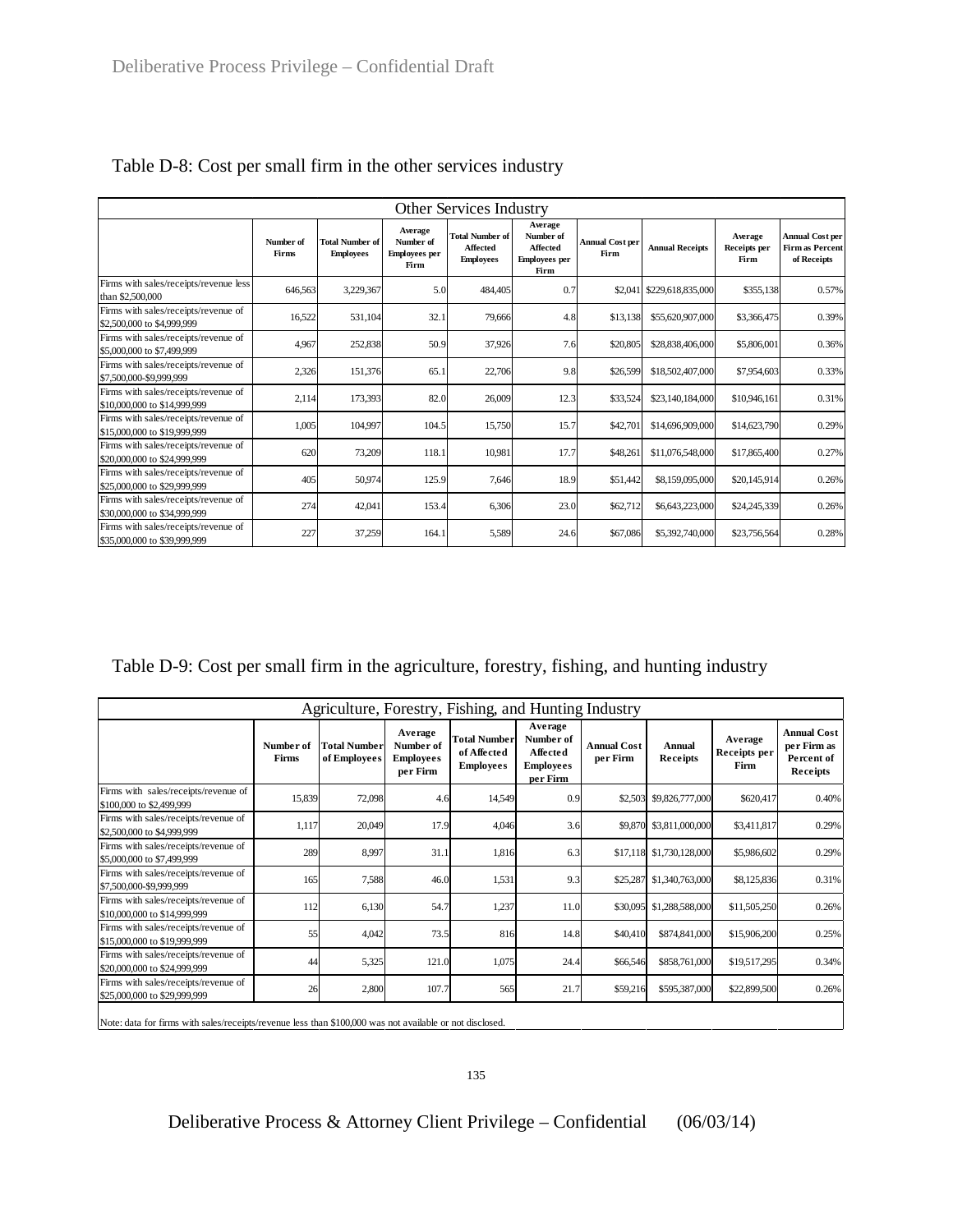## **VII. Unfunded Mandates Reform Act**

The Unfunded Mandates Reform Act of 1995 (UMRA), 2 U.S.C. 1532, requires that agencies prepare a written statement, which includes an assessment of anticipated costs and benefits, before proposing any Federal mandate that may result in excess of \$100 million (adjusted annually for inflation) in expenditures in any one year by State, local, and tribal governments in the aggregate or by the private sector. The current threshold after adjustment for inflation is \$141 million, using the 2012 Implicit Price Deflator for the Gross Domestic Product.

As explained in the economic analysis set forth in the section discussing Executive Orders 12866 and 13563 above, the Department estimates that the proposed rule may result in transfers of up to \$500 million per year (beginning in 2019, with steady increases up to that level over the intervening years). Because this proposed rule applies only to contracts for which the solicitation will be issued on or after January 1, 2015, contractors would have the information necessary to factor into their bids the labor costs resulting from the required minimum wage, and thus it may be likely that the Federal Government would bear the burden of the transfers. However, most contracts covered by this proposed rule are paid through appropriated funds, and how Congress and agencies respond to rising bids is subject to political processes whose unpredictability limits the Department's ability to project rule-induced outcomes. The Department therefore acknowledges that this proposed rule may yield effects that make it subject to UMRA requirements. The Department carried out the requisite cost-benefit analysis in preceding sections of this document.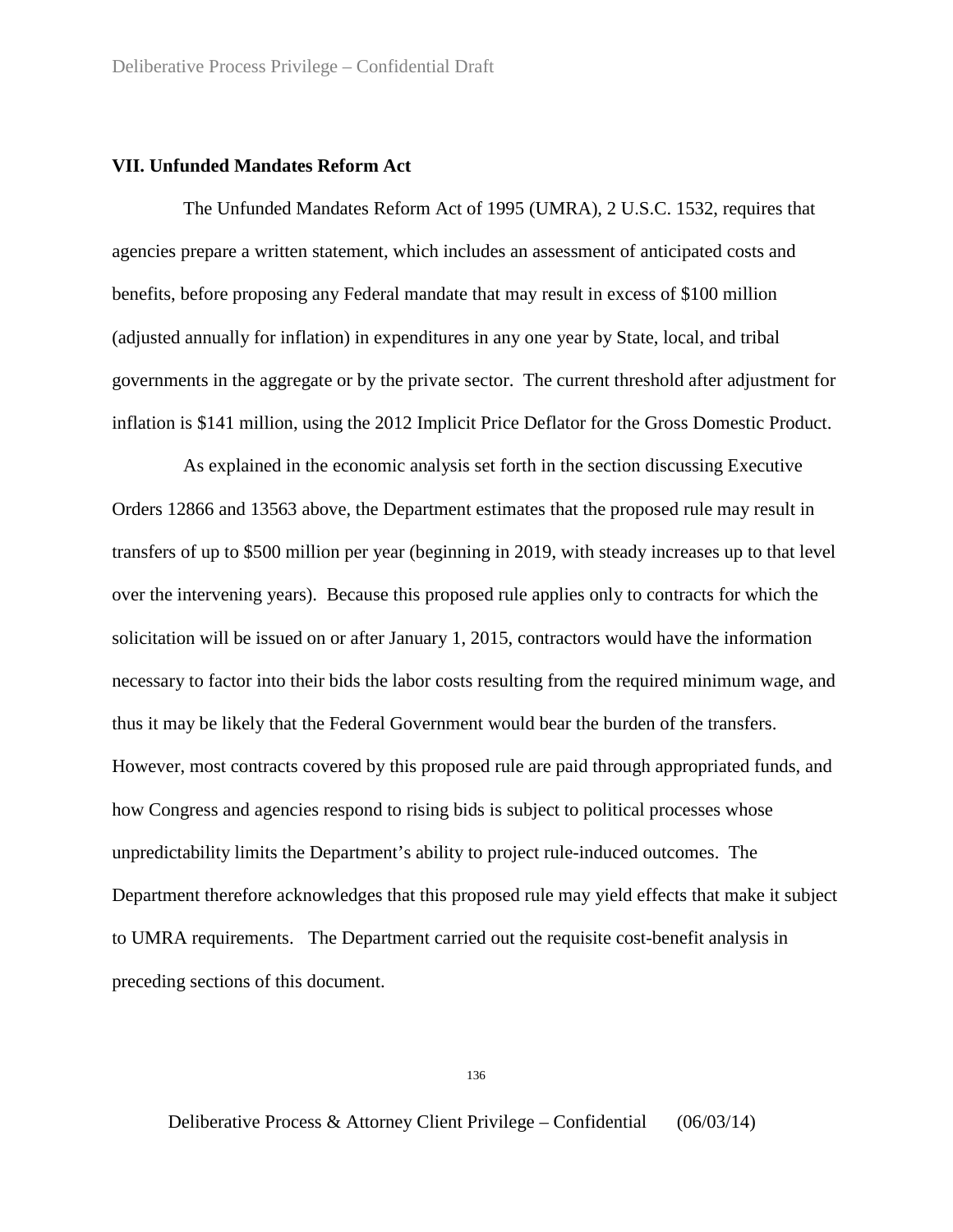## **VIII. Executive Order 13132, Federalism**

The Department has (1) reviewed this rule in accordance with Executive Order 13132 regarding federalism and (2) determined that it does not have federalism implications. The proposed rule would not have substantial direct effects on the States, on the relationship between the national government and the States, or on the distribution of power and responsibilities among the various levels of government.

## **IX. Executive Order 13175, Indian Tribal Governments**

This proposed rule would not have tribal implications under Executive Order 13175 that would require a tribal summary impact statement. The proposed rule would not have substantial direct effects on one or more Indian tribes, on the relationship between the Federal government and Indian tribes, or on the distribution of power and responsibilities between the Federal government and Indian tribes.

## **X. Effects on Families**

The undersigned hereby certifies that the proposed rule would not adversely affect the well-being of families, as discussed under section 654 of the Treasury and General Government Appropriations Act, 1999.

### **XI. Executive Order 13045, Protection of Children**

This proposed rule would have no environmental health risk or safety risk that may disproportionately affect children.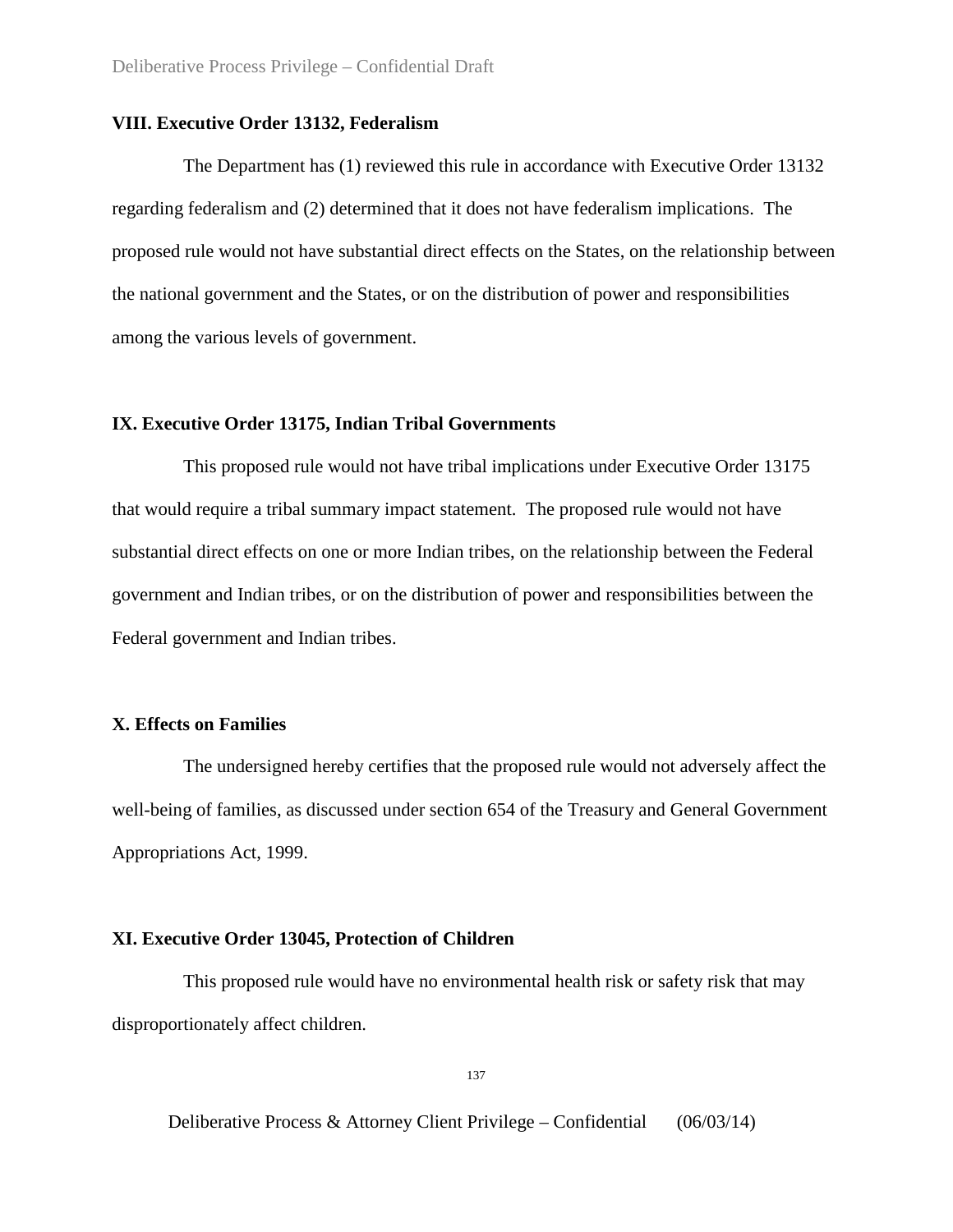## **XII. Environmental Impact Assessment**

A review of this proposed rule in accordance with the requirements of the National Environmental Policy Act of 1969 (NEPA), 42 U.S.C. 4321 et seq.; the regulations of the Council on Environmental Quality, 40 CFR 1500 et seq.; and the Departmental NEPA procedures, 29 CFR part 11, indicates that the rule would not have a significant impact on the quality of the human environment. There is, thus, no corresponding environmental assessment or an environmental impact statement.

## **XIII. Executive Order 13211, Energy Supply**

This proposed rule is not subject to Executive Order 13211. It will not have a significant adverse effect on the supply, distribution, or use of energy.

#### **XIV. Executive Order 12630, Constitutionally Protected Property Rights**

This proposed rule is not subject to Executive Order 12630 because it does not involve implementation of a policy that has takings implications or that could impose limitations on private property use.

## **XV. Executive Order 12988, Civil Justice Reform Analysis**

This proposed rule was drafted and reviewed in accordance with Executive Order 12988 and will not unduly burden the Federal court system. The proposed rule was: (1)

138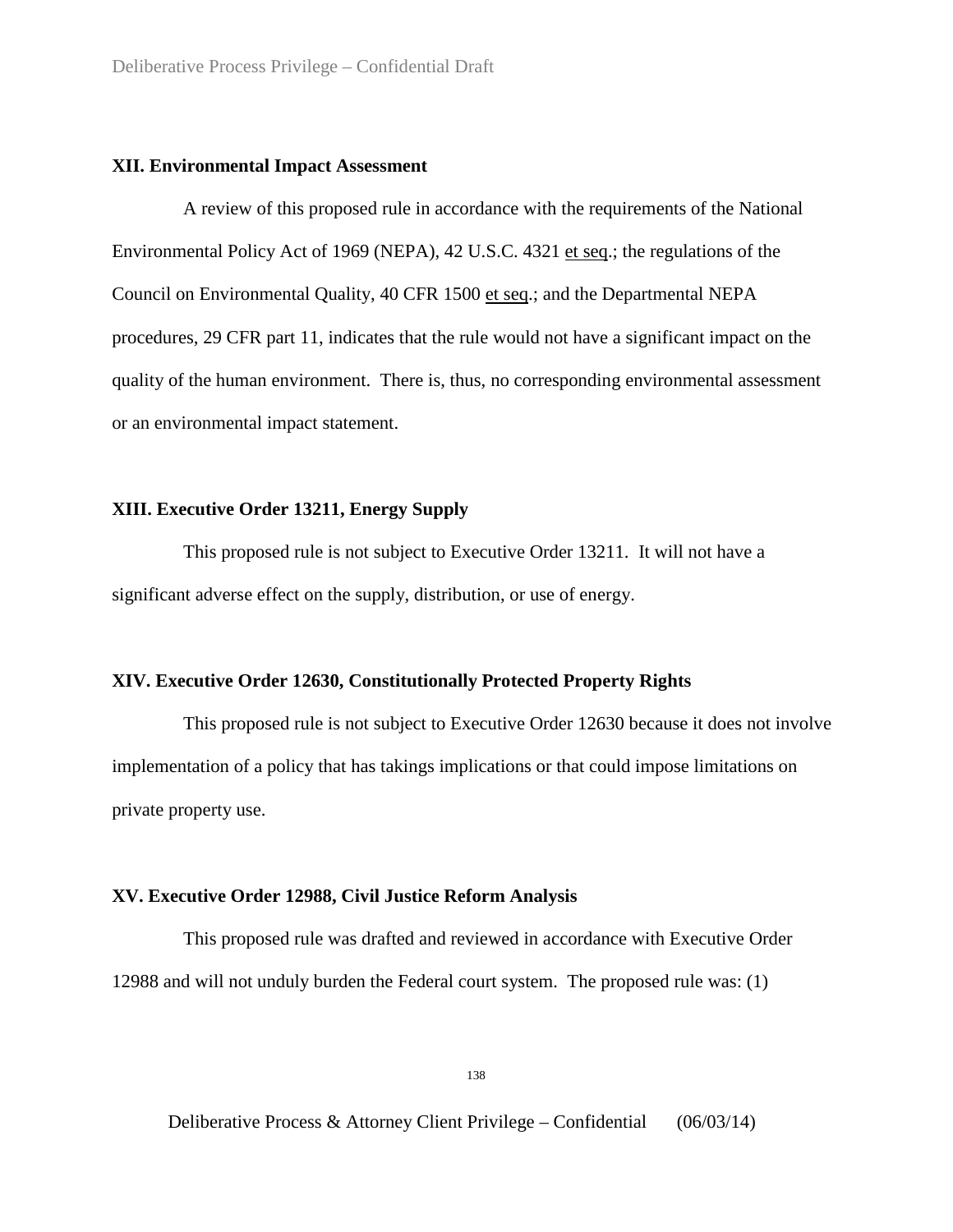reviewed to eliminate drafting errors and ambiguities; (2) written to minimize litigation; and (3) written to provide a clear legal standard for affected conduct and to promote burden reduction.

List of Subjects in 29 CFR part 10

Administrative practice and procedure, Construction, Government contracts, Law enforcement, Minimum wages, Reporting and recordkeeping requirements, Wages.

Signed at Washington, D.C. this XXXth day of XXX, 2014.

Dr. David Weil

Administrator, Wage and Hour Division

For the reasons set out in the preamble, the Department of Labor proposes to amend Title 29 part

10 of the Code of Federal Regulations as follows:

1. Add new part 10 to read as follows:

Establishing a Minimum Wage for Contractors

Subpart A – General 10.1 Purpose and scope. 10.2 Definitions. 10.3 Coverage. 10.4 Exclusions. 10.5 Executive Order 13658 minimum wage for Federal contractors and subcontractors. 10.6 Antiretaliation. 10.7 Waiver of rights.

Subpart B – Government Requirements 10.11 Contracting agency requirements. 10.12 Department of Labor requirements.

139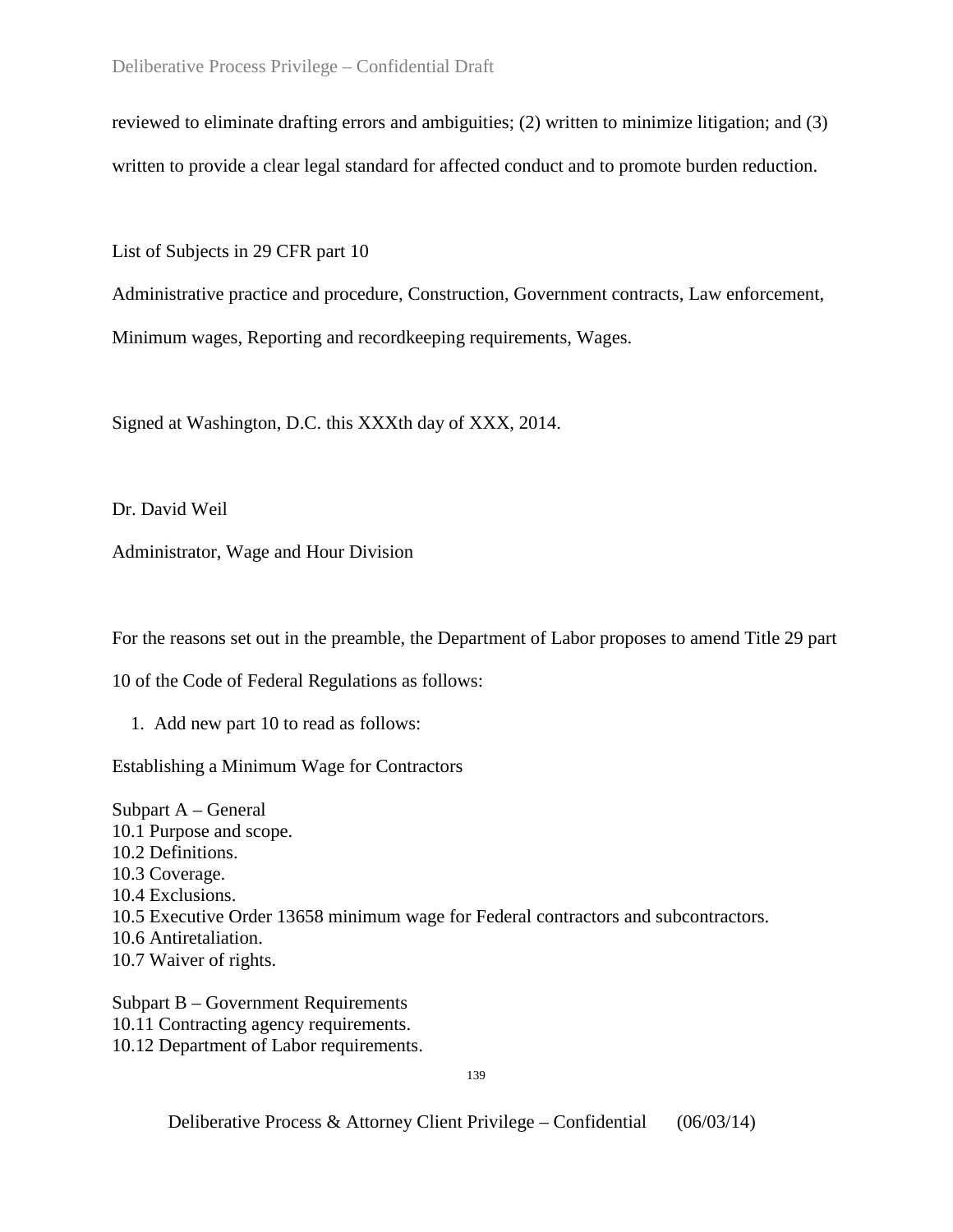Subpart C – Contractor Requirements. 10.21 Contract clause. 10.22 Rate of pay. 10.23 Deductions 10.24 Overtime payments. 10.25 Frequency of pay. 10.26 Records to be kept by contractors. 10.27 Anti-kickback. 10.28 Tipped employees.

Subpart D – Enforcement 10.41 Complaints. 10.42 Wage and Hour Division conciliation. 10.43 Wage and Hour Division investigation. 10.44 Remedies and sanctions.

Subpart E – Administrative Proceedings 10.51 Disputes concerning contractor compliance. 10.52 Debarment proceedings. 10.53 Referral to Chief Administrative Law Judge; Amendment of Pleadings 10.54 Consent findings and Order. 10.55 Proceedings of the Administrative Law Judge. 10.56 Petition for review. 10.57 Administrative Review Board Proceedings. 10.58 Administrator Ruling.

Appendix A

# AUTHORITY: XXX

## **Subpart A—General.**

§ 10.1 Purpose and scope.

(a) Purpose. This part contains the Department of Labor's rules relating to the

administration of Executive Order 13658 (Executive Order or the Order), "Establishing a

Minimum Wage for Contractors," and implements the enforcement provisions of the Executive

Order. The Executive Order assigns responsibility for investigating potential violations of and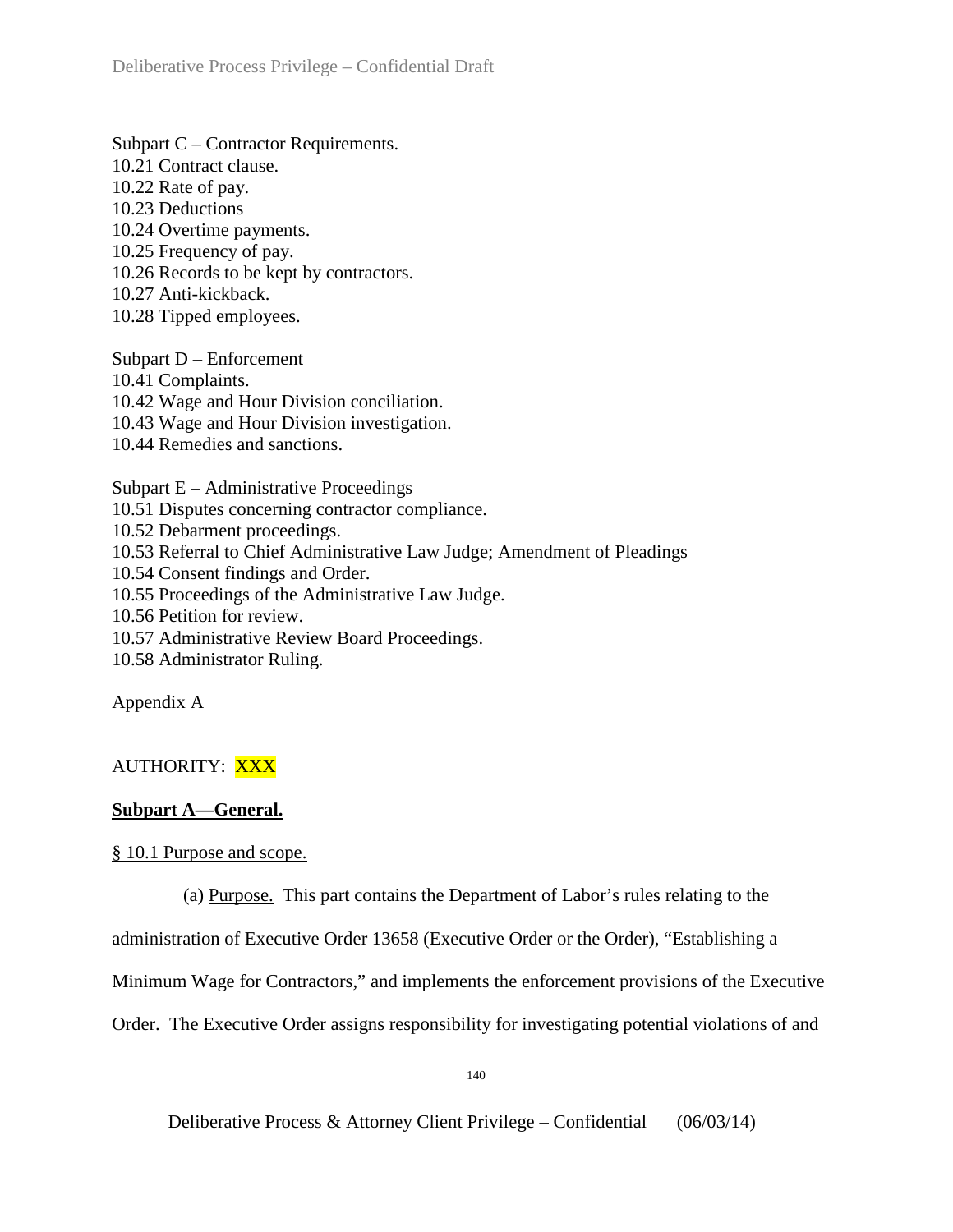## Deliberative Process Privilege – Confidential Draft

obtaining compliance with the Executive Order to the Department of Labor. The Executive Order states that the Federal Government's procurement interests in economy and efficiency are promoted when the Federal Government contracts with sources that adequately compensate their workers. There is evidence that raising the pay of low-wage workers can increase their morale and productivity and the quality of their work, lower turnover and its accompanying costs, and reduce supervisory costs. The Executive Order thus states that cost savings and quality improvements in the work performed by parties who contract with the Federal Government will lead to improved economy and efficiency in Government procurement. Executive Order 13658 therefore generally requires that the hourly minimum wage paid by contractors to workers performing on covered contracts with the Federal Government shall be at least: (1) \$10.10 per hour, beginning January 1, 2015; and (2) an amount determined by the Secretary of Labor, beginning January 1, 2016, and annually thereafter.

(b) Policy. Executive Order 13658 sets forth a general position of the Federal Government that increasing the hourly minimum wage paid by Federal contractors to \$10.10 will increase efficiency and cost savings for the Federal Government. The Executive Order therefore establishes a minimum wage requirement for Federal contractors and subcontractors. The Order provides that executive departments and agencies shall, to the extent permitted by law, ensure that new covered contracts, contract-like instruments, and solicitations (collectively referred to as "contracts") include a clause, which the contractor and any subcontractors shall incorporate into lower-tier subcontracts, specifying, as a condition of payment, that the minimum wage to be paid to workers, including workers whose wages are calculated pursuant to special certificates issued under 29 U.S.C. 214(c), in the performance of the contract or any subcontract thereunder, shall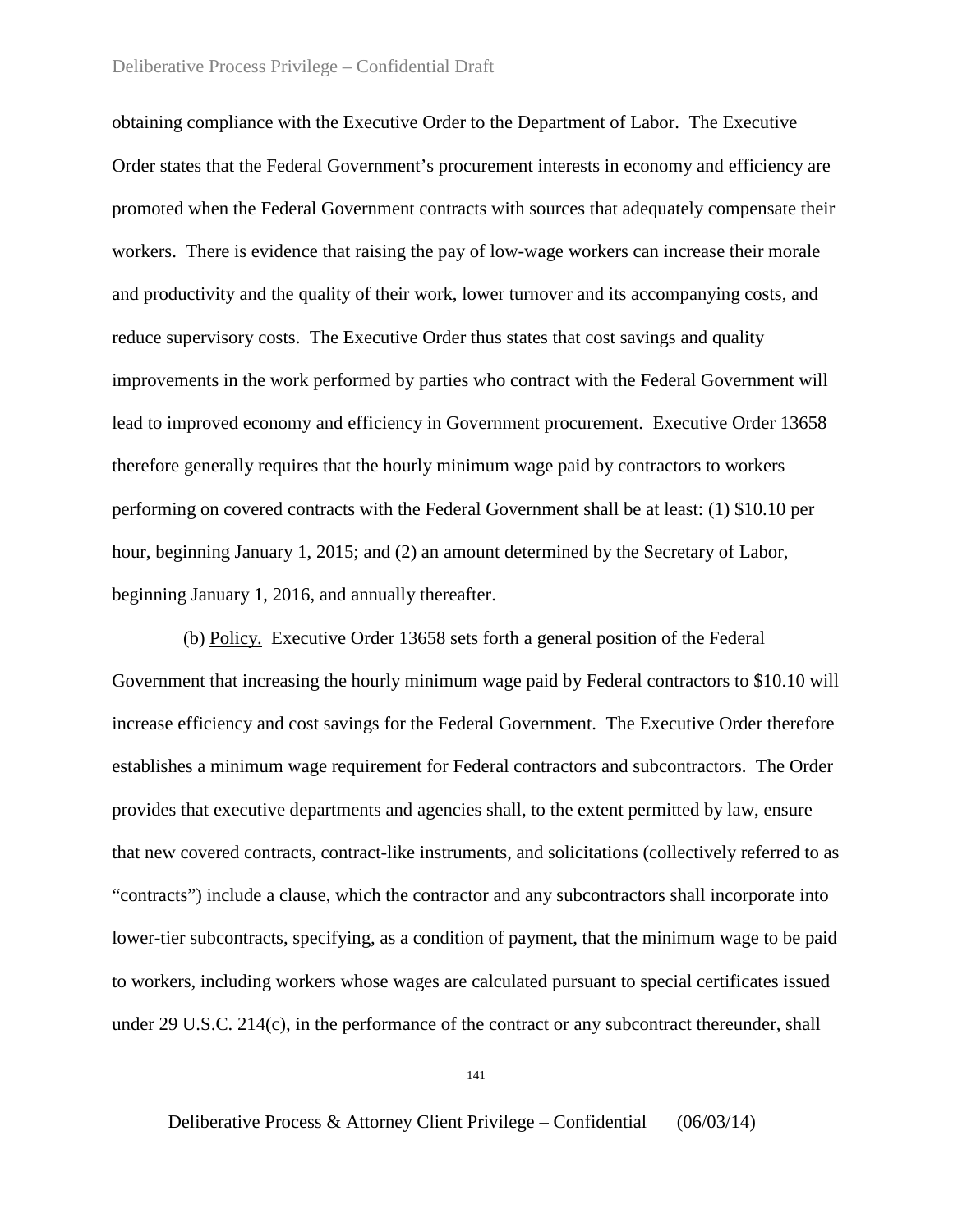be at least: (1) \$10.10 per hour beginning January 1, 2015; and (2) beginning January 1, 2016, and annually thereafter, an amount determined by the Secretary pursuant to the Order. Nothing in Executive Order 13658 or this part shall excuse noncompliance with any applicable Federal or State prevailing wage law, or any applicable law or municipal ordinance establishing a minimum wage higher than the minimum wage established under the Order.

(c) Scope. Neither Executive Order 13658 nor this part creates any rights under the Contract Disputes Act or any private right of action. The Executive Order provides that disputes regarding whether a contractor has paid the minimum wages prescribed by the Order, to the extent permitted by law, shall be disposed of only as provided by the Secretary in regulations issued under the Order. However, nothing in the Order or this part is intended to limit or preclude a civil action under the False Claims Act, 31 U.S.C. 3730, or criminal prosecution under 18 U.S.C. 1001. The Order similarly does not preclude judicial review of final decisions by the Secretary in accordance with the Administrative Procedure Act.

## § 10.2 Definitions.

For purposes of this part:

Administrative Review Board or Board means the Administrative Review Board, U.S. Department of Labor.

Administrator means the Administrator of the Wage and Hour Division and includes any official of the Wage and Hour Division authorized to perform any of the functions of the Administrator under this part.

Agency head means the Secretary, Attorney General, Administrator, Governor, Chairperson, or other chief official of an executive agency, unless otherwise indicated, including

142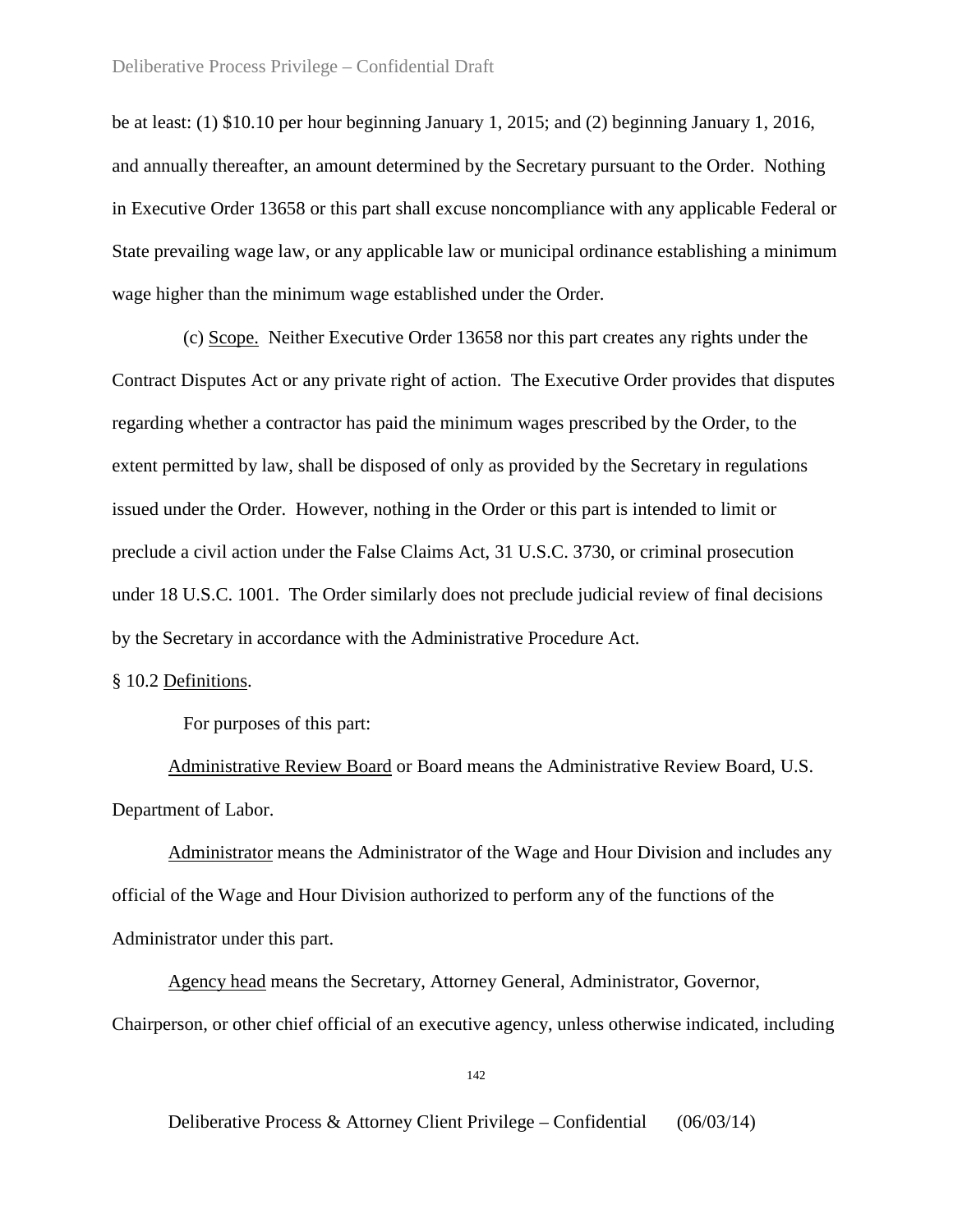any deputy or assistant chief official of an executive agency or any persons authorized to act on behalf of the agency head.

Concessions contract or contract for concessions means a contract under which the Federal Government grants a right to use Federal property, including land or facilities, for furnishing services. The term concessions contract includes but is not limited to a contract the principal purpose of which is to furnish food, lodging, automobile fuel, souvenirs, newspaper stands, and/or recreational equipment, regardless of whether the services are of direct benefit to the Government, its personnel, or the general public.

Contract or contract-like instrument means an agreement between two or more parties creating obligations that are enforceable or otherwise recognizable at law. This definition includes, but is not limited to, a mutually binding legal relationship obligating one party to furnish services (including construction) and another party to pay for them. The term contract includes all contracts and any subcontracts of any tier thereunder, whether negotiated or advertised, including any procurement actions, lease agreements, cooperative agreements, provider agreements, intergovernmental service agreements, service agreements, licenses, permits, or any other type of agreement, regardless of nomenclature, type, or particular form, and whether entered into verbally or in writing. The term contract shall be interpreted broadly as to include, but not be limited to, any contract that may be consistent with the definition provided in the FAR or applicable Federal statutes. This definition includes, but is not limited to, any contract that may be covered under any Federal procurement statute. Contracts may be the result of competitive bidding or awarded to a single source under applicable authority to do so. In addition to bilateral instruments, contracts include, but are not limited to, awards and notices of

143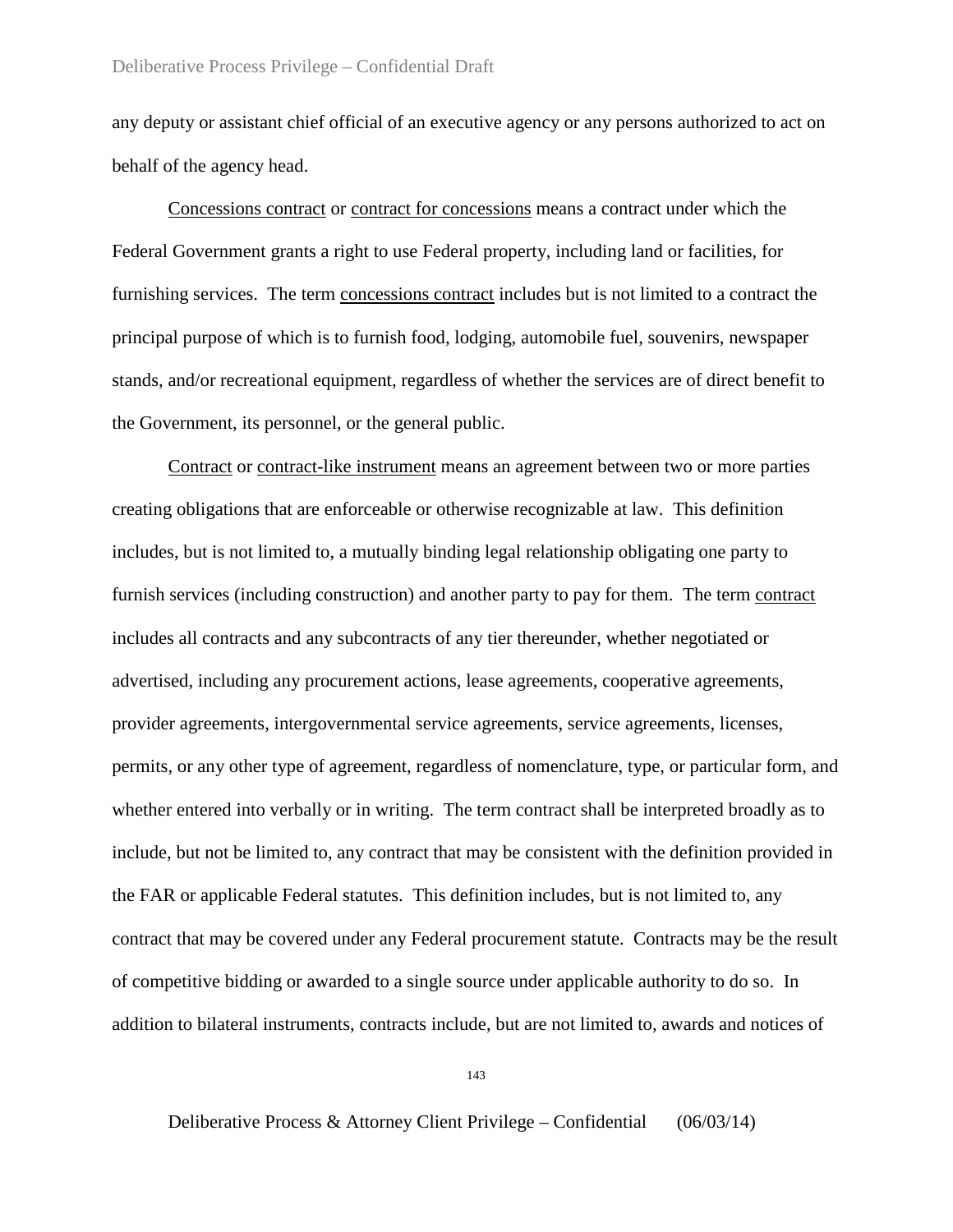## Deliberative Process Privilege – Confidential Draft

awards; job orders or task letters issued under basic ordering agreements; letter contracts; orders, such as purchase orders, under which the contract becomes effective by written acceptance or performance; and bilateral contract modifications. The term contract includes contracts covered by the Service Contract Act, contracts covered by the Davis-Bacon Act, and concessions contracts not otherwise subject to the Service Contract Act. The term contract does not include grants; contracts and agreements with and grants to Indian Tribes under the Indian Self-Determination and Education Assistance Act (Public Law 93-638), as amended; or any contracts or contract-like instruments expressly excluded by § 10.4 of this part.

Contracting officer means a person with the authority to enter into, administer, and/or terminate contracts and make related determinations and findings. This term includes certain authorized representatives of the contracting officer acting within the limits of their authority as delegated by the contracting officer.

Contractor means any individual or other legal entity that (1) directly or indirectly (e.g., through an affiliate), submits offers for or is awarded, or reasonably may be expected to submit offers for or be awarded, a Government contract or a subcontract under a Government contract; or (2) conducts business, or reasonably may be expected to conduct business, with the Government as an agent or representative of another contractor. The term contractor refers to both a prime contractor and all of its first or lower-tier subcontractors on a contract with the Federal Government. The term contractor includes lessors and lessees, as well as employers of workers performing on covered Federal contracts whose wages are calculated pursuant to special certificates issued under 29 U.S.C. 214(c). The term employer is used interchangeably with the terms contractor and subcontractor in various sections of this part. The U.S. Government, its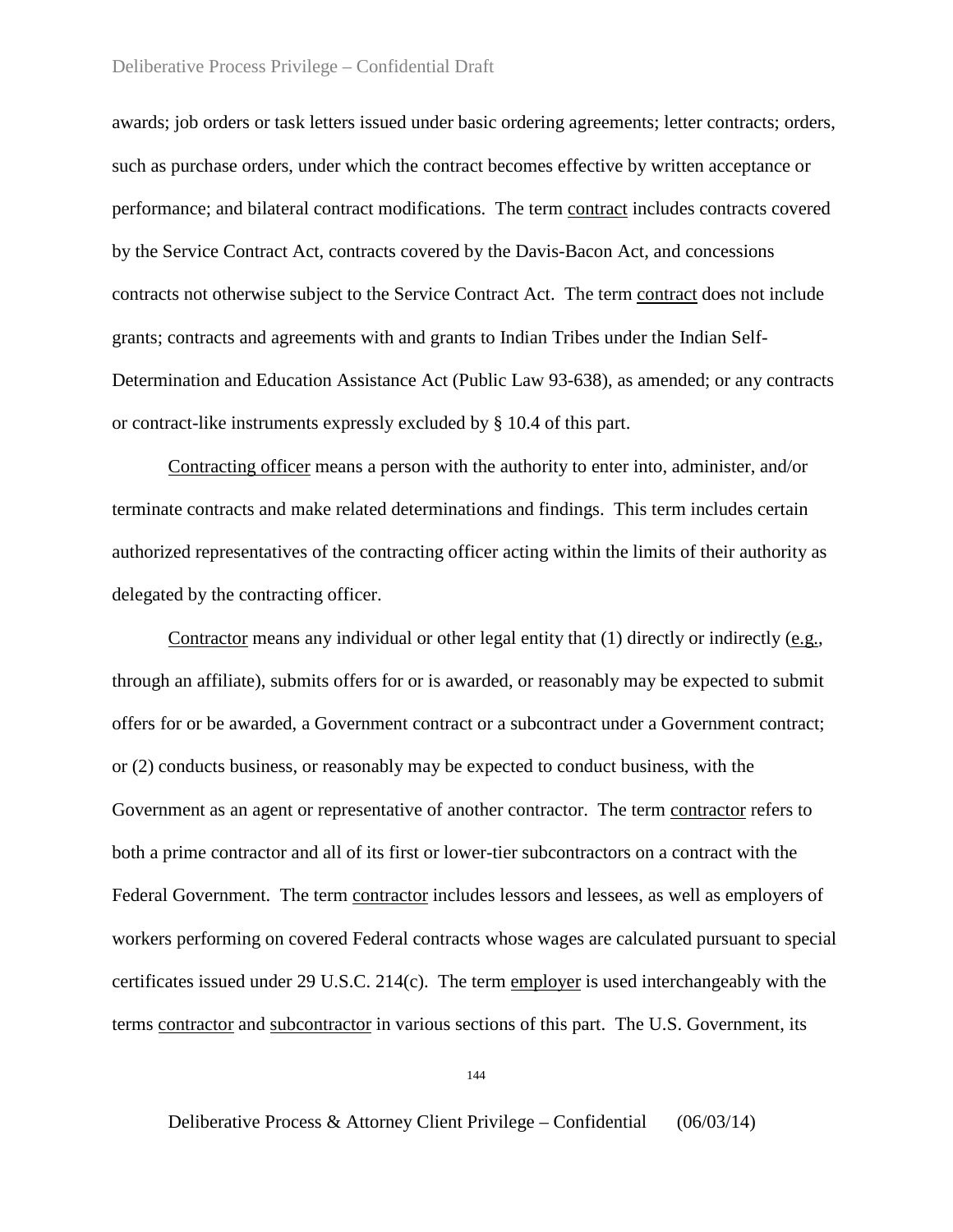agencies, and instrumentalities are not contractors, subcontractors, employers, or joint employers for purposes of compliance with the provisions of the Executive Order.

Davis-Bacon Act means the Davis-Bacon Act of 1931, as amended, 40 U.S.C. 3141 et seq., and its implementing regulations.

Executive departments and agencies means executive departments, military departments, or any independent establishments within the meaning of 5 U.S.C. 101, 102, and 104(1), respectively, and any wholly owned Government corporation within the meaning of 31 U.S.C. 9101.

Executive Order minimum wage means, for purposes of Executive Order 13658, a wage that is at least: (i) \$10.10 per hour beginning January 1, 2015; and (ii) beginning January 1, 2016, and annually thereafter, an amount determined by the Secretary pursuant to section 2 of the Executive Order.

Fair Labor Standards Act means the Fair Labor Standards Act of 1938, as amended, 29 U.S.C. 201 et seq., and its implementing regulations.

Federal Government means an agency or instrumentality of the United States that enters into a contract pursuant to authority derived from the Constitution or the laws of the United States. For purposes of the Executive Order and this part, this definition does not include the District of Columbia or any Territory or possession of the United States.

Independent agencies means independent regulatory agencies within the meaning of 44 U.S.C. 3502(5).

145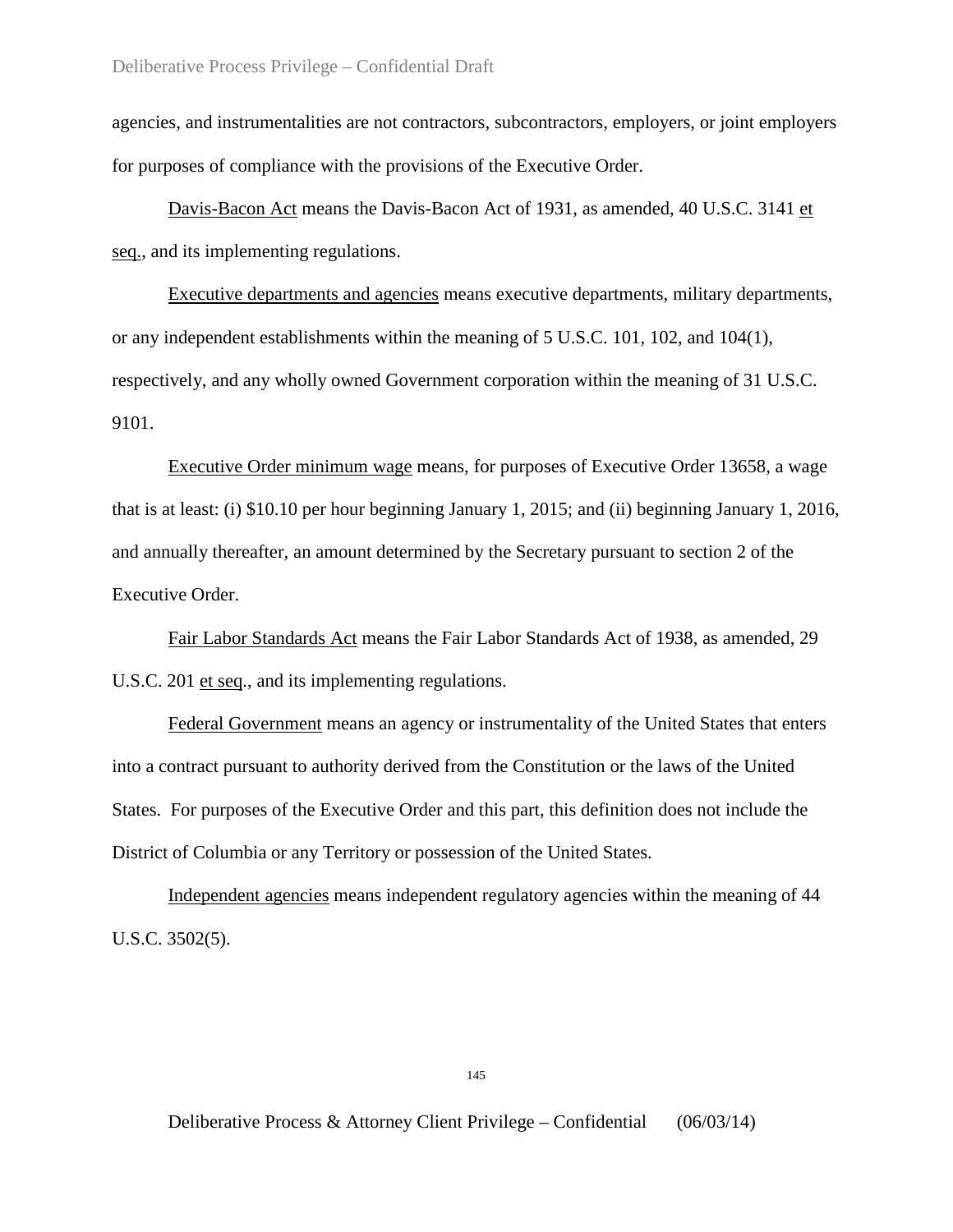New contract means a contract that results from a solicitation issued on or after January 1, 2015, or a contract that is awarded outside the solicitation process on or after January 1, 2015. This term includes both new contracts and replacements for expiring contracts.

Office of Administrative Law Judges means the Office of Administrative Law Judges, U.S. Department of Labor.

Option means a unilateral right in a contract by which, for a specified time, the Government may elect to purchase additional supplies or services called for by the contract, or may elect to extend the term of the contract.

Procurement contract for construction means a procurement contract for the construction, alteration, or repair (including painting and decorating) of public buildings or public works and which requires or involves the employment of mechanics or laborers, and any subcontract of any tier thereunder. The term procurement contract for construction includes any contract subject to the provisions of the Davis-Bacon Act, as amended, and its implementing regulations.

Procurement contract for services means a procurement contract the principal purpose of which is to furnish services in the United States through the use of service employees, and any subcontract of any tier thereunder. The term procurement contract for services includes any contract subject to the provisions of the Service Contract Act, as amended, and its implementing regulations.

Service Contract Act means the McNamara-O'Hara Service Contract Act of 1965, as amended, 41 U.S.C. 6701 et seq., and its implementing regulations.

Solicitation means any request to submit offers or quotations to the Federal Government.

146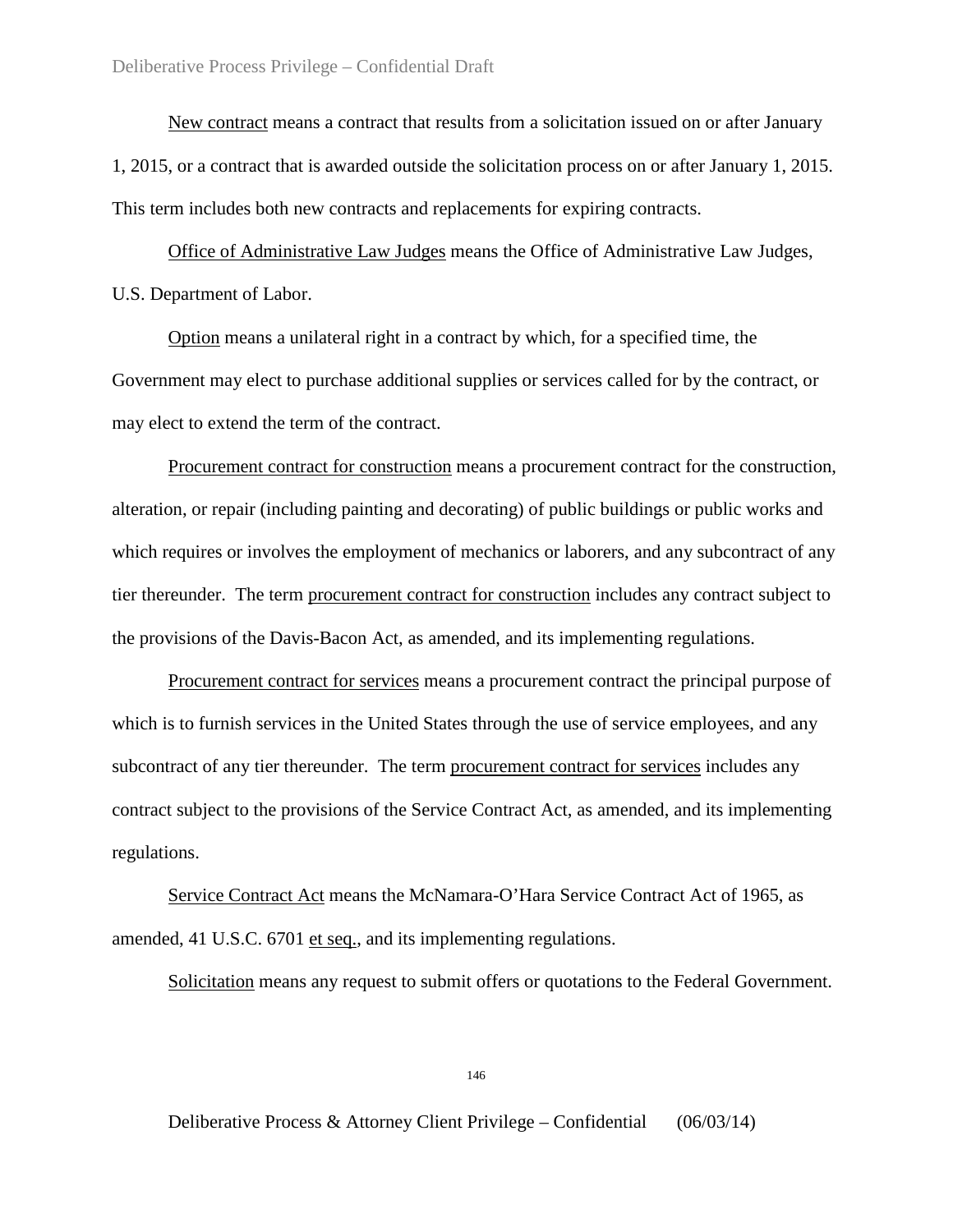Tipped employee means any employee engaged in an occupation in which he or she customarily and regularly receives more than \$30 a month in tips. For purposes of the Executive Order, a worker performing on a contract covered by the Executive Order who meets this definition is a tipped employee.

United States means the United States and all executive departments, independent establishments, administrative agencies, and instrumentalities of the United States, including corporations of which all or substantially all of the stock is owned by the United States, by the foregoing departments, establishments, agencies, instrumentalities, and including nonappropriated fund instrumentalities. When used in a geographic sense, the United States means the 50 States and the District of Columbia.

Wage and Hour Division means the Wage and Hour Division, U.S. Department of Labor.

Wage determination includes any determination of minimum hourly wage rates or fringe benefits made by the Secretary of Labor pursuant to the provisions of the Service Contract Act or the Davis-Bacon Act. This term includes the original determination and any subsequent determinations modifying, superseding, correcting, or otherwise changing the provisions of the original determination.

Worker means any person engaged in the performance of a contract covered by the Executive Order, and whose wages under such contract are governed by the Fair Labor Standards Act, the Service Contract Act, or the Davis-Bacon Act, other than individuals employed in a bona fide executive, administrative, or professional capacity, as those terms are defined in 29 CFR part 541, regardless of the contractual relationship alleged to exist between the individual and the employer. The term worker includes workers performing on or in

147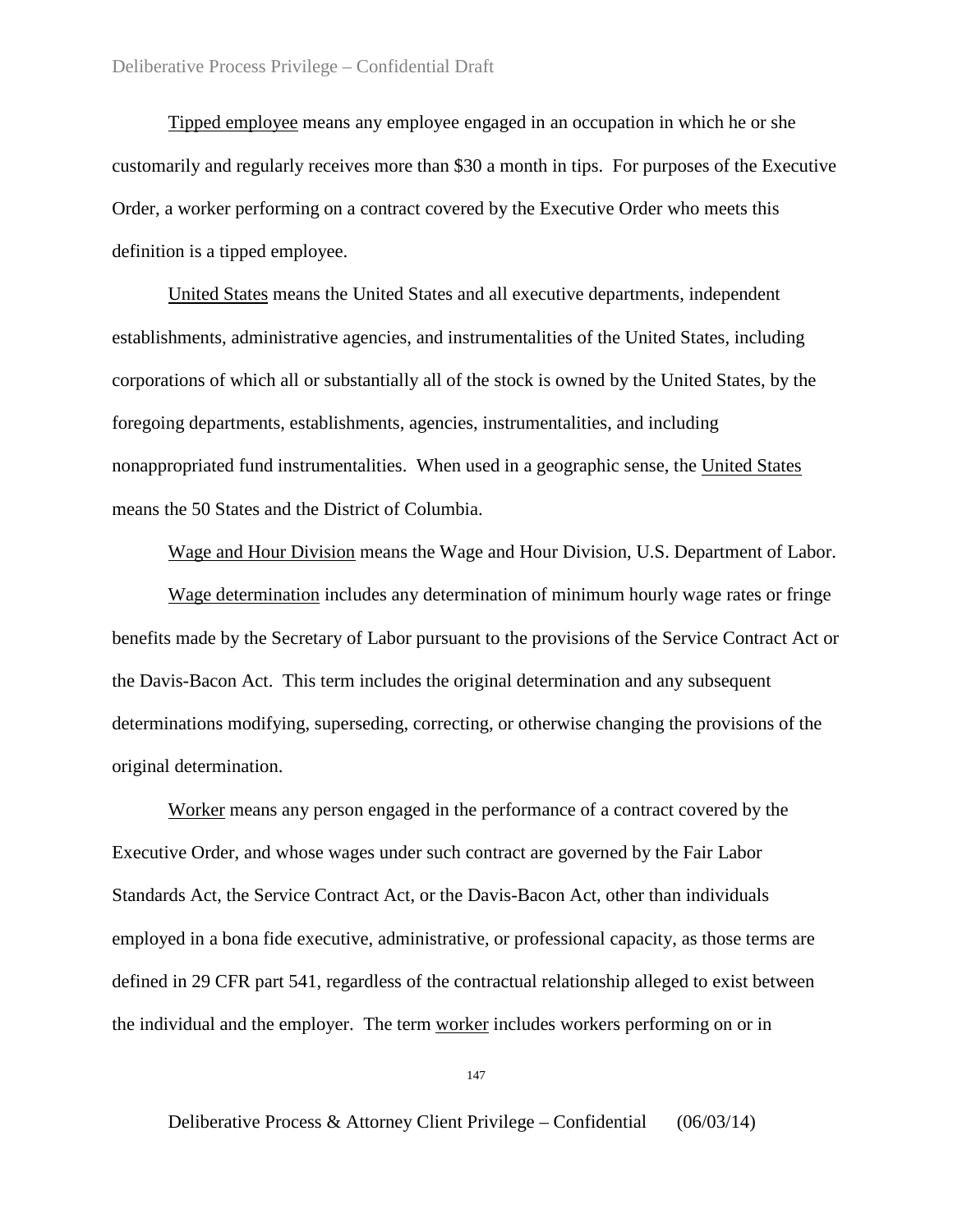connection with a covered contract whose wages are calculated pursuant to special certificates issued under 29 U.S.C. 214(c) and any person working on or in connection with a covered contract and individually registered in a bona fide apprenticeship or training program registered with the U.S. Department of Labor's Employment and Training Administration, Office of Apprenticeship, or with a State Apprenticeship Agency recognized by the Office of Apprenticeship.

# § 10.3 Coverage.

(a) This part applies to any contract with the Federal Government, unless excluded by § 10.4 of this part, that results from a solicitation issued on or after January 1, 2015 or that is awarded outside the solicitation process on or after January 1, 2015, provided that:

(1) (i) it is a procurement contract for construction covered by the Davis-Bacon Act;

(ii) it is a contract for services covered by the Service Contract Act;

(iii) it is a contract for concessions, including any concessions contract excluded from coverage under the Service Contract Act by Department of Labor regulations at 29 CFR 4.133(b); or

(iv) it is a contract entered into with the Federal Government in connection with Federal property or lands and related to offering services for Federal employees, their dependents, or the general public; and

(2) the wages of workers under such contract are governed by the Fair Labor Standards Act, the Service Contract Act, or the Davis-Bacon Act.

(b) For contracts covered by the Service Contract Act or the Davis-Bacon Act, this part applies to prime contracts only at the thresholds specified in those statutes. For procurement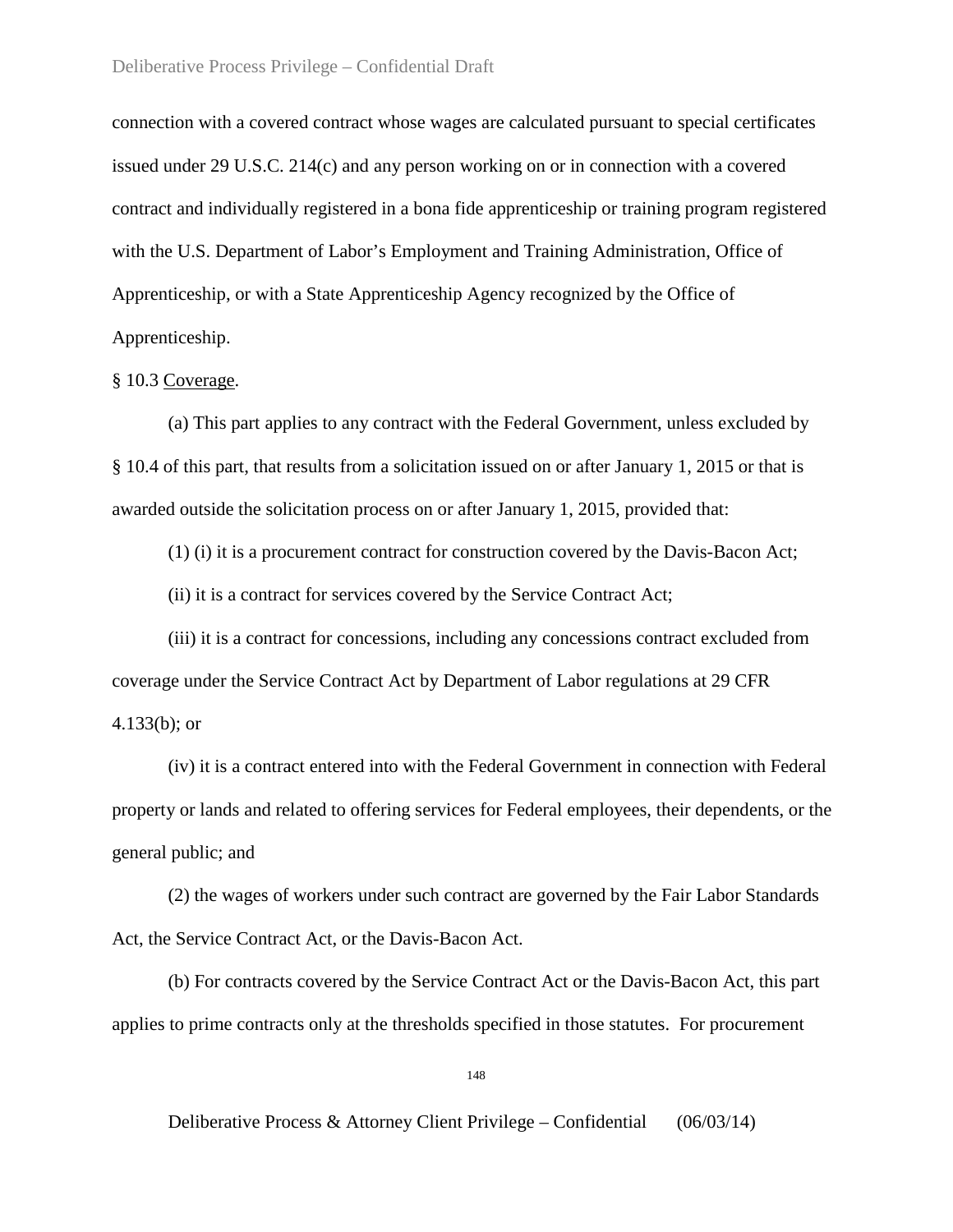contracts where workers' wages are governed by the Fair Labor Standards Act, this part applies when the prime contract exceeds the micro-purchase threshold, as defined in 41 U.S.C. 1902(a).

(c) This part only applies to contracts with the Federal Government requiring performance in whole or in part within the United States.

# § 10.4 Exclusions.

(a) Grants. The requirements of this part do not apply to grants within the meaning of the Federal Grant and Cooperative Agreement Act, as amended, 31 U.S.C. 6301 et seq.

(b) Contracts and agreements with and grants to Indian Tribes. This part does not apply to contracts and agreements with and grants to Indian Tribes under the Indian Self-Determination and Education Assistance Act, as amended, 25 U.S.C. 450 et seq.

(c) Procurement contracts for construction that are excluded from coverage of the Davis-Bacon Act. Procurement contracts for construction that are not covered by the Davis-Bacon Act are not subject to this part.

(d) Contracts for services that are exempted from coverage under the Service Contract Act. Service contracts, except for those expressly covered by proposed §  $10.3(a)(1)(ii)-(iv)$ , that are exempt from coverage of the Service Contract Act pursuant to its statutory language or implementing regulations are not subject to this part.

(e) Employees who are exempt from the minimum wage requirements of the Fair Labor Standards Act under 29 U.S.C. 213(a) and  $214(a) - (b)$ . Except for workers who are otherwise covered by the Davis-Bacon Act or the Service Contract Act, this part does not apply to employees who are not entitled to the minimum wage set forth at 29 U.S.C. 206(a)(1) of the Fair

149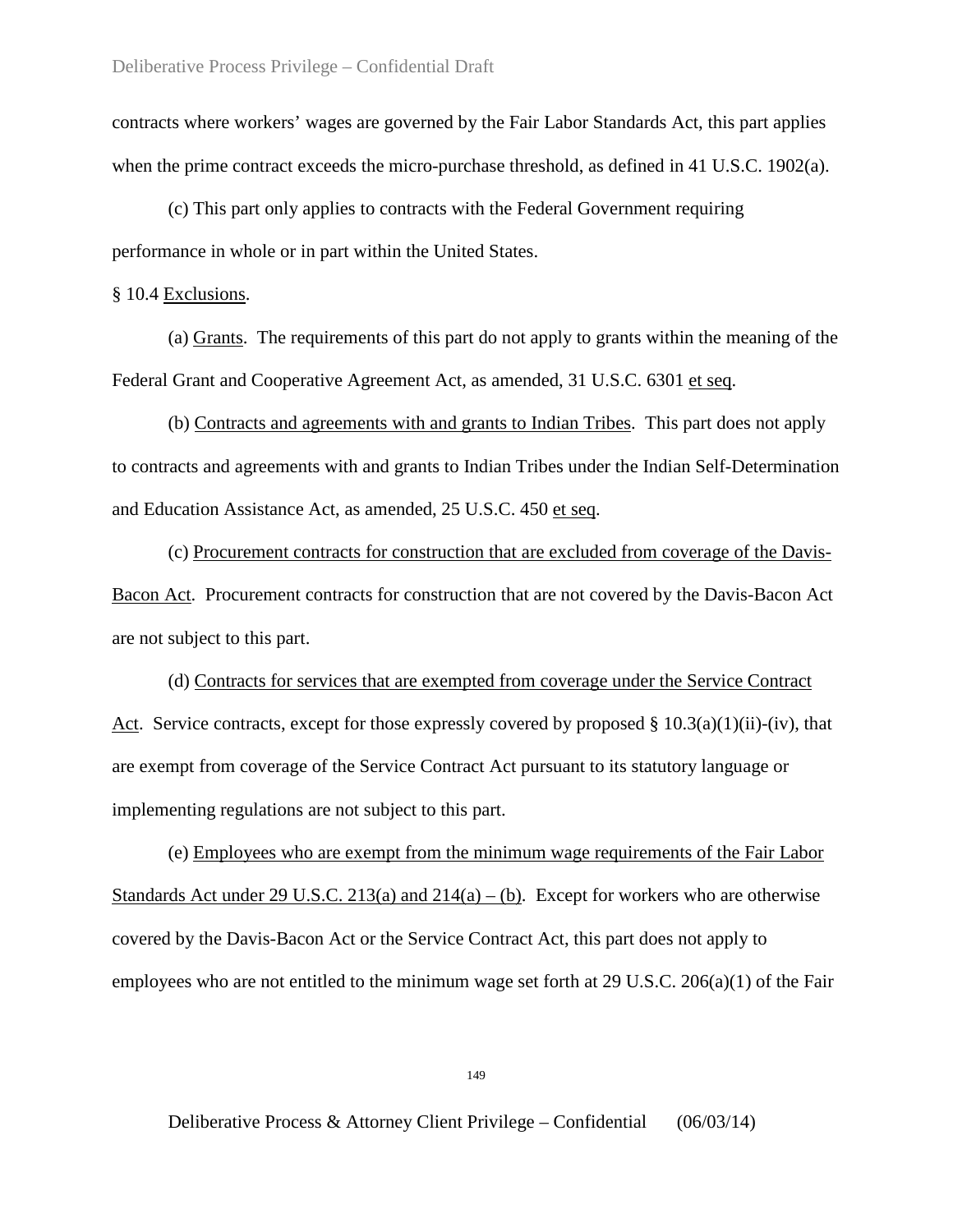Labor Standards Act pursuant to 29 U.S.C. 213(a) and  $214(a) - (b)$ . Pursuant to this exclusion, individuals that are not subject to the requirements of this part include but are not limited to:

(1) Learners, apprentices, or messengers. This part does not apply to learners, apprentices, or messengers whose wages are calculated pursuant to special certificates issued under 29 U.S.C. 214(a).

(2) Students. This part does not apply to student workers whose wages are calculated pursuant to special certificates issued under 29 U.S.C. 214(b).

(3) Individuals employed in a bona fide executive, administrative, or professional capacity. This part does not apply to workers who are employed by Federal contractors in a bona fide executive, administrative, or professional capacity, as those terms are defined and delimited in 29 CFR part 541.

§ 10.5 Executive Order 13658 minimum wage for Federal contractors and subcontractors.

(a) General. Pursuant to Executive Order 13658, the minimum hourly wage rate required to be paid to workers performing on covered contracts with the Federal Government is at least:

(1) \$10.10 per hour beginning January 1, 2015; and

(2) beginning January 1, 2016, and annually thereafter, an amount determined by the Secretary pursuant to section 2 of Executive Order 13658. In accordance with section 2 of the Order, the Secretary will determine the applicable minimum wage rate to be paid to workers on covered contracts on an annual basis beginning at least 90 days before any new minimum wage is to take effect.

(b) Method for determining the applicable Executive Order minimum wage for workers. The minimum wage to be paid to workers, including workers whose wages are calculated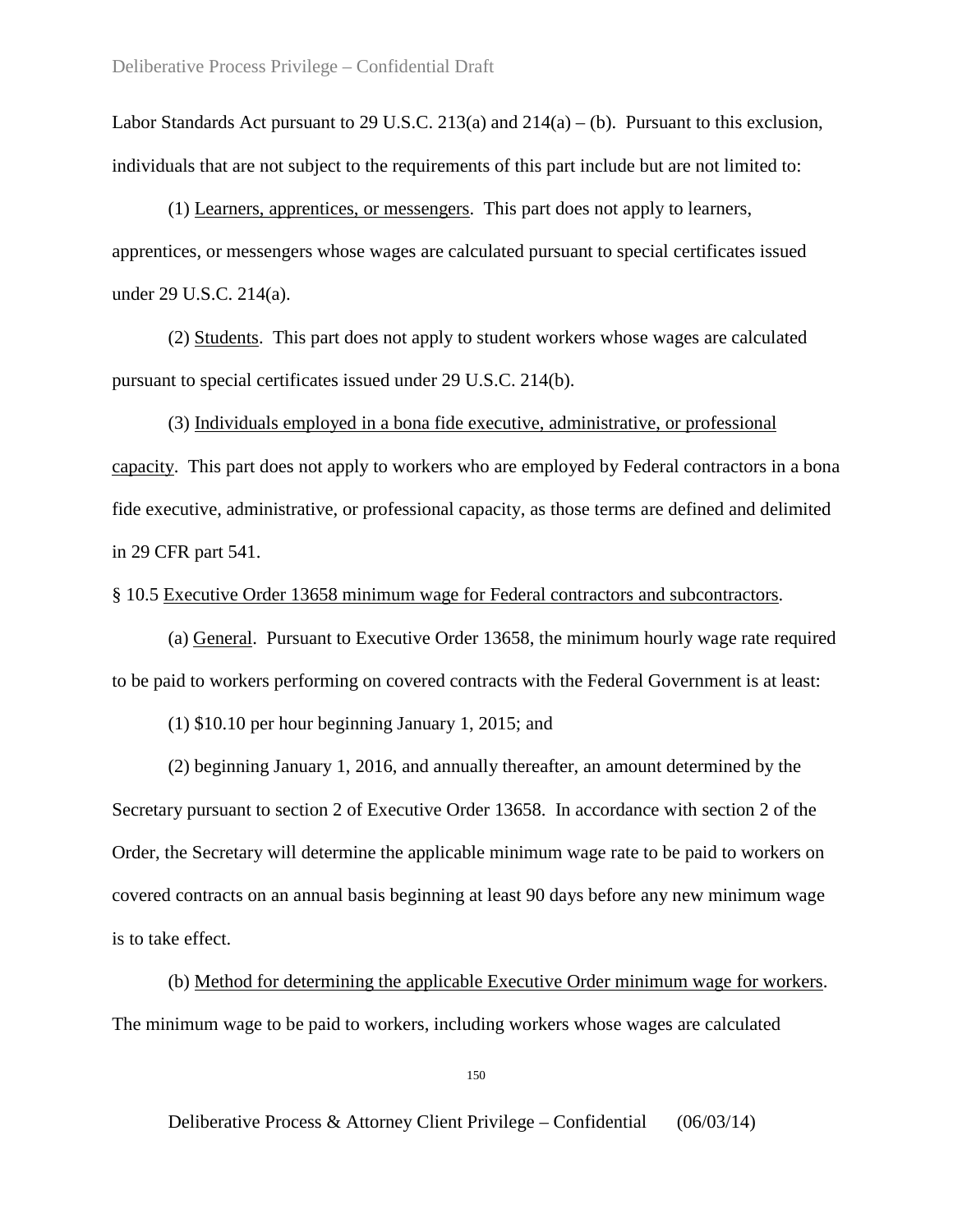pursuant to special certificates issued under 29 U.S.C. 214(c), in the performance of a covered contract shall be at least:

(1) \$10.10 per hour beginning January 1, 2015; and

(2) an amount determined by the Secretary, beginning January 1, 2016, and annually thereafter. The applicable minimum wage determined for each calendar year by the Secretary shall be: (i) not less than the amount in effect on the date of such determination; (ii) increased from such amount by the annual percentage increase in the Consumer Price Index for Urban Wage Earners and Clerical Workers (United States city average, all items, not seasonally adjusted), or its successor publication, as determined by the Bureau of Labor Statistics; and (iii) rounded to the nearest multiple of \$0.05. In calculating the annual percentage increase in the Consumer Price Index for purposes of this section, the Secretary shall compare such Consumer Price Index for the most recent year available with the Consumer Price Index for the preceding year.

(c) Relation to other laws. Nothing in the Executive Order or this part shall excuse noncompliance with any applicable Federal or State prevailing wage law, or any applicable law or municipal ordinance establishing a minimum wage higher than the minimum wage established under the Executive Order and this part.

# § 10.6 Antiretaliation.

It shall be unlawful for any person to discharge or in any other manner discriminate against any worker because such worker has filed any complaint or instituted or caused to be instituted any proceeding under or related to Executive Order 13658 or this part, or has testified or is about to testify in any such proceeding.

151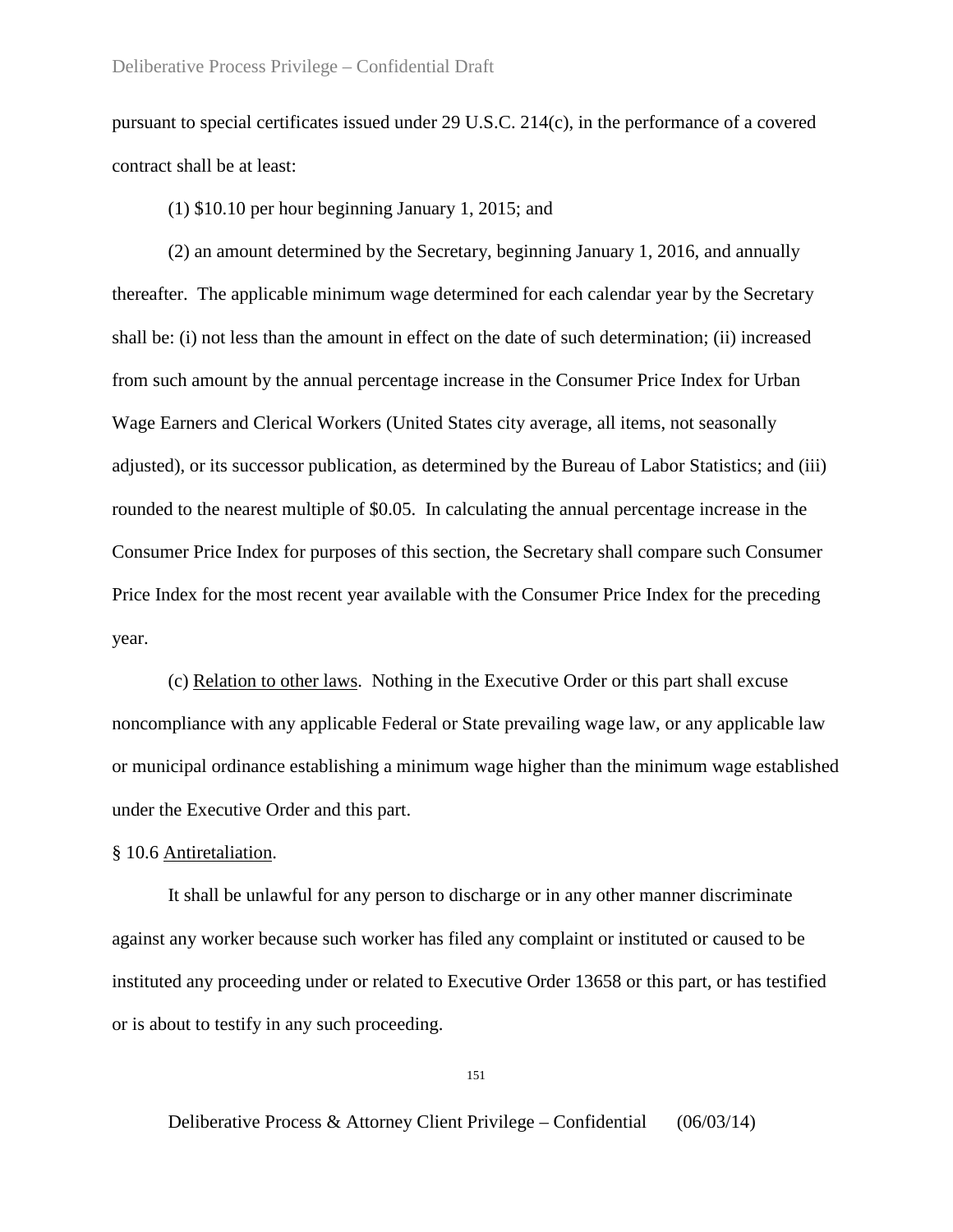# § 10.7 Waiver of rights.

Workers cannot waive, nor may contractors induce workers to waive, their rights under Executive Order 13658 or this part.

# **Subpart B – Government Requirements**

### § 10.11 Contracting agency requirements.

(a) Contract clause. For all contracts subject to Executive Order 13658, except for procurement contracts subject to the Federal Acquisition Regulation (FAR), the contracting agency shall include the Executive Order minimum wage contract clause set forth in appendix A of this part in all covered contracts and solicitations for such contracts, as described in § 10.3 of this part. The required contract clause directs, as a condition of payment, that all workers performing on covered contracts must be paid the applicable, currently effective minimum wage under Executive Order 13658 and § 10.5 of this part. For procurement contracts subject to the FAR, contracting agencies shall use the clause set forth in the FAR developed to implement this rule. Such clause shall accomplish the same purposes as the clause set forth in appendix A and shall be consistent with the requirements set forth in this rule.

(b) Failure to include the contract clause. Where the Department or the contracting agency discovers or determines, whether before or subsequent to a contract award, that a contracting agency made an erroneous determination that Executive Order 13658 or this part did not apply to a particular contract and/or failed to include the applicable contract clause in a contract to which the Executive Order applies, the contracting agency, on its own initiative or within 15 calendar days of notification by an authorized representative of the Department of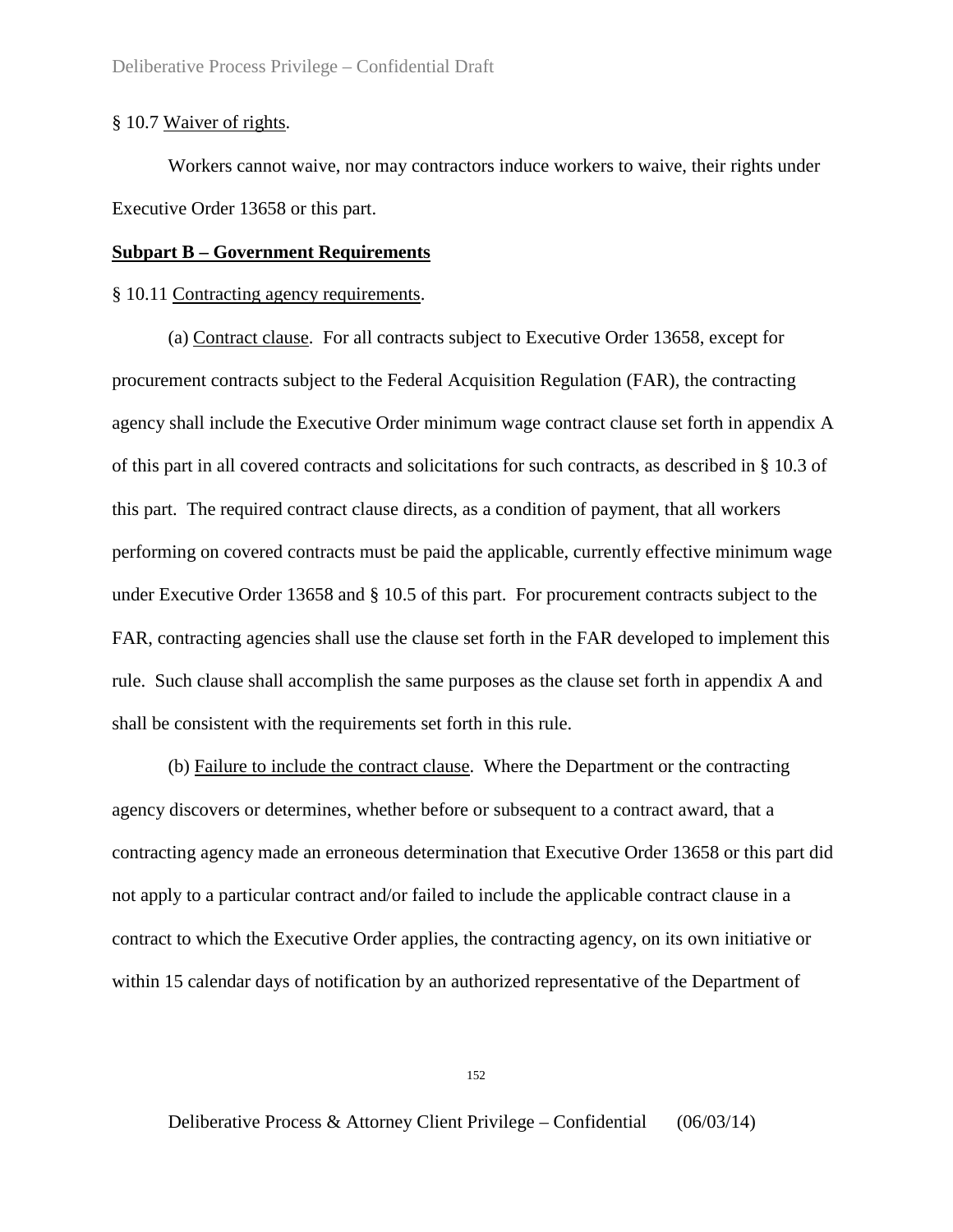Labor, shall incorporate the contract clause in the contract retroactive to commencement of performance under the contract through the exercise of any and all authority that may be needed.

(c) Withholding. A contracting officer shall upon his or her own action or upon written request of an authorized representative of the Department of Labor withhold or cause to be withheld from the prime contractor under the covered contract or any other Federal contract with the same prime contractor, so much of the accrued payments or advances as may be considered necessary to pay workers the full amount of wages required by the Executive Order. In the event of failure to pay any covered workers all or part of the wages due under Executive Order 13658, the agency may, after authorization or by direction of the Department of Labor and written notification to the contractor, take action to cause suspension of any further payment or advance of funds until such violations have ceased. Additionally, any failure to comply with the requirements of Executive Order 13658 may be grounds for termination of the right to proceed with the contract work. In such event, the contracting agency may enter into other contracts or arrangements for completion of the work, charging the contractor in default with any additional cost.

(d) Actions on complaints. (1) Reporting. (i) Reporting time frame. The contracting agency shall forward all information listed in paragraph (d)(1)(ii) of this section to the Branch of Government Contracts Enforcement, Wage and Hour Division, U.S. Department of Labor, Washington, D.C. 20210 within 14 calendar days of receipt of a complaint alleging contractor noncompliance with the Executive Order or this part or within 14 calendar days of being contacted by the Wage and Hour Division regarding any such complaint.

153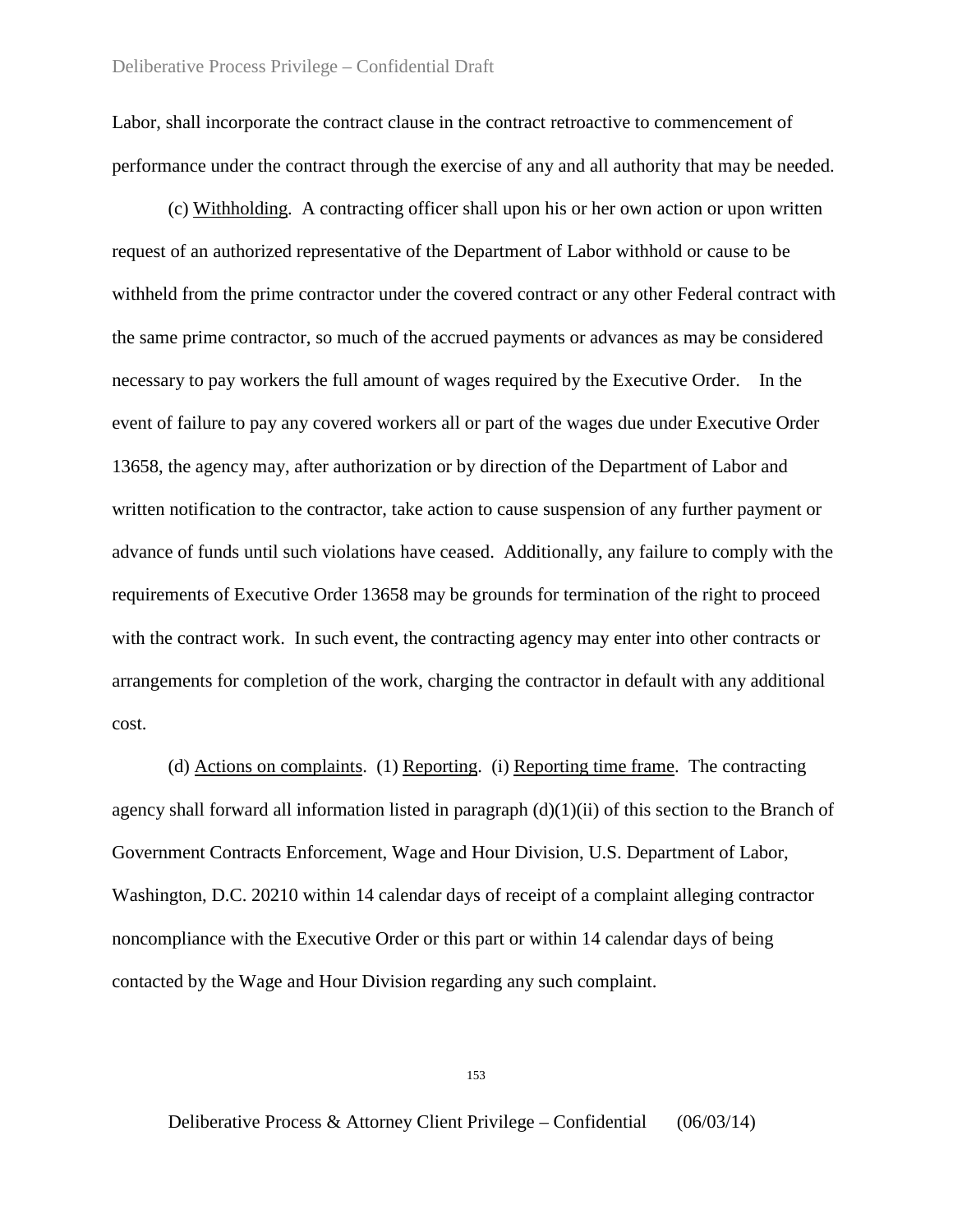(ii) Report contents. The contracting agency shall forward to the Branch of Government Contracts Enforcement, Wage and Hour Division, U.S. Department of Labor, Washington, D.C. 20210 any:

(A) Complaint of contractor noncompliance with Executive Order 13658 or this part;

(B) Available statements by the worker, contractor, or any other person regarding the alleged violation;

(C) Evidence that the Executive Order minimum wage contract clause was included in the contract;

(D) Information concerning known settlement negotiations between the parties, if applicable; and

(E) Any other relevant facts known to the contracting agency or other information requested by the Wage and Hour Division.

§ 10.12 Department of Labor requirements.

(a) In general. The Executive Order minimum wage applicable from January 1, 2015 through December 31, 2015 is \$10.10 per hour. The Secretary will determine the applicable minimum wage rate to be paid to workers on covered contracts on an annual basis, beginning January 1, 2016.

(b) Method for determining the applicable Executive Order minimum wage. The Secretary will determine the applicable minimum wage under the Executive Order, beginning January 1, 2016, by using the methodology set forth in § 10.5(b).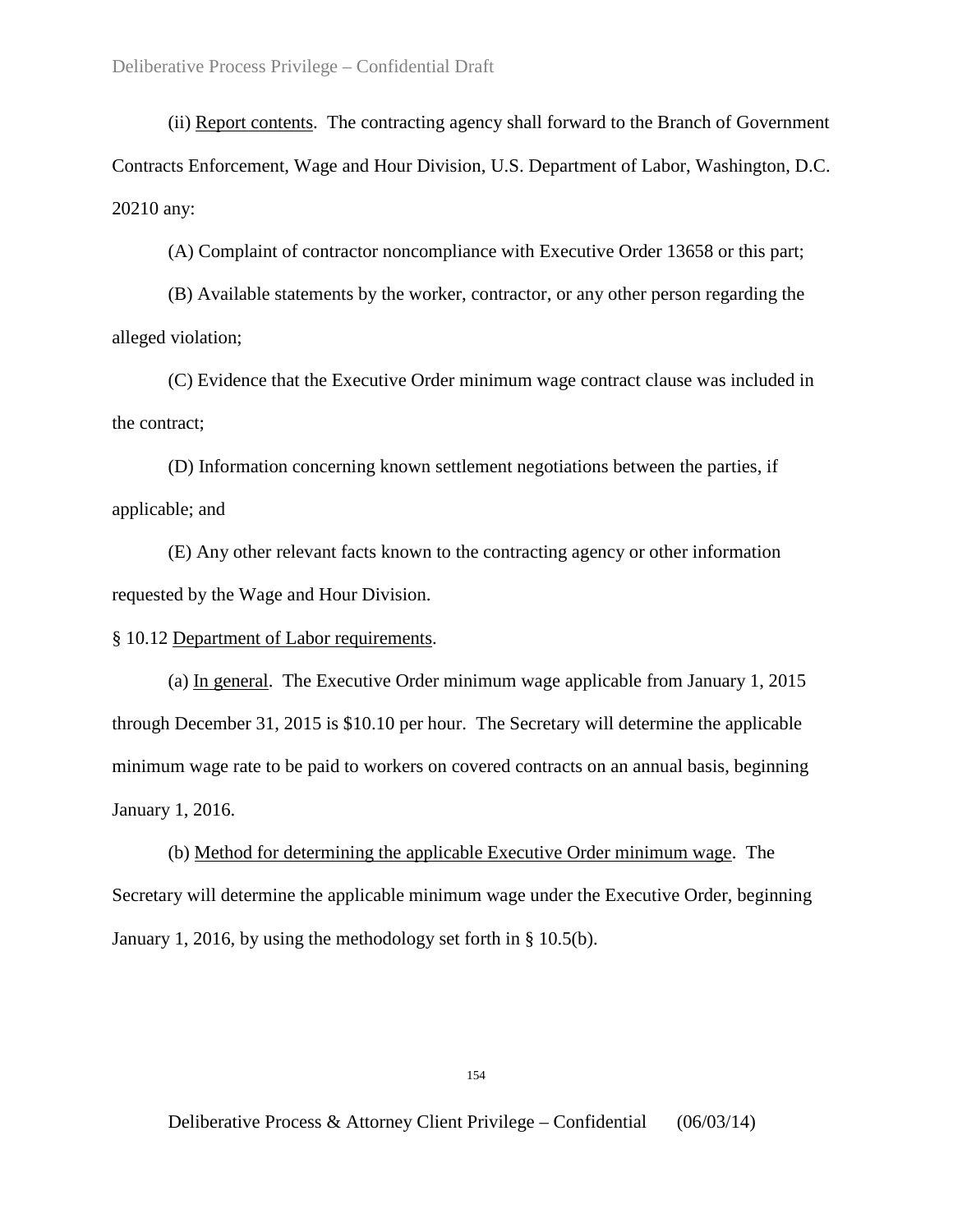(c) Notice. (1) The Administrator will notify the public of the applicable minimum wage rate to be paid to workers on covered contracts on an annual basis at least 90 days before any new minimum wage is to take effect.

(2) Method of notification. (i) Federal Register. The Administrator shall publish a notice in the Federal Register stating the applicable minimum wage rate to be paid to workers on covered contracts on an annual basis at least 90 days before any new minimum wage is to take effect. (ii) The Wage Determinations Online website. The Administrator shall publish and maintain on Wage Determinations OnLine (WDOL), at http://www.wdol.gov, or any successor site, the applicable minimum wage rate to be paid to workers on covered contracts. (iii) Other means as appropriate. The Administrator may publish the applicable minimum wage rate to be paid to workers on covered contracts on an annual basis at least 90 days before any such new minimum wage is to take effect in any other media that the Administrator deems appropriate.

(d) Notification to a contractor of the withholding of funds. If the Administrator requests that a contracting agency withhold funds from a contractor pursuant to  $\S 10.11(c)$ , the Administrator, or contracting agency, shall notify the affected prime contractor of the Administrator's withholding request to the contracting agency.

### **Subpart C—Contractor Requirements.**

§ 10.21 Contract Clause.

(a) Contract Clause. The contractor, as a condition of payment, shall abide by the terms of the applicable Executive Order minimum wage contract clause referred to in  $\S$  10.11(a).

(b) The contractor and any subcontractors shall include in any covered subcontracts the Executive Order minimum wage contract clause referred to in § 10.11(a) and shall require, as a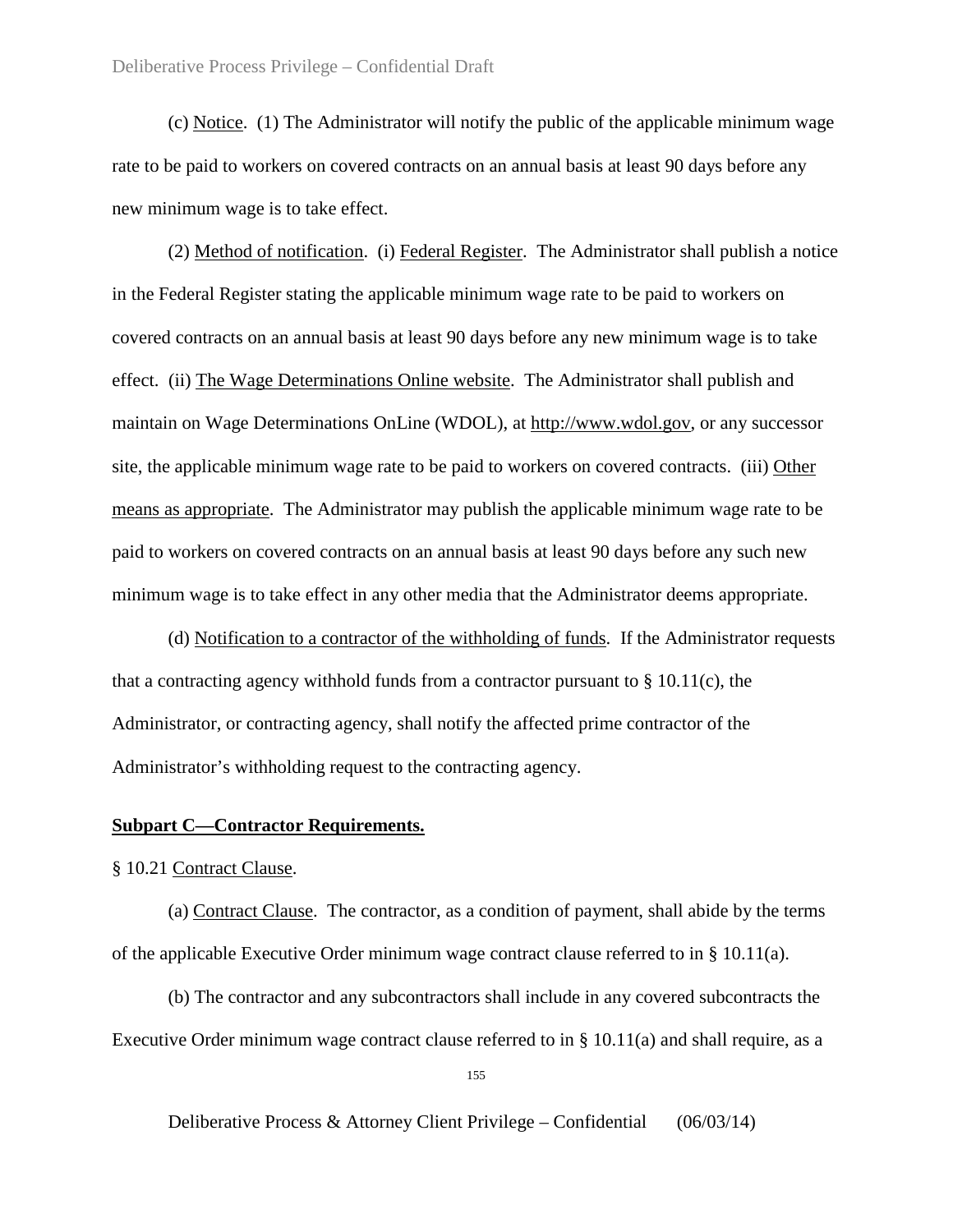condition of payment, that the subcontractor include the minimum wage contract clause in any lower-tier subcontracts. The prime contractor and any upper-tier contractor shall be responsible for the compliance by any subcontractor or lower-tier subcontractor with the Executive Order minimum wage requirements, whether or not the contract clause was included in the subcontract. § 10.22 Rate of pay.

(a) General. The contractor must pay each worker performing on or in connection with a covered contract no less than the applicable Executive Order minimum wage for all time worked on or in connection with the covered contract. In determining whether a worker is performing within the scope of a covered contract, all workers who, on or after the date of award, are engaged in working on or in connection with the contract, either in performing the specific services called for by its terms or in performing other duties necessary to the performance of the contract, are this subject to the Executive Order and this part unless a specific exemption is applicable. Nothing in the Executive Order or these regulations shall excuse noncompliance with any applicable Federal or State prevailing wage law, or any applicable law or municipal ordinance establishing a minimum wage higher than the minimum wage established under Executive Order 13658.

(b) Workers who receive fringe benefits. The contractor may not discharge any part of its minimum wage obligation under the Executive Order by furnishing fringe benefits or, with respect to workers whose wages are governed by the Service Contract Act, the cash equivalent thereof.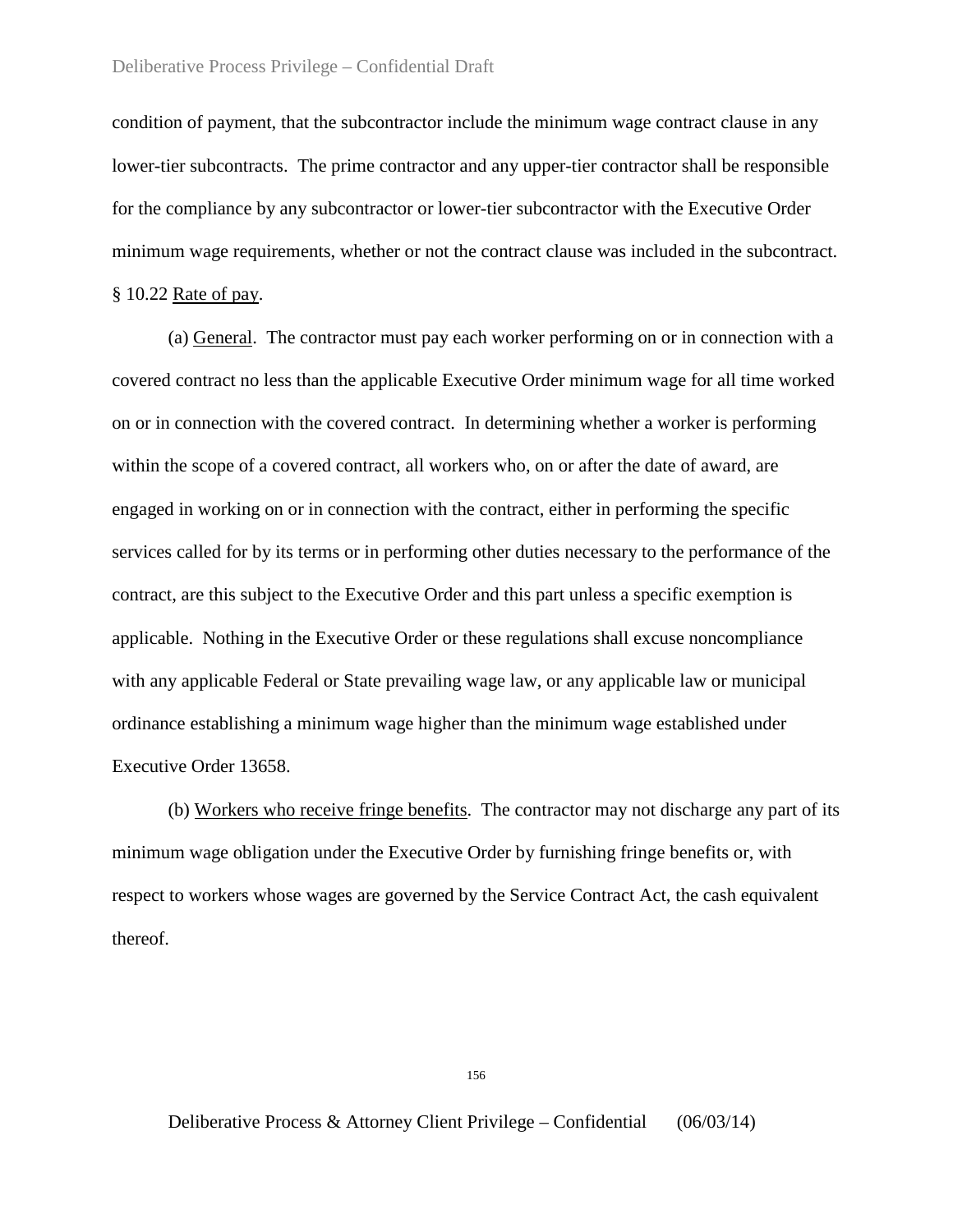(c) Tipped employees. The contractor may satisfy the wage payment obligation to a tipped employee under the Executive Order through a combination of an hourly cash wage and a credit based on tips received by such employee pursuant to the provisions in § 10.28.

# § 10.23 Deductions.

The contractor may make deductions that reduce a worker's wages below the Executive Order minimum wage rate only if such deduction qualifies as a: (a) deduction required by Federal, State, or local law, such as Federal or State withholding of income taxes; (b) deduction for payments made to third parties pursuant to court order; (c) deduction directed by a voluntary assignment of the worker or his or her authorized representative; or (d) deduction for the reasonable cost or fair value, as determined by the Administrator, of furnishing such worker with "board, lodging, or other facilities," as defined in 29 U.S.C. 203(m) and part 531 of this title. § 10.24 Overtime payments.

(a) General. The Fair Labor Standards Act and the Contract Work Hours and Safety Standards Act require overtime payment of not less than one and one-half times the regular rate of pay or basic rate of pay for all hours worked over 40 hours in a workweek to covered workers. The regular rate of pay is generally determined by dividing the worker's total earnings in any workweek by the total number of hours actually worked by the worker in that workweek for which such compensation was paid.

(b) Tipped employees. When overtime is worked by tipped employees who are entitled to overtime pay under the Fair Labor Standards Act and/or the Contract Work Hours and Safety Standards Act, the employees' regular rate of pay includes both the cash wages paid by the employer (see  $\S\S 10.22(a)$  and  $10.28(a)(1)$ ) and the amount of any tip credit taken (see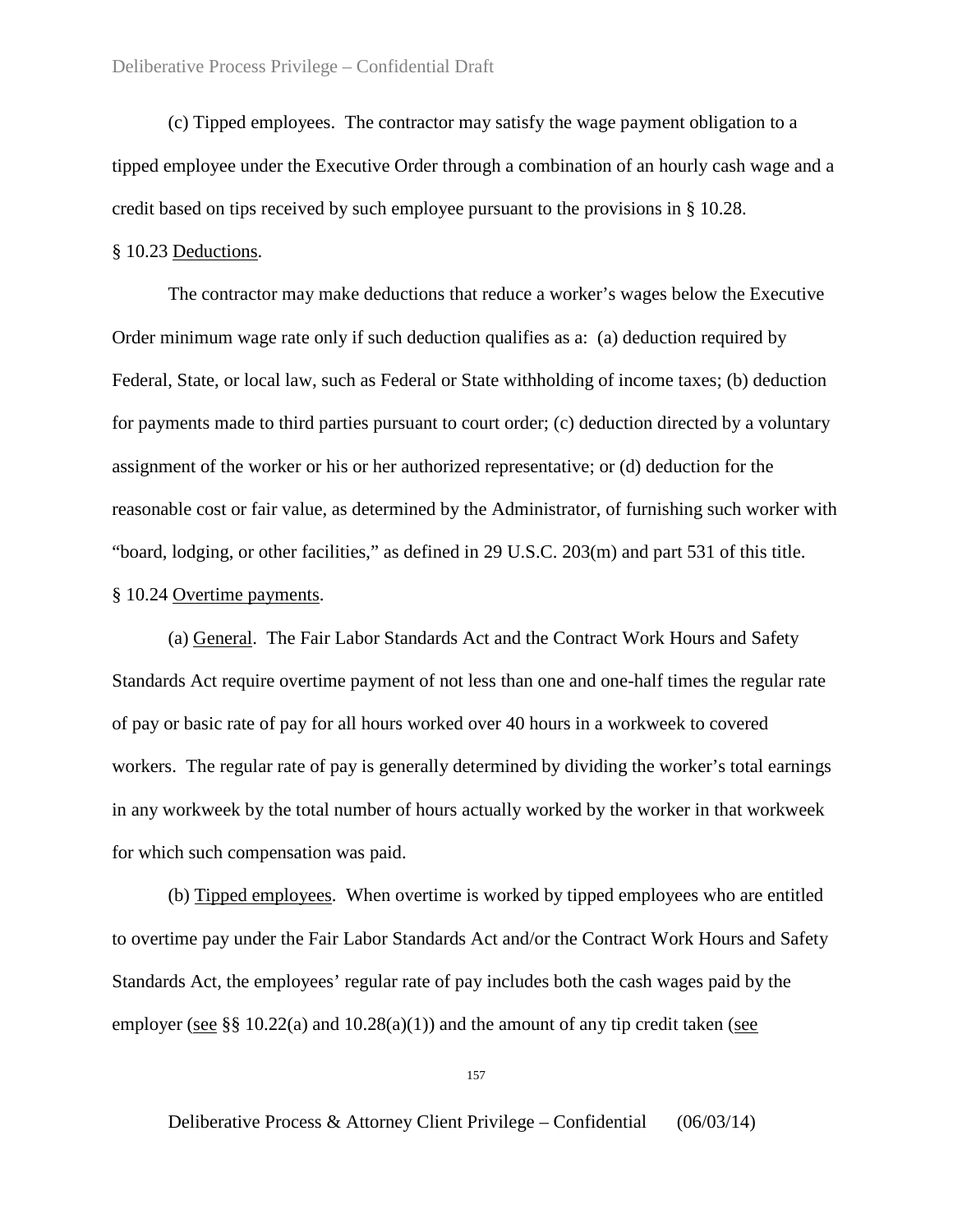§ 10.28(a)(2)). (See part 778 of this title for a detailed discussion of overtime compensation under the Fair Labor Standards Act.) Any tips received by the employee in excess of the tip credit are not included in the regular rate.

§ 10.25 Frequency of pay.

Wage payments to workers shall be made no later than one pay period following the end of the regular pay period in which such wages were earned or accrued. A pay period under Executive Order 13658 may not be of any duration longer than semi-monthly.

§ 10.26 Records to be kept by contractors.

(a) The contractor and each subcontractor performing work subject to Executive Order 13658 shall make and maintain, for three years records containing the information specified in paragraphs (1) through (4) of this section for each worker and shall make them available for inspection and transcription by authorized representatives of the Wage and Hour Division of the U.S. Department of Labor:

(1) Name, address, and social security number of each worker;

(2) The rate or rates of wages paid;

(3) The number of daily and weekly hours worked by each worker; and

(4) Any deductions made.

(b) The contractor shall permit authorized representatives of the Wage and Hour Division to conduct interviews with employees at the worksite during normal working hours.

(c) Nothing in this part limits or otherwise modifies the contractor's recordkeeping obligations, if any, under the Davis-Bacon Act, the Service Contract Act, or the Fair Labor Standards Act, or their implementing regulations.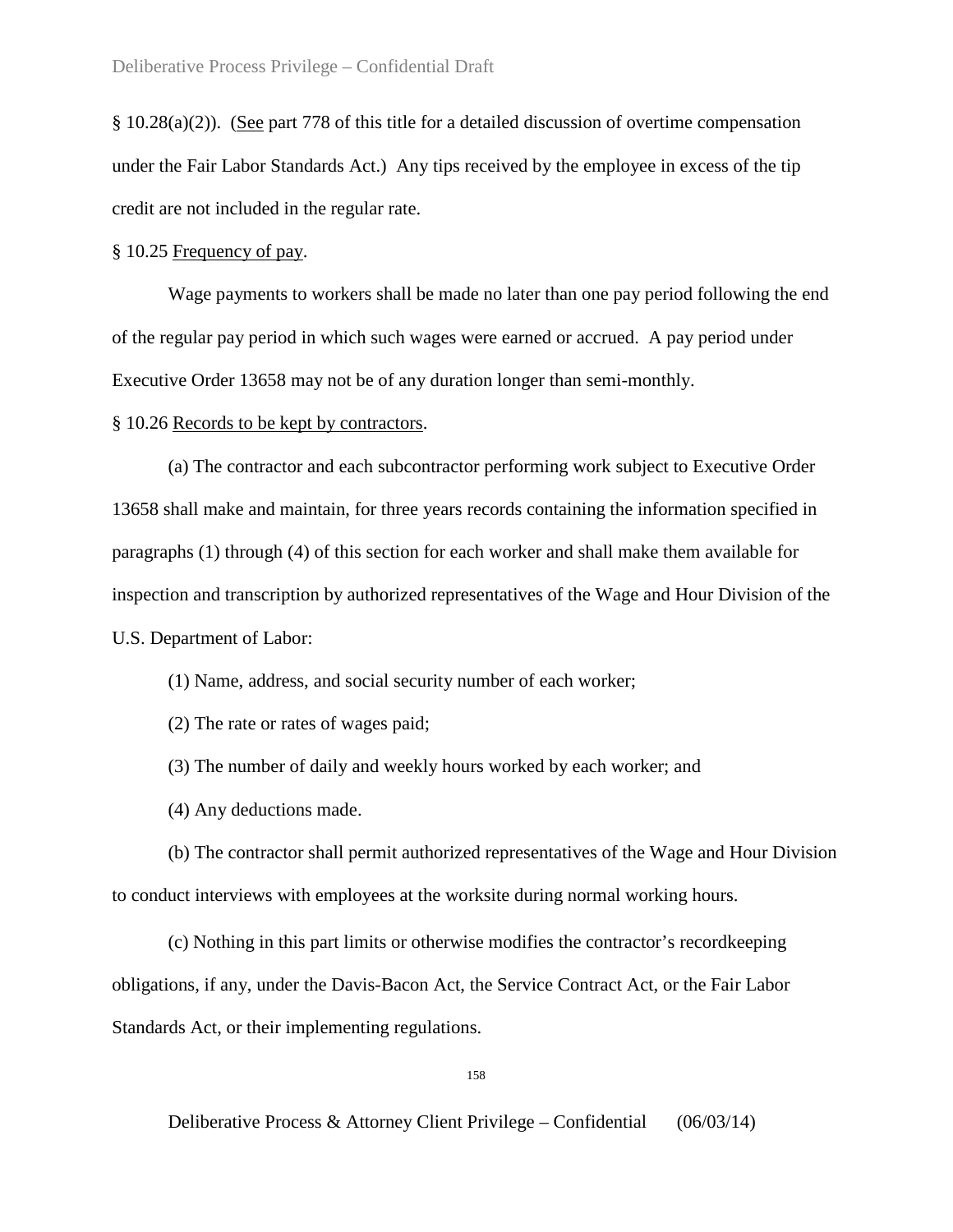### § 10.27 Anti-kickback.

All wages paid to workers performing on covered contracts must be paid free and clear and without subsequent deduction (except as set forth in § 10.23), rebate, or kickback on any account. Kickbacks directly or indirectly to the employer or to another person for the employer's benefit for the whole or part of the wage are prohibited.

# § 10.28 Tipped employees.

(a) Payment of wages to tipped employees. With respect to workers who are tipped employees as defined in §§ 10.2 and 10.28 of this part, the amount of wages paid to such employee by the employee's employer shall be equal to:

(1) an hourly cash wage of at least: (i) \$4.90 an hour beginning on January 1, 2015;

(ii) for each succeeding 1-year period until the hourly cash wage equals 70 percent of the wage in effect under section 2 of the Executive Order, the hourly cash wage applicable in the prior year, increased by the lesser of \$0.95 or the amount necessary for the hourly cash wage to equal 70 percent of the wage in effect under section 2 of the Executive Order;

(iii) for each subsequent year, 70 percent of the wage in effect under section 2 of the Executive Order for such year rounded to the nearest multiple of \$0.05; and

(2) an additional amount on account of the tips received by such employee (tip credit) which amount is equal to the difference between the hourly cash wage in  $\S 10.28(a)(1)$  and the wage in effect under section 2 of the Executive Order. Where tipped employees do not receive a sufficient amount of tips in the workweek to equal the amount of the tip credit, the employer must increase the cash wage paid for the workweek under  $\S 10.28(a)(1)$  so that the amount of the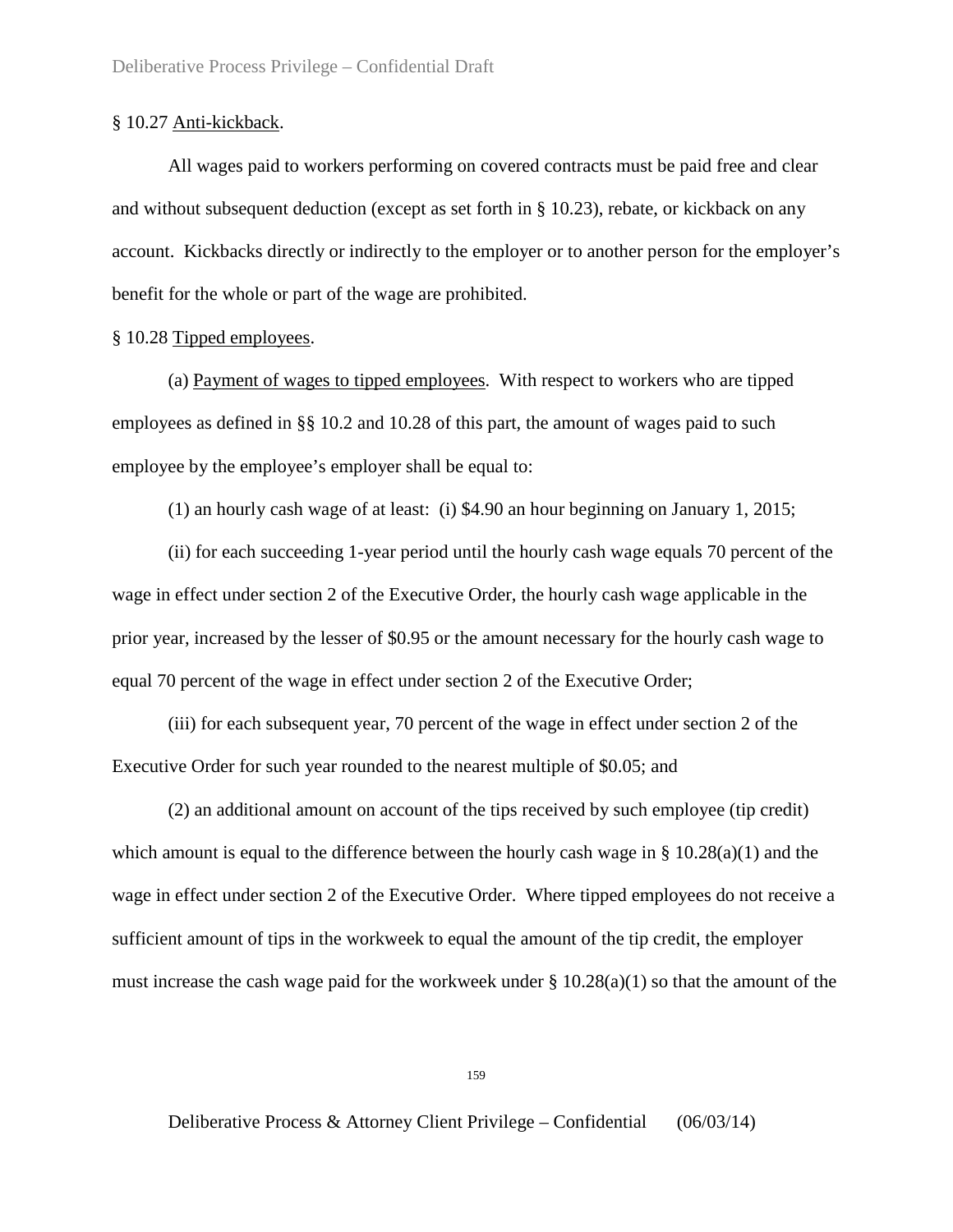cash wage paid and the tips received by the employee equal the minimum wage under section 2 of the Executive Order.

(3) An employer may pay a higher cash wage than required by  $\S$  10.28(a)(1) of this part and take a lower tip credit but may not pay a lower cash wage than required by  $\S$  10.28(a)(1) of this section and take a greater tip credit. In order for the employer to claim a tip credit, the employer must demonstrate that the worker received at least the amount of the credit claimed in actual tips. If the worker received less than the claimed tip credit amount in tips during the workweek, the employer is required to pay the balance on the regular payday so that the worker receives the wage in effect under section 2 of the Executive Order with the defined combination of wages and tips.

(4) If the wage required to be paid under the Service Contract Act, 41 U.S.C. 6701 et seq., or any other applicable law or regulation is higher than the wage required by section 2 of the Executive Order, the employer shall pay additional cash wages equal to the difference between the wage in effect under section 2 of the Executive Order and the highest wage required to be paid.

(b) Tipped employees. (1) In general, a covered worker employed in an occupation in which he or she receives tips is a "tipped employee" when he or she customarily and regularly receives more than \$30 a month in tips. Only tips actually retained by the employee after any tip pooling may be counted in determining whether the person is a "tipped employee" and in applying the provisions of section 3 of the Executive Order. An employee may be a "tipped employee" regardless of whether the employee is employed full time or part time so long as the employee customarily and regularly receives more than \$30 a month in tips. An employee who

160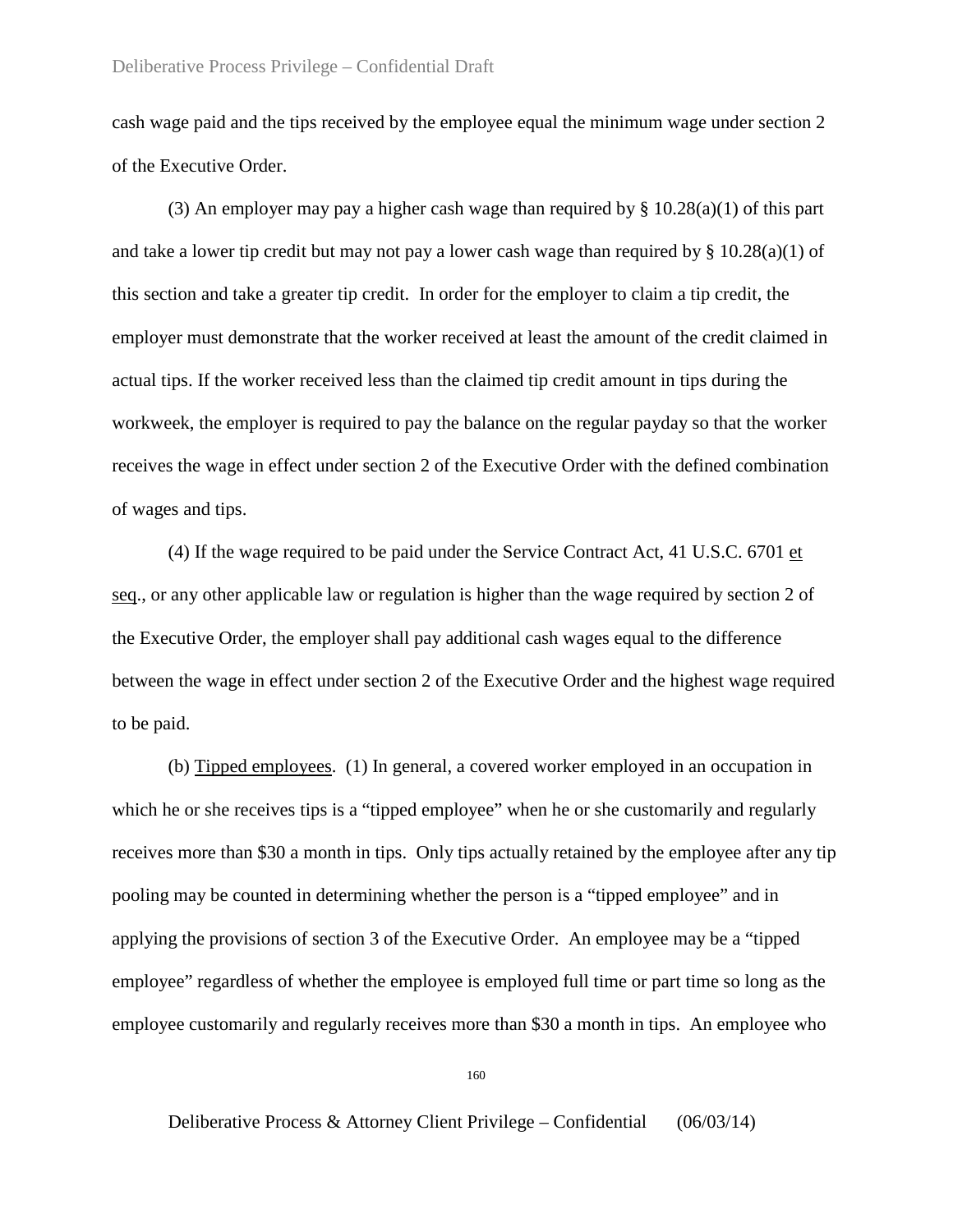does not receive more than \$30 a month in tips customarily and regularly is not a tipped employee for purposes of the Executive Order and must receive the full minimum wage in section 2 of the Executive Order without any credit for tips received under the provisions of section 3.

(2) Dual Jobs. In some situations an employee is employed in a tipped occupation and a non-tipped occupation (dual jobs), as for example, where a maintenance person in a hotel also works as a server. In such a situation if the employee customarily and regularly receives at least \$30 a month in tips for the work as a server, the employee is a tipped employee only when working as a server. The tip credit can only be taken for the hours spent in the tipped occupation and no tip credit can be taken for the hours of employment in the non-tipped occupation. Such a situation is distinguishable from that of a tipped employee performing incidental duties that are related to the tipped occupation but that are not directed toward producing tips, for example when a server spends part of his or her time cleaning and setting tables, toasting bread, making coffee and occasionally washing dishes or glasses. Related duties may not comprise more than 20 percent of the hours worked in the tipped occupation in a workweek.

(c) Characteristics of tips. A tip is a sum presented by a customer as a gift or gratuity in recognition of some service performed for the customer. It is to be distinguished from payment of a fixed charge, if any, made for the service. Whether a tip is to be given, and its amount, are matters determined solely by the customer. Tips are the property of the employee whether or not the employer has taken a tip credit. The employer is prohibited from using an employee's tips, whether or not it has taken a tip credit, for any reason other than as a credit against its minimum wage obligations under the Executive Order to the employee, or in furtherance of a valid tip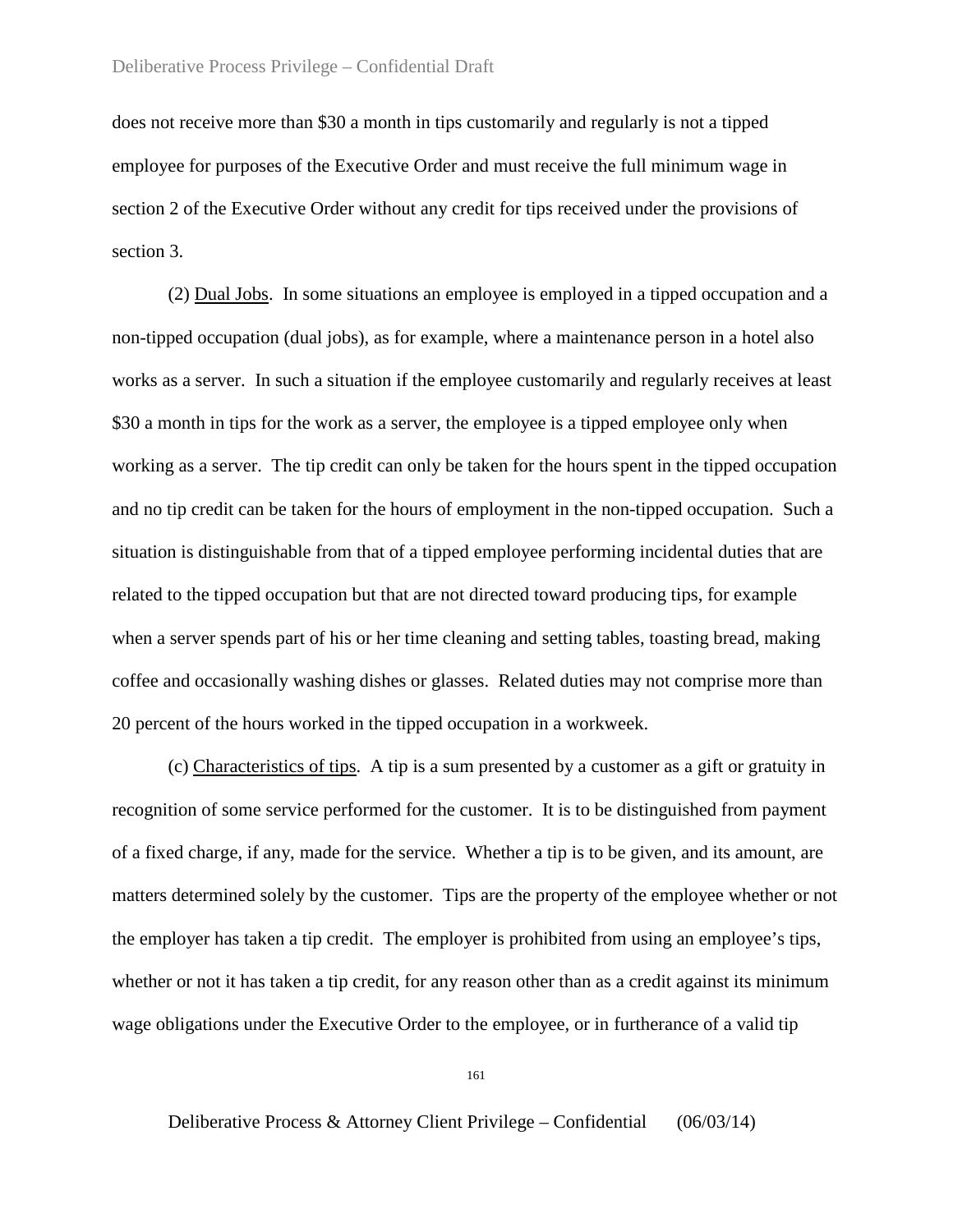pool. An employer and employee cannot agree to waive the worker's right to retain his or her tips. Customers may present cash tips directly to the employee or may designate a tip amount to be added to their bill when paying with a credit card or by other electronic means. Special gifts in forms other than money or its equivalent such as theater tickets, passes, or merchandise, are not counted as tips received by the employee for purposes of determining wages paid under the Executive Order.

(d) Service charges. (1) A compulsory charge for service, such as 15 percent of the amount of the bill, imposed on a customer by an employer's establishment, is not a tip and, even if distributed by the employer to its workers, cannot be counted as a tip for purposes of determining if the worker is a tipped employee. Similarly, where negotiations between a hotel and a customer for banquet facilities include amounts for distribution to workers of the hotel, the amounts so distributed are not tips.

(2) As stated above, service charges and other similar sums are considered to be part of the employer's gross receipts and are not tips for the purposes of the Executive Order. Where such sums are distributed by the employer to its workers, however, they may be used in their entirety to satisfy the wage payment requirements of the Executive Order.

(e) Tip pooling. Where tipped employees share tips through a tip pool, only the amounts retained by the tipped employees after any redistribution through a tip pool are considered tips in applying the provisions of FLSA section 3(t) and the wage payment provisions of section 3 of the Executive Order. There is no maximum contribution percentage on valid mandatory tip pools, which can only include tipped employees. However, an employer must notify its employees of any required tip pool contribution amount, may only take a tip credit for the

162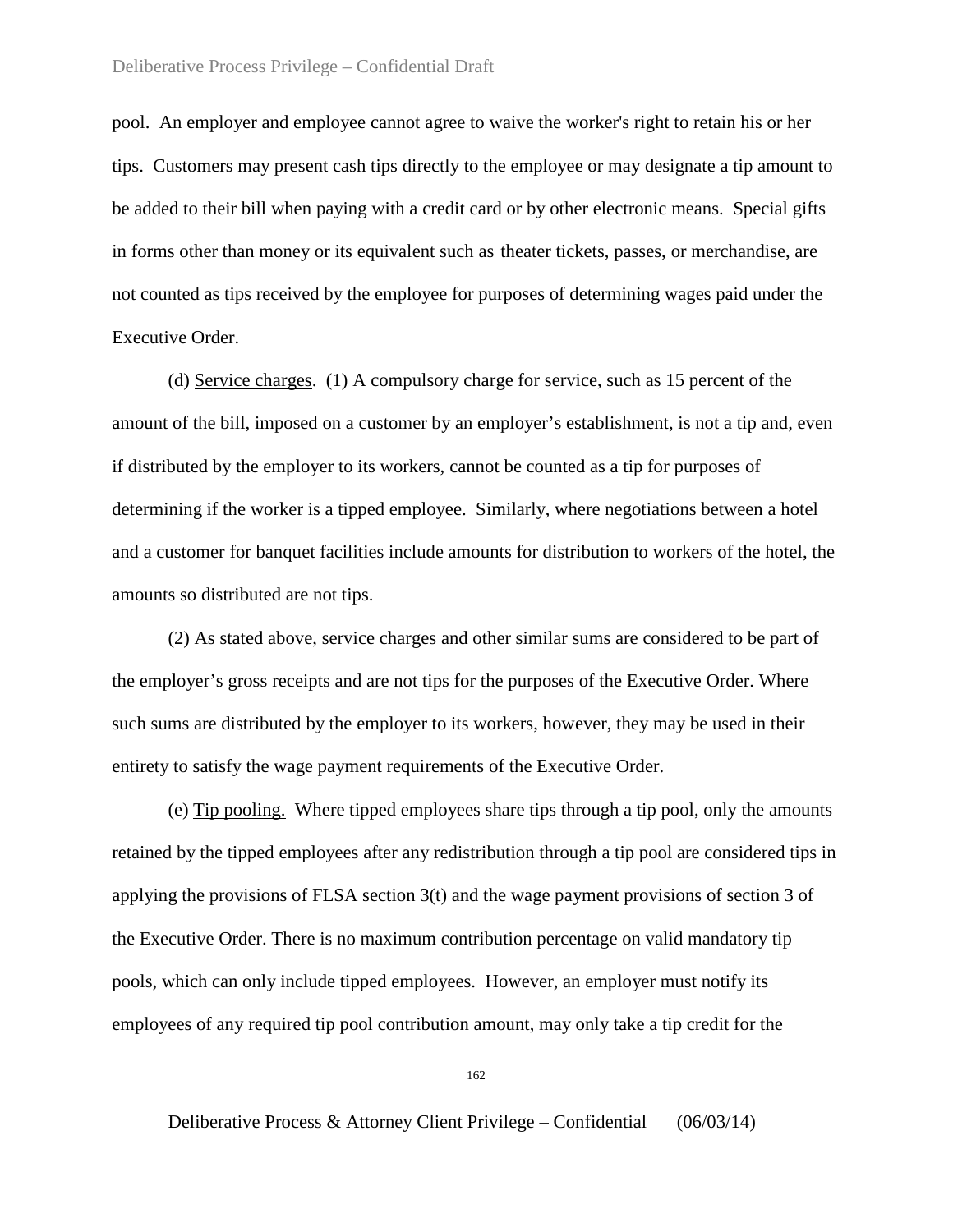amount of tips each employee ultimately receives, and may not retain any of the employees' tips for any other purpose.

(f) Notice. An employer is not eligible to take the tip credit unless it has informed its tipped employees in advance of the employer's use of the tip credit*.* The employer must inform the tipped employee of the amount of the cash wage that is to be paid by the employer, which cannot be lower than the cash wage required by  $\S$  10.28(a)(1); the additional amount by which the wages of the tipped employee will be considered increased on account of the tip credit claimed by the employer, which amount may not exceed the value of the tips actually received by the employee; that all tips received by the tipped employee must be retained by the employee except for a valid tip pooling arrangement limited to tipped employees; and that the tip credit shall not apply to any worker who has not been informed of these requirements in this section.

# **Subpart D—Enforcement.**

### §10.41 Complaints.

(a) Any worker, contractor, labor organization, trade organization, contracting agency, or other person or entity that believes a violation of the Executive Order or this part has occurred may file a complaint with any office of the Wage and Hour Division. No particular form of complaint is required. A complaint may be filed orally or in writing. If the complainant is unable to file the complaint in English, the Wage and Hour Division will accept the complaint in any language.

(b) It is the policy of the Department of Labor to protect the identity of its confidential sources and to prevent an unwarranted invasion of personal privacy. Accordingly, the identity of

163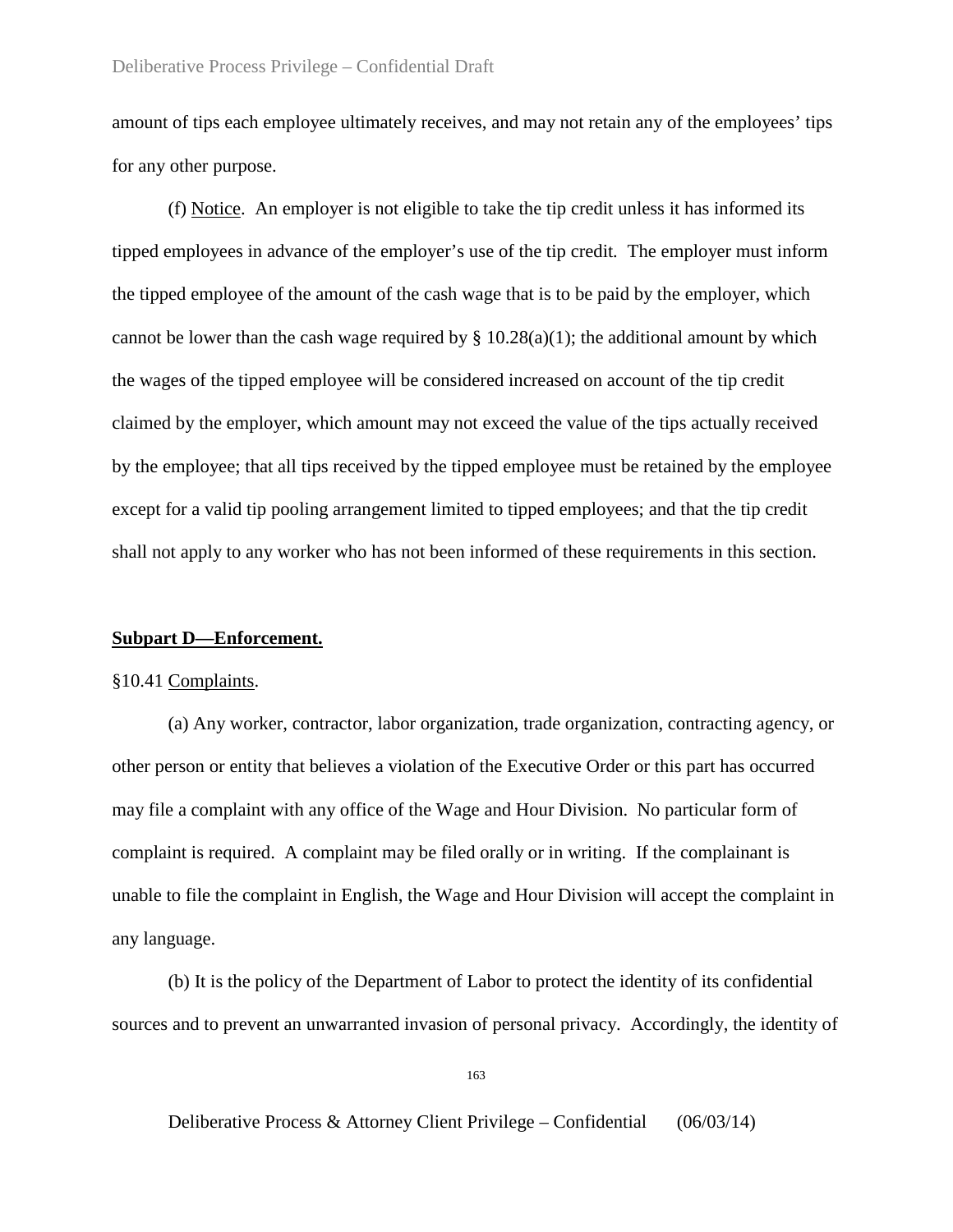any individual who makes a written or oral statement as a complaint or in the course of an investigation, as well as portions of the statement which would reveal the individual's identity, shall not be disclosed in any manner to anyone other than Federal officials without the prior consent of the individual. Disclosure of such statements shall be governed by the provisions of the Freedom of Information Act (5 U.S.C. 552, see 29 CFR part 70) and the Privacy Act of 1974 (5 U.S.C. 552a).

# § 10.42 Wage and Hour Division conciliation.

After receipt of a complaint, the Administrator may seek to resolve the matter through conciliation.

# § 10.43 Wage and Hour Division investigation.

The Administrator may investigate possible violations of the Executive Order or this part either as the result of a complaint or at any time on his or her own initiative. As part of the investigation, the Administrator may conduct interviews with the relevant contractor, as well as the contractor's workers at the worksite during normal work hours; inspect the relevant contractor's records (including contract documents and payrolls, if applicable); make copies and transcriptions of such records; and require the production of any documentary or other evidence the Administrator deems necessary to determine whether a violation, including conduct warranting imposition of debarment, has occurred. Federal agencies and contractors shall cooperate with any authorized representative of the Department of Labor in the inspection of records, in interviews with workers, and in all aspects of investigations.

§10.44 Remedies and sanctions.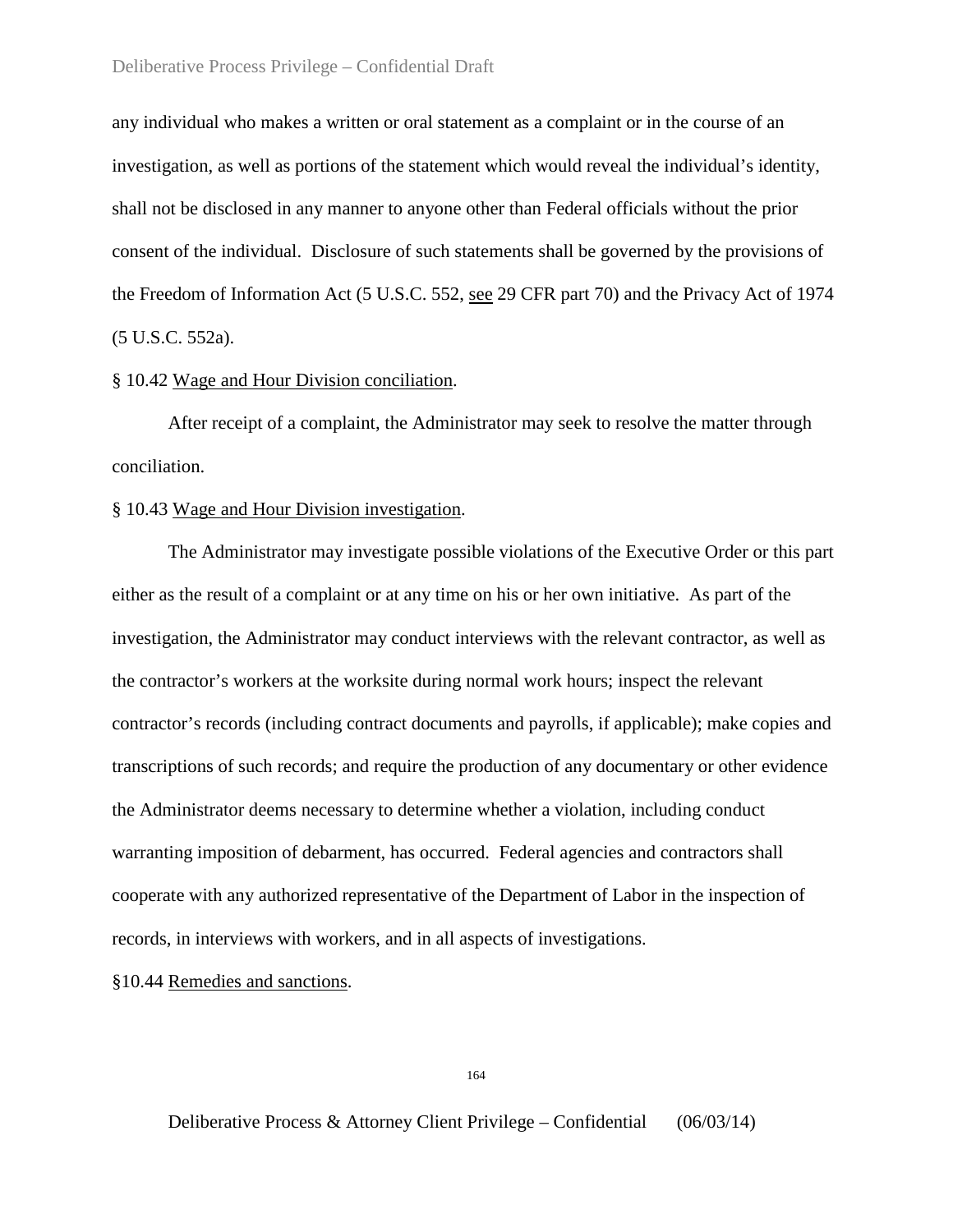(a) Unpaid wages. When the Administrator determines a contractor has failed to pay the applicable Executive Order minimum wage to workers, the Administrator will notify the contractor and the applicable contracting agency of the unpaid wage violation and request the contractor to remedy the violation. If the contractor does not remedy the violation of the Executive Order or this part, the Administrator shall direct the contractor to pay all unpaid wages to the affected workers in the investigative findings letter it issues pursuant to § 10.51 of this part. The Administrator may additionally direct that payments due on the contract or any other contract between the contractor and the Government be withheld as necessary to pay unpaid wages. Upon the final order of the Secretary that unpaid wages are due, the Administrator may direct the relevant contracting agency to transfer the withheld funds to the Department of Labor for disbursement.

(b) Antiretaliation. When the Administrator determines that any person has discharged or in any other manner retaliated against any worker because such worker filed any complaint or instituted or caused to be instituted any proceeding under or related to the Executive Order or this part, or because such worker testified or is about to testify in any such proceeding, the Administrator may provide for any relief to the worker as may be appropriate, including employment, reinstatement, promotion, and the payment of lost wages.

(c) Debarment. Whenever a contractor is found by the Secretary of Labor to have disregarded its obligations under the Executive Order, or this part, such contractor and its responsible officers, and any firm, corporation, partnership, or association in which the contractor or responsible officers have an interest, shall be ineligible to be awarded any contract or subcontract subject to the Executive Order for a period of up to three years from the date of

165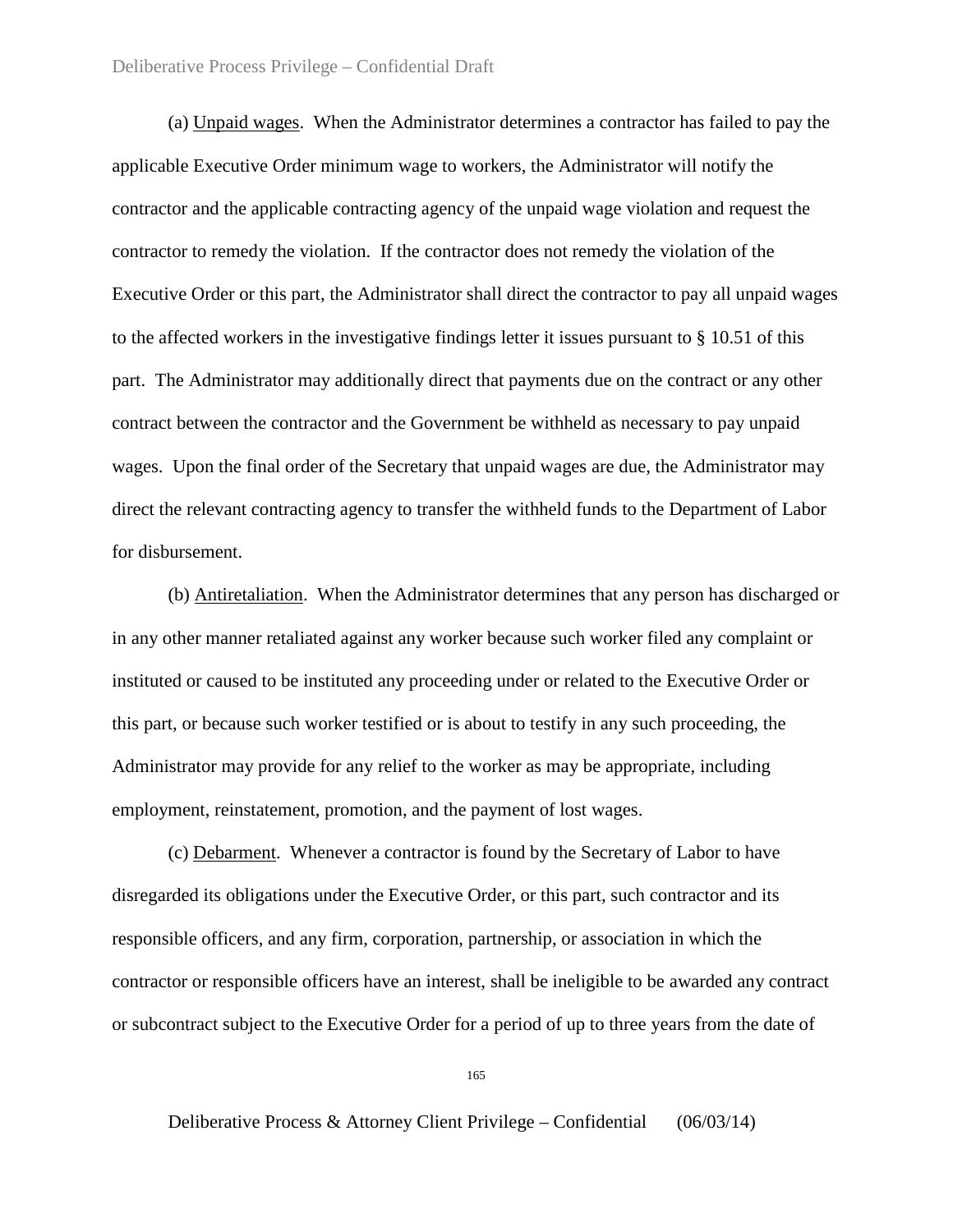publication of the name of the contractor or responsible officer on the ineligible list. Neither an order for debarment of any contractor or its responsible officers from further Government contracts nor the inclusion of a contractor or its responsible officers on a published list of noncomplying contractors under this section shall be carried out without affording the contractor or responsible officers an opportunity for a hearing before an Administrative Law Judge.

 (d) Civil action to recover greater underpayments than those withheld. If the payments withheld under § 10.11(c) are insufficient to reimburse all workers' lost wages, or if there are no payments to withhold, the Department, following a final order of the Secretary, may bring action against the contractor in any court of competent jurisdiction to recover the remaining amount of underpayments. The Department shall, to the extent possible, pay any sums it recovers in this manner directly to the underpaid workers. Any sum not paid to a worker because of inability to do so within three years shall be transferred into the Treasury of the United States as miscellaneous receipts.

 (e) Retroactive inclusion of contract clause*.* If a contracting agency fails to include the applicable contract clause in a contract to which the Executive Order applies, the contracting agency, on its own initiative or within 15 calendar days of notification by an authorized representative of the Department of Labor, shall incorporate the contract clause in the contract retroactive to commencement of performance under the contract through the exercise of any and all authority that may be needed.

# **Subpart E—Administrative Proceedings**

# § 10.51 Disputes concerning contractor compliance.

166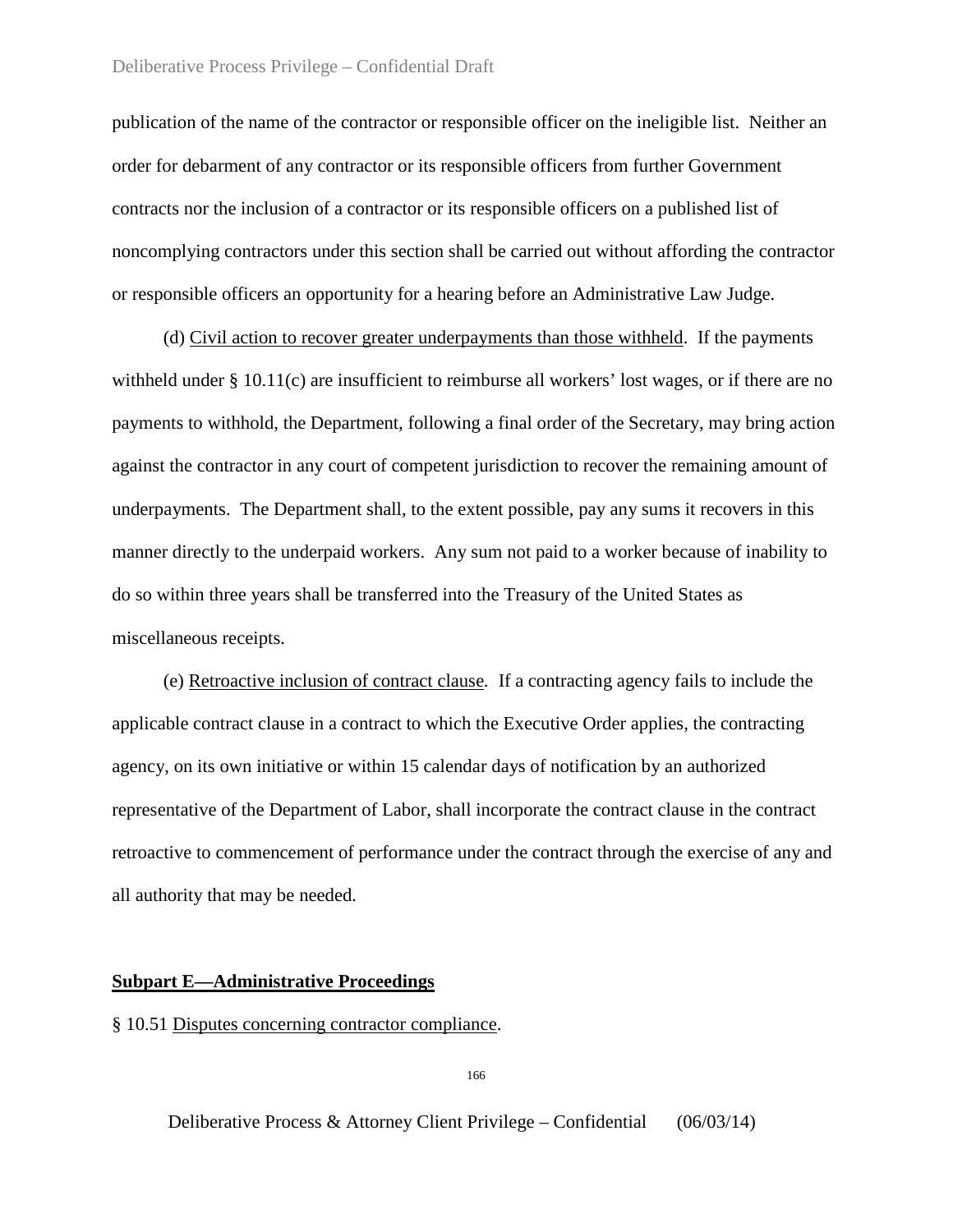(a) This section sets forth the procedure for resolution of disputes of fact or law concerning a contractor's compliance with subpart C of this part. The procedures in this section may be initiated upon the Administrator's own motion or upon request of the contractor.

 $(b)(1)$  In the event of a dispute described in § 10.51(a) in which it appears that relevant facts are at issue, the Administrator will notify the affected contractor(s) and the prime contractor (if different) of the investigative findings by certified mail to the last known address.

(2) A contractor desiring a hearing concerning the Administrator's investigative findings letter shall request such a hearing by letter postmarked within 30 calendar days of the date of the Administrator's letter. The request shall set forth those findings which are in dispute with respect to the violations and/or debarment, as appropriate, and explain how the findings are in dispute, including by making reference to any affirmative defenses.

(3) Upon receipt of a timely request for a hearing, the Administrator shall refer the case to the Chief Administrative Law Judge by Order of Reference, to which shall be attached a copy of the investigative findings letter from the Administrator and response thereto, for designation to an Administrative Law Judge to conduct such hearings as may be necessary to resolve the disputed matters. The hearing shall be conducted in accordance with the procedures set forth in 29 CFR part 6.

 $(c)(1)$  In the event of a dispute described in paragraph (a) of this section in which it appears that there are no relevant facts at issue, and where there is not at that time reasonable cause to institute debarment proceedings under § 10.52, the Administrator shall notify the contractor(s) of the investigation findings by certified mail to the last known address, and shall issue a ruling in the investigative findings letter on any issues of law known to be in dispute.

167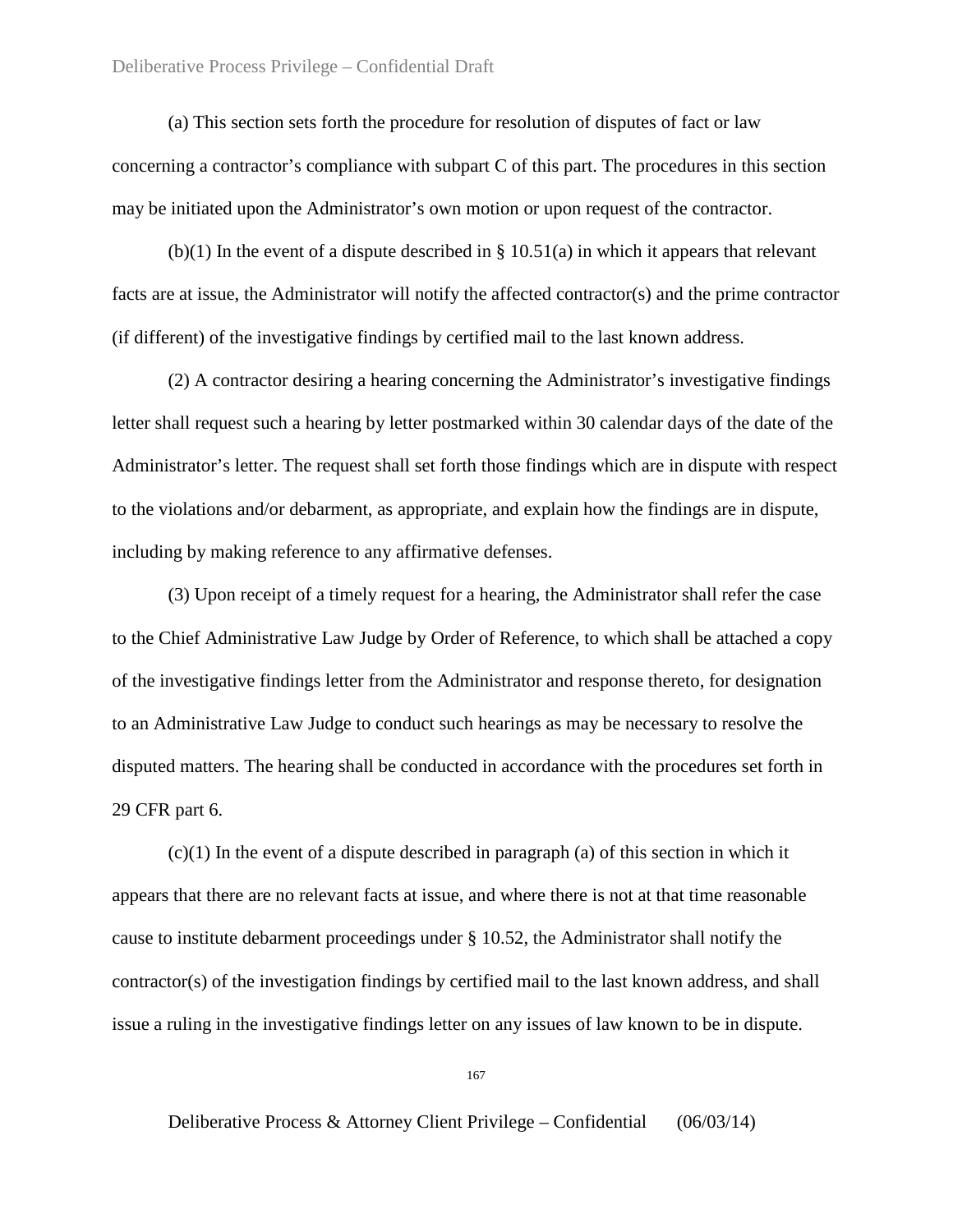(2)(i) If the contractor disagrees with the factual findings of the Administrator or believes that there are relevant facts in dispute, the contractor shall so advise the Administrator by letter postmarked within 30 calendar days of the date of the Administrator's letter. In the response, the contractor shall explain in detail the facts alleged to be in dispute and attach any supporting documentation.

(ii) Upon receipt of a response under  $\S 10.51(c)(2)(i)$  of this section alleging the existence of a factual dispute, the Administrator shall examine the information submitted. If the Administrator determines that there is a relevant issue of fact, the Administrator shall refer the case to the Chief Administrative Law Judge in accordance with § 10.51(b)(3) of this section. If the Administrator determines that there is no relevant issue of fact, the Administrator shall so rule and advise the contractor accordingly.

(3) If the contractor desires review of the ruling issued by the Administrator under §§ 10.51(c)(1) or (2)(ii) of this section, the contractor shall file a petition for review thereof with the Administrative Review Board postmarked within 30 calendar days of the date of the ruling, with a copy thereof to the Administrator. The petition for review shall be filed in accordance with the procedures set forth in 29 CFR part 7.

(d) If a timely response to the Administrator's investigative findings letter is not made or a timely petition for review is not filed, the Administrator's investigative findings letter shall become the final order of the Secretary. If a timely response or petition for review is filed, the Administrator's letter shall be inoperative unless and until the decision is upheld by the Administrative Law Judge or the Administrative Review Board, or otherwise becomes a final order of the Secretary.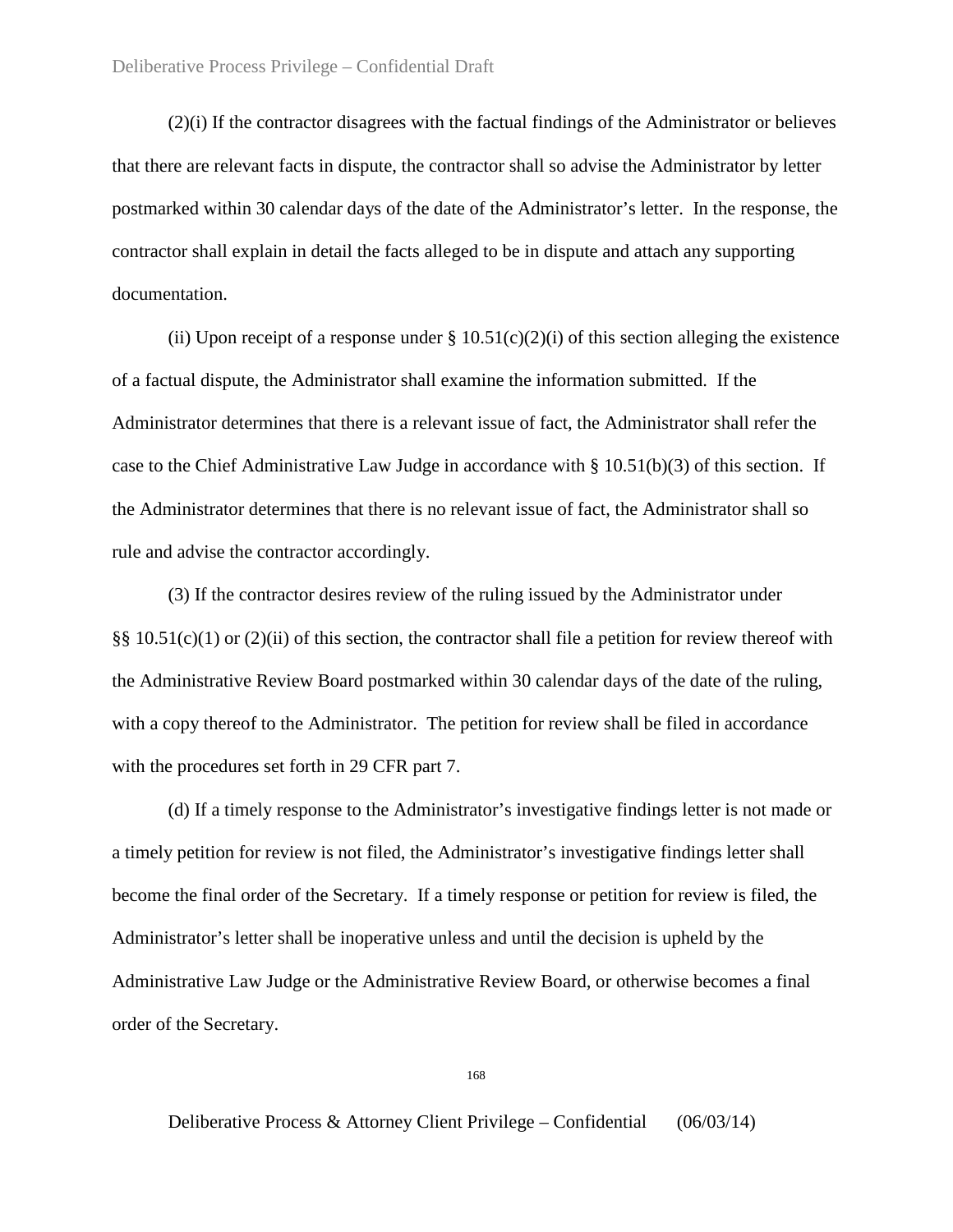# § 10.52 Debarment proceedings.

(a) Whenever any contractor is found by the Secretary of Labor to have disregarded its obligations to workers or subcontractors under Executive Order 13658 or this part, such contractor and its responsible officers, and any firm, corporation, partnership, or association in which such contractor or responsible officers have an interest, shall be ineligible for a period of up to 3 years to receive any contracts or subcontracts subject to Executive Order 13658 from the date of publication of the name or names of the contractor or persons on the ineligible list.

(b)(1) Whenever the Administrator finds reasonable cause to believe that a contractor has committed a violation of Executive Order 13658 or this part which constitutes a disregard of its obligations to workers or subcontractors, the Administrator shall notify by certified mail to the last known address, the contractor and its responsible officers (and any firms, corporations, partnerships, or associations in which the contractor or responsible officers are known to have an interest), of the finding. The Administrator shall afford such contractor and any other parties notified an opportunity for a hearing as to whether debarment action should be taken under Executive Order 13658 or this part. The Administrator shall furnish to those notified a summary of the investigative findings. If the contractor or any other parties notified wish to request a hearing as to whether debarment action should be taken, such a request shall be made by letter to the Administrator postmarked within 30 calendar days of the date of the investigative findings letter from the Administrator, and shall set forth any findings which are in dispute and the reasons therefor, including any affirmative defenses to be raised. Upon receipt of such request for a hearing, the Administrator shall refer the case to the Chief Administrative Law Judge by Order of Reference, to which shall be attached a copy of the investigative findings letter from the

169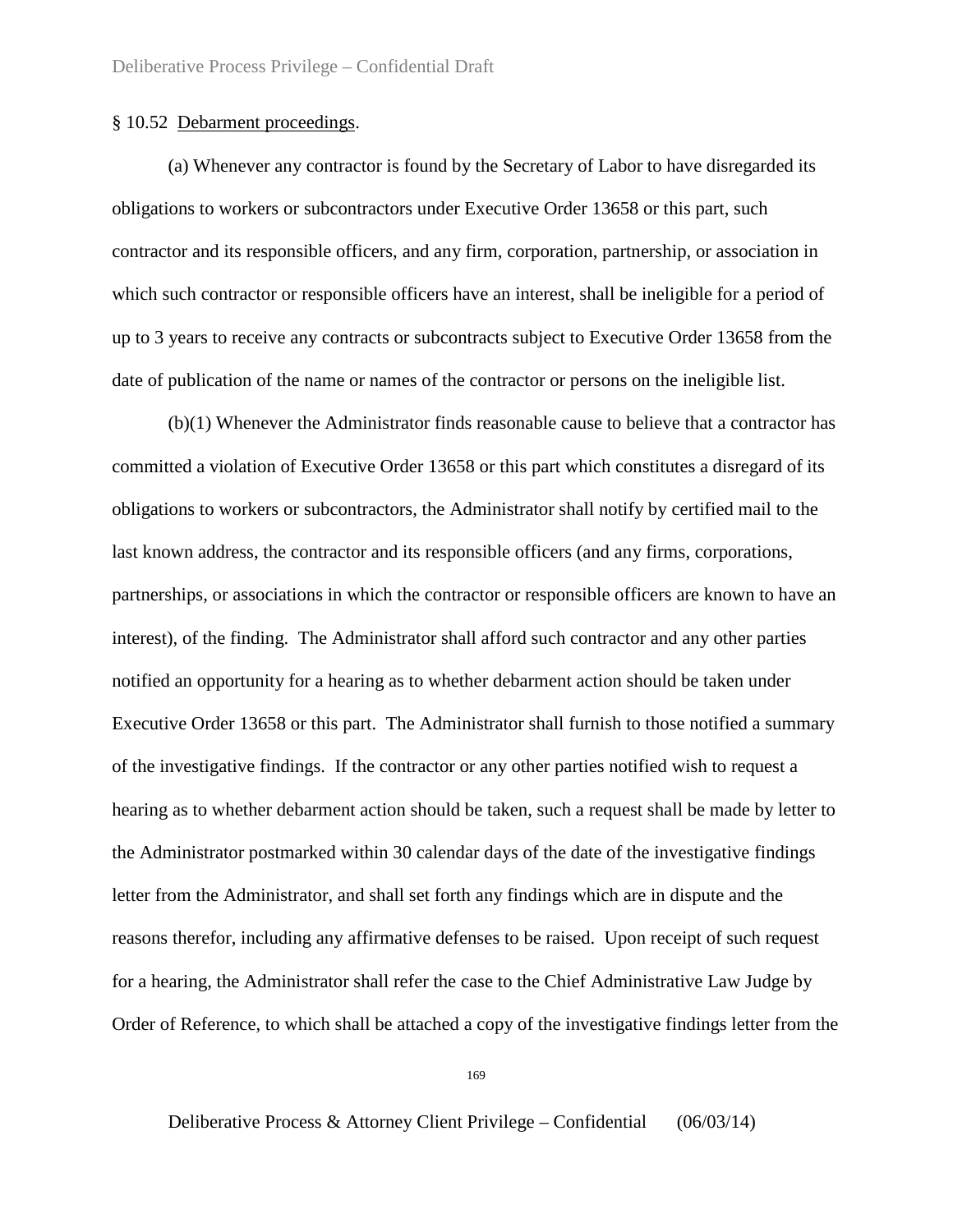Administrator and the response thereto, for designation of an Administrative Law Judge to conduct such hearings as may be necessary to determine the matters in dispute.

(2) Hearings under this section shall be conducted in accordance with the procedures set forth in 29 CFR part 6. If no hearing is requested within 30 calendar days of the letter from the Administrator, the Administrator's findings shall become the final order of the Secretary. § 10.53 Referral to Chief Administrative Law Judge; Amendment of Pleadings.

(a) Upon receipt of a timely request for a hearing under § 10.51 (where the Administrator has determined that relevant facts are in dispute) or § 10.52 (debarment), the Administrator shall refer the case to the Chief Administrative Law Judge by Order of Reference, to which shall be attached a copy of the investigative findings letter from the Administrator and response thereto, for designation of an Administrative Law Judge to conduct such hearings as may be necessary to decide the disputed matters. A copy of the Order of Reference and attachments thereto shall be served upon the respondent. The investigative findings letter from the Administrator and response thereto shall be given the effect of a complaint and answer, respectively, for purposes of the administrative proceedings.

(b) At any time prior to the closing of the hearing record, the complaint (investigative findings letter) or answer (response) may be amended with the permission of the Administrative Law Judge and upon such terms as he/she may approve. For proceedings pursuant to  $\S 10.51$ , such an amendment may include a statement that debarment action is warranted under § 10.52. Such amendments shall be allowed when justice and the presentation of the merits are served thereby, provided there is no prejudice to the objecting party's presentation on the merits. When issues not raised by the pleadings are reasonably within the scope of the original complaint and

170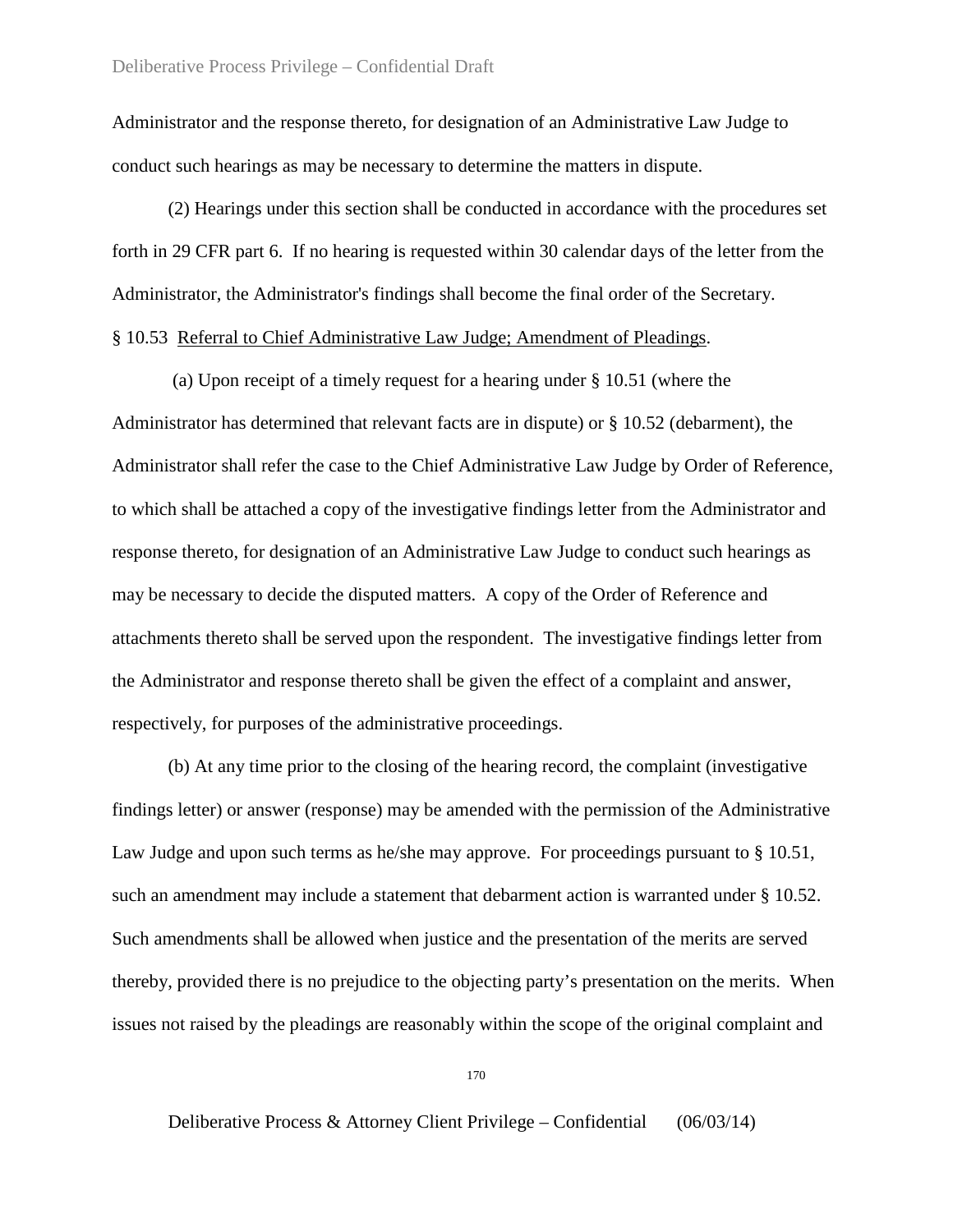are tried by express or implied consent of the parties, they shall be treated in all respects as if they had been raised in the pleadings, and such amendments may be made as necessary to make them conform to the evidence. The presiding Administrative Law Judge may, upon reasonable notice and upon such terms as are just, permit supplemental pleadings setting forth transactions, occurrences or events which have happened since the date of the pleadings and which are relevant to any of the issues involved. A continuance in the hearing may be granted or the record left open to enable the new allegations to be addressed.

# § 10.54 Consent Findings and Order.

 (a) At any time prior to the receipt of evidence or, at the Administrative Law Judge's discretion prior to the issuance of the Administrative Law Judge's decision, the parties may enter into consent findings and an order disposing of the proceeding in whole or in part.

 (b) Any agreement containing consent findings and an order disposing of a proceeding in whole or in part shall also provide:

(1) That the order shall have the same force and effect as an order made after full hearing;

(2) That the entire record on which any order may be based shall consist solely of the Administrator's findings letter and the agreement;

(3) A waiver of any further procedural steps before the Administrative Law Judge and the Administrative Review Board regarding those matters which are the subject of the agreement; and

(4) A waiver of any right to challenge or contest the validity of the findings and order entered into in accordance with the agreement.

171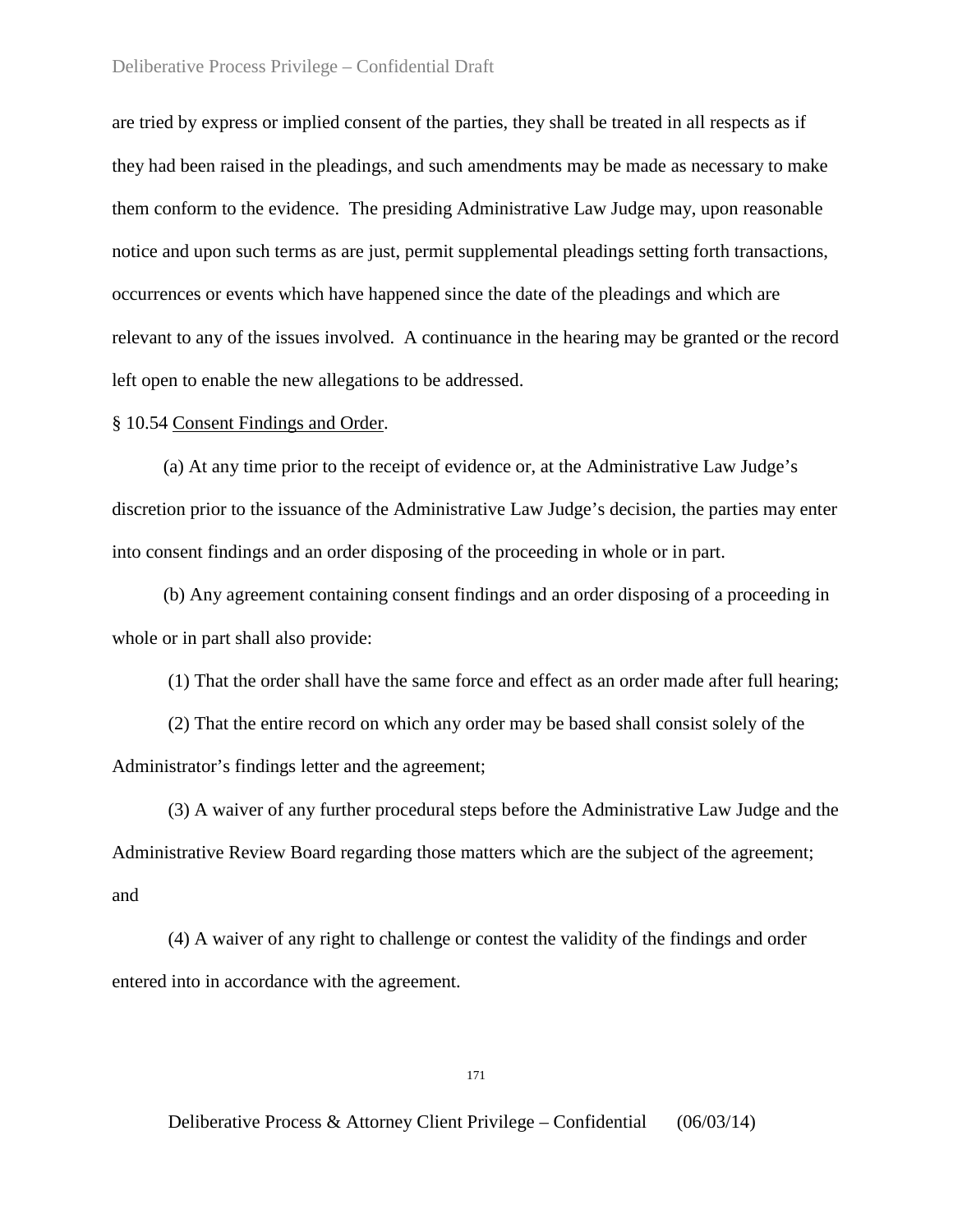(c) Within 30 calendar days after receipt of an agreement containing consent findings and an order disposing of the disputed matter in whole, the Administrative Law Judge shall, if satisfied with its form and substance, accept such agreement by issuing a decision based upon the agreed findings and order. If such agreement disposes of only a part of the disputed matter, a hearing shall be conducted on the matters remaining in dispute.

### § 10.55 Proceedings of the Administrative Law Judge.

(a) The Office of Administrative Law Judges has jurisdiction to hear and decide appeals concerning questions of law and fact from the Administrator's investigative findings letters issued under § 10.51 and § 10.52 of this part. Any party may, when requesting an appeal or during the pendency of a proceeding on appeal, timely move an Administrative Law Judge to consolidate a proceeding initiated hereunder with a proceeding initiated under the Service Contract Act or the Davis-Bacon Act.

(b) Proposed findings of fact, conclusions, and order*.* Within 20 calendar days of filing of the transcript of the testimony or such additional time as the Administrative Law Judge may allow, each party may file with the Administrative Law Judge proposed findings of fact, conclusions of law, and a proposed order, together with a supporting brief expressing the reasons for such proposals. Each party shall serve such proposals and brief on all other parties.

(c) Decision.

(1) Within a reasonable period of time after the time allowed for filing of proposed findings of fact, conclusions of law, and order, or within 30 calendar days of receipt of an agreement containing consent findings and order disposing of the disputed matter in whole, the

172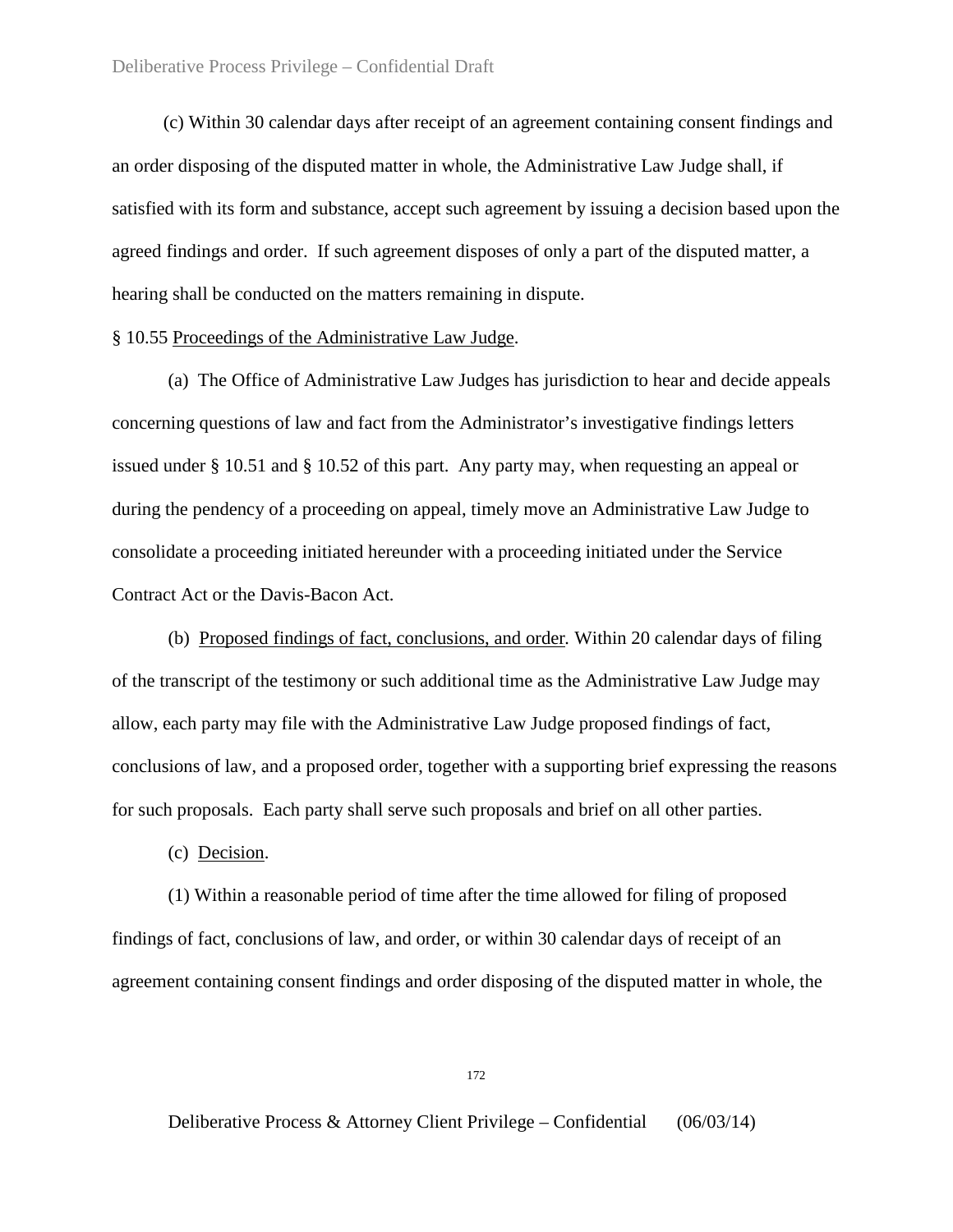Administrative Law Judge shall issue a decision. The decision shall contain appropriate findings, conclusions, and an order, and be served upon all parties to the proceeding.

(2) If the respondent is found to have violated Executive Order 13658 or this part, and if the Administrator requested debarment, the Administrative Law Judge shall issue an order as to whether the respondent is to be subject to the ineligible list, including any findings that the contractor disregarded its obligations to workers or subcontractors under the Executive Order or this part.

(d) Limit on Scope of Review. The Equal Access to Justice Act, as amended, does not apply to proceedings under this part. Accordingly, Administrative Law Judges shall have no authority to award attorney fees and/or other litigation expenses pursuant to the provisions of the Equal Access to Justice Act for any proceeding under this part.

(e) Orders. If the Administrative Law Judge concludes a violation occurred, the final order shall mandate action to remedy the violation, including, but not limited to, monetary relief for unpaid wages. Where the Administrator has sought imposition of debarment, the Administrative Law Judge shall determine whether an order imposing debarment is appropriate.

 (f) Finality*.* The Administrative Law Judge's decision shall become the final order of the Secretary, unless a timely petition for review is filed with the Administrative Review Board. § 10.56 Petition for Review.

(a) Within 30 calendar days after the date of the decision of the Administrative Law Judge (or such additional time as is granted by the Administrative Review Board), any party aggrieved thereby who desires review thereof shall file a petition for review of the decision with supporting reasons. Such party shall transmit the petition in writing to the Administrative

173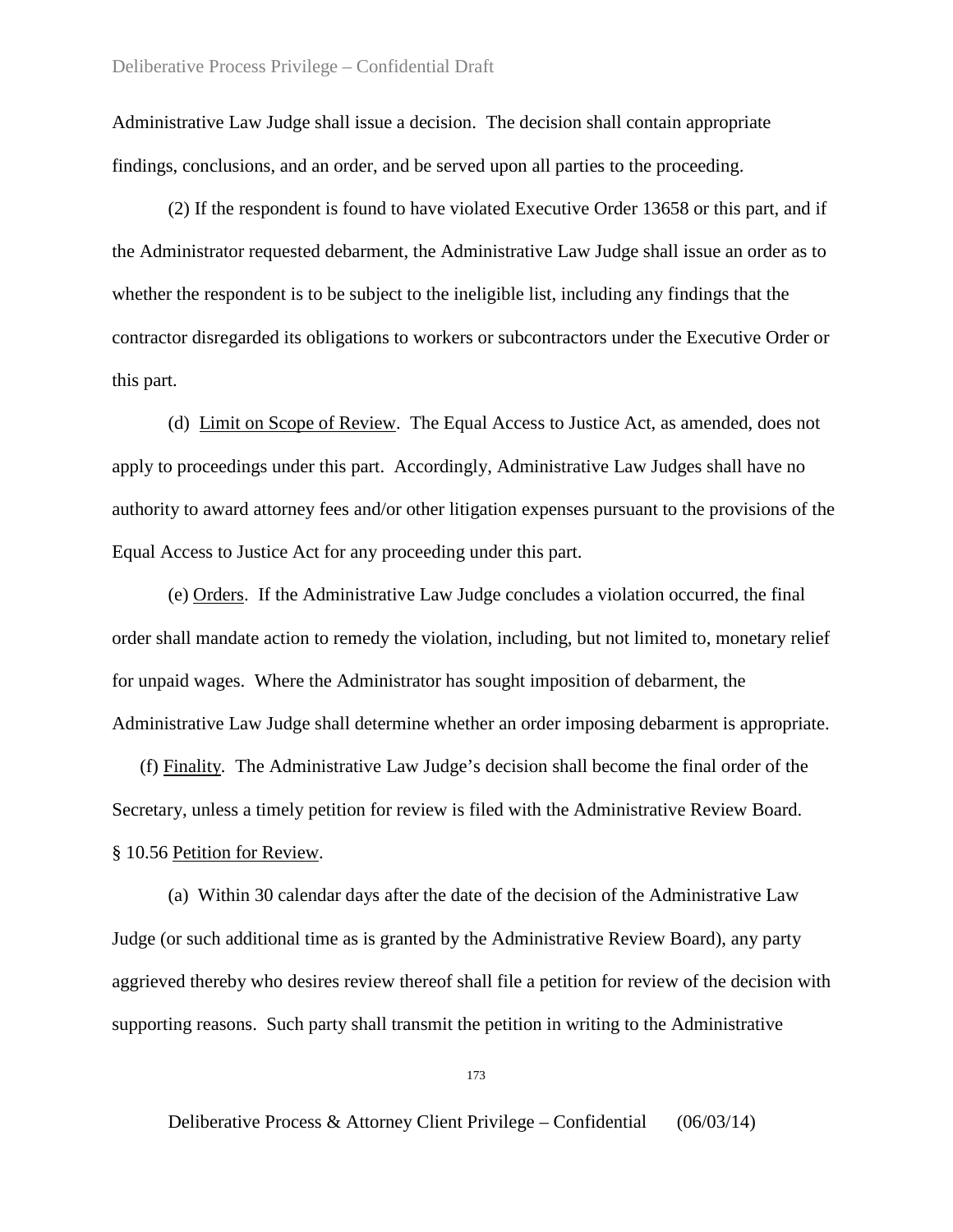Review Board with a copy thereof to the Chief Administrative Law Judge. The petition shall refer to the specific findings of fact, conclusions of law, or order at issue. A petition concerning the decision on debarment shall also state the disregard of obligations to workers and/or subcontractors, or lack thereof, as appropriate. A party must serve the petition for review, and all briefs, on all parties and the Chief Administrative Law Judge. It must also timely serve copies of the petition and all briefs on the Administrator, Wage and Hour Division, and on the Associate Solicitor, Division of Fair Labor Standards, Office of the Solicitor, U.S. Department of Labor, Washington, DC 20210.

(b) Effect of filing. If a party files a timely petition for review, the Administrative Law Judge's decision shall be inoperative unless and until the Administrative Review Board issues an order affirming the letter or decision, or the letter or decision otherwise becomes a final order of the Secretary. If a petition for review concerns only the imposition of debarment, however, the remainder of the decision shall be effective immediately. No judicial review shall be available unless a timely petition for review to the Administrative Review Board is first filed.

### § 10.57 Administrative Review Board Proceedings.

### (a) Authority*.*

(1) General*.* The Administrative Review Board has jurisdiction to hear and decide in its discretion appeals concerning questions of law and fact from investigative findings letters of the Administrator issued under §  $10.51(c)(1)$  or §  $10.51(c)(2)$  of this part, Administrator's rulings issued under § 10.58 of this part, and decisions of Administrative Law Judges issued under § 10.55 of this part. In considering the matters within the scope of its jurisdiction, the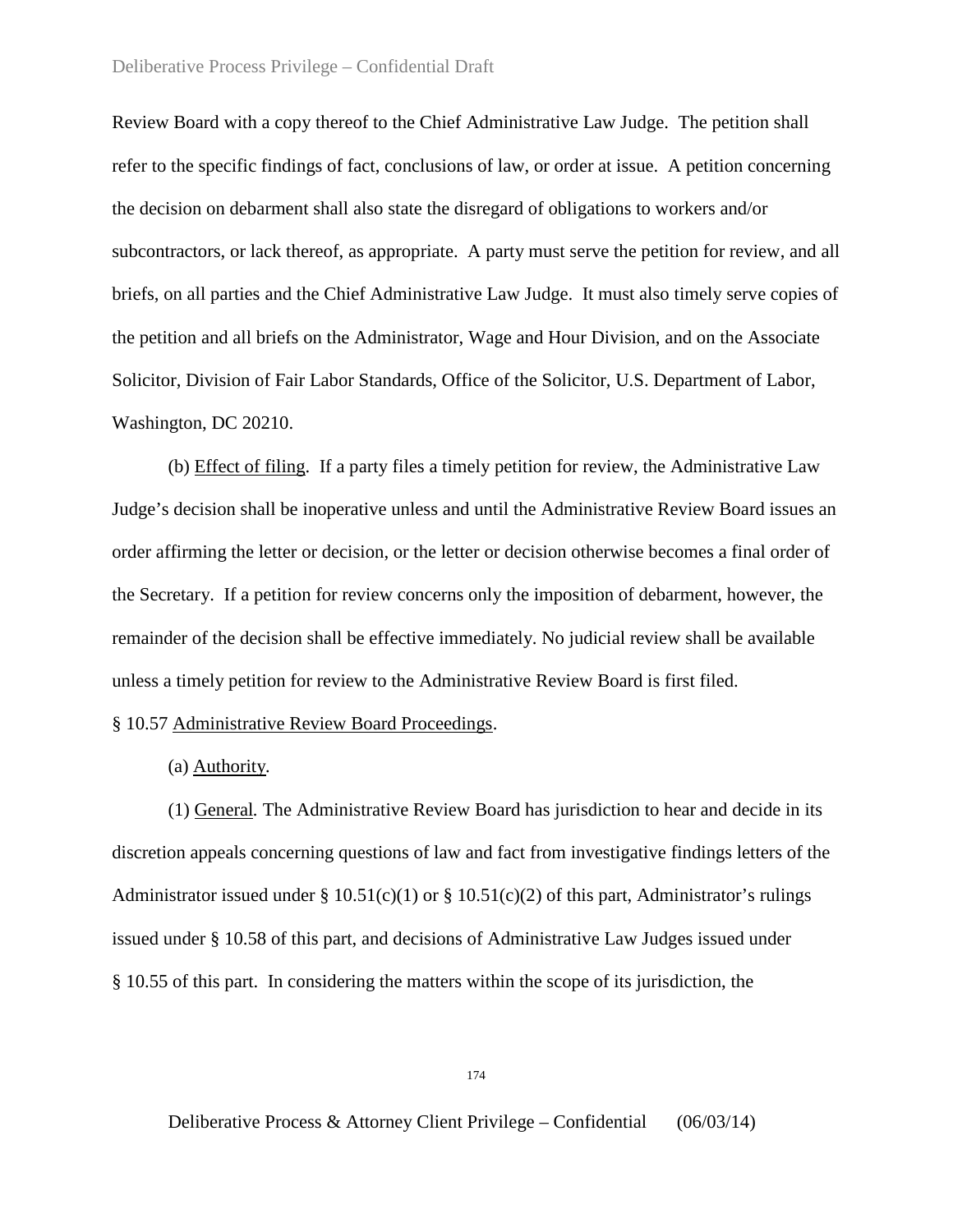Administrative Review Board shall act as the authorized representative of the Secretary and shall act fully and finally on behalf of the Secretary concerning such matters.

(2) Limit on scope of review*.*

(i) The Board shall not have jurisdiction to pass on the validity of any provision of this part. The Board is an appellate body and shall decide cases properly before it on the basis of substantial evidence contained in the entire record before it. The Board shall not receive new evidence into the record.

(ii) The Equal Access to Justice Act, as amended, does not apply to proceedings under this part. Accordingly, the Administrative Review Board shall have no authority to award attorney fees and/or other litigation expenses pursuant to the provisions of the Equal Access to Justice Act for any proceeding under this part.

(b) Decisions*.* The Board's final decision shall be issued within a reasonable period of time following receipt of the petition for review and shall be served upon all parties by mail to the last known address and on the Chief Administrative Law Judge (in cases involving an appeal from an Administrative Law Judge's decision).

(c) Orders*.* If the Board concludes a violation occurred, the final order shall mandate action to remedy the violation, including, but not limited to, monetary relief for unpaid wages. Where the Administrator has sought imposition of debarment, the Board shall determine whether an order imposing debarment is appropriate.

(d) Finality*.* The decision of the Administrative Review Board shall become the final order of the Secretary.

§ 10.58 Administrator Ruling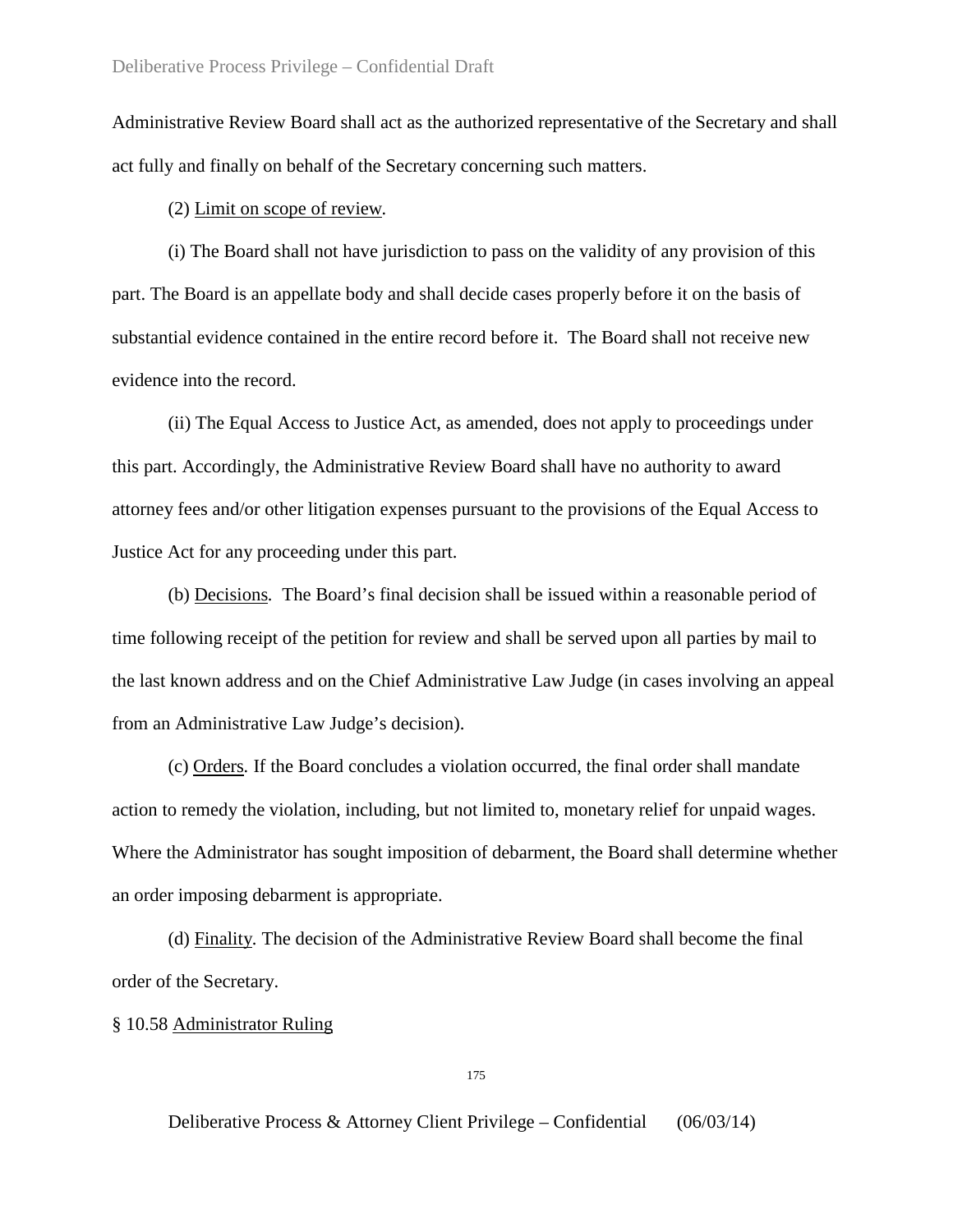(a) Questions regarding the application and interpretation of the rules contained in this part may be referred to the Administrator, who shall issue an appropriate ruling. Requests for such rulings should be addressed to the Administrator, Wage and Hour Division, U.S. Department of Labor, Washington, D.C. 20210.

(b) Any interested party may appeal to the Administrative Review Board for review of a final ruling of the Administrator issued under § 10.58(a). The petition for review shall be filed with the Administrative Review Board within 30 calendar days of the date of the ruling. Appendix A

For all contracts subject to Executive Order 13658, except for procurement contracts subject to the Federal Acquisition Regulation (FAR), the following clause shall be included by the contracting agency in every contract, contract-like instrument, and solicitation to which Executive Order 13658 applies:

(a) Executive Order 13658. This contract is subject to Executive Order 13658, the regulations issued by the Secretary of Labor at 29 CFR part 10 pursuant to the Executive Order, and the following provisions.

(b) Minimum Wages. (1) Each worker (as defined in 29 CFR 10.2) employed in the performance of this contract by the prime contractor or any subcontractor, regardless of any contractual relationship which may be alleged to exist between the contractor and worker, shall be paid not less than the applicable minimum wage under Executive Order 13658.

(2) The minimum wage required to be paid to each worker performing work on or in connection with this contract between January 1, 2015 and December 31, 2015 shall be \$10.10 per hour through December 31, 2015. The minimum wage shall be adjusted each time the

176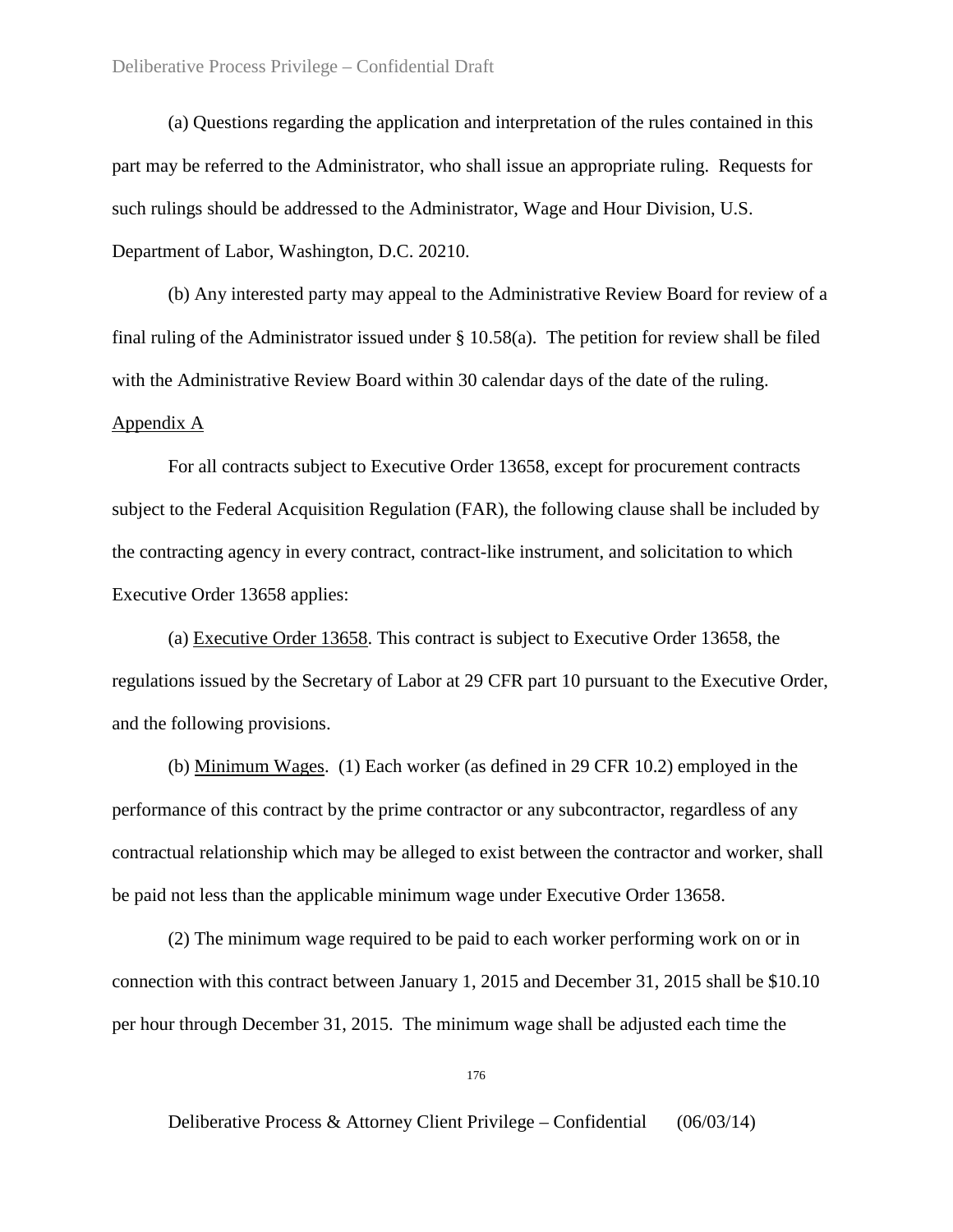Secretary of Labor's annual determination of the applicable minimum wage under section  $2(a)(ii)$  of Executive Order 13658 results in a higher minimum wage. Adjustments to the Executive Order minimum wage under section  $2(a)(ii)$  of Executive Order 13658 will be effective for all workers subject to the Executive Order beginning January 1 of the following year. The Secretary of Labor will publish annual determinations in the Federal Register no later than 90 days before such new wage is to take effect. The Secretary will also publish the applicable minimum wage on [www.wdol.gov](http://www.wdol.gov/) (or any successor website). The applicable published minimum wage is incorporated by reference into this contract.

(3) The contractor shall pay unconditionally to each worker all wages due free and clear and without subsequent deduction (except as otherwise provided by 29 CFR 10.23), rebate, or kickback on any account. Such payments shall be made no later than one pay period following the end of the regular pay period in which such wages were earned or accrued. A pay period under this Executive Order may not be of any duration longer than semi-monthly.

(4) In the event of any violation of the minimum wage obligation of this clause, the contractor and any subcontractor(s) responsible therefore shall be liable for the unpaid wages.

(c) Withholding*.* The agency head shall upon its own action or upon written request of an authorized representative of the Department of Labor withhold or cause to be withheld from the prime contractor under this or any other Federal contract with the same prime contractor, so much of the accrued payments or advances as may be considered necessary to pay workers the full amount of wages required by Executive Order 13658.

(d) Contract Suspension/Contract Termination/Contractor Debarment*.* In the event of a failure to pay any worker all or part of the wages due under Executive Order 13658 or 29 CFR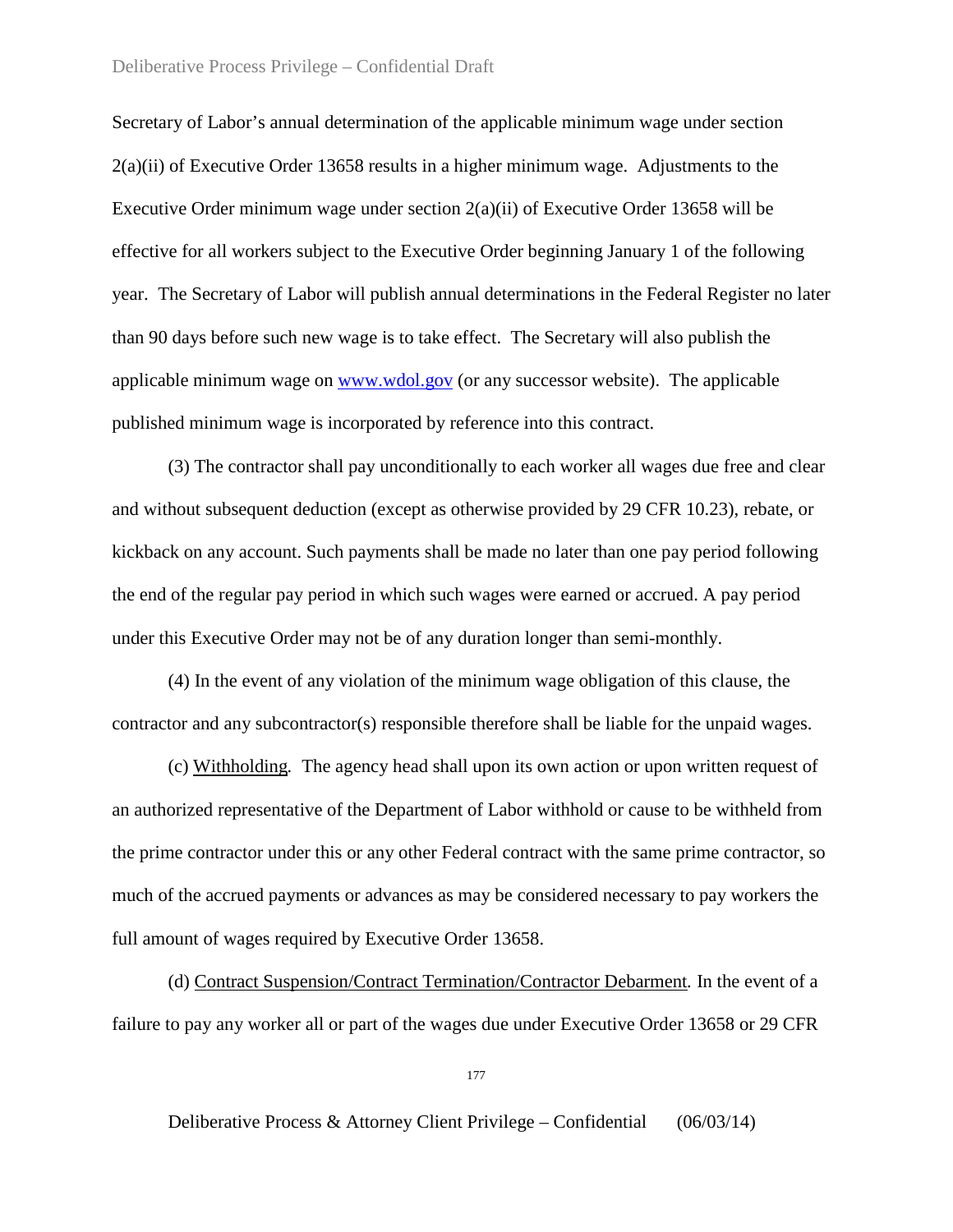part 10, or a failure to comply with any other term or condition of Executive Order 13658 or 29 CFR part 10, the contracting agency may on its own action or after authorization or by direction of the Department of Labor and written notification to the contractor, take action to cause suspension of any further payment, advance or guarantee of funds until such violations have ceased. Additionally, any failure to comply with the requirements of this clause may be grounds for termination of the right to proceed with the contract work. In such event, the Government may enter into other contracts or arrangements for completion of the work, charging the contractor in default with any additional cost. A breach of the contract clause may be grounds for debarment as a contractor and subcontractor as provided in 29 CFR 10.52.

(e) The contractor may not discharge any part of its minimum wage obligation under Executive Order 13658 by furnishing fringe benefits or, with respect to workers whose wages are governed by the Service Contract Act, the cash equivalent thereof.

(f) Nothing herein shall relieve the contractor of any other obligation under Federal, State or local law, or under contract, for the payment of a higher wage to any worker.

(g) Payroll Records. (1) The contractor shall make and maintain for 3 years records containing the information specified in paragraphs  $(g)(1)$  (i) through (iv) of this section for each worker and shall make the records available for inspection and transcription by authorized representatives of the Wage and Hour Division of the U.S. Department of Labor:

(i) Name, address, and social security number.

(ii) The rate or rates of wages paid.

(iii) The number of daily and weekly hours worked by each worker.

(iv) Any deductions made.

178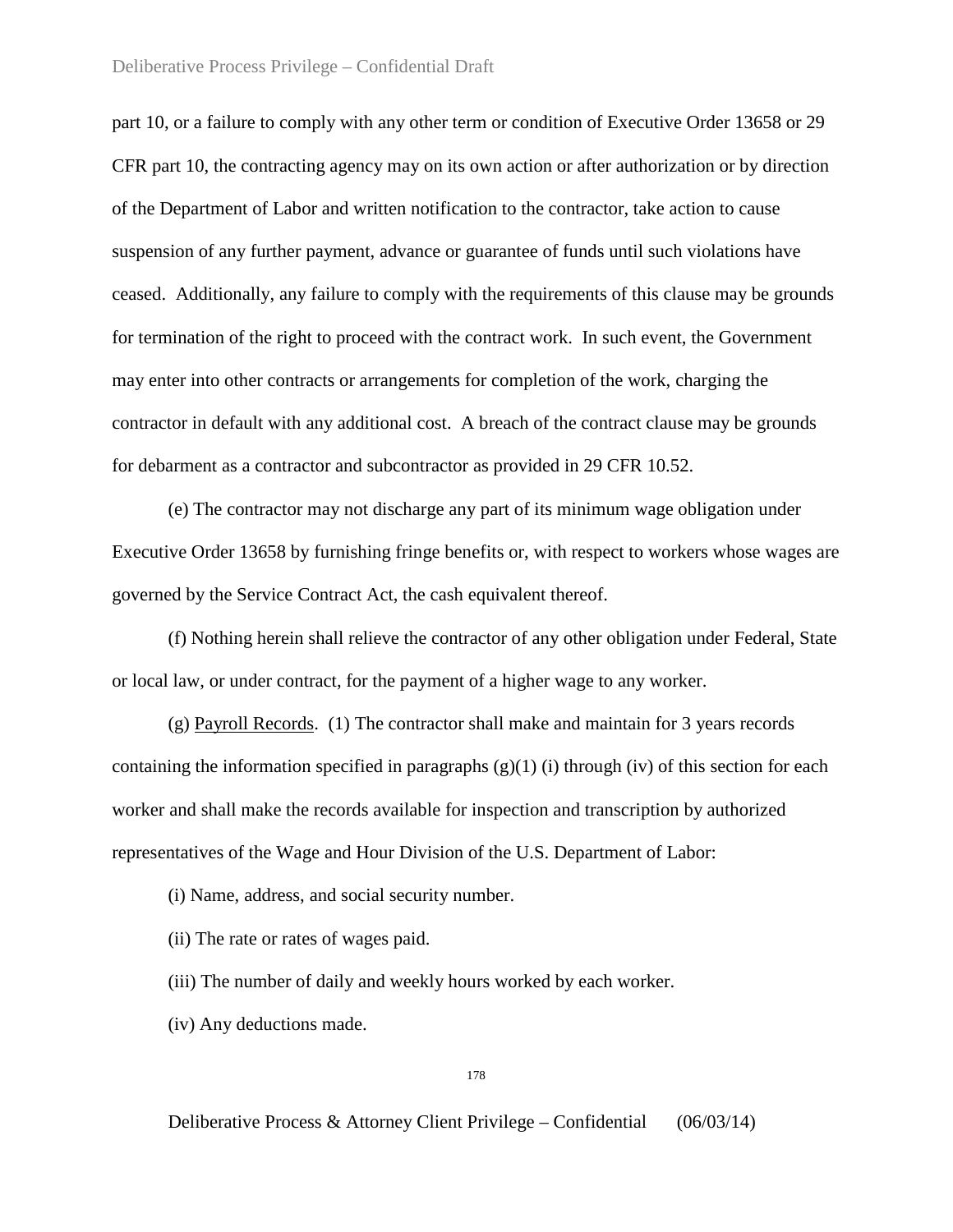(2) The contractor shall also make available a copy of the contract, as applicable, for inspection or transcription by authorized representatives of the Wage and Hour Division.

(3) Failure to make and maintain or to make available such records for inspection and transcription shall be a violation of 29 CFR part 10 and this contract, and in the case of failure to produce such records, the contracting officer, upon direction of an authorized representative of the Department of Labor, or under its own action, shall take such action as may be necessary to cause suspension of any further payment or advance of funds until such time as the violations are discontinued.

(4) The contractor shall permit authorized representatives of the Wage and Hour Division to conduct investigations, including interviewing workers at the worksite during normal working hours.

(5) Nothing in this clause limits or otherwise modifies the contractor's payroll and recordkeeping obligations, if any, under the Davis-Bacon Act, as amended, and its implementing regulations; the Service Contract Act, as amended, and its implementing regulations; the Fair Labor Standards Act, as amended, and its implementing regulations; or any other applicable law.

(h) The contractor (as defined in 29 CFR 10.2) shall insert this clause in all of its subcontracts and shall require its subcontractors to include this clause in any lower-tier subcontracts. The prime contractor shall be responsible for the compliance by any subcontractor or lower-tier subcontractor with this contract clause.

(i) Certification of Eligibility. (1) By entering into this contract, the contractor (and officials thereof) certifies that neither it (nor he or she) nor any person or firm who has an interest in the contractor's firm is a person or firm ineligible to be awarded Government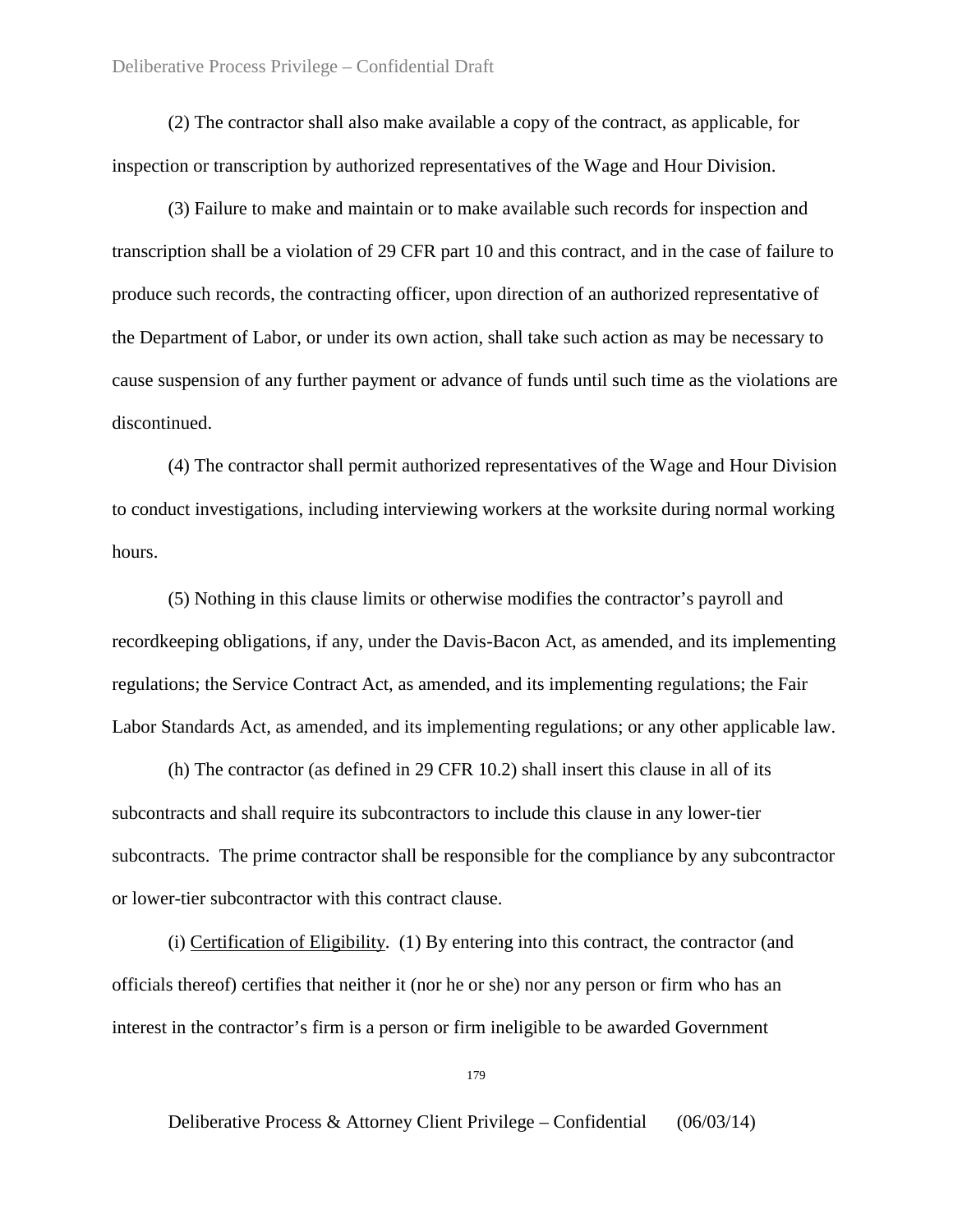contracts by virtue of the sanctions imposed pursuant to section 5 of the Service Contract Act, section  $3(a)$  of the Davis-Bacon Act, or 29 CFR  $5.12(a)(1)$ .

(2) No part of this contract shall be subcontracted to any person or firm whose name appears on the list of persons or firms ineligible to receive Federal contracts.

(3) The penalty for making false statements is prescribed in the U.S. Criminal Code, [18](http://www.law.cornell.edu/uscode/text/18/1001)  [U.S.C. 1001.](http://www.law.cornell.edu/uscode/text/18/1001)

(j) Tipped employees*.* In paying wages to a tipped employee as defined in section 3(t) of the Fair Labor Standards Act, 29 U.S.C. 203(t), the contractor may take a partial credit against the wage payment obligation (tip credit) to the extent permitted under section 3(a) of Executive Order 13658. In order to take such a tip credit, the employee must receive an amount of tips at least equal to the amount of the credit taken; where the tipped employee does not receive sufficient tips to equal the amount of the tip credit the contractor must increase the cash wage paid for the workweek so that the amount of cash wage paid and the tips received by the employee equal the applicable minimum wage under Executive Order 13658. To utilize this proviso:

(1) The employer must inform the tipped employee in advance of the use of the tip credit;

(2) The employer must inform the tipped employee of the amount of cash wage that will be paid and the additional amount by which the employee's wages will be considered increased on account of the tip credit;

(3) The employees must be allowed to retain all tips (individually or through a pooling arrangement and regardless of whether the employer elects to take a credit for tips received); and